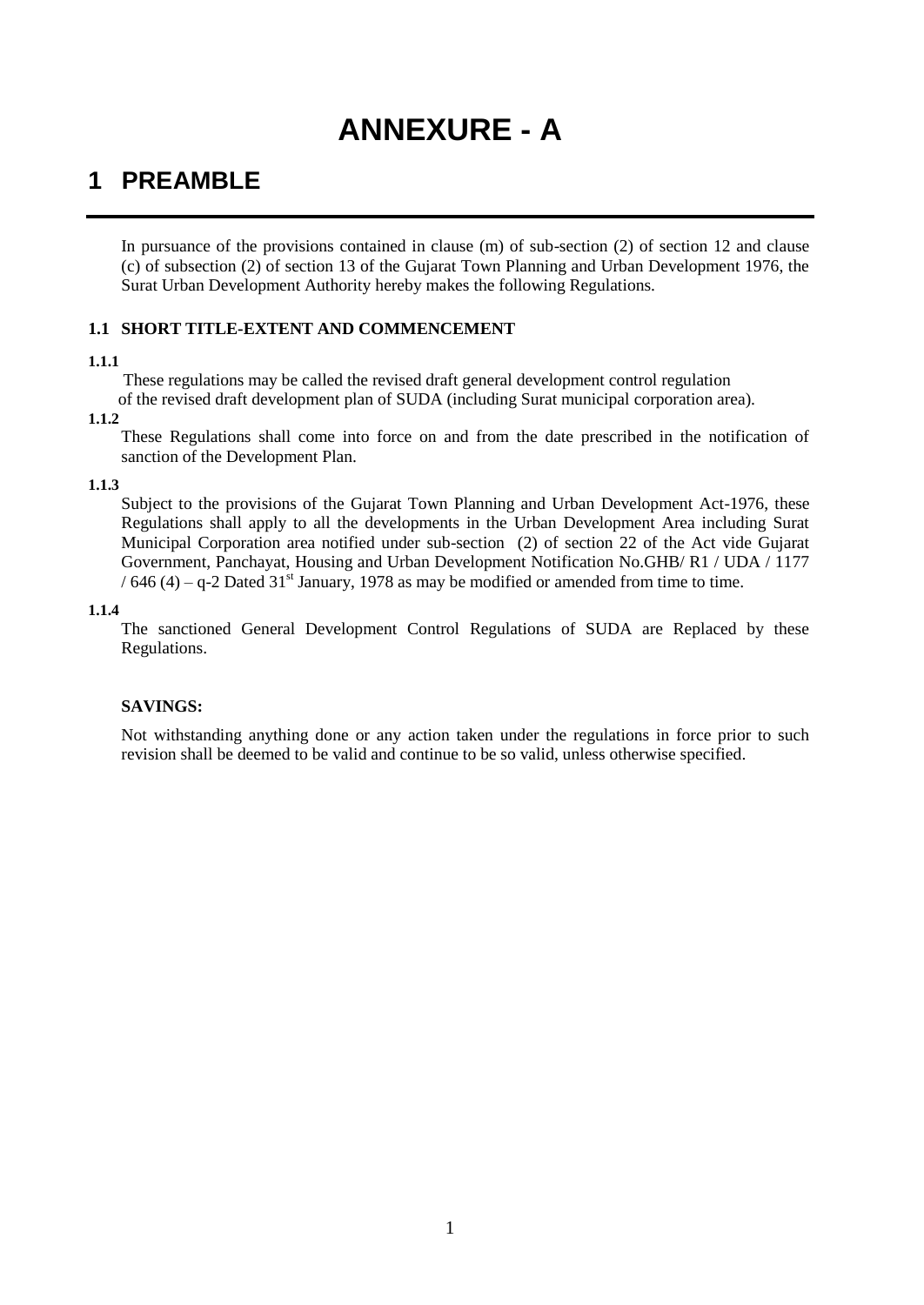## **2 DEFINITIONS**

In these regulations, unless the context otherwise requires, the terms and expressions defined as follows shall have the meaning indicated against each of them.

The terms and expressions not defined in these regulations shall have the same meanings as in the Gujarat Town Planning & Urban Development Act, 1976 or Local Acts and the rules framed there under or as mentioned in National Building Code (NBC) as the case may be, unless the context otherwise requires.

## **2.1 ACT**

Means the Gujarat Town Planning and Urban Development Act, 1976 (President Act No.27 of 1976) and B. P. M. C. ACT 1949 or Local Acts as stated in the context.

## **2.2 ADDITIONS AND /OR ALTERATIONS**

Means any change in existing authorised building or change from one use to another use, or a structural change such as additions to the area or height, or the removal of part of a building, or a change to the structure such as the construction or cutting into or removal of any wall or part of a wall, partition, column, beam, joist, floor including a mezzanine floor or other support or a change to or closing of any required means of ingress or egress or a change to fixtures or equipments, as provided in these regulations. The addition to any existing structure shall only be permitted if it complies with the provisions of regulation No.17.4.

## **2.3 ADVERTISING SIGN/HOARDING**

Means any surface or a structure with character, letter or illustration, applied there to and displayed in any manner whatsoever out of doors for the purpose of advertising giving information regarding or to attract the people to any place, person, public performance, article or merchandise, and which surface or structure is attached to, forms part of, or is connected with any building or is fixed to a tree or to the ground or to any pole, screen, hoarding or displayed any space or in or over any water body included in the limits of notified area of Competent Authority.

## **2.4 AIR-CONDITIONING**

Means the process of treating air to control simultaneously its temperature, humidity, cleanliness and distribution to meet the requirement of an enclosed space.

## **2.5 AMENITIES**

Means roads, streets, open spaces, parks, recreational grounds, play-grounds, gardens, water supply, electric supply, street lighting, drainage, sewerage, public works and other utilities, communication network, surface and convenience.

## **2.6 APARTMENT/FLATS**

Apartment/Flats shall means residential buildings constructed in a detached or semi-detached manner being designed as Ground Floor plus more upper floors and constructed as separate dwelling unit with common staircase.

#### **2.7 AUTOMATIC SPRINKLER SYSTEM**

Means an arrangement of pipes and sprinklers, automatically operated by heat and discharging water on fire, simultaneously an audible alarm.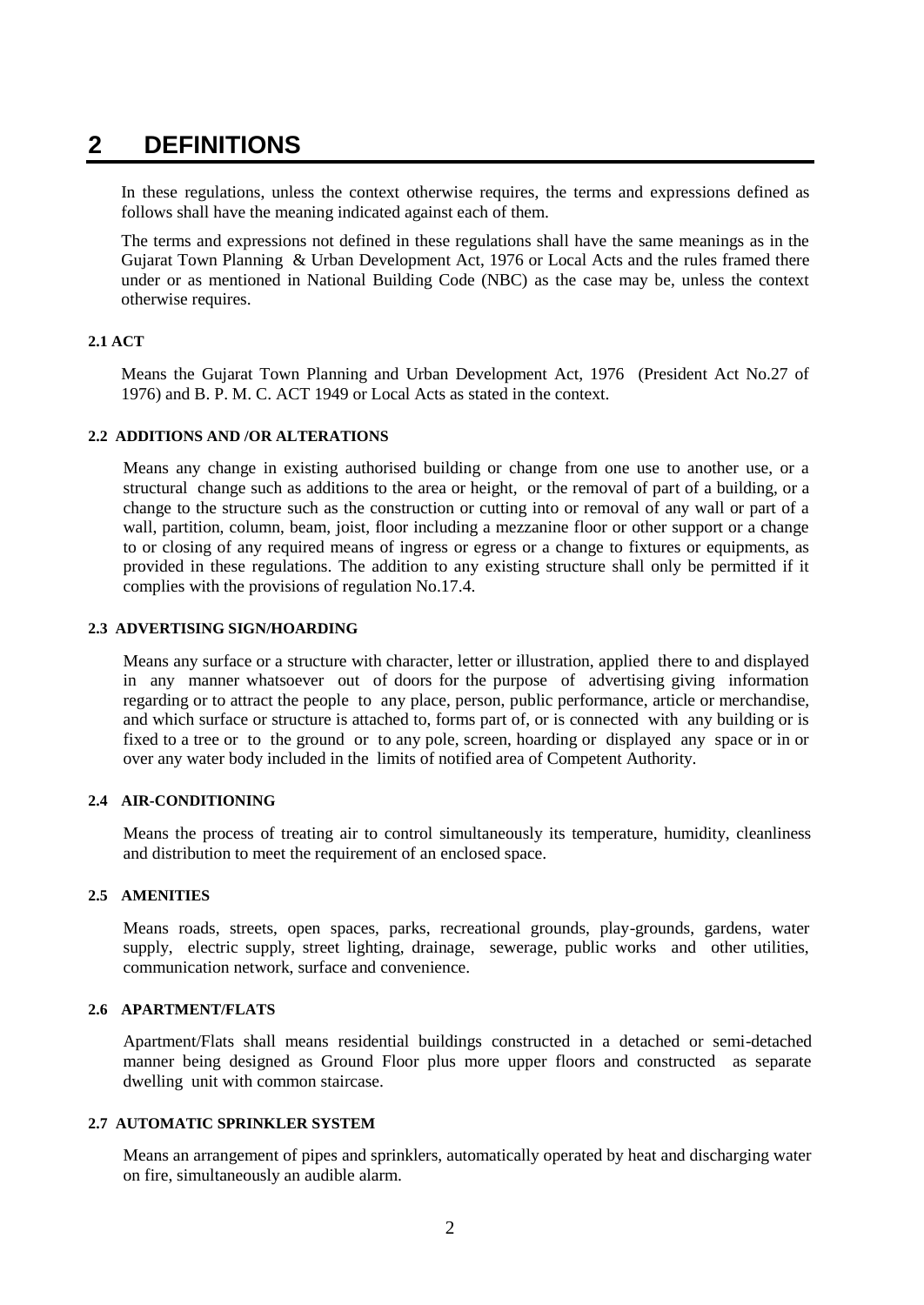## **2.8 BASEMENT OR CELLAR**

Shall mean the lower storey of a building having at least half of the clear floor height of the basement or cellar below average ground level.

#### **2.9 BUILDING**

Means all types of permanent building defined in (a) to (r) below, but structure of temporary nature like tents, hutment as well as shamianas erected for temporary purposes for ceremonial occasions, with the permission of the Competent Authority, shall not be considered to be "buildings".

(a) "Assembly building" means a building or part thereof where groups of people congregate or gather for amusement, recreation, social, religious, patriotic, civil, travel and similar purposes. "Assembly building" include buildings of drama and cinema theatres, city halls, town halls, auditoria, exhibition halls, museums, "marriage hall", "skating rings", gymnasia, stadia, restaurants, eating or boarding houses, place of worship, dance halls, clubs, gymkhanas, road, air, sea or other public transportation stations and recreation piers.

(b) "Business building" means any building or part thereof used for transaction of record therefor, offices, banks, all professional establishments, court houses classified as business buildings if their principal function is transaction of business and/or keeping of books and records.

(c) "Detached building" means a building with walls and roofs independent of any other building and with open spaces on all sides.

(d) ''Semi-Detached Building" means a building having one or more side attached with wall and roof with other building.

(e) "Educational building" means a building exclusively used for a school or college, recognised by the appropriate Board or University, or any other Competent Authority involving assembly for instruction, education or recreation incidental to educational use, and including a building for such other uses incidental thereto such as a library or a research institution. It shall also include quarters for essential staff required to reside in the premises, and a building used as a hostel captive to an educational institution whether situated in its campus or not.

(f) "Hazardous building" means a building or part thereof used for, -

(i) storage, handling, manufacture or processing of radio-active substances or of highly combustible or explosive materials or products which are liable to burn with extreme rapidity and/or producing poisonous fumes or explosive enabatuibs.

(ii) storage, handling, manufacture or processing of, which involves highly corrosive, toxic obnoxious alkalis, acids, or a other liquids, gases or chemicals producing flame, fumes, and explosive mixtures or which result in division of matter into fine particles and capable of spontaneous ignition.

(g) "Industrial building" means a building or part thereof wherein products or, material are fabricated, assembled or processed, such as assembly plants, laboratories, power plants, refineries, gas plants, mills dairies and factories.

(h) "Institutional building" means a building constructed by Government, Semi-Government organisations, public sector undertakings, registered Charitable Trusts for their public activities, such as education, medical, recreational and cultural , hostel for working women or men or for an auditorium or complex for cultural and allied activities or for an hospice, care of orphans, abandoned women, children and infants, convalescents, destitute or aged persons and for penal or correctional detention with restricted liberty of the inmates ordinarily providing sleeping accommodation, and includes dharamshalas, hospitals, sanatoria, custodian and penal institutions such as jails, prisons, mental hospitals, houses of correction, detention and reformatories building constructed for the promotion of Tourism such a, stared hotels, clubs, golf course, sport stadium and all activities of Tourist Unit as may be declared by Government from time to time.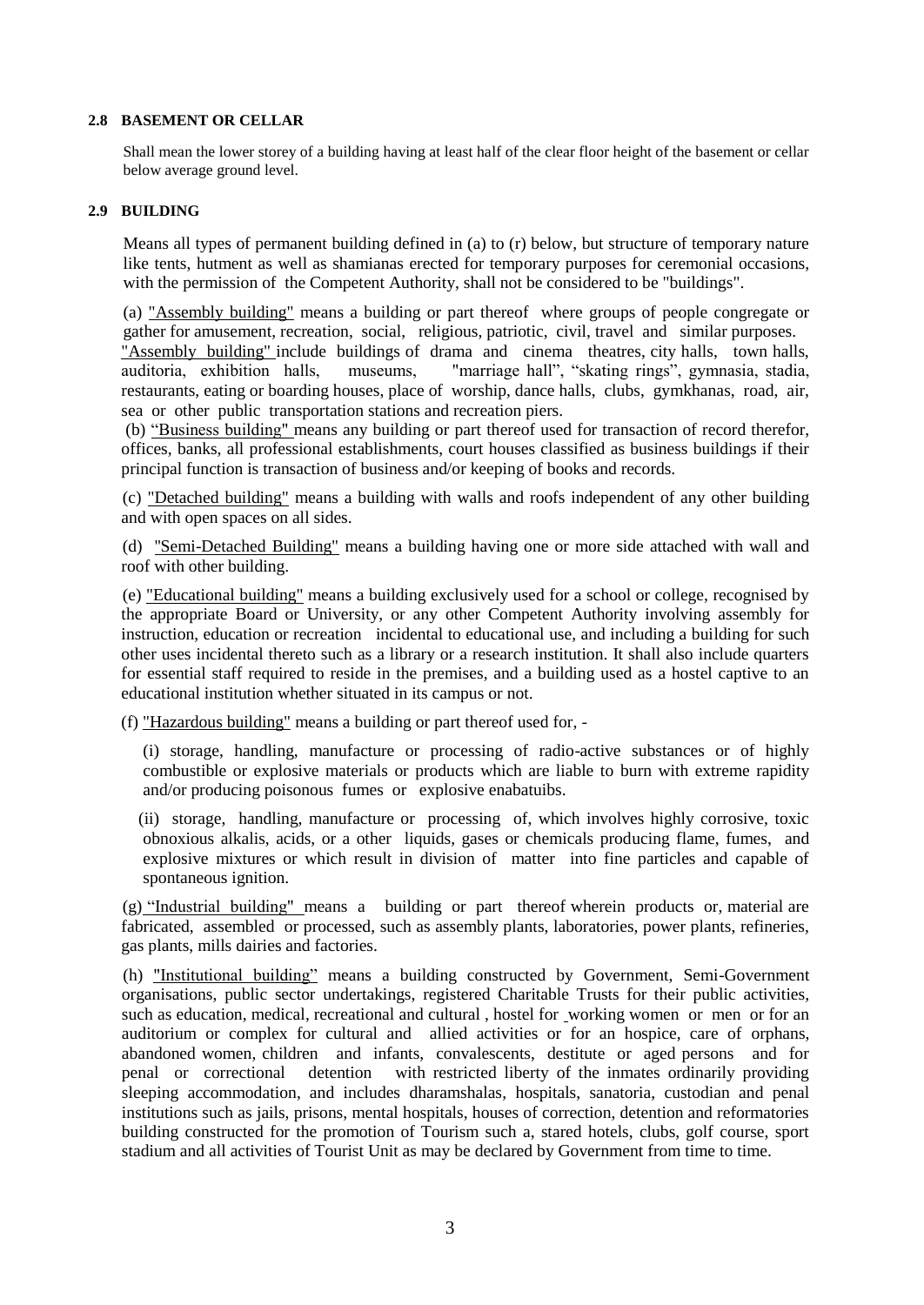(i) "Mercantile building" means a building or part thereof used as shops, stores or markets, for display and sale of wholesale or retail goods or merchandise, including office, storage and service facilities incidental thereto located in the same building.

(j) "Low rise building" shall mean a building having height up to 16.50 mts. and having ground floor plus four floors. However hollow plinth up to 2.8 mts and parapet on terrace up to 1.5mts shall not be counted.

(k) "High-rise building" shall mean building other than mentioned in 2.9 (j) "Low Rise Building " provided the maximum permissible height shall not exceed 40 mts.

(l) "Office building" means a building or premises or part thereof whose sole or principal use is for an office or for office purposes or clerical work, "Office purposes" includes the purpose of administration, clerical work, handling money, telephone, telegraph and computer operation; and clerical work" includes writing, book-keeping, sorting papers typing, filing, duplicating, punching cards or tapes, machines calculations, drawing of matter for publication and editorial preparation of matter of publication.

(m)"Public Building" means a building constructed by Government, Semi-Government organisations, public sector under-takings, registered Charitable Trust or such other organisations for their non-profitable public activities

(n) "Residential Building" means a building in which sleeping accommodation is provided for normal residential purposes, with or without cooking or dining facilities, and includes one or more family dwellings, lodging or boarding houses, hostels, dormitories, apartment houses, flats and private garages of such buildings.

(o) "Special Building" means

(i) a building solely used for the purpose of a drama or cinema theatre, motion picture a drive-in-theatre, an assembly hall or auditorium, town hall, lecture hall, an exhibition hall, theatre museum, stadium, community hall, marriage hall.

(ii) a hazardous building;

(iii) a building of a wholesale establishment;

(iv) centrally air-conditioned building which exceeds 15 mts. in height, in case where in building is constructed on stilt

(p) "Storage Building" means a building or part thereof used primarily for storage or shelter of goods, merchandise and includes a building used as a warehouse, cold storage freight depot, transit shed, store house, public garage, hanger, truck terminal grain elevator, barn and stable.

(q) "Unsafe Building" means a building which,

(i) is structurally unsafe,

(ii) is insanitary,

(iii) is not provided with adequate means of egress,

- (iv) constitutes a fire hazard,
- (v) is dangerous to human life,
- (vi) in relation to its existing use constitutes a hazard to safety or health or public welfare by reasons of inadequate maintenance, dilapidation or abandonment.

(r) "Wholesale establishment" means an establishment wholly or partly engaged in wholesale trade and, manufactures wholesale outlets, including related storage facilities, warehouses and establishments engaged in truck transport, including truck transport booking warehouses.

#### **2.10 BUILDING LINE**

means the line up to which the plinth of a building adjoining a street or an extension of a street or on a future street may lawfully extend and includes the lines prescribed, in any T.P. scheme and/or Development Plan.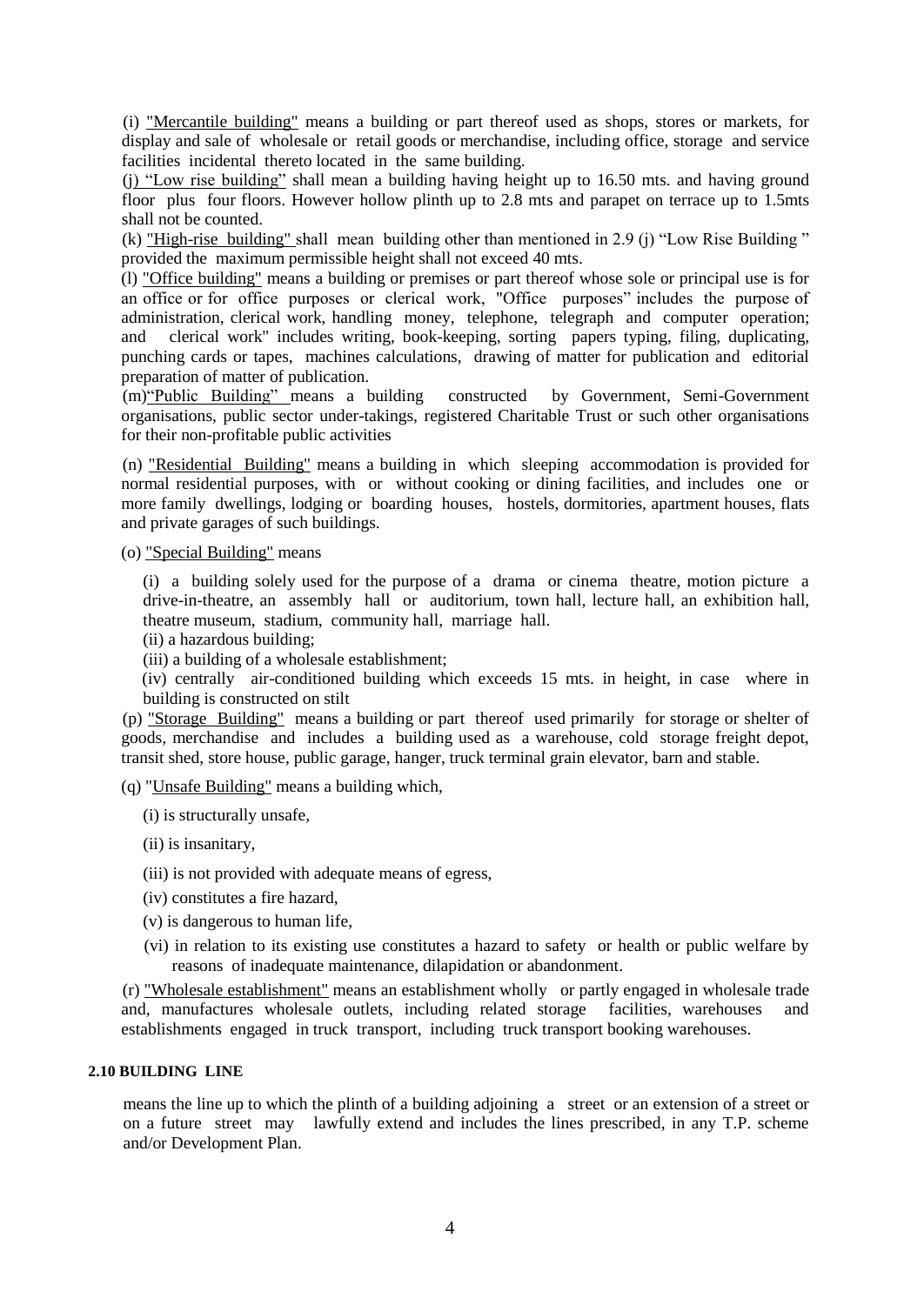#### **2.11 BUILDING UNIT**

Shall mean a land/plot or part of a land/plot or combination of more than one land/plot as approved by the Competent Authority. Provided however where an alignment has been fixed on any road by any Competent Authority, the building unit shall mean and refer to the land excluding the portion falling in alignment.

## **2.12 BUILT-UP AREA**

Means the area covered by a building on all floors including cantilevered portion, if any, but except the areas excluded specifically under these Regulations.

## **2.13 COMPETENT AUTHORITY**

Means any person or persons or Authority or Authorities authorized by the Surat Urban Development Authority/Surat Municipal Corporation as the case may be to perform such functions as may be specified. Different persons or Authorities may be authorized to perform different functions.

## **2.14 CHIMNEY**

Means a construction by means of which a flue is formed for the purpose of carrying products of combustion to the open air and includes a chimney stack and the flue pipe.

## **2.15 CHHAJJA / WEATHER SHED**

Means a structural overhang provided over opening on external walls for protection from the weather.

#### **2.16 CHOWK**

Means a fully or partially enclosed space permanently open to the sky within a building at any level, inner chowk being enclosed on all sides except as provided in Regulation 11 and 12 and an outer chowk having one unenclosed side.

## **2.17 COMBUSTIBLE MATERIAL**

Means that material which when burnt adds heat to a fire when tested for combustibility in a accordance with the IS : 3808-1966 Method of Test for Combustibility of Building Material, National Building Code.

## **2.18 CONTIGUOUS HOLDING**

Means a contiguous piece of land in one ownership irrespective of separate property register cards /record of rights.

## **2.19 CORRIDOR**

Means a common passage or circulation space including a common entrance hall.

## **2.20 COURTYARD**

Means a space permanently open to the sky within the site around a structure and paved/concrete.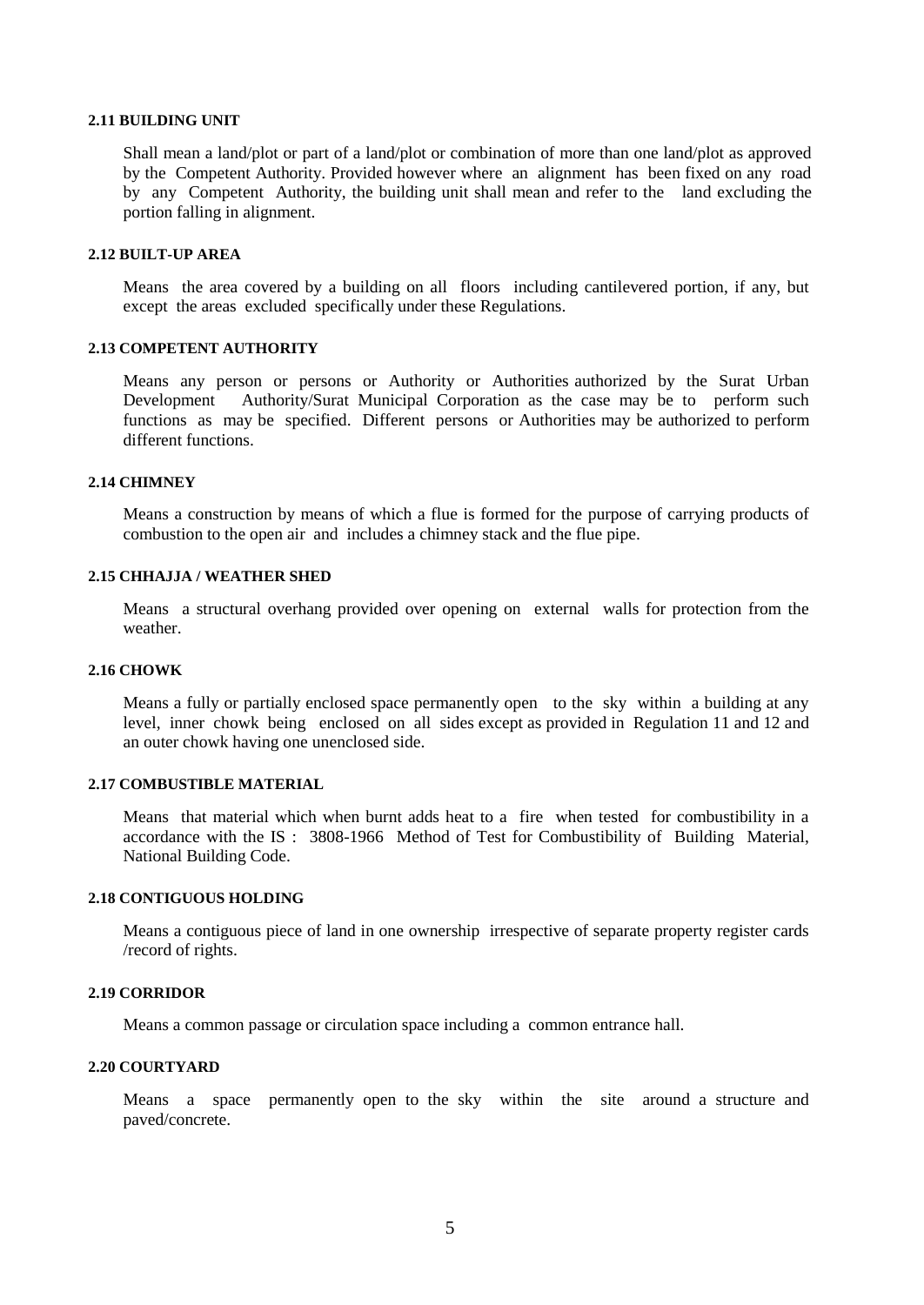## **2.21 COMMON PLOT**

Shall mean a common open space exclusive of margins and approaches, at a height not more than ground level of the building unit. The owner shall have to give an undertaking that the common plot shall be for the common use of all the resident or occupants of the building unit, free of cost.

On sanction of the development permission, the common plot shall deem to have vested in the society/association of the residents/occupants. In case such society or Association is to be formed, the possession/custody of common plot shall remain with Competent Authority until such association/society is formed. The common plot shall not be sold to any other person and it shall not be put to any other use except for the common use of the residents/occupants.

#### **2.22 DEVELOPER**

Means the person who is legally empowered to construct or to execute work on a building unit, building or structure, or where no person is empowered, the owner of the building unit, building or structure.

#### **2.23 DHARMASHALA**

Means a building used as a place of religious assembly, a rest house, a place in which charity is exercise with religious or social motives, or a place where in a certain section of people have a right of, or are granted, residence without payment or nominal payment.

#### **2.24 DRAIN**

Means a system or a line of pipes, with their fittings and accessories such as manholes, inspection chambers, traps gullies, floor traps used for drainage of building or yards appurtenant to the buildings within the same cartilage. A drain includes an open channel for conveying surface water or a system for the removal of any liquid.

#### **2.25 DWELLING UNIT**

Means a shelter consisting of residential accommodation for one family. Provided that the minimum accommodation in a dwelling unit shall be one room of minimum carpet area of 9 sq.mts. with a minimum side of 2.4 Mts. and a w.c.

#### **2.26 ENCLOSED STAIRCASE**

Means a staircase separated by fire resistant walls and doors from the rest of the building.

## **2.27 EXISTING BUILDING**

Means a authorised building or a structure existing before the commencement of these Regulations.

#### **2.28 EXISTING USE**

Means use of a authorised building or a structure existing before the commencement of these Regulations.

#### **2.29 EXIT**

Means a passage, channel or means of egress from any building, storey or floor area to a street or other open space of safety; horizontal exit, outside exit and vertical exist having meanings at (i), (ii) and (iii) respectively as under :

(i) "HORIZONTAL EXIT" :- means an exit which is a protected opening through or around at fire wall or bridge connecting two or more buildings.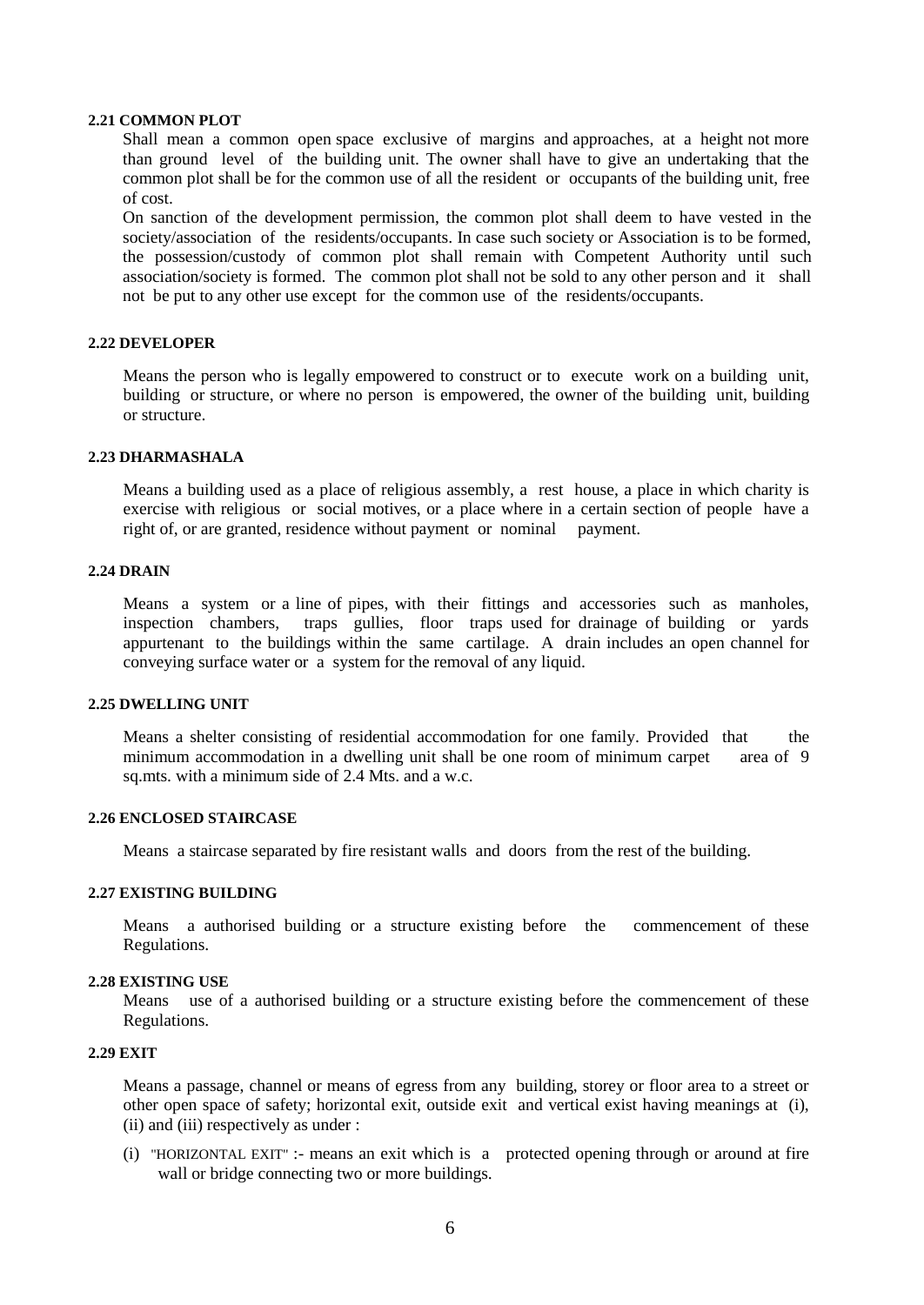- (ii) "OUTSIDE EXIT" :- means an exit from a building to a public way, to an open area leading to a public way or to an enclosed fire resistant passage leading to a public way.
- (iii) "VERTICAL EXIT" :-means an exit used for ascending or descending between two or More levels, including stairways, smoke-proof towers, ramps, escalators and fire escapes.

#### **2.30 EXTERNAL WALL**

Means an outer wall of a building not being a party wall even though adjoining a wall of another building and also means a wall abutting on an interior open space of any building.

#### **2.31 ESCAPE ROUTE**

Means any well ventilated corridor, staircase or other circulations space, or any combination of the same, by means of which a safe place in the open air at ground level can be reached.

#### **2.32 FIRE AND/OR EMERGENCY ALARM SYSTEM**

Means an arrangement of call points or detectors, sounders and other equipment for the transmission and indication of alarm signals working automatically or manually in the event of fire.

#### **2.33 FIRE LIFT**

Means a special lift designed for the use of fire service personnel in the event of fire or other emergency.

#### **2.34 FIRE PROOF DOOR**

Means a door or shutter fitted to a wall opening, and constructed and erected with the requirement to check the transmission of heat and fire for a specified period.

#### **2.35 FIRE PUMP**

Means a machine, driven by external power for transmitting energy to fluids by coupling the pump to a suitable engine or motor, which may have varying outputs/capacity but shall be capable of having a pressure of  $3.2 \text{ kg/cm}^2$  at the topmost level of multi-storey or high rise building.

#### **2.36 FIREPUMP-BOOSTER FIRE PUMP**

Means a mechanical/electrical device which boots up the water pressure at the top level of a multi-storied/high- rise building and which is capable of a pressure of 3.2 kg/cm<sup>2</sup> at the nearest point.

## **2.37 FIRE RESISTANCE**

Means the time during which a fire resistant material i.e. material having a certain degree of fire resistance, fulfils its function of contributing to the fire safety of a building when subjected to prescribed conditions of heat and load or restraint. *The fire resistance test of structures shall be done in accordance with IS: 3809-1966 Fire Resistance Test of Structure.*

## **2.38 FIRE SEPARATION**

Means the distance in meter measured from any other building on the site or from another site, or from the opposite side of a street or other public space to the building.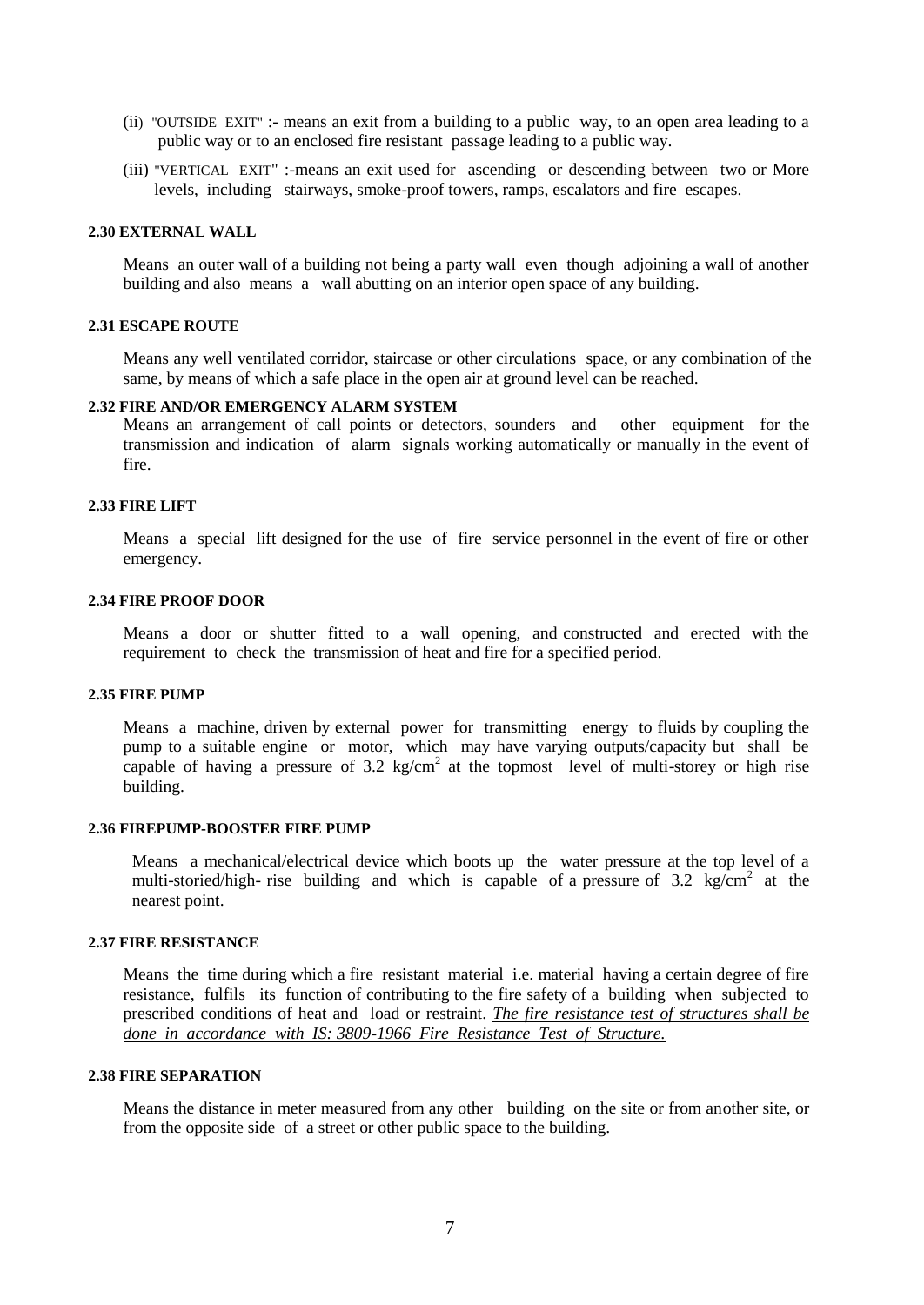#### **2.39 FIRE SERVICE INLET**

Means a connection provided at the base of a building for pumping up water through-in-built fire-fighting arrangements by fire service pumps in accordance with the recommendation of the Chief Fire Officer.

## **2.40 FIRE TOWER**

Means an enclosed staircase which can only be approached from the various floors through landings or lobbies separated from both the floor area and the staircase by fire resisting doors.

#### **2.41 FLOOR**

Means the lower surface in a storey on which one normally walks in a building, and does not include a mezzanine floor. The floor at ground level with a direct access to a street or open space shall be called the ground floor; the floor above it shall be termed as floor 1, with the next higher floor being termed as floor 2, and so on upwards.

#### **2.42 FLOOR SPACE INDEX (F.S.I.)**

Means quotient of the ratio of the combined gross floor area of the all floors including areas of all walls, except areas specifically exempted under these Regulations, to the total area of the plot/building unit.

#### **Total floor area including walls of all floors**

## **Floor Space Index = Plot Area / Building Unit.**

Provided that the following shall not be counted towards computation of F.S.I.

- (i) Parking spaces without any enclosures and partitions of any kind, with clear height of 2.4 mts. and in case of slabs with beams, height should not exceeds 2.8 mts.
- (ii) Spaces of hollow plinth with maximum clear height of 2.8 mts in addition to depth of beams as per structural requirements in residential buildings only (not even in mixed development) at ground level without any enclosures/walls and partitions in any form excluding shear walls as per structural requirements
- (iii) Interior open spaces and ducts required under these Regulations subject to maximum 4 % of the builtup area . Canopy and Architechtural projections not to be used for any other purpose
- (iv) Basement exclusively used for required parking with maximum clear height of 2.6 mts excluding beams.
- (v) Security Cabin up to 4 sq.mts.
- (vi) Weather shed up to 0.60 mt width.
- (vii) Stair case with maximum intermediate landing width equal to the width of stair, maximum landing width at floor level shall be twice the width of stair.
- (viii) lift, lift well with lift cabin, stair cabin, lift landing of lift well and water tank.
- (ix) Open air space/chowk required under this regulation in Walled City and Gamtal.
- (x) Electric room as specified by S.E.C. or G.E.B.

## **2.43 FLOOR AREA**

Means Built up area excluding area of walls.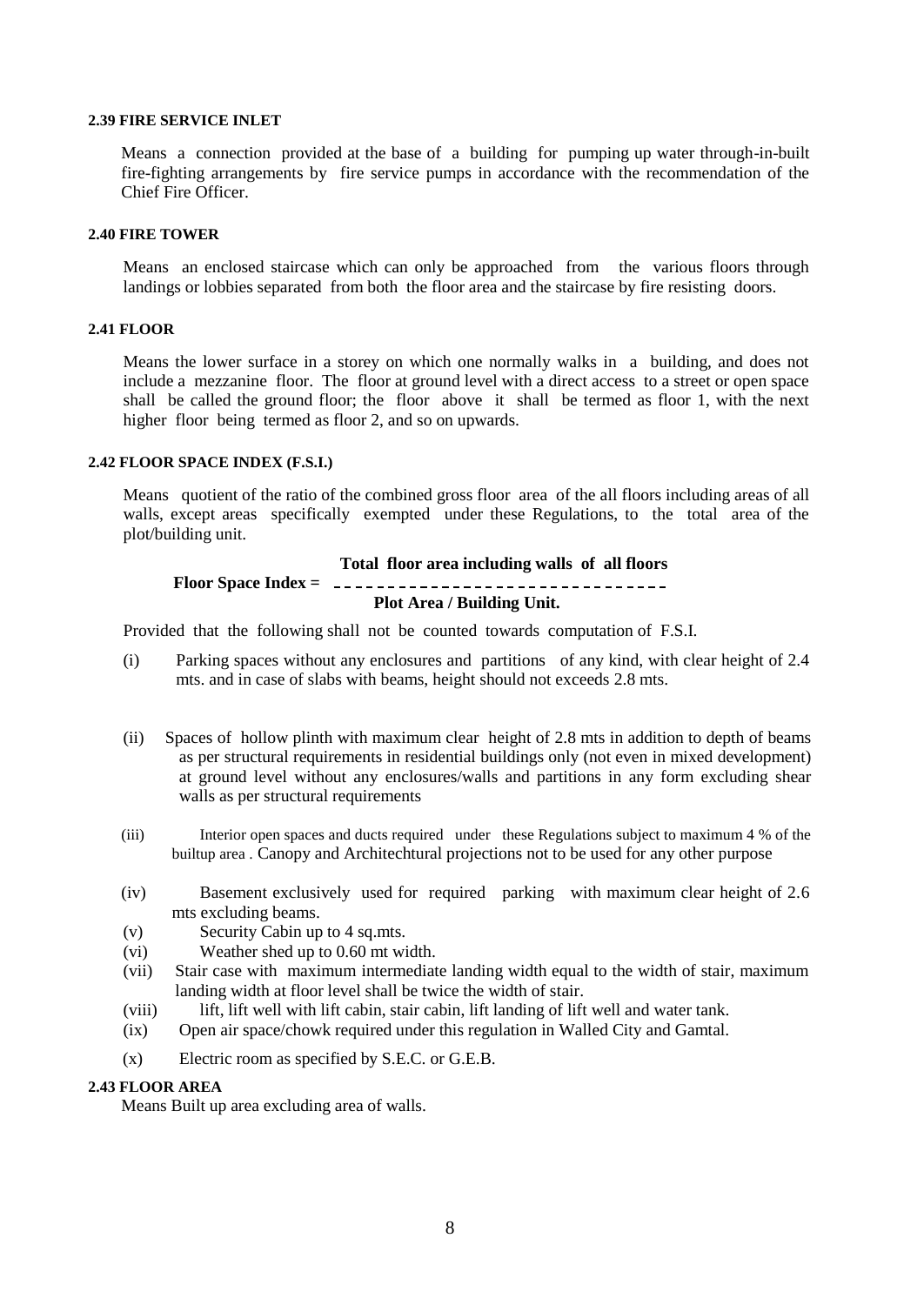#### **2.44 FRONT**

Front as applied to a plot; means the portion facing the road and in case of plot abutting on more than one road and or more than 18 Mts. in width, the front shall be decided by the Competent Authority considering the existing and future development trend of the surrounding area.

#### **2.45 FOOTING**

Means a foundation unit constructed in brick work, stone masonry or concrete under the base of a wall column for the purpose of distributing the load over a large area.

## **2.46 FOUNDATION**

Means that part of the structure which is in direct contact with and transmitting loads to the grounds.

#### **2.47 HEIGHT OF BUILDING**

Means the vertical distance measured from the average ground level/ high flood level/plot level and up to the top of the finished level of the topmost floor slab in case of flat roofs and upto the midpoint of the height of the slopping roof , excluding the genuine stair cabin, water tank, and lift room. The height of the slopping roof shall be taken as an average height of the relevant floor.

Note :- High flood level shall be decided by Competent authority.

## **2.48 GAMTAL**

Shall mean all land that have been included by the Govt./Collector within the site of village, Town or city on or before the date of declaration of intention to make a Town Planning Scheme or publication of Draft Development Plan but shall not include any such other land which may thereafter be included within the site of any village by the Govt./Collector under the provision of Land Revenue Code.

## **2.49 GROUND LEVEL**

Shall mean the level of the crown of the existing nearest constructed road or existing ground level, High flood level whichever is higher as may be decided by Competent Authority.

Note :- High flood level shall be decided by Competent authority.

## **2.50 GARAGE-PRIVATE**

Means a building or a portion thereof designed and used for the parking of vehicles.

#### **2.51 GARAGE-PUBLIC**

Means a building or portion thereof, designed other than as a private garage, operated for gain, designed and/or used for repairing, servicing, hiring, selling or storing or parking motor-driven or other vehicles.

## **2.52 HABITABLE ROOM**

Means a room occupied or designed for occupancy for human habitation and uses incidental thereto, including a kitchen if used as a living room, but excluding a bath-room, water closet compartment, laundry, serving and storing, pantry, corridor, cellar, attic, store-room, pooja-room and spaces not frequently used, height of such room shall not be less than 2.80 Mts. measured from finished floor to finished ceiling.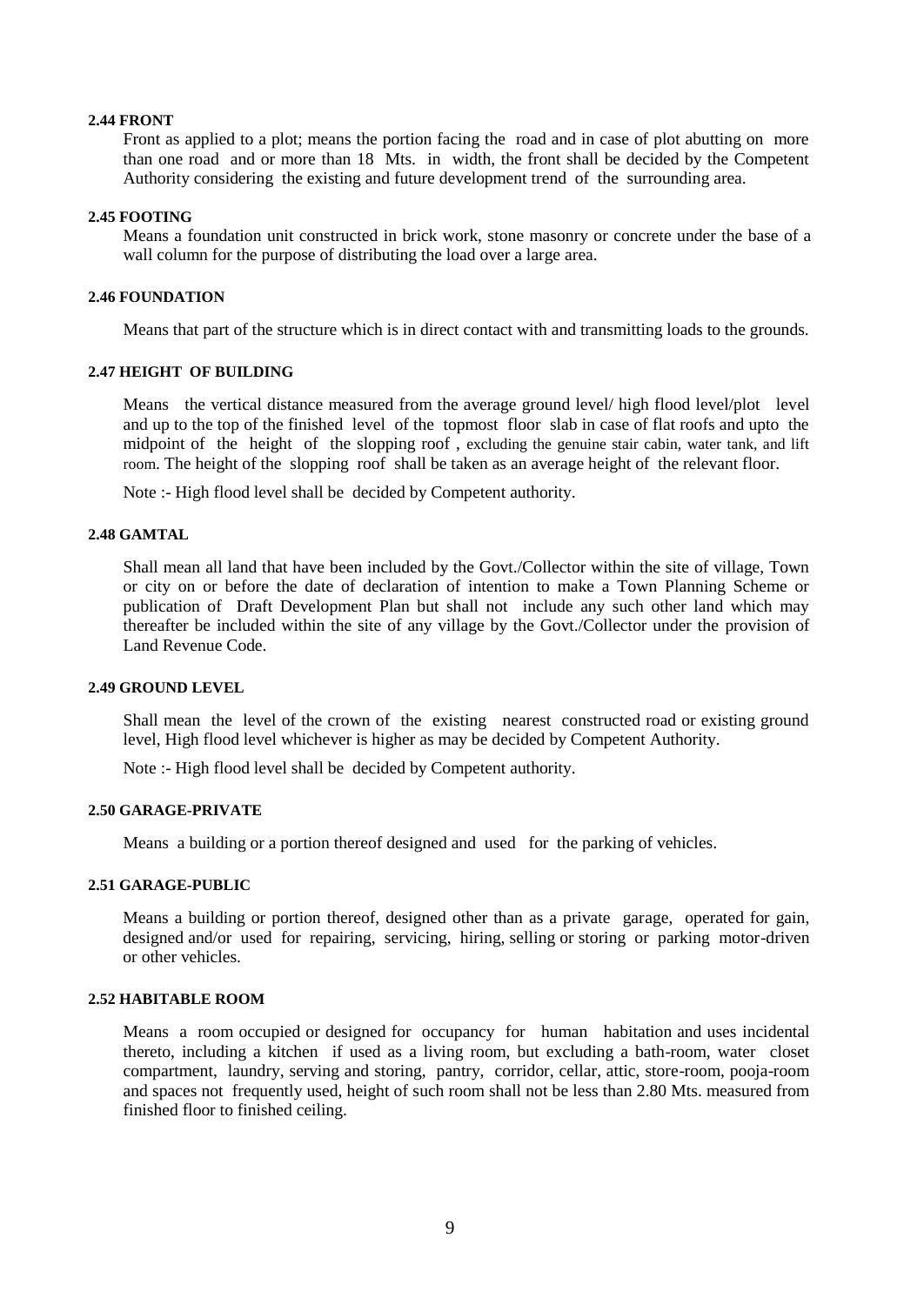#### **2.53 HEIGHT OF A ROOM**

Means the vertical distance measured from the finished floor surface to the finished ceiling/slab surface. The height of a room with a pitched roof means the average height between the finished floor surface and the bottom of the eaves and the bottom of the ridge.

## **2.54 HOME OCCUPATION**

Means customary home occupation other than the conduct of an eating or a drinking place offering services to the general public, customarily carried out by a member of the family residing on the premises without employing hired labour, and for which there is no display to indicate from the exterior of the building that it is being utilised in whole or in part for any purpose other than a residential or dwelling use and in connection with which no article or service is sold or exhibited for sale except that which is produced therein, which shall be nonhazardous and not affecting the safety of the inhabitants of the building and the neighbourhood, and provided that no mechanical equipment is used except that as is customarily used for purely domestic or household purposes and /or employing licensable goods. If motive power is used, the total electricity load should not exceed 0.75 KW. "Home Occupation" may also include such similar occupations as may be specified by the Competent Authority and subject to such terms and conditions as may be prescribed.

#### **2.55 HAZARDOUS MATERIAL**

- (i) Means radio active substances :
- (ii) Material which is highly combustible or explosive and/or which may produce poisonous fumes explosive emanations, or storage, handing, processing or manufacturing of which may involve highly corrosive, toxic, obnoxious alkalis or acids or other liquids;
- (iii) Other liquids or chemicals producing flame, fumes, explosive, poisonous, irritant or corrosive gases or which may produce explosive mixtures of dust or fine particles capable of spontaneous ignition.

## **2.56 LIFT**

Means a mechanically guided car, platform or transport for persons and materials between two or more levels in a vertical or substantially vertical direction.

#### **2.57 LOFT**

Shall mean an intermediate floor between two floor with a maximum height of 1.2 Mts. and which is constructed and adopted for storage purpose. The loft if provided in a room shall not cover more than 30% of the floor area of the room.

#### **2.58 MARGIN**

Shall mean space fully open to sky provided at the plot level from the edge of the building wherein built-up area shall not be permitted except specifically permitted projections under this regulation.

#### **2.59 MEZZANINE FLOOR**

Shall mean an intermediate floor between two floors overhanging or overlooking a floor beneath.

#### **2.60 NEIGHBOURHOOD CENTRE AND CIVIC CENTRE**

Neighbourhood Centre and civic Centre shall include following activities such as sectoral shopping centre, market, office building, cinema, small hospital, playground, swimming pool, Town hall, open air theatre, civic and cultural facilities, library, higher secondary school, parking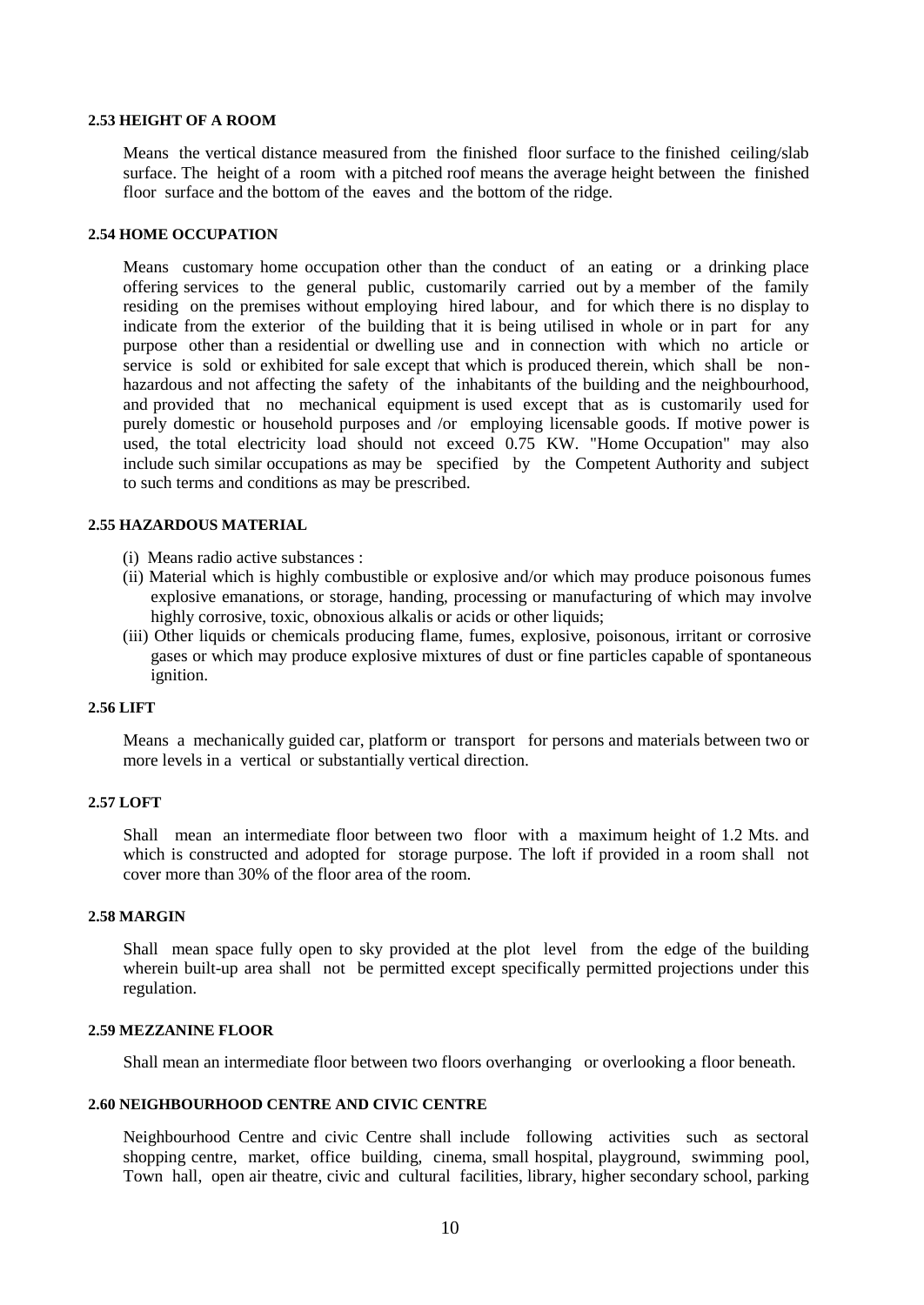plots, public utility and service building such as post office, fire station, police station, religious building and building of public uses.

#### **2.61 NATURAL HAZARD**

The probability of occurrence, within a specific period of time in a given area, of a potentially damaging natural phenomenon.

## **2.62 NATURAL HAZARD PRONE AREAS**

Areas likely to have moderate to high intensity of earthquake, or cyclonic storm, or significant flood flow or inundation, or land slides/mud flows/avalanches, or one or more of these hazards. Note: Moderate to very high damage risk zones of earthquakes are as shown in Seismic Zones III, IV and V specified in IS:1893; moderate to very high damage risk zones of cyclones are those areas along the sea coast of India prone to having wind velocities of 39 m/s or more as specified in IS:875(Part 3;) and flood prone areas in river plains (unprotected and protected) are indicated in the Flood Atlas of India prepared by the Central Water Commission.

#### **2.63 NON-COMBUSTIBLE**

Means not liable to burn or add heat to a fire when tested for combustibility in accordance with the IS-3808-1966 Method of Test for Combustibility of Building Materials.

## **2.64 OCCUPANCY OR USE**

Means the principal occupancy or use for which a building or a part of it is used or intended to be used, including contingent subsidiary occupancies; mixed occupancy building being those in which more than one occupancy are present in different portions of the building.

#### **2.65 OPEN SPACE**

Means an area forming an integral part of the plot, left permanently open to sky.

#### **2.66 OWNER**

"Owner", in relation to any property, includes any person who is for the time being, receiving or entitled to receive, whether on his own account or on account of or on behalf of, or for the benefit of, any other person or as an agent, trustee, guardian, manager or receiver for any other person or for any religious or charitable institution, the rents or profits of the property; and also includes a mortgaging possession thereof.

#### **2.67 PARAPET**

Means a low wall or railing built along the edge of roof of a floor.

## **2.68 PARKING SPACE**

Means an enclosed or unenclosed covered or open area sufficient in size to park vehicles , including driveway connecting them with a street or alley and permitting ingress or egress of vehicles.

## **2.69 PARTITION**

Means an interior non-load bearing divider wall one storey or part storey in height.

## **2.70 PERMANENT OPEN AIR SPACE**

Means air space permanently open -

(i) if it is a street,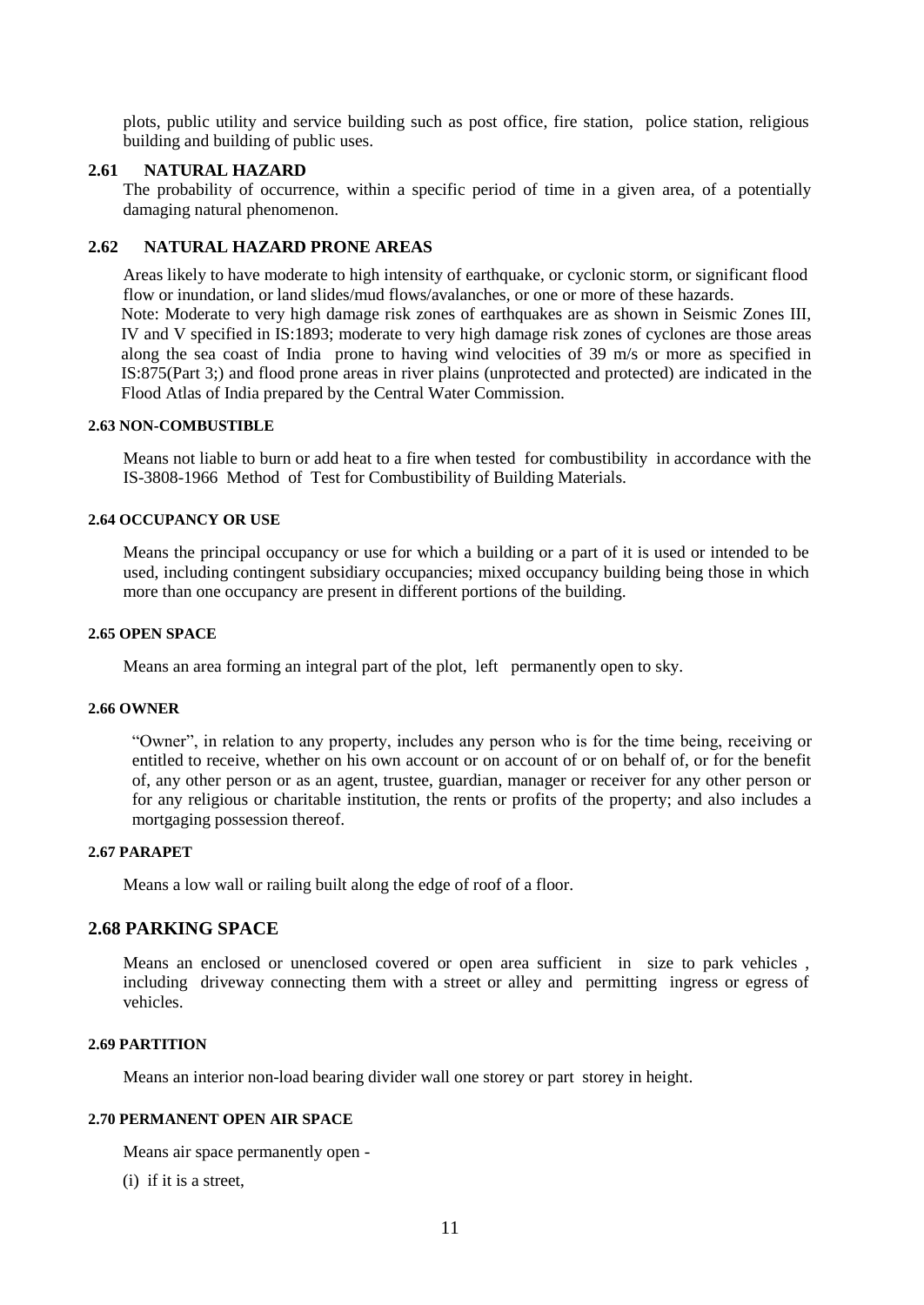(ii) if its freedom from encroachment is protected by any low or contract ensuring that the ground below it is either a street or is permanently and irrevocably appropriated as an open space.

In Determining the open air space required for construction of a building, any space occupied by an existing structure may, if it is ultimately to become a permanently open air space, be treated as if it were already such a place.

#### **2.71 PERMISSION**

Means a valid permission or authorisation in writing by the Competent Authority to carry out development or a work regulated by the Regulations.

## **2.72 PLINTH**

Plinth shall mean the portion of the external wall between the level of the street and the level of the storey first above the street.

## **2.73 PLINTH AREA**

Means the built-up covered area measured at the floor level of the basement or of any storey.

## **2.74 PORCH**

Means a covered surface supported on pillars or otherwise for the purpose of a pedestrian or vehicular approach to a building.

#### **2.75 PUBLIC PURPOSE**

The expression "Public Purpose" includes-

- 1) The provision of village sites, or the extension, planned development or improvement of existing village sites ;
- 2) The provision of land for town or rural planning ;
- 3) The provision of land for planned development of land from public funds in pursuance of any scheme or policy of Government and subsequent disposal thereof in whole or in part by lease, assignment or outright sale with the object of securing further development as planned ;
- 4) The provision of land for a corporation owned or controlled by the state ;
- 5) The provision of land for residential purposes to the poor or landless or to persons residing in areas affected by natural calamities, or to persons displaced or affected by reason of the implementation if any scheme undertaken by Government, any local Authority or a corporation owned or controlled by the state ;
- 6) The provision of land for carrying out any educational, housing, health or slum clearance scheme sponsored by Government or by any Authority established by Government for carrying out any such scheme or with the prior approval of the appropriate Government by a Local Authority or a society registered under the societies Registration Act, 1860 or under any corresponding law for the time being in force in a state, or a co-operative society within the meaning of any law relating to co-operative society for the time being in force in any state;
- 7) The provision of land for any other scheme of development sponsored by Government or with the prior approval of appropriate Government, by a local Authority ;
- 8) The provision of any premises or building for locating a public office, but, does not include acquisition of land for Companies.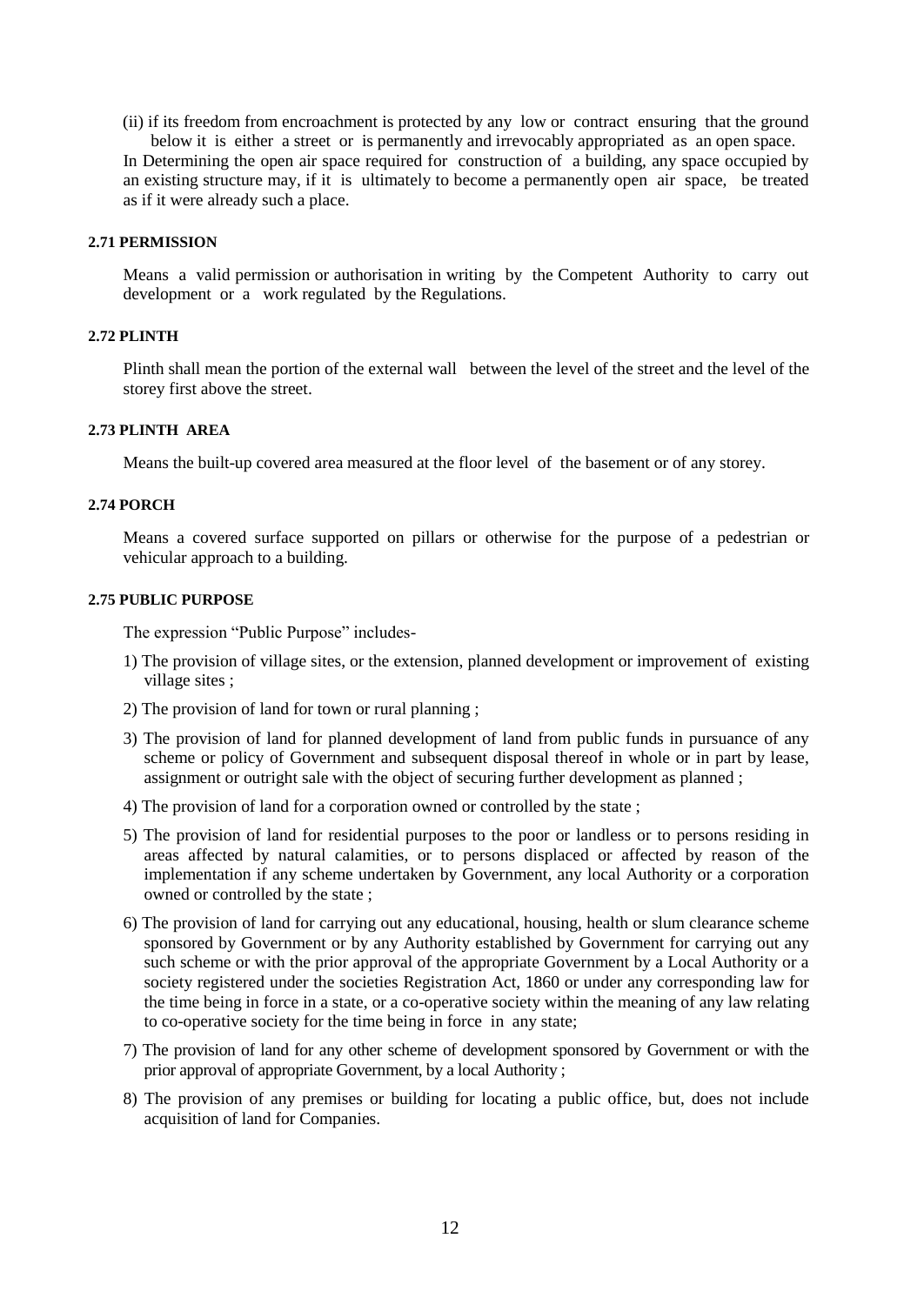#### **2.76 REAL ESTATE DEVELOPMENT**

Shall mean development undertaken for sale to persons other than the one undertaking the development.

#### **2.77 REGISTERED ARCHITECT / ENGINEER / SURVEYOR / STRUCTURAL DESIGNER, CLERK OF WORKS, SITE SUPERVISOR, DEVELOPER**

Means respectively a person registered by the Competent Authority for the purpose of this Act as an Architect, Engineer, Surveyor, Structural Designer, Clerk of works, Site Supervisor, Developer, under these Regulations or any other Act prevailing for the area.

#### **2.78 RETENTION ACTIVITY**

Means an activity or use which is allowed to continue, not withstanding its non-conforming nature in relation to the use permitted in the adjoining or surrounding area.

#### **2.79 RESIDENTIAL USE**

Mean a use of any building unit for the purpose of human habitation only except hotels and hostels like business.

#### **2.80 ROAD/STREET**

Means any highway, street, lane, pathway, alley, stairway, passageway, carriageway, footway, square place or bridge, whether a thoroughfare or not, over which the public have a right of passage or access or have passed and had access uninterruptedly for a specified period, whether existing or proposed in any scheme, and includes all bunds channels, ditches, storm-water drains, culverts, sidewalks, traffic islands, road-side trees and, hedges retaining walls, fences, barriers and railings within the street lines.

## **2.81 ROAD/STREET-LEVEL OR GRADE**

Means the officially established elevation or grade of the centre line of the street upon which a plot fronts, and if there is no officially established grade, the existing grade of the street at its mid-point.

#### **2.82 ROAD/STREET LINE**

Means the line defining the side limits of a road/street.

## **2.83 "ROAD WIDTH" OR "WIDTH OF ROAD/STREET"**

Means the whole extent of space within the boundaries of a road when applied to a new road/street, as laid down in the city survey or development plan or prescribed road lines by any act or law and measured at right angles to the course or intended course of direction of such road.

#### **2.84 SELF USE DEVELOPMENT**

Means Development undertaken by an owner for his use.

#### **2.85 SERVICE ROAD**

Means a road/lane provided at the front, rear or side of a plot for service purposes.

#### **2.86 SHOPPING CENTRE OR COMMERCIAL CENTRE**

Means a group of shops, offices and / or stalls designed to form market-office complex.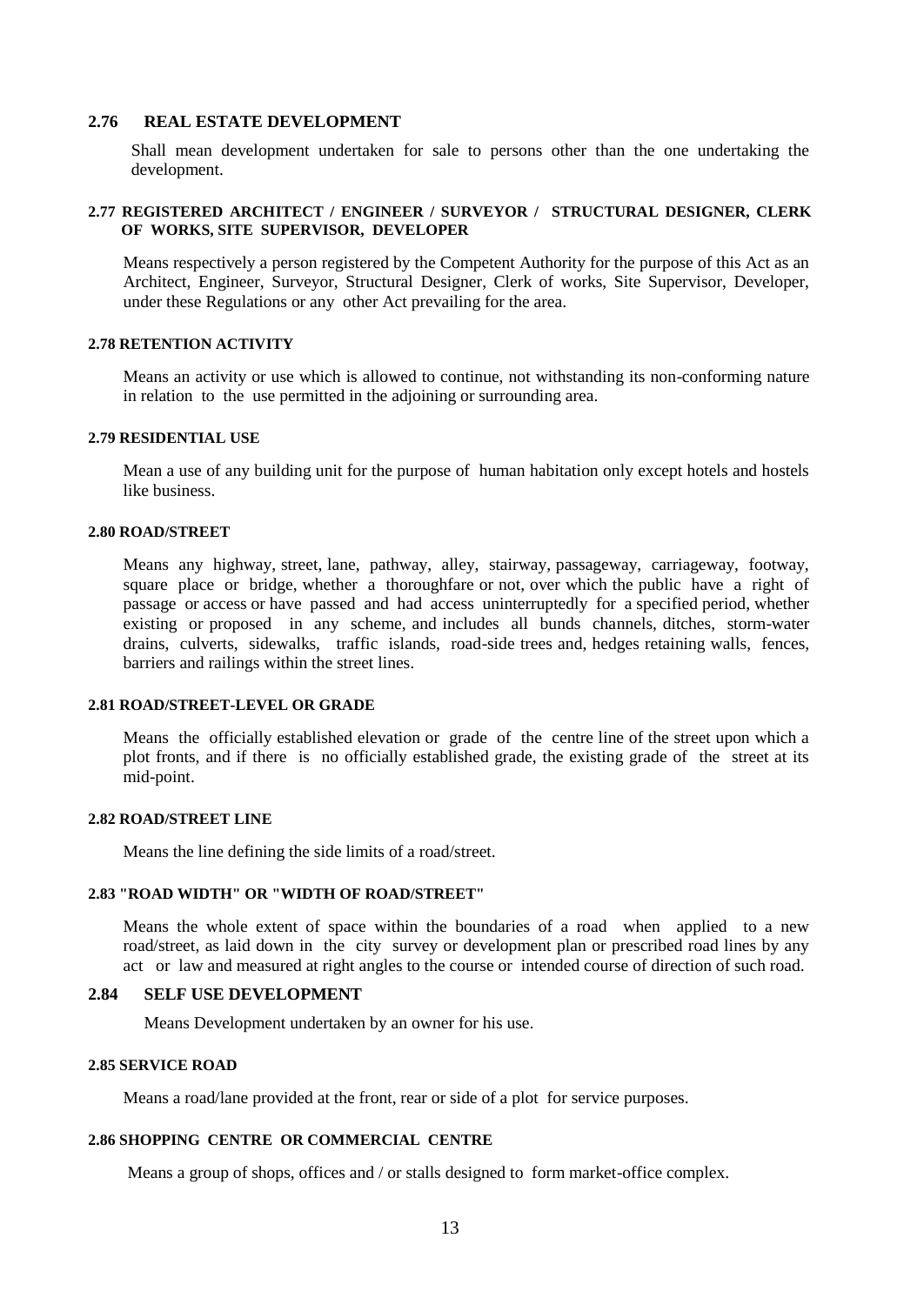#### **2.87 SMOKE-STOP DOOR**

Means a door for preventing or checking the spread of smoke from one area to another.

## **2.88 STAIR COVER**

Means a structure with a covering roof over a staircase and its landing built to enclose only the stairs for the purpose of providing protection from the weather, and not to be used for human habitation.

#### **2.89 STOREY**

Means the portion of a building included between the surface of any floor and the surface of the floor next above it, or if there be no floor above it, then the space between any floor and the ceiling next above it.

#### **2.90 TENEMENT**

Means an independent dwelling unit with a kitchen or a cooking space & toilet.

#### **2.91 TENEMENT BUILDING AND OWNERSHIP FLATS**

Means residential building constructed in a semi-detached manner in a building unit, each dwelling unit is being designed and constructed for separate occupation with independent provision of bath, w.c.

#### **2.92 TRAVEL DISTANCE**

Means the distance from the remotest point of a building to a place of safety be it a vertical exit or an horizontal exit or an outside exit measured along the line of travel.

#### **2.93 WATER CLOSET (W.C)**

Means a privy with an arrangement for flushing the pan with water, but does not include a bathroom.

## **2.94 WATER COURSE**

Means a natural channel or an artificial channel formed by draining or diversion of a natural channel meant for carrying storm and waste water.

#### **2.95 WATER COURSE, MAJOR**

Means a water course which carries storm water discharging from a contributing area of not less than 160 hectares, the decision of the Competent Authority on the extent of contributing area being final. A minor water course is one which is not a major one.

#### **2.96 WATER TANKS OR TALAV OR POND OR LAKE**

Means a natural existing low lying grounds forming a natural water body or wherein rain water gets collected and/or plots designated as Talav under the revised development plan or any other legitimate records.

## **2.97 "WAREHOUSE" OR "GODOWN"**

Mean a building the whole or a substantial part of which is used or intended to be used for the storage of goods whether for storing or for sale or for any similar purpose. It is neither a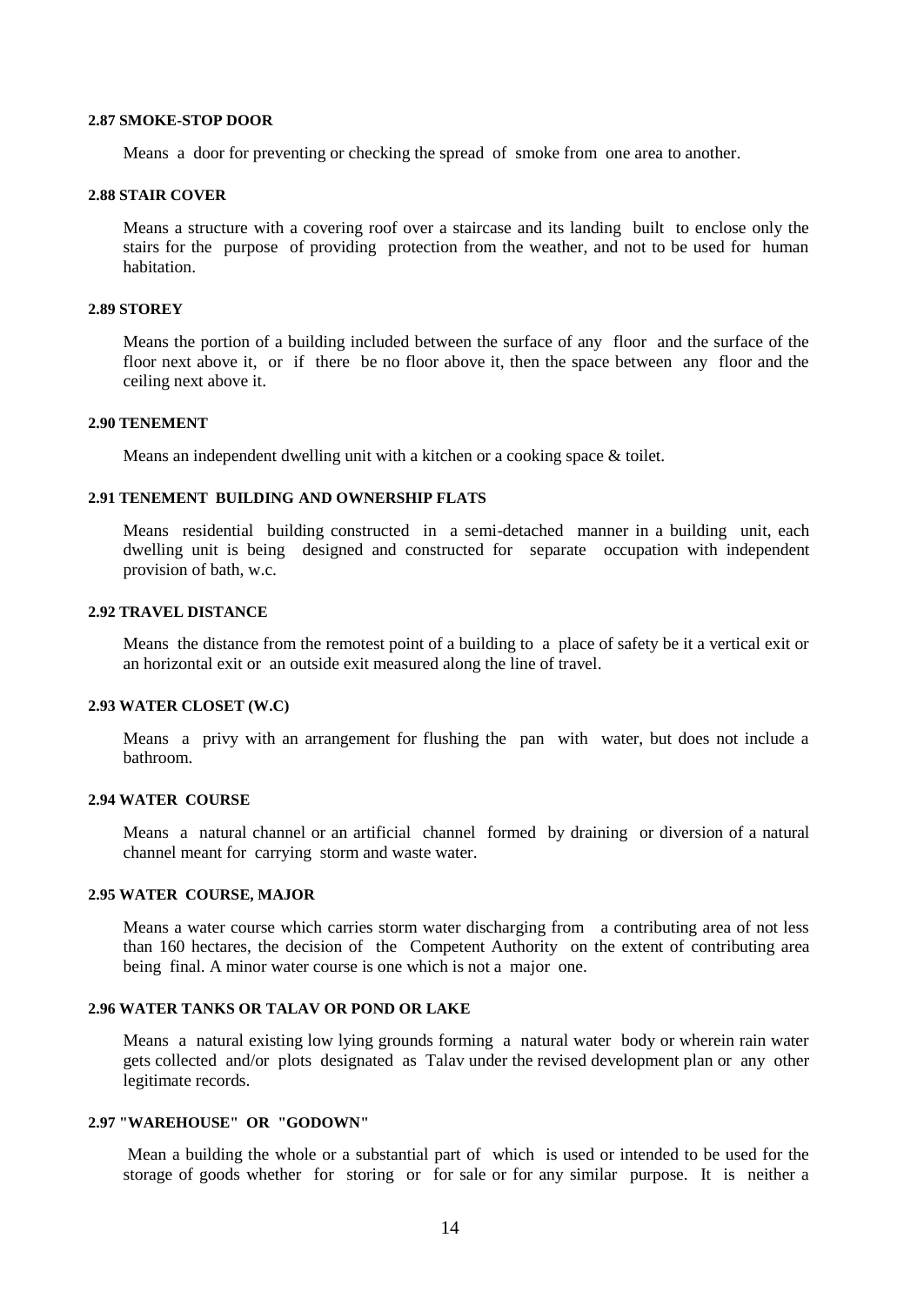domestic nor a public building, nor merely a shop if so used not a store attached to and used for the proper functioning of a shop.

#### **2.98 WINDOW**

Means an opening, other than a door, to the outside of a building, which provides all or part of the required ventilation.

#### **2.99 WIDTH OF A STREET**

Means the clear average width of the existing carriage way and footpaths only on which the building or plot line abuts. The average width shall be computed by taking length of street between two extreme points on building unit abutting the street at right angles to the direction of such streets excluding the steps projections, forecourts, open areas of other spaces in front of the building erected or intended to be erected. However in case where a regular line of street is prescribed by the Competent Authority, such width shall be considered for the purpose of computing building height.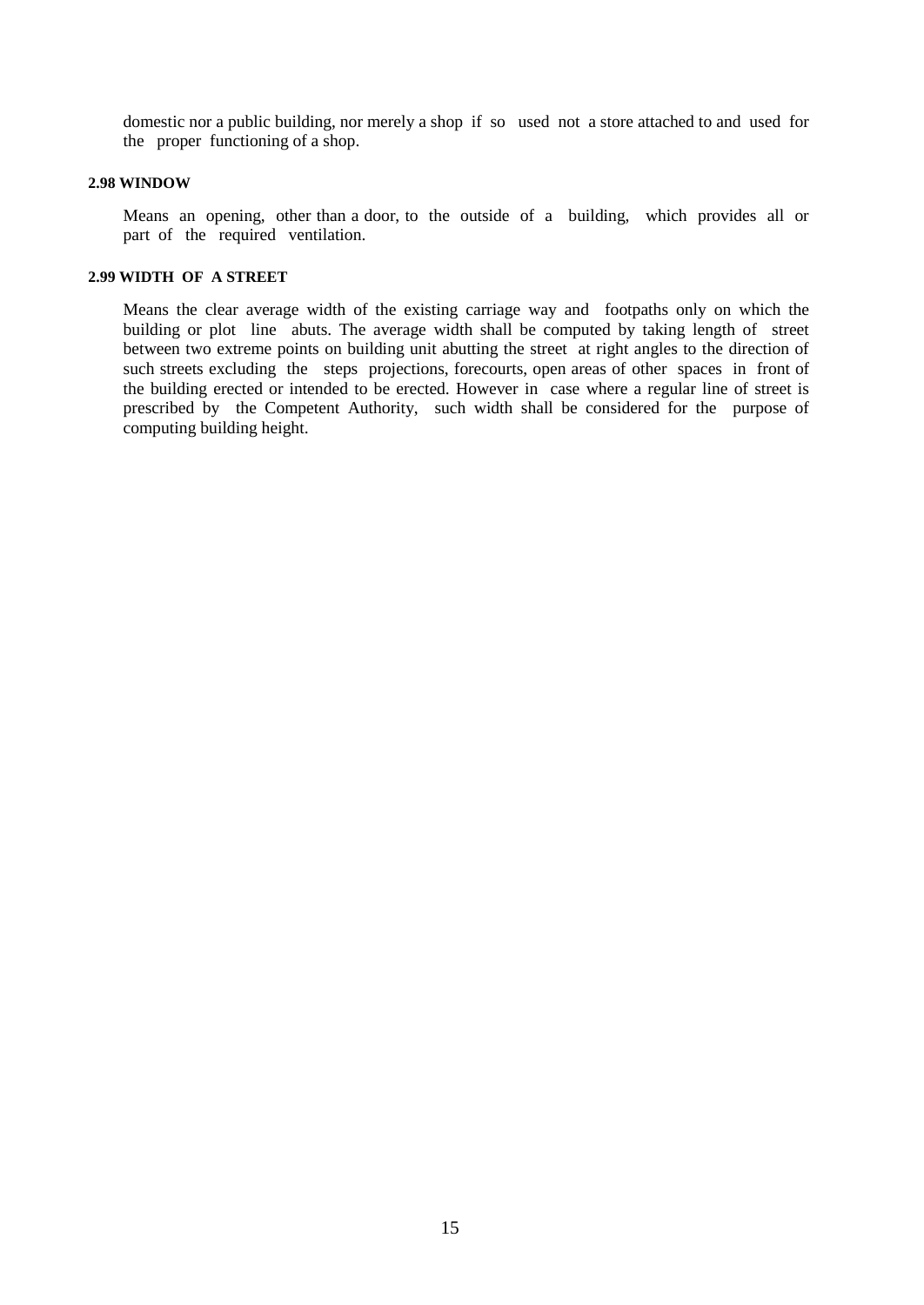## **3 PROCEDURE FOR SECURING DEVELOPMENT PERMISSION**

#### **3.1 APPLICATION FOR DEVELOPMENT PERMISSION**

Subject to the provisions of Section: 26, 27, 28, 34 &49 of the Act, any person intending to carry out any development as defined in the Act in any building or in or over any land, within the limits of Development Area in conformity with the Development Plan proposals shall make an application in writing to the Competent Authority in prescribed form No. C or C(a) along with the receipt of the payment of the scrutiny fee, development charges betterment charges, net demand as per sanctioned final T.P. Scheme and other charges and dues if any to be leviable under the Act and the regulations.

## **3.2 SCRUTINY FEE**

A person applying for a permission to carry out any development shall have to pay scrutiny fees along with his application to the Competent Authority/Surat Municipal Corporation at the following rates:

## **3.2.1 FOR BUILT UP AREA**

For low rise building Rs. 3.00 per sq. mt. of Built up area of all floors for the intended residential development or part thereof subject to minimum scrutiny fee of Rs. 300.00

## **3.2.2 COMMERICAL AND MIX DEVELOPMENT**

For high-rise, commercial, mix development and other than residential use Rs. 5.00 per sq.mt. of Built area of all floors for the intended development or part thereof subject to minimum scrutiny fee Rs. 300.00

## **3.2.3 SUB-DIVISION AND AMALGAMATION OF LAND**

- a) Rs. 1.50 per sq. mt. of building unit/plot area for subdivision and amalgamation of all types of development.
- b) Rs. 0.50 per sq. mt. of building unit/plot area for subdivision and amalgamation for agricultural use.

Minimum scrutiny fee shall not be less than Rs. 300.00

## **3.2.4 URBAN CENTRES, RURAL CENTRES AND AREA OUTSIDE URBAN COMPLEX AND FALLING IN AGRICULTURE ZONE ONLY**

50% of the scrutiny fee as mentioned in Regulation No.3.2.1, 3.2.2 and 3.2.3 for the respective uses and type of dwelling units subject to minimum scrutiny fee Rs. 300.00

## **3.2.5 RENEWAL OF DEVELOPMENT PERMISSION :**

Development permission granted under these regulation shall be deemed to be lapsed, if such development work has not been commenced till the expiry of one year from the date of commencement certificate/development permission. Provided that, the Competent Authority may on application made to it before the expiry of above period (one year) extended such period by a further period of one year at a time by charging Rs.300/- for renewal of development permission. The extended period shall in no case exceed three years in the aggregate.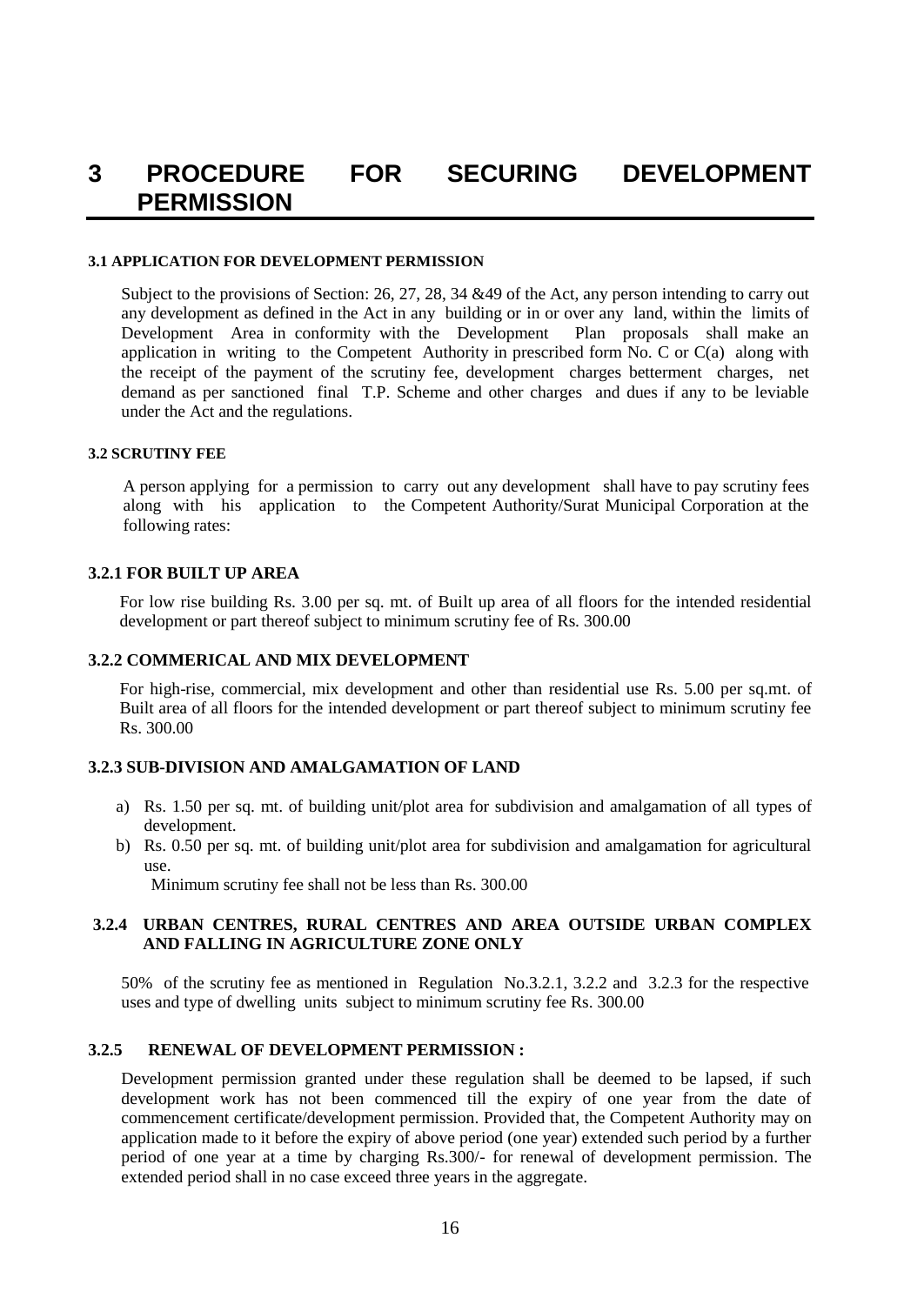## **3.2.6 PUBLIC CHARITABLE TRUST:**

Rs.500/- if the intended development is for hospitals, dispensaries, schools or colleges or a place of worship, dharmshala, hostels etc. constructed by a public charitable trust registered under Public Charitable Trust Act, 1950 or for any other purpose which the Authority may specify by a general or special order.

## **3.2.7 DEVELOPMENT PERMISSION FOR MINING, QUARRYING AND BRICK KILN OPERATIONS:**

In case of mining, quarrying and brick kiln operations, the scrutiny fees will be as under.

(i) Mining, quarrying and brick kiln operation.

Rs.500.00 per 0.4 hectare or part there of and a maximum of Rs. 2500.00

(ii) Brick kiln without Chimney.

Rs. 25.00 per 0.1 hectare or part there of and a maximum of Rs. 500.00

(iii) Processing of lime sagol etc. without construction.

Rs. 25.00 per 0.1 Hectare or part thereof and maximum of Rs. 250.00

(iv) Renewal of permission for mining, quarrying

Rs. 50.00 for one year.

(v) Renewal of permission for brick kiln (without chimney)

Rs. 25.00 for one year.

(vi) Renewal of permission for processing of sagol, lime etc. without construction

Rs. 10.00 for one year.

Note :- Fees to be decided by Competent Authority from time to time

## **3.3 FORMS OF APPLICATION**

Every person who gives notice under relevant section of the Act shall furnish all information in forms and format prescribed under these regulations and as may be amended from time to time by the Competent Authority. The following particulars and documents shall be submitted along with the application.

- **(I) (a)** The applicant shall submit satisfactory documentary legal evidence of his right to develop or to build on the land in question including extract from the Property Register for city survey lands or an extract from the Record of Rights for Revenue lands or the copy of the index of registered sale deed as the case may be.
	- **(b)** He shall also submit a certified copy of approved sub- divisions/layout of final plot from the concerned Authority or latest approved sub-division/layout of city survey numbers or revenue numbers from relevant Authority, as the case may be, showing the area and measurements of the plot or land on which he proposes to develop. Provided that the Authority may dispense with this requirement in the cases where it is satisfied regarding the ownership of land on the basis of any documentary evidence or proof produced by the applicant. Forms and type of records issued by city survey/DILR office shall be acceptable to the authority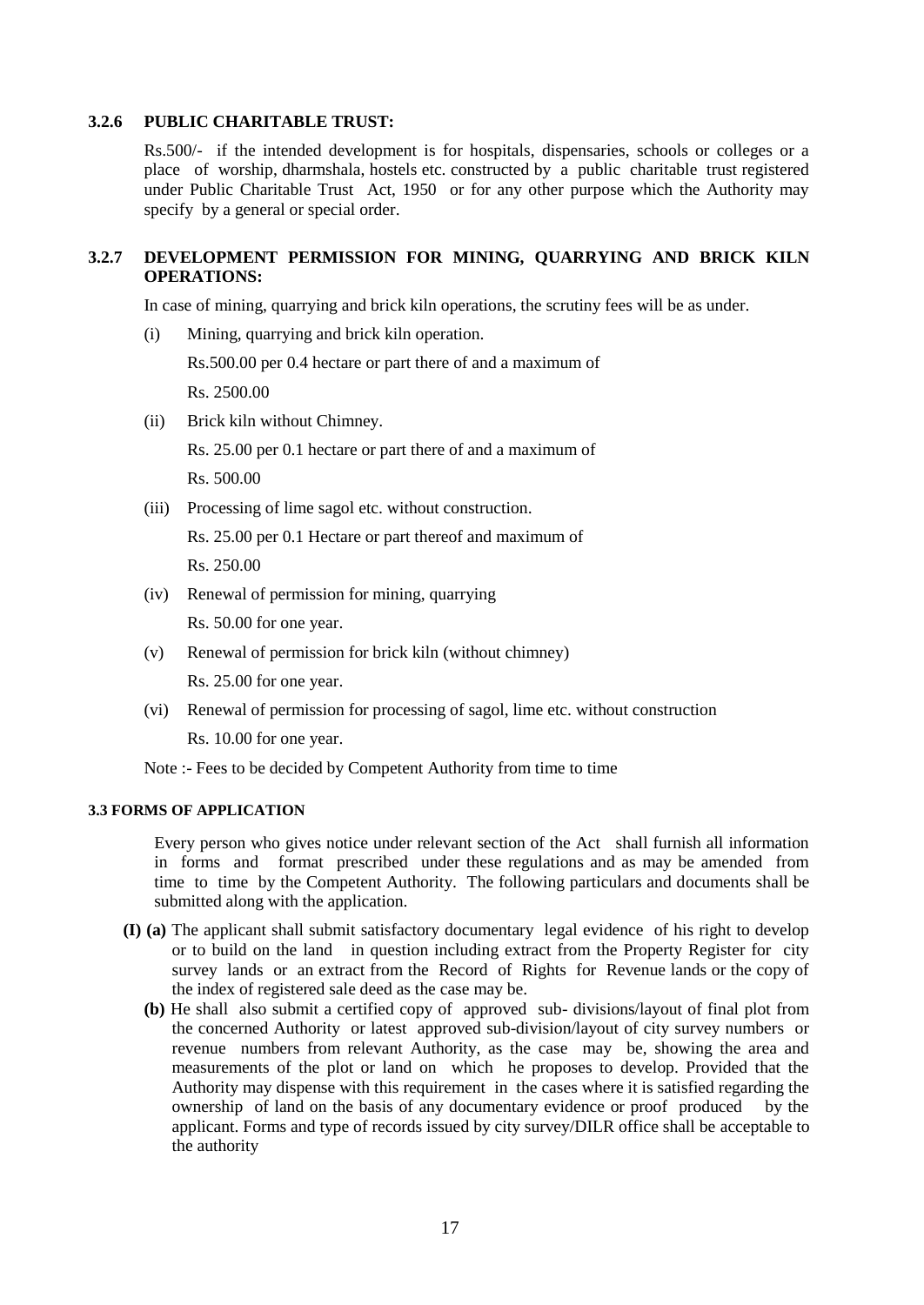- **(II)** A certificate of the licensed structural designer in regard to the proposed building shall be submitted under these Development Control Regulations.
- **(III)** A site plan (required copies) of the area proposed to be developed to a scale not less than 1:500 as the case may be showing the following details wherever applicable; In the case where plot is more than 10 Hectors, scale shall not be less than 1:1000.
	- i) The boundaries of the plot and plot level in relation to neighbouring road level.
	- ii) The positions of the plot in relation to neighbouring streets.
	- iii) The name of the streets in which the plot is situated.
	- iv) All the existing buildings and other development exists on or under the site.
	- v) The position of buildings and of all other buildings and construction which the applicant intends to erect.
	- vi) The means of access from the street to the buildings or the site and all other building and constructions which the applicant intends to erect.
	- vii) Yards and open spaces to be left around the buildings to secure free circulation of air, admission of light and access.
	- viii) The width of street in front and of the street at the side or rear of the building.
	- ix) The direction of north point relative to the plan of the buildings.
	- x) Any physical feature such as trees, wells, drains, O.N.G.C. well & pipeline, high tension .Line, railway line.
	- xi)a) Existing streets on all the sides indicating clearly the regular line for streets if any prescribed under the ACT and passing through the building units.
		- b) The location of the building in the plot with complete dimensions.
		- c) The area within the regular line of the street not to be built upon but to be added to the street, hatched in green together with its measurements.
	- xii) Area classified for exemption of built-up area calculations.
	- xiii) A plan indicating parking spaces, if required under these regulations.
	- xiv) The positions of the building units immediately adjoining the proposed development.
	- xv) The position of every water closet, privy, urinal, bathrooms, cess pool, well or cistern in connection with the building other than those shown in the detailed plan.
	- xvi) The lines of drainage of the building, the size, depth and inclination of every drain and the means to be provided for the ventilation of the drains.
	- xvii) The position and level of the out fall of the drain.
	- xviii) The position of sewer, where the drainage is intended to be connected to sewer.
	- xix) Open spaces required under these Development Control Regulations.
	- xx) Tree plantation required under regulation No.30.
- **(IV)** A detailed plan (required copies) showing the plans, sections and elevations of the proposed development work to a scale of 1:100 showing the following details wherever applicable:
	- a) Floor plans of all floors together with the covered, area; clearly indicating the size and spacing of all framing members and sizes of rooms and the position of staircases, ramps and lift wells.
	- b) The use of all parts of the building.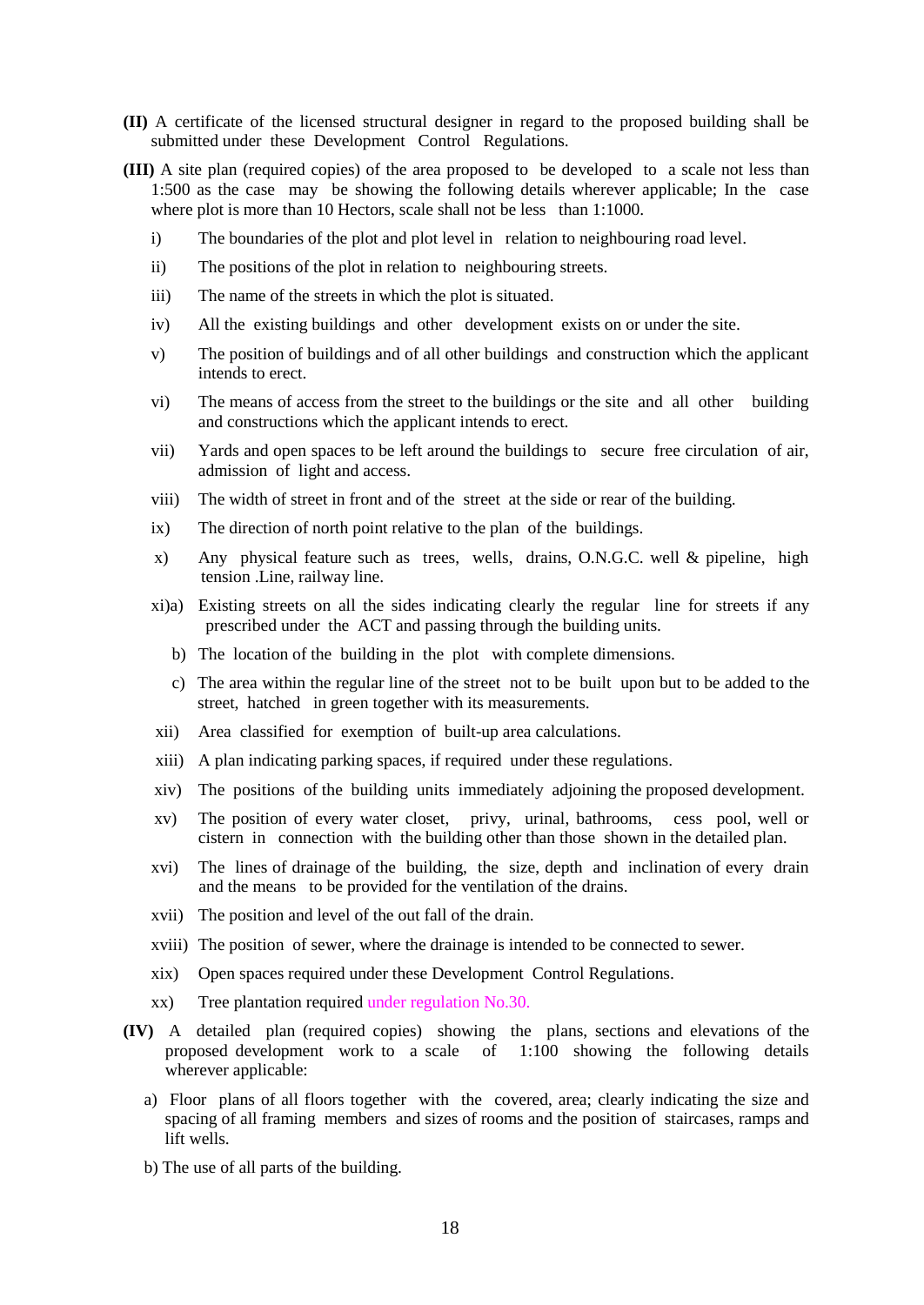- c) Thickness of walls, floor slabs and roof slabs with their materials. The section shall indicate the height of building and height of rooms and also the height of the parapet, the drainage and the slope of the roof. At least one section should be taken through the staircase. The position, form and dimensions of the foundation, wall, floor, roofs, chimneys and various parts of the building, means of ventilation and accesses to the various parts of the building and its appurtenances also should be shown in one cross section.
- d) The building elevation from the major street.
- e) The level of the site of the building, the level of lowest of building in relation to the level of any street adjoining the cartilage of the building in relation to one another and some known datum or crown of road.
- f) Cabin plan.
- g) The north point relative to the plans.
- h) The forms and dimensions of every water closets, privy, urinals, bathrooms, cesspools, well and water tank or cistern to be constructed in connection with the building.
- i) One copy of the detailed working drawing including structural details based on the approved building plan shall be submitted before 7 days of commencement of the construction work at site for information and record. The applicant will inform the authority the date for commencement of work".

Provided that in the case of individual residential buildings up to G+2 on a plot not more than 500 sq.mts. in size, the Competent Authority shall not enforce, on request of the owner/developer, to submit such details, subject to the condition that for such area similar types of structures and soil investigation report are already available on record.

- **(V)** For high rise building and for special building like assembly, institutional, industrial storage and hazardous occupancy the following additional information shall be furnished/indicated in the following plans in addition to the items under clause 3.3.
	- a) Access to fire appliances/vehicles with details of clear motorable access way around the building and vehicular turning circle.
	- b) Size (width) of main and alternate staircase along with balcony approach, corridor, ventilated lobby approach as the case may be.
	- c) Location and details of lift enclosures.
	- d) Location and size of fire lift.
	- e) Smoke stops lobby/door, where provided.
	- f) Refuse chutes, refuse chamber, service duct etc. where to be provided.
	- g) Vehicular parking space.
	- h) Refuse area, if any.
	- i) Details of building services, air-conditioning system with position or dampers, mechanical ventilation system, electrical services, boilers, gas pipes etc. where provided.
	- j) Details of exits including provision of ramps etc. for hospitals.
	- k) Location of generator, transformer and switch gear room where required.
	- l) Smoke exhauster system, if any.
	- m) Details of fire alarm system network.
	- n) Location of centralised control, connecting all fore air, suste, built-in fire protection arrangements and public address system etc. where required.
	- o) Location of dimension of static water storage tank and pump room.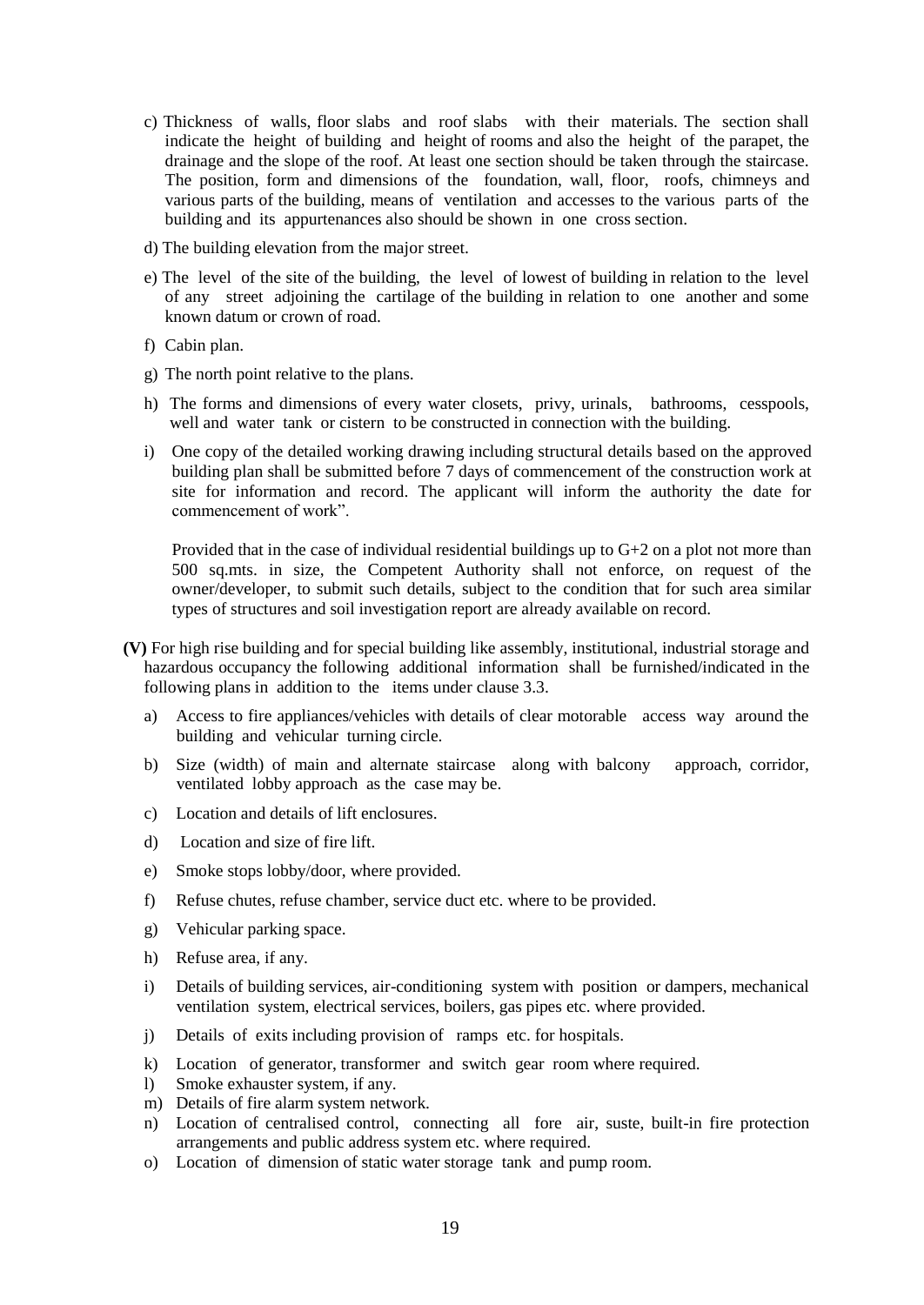- p) Location and details of fixed fire protection installations such as sprinkles wet risers, house reels, drenchers, CO2 installations etc.
- q) Location and details of first-aid fire fighting equipment /installations.
- r) Location for electric transformer.
- **(VI)** In case of layout of land or plot:
	- a) A site-plan (in required numbers) drawn to a scale not less than 1:500 showing the surrounding lands and existing access to the land included in the layout plan.
	- b) A layout plan (in required numbers) drawn to a scale of not less than 1:500 showing:

 i) Sub-division of the land or plot or building unit with dimension and area of each of the proposed sub-divisions and their use according to these regulations.

- ii) Width of the proposed streets and internal roads.
- iii) Dimensions and areas of open space provided for under these regulations.
- **(VII)** Certificate of undertaking: Certificate in the prescribed form No.2(a),2(b), 2(c) and 2(d) by the registered Architect/Engineer / Structural Designer /Clerk of Works/ /Developer/ Owner.
- **(VIII)** Full information should be furnished in Form No.3 and Form No.4 as the case may be along with the plan.
- **(IX)** The applicant shall also obtain copy of N.O.C. From relevant Authority as per Regulation No.4.2 wherever applicable.

## **3.4 GENERAL NOTATION FOR PLAN**

The following notation generally shall be used for plans referred to in 3.3; (III); (IV); **(**V**)** and (VI).

| Sr. No. | <b>Item</b>                                   | <b>Site Plan</b>      | <b>Bldg. Plan</b>     |
|---------|-----------------------------------------------|-----------------------|-----------------------|
| 01.     | Plot line                                     | Thick black           | Thick black           |
| 02.     | <b>Existing Street</b>                        | Green                 |                       |
| 03.     | Future Street if any                          | Green dotted          |                       |
| 04.     | Permissible lines                             | Thick black dotted    |                       |
| 05.     | Open space                                    | No colour             | No colour             |
| 06.     | Existing work                                 | Blue                  | Blue                  |
| 07.     | Work proposed to be demolished                | <b>Yellow Hatched</b> | <b>Yellow Hatched</b> |
| 08.     | Proposed work                                 | Red                   | Red                   |
| 09.     | Work without permission if<br>started on site | Grey                  | Grey                  |
| 10.     | Drainage and sewerage work                    | Red dotted            | Red dotted            |
| 11.     | Water supply work                             | <b>Black dotted</b>   | <b>Black dotted</b>   |

## **3.5 DOCUMENTS TO BE FURNISHED WITH THE APPLICATION**

a) A person who is required under relevant section of the Act to give any notice or to furnish any plans/sections or written particulars by these Development Control Regulations, shall sign such notice, plans, sections or written particulars or cause them to be signed by him and his duly authorised registered Architect, Engineer, Developer etc. as the case may be. such person or authorised registered Architect, Engineer, Developer shall furnish documentary evidence of his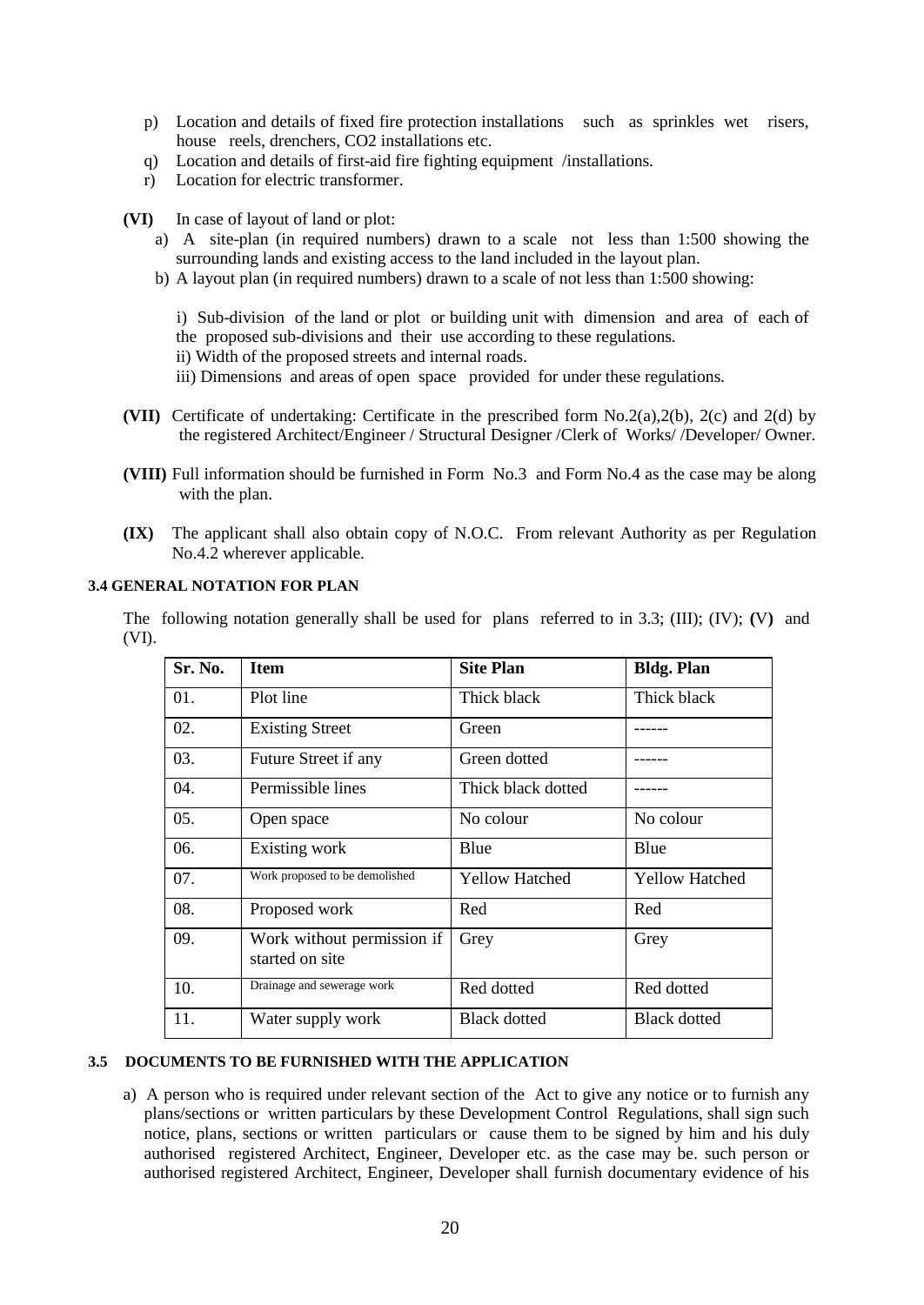Authority. If such notice or other document is signed by such authorised registered Architect, Engineer, Developer it shall state the name and address of the person on whose behalf it has been furnished.

- b) Any notice or document shall be delivered to the office of the Competent Authority, within such hours as may be prescribed by the Competent Authority.
- c) The forms, plans, sections and descriptions to be furnished under these Development Control Regulations shall all be signed by each of the following persons :

i) A person making application for development permission under relevant section of the Act.

ii) A person who has prepared the plans and sections with descriptions who may be registered, engineer or an architect.

iii) A person who is retained or engaged to supervise the said construction.

iv) A person who is responsible for the structural design of the construction i.e. a structural designer.

v) A clerk of works who is to look after the day-to-day supervision of the construction.

- vi) A Developer
- d) A person who is engaged either to prepare plan or to prepare a structural design and structural report or to supervise the building shall give an undertaking in Form No.2(a), 2(b), 2(c) and 2(d) prescribed under these Development Control Regulations.
- e) Every person who under the provisions of the relevant sections of the Act may be required to furnish to the Authority any plan or other documents shall furnish copies (in required numbers) of such plans and other documents and copies (in required) of such documents which he may be called upon to furnish. One copy of each such plan and document shall be returned, on approval, to the applicant duly signed by the Competent Authority of the Authority or authorised officer.
- f) It shall be incumbent on every person whose plans have been approved to submit amended plans for any deviation amounting to increase in built-up area, F.S.I., building height or change in plans, he proposes to make during the course of construction of his building work, and the procedure laid down for plans or other documents here to before shall be applicable to all such amended plans.
- g) It shall be incumbent on every person whose plans have been approved, to submit a completion plan showing the final position of erected or re-erected building in duplicate or in required numbers and one copy of plan to be returned to the applicant after approval.
- h) Approval of drawings and acceptance of any statement, documents, structural report, structural drawings, progress certificate, or building completion certificates shall not discharge the owner, engineer, architect, clerk of works and structural designer, Developer, Owner. from their responsibilities, imposed under the Act, the Development Control Regulations and the laws of tort and local acts.
- i) The landowner shall be held responsible if any Unauthorised Consturction, Addition & Alteration is done without prior permission of competent Authority.

## **3.6 PLANS AND SPECIFICATIONS TO BE PREPARED BY REGISTERED ARCHITECT/ENGINEER**

The plans and particulars prescribed under regulation No.3.3 above shall be prepared by a registered architect/engineer. The procedure for registration of architect/engineer shall be as laid down in these regulations.

## **3.7 REJECTION OF APPLICATION**

If the plans and information given as per regulation No.3.1, 3.2 and 3.3 do not give all the particulars necessary to deal satisfactorily with the development permission application, the application may be liable to be rejected, assigning the reasons of rejections in writing and communicated to the applicant/architect /engineer by the competent authority.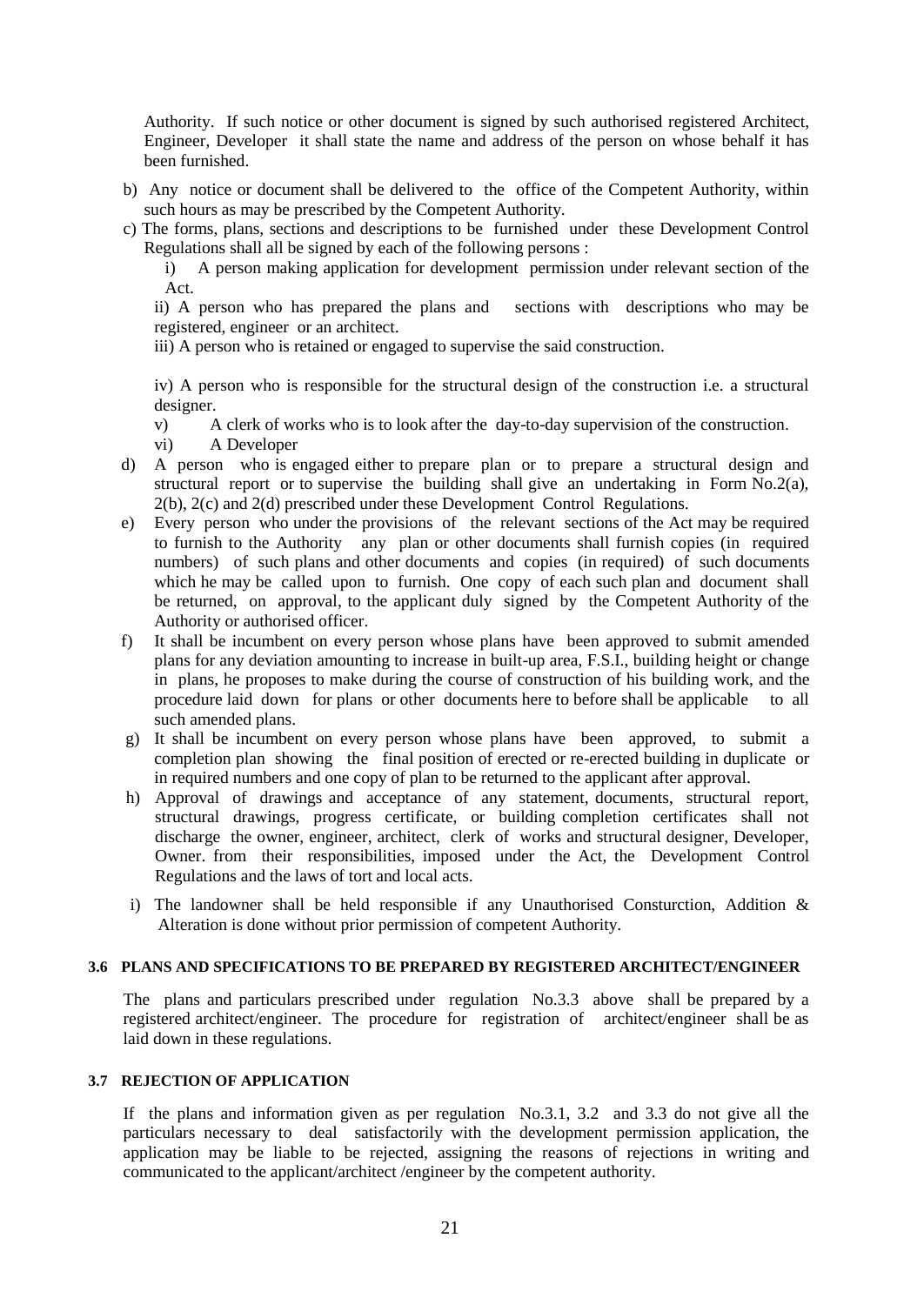## **3.8 CANCELLATION OF PERMISSION**

The development permission if secured by any person by any misrepresentation or by producing false documents, such development permission will be treated as cancelled/revoked.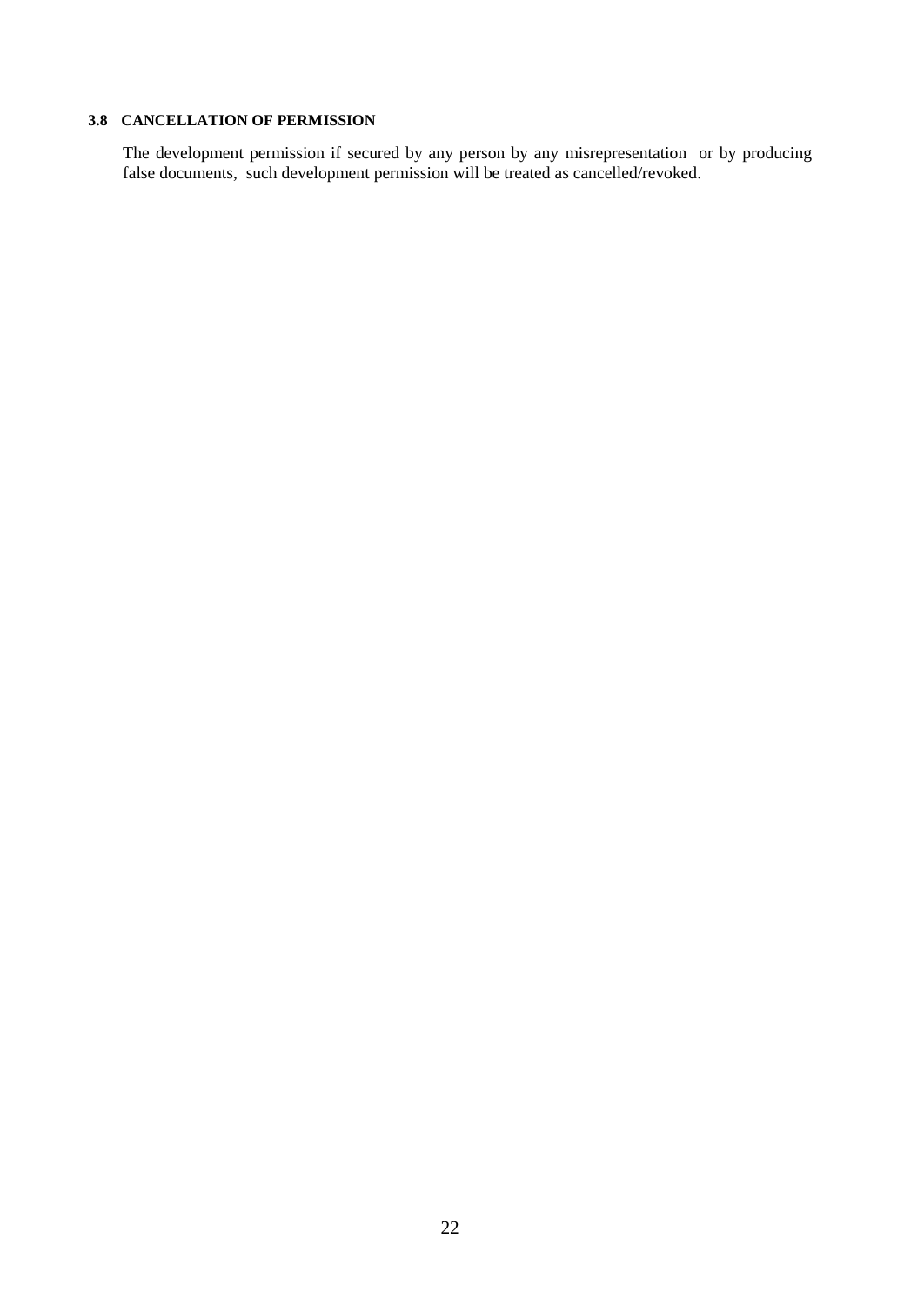## **4 GENERAL REQUIREMENTS FOR DEVELOPMENT**

#### **4.1 MARGIN AND/OR SETBACK**

Any plan for the construction of any structure or building or any part thereof should provide setback and margin from the boundary of the plot or the road line as the case may be as required under these regulations. The road line shall be determined as per the maximum width of the road or street proposed under the BPMC Act-1949 or Development plan proposals or the Town Planning Schemes or any other Local Acts.

## **4.2 DEVELOPMENT OF LAND IN THE DEVELOPMENT AREA**

## **4.2.1 CONFORMITY WITH OTHER ACTS AND REGULATIONS:**

(a) Situated and abutting on any of the classified roads of the State Government and the Panchayat shall be regulated and controlled by the Building line and Control line prescribed under the Govt. Department Resolution as amended from time to time.

Provided that the setback for the building line prescribed in the above resolution of the Department and the marginal distances to be kept open or setbacks to be observed from the road side, prescribed in the Development Control Regulations or in the Town Planning Scheme Regulations whichever is more shall be enforced.

- (b) Whose right of user is acquired under the Petroleum Pipelines (Acquisition of right of user in land) Act, 1962 as amended from time to time shall be regulated and controlled according to the provision of the said Act, in addition to these regulations.
- (c) Situated in the vicinity of an oil well installed by Oil & Natural Gas Commission shall be regulated and controlled according to the provision of the Indian Oil, Mines Regulations - 1933 in addition to these regulations.
- (d) Situated in the vicinity of the Grid Lines laid by the S.E.Co. and Gujarat Electricity Board under the Indian Electricity Rules, 1956 shall be regulated and controlled by the horizontal and vertical clear distances to be kept open to sky
- (e) In restricted / critical zone near the Air Port, construction of building shall be

regulated as per the provisions of Civil Aviation Department.

- (f) Situated in the vicinity of the Railway Boundary shall be regulated and controlled according to the standing orders/instructions in force of the Railway Authorities and as amended from time to time.
- (g) Situated anywhere in the Development Area shall be subject to provisions of Gujarat Smoke Nuisance Act, 1963.
- (h) Situated anywhere in the Development area shall be subject to provisions of Water (Prevention and Control of Pollution) Act, 1974.
- (i) Situated anywhere in the Development area shall be subject to provisions of Air Pollution Control Act-1981.
- (j) Situated in the vicinity of the Jail, shall be regulated and controlled according to the standing orders/ instructions / manual in force of the Jail Authority and as amended from time to time.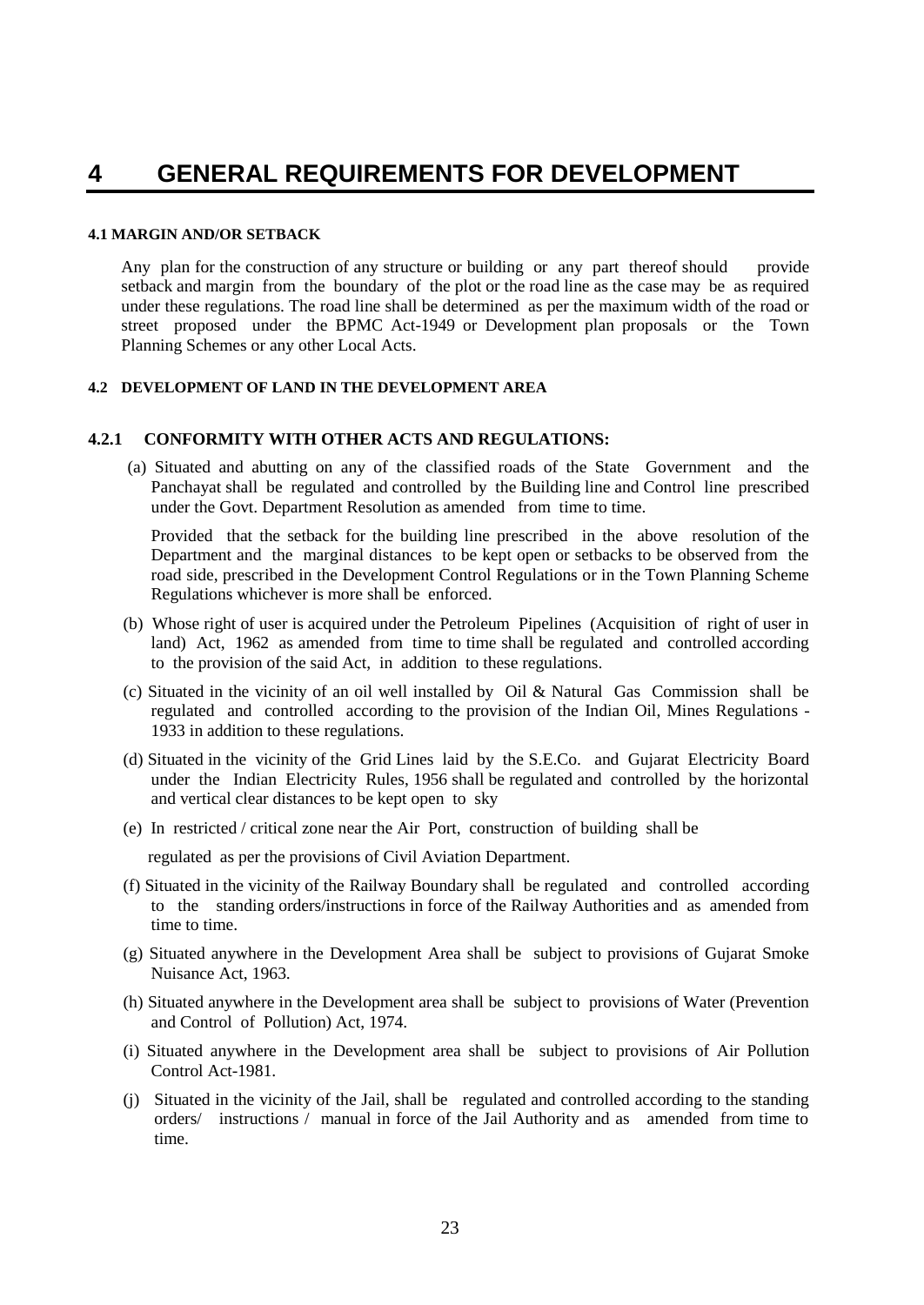- (k) Situated any where in the Development area shall be subject to provisions of the act related to telecommunication, I.S.R.O., archaeology and conservation/ preservation of monuments.
- (l) Development Permission granted by Competent Authority on the basis of any document/NOC received is not final and conclusive. It shall be considered in true sense and meaning of concerned issuing Authority. This Authority has no legal responsibility for such development permission.
- (m) Situated any where in the Development area shall be subject to provisions of the act related to the protected monument or as per the proposals of the Development plan.

## **4.2.2 REQUIREMENTS OF SITE:**

No land shall be used as a site for the construction of building.

- (a) if the Competent Authority considers that the site is insanitary or that it is dangerous to construct a building on it or no water supply is likely to be available within a reasonable period of time;
- (b) if the site is not drained properly or is incapable of being well drained;
- (c) if the building is proposed on any area filled up with carcasses, excreta, filthy and offensive matter, till the production of a certificate from the Competent Authority to the effect that it is fit to be built upon from the health and sanitary point of view;
- (d) if the use of the said site is for a purpose which in the Competent Authority's opinion may be a source of danger to the health and safety of the inhabitants of the neighbourhood,
- (e) if the Competent Authority is not satisfied that the owner of the building has taken the required measures to safeguard the construction from constantly getting damp;
- (f) if the level of the site is lower than the Datum Level prescribed by the Competent Authority depending on topography and drainage aspects.
- (g) for assembly use, for cinemas, theatres, places of public worship, residential hotels, lodging and boarding houses, unless the site has been previously approved by the Competent Authority and the Commissioner of Police;
- (h) unless it derives access from an authorised street/means of access described in these Regulations;
- (i) for industrial use other than a service industry unless the application is accompanied by a no objection certificate from the appropriate officer of the Industrial Location Policy;
- (j) if the proposed development is likely to involve damage to or have deleterious impact on or is against urban aesthetic of environment or ecology and/or on historical / architectural/esthetical buildings and precincts or is not in the public interest.
- k) If the site is found to be liable to liquefaction by the Competent Authority under the earthquake intensity of the area, except where appropriate protection measures are taken to prevent the liquefaction.
- l) If the Competent Authority finds that the proposed development falls in the area liable to storm surge during cyclone, except where protection measures are adopted to prevent storm surge damage.

## **4.3 DEVELOPMENT WORK TO BE IN CONFORMITY WITH THE REGULATIONS**

a) All development work shall confirm to the Development Plan proposals and the provisions made under these regulations. If there is a conflict between the requirements of these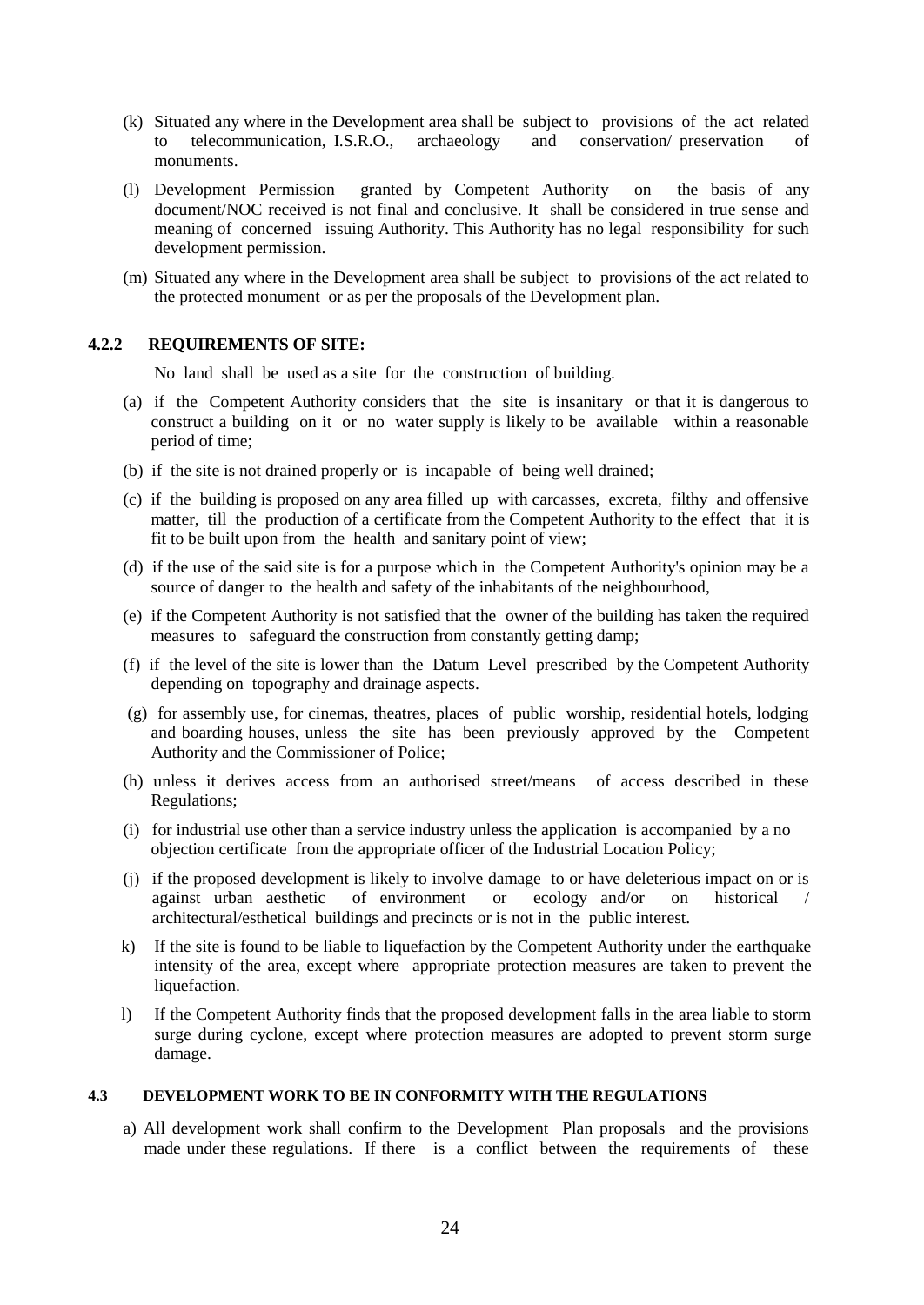regulations and Town Planning Schemes Regulations, if any, in force the requirement of these regulations shall prevail.

Provided relaxation/special provisions mentioned against respective final plots shall prevail above these regulations.

Provided in case of proposed road, town planning scheme road shall prevail.

b) Change of use : No building or premises should be changed or converted to a use other than the sanctioned use without prior permission of the Authority in writing. Change of use not in conformity with these regulations shall not be permissible.

#### **4.4 DOCUMENT AT SITE**

The person to whom a development permission is issued shall during construction, keep -

- (a) posted in a conspicuous place, on the site for which permission has been issued a copy of the development permission and
- (b) a copy of the approved drawings and specification referred to in Regulation No. 25 on the site for which the permission was issued.

#### **4.5 INSPECTION**

#### **(1) Inspection at various stages :-**

The Competent Authority at any time during erection of a building or the execution of any work or development, make an inspection thereof without giving prior notice of his intention to do so.

#### **(2) Inspection by Fire Department :-**

For all multi-storied, high-rise and special building the work shall also be subject to inspection by the Chief Fire Officer, or Competent Authority shall issue the occupancy certificate only after clearance by the said Chief Fire Officer/Competent Authority.

## **(3) Unsafe building :-**

All unsafe building shall be considered to constitute danger to public safety hygiene and sanitation and shall be restored by repairs or demolished or dealt with as otherwise directed by the Competent Authority as prescribed in regulation 17.4(4)

## **(4) Unauthorised development :-**

- In case of unauthorised development, the Competent Authority shall
- (a) take suitable action which may include demolition of unauthorised works as provided in The Gujarat Town Planning & Urban Development Act-1976 and the relevant provisions of the Bombay Provincial Municipal Corporation Act-1949.
- (b) take suitable action against the registered architect/ engineer, developer and other. as mentioned in Regulation no. 2.77.

## **4.6 GENERAL**

(1) KABRASTAN, BURIAL GROUND ETC.

The land occupied by the graveyards, kabrastans, burial grounds, crematoria and allied actions which are marked with green verge in the plan shall not be allowed to be built upon and shall be kept permanently open.

(2) EDUCATIONAL INSTITUTION

No educational institution except K.G., primary, secondary schools and higher secondary school shall be permitted within the area of walled city, villages.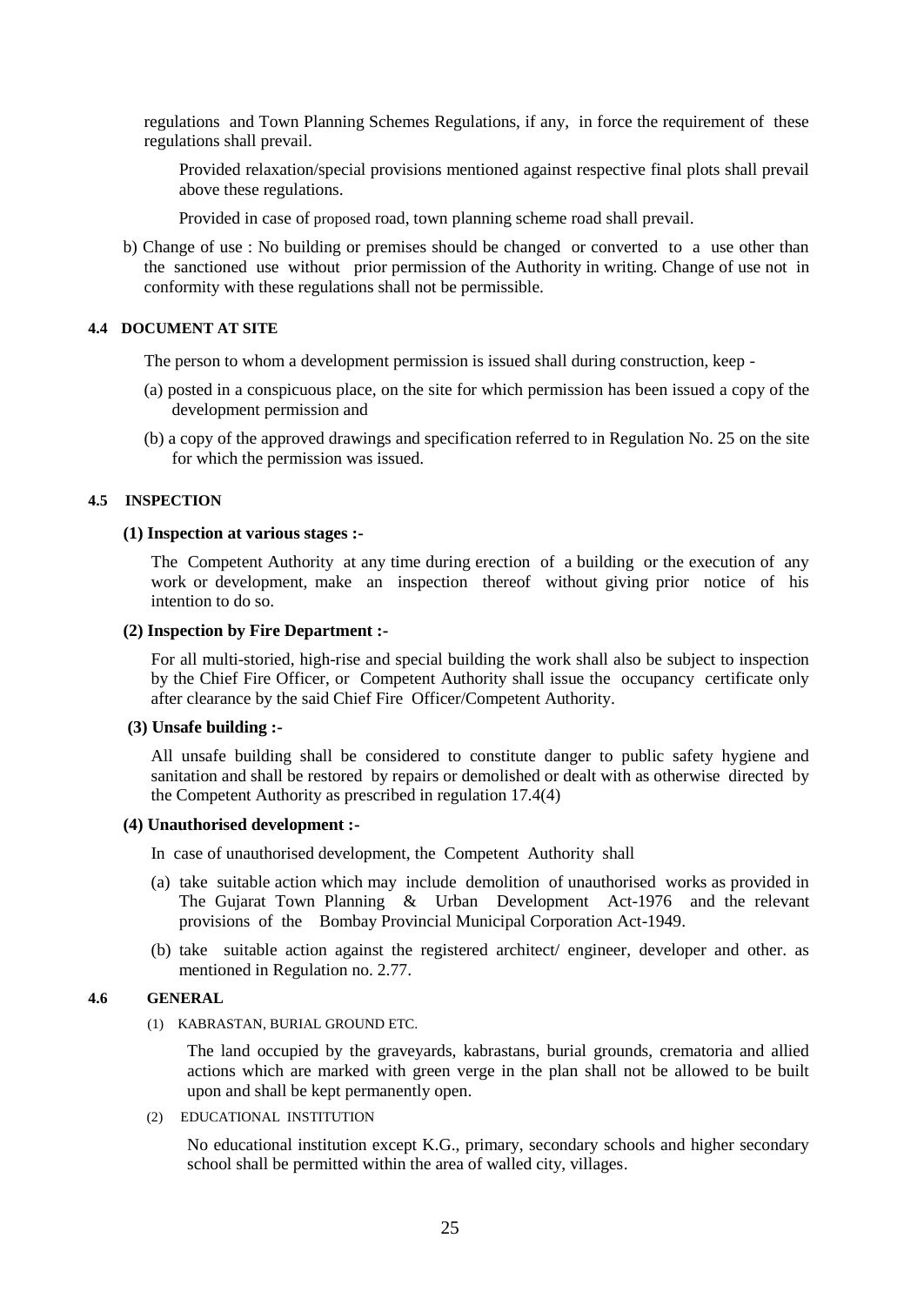(3) IMPROVEMENT SCHEME

No development permission shall be issued for development of area designated for improvement scheme until such scheme is prepared and finalised by the Competent/ Appropriate Authority.

(4) CO-OWNERS CONSENT

In cases where the building construction is as per regulations but the co-owners are not giving consent either at the time of building permission or at the time of occupation permission, the Competent Authority may issue permission after giving opportunity of hearing to the co-owners and considering the merits and demerits of individual case.

(5) WIDTH OF APPROACH AT BRIDGE

Width of the approach of over-bridge or under-bridge shall not be considered towards width of the road at the time of permitting the height, use development of buildings near the overbridge or under-bridge.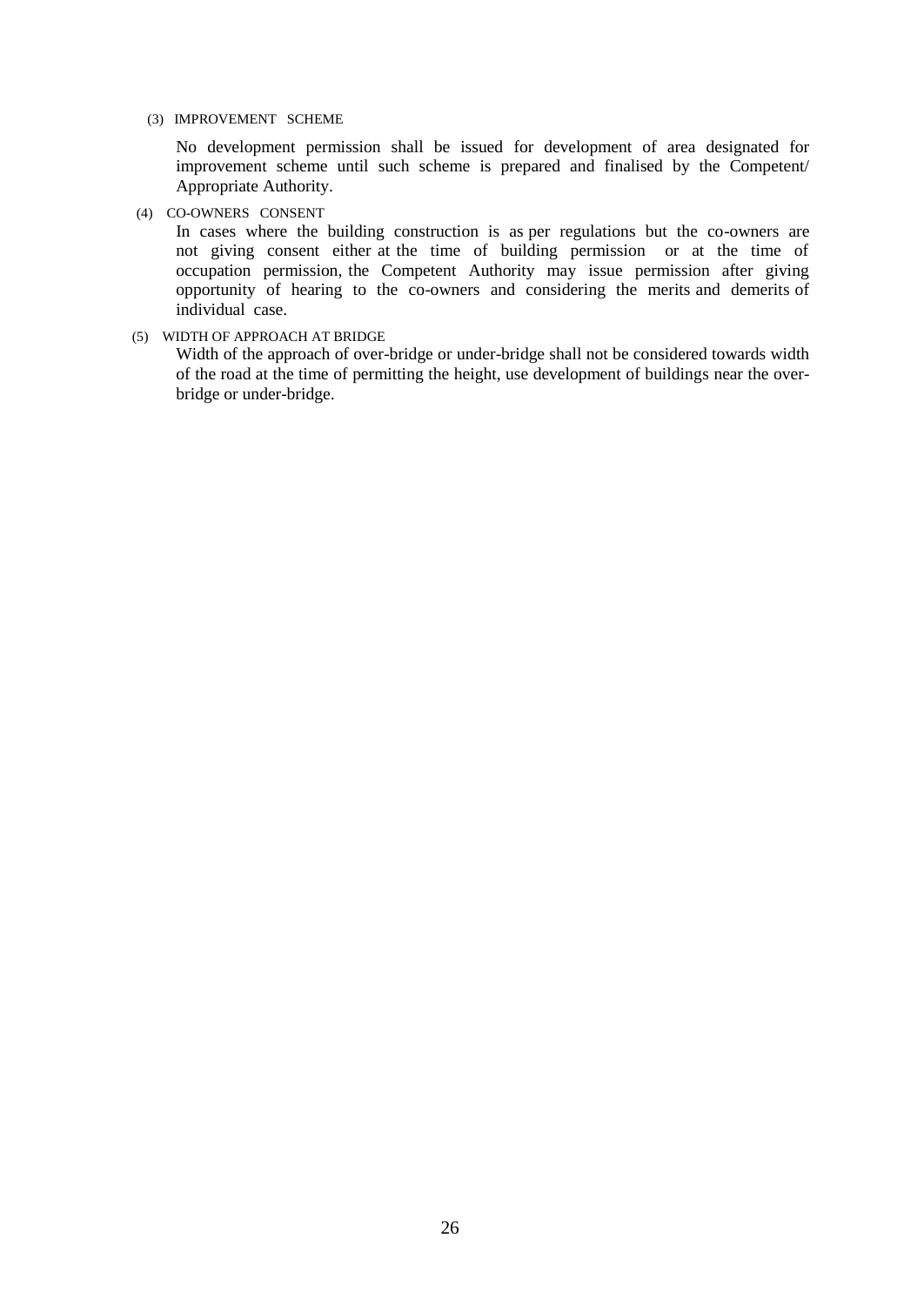## **5 DECISION OF THE AUTHORITY**

## **5.1 GRANT OR REFUSE OF THE PERMISSION APPLICATION**

On receipt of the application for Development Permission, the Competent Authority after making such inquiry and clearance from such an expert whenever considered necessary for the safety of building, as it thinks fit may communicate its decisions granting with or without condition including condition of submission of detailed working drawing/ structural drawing along with soil investigation report before the commencement of the work or refusing permission to the applicant as per the provisions of the Act.

The Competent Authority, however, may consider to grant exemption for submission of working drawing, structural drawing and soil investigation report in case the Competent Authority is satisfied that in the area where the proposed construction is to be taken, similar types of structure and soil investigation reports are already available on record and such request is from an individual owner/developer, having plot of not more than 500 sqmt. in size and for a maximum 3 storeyed residential building.

As per the guidelines on "soil testing", if the local site conditions do not require any soil testing or if a soil testing indicates that no special structural design is required, a small building having ground  $+$ 1 or 2 floors, having load bearing structure, may be constructed.

If the proposed small house is to be constructed with load bearing type masonry construction technique, where no structural design is involved, no certificate from a Structural Designer will be required (to be attached with Form 2-D). However, a 'Special Building Information Schedule', appended herewith, has to be submitted, duly filled in.

On receipt of the application for Development Permission, the Competent Authority after making such inquiry as it thinks fit may communicate its decisions granting or refusing permission to the applicant as per the provisions of the Act. The permission may be granted with or without conditions or subject to any general or special orders made by the State Government in this behalf.

The Development permission shall be in Form No.D and it should be issued by an officer authorised by the Competent Authority in this behalf. Every order granting permission subject to conditions or refusing permission shall state the grounds for imposing such conditions or for such refusal.

The competent Authority, after making preliminary scrutiny of the plans received, may give preliminary development permission by taking an affidavit from the owner the margin built-up area, internal roads, open spaces, parking and common plots shall be kept as per G.D.C.R. After making final scrutiny of the plans the final development permission may be granted.

Provided at the preliminary development permission shall be valid only for development up to plinth level. For development above the plinth level regular development permission shall be taken. Other wise such development shall be considered unauthorised development.

## **5.2 SUSPENSION OF PERMISSION**

Development permission granted under the relevant section of the Act deems to be suspended in cases of resignation by any of the licenses till the new appointments are made during this period construction shall not be done on the site. Any work on site during this time shall be treated as unauthorized development without any due permission.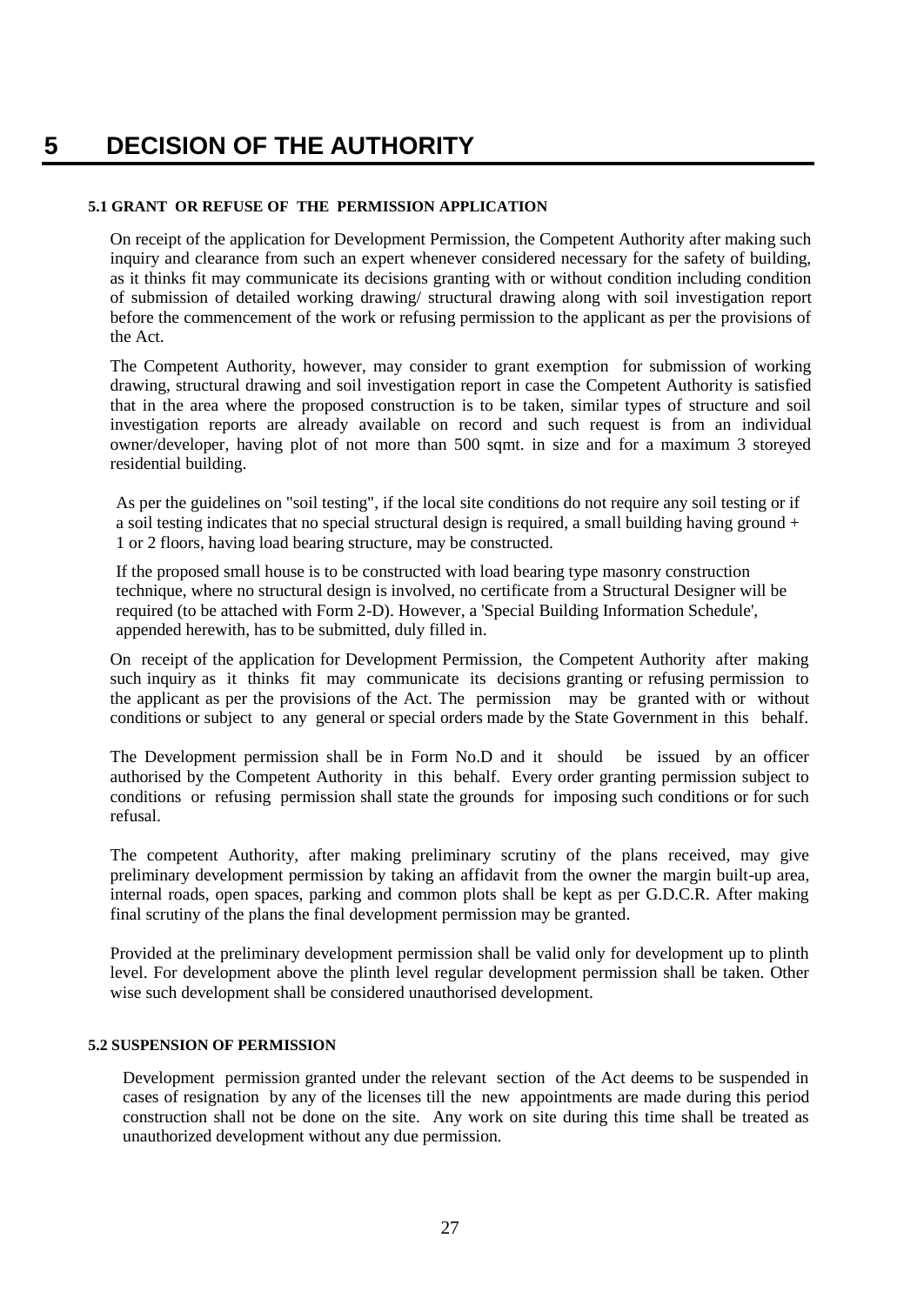## **5.3 GRANT OF DEVELOPMENT PERMISSION**

#### **5.3.1 GRANT OF DEVELOPMENT PERMISSION**

shall mean acceptance by the Authority of the following requirements:

- i) Permissible built-up area.
- ii) Permissible floor space index.
- iii) Height of a building and its various stories.
- iv) Permissible open spaces enforced under regulations, C.P., Marginal spaces, other open spaces, set backs etc.
- v) Permissible use of land and built spaces.
- vi) Arrangements of stairs, lifts, corridors and parking.
- vii) Minimum requirements of high-rise buildings including N.O.C. from Fire Officer/Fire Safety Consultant as appointed by the Appropriate Authority.
- viii) Minimum requirement of sanitary facility and other common facility.
- ix) Required light and ventilation. Provided that it shall not mean acceptance of correctness, confirmation, approval or endorsement of and shall not bind or render the Authority liable in any way in regard to:
	- a) title of the land or building.
	- b) easement rights.
	- c) variation in area from recorded areas of a plot or a building.
	- d) structural reports and structural drawings.
	- e) workmanship and soundness of material used in construction of the building.
	- f) location and boundary of the plot.

## **5.3.2 SERVICE AND AMENITIES FEES**

Permission for carrying out any development shall be granted by the competent authority only on payment of service and amenities fees for execution of works referred to in clause [(vi)-a] of subsection (I) of Section 23 of the Act and for provision of other services and amenities at the following rates in Surat Urban Complex Area as delineated in the Revised Development Plan of SUDA . This fees and maintenance charges may be revised on review by competent authority from time to time.

- a) Service and amenities fees shall be levied as under for any development within the Surat Urban Complex excluding agricultural zone, and gamtal.
	- i) Rs.100.00 per sq. mt. of built up area for the intended development of all uses.
	- ii) Rs. 50.00 per sq. mt. of built up area of intended development for schools, colleges, educational institution, charitable trusts, government and semi government building.

Provided these regulation shall not be applicable in the town planning scheme area and in the approved existing buildings. These fees shall not be leviable once the intention of making a town planning scheme is declared.

b) However these service and amenities fees shall be adjusted against the net amount to be paid by the owner in the town planning scheme.

## **5.4 LIABILITY**

Notwithstanding any development permission granted under the Act and these regulations, any person undertaking any development work shall continue to be wholly and solely liable for any injury or damage or loss whatsoever that may be caused to any one in or around the area during such construction and no liability whatsoever in this regard shall be cast on the Authority.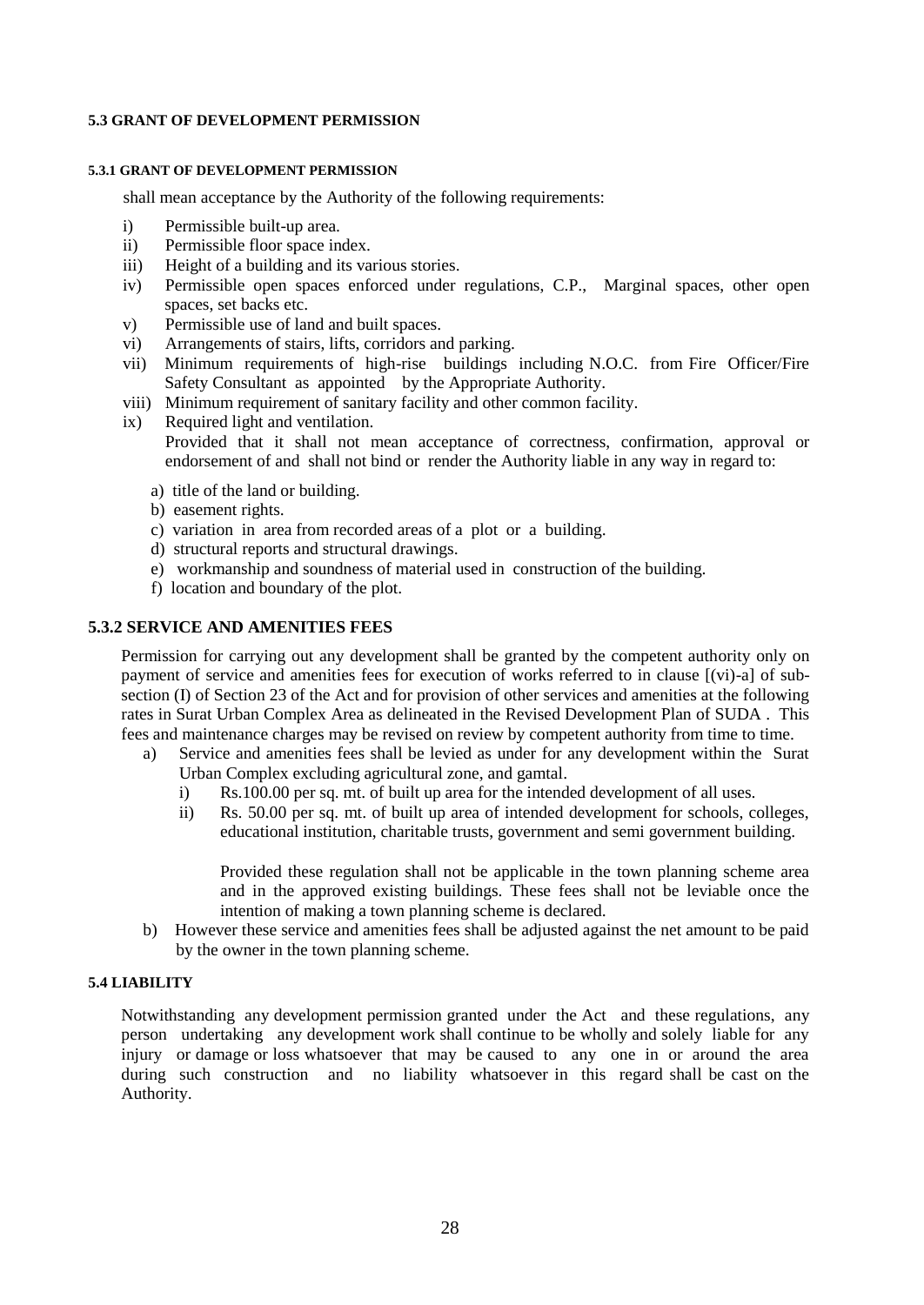## **5.5 RESPONSIBILITIES OF THE APPLICANT**

Neither the grant of development permission nor the approval of the plans, drawings and specifications shall in any way relieve the applicant of the responsibility for carrying out the development in accordance with requirement of these regulations.

#### **5.6 DEVELOPMENT WITHOUT PRIOR LEGITIMATE PERMISSION**

In cases where development has already started/commenced on site for which development permission in writing of the Competent Authority is not obtained, but where this development on site is in accordance with the provisions of these regulations, the development permission for such work on site without the prior permission may be granted by the Competent Authority on the merits of each individual case. For such development works, over and above such other charges/fees may be otherwise leviable, the additional amount shall be charged on such total built up area as per the following rates:

|    | 1. Application for development permission is made but          | 5 times of regulation  |
|----|----------------------------------------------------------------|------------------------|
|    | development is commenced as per submitted plan.                | No. 3.2.1 to 3.2.4     |
| 2  | Application is made but development has been                   | 10times of regulation  |
|    | commenced but not as per submitted plan.                       | No. 3.2.1 to 3.2.4     |
| 3  | Application for development permission is not made and         | 15 times of regulation |
|    | development is commenced                                       | No. 3.2.1 to 3.2.4     |
|    |                                                                |                        |
| 4. | All other open uses including layout and sub-division of land. | 2 times of regulation  |
|    |                                                                | No. 3.2.1 to 3.2.4     |

#### NOTE:-

Minimum additional amount shall be Rs.1000.00 for residential and Rs.5000.00 for others.

#### **5.7 DEVIATION DURING COURSE OF CONSTRUCTION**

Notwithstanding anything stated in the above regulations it shall be incumbent on every person whose plans have been approved to submit revised (amended) plans for any deviations he proposes to make during the course of construction of his building work and the procedure laid down for plans or other documents here to before shall apply to all such Revised (amended) plans.

#### **EXPLANATION: for 5.1 to 5.7:**

This provision does not entitle the owner or his supervisor to make any deviations in contravention of the provisions of the Act, and these regulations.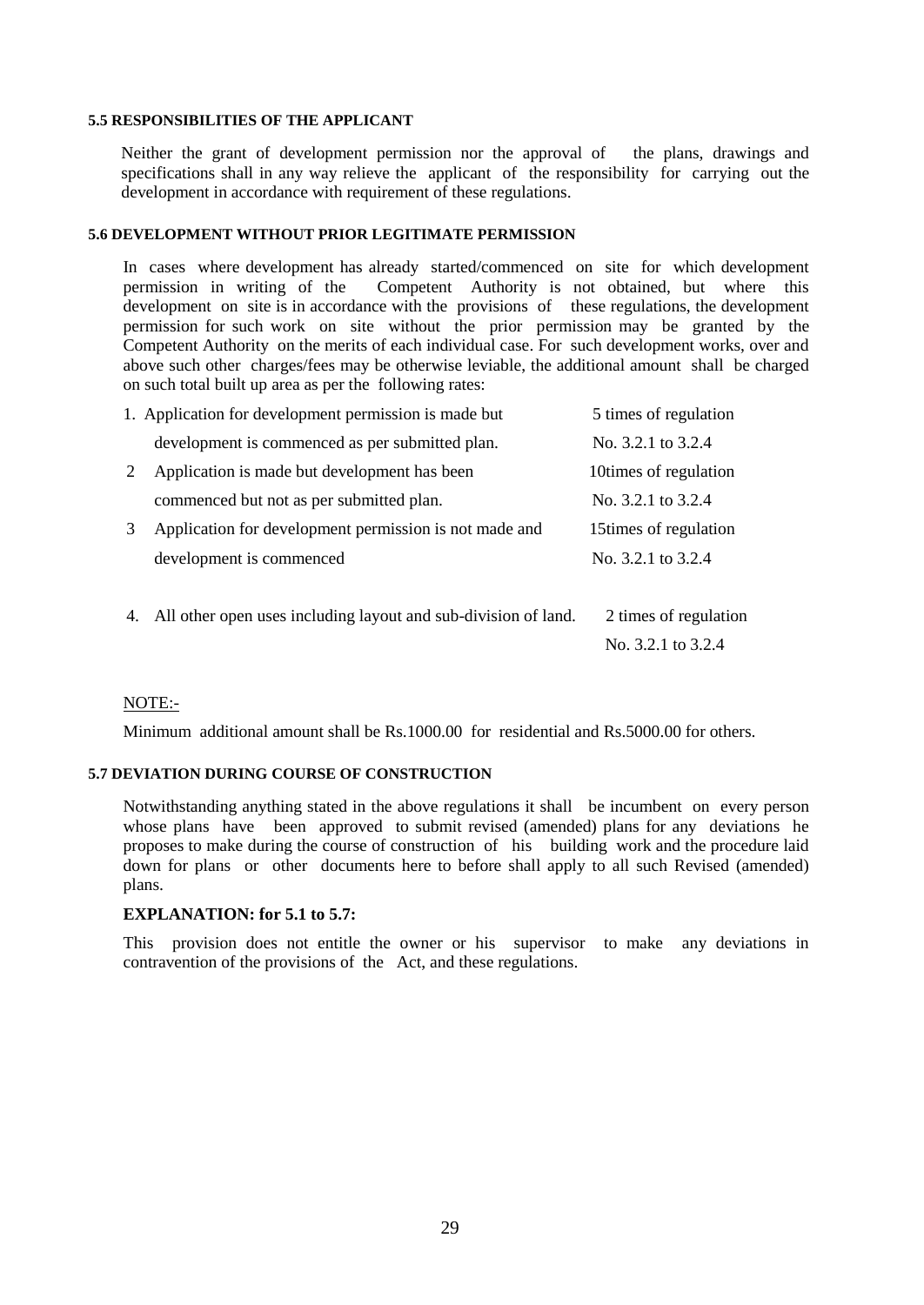## **6 INSPECTION**

## **6.1 GENERAL REQUIREMENTS**

The building unit intended to be developed shall be in conformity with Regulation No. 4.2.2. Generally all development work for which permission is required shall be subject to inspection by the Competent Authority.

- a) The applicant shall permit authorised officers of the concerned Competent Authority to enter the plot for which the development permission has been sought granted for carrying out development ,at any reasonable time for the purpose of enforcing these regulations.
- b) The applicant shall keep during carrying out of development, a copy of the approved plans on the premises where the development is permitted to be carried out.
- c) The applicant shall keep a board at site of development mentioning the survey No, city survey No, Block No, Final Plot No., Sub plot No., etc. name of owner and name of Architect, Engineer, Developer, Structural Designer, Clerk of the Works, development permission number, date of approval & registration number of consultant.

## **6.2 PROCEDURE DURING CONSTRUCTION**

- (a) Recognised stages for progress certificate and checking:-
- 1) Following shall be the recognised stages in the erection of every building or the execution of every work:
	- i) Plinth, in case of basement before the casting of basement slab.
	- ii) First storey.
	- iii) Middle storey in case of High-rise building.
	- iv) Last storey.
- 2) "At each of the above stages, the owner / developer under these Development Control Regulations shall submit to the competent designated officer of the Competent Authority a progress certificate in the given formats [Form Nos.  $6(a) - 6(d)$ ]. This progress certificate shall be signed by the architect, Structural Designer and supervising engineer.
- 3) No person in-charge at any stage shall, except with previous written permission of the Competent Authority, carry out further work after the issue of any requisition of these Development Control Regulations in respect of the any previous stage unless the requisition has been duly complied with and the fact reported to the Competent Authority.
- 4) The progress certificate shall not be necessary in the following cases:
	- i) Alteration in Building not involving the structural part of the building.
	- ii) Extension of existing residential building on the ground floor up to maximum 15 sq.mts. in area.

(b) "On receipt of the progress certificate from the owner/developer, it shall be the duty of the Competent Authority, if found necessary, to check any deviation from the approved plan and convey decision within 7 days to the owner/developer accordingly for compliance.

- (c) Completion Report:
- 1) It shall be incumbent on every person whose plans have been approved, to submit a completion report in Form No.7.
- 2) It shall also be incumbent on every person who is engaged under this Development Control Regulations to supervise the erection or re-erection of the building, to submit the completion report in form No.8 prescribed under these Development Control Regulations.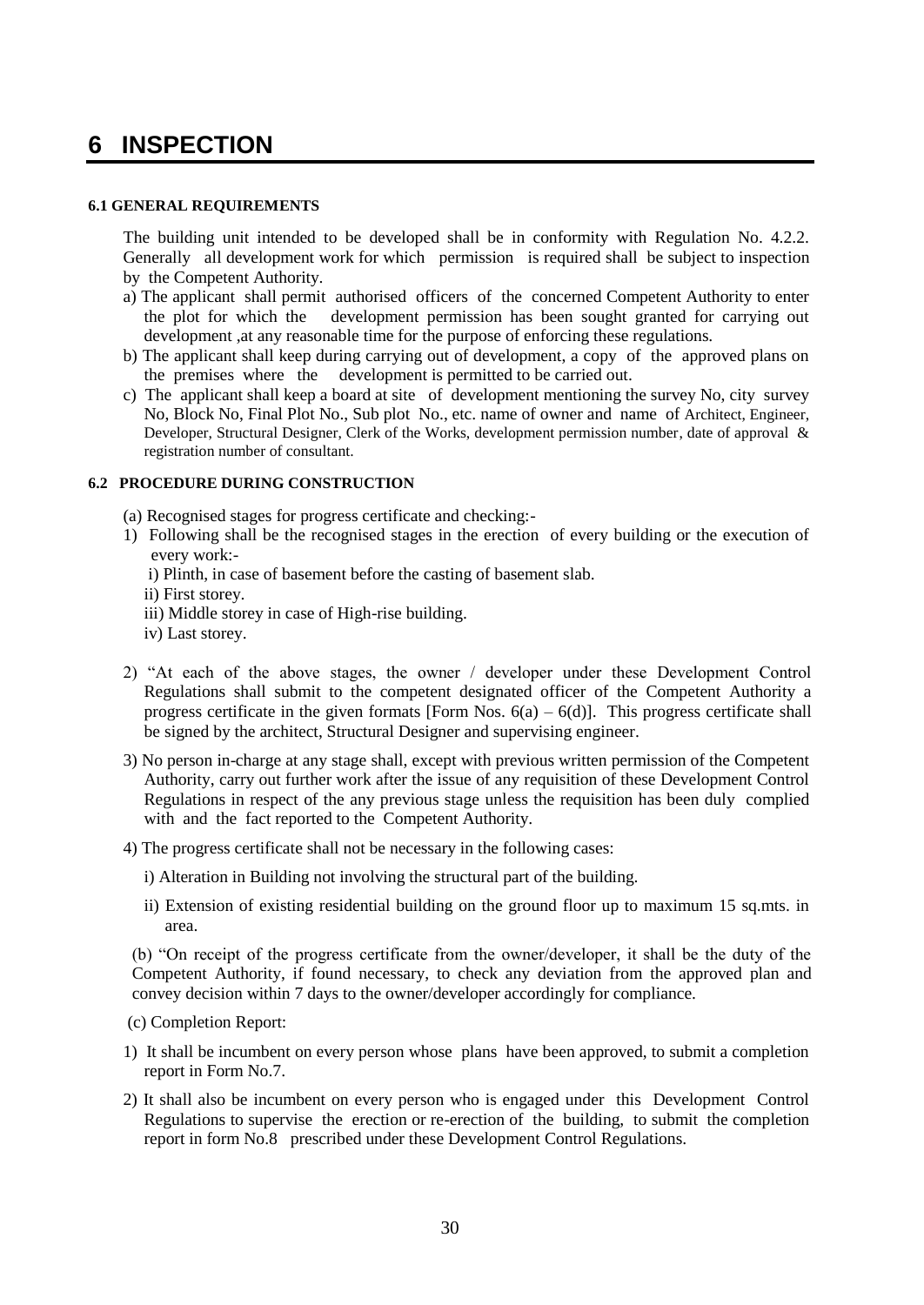- 3) No completion report shall be accepted unless completion plan is approved by the Competent Authority.
- (d) The final inspection of the work shall be made by the concerned Competent Authority within 21 days from the date of receipt of notice of completion report.

## **6.3 OCCUPANCY CERTIFICATE**

The applicant shall obtain occupancy certificate from the Competent Authority prior to any occupancy or use of development so completed.

#### **6.4 ILLEGAL OCCUPATION OF BUILDING**

- (a) Notwithstanding the provision of any other law to the contrary the competent Authority may by written notice, order any building or any portion thereof to be vacated forthwith or within the time specified in such notice:-
	- (i) if such building or portion thereof has been unlawfully occupied in contravention of these regulation.
	- (ii) if a notice has been issued in respect of such building or part thereof requiring the alteration or reconstruction of any works specified in such notice have not been commenced or completed.
	- (iii) if the building or part thereof is in a ruinous or dangerous condition, which are likely to fall and cause damage to any person occupying, restoring to or passing by such building/structures or any other structure or place in the neighbourhood thereof.
- (b)The reasons for requiring such building, or portion thereof to be vacated should be clearly specified in every such notice.
- (c) The affixing of such written notice on any part of such premises shall be deemed a sufficient intimation to the occupiers of such building or portion thereof.
- (d) On the issue of such notice, every person in occupation of the building or portion thereof to which the notice relates shall vacate the building or portion as directed in the notice and no person shall so long as the notice is withdrawn, enter the building or portion thereof, except for the purpose of carrying out any work of reinstatement which he may lawfully permitted to carry out.
- (e)The Competent Authority may direct that any person who acts in contravention of above provision or who obstructs him in any action taken under these regulations shall be removed from such building or part thereof by any police officer, and may also use such force as is reasonably necessary to effect entry in the said premises.
- (f)The cost of any measures taken under this provision shall be recovered from the owners/occupants.

#### **6.5 ILLEGAL DEVELOPMENT**

- (1) If the Competent Authority is certified that the erection of any building or the execution of any such work has been unlawfully commenced or is being unlawfully carried on upon any premises he may, by written notice, require the person directing or carrying on such erection or execution to stop the same forthwith.
- (2) If such erection or execution is not stopped forthwith, the Competent Authority may direct that any person directing or carrying on such erection or execution shall be removed from such premises by any police officer and may cause such steps to be taken as may consider necessary to prevent the re-entry of such person on the premises without permission.
- (3) The cost of any measures taken under sub-section(2) shall be paid by the said person.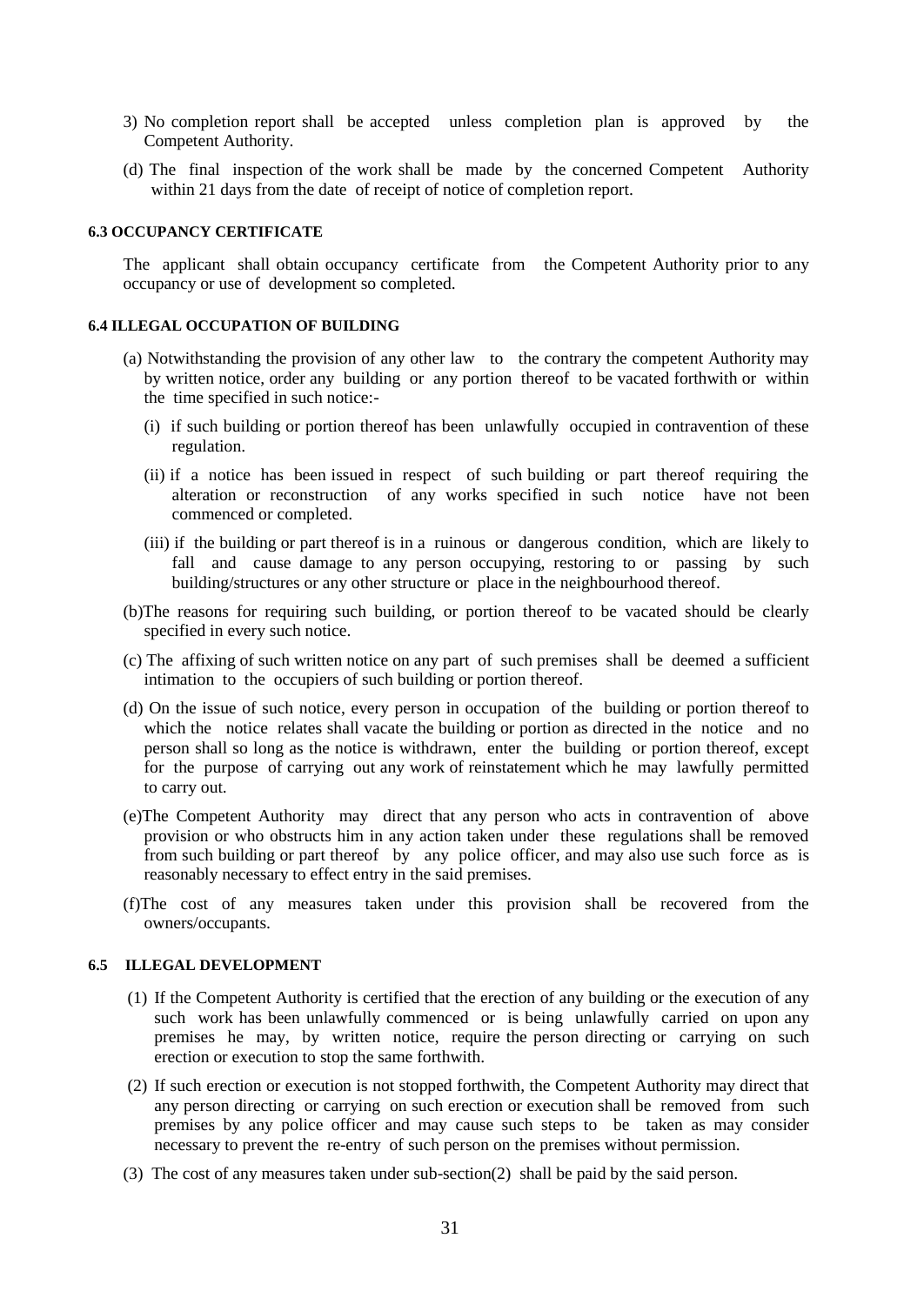#### **6.6 DEVELOPMENT WITHOUT PERMISSION**

- (1) If any work or thing requiring the written permission of the Competent Authority under any provision of this Act or any rule, regulation is done by any person without obtaining such written permission, is subsequently suspended or revoked for any reason by the Competent Authority, such work or thing shall be deemed to be unauthorised and, subject to any other provision of this Act, the Competent Authority may at any time, by written notice, require that the same shall be removed, pulled down or undone, as the case may be, by the person so carrying out or doing. If the person carrying out such work or doing such thing is not the owner at the time of giving such notice shall be liable for carrying out the requisitions of the Competent Authority.
- (2) If within the period specified in such written notice the requisitions contained there are not carried out by the person or owner, as the case may be the Competent Authority may remove or alter such work or undo such thing and the expenses there of shall be paid by such person or owner as the case may be.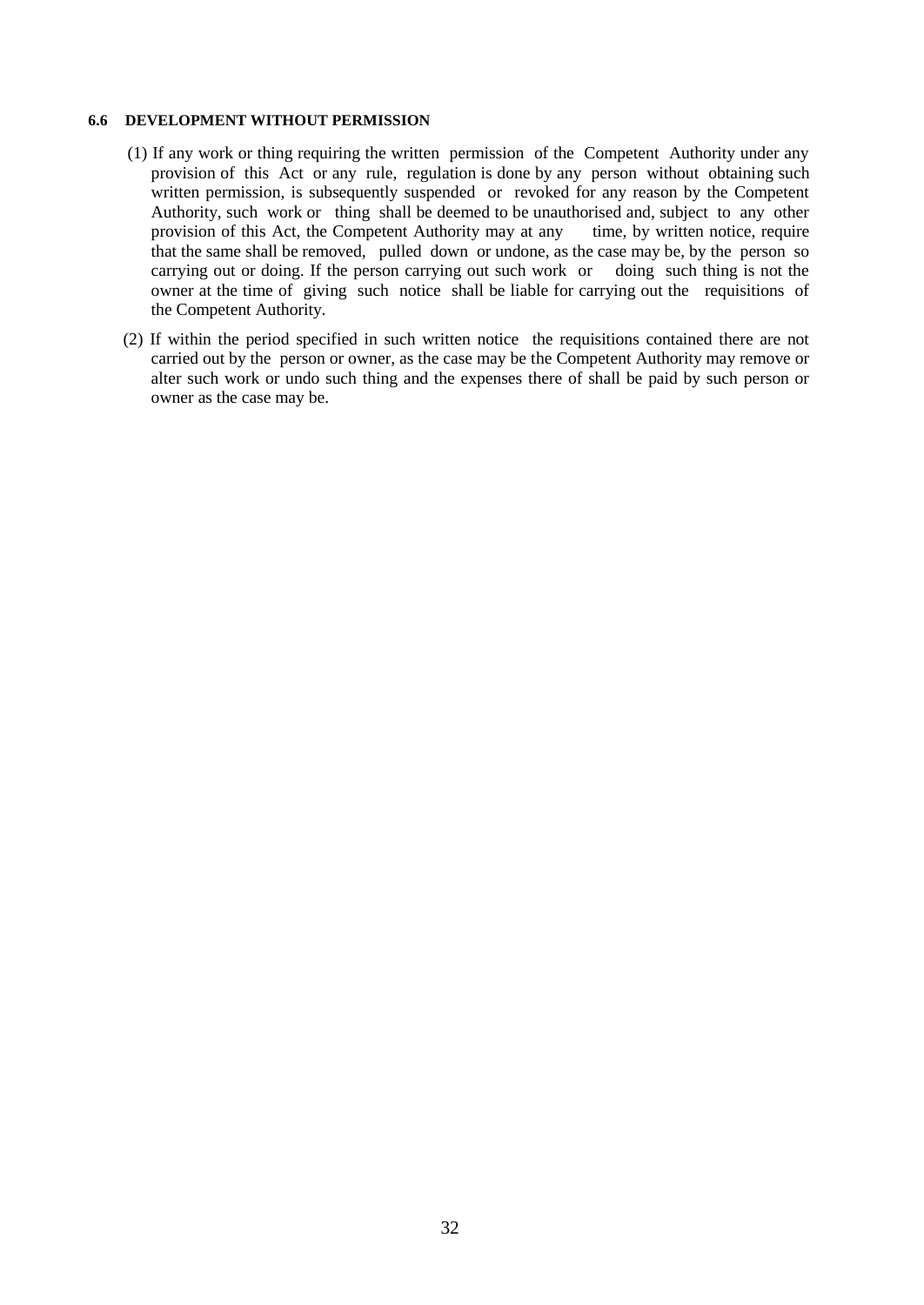## **7 OCCUPANCY CERTIFICATE**

## **7.1 APPLICATION FOR OCCUPANCY**

The Competent Authority shall within twenty one days from the date of receipt of the completion report required under Regulation 6.2(c) communicate its decision after necessary inspection about grant of occupancy certificate indicated in Regulation No.6.2(d).

The Concerned Authority issuing occupancy certificate before doing so shall consult concerned designated Authority to inspect the building and issue a certificate that necessary requirements for the fire protection under these regulations as per regulation No.17.2 have been fulfilled and if not so, the applicant shall be asked to carry out necessary additions, alterations or rectification to the satisfaction of the designated Authority before issuing occupancy certificate.

## **7.2 ISSUE OF OCCUPANCY CERTIFICATE**

The Authority issuing occupancy certificate before doing so shall ensure that

- (i) The trees as per the regulation No.30 are planted on site or ensure this by taking suitable deposits as decided from time to time for specific period by the Competent Authority.
- (ii) Parking space is properly paved & the lay-out of parking space is provided as per the approved plans. Sign- boards indicating the entrance, exit and location of parking spaces for different types of vehicles shall be permanently erected and maintained at the for different types of vehicles shall be permanently prominent place in every building unit.
- (iii) Certificate of lift Inspector (Government of Gujarat) has been procured & submitted by the owner, regarding satisfactory erection of Lift.
- (iv) Proper arrangements are made for regular maintenance of lift as provided in NBC and in these regulations
- (v) The Certificate of Competent Authority and or fire department for completion and or fire requirements as provided in these regulations has been procured and submitted by the owner.
- (vi) Proper arrangements are made for regular maintenance of fire protection services as provided in NBC and in these regulations
- (vii) There shall be a percolating well in a building unit having area more than 1500 sq. mts.
- (viii) If any project consists of more than one detached or semi detached building / buildings in a building unit and any building / buildings there of is completed as per provisions of G.D.C.R.. (Such as Parking, Common Plots, Internal Roads, Height of the Building, Infrastructure facilities, lift and fire safety measures), the competent authority may issue completion certificate for such one detached or semi detached building / buildings in a building unit.

The occupancy certificate shall not be issued unless the information is supplied by the owner and the Engineer / Architect concerned in the schedule as prescribed by the Competent Authority from time to time.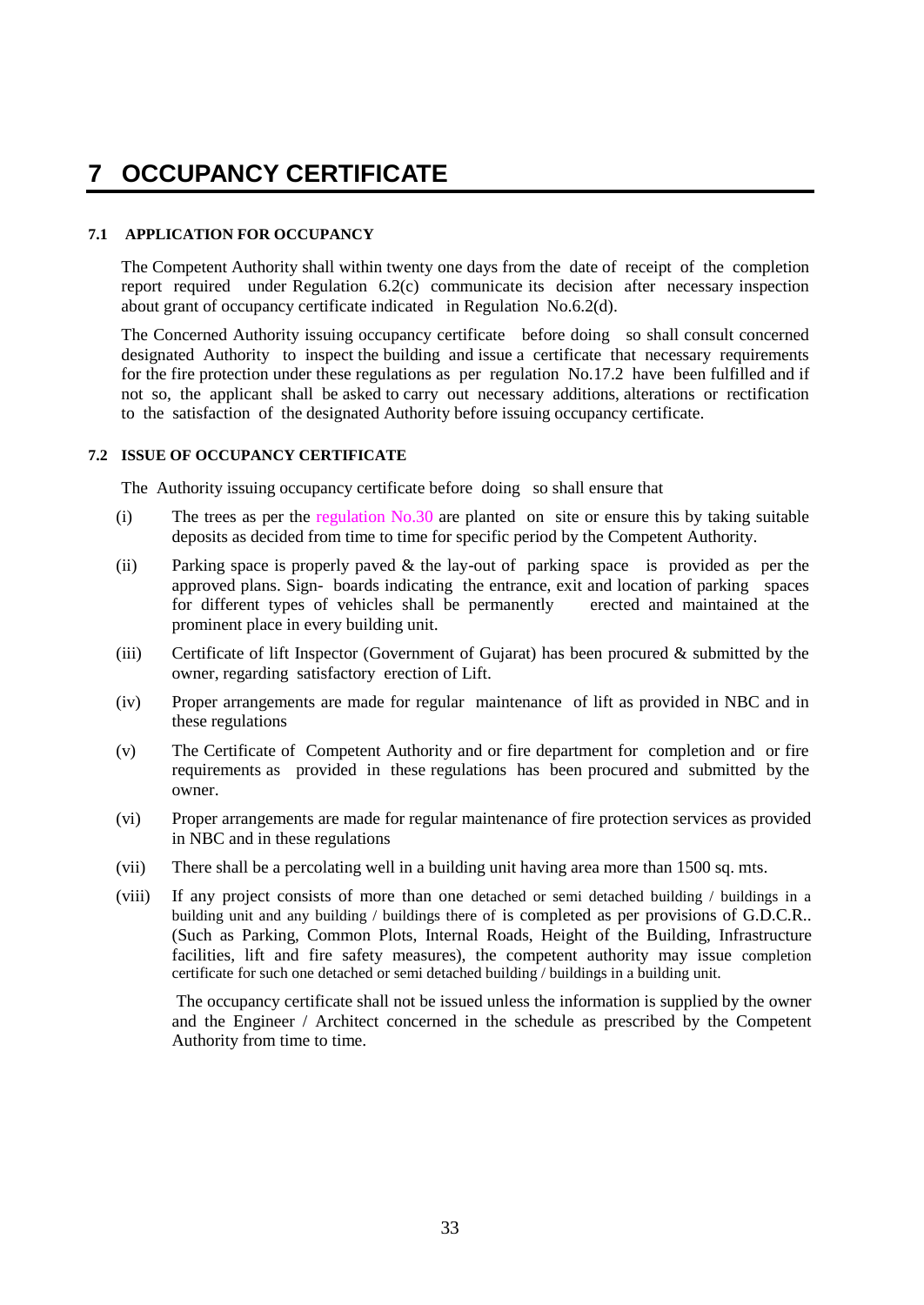## **8 DEVELOPMENT UNDERTAKEN ON BEHALF OF GOVERNMENT**

As per the provisions of Section 39 of the Act and Rule 15 of the Rules, the Office-in-Charge of a Government Dept. shall inform in writing to the Authority of the intention to carry out development for its purpose along with such development or construction.

- 1) An official letter of Government Department addressed to the Authority or as the case may be to the authorised officer giving full particulars of the development work or any operational construction.
- 2) Building plan confirming to the provisions of Development Control Regulations and Development Plan for the proposed development work to a scale of not less than 1 : 100.
- 3) Plans confirming to the provisions of Development plan showing complete details of the operational construction as defined under Clause (xvii) of Section 2 of the Act such as detailed alignment, layouts, locations and such other matters with measurements.
- 4) Statement indicating the use of land confirming to the permissible land use zone, proposed to be made by the Government Depth. for carrying out the development work.
- 5) The proposals of the Development Plan or Town Planning Scheme affecting the land.
- 6) A Site Plan (of required copies) of the area proposed to be developed to a scale of not less than 1 : 500.
- 7) Detailed plan (of required copies) showing the plans, sections and elevations of the proposed development work to a scale of 1: 100.
- 8) In case of layout of land or plot:
	- i) A site plan (of required copies) drawn to a scale of 1:500 showing the surrounding land and existing access to the land included in the layout.
	- ii) A layout plan (of required copies) drawn to a scale of not less than 1 : 500 showing subdivisions of the land or plot with dimensions and area of each of the proposed sub-divisions and their use. Provided that in the case of works proposed to be undertaken by the local military Authority of the Defence Ministry, the provisions of clause (2) and (3) shall not apply and such Authority shall be required to submit the layout plans .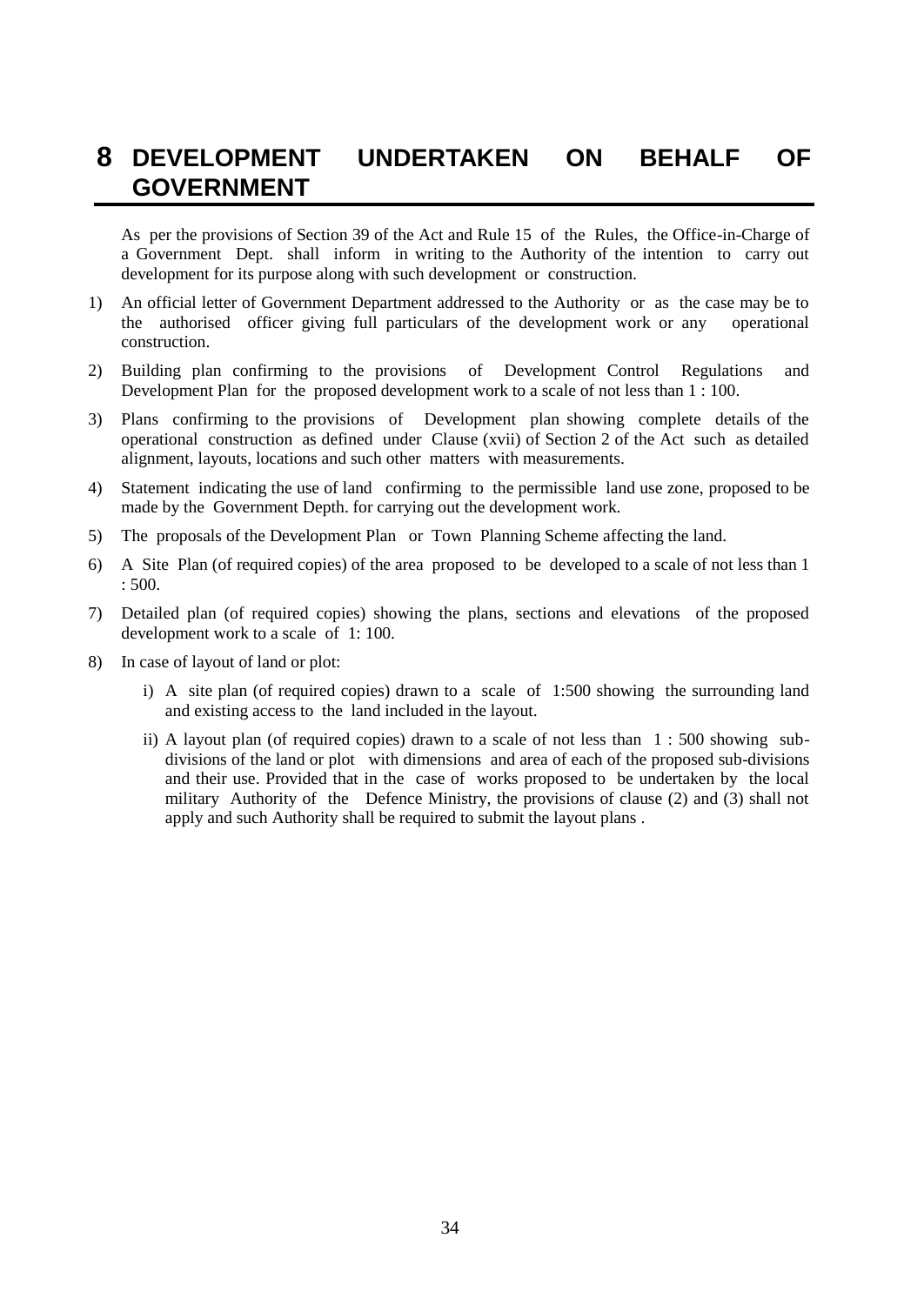## **9 REGISTRATION OF ARCHITECT, ENGINEER,STRUCTURAL DESIGNER, SURVEYORS, CLERK OF WORKS, DEVELOPER.**

## **9.1 APPLICATION FOR REGISTRATION**

The Competent Authority shall register Architect, Engineer, Structural Designer, Clerk of Works, Site Supervisor, Developer. Application for registration as Architect, Engineer, Structural Designer, Surveyors, Clerk of Works, Site Supervisor, Developer, shall be in Form No.10. Registration shall be valid for the period of five years or part thereof and shall be renewable or part thereof.

## **9.2 REVOCATION OF REGISTRATION**

A registration shall be liable to be revoked temporarily or permanently by the Competent Authority if the registered person is found guilty of negligence or default in discharge of his responsibilities and duties or of any breach of any of these Regulations.

Provided that he shall be given a show cause notice and afforded reasonable opportunity of being heard by the Competent Authority for the purpose of these Regulations.

## **9.3 DUTIES & RESPONSIBILITIES**

## **9.3.1 GENERAL DUTIES AND RESPONSIBILITIES APPLICABLE TO ALL**

- (i) They shall study and be conversant with the provisions of the Local Acts, the rules and made thereunder, The Gujarat Town Planning & Urban Development Act-1976, the rules and regulations made thereunder, policy-orders and standing orders approved by the Competent Authority and the other instructions circulated by the Competent Authority and the provisions in force from time to time along with the instructions printed/mentioned on prescribed application forms & permission letter.
- (ii) They shall inform the Competent Authority of their employment/assignment / resignation for any work within 7 days of the date of such employment / assignment / resignation.
- (iii) They shall prepare and submit all plans either new or revised when necessary, required documents and other details they are required to do so in a neat, clean and legible manner and on a durable paper properly arranged and folded in accordance with the provisions prevailing time to time.
- (iv) They shall submit plans, documents and details without any scratches or corrections. Only small corrections will be permitted with proper initials. They shall correctly represent all the site conditions including grown up trees.
- (v) They shall personally comply with all requisitions/ queries received from the Competent Authority in connection with the work under their charge, promptly expeditiously and fully at one-time. Where they do not agree with requisitions/ queries ,they shall state objections in writing, otherwise for non-compliance of any requisition/query within stipulated time, the plans and applications shall be filed forthwith, and shall not be reopened.
- (vi) They shall immediately intimate to the owners the corrections and other changes they make on the plans, documents and details as per requisitions/queries from the Competent Authority.
- (vii) They shall clearly indicate on every plan, document & submission, the details of their designation such as registered Engineer, registered Structural Designer etc. with registration number with date, full name and their address below the signature for identification.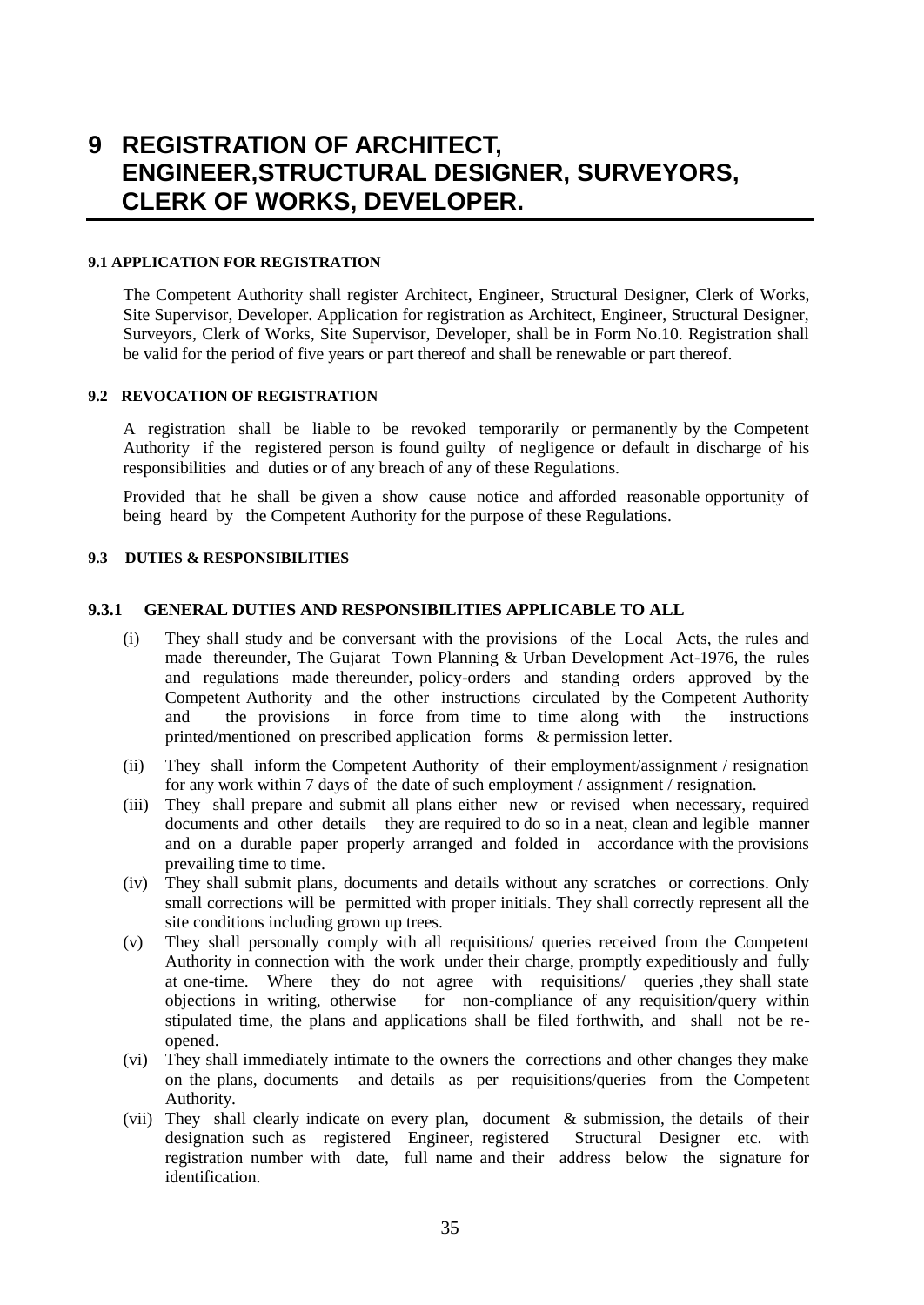- (viii) They or their authorised agent or employee, shall not accept the employment for preparation and submission of plans-documents and supervision of any work if the same is intended or proposed to be or being executed or already executed in contravention of provisions of Local Acts, Gujarat T.P. & U.D. Act-1976, rules, regulations and any orders made there under and any Regulations or rules for the time being in force under the Act.
- (ix) The registered person shall apply for undertaking the responsibility for the particular work in the forms prescribed by the Appropriate Authority.
- (x) The registered person shall provide the information and undertaking for the work undertaken by him in the forms prescribed by the Competent Authority from time to time.
- (xi) They shall compulsorily appoint a clerk of works irrespective of type of building/construction in all building units having proposed built-up areas more than 1000 Sq.Mts. for over all constant supervision of construction work on site and such person appointed shall not be allowed to supervise more than one such site at a time.
- (xii) The Architectural and Structural Designer shall be responsible for adhering to the provisions of the relevant and prevailing 'Indian Standard Specifications'. They will not be held responsible for the severe damage or collapse that may occur under the natural forces going beyond their design forces provided in the above 'Indian Standard Specifications'

## **9.3.2 ARCHITECT:**

#### **(A) QUALIFICATION AND EXPERIENCE :**

A person registered under the provision of Architect Act, 1972 as an Architect OR Bachelors Degree in Architecture/Diploma in Architecture Equivalent to B.Arch. with 2 yrs. experience.

## **(B) SCOPE WORK & COMPETENCE :**

- (i) Preparation & planning of all types of lay-outs  $\&$  submission drawings and to submit certificate of supervision, progress report & certificate of completion for all types of buildings in accordance to the provisions of building regulations
- (ii) Supervision  $\&$  execution of construction work as per specifications  $\&$  drawings prepared by authorised registered structural designer & engineer.

#### **(C) DUTIES AND RESPONSIBILITIES :**

- (a) He/she shall be responsible for making adequate arrangements to ensure not only that the work is executed as per the approved plans but also is confirmation with the stipulations of the National Building Code and the I.S.I. standards for safe and sound construction and non-hazardous, functioning of the services incorporated in the building and for making adequate provisions for services and equipment for protection from fire hazards as per the stipulations of the National Building Code in the buildings and shall obtain N.O.C. from the Chief Fire Officer or concerned designated Authority/Consultant before applying for occupation certificate.
- (b) He or She shall, on behalf of the owner, submit the progress certificates, completion certificates and the occupation certificate and obtain the same as required under the regulations .
- (c) If the services of the registered architect are terminated, he shall immediately inform the Competent Authority about his termination and the stage of work at which his services have been terminated. The registered architect appointed as replacement of the preceding architect shall inform about his appointment on the job, and inform the Competent Authority of any deviation that might have occurred on the site with reference to the approved drawings and the stage at which he is taking over the charge. After Competent Authority has inspected the site for his report, the newly appointed architect shall allow the work to proceed under his direction.
- (d) The registered architect appointed on the work shall inform the Competent Authority immediately on termination of the services of the registered/structural designer,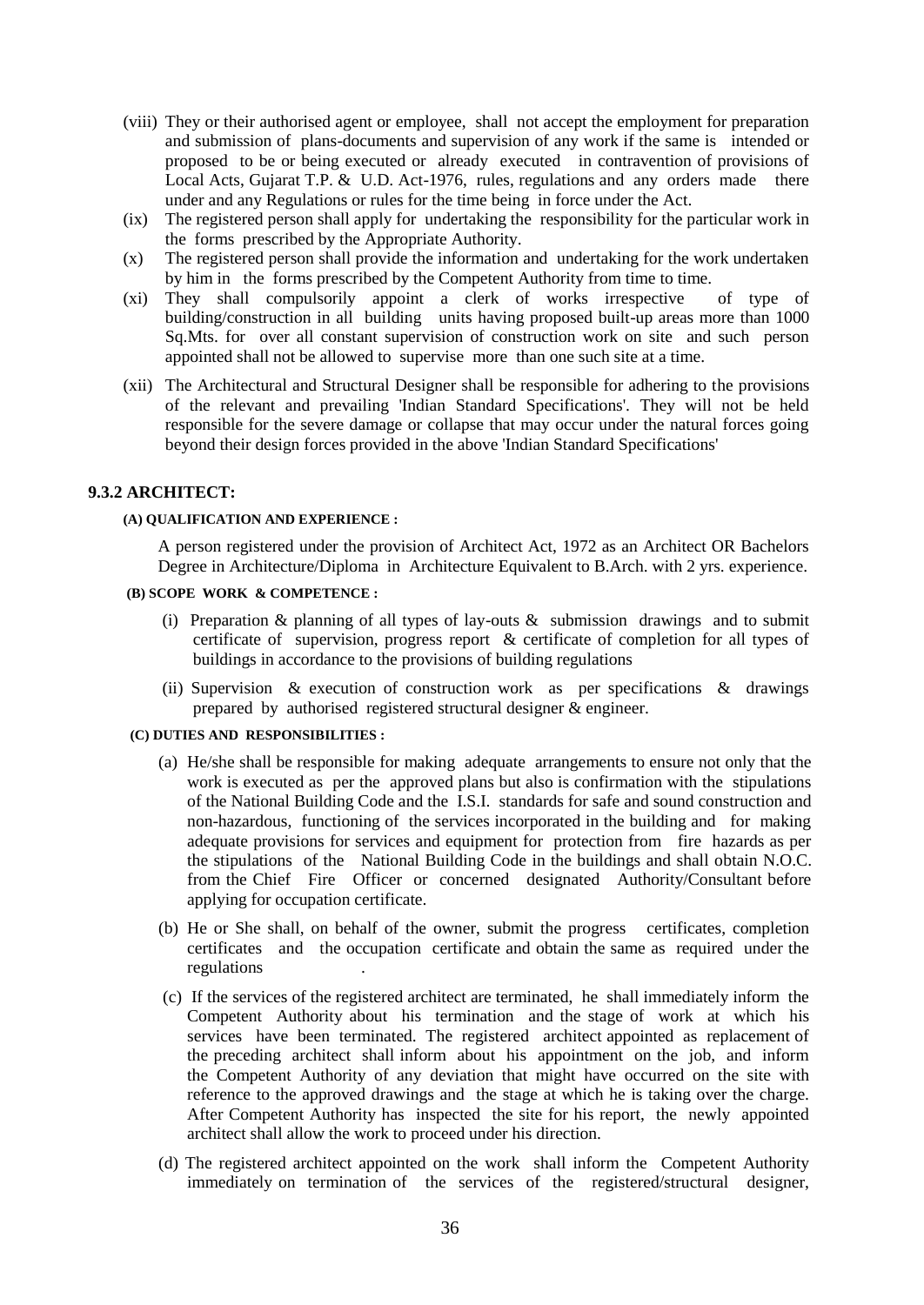construction contractor, clerk of works, site supervisor, plumber or electrician and shall not allow the work to continue till the vacancy is filled by appointment of another person and the certificate of appointment of such person is submitted in the appropriate Authority.

- (e) He or she shall instruct the relevant agency that adequate provisions are made for ensuring the safety of workers and others during excavation, construction and erection.
- (f) He or she shall instruct the relevant agency that adequate provisions are made for providing safe and adequate temporary structures required for construction and development.

#### **(D) REGISTRATION :**

- (i) The registration fee if any shall be payable as prescribed by the Competent Authority from time to time.
- (ii) The Competent Authority may black-list an architect in case of serious defaults or repeated defaults and shall inform the council of Architect, India to take suitable action against such person under the provisions of Architect Act-1972. The registration shall be liable to be revoked temporarily or permanently by the Competent Authority in such cases of negligence or default.

#### **9.3.3 ENGINEER :**

#### **(A) QUALIFICATION AND EXPERIENCE**

A degree in Civil Engineering or Associate Membership (Civil Engineering) of the Institution of Engineers, India (AMIE) or building construction or its equivalent qualification recognised by All India Board of Technical Education or a Diploma in Civil Engineering or Diploma in building construction recognised by State Board of Technical Examination of any State of India. In addition to the qualifications stated above, the applicant should have at least five years experience in professional work if he is a holder of a Diploma in Civil Engineering/or AMIE.

## **(B) SCOPE OF WORK & COMPETENCE :-**

- (i) Preparation & planning of all types of lay-outs except special structures as shown in regulation No.17.1 & submission drawings and to submit certificate of supervision & completion for all types of buildings. Provided person having qualification of a Diploma in Civil Engineering shall be permitted for low rise buildings only.
- (ii) Supervision & execution of construction work as per specifications  $\&$  drawings prepared by authorised registered structural designer.
- (iii) He/she can prepare & submit structural details & calculations for buildings of load bearing structures.

#### **(C) DUTIES AND RESPONSIBILITIES:-**

As per 9.3.2(c), with reference to engineer in place of Architect.

## **(D) REGISTRATION :-**

- (i) The registration fees if any shall be payable as prescribed by the Competent Authority from time to time.
- (ii) If he/she is found negligent in his/her duties & responsibilities. The Competent Authority may black-list an Engineer in case of serious defaults or repeated defaults and shall inform the Institution of Engineers, India to take suitable action against such person. The registration shall be liable to be revoked temporarily or permanently by the Competent Authority in such cases of negligence and default.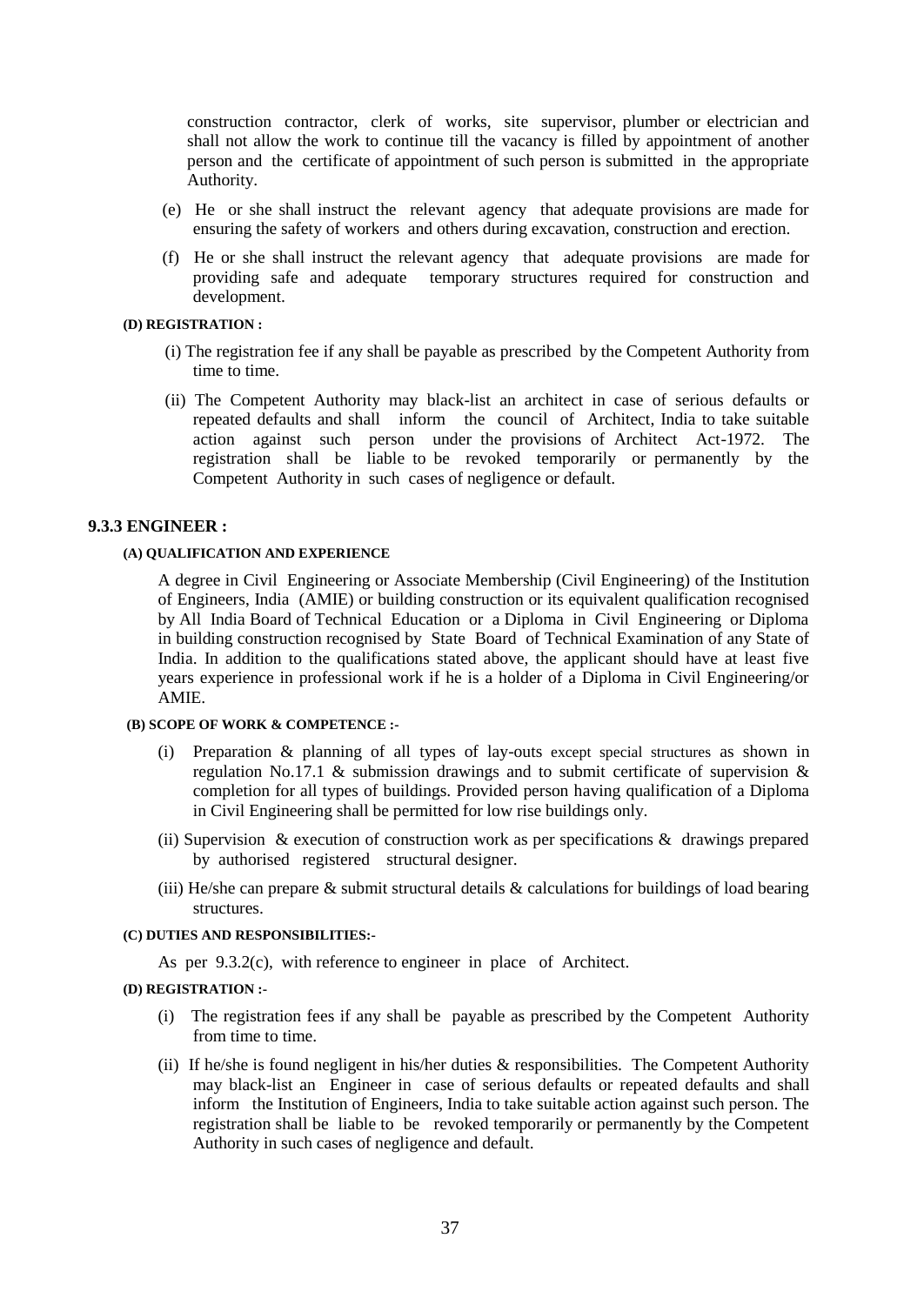#### **9.3.4 STRUCTURAL DESIGNER:**

#### **(A) QUALIFICATION AND EXPERIENCE:-**

A Degree in Civil Engineering or its equivalent qualification recognised by All India Council of Technical Education or Associate Member (Civil Engineer) of the Institute of Engineers. In addition to above qualification, the applicant should have at least five years experience in structural design, two years of which must be in a responsible capacity in form of structural designer.

OR

A Master's degree in structural engineering from a recognised institute and at least two years experience in structural design work.

OR

A Doctor's degree in structural design from a recognised institute and at least one year experience in structural design work.

#### **(B) SCOPE OF WORK & COMPETENCE:-**

To prepare & submit structural details for -

i) All types of Buildings.

ii) Special structures.

#### **(C) DUTIES AND RESPONSIBILITIES:-**

(a) To prepare a report of the structural design.

- (b) To prepare detailed structural design and to prescribe the method and technique of its execution strictly on the basis of the National Building Code or relevant Indian Standard specifications.
- (c) To prepare detailed structural drawings and specifications for execution indicating thereon, design live loads, safe soil bearing capacity, specifications of material, assumptions made in design, special precautions to be taken by contractor to suit the design assumptions etc. whatever applicable.
- (d) To supply two copies of structural drawings to the site supervisor.
- (e) To inspect the works at all important stages and certify that the work being executed is up to the satisfaction of the Architect/Engineer.
- (f) To certify the structural safety and overall structural soundness of the building to the Architect/Engineer.
- (g) To advise the Owner/Architect/Engineer for arranging for tests and their reports for soil, building material etc. for his evaluation and design consideration.
- (h) He shall prepare the revised calculations & drawings in case of any revision with reference to the earlier submission of drawing & design in a particular case.
- (i) To submit the certificate of structural safety and over all structural soundness of building to Competent Authority.
- (j) To inform in writing the Competent Authority within 7 days, if for any reason he is relieved of his appointment/responsibilities as the registered Structural designer for the development.
- (k) Not to provide services to further or advance work of any type on any development that does not comply with the regulation or is unauthorised as per the GDCR.

#### **(D) REGISTRATION :-**

As per 9.3.2 (D), with reference to structural designer in place of Architect.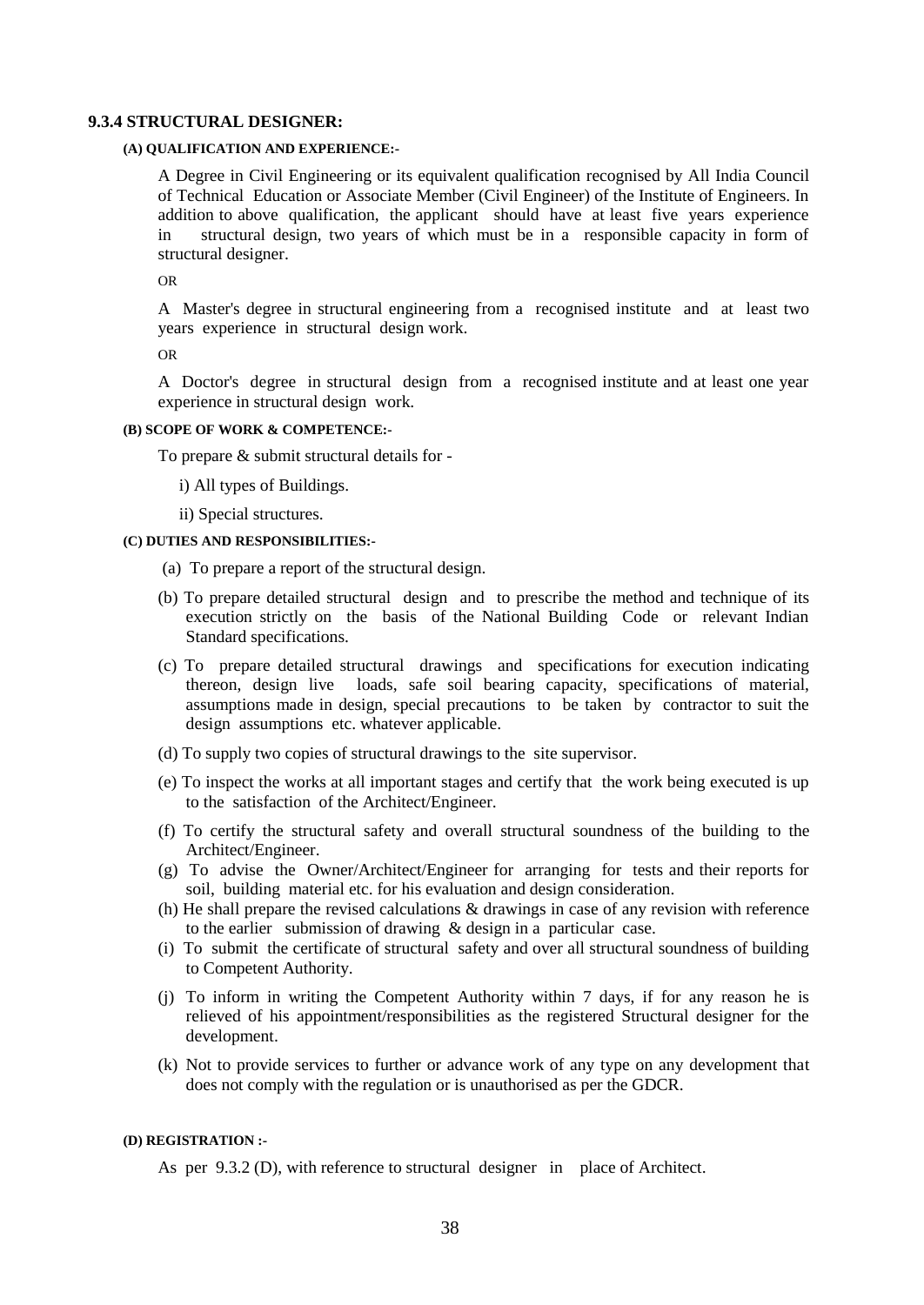#### **9.3.5 CLERK OF WORKS / SITE SUPERVISOR :**

#### **(A) QUALIFICATION AND EXPERIENCE:-**

A Degree in Civil Engineering or its equivalent qualification recognised by All India Board of Technical Education or Diploma in Civil Engineering recognised by State Board of Technical Examinations of any state in India. A degree in Architect or diploma in Architect equivalent qualification to degree.

In addition to the above qualifications, the applicant should have at least three years experience in professional work if he is an holder of Diploma in Civil Engineering and must have at least one year experience if he is an holder of Degree in Civil Engineering. or degree in Architecture.

## OR

Diploma in Building construction technology from a recognised institute  $\&$  at least five years experience in building construction Line.

#### OR

Bachelor's degree with specialised training in building construction and technology at Bachelor's level from a recognised institute and at least two years experience in construction work.

## **(B) SCOPE OF WORK:-**

Execution of all framed structure high rise buildings, public buildings, buildings with basement/cellar, and irrespective of above type of buildings/construction in all building units having built-up area more than 1000 Sq.mt.

## **(C) DUTIES AND RESPONSIBILITIES :-**

- (a) To adhere strictly to the structural drawing specifications and written instructions of the structural designer and architect/Engineer.
- (b) To follow the provisions of N.B.C. or I.S. specifications as regards materials, components, quality control and the process of construction.
- (c) To provide for safety of workers and others during excavation, construction and erection.
- (d) To provide safe and adequate temporary structure required for construction & erection.
- (e) To bring to the notice of the structural designer and Architect/ Engineer/ any situation or circumstances which in his opinion are liable to endanger the safety of structure.
- (f) To deposit with the Competent Authority one set of working drawings of the works executed along with the progress certificates before proceeding to the next stage of the work.
- (g) He shall be in charge of site and responsible for overall supervision of the work.
- (h) He shall ensure that all the works under his charge are carried out in conformity with the approved drawings and as per the details and specifications supplied by the registered Architect/Engineer/.
- (i) He shall take adequate measures to ensure that no damage is caused to the work under construction and the adjoining properties.
- (j) He shall also ensure that no undue inconvenience is caused in the course of his work to the people in neighbourhood.
- (k) He shall also ensure that no nuisance is caused to traffic & neighbouring people by way of noise, dust, smell, vibration etc. in the course of his work.

#### **(D) REGISTRATION.**

As per 9.3.2 (D).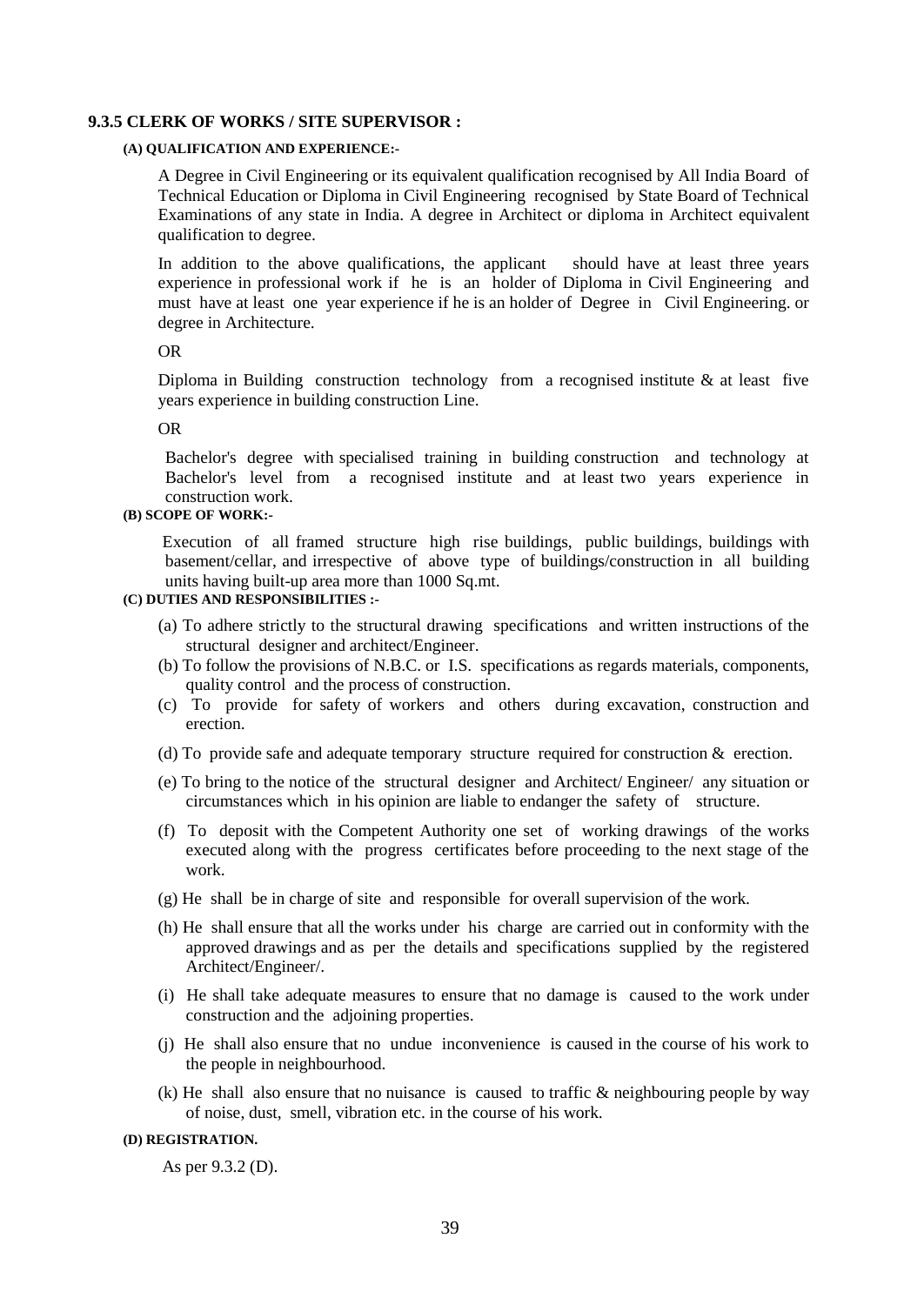### **9.3.6 DEVELOPER:**

#### **(A) QUALIFICATION AND EXPERIENCE:-**

The person/firm acting as Developer shall be of proved merits and experience.

## **(B) DUTIES AND RESPONSIBILITIES.**

The responsibilities of developers shall be:

- 1. To obtain and submit to the Competent Authority, along with application for development permission, each progress report and application for occupation certificate.
- 2. To appoint a Registered Architect/ Engineer and Structural Designer.
- 3. To obtain at relevant stages certificates from them, for submission to the Competent Authority, that in designing the real estate development and providing detailed drawings and specifications for it they have complied with requirements as laid out in the GDCR.
- 4. To appoint a registered site supervisor.
- 5. To obtain and adhere to the quality assurance procedure prepared by the registered site supervisor.
- 6. To adequately enable the site supervisor to carry out his responsibilities.
- 7. To certify along with the site supervisor that construction of the real estate development has been carried out as per the design, detailed drawings and specifications provided by the Architect/Engineer and the Structural Designer.
- 8. To obtain development permission from the Competent Authority prior to commencement of construction of the real estate development
- 9. To regularly submit progress reports and certificates as required by the Competent Authority.
- 10. To inform in writing the Competent Authority within 7 days, if for any reason he ceases to be the developer or is relieved of his responsibilities as the developer of the real estate development
- 11. To inform in writing the Competent Authority within 7 days, if for any reason any of the registered professionals appointed by him have been relieved of their responsibilities.
- 12. The appointment of the registered Architect/ Engineer shall mean that he has authorised the Architect/Engineer to do all things necessary and to take all adequate measures for preparing the design, drawings and specifications for the project and to appoint on his behalf appropriate persons to act as registered, clerk of works site supervisor, required for the proper execution of the project and to retain on behalf of the owner any other specialist or expert required on the work of the project.
- 13. He shall not cause or allow any deviations from the approved drawings in the course of the execution of the project against the instruction the instruction of Architect /Engineer /Site Supervisor/Clerk of Works/Structural Designer and shall bear all responsibility for any irregularity committed in the use and function of the building or its parts for which the approval has been obtained.
- 14. When no registered construction contractor or site supervisor is required to be appointed and not appointed he shall be responsible for their duties and responsibilities under the Regulations.
- 15. He shall not commence the use of building or shall not give the possession to occupy the building to any one before obtaining the occupancy certificate from the Competent Authority.
- 16. He shall provide adequate safety measures for structural stability and protection against fire hazards likely from installation of services like electrical installation, plumbing, drainage, sanitation, water supply etc. wherever required under the regulations.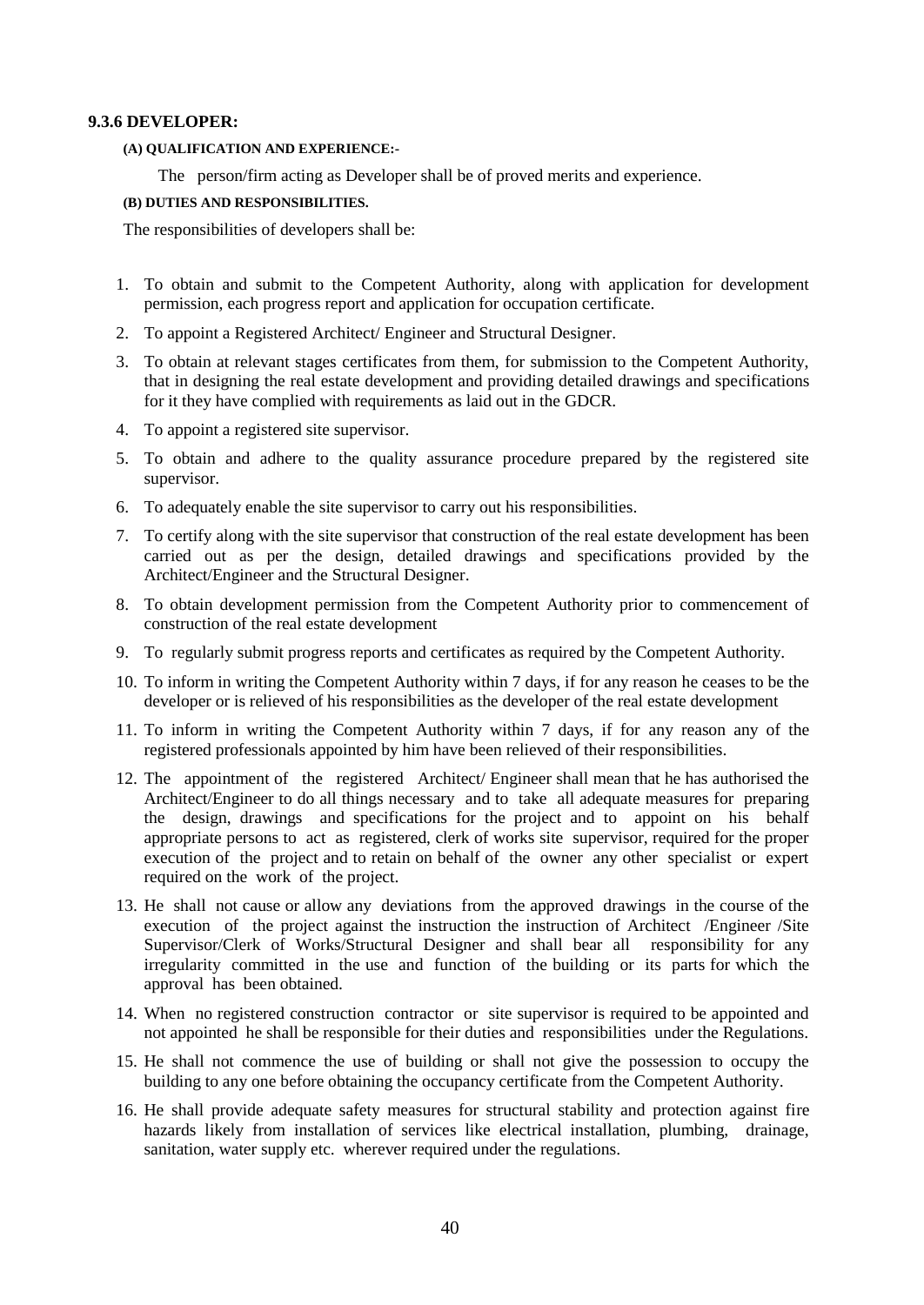- 17. He shall exhibit the names of registered persons only, on site and no additional names will be exhibited/displayed.
- 18. He shall explain the construction design and its intended use as per approved plan only, to the prospective purchaser of the premises under construction.

#### **(C) REGISTRATION :-**

As per 9.3.2 (D).

### **9.3.7 RESPONSIBILITIES OF OWNERS**

## **9.3.7.1 THE RESPONSIBILITIES OF AN OWNER SHALL BE:**

- (i) To appoint a registered architect/engineer and structural designer;
- (ii) To obtain at relevant stages, for submission to the Competent Authority, certificates from them that in designing the development and providing detailed drawings and specifications for it they have complied with requirements as laid out in the GDCR.
- (iii) To appoint a registered site supervisor.
- (iv) To obtain and adhere to the quality assurance procedure prepared by the registered site supervisor.
- (v) To adequately enable the site supervisor to carry out his responsibilities.
- (vi) To certify along with the site supervisor that construction of the development has been undertaken as per designs, detailed drawings and specifications provided by the Architect/Engineer and the Structural Designer.
- (vii) To obtain development permission from the Competent Authority prior to the development.
- (viii) To regularly submit progress reports and certificates as required by the Competent Authority.
- (ix) To obtain an occupancy certificate from the Competent Authority prior use being made of the development.
- (x) To inform in writing the Competent Authority within 7 days, if for any reason he ceases to be relieved of his responsibilities as the owner of the development.
- (xi) To inform in writing the Competent Authority within 7 days if for any reason any of the registered professionals appointed by him have been relieved of their responsibilities.

#### **9.3.8 SURVEYOR :**

## **(A) QUALIFICATION AND EXPERIENCE**

A degree in Civil Engineering or Associate Membership (Civil Engineering) of the Institution of Engineers, India (AMIE) or a Diploma in Civil Engineering or a degree or diploma in Architecture of any university or institution recognised by the Government.

#### **(B) SCOPE OF WORK & COMPETENCE :-**

Addition / Alteration of the existing low rise building

#### **(C) DUTIES AND RESPONSIBILITIES:-**

To prepare layout plan and building plan for low rise building

- **(D) REGISTRATION :-**
	- (i) The registration fees if any shall be payable as prescribed by the Competent Authority from time to time.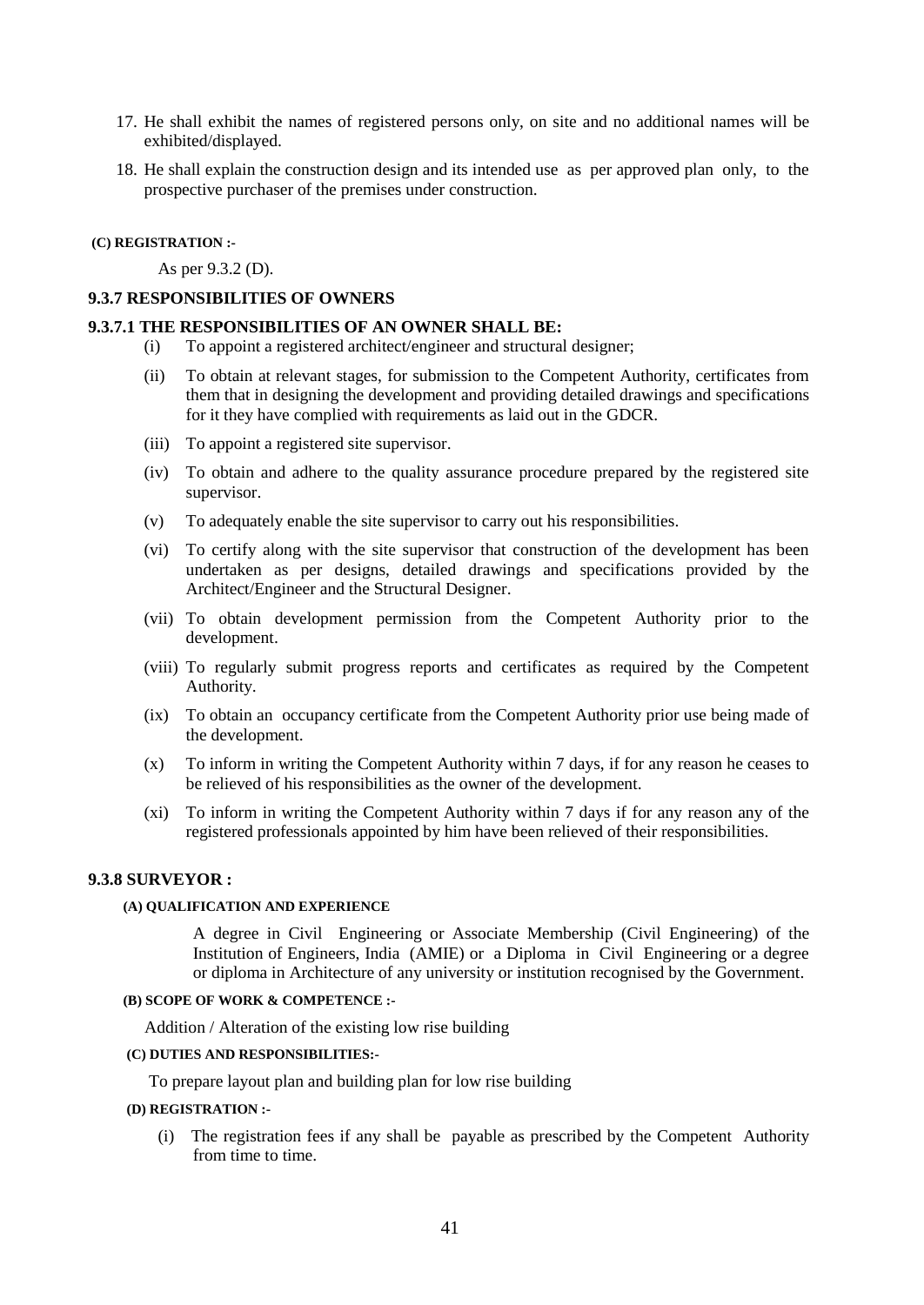- (ii) If he/she is found negligent in his/her duties & responsibilities. The Competent Authority may black-list a Surveyor in case of serious defaults or repeated defaults. The registration shall be liable to be revoked temporarily or permanently by the Competent Authority in such cases of negligence and default.
- (iii) Present registered Surveyors to continue preparation of plans and lay out of low rise building. No further registration shall be permitted forthwith by the appropriate authority .

## **9.4 APPOINTMENT OF EMPLOYEES**

#### **9.4.1 IN CASE OF TERMINATION OF EMPLOYEES:**

In case of termination of employment of any of the persons employed under Regulations. It shall be the duty of the person employed to intimate immediately in writing to the Competent Authority specifically indicating the stage up to which he has supervised the construction. In the absence of any such intimation and until such intimation has been received, person so last engaged shall be deemed to continue to supervise the work in question.

## **9.4.2 IN CASE OF DEATH OF EMPLOYEES:**

Where any of the persons employed under these Regulations and required for the execution of the projects dies or ceases to be employee before such building work is completed, the further erection of such building or the further execution of such work shall forthwith be suspended until another person as required under these Regulations is engaged and his name has been duly communicated to the Competent Authority.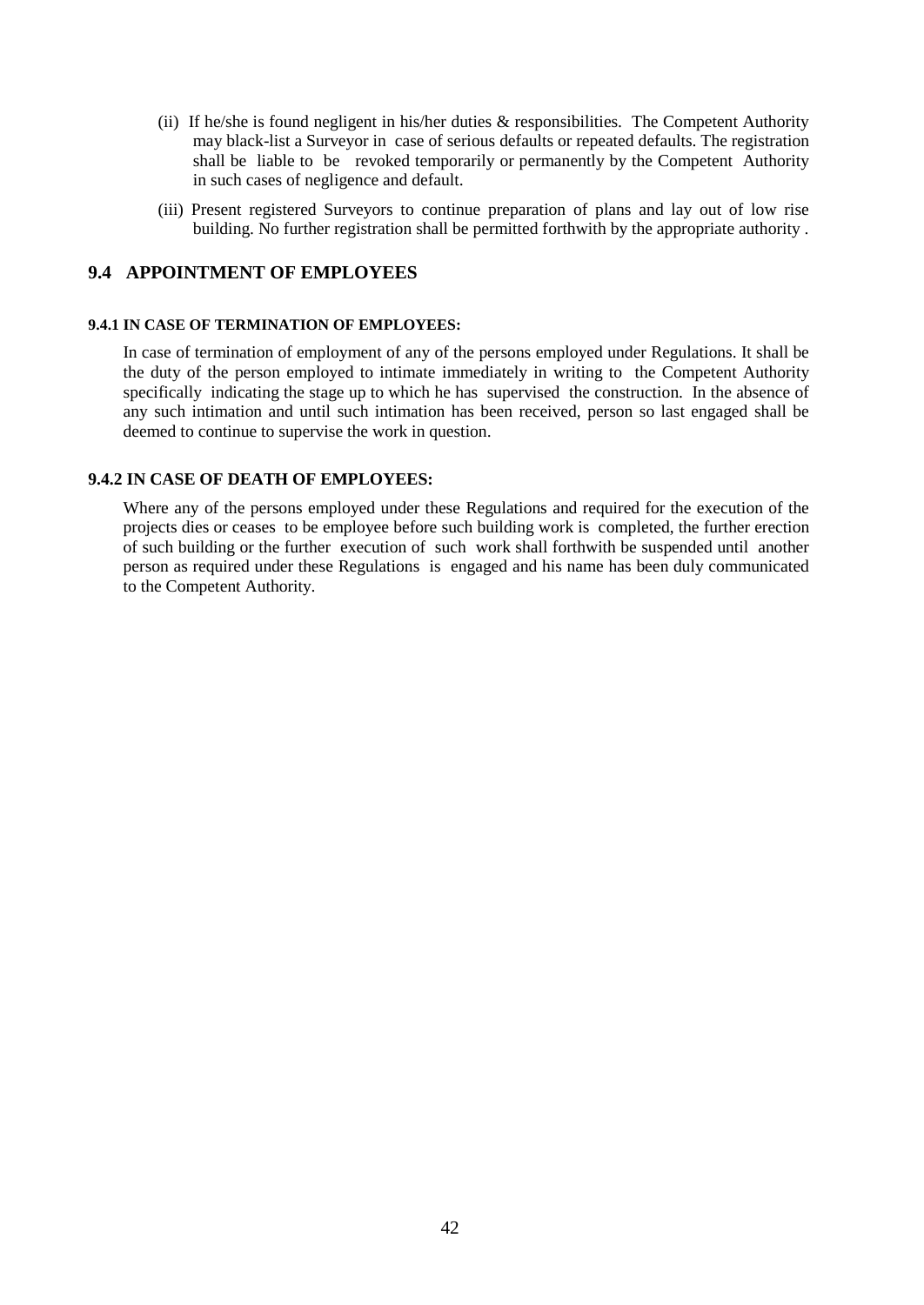## **10 DEVELOPMENT OF LAND**

## **10.1 LAYOUT OF BUILDING UNIT**

#### **10.1.1 AMALGAMATION AND/OR SUBDIVISION OF BUILDING UNIT :**

In the case of a building unit which requires to be developed by laying out into sub-plots or amalgamation of sub-plot and providing internal roads, no development permission shall be issued to the owner or the person who has right to develop it, unless the said owner or person who has right to develop has applied and has got this land approved by the Competent Authority as a "Building Unit" or "Building Units". In case of sub-plotting/layout plan, the ratio between the length of the adjacent side is not more than 2. However this condition of ratio will not be applicable if the smaller side of the building unit is 10.50 mts or more in length.

Provided, however that the Local Authority may postpone the enforcement of construction or pucca roads with footpaths including street light, trees, water supply lines, storm water drains, sewer lines, collection and disposals of solid waste, street lighting etc. to such future date as agreed to by the Local Authority upon the owner of occupier of the building units passing an undertaking to execute the work at his cost before the expiry of such future date in the form prescribed by the Local Authority.

#### **10.1.2 AMALGAMATION AND/OR SUBDIVISION OF BUILDING UNIT WITH EXISTING STRUCTURES**

In the case of building units with existing buildings, its sub-division or amalgamation shall not be approved unless it fulfils all the requirements under these regulations.

## **10.1.3 AMALGAMATION OF LANDS /BUILDING UNIT ABUTTING ON 18.0 M. AND ABOVE WIDE ROAD**

Amalgamation of Building unit abutting on 18.00 mt. and above width road shall be permitted subject to depth of the building unit shall not exceed three time the Frontage of the building unit abutting on road.

## **10.2 INTERNAL BUILDING LAYOUT IN A BUILDING UNIT**

In the case of a building unit which is intended to be developed with internal roads, buildings, and other structures, no development permission shall be issued to the owner or the person who has right to develop it, unless the said owner or person who has right to develop has applied and has got the internal layout approved by the Competent Authority as per these Regulations.

#### **10.3 LEVEL OF BUILDING UNIT**

The general level of the building unit shall not be lower than the level of the crown of the road in front. Provided that in the case of plot, the level of which is lower than the crown of the road in front and which in the opinion of the Competent Authority, could be drained off in the storm water drainage and sewer, the competent Authority may permit a suitable lower level.

#### **10.4 REQUIREMENT OF ROAD WIDTH FOR 10.1 & 10.2**

(i) The Authority shall not approve any layout either for sub-division or for amalgamation unless it fulfils all the following requirements :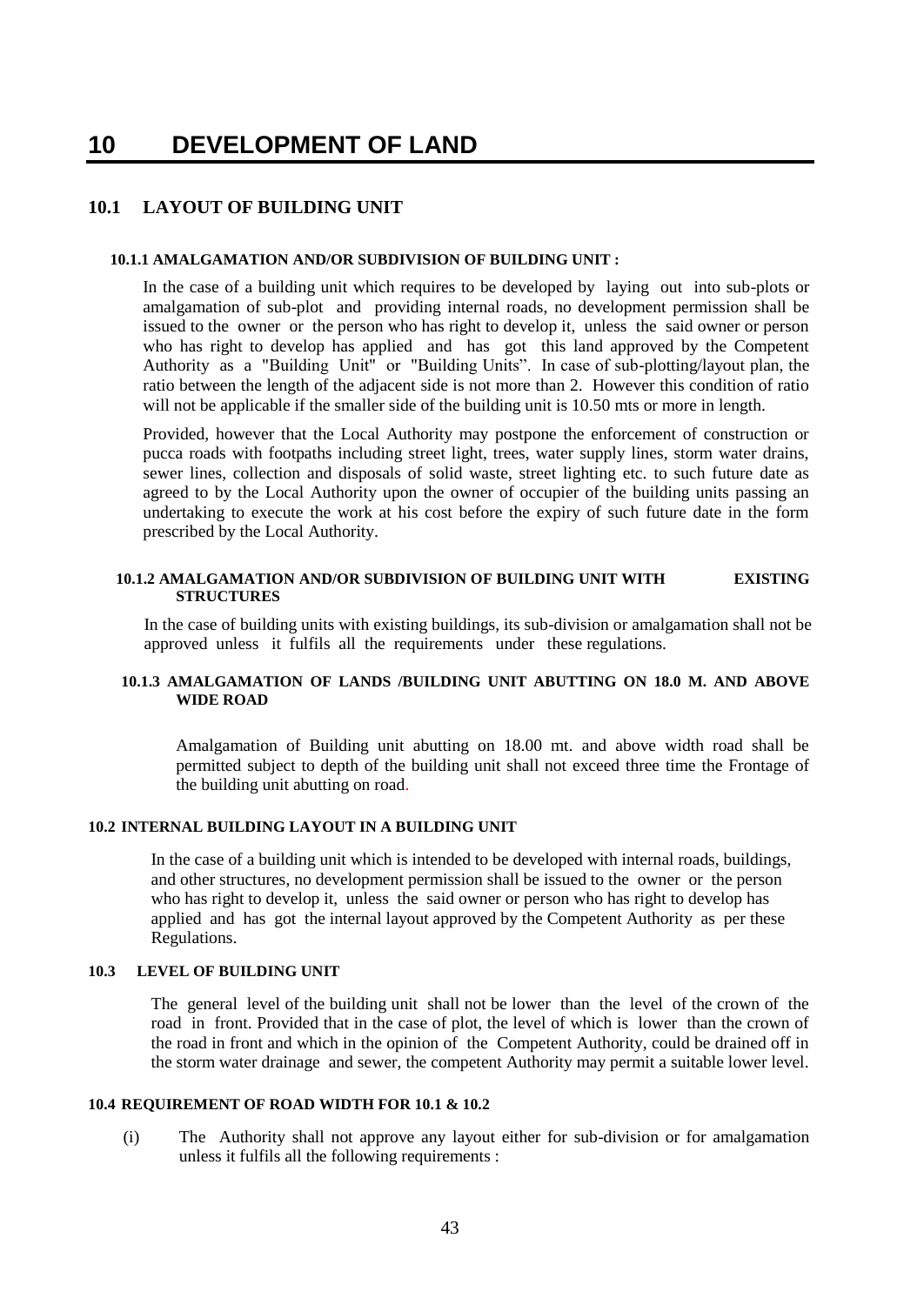The width of the internal roads in a layout for different purposes and the width of internal approaches for tenements and ownership tenement flats shall be regulated as under :-

| Sr. | Area               | Road/Access | Width of Road |
|-----|--------------------|-------------|---------------|
| No. |                    | Length in   | In meters     |
|     |                    | Meters.     |               |
|     | <b>Walled City</b> | Up to 75.00 | 6.00          |
|     | & Gamtal.          | 75 to 150   | 7.50          |
|     |                    | 150 to 300  | 9.00          |
|     |                    | Above 300   | 12.00         |

#### **WIDTH OF ROADS IN WALLED CITY & GAMTAL**

| WIDTH OF ROADS IN OTHER AREAS |  |
|-------------------------------|--|
|                               |  |

| Sr.<br>No. | Road length                          | Width of road<br>for residential | Width of Road<br>for commercial.                 |
|------------|--------------------------------------|----------------------------------|--------------------------------------------------|
|            |                                      | use(mts)                         | industrial and other non<br>residential use(mts) |
| 1.         | Upto $150$ mts.                      | 7.5 mts.                         | 9.0 mts.                                         |
| 2.         | Above 150 mts.<br>and upto 300 mts.  | 9.0 mts.                         | $12.0$ mts.                                      |
| 3.         | Above 300 mts.<br>and upto 450. mts. | $10.5$ mts.                      | $15.0$ mts.                                      |
| 4.         | Above 450 mts.                       | 12.0 mts.                        | 18.0 mts.                                        |

Provided that the decision of the authority shall be final in considering the length of the road. For the purpose of determining the width, if the road is in continuation with any private road in the adjoining estate or any public road continuous to the estate, the length of the adjoining road or public road as the case may be, shall be added to the length of road in question for the purpose of determining the width

(ii) The shape of the plots, the junction of the roads, curves at the corners shall be designed as directed by the Authority.

NOTE:

- (1) In case of Road/ Access for Residential, Commercial, Industrial as described above, the internal road width shall be decided on the basis of its length from the point of its origin to the next wider road it meets.
- (2) In the case of plot, surrounded on all sides by other plots, that is land lock plot which has no access to any street or road the Competent Authority may enforce access through and adjoining plots or plot which shall as far as possible be nearest to the street or roads to the land lock plots, at the cost of owner of the land lock plot and such other conditions as may be prescribed by the Competent Authority.
- (3) Where there is no town planning scheme the building unit/plot abutting on Govt. nalia road minimum 6 mt. Imaginary plot boundary shall be considered from the center of the nalia road and 4.5 mt. margin shall be from this imaginary plot boundary subject to this regulations.

(4)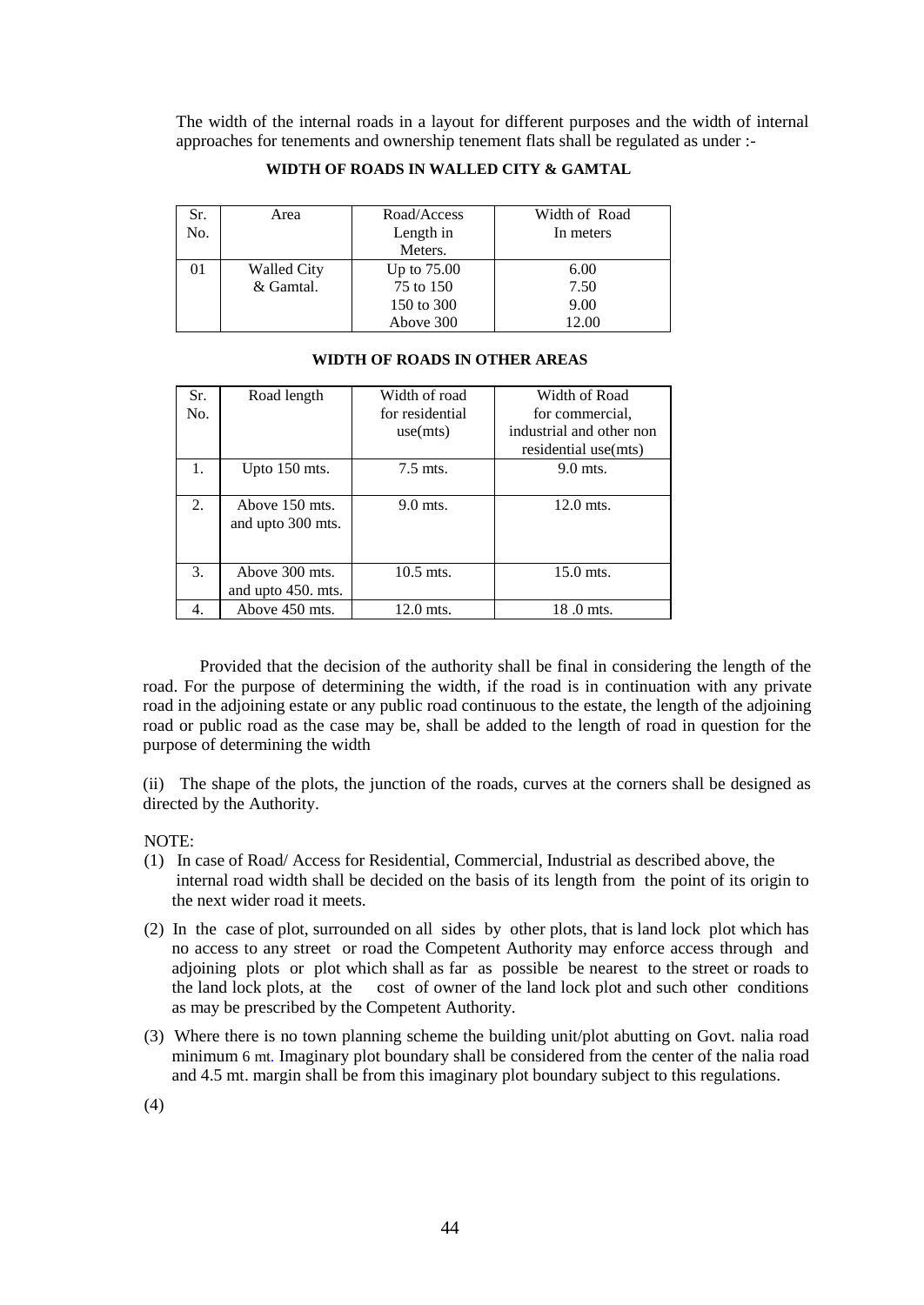(5) The shape of the plots, the junction of the roads, curves at the corners shall be designed as directed by the Competent Authority.

**Curves at the junction :** The curves shall be provided at the junction of roads as prescribed below:

(a) 4.5 Mts. radius if the width of the road is 7.5 Mts. or less.

(b) 6.0 Mts. radius if the width of the roads is more than 7.5 Mts. but not more than 18 Mts.

(c) 7.5 Mt. radius if the width of the road exceeds 18 Mts.

Provided that at the junction of the roads, the width of the wider road shall be taken into consideration in determining the radius of curvature.

(6) The alignment of the internal road or roads shall be regulated to be in continuation of the public or private roads continuous to the applicant's plots; but in case of termination of an internal road or roads; 13.5 meter diameter turning circle or 12mts.  $x$  6 Mts. turning "T" shall be enforced.

Provided that this requirements may be waived if the length of such road does not exceed 110 Mt. in case of 7.5 Mts. wide road.

- (7) The level gradients, position of the services such as water supply lines, street lighting, storm water drains, sewer lines, manholes, tree etc. shall be fixed as approved by the Competent Authority.
- (8) There shall be minimum 4.5 mt. Clear distance between two detached low rise building/structure.
- (9) In development area excluding town planning scheme area , the width of one road shall be

decided by the Competent Authority.

(10)The development permission shall be regulated as per the proposed road network by the appropriate authority in the areas except T.P. scheme area and agricultural Zone.

#### **10.5 APPROACHES TO THE BUILDING**

## **10.5.1 FOR RESIDENTIAL DEVELOPMENT**

The width of the approach from the street to the building shall not be less than

- i) 3.00 mt. in case of length of such approach is equal to or less than 15.00 mts. in length,
- ii) 4.50 mt. in case of length of such approach is more than 15.00 mts. and upto 45.0 mt in length. whereas in the case of approaches exceeding 45.00 mts. in length regular width of the road, prescribed in this regulation, shall be provided.

## **10.5.2 FOR OTHER THAN RESIDENTIAL USE**

For use other than residential use, the width of the approach from the street to building shall not be less than 4.5 mts. in case of length of such approach is equal to or less than 15.00 mts. in length, 6.0 mts in case of length of such approach is more than 15.00 mts and unto 45.0 mts in length whereas in the case of approaches exceeding 45.00 mts. in length regular width of the road, prescribed in this regulation, shall be provided.

## **10.6 COMMON PLOT**

 Common Plot for the development of residential, commercial, industrial and sub-division of building units/land shall be required as under: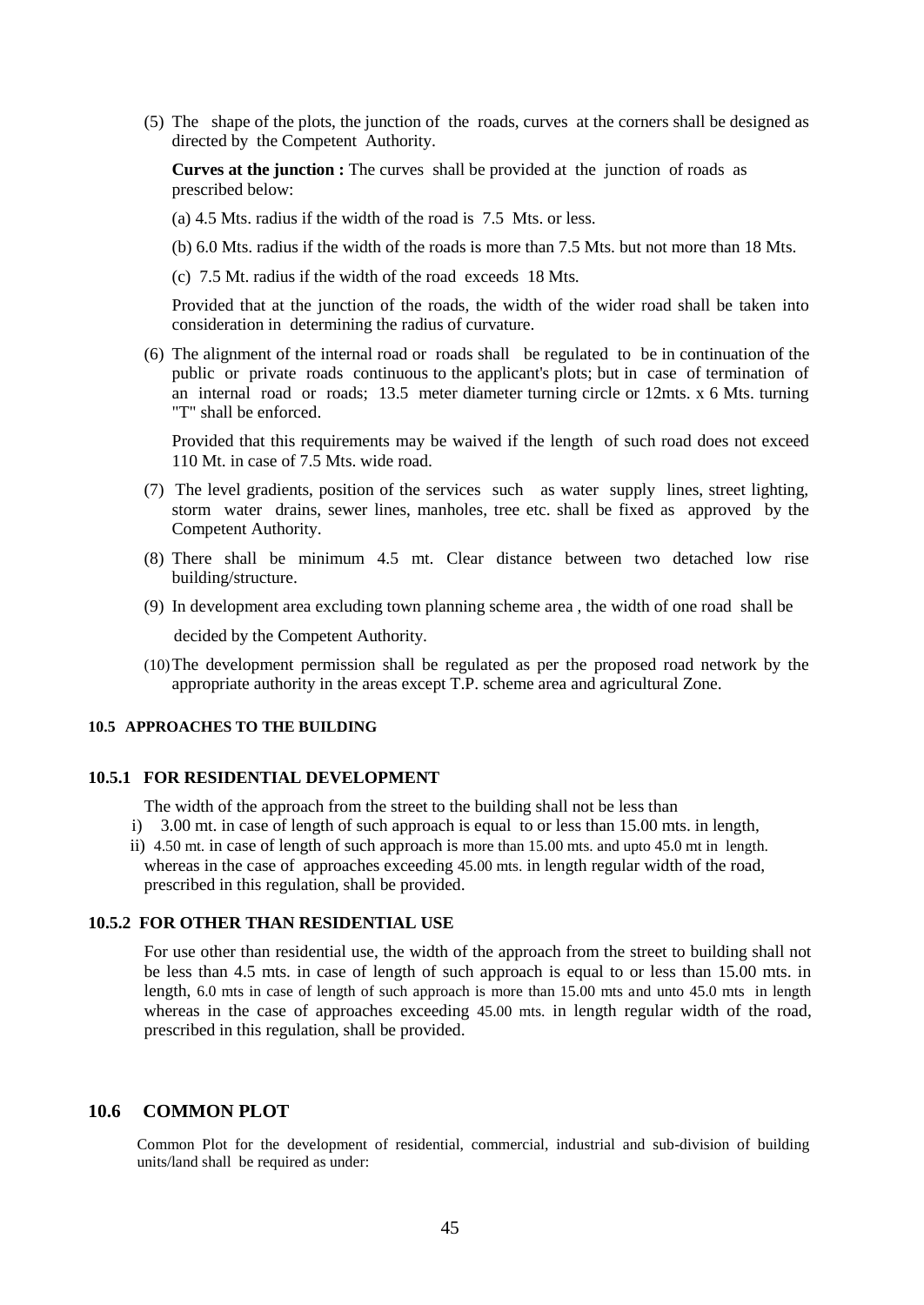#### **(1) FOR RESIDENTIAL USE AND COMMERCIAL USE:**

- (a) In a building unit of 2000 sq.mts. or more in area, the common plot shall be provided.
- (b) The minimum area of the common plot shall be 10% of the building unit.
- (c) Common plot shall be provided in high rise building irrespective of area of building unit

#### **(2) FOR INDUSTRIAL USE:**

- (a) No common plot shall be provided for building unit upto 5000 Sq.Mts.
- (b) In a building unit of more than 5000 Sq.Mts. and upto 20000 Sq.Mts. in area, the common plot shall be provided at the rate of 8% of the area of the building unit.
- (c) In a building unit of more than 20000 Sq.Mts. in area the common plot shall be provided at the rate of 1600 Sq.Mts. plus 5% of the area of the building unit in excess of 20000 sq.mts.

#### **(3) OTHER THAN RESIDENTIAL ,COMMERCIAL & INDUSTRIAL**

In a building unit of 2000 Sq.mts. or more in area, the common plot shall be provided at the rate of 20% of plot area.

## **(4) GENERAL REQUIREMENT**

- (1) The common plot area shall be exclusive of approaches, margins No projection shall be permitted in common plot.
- (2) Minimum size of the common plot shall be 225 sq.mts with no side less than 10.50 Mts.
- (3) No construction shall be permitted in the common plot. Only electric sub station, over head water tank, under ground water tank, watchman room, community hall for occupier of respective sub plots or tenaments or flats, tube well and rain water recharge well shall be permitted subject to margin as per this regulations and maximum 15% of respective common plot area.
- (4) The area of the common plot may be permitted to be sub-divided provided that the common plot has a minimum area of 225 Sq.Mts with no sides less than 10.50 Mts.

Provided for a group housing, (building with Ground floor plus two upper floors without hollow plinth), further sub-divisions of the common plot may be allowed by the Competent Authority

- $1<sup>1</sup>(5)$  The area of this common plot shall be not deducted for the consideration of Floor Space Index of a building unit.
- (6) (a) in the case of "all uses except residential development " total common plot may be allowed to be used as parking space including drive-way and the aisles. (b) In the case of residential use 50% of the total common plot may be allowed to be used as parking space including drive way and aisles.
- (7) In cases where in layout or subdivision of building unit is sanctioned with provision of required common plot, further requirement for common plots shall not be insisted in case of sub division of such sub divided new building unit and / or amalgamation of such sub plots and / or further development of such sub divided new building unit irrespective of it's area.

Provided that, if the building unit is to be developed for use other than residential use, parking space shall be provided at rate of 5% of respective building unit in addition to the required parking, at the ground level.

## **10.7 MIXED DEVELOPMENT (LOW RISE AND HIGH-RISE)**

In case of mixed Development of Low rise building & High rise building the F.S.I shall be Computed on the basis of notional building unit form by subdivision by such notional plots boundary between low rise building and high rise building subject to other regulations. Such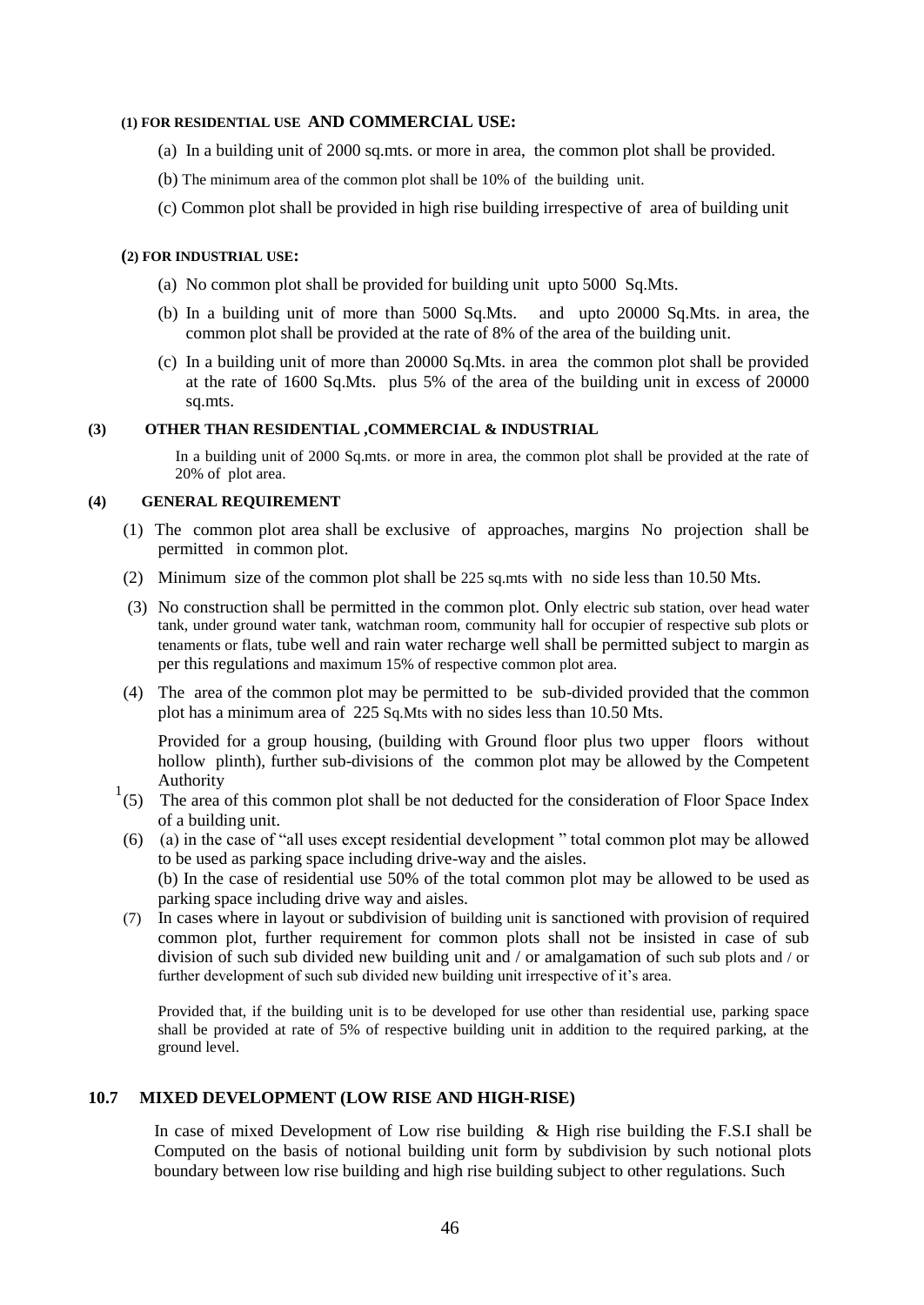notional plot boundary means imaginary boundary from building after leaving the required margin.

## **10.8 LENGTH OF A BUILDING**

The length of a building shall not be more than 150.00 mts. in any case. In case of flats, apartments and institutional building where the length of building exceeds 50.00mts., in such cases through passage of 7.50 mts. in clear width and clear height of 6.00 mts. shall be provided at every 30.00 mts. intervals at ground level.

## **10.9. PERCOLATING WELL WITH RAIN WATER HARVESTING SYSTEM**

For the area of building unit above 500.00 Sq. mts. and up to 1500.00 Sq. mts.., the owner / developer shall carry out water harvesting system as specified by the authority.

In the case where the area of building unit exceeds 1500 Sq. mts. and up to 4000 Sq. mts. owner / developer has to provide / construct percolating well with rain water harvesting system in building unit at the rate of one percolating well for every 4000.0 Sq. mts. or part thereof building unit.

## **10.10 Soak Pit**:

In the case where there is no drainage facilities available to the land to be developed, the owner/ developer shall provide septic tank, soak pit/soak well for disposal of sewage and waste water.

- 1. Septic tank/Soak pit/Soak well may be allowed in margin.
- 2. Structural safety certificate from the licensed structural engineer should be required for location of soak pit. to avoid damage to structures as well as soak pit/soak well/septic tank.
- 3. General design and location criteria by considering local condition shall be in conformity with the general instructions as may be issued by compete tent authority from time to time.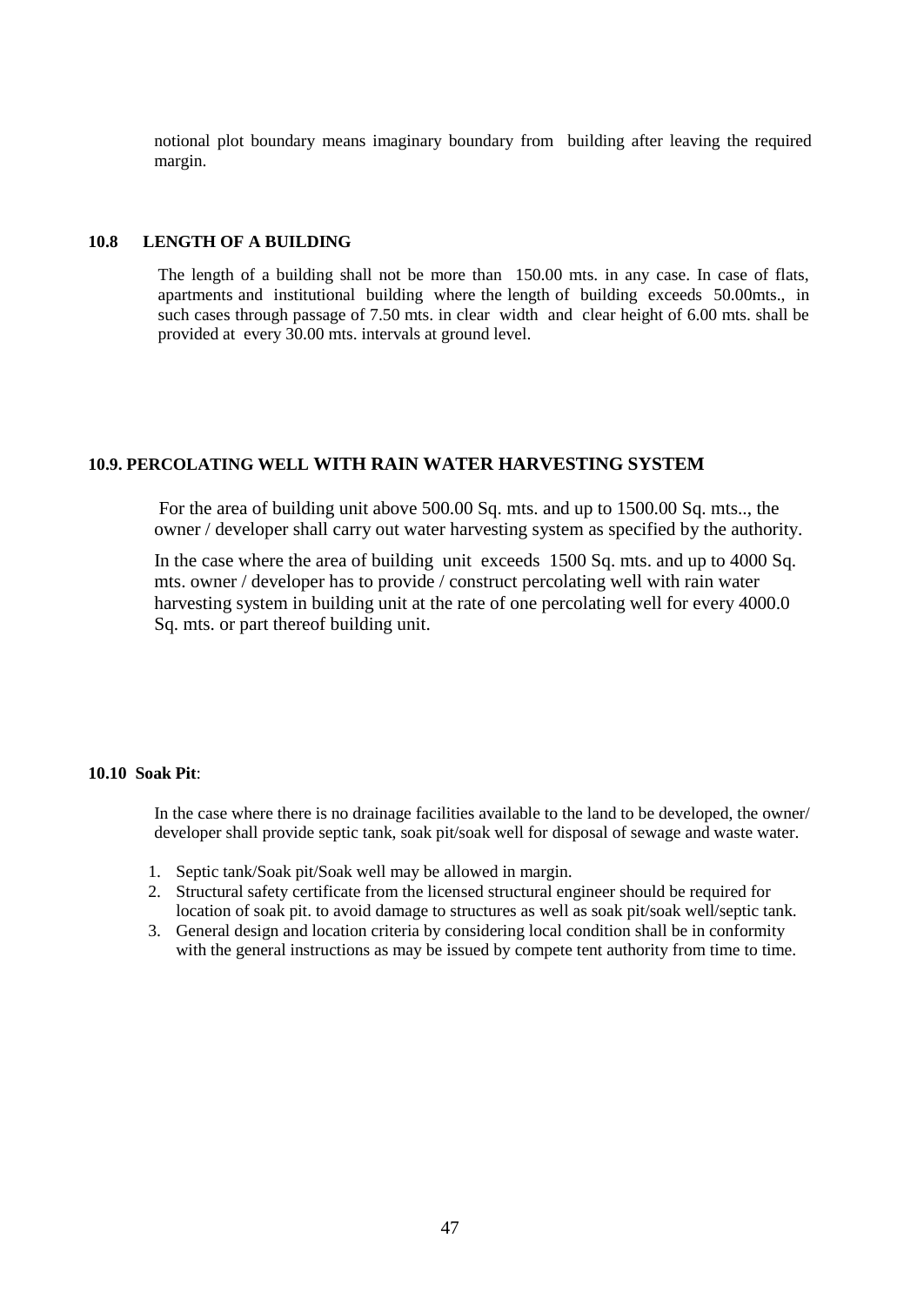# **11 SPECIAL DEVELOPMENT REQUIREMENTS FOR GAMTAL AREA**

## **11.1 MINIMUM BUILDING UNIT**

Minimum area of a building unit when subdivided shall be 18 Sq. Mts. with no side less than 3.00 Mts. in width.

## **11.2 ACCESS TO BUILDINGS**

(1) Every person who erects a building shall provide as means of access to such building a clear pathway not less than 3.0 meters in width from street to the door of such building. In case of existing pathway, the above provision shall not apply.

Such pathway shall be paved and shall always be kept open to sky and no projection or overhang shall be permitted over such pathways.

## **11.3 SET BACK**

**11.3.1** The Set back of 3.0 mts from central line of existing street shall be provided where regular line of street is not prescribed.

#### **NOTE :**

- i) The land left open as set back shall be deemed to be part of the street.
- ii) No set back shall be required for the building unit of area up to 100 Sq. mtr..
	- iii) The competent authority shall permit the F.S.I of any plot or a building unit on the basis of its original area, if the owner of such a land is prepared to release the effected land by road widening or for construction of new road without claiming any compensation thereof.

## **11.3.2 MARGINS**

The margins shall be provided towards road sides as under

| <b>Width of street</b>    | <b>Margin on Street</b> |
|---------------------------|-------------------------|
|                           | 2.                      |
|                           |                         |
| (a) Up to $12.00$ mts     | $1.5 \text{ mts}$       |
| (b) More than $12.00$ mts | $2.00$ mts              |

## **11.4 OPEN SPACE**

#### **11.4.1 CHOWK :-**

No person shall erect, construct or reconstruct from foundation or plinth a building more than 9 Mts. in depth from its front without providing an open space or chowk open to sky from plinth level for every 9 meters depth of the building, of at least 5.6 Sq.Mts. which may be reduced to a minimum of 3.0 Sq.Mts. with no side less than 1.5 Mts. case if the width of the property to be developed is 4.5 meters or less.

This shall not be applicable to a building having doors and windows opening at least on two sides over streets or open compound not less than 2.4 meters wide provided the depth does not exceed 18 meters.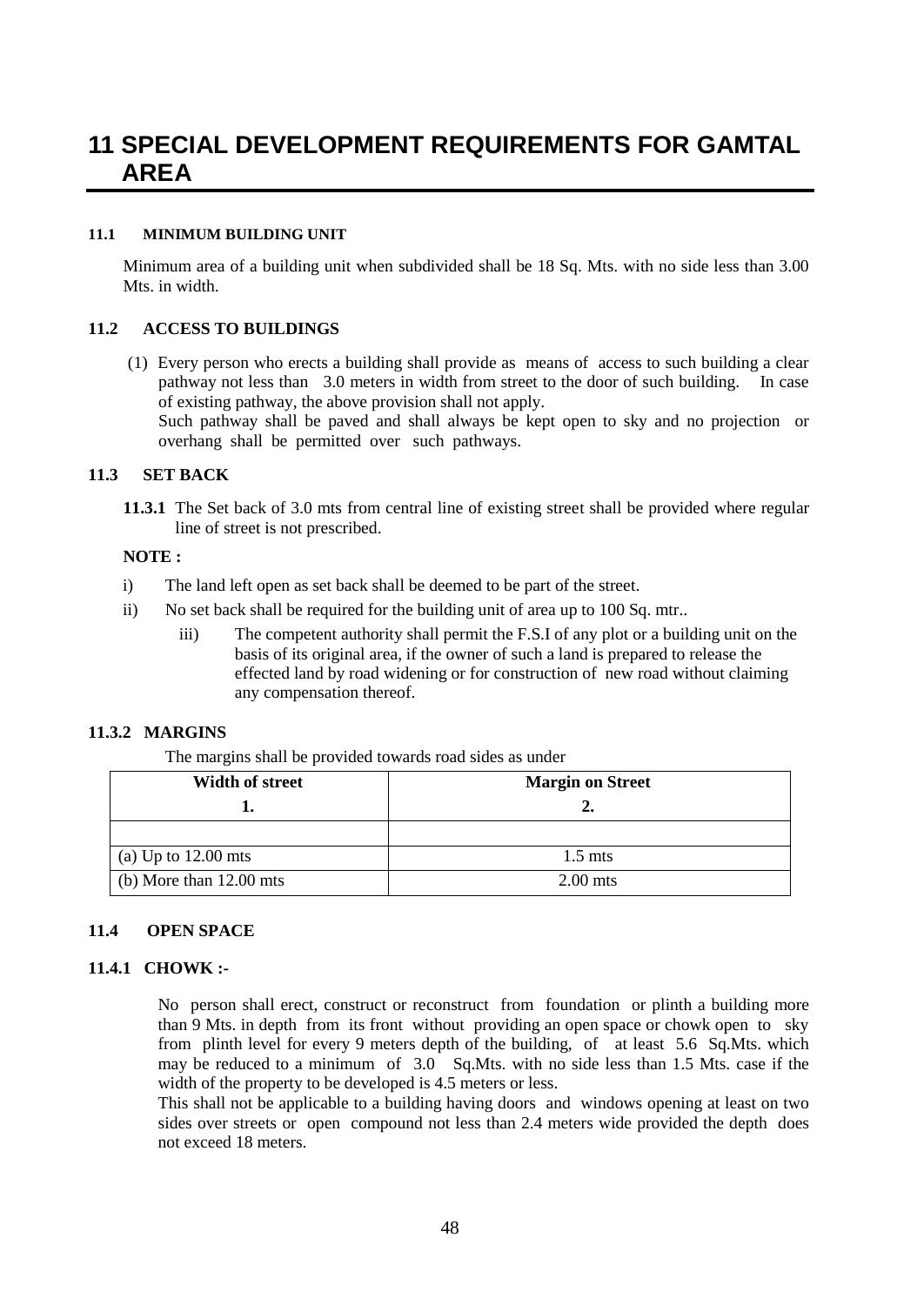## **11.4.2 OPEN AIR SPACE**

Every such interior or exterior open air space shall not be less than the width prescribed in the following scale and may be provided at the plinth level or at the floor Level of very such room. Linear interpolation from a height not specified herein will be permitted.

| Minimum width of open air<br>space throughout<br>(m) | Where height of building (above plinth adjoining<br>the open air space) does not exceed (m) |
|------------------------------------------------------|---------------------------------------------------------------------------------------------|
| 3                                                    | 10                                                                                          |
| 4                                                    | 13                                                                                          |
| 5                                                    | 16                                                                                          |
| 6                                                    | 20                                                                                          |
| 7                                                    | 24                                                                                          |
| 8                                                    | 30                                                                                          |

(b) Every such interior or exterior open air space unless the latter is a street, shall be maintained for the benefit of such building exclusively and shall be entirely within the owner's own premises.

(c) For the purpose of the above byelaws, the depth of the room shall not be more than three times the width of the room, which abuts on the air space.

#### **11.4.3 WATER CLOSET AND BATHROOM**

At least one of the walls shall have a opening of minimum 0.25 Sq.Mts. upon a minimum 0.9 Mts. wide open space or upon a verandah not less than 1.5 Mts. wide opening to air space as per regulation on one side.

## **11.4.4 OPEN SPACE TO BE OPEN TO SKY :**

Every open space whether exterior or interior, shall be kept free from any erection thereon and shall be kept open to sky. Every such open space or chowk shall have suitable and sufficient access. No open drain except for rain water, shall be constructed in any open space required by these regulations. No construction work on a building shall be allowed if such work operates to reduce an open air space of any other adjoining building belonging to the same owner to an extent less than what is prescribed by any of these regulations in force at the time of the proposed work to further reduce such open space if it is already less than what is prescribed.

#### **11.5 HEIGHT OF BUILDING**

The height of building shall not exceed twice the width of the abutting road plus the setback provided at ground level required as per these regulations.

Provided that in case of building unit abutting on more than one road with different widths, the maximum height shall be twice the width of wider road from the regular level of street

Provided the portion of setback on which the projection is made shall not be computed towards the width of the street.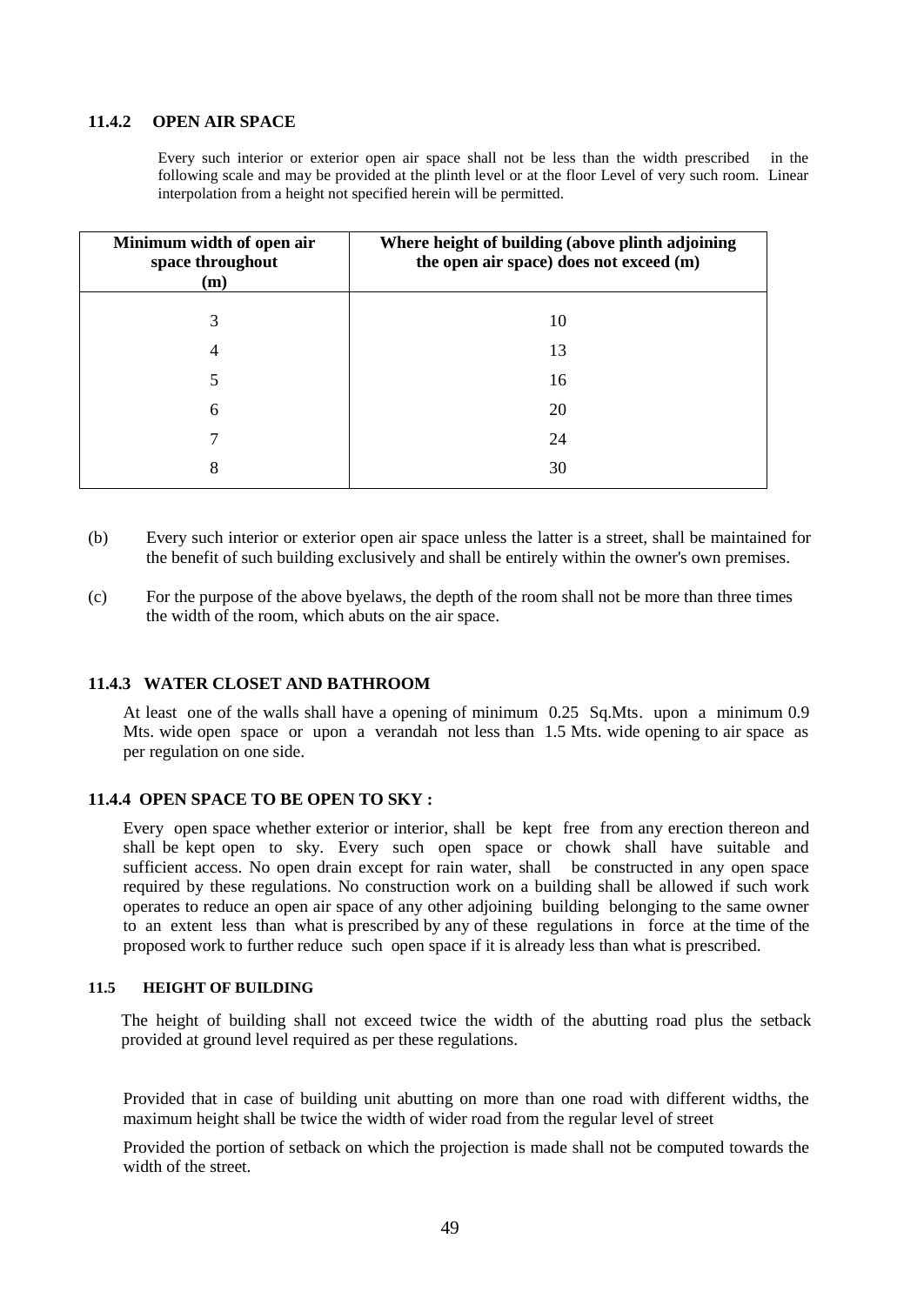In case of building situated in Chowk, Falia, Khadki, the height of building shall not exceed twice the width of the road leading to such Chowk, Falia or Khadki whichever is less.

Provided that the height of stair-case cabin, water storage tank, parapet, lift well and lift cabin with machine-room over it as per the requirement of Lift Inspector, shall not be taken into consideration in determining the total height of the building, provided the height of each does not exceed 2.4 Meters In case of Machine-Room height shall be as per the requirement of Lift Inspector.

### **EXPLANATION**

Height in the above regulation, shall be measured from the road level/plot level whichever is higher, to the highest point in the building, excluding the parapet and not exceeding 1.5 mt.

## **11.6 PROJECTIONS ON SET BACKS**

#### **11.6.1 WEATHER SHED:**

In any marginal open space, weather sheds projections shall be permitted up to 0.60 Mts. at the height of 2.0 Mts.and above from the floor level. However it shall not be allowed to be covered in any case so as to add to the usable floor area.

## **11.6.2 DOOR/WINDOW SHUTTERS AND STEPS**

(1) No shutters of any doors or windows of any building shall be allowed to open on the street.

(2) Projections of steps shall not be permitted on set- backs, streets or roads.

#### **11.6.3 CELLAR**

No cellar shall be permitted within required set back area. All-round margin of 1.5 mts. shall have to be kept from adjoining property for construction of cellar.

## **11.6.4 PLINTH**

Minimum plinth height of 0.45 mts from ground level shall be provided.

## **11.7 FLOOR SPACE INDEX AND MAXIMUM PERMISSIBLE BUILT UP AREA**

The maximum permissible built-up area and F.S.I. of a building unit shall be subject to the limitations prescribed in the following table.

| Sr.<br>No. | <b>Building Unit in</b><br>Sq. Mts. | Maximum permissible built up area on<br><b>Ground Floor</b> | <b>Maximum</b><br>permissible FSI |
|------------|-------------------------------------|-------------------------------------------------------------|-----------------------------------|
|            |                                     |                                                             |                                   |
| 01         | Up to $90$                          | 75%                                                         |                                   |
| 02         | 90 to 150                           | 65% or 67.5 Sq. Mts. which ever is more                     |                                   |
| 03         | 150 to 1500                         | 50% or 90 Sq. Mts. which ever is more                       | $\mathfrak{D}$                    |
| 04         | 1500 & above                        | 45%                                                         | 2                                 |

## **NOTE:**

The F.S.I. and built-up area under these Regulations shall prevail over the FSI and built up area prescribed in T.P. Schemes within and outside Gamtal and walled city area if any, in case of conflict.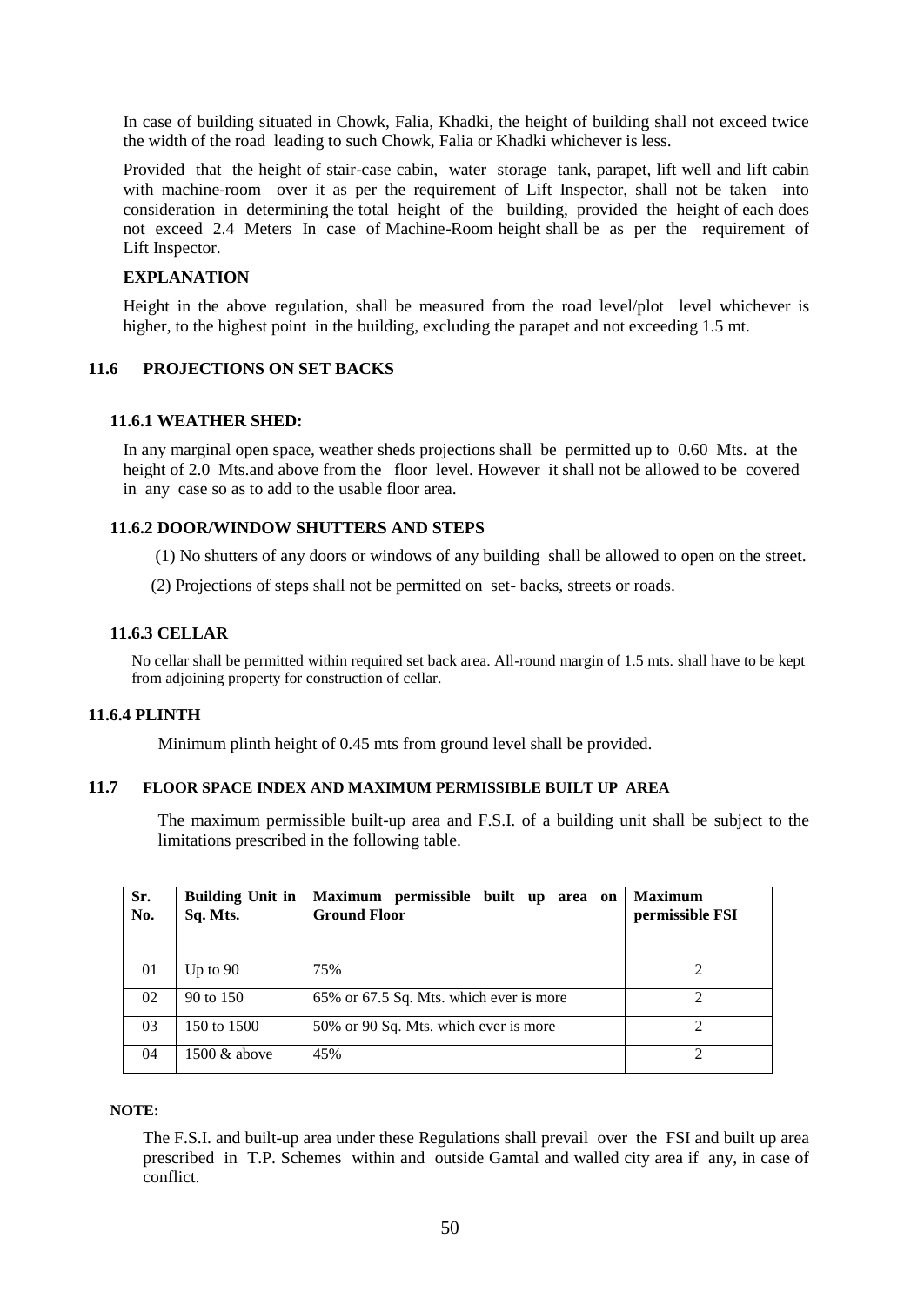## **11.7.1 RELAXATION IN F.S.I. :**

The Competent Authority shall permit the F.S.I. of any plot or a building unit on the basis of its original area, if the owner of such a land is prepared to release the effected land by road widening or for construction of new road without claiming any compensation thereof. The minimum setback shall be provided from road line subject to other regulation including 11.5

## **11.8 PERMISSIBLE USES**

The development of a building unit shall be regulated according to the width of the road on which it abuts, subject to use zone table as provided in regulation No.12.1.

## **11.9 PARKING**

Shall be provided as prescribed in Chapter 18 of these regulations. In the case of authorised Building Unit upto 60.00 sq. mts. area the parking shall not be required. Authorised Building Unit means the building unit having area upto 60.00 sq. mts. approved before the submission of Revised Draft Development Plan.

## **11.10 ADDITION TO EXISTING STRUCTURES**

The addition to any existing structure shall satisfy the following provision.

An addition that is not structurally independent from an existing structure shall be designed and constructed such that the entire structure conforms to the seismic force resistance requirements for new structures unless the following three conditions are complied with:

- i) The addition shall comply with the requirements for new structures
- ii) The addition shall not increase the seismic forces in any structural element of the existing structure by more than 5% unless the capacity of the element subject to the increased force is still in compliance with IS:1893, and
- iii) The addition shall not decrease the seismic resistance of any structural element of the existing structure unless reduced resistance is equal to or greater than that required for new structures."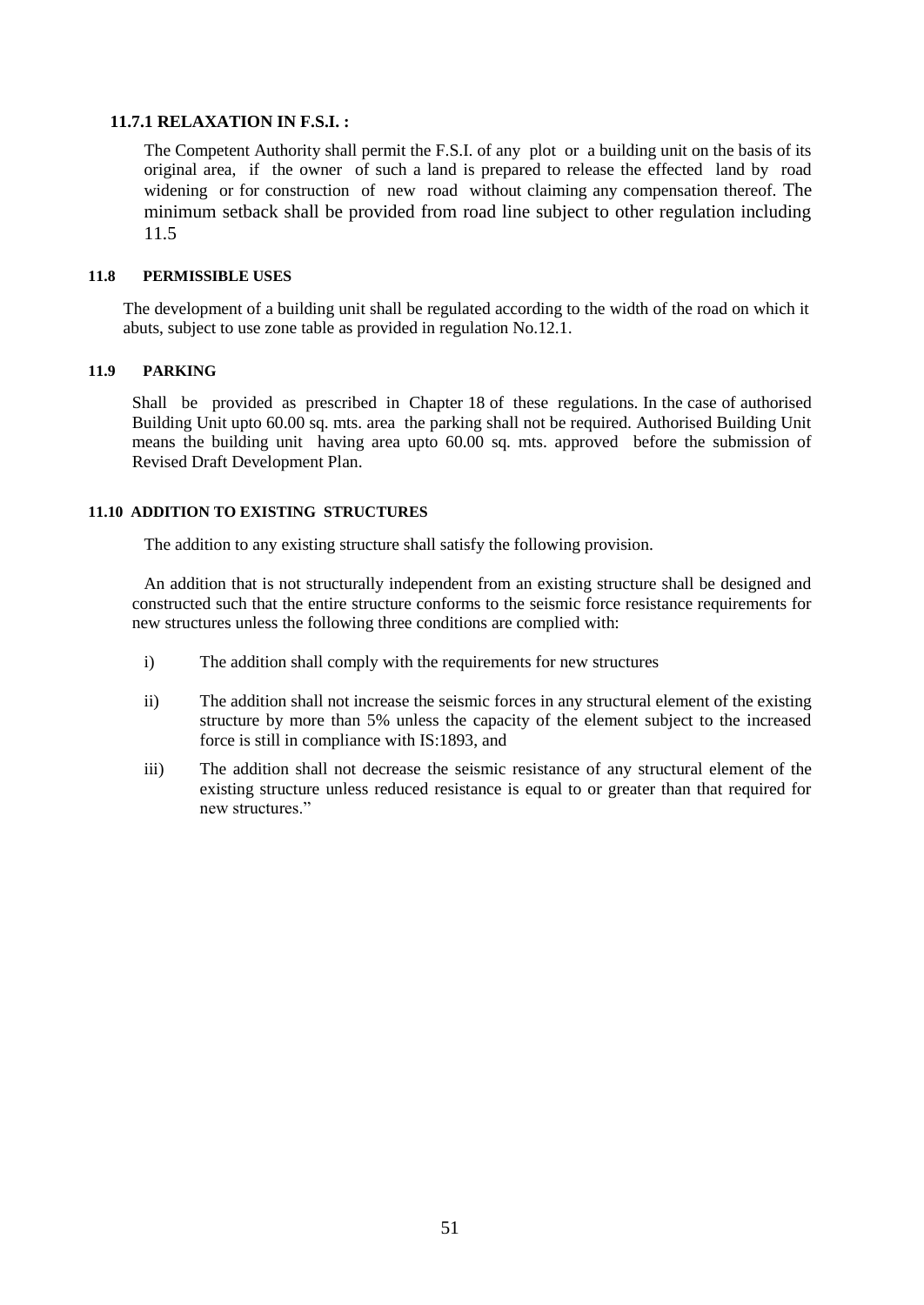# **12 DEVELOPMENT REQUIREMENTS FOR OTHER THAN GAMTAL**

## **12.1 (A) USES NOT PERMISSIBLE**

The development shall be regulated according to the width of the road on which it abuts subject to use zone table as follows:

| Road width                      | Uses not permissible                                                                                                                                                                                                                                                                                                                                                                                                                                                                                                            |  |
|---------------------------------|---------------------------------------------------------------------------------------------------------------------------------------------------------------------------------------------------------------------------------------------------------------------------------------------------------------------------------------------------------------------------------------------------------------------------------------------------------------------------------------------------------------------------------|--|
| a) $18 \text{ mts}$ . & above.  | All educational institutions up to SSCE level,                                                                                                                                                                                                                                                                                                                                                                                                                                                                                  |  |
| b) 12mts. and less than 18 mts. | (1)<br>buildings, Cinema Hall,<br>High<br>meeting/<br>rise<br>community/lecture/town hall, auditorium, petrol pump, Head<br>and Regional/public/ establishments,<br>starred- hotels.<br>college, technical institution, general hospital, polyclinic.<br>(2) Provided in the case of draft T.P. scheme area submitted to<br>the Govt. for sanction, up to the date of publication of the<br>revised draft development plan under section-13 of the Act,<br>high rise building shall be permitted on 12 mts. and above<br>roads. |  |
| c) 9 mts. and less than 12 mts. | All uses mentioned in (b) above and building with more than 13<br>mt. height. (Excluding hollow plinth)                                                                                                                                                                                                                                                                                                                                                                                                                         |  |
| d) less than 9 mts.             | All uses mentioned in (c) above and building with more than 10<br>mts. height. Apartments/Flat type building. (Excluding hollow<br>plinth)                                                                                                                                                                                                                                                                                                                                                                                      |  |

## NOTE:

Provided that these regulations shall not be applicable for authorised existing uses prior to these regulations.

## **(B) USES PERMISSIBLE FOR COMMERCIAL DEVELOPMENT**

| <b>ROAD WIDTH</b>               | <b>FLOOR</b>                  |
|---------------------------------|-------------------------------|
| 1) 9mts. and less than 12 mts.  | ONLY GROUND FLOOR             |
| 2) 12 mtr and less than 18 mtr. | <b>GROUND AND FIRST FLOOR</b> |
| 3) 18 mts. $&$ above.           | ALL FLOORS                    |

## **12.2 MINIMUM AREA OF A BUILDING UNIT**

(a) Minimum area of a building unit shall be 100 Sq.Mts. with no side to be less than 9 mts. Building unit with area of 100 Sq.Mts. may be allowed on roads upto to 9 mts. width and less. Building unit with area more than 100 sq. mts. and upto 200 sq.mts. may be allowed on roads upto 12 mts. width.

The Building Unit having rectangular shape having the ratio between the length of the adjacent side shall not more than 2. However, this condition of ratio will not be applicable, if the smaller side of the Building Unit is 10.50 mts. or more in length.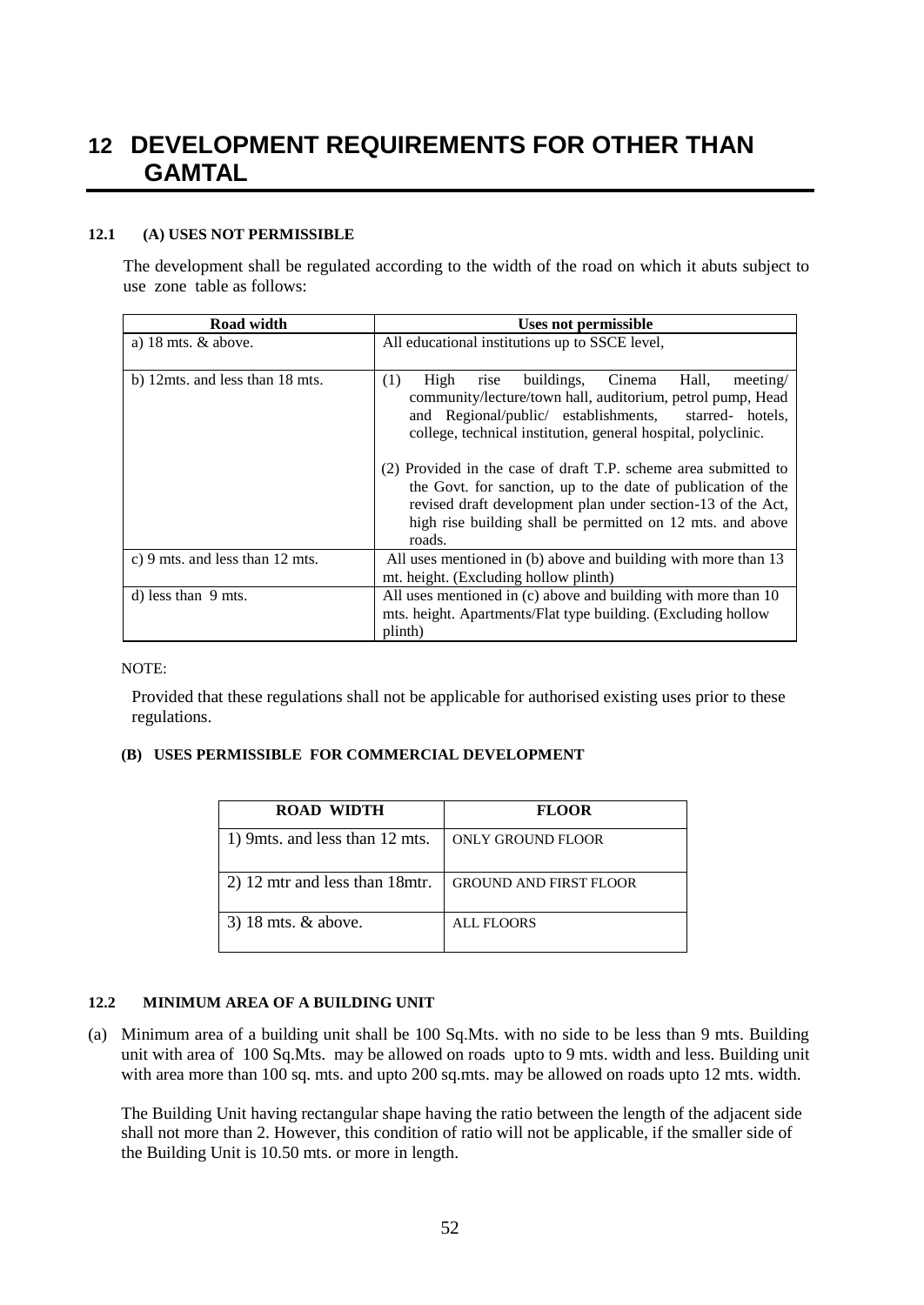Minimum area of a building unit for high rise building shall be 1500 sq.mts and it shall front on at least 18 mts. or more wide Development Plan roads or Town Planning Scheme Roads and that the frontage of the plot on such roads shall not be less than 15 mts*.*

- (b) Minimum area of a Building Unit for primary school and High school shall be1500 sq. mts.
- (c) Minimum area of Building Unit for Educational institute, community hall, marriage hall, Town hall, Assembly hall (All types of hall), cinema, theatre shall be 2000.00 sq. mts.
- (d) Minimum area of a Building Unit for petrol pump without service station shall be 1000.00 sq. mts. and petrol pump with service station shall be 2000.00 sq. mts.
- *(e)* Minimum area of building unit for worship and Religious places shall be 500 sq.mts. and maximum built-up area shall not be more than 20% of the building unit area.
- NOTE :- Above provisions are not applicable for Development of Low Cost Housing under Regulation No.15

#### **12.3 FLOOR SPACE INDEX (F.S.I.)**

## **12.3.1 PERMISSIBLE FSI**

**(a)** The maximum permissible Floor Space Index (F.S.I) of a building unit shall be as under

| <b>Sr</b><br>N <sub>0</sub> | <b>Use Zone</b>                                               | <b>Maximum permissible</b><br>built up area.                              | <b>Maximum</b><br>permissible<br>F.S.I | <b>Remarks</b>                                                               |
|-----------------------------|---------------------------------------------------------------|---------------------------------------------------------------------------|----------------------------------------|------------------------------------------------------------------------------|
| 1.                          | Residential                                                   | As per regulation No.<br>12.4.1 A $(ii)$                                  | 1.8                                    |                                                                              |
| 2.                          | <b>Natural</b><br>Growth of<br>village                        | As per regulation No.<br>12.4.1 A $(ii)$                                  | 1.2                                    | Ground floor plus two<br>upper floors or 10 mt.<br>height whichever is less. |
| 3.                          | Commercial<br>Zone                                            | 45%<br>$($ low<br>rise<br>building)<br>30%<br>(high<br>rise<br>buildings) | 1.8                                    |                                                                              |
| 4.                          | Industrial                                                    | 50%                                                                       | 1.0                                    |                                                                              |
| 5.                          | <b>Starred</b><br>hotels on<br>18.00 mts<br>and above<br>road | 45% Low rise<br>30% High rise                                             | 2.25<br>2.25                           |                                                                              |

## **12.3.2 MAXIMUM PERMISSIBLE HEIGHT**

The maximum height of any building shall be 40.00 mts. from the plot level to the top of the building, except parapet not exceeding 1.50 mt. in height subject to other regulations.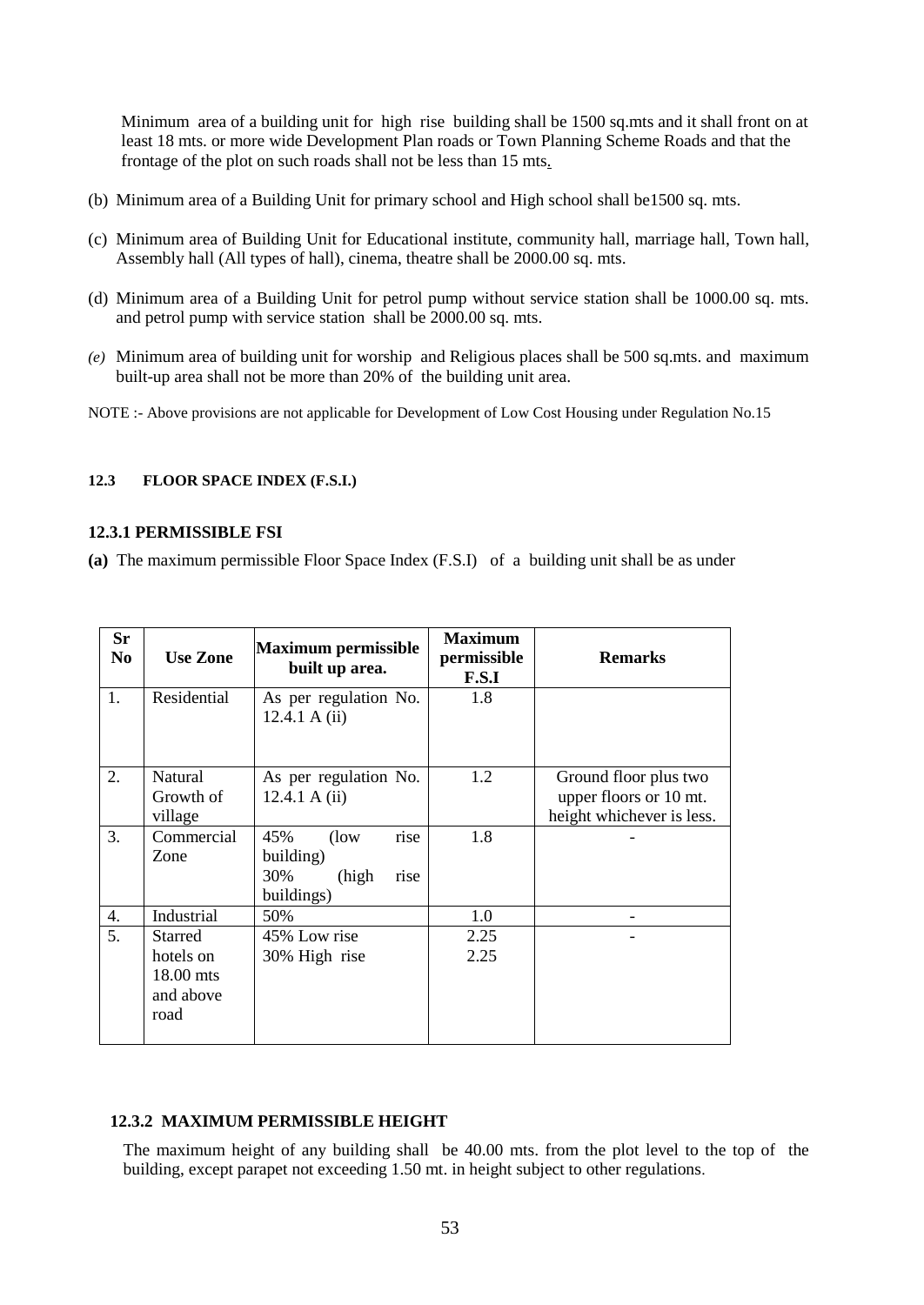## **12.3.3 RELAXATION IN FSI**

The competent authority shall permit the F.S.I. and built-up area of any land / plot or building unit on the basis of its original area, if the owner of such land surrenders the effected land by road widening or for construction of new road without claiming any compensation thereof provided that all other requirement mentioned in this regulations are fulfilled.

Minimum required space of set back/margin shall have to be provided from the new boundary of land/plot effected by road widening.

#### **12.4 MARGIN AND MAXIMUM BUILT-UP AREA ON ANY FLOOR**

#### **12.4.1 MARGIN AND MAXIMUM BUILT-UP AREA**

## **12.4.1.(A) RESIDENTIAL AND COMMERCIAL USE**

(i) (a) The margins for all uses except for industrial building and special structures shall be as under:

| <b>Width of Proposed</b>          | <b>Minimum Road</b> | <b>Remarks</b>                                                                       |
|-----------------------------------|---------------------|--------------------------------------------------------------------------------------|
| Roads (mts.)                      | Side Margin (mts.)  |                                                                                      |
| Road up to 9mts. and less.        | 3.00                | $(1)$ For the existing built up area the margins                                     |
| More than 9 mts and upto 12 mts.  | 4.50                | requirement may be relaxed on merits of                                              |
| More than 12 mts and upto 18 mts. | 6.00                | individual case subject to other regulations.                                        |
| More than 18 mts and upto 40 mts. | 7.50                |                                                                                      |
| More than 40 mts.                 | 9.00                | (2) Minimum side Margin shall be provided<br>as per regulation no. $12.4.1(A)(ii)$ . |

#### **Note:-** M.K.S. And F.P.S. CONVERSION:

| (i) $6.00$ mt. = 20.00 ft.    | (v) $15.00$ mts. = 50.00 ft.    |
|-------------------------------|---------------------------------|
| (ii) 7.50 mts. $=24.60$ ft.   | $(vi)$ 18.00 mts. = 60.00ft.    |
| (iii) $9.00$ mts. = 30.00 ft. | (vii) 24.00 mts. $= 80.00$ ft.  |
| $(iv)$ 12.00 mts. = 40.00 ft. | (viii) 30.00 mts. $= 100.00$ ft |

(b) In the SMC area , for a low rise building on 9.00 mt. or more wide road , road-side margin shall be 4.50 mts. irrespective to the width of road.

Provided in case of the building unit having road on three sides, for only one road 9.00 mts or less, the road side margin shall be 3.00 mts.

(ii)The minimum side (other than road side) margins and maximum built-up area on any floor for all uses except for industrial building and special structure shall be as under for low rise building:

| <b>Plot</b> size        | Margins other than road           | Maximum built-up area on any     |
|-------------------------|-----------------------------------|----------------------------------|
|                         | side.                             | floor                            |
| up to $150$ sq.mts.     | $2.25$ mts.(any one side)         | 60%                              |
| Above 150 sq.mts.       | $2.5$ mts.(rear side) and $1.5$   | 50% or 90 sq.mts. whichever is   |
| and up to 250 sq.mts.   | mts.(any one side)                | more.                            |
| Above 250 sq.mts.       | 3.0 mts. in all sides except road | 45 % or 150 sq.mts. whichever is |
|                         | side subject to these             | more.                            |
|                         | regulations as the case may be.   |                                  |
| For high-rise building. | as per regulation no 12.4.1.      | 30%                              |
|                         | A(iv)                             |                                  |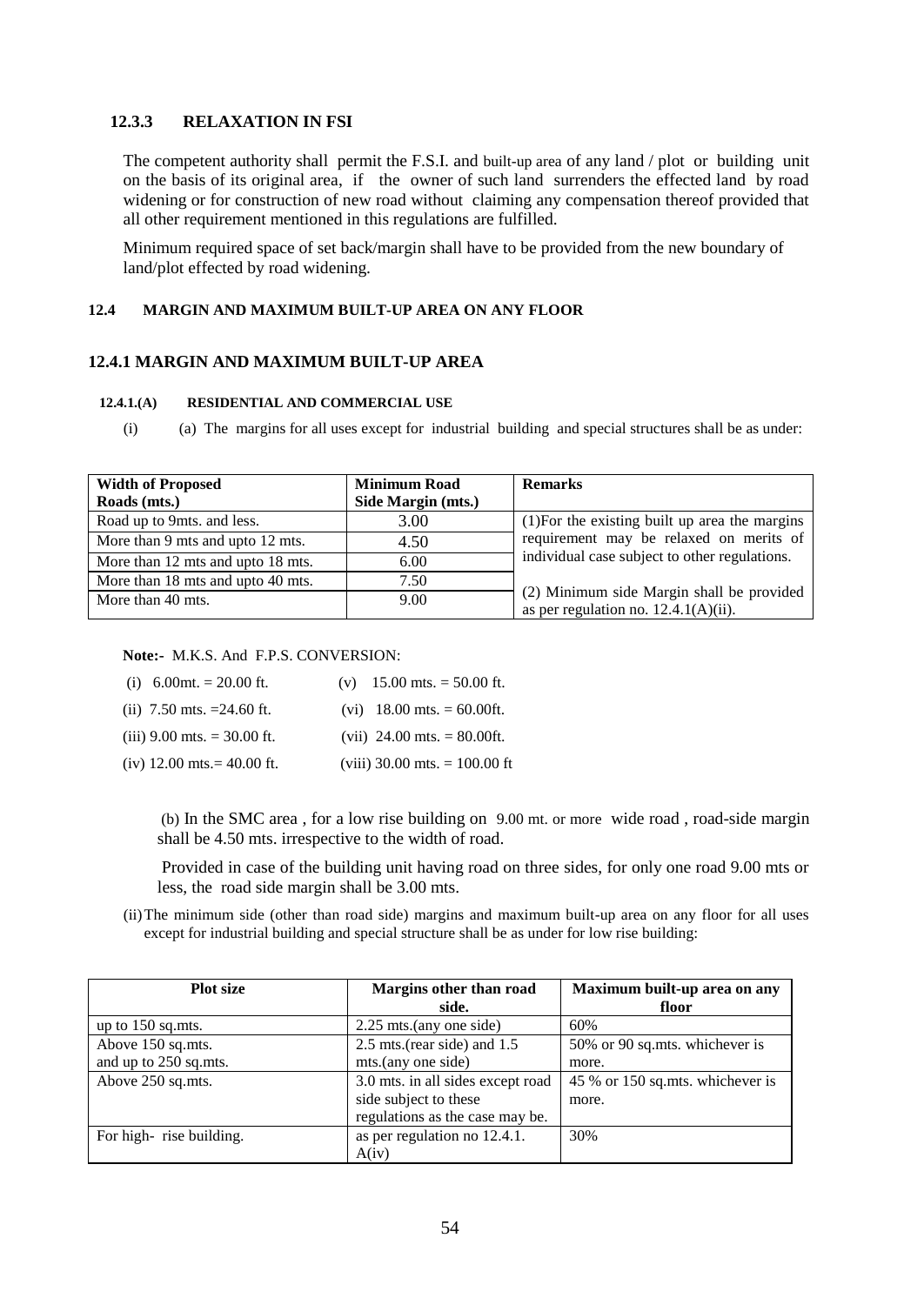(iii) In case of Low rise building for commercial and mixed development the margins and ground coverage shall be as under.

(a) Maximum 50% built up area of proposed ground floor shall be permitted in mixed development subject to these regulations.

(b) In case of sub division / Sub plotting of Survey no / Final Plot / Block No, the area of sub divided building unit is up to 250 sq.mts., minimum 3.00 mt. margin shall be required along the boundary of Survey No / Final Plot / Block No and Boundary of sub divided building unit as the case may be.

## (iv) **HIGH RISE BUILDINGS:**

In the case of building units to be developed with one or more high rise buildings, the minimum margins and open space above the ground level and between the buildings shall be provided as under:

| <b>Use</b>   | Width of road                                                                                                      | <b>Minimum Road side Margins</b>                                                                                                                                                                                                          |
|--------------|--------------------------------------------------------------------------------------------------------------------|-------------------------------------------------------------------------------------------------------------------------------------------------------------------------------------------------------------------------------------------|
|              |                                                                                                                    |                                                                                                                                                                                                                                           |
|              |                                                                                                                    |                                                                                                                                                                                                                                           |
| For all uses | Irrespective of road width of<br>Development Plan Roads or Town<br>Planning Scheme Roads, as may be<br>applicable. | 0.3 H, or 6 mts, whichever is more<br>on road sides.<br>0.2 H. or 6.0 mts. whichever is more<br>on remaining sides.<br>Margin between two building shall<br>be two times the margins required<br>on remaining side as mentioned<br>above. |

## **NOTE I :-**

Provided in the case of draft T..P. Scheme submitted to govt. for sanction before the date of publication of revised draft development plan, High-rise building shall be permitted on 12 Mts. and more wide road.

## **Explanation**

In the above regulations 'H' shall mean height of the building which shall be measured from the plot level to the highest point in the building. Provided that the height of the genuine staircabin, lift well, water tank and lift cabin shall not be taken into consideration in determining the total height of the building provided that the height of each , does not exceed 2.4 Mts. The maximum height of the parapet shall be 1.50 Mt. and it shall also not be computed towards the height of the building.

#### **NOTE II :-**

In case of more than one semi detached high-rise building the length of common wall between any two building shall not be less than 75% of the maximum width of the building parallel to common wall (Any High rise building ) joining together. Other wise it shall be treated as detached high-rise building for the purpose of computing the margins.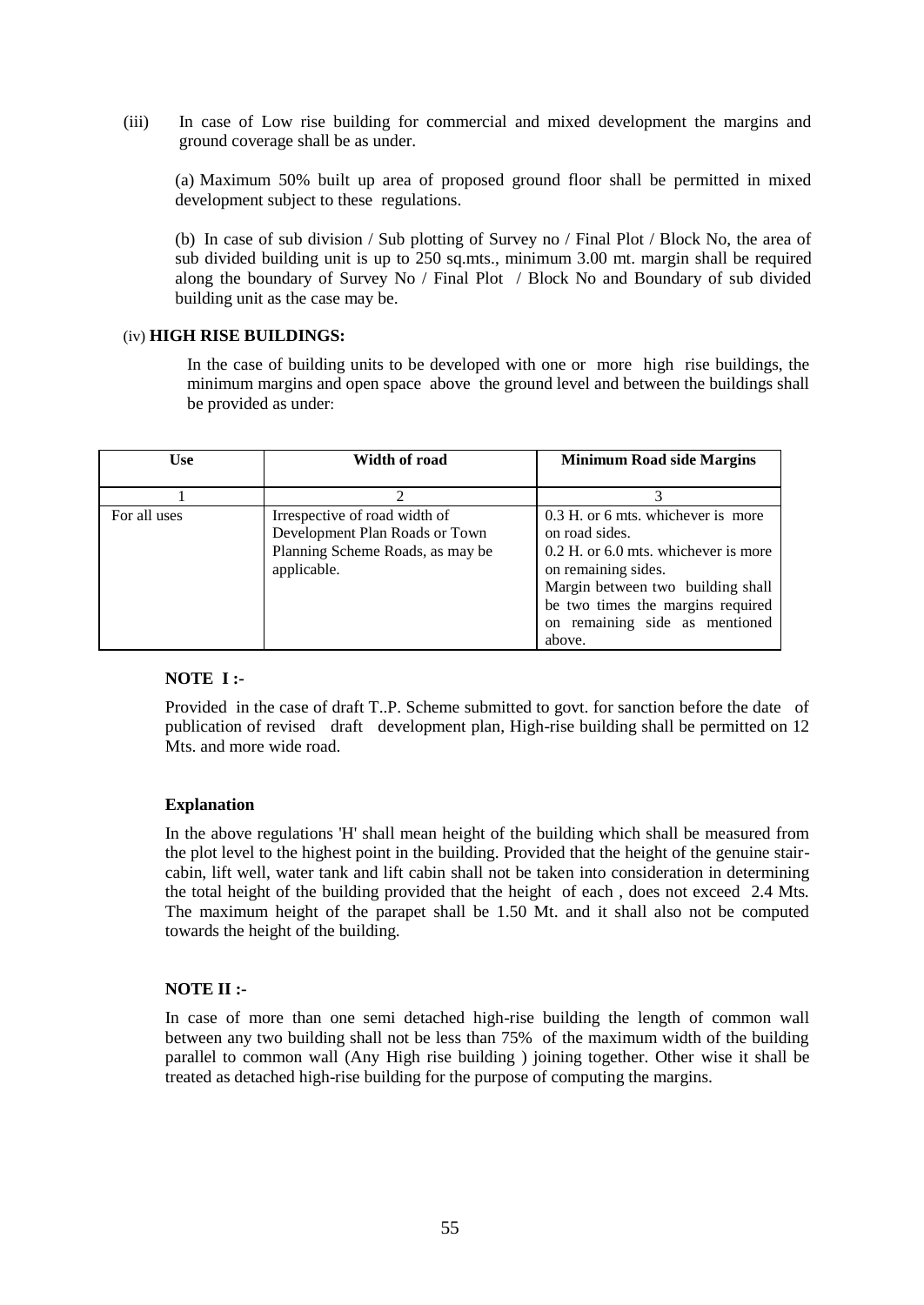#### **12.4.1.(B) FOR INDUSTRIAL USE**

Maximum permissible built-up area on any floor including the ground floor shall be 50% of the plot area.

- (i) There shall be clear minimum distance of 6.0 Mts. between two detached structures for plots of more than 1000 Sq.Mts. and 4.5 Mts. for plots admeasuring up to 1000 Sq.mts.
- (ii) 6 meters clear minimum margins shall be kept along the periphery of the plot used for industrial use like mills, godown, warehouses, service station with petrol pumps, motor repair garage and a building unit of 1000 sq.mts. or more to be used for industrial use. For building units less than 1000 Sq.mts. used for industrial use, the minimum margins shall be 4.5 Mts.

However, the minimum roadside margin on roads 18 Mts. wide and above shall not be less than the margin prescribed in regulation No.12.4.1

## **12.4.1.(C) PERMISSIBLE BUILT UP AREA IN MARGIN :**

- (i) Not withstanding anything contained in these regulations, construction such as w.c., bathroom , servant quarter, and parking garage shall be permitted in one of the corners of a rear marginal space of an individual or semidetached residential building unit(except ownership flats /tenements) subject to following conditions :
	- (1) The maximum permissible area of construction shall be 16.50 sq.mts. may be allowed for servant's quarter, bath-room w.c. or closed parking having maximum dimensions  $5.5$  mt. x  $3.00$  mt.
	- (2) The maximum height of construction shall be 3.0 Mts. with maximum plinth of 30 cms.
	- (3) No First floor shall be permitted over such a construction.
	- (4) It shall be exclusively used for the use of common utilities of the occupants use such as any residential use such as W.C., bath room, servant quarters and for parking garage etc.
	- (5) It shall be considered towards calculation of maximum permissible built-up area and floor space index of the building unit.
	- (6) The location of the said construction can be alternatively permitted from the rear corner upto a maximum distance of half the length of the side.
	- (7) Openings doors, windows and any type of projections shall not be permitted over looking adjoining property. The slope of the roof of such structure shall be towards the inner side of the same building unit and away from the adjoining building unit.
	- (8) Under ground water tank a surface water tank up to 1.5 mts. in height from ground level, well a tube well and a pump-room as directed by appropriate authority with maximum size of 1.5 mts x 1.5 mts. with a height not more than 1.8 mts. and electric sub-station according to the norms of G.E.B. and S.E.C. shall be permitted in margin of a building unit.

Provided that the sub station shall be permitted above ramp leading to celler after keeping require head way.

(ii) Not withstanding anything contain in this regulations, construction of security room to the extent of 15 Sq.mrts shall be permitted (including transformer room, meter room and toilet). Provided that such construction shall be permitted attach to the entrance gate to the plot only, with maximum height of 2.4 mts. from ground level and shall not be less than 4.5 mts. from the building. In case of industrial use and the transformer room, sub station and meter room as per norms of S.E.C. / G.E.B shall be permitted in the margin for all uses other than industrial use.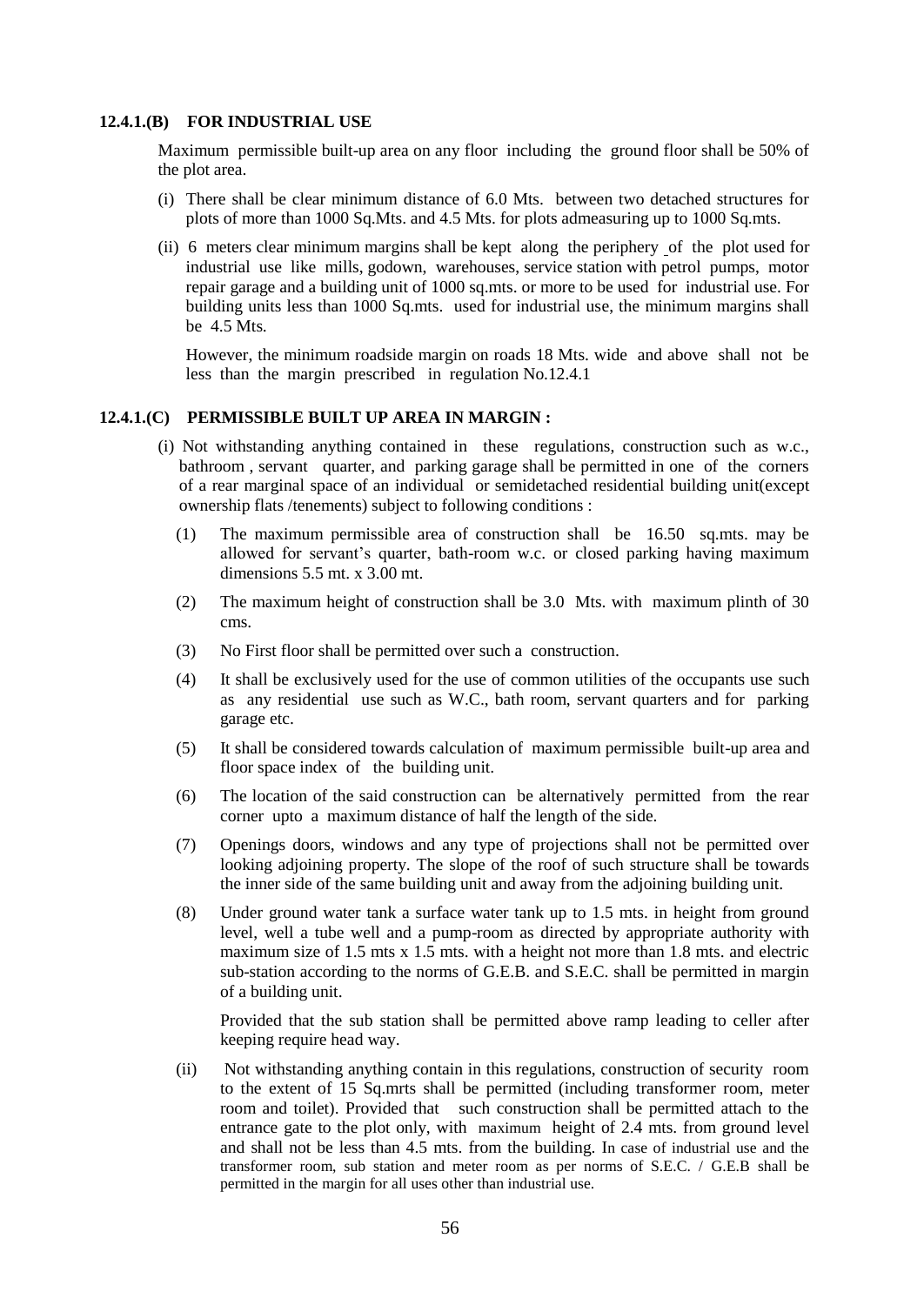The area of such construction shall not be considered towards calculations of permissible build up area and Floor Space Index (F.S.I).

## **12.4.1.(D) RESTRICTION ON DEVELOPMENT IN MARGIN**

- (a) The marginal open spaces as provided in the above sub-clauses shall be kept permanently open at ground level and they shall not be used for stocking materials or loose articles for the purpose of trade or otherwise nor shall they be used for putting up fixed or movable platforms, over hanging or any other encroachments of any kind provided that decorative advertisements boards or neon sign boards may be permitted in 4.5mts. margin of a building unit abutting on roads having width of 18.0 mts or more with prior permission of the Competent Authority and such approval shall be given for a maximum period of three years. The sunk-in-lower ground floor or semi-basement or basement shall not be provided in marginal space. The boundary of the plot shall have to be demarcated by at least 0.6 Mt. parapet/compound wall/railing.
- (b) The plot level may be permitted to be raised up to plinth level in cases of Building Units other than tenement buildings, ownership tenement flats, industrial and commercial units.
- (c) Security cabin with maximum size of 2.0 mts. X 2.0 mts. and a height not more than 2.4 mts. shall be permitted in the roadside margin.
- (d) 0.6 mts. architectural projection shall be permitted in margins, which shall .not be an extension of the slab & shall not be used for habitable purpose.

## **12.4.1 (E) PROJECTIONS IN MARGINS**

(i) In any marginal open space, weather sheds projections shall be permitted up to 0.60 Mts. at the height of 2.0 Mts. from the floor level. But not in continuation with floor slab. However it shall not be allowed to be covered in any case so as to add to the usable floor area.

(ii) In case of detached and semi-detached residential dwelling building unit 1.00mt. wide open cantilever stair with maximum 2.00 mts landing space at floor level shall be permitted in the 3.00 mts and above marginal space except road side margin.

## **12.4.1. (F) MARGINS FROM COMMON PLOT**

- (i) 3.00 Mts. shall be required in case of low rise building.
- (ii) 6.00 Mts. shall be required in case of high-rise building.

## **12.5 OPEN SPACE**

#### **12.5.1 Open Air Space**

The minimum width of any interior open air space / chowk, which is used for light or ventilation of the rooms, smaller side of it shall not be less than

- (a) for low rise building 1.8 mts and
- (b) for high rise building 3.0 mts.

The open air space / chowk shall be provided at the level at which the light or ventilation is borrowed.

#### **12.5.2 WATER CLOSET AND BATHROOM**

In case of water closet, bath room and sanitary blocks, the open air space shall be provided as under: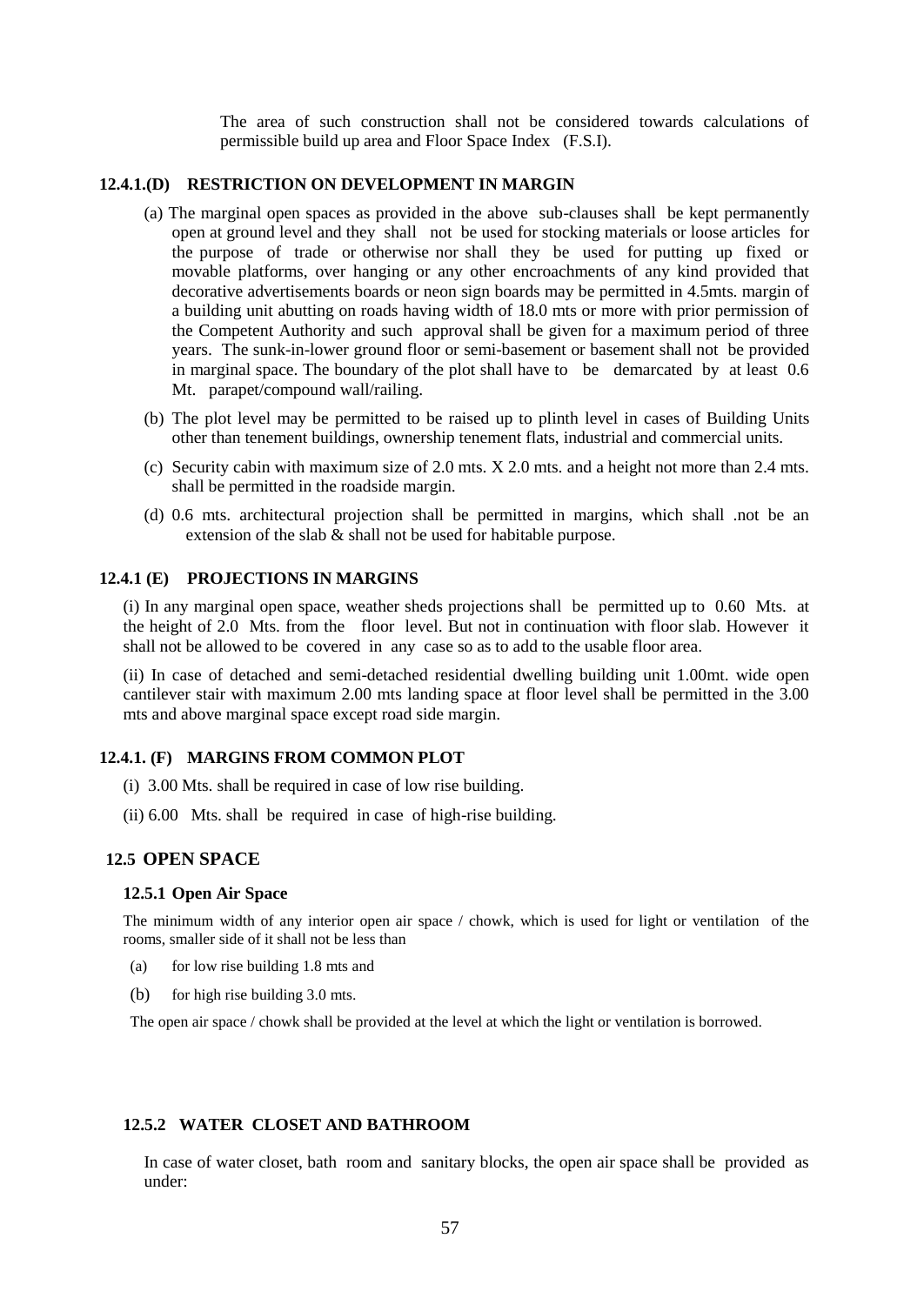At least one of the walls of a water closet or bath room or sanitary block shall have a opening of minimum 0.25 sq.mt. upon a minimum 0.9 Mts. wide open space or upon a verandah not less than 1.5 Mts. wide opening to air on one side.

## **12.5.3 OPEN SPACE TO BE OPEN TO SKY**

Every open space whether exterior or interior, provided in pursuance of any regulations, byelaws or under an agreement lodged with the Competent Authority shall be kept free from any erection thereon and shall be kept open to sky. Every such open space or chowk shall have suitable and sufficient access. No open drain, except for rain water, shall be constructed in any open space required by these regulations.

No construction work of a building shall be allowed if such work operates to reduce an open air space of any other adjoining building belonging to the same owner to an extent less than what is prescribed by any of these regulations in force at the time of the proposed work to further reduce such open space if it is already less than what is prescribed.

## **12.6(A) DEVELOPMENT OF BUILDING UNIT IN EXISTING CHAWLS**

Subject to the following conditions, owners of individual rooms of existing authorized chawls may be permitted to make alterations or to construct additional floors:

- $(1)$  Additional built-up area on ground floor shall not be permitted, if it exceeds the permissible built-up area on ground floor as prescribed under regulation for tenement type construction.
- (2) Open space for common plot and approached as required under tenement type construction shall be maintained.
- (3) Subject to other regulation adequate ventilation, owners of individual rooms may construct two additional floors over the ground floor.
- (4) Individual owners shall have to provide water closet and bathrooms.
- (5) While permitting first floor or the second floor , no objection shall be taken regarding F.S.I., built-up area and number of tenements in regard to the existing ground floor constructions.

## **12.6(B) ROW TYPE BUILDINGS**

- 1) The minimum area of plot on which row houses are to be constructed shall be 1000 sq.mts
- 2) The minimum length of common wall between the two adjacent row houses shall be 50% of the depth of the row house.
- 3) The minimum size of an individual sub-plot of a row house shall be 40 sq.mt. Maximum permissible built up area shall not exceed 60% of an individual sub plot and the minimum width of the plot shall not be less than 3.0 mts.
- 4) Minimum margin in the front shall be 2.0 mts. and rear margin shall be 2.5 mts. The end plot in a row house shall also have minimum side margin of 2.0 mts. on the side abutting on road.
- 5) 5.0 mt. wide space open to sky shall be provided at the end of every such 10 continuous houses of row houses.
- 6) Such row houses shall be ground + two floors structures with a maximum height of 10.0 mts. In case of hollow plinth provided at ground floor for parking the height shall be considered from the top of hollow plinth. A stair cabin, cover for internal courtyard, water tank will be allowed to project beyond this.
- 7) Requirement for common plot shall be regulated as per the provision of 10.6 irrespective of number of row houses to be developed.
- 8) The road/approaches
- 9) The width of internal approaches/road for such development shall be regulated as under: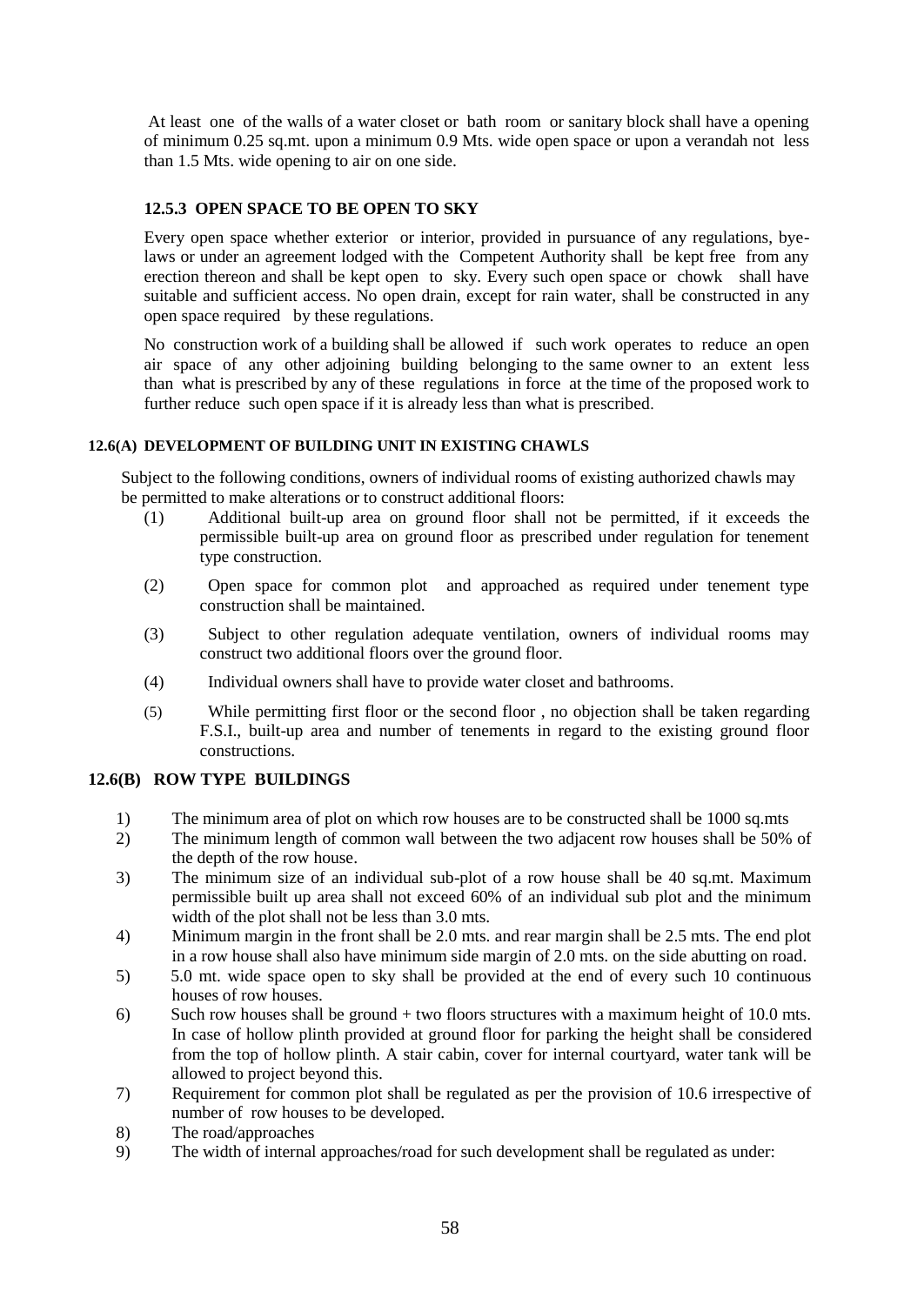The roads and layouts shall be minimum 6.0 mts. wide if the length of road does not exceed 75.0 mts., 7.5 mts wide if the length of road exceeds 75.0 mts. but less than 150.0 mts and 9.0 mts. if the length of road exceeds 150.0 mts but less than 300.0 mts. and10.5 mts. wide if the length of road exceeds 300.0 mts but does not exceed 450.0 mts. and 12.0 mts wide for length of roads exceeding 450.0 mts.

While determining the width of the road, the length of the road upto the intersection of the road shall only be taken into consideration and the length of the road beyond the intersection shall not be clubbed.

#### **12.7 DEVELOPMENT OF EXISTING DETACHED AND SEMI-DETACHED DWELLING UNIT.**

In case of approved individual detached and /or semi-detached existing dwelling unit the extension of permissible upper floors may be permitted as per sanctioned margin stair case and projection shall be permitted for permissible upper floors .

## **12.8 HIGH RISE BUILDING WITH PODIUM AND TOWER**:

Notwithstanding anything contained in the Regulation No. 12.3 for high rise buildings, the high rise buildings with podium (enlarged base) and tower shall be permitted as per the following conditions:

1) The maximum built-up area of 40% of building unit shall be permissible for podium with height not exceeding 7.0 mts. from the ground level and with a minimum of 6.0 mt. margin on all the sides.

2) The minimum area of available open terrace without any obstruction of the tower shall not be less than 50% of the built-up area of the podium i.e. the coverage of tower over podium shall not exceed 50% of the podium built-up area.

3) The terrace over podium shall be accessible from outside or from within the building and shall form common open space.

4) The minimum margin of tower block measured at the base of the tower at podium terrace levell shall be 0.3 H for any two sides and minimum of 6.0 mts. for remaining sides, where H is the height of the tower measured from the podium terrace level.

In case of a tower on columns in which the podium terrace floor is not enclosed it shall be measured from lowest enclosed floor of a tower.

5) The permissible floor space index of the podium and tower block taken together shall be as prescribed in Regulation no. 12.3.1.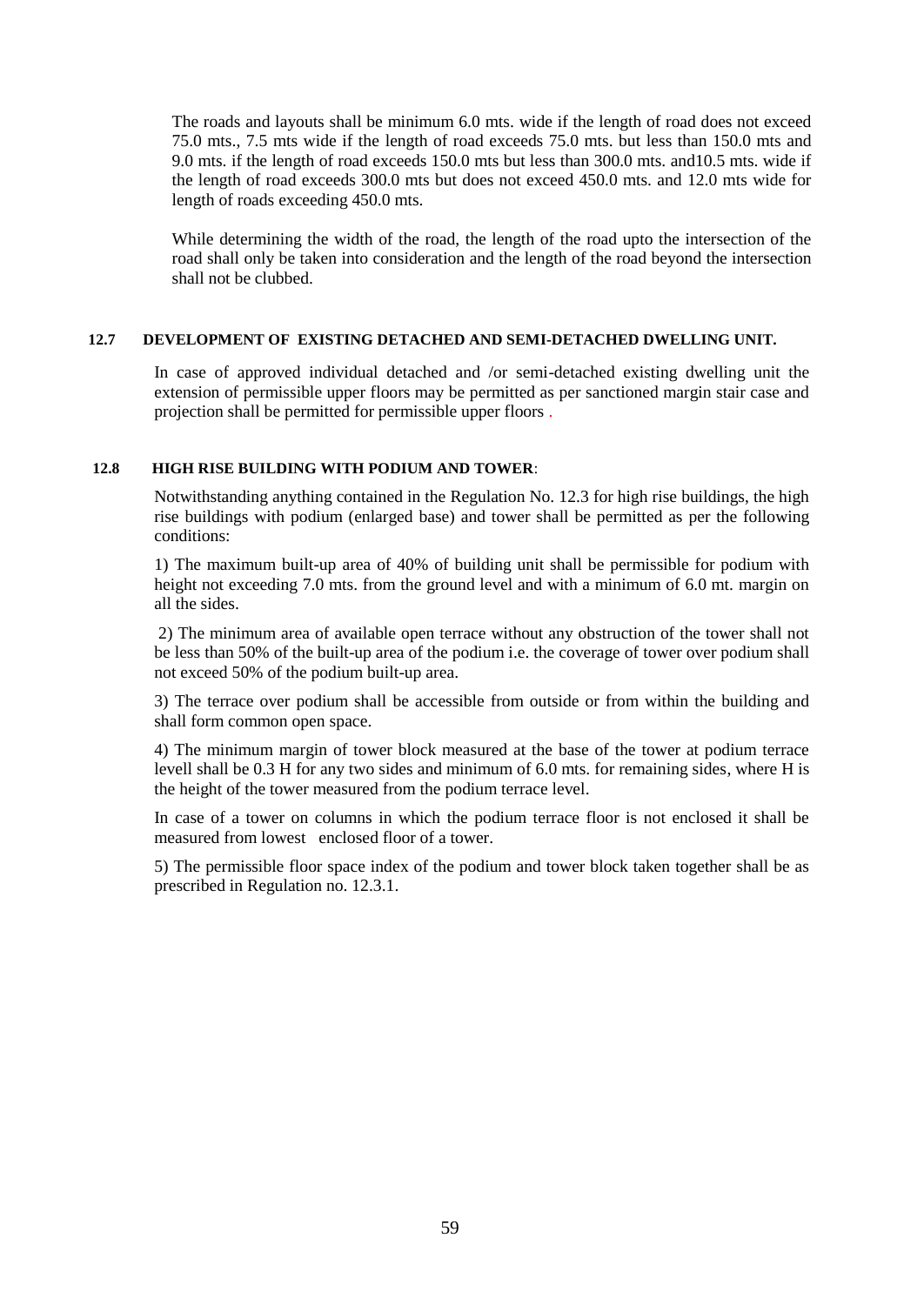## **13 COMPOUND WALLS AND GATES**

- **13.1** Detailed drawings of gates and boundary walls shall be submitted along with the application for development permission.
- **13.2** No cactus hedge shall be allowed along the boundaries of a plot in any portion of the development area.
- **13.3** A road side compound wall not exceeding 1.5 mts .in height from the crown of the road shall be permitted while on the other side along the boundary of the building unit, the maximum height of the compound wall shall be 1.8mts. only A compound gate shall not be constructed or permitted on the curvature of the compound wall at the junction of the roads.

Provided that in the case of building units having area of more than 2000 sq.mts. gate-pillar (hollow) to an extent of 1.44 sq.mts. internal area may be allowed up to the height of 2.4 Mts.

Provided further that in the case of plots at the junction of streets, no boundary wall below the fence grill(with at least 50% perforation) facing the streets shall be raised to the height more than 0.8 Mt. from the kerb for a length of 9 Mts. from the junction of the streets.

- **13.4** Except on the junction of the roads where heights shall be prescribed as per standard design of a compound wall approved by the competent Authority. In case of mills, Buildings of competent Authority, Municipality and Government, the Authority may allow the compound wall to be raised to a height not exceeding 3 Mts. from the crown of the road in front and on sides.
- **13.5** No partition wall shall be allowed anywhere in the margins of building unit.

Provided that a partition wall upto 1.5 Mts. height shall be permitted on common boundary of semi-detached building and marginal distances between two structures.

- 13.6 The plots of active burial-grounds and crematorium abutting on the main road in residential locality shall be provided by the owners with a compound-wall having a height not less than 1.5 Mts. from the crown of the road in front.
- 13.7 No gates of compound wall shall open outward and shall be provided with a contrivance which shall prevent the gate from opening outward on the foot-path or road.
- **13.8** The entry or exit to the plot situated on the junction of the roads having a width of 12 meters or more shall be located at least 15 meters away from the corner point of the plot on such junctions.

If the length of a side in such a plot is less than what is prescribed above, such entry or exit shall be provided at the farthest end of the plot from the junction.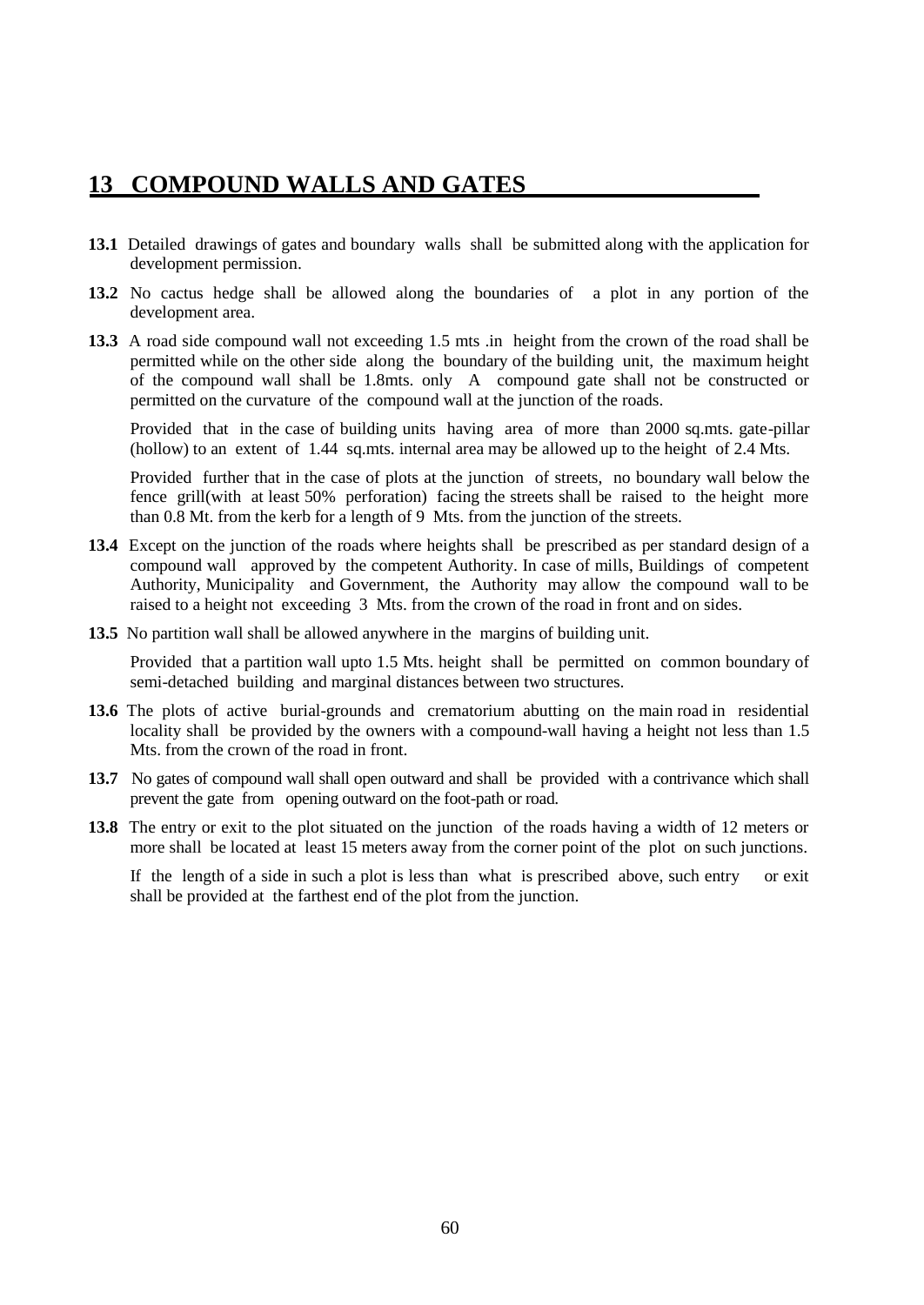## **14 DISTANCE FROM WATER COURSE**

 No development whatsoever, whether by filling or otherwise shall be carried out within 30 Mts. from the boundary of the bank of the river where there is no river embankment and within 15 Mts. or such distance as may be prescribed under any other general or specific orders of Government and appropriate Authority whichever is more, from river where there is river embankment but in case of kans, nala, canal, talav, lake ,water-bodies etc. it shall be 9.00 mts.

 Provided that where a water course passes through a low lying land without any well defined bank, the applicant may be permitted by the competent Authority to restrict or direct the water courses to an alignment and cross section determined by the competent Authority.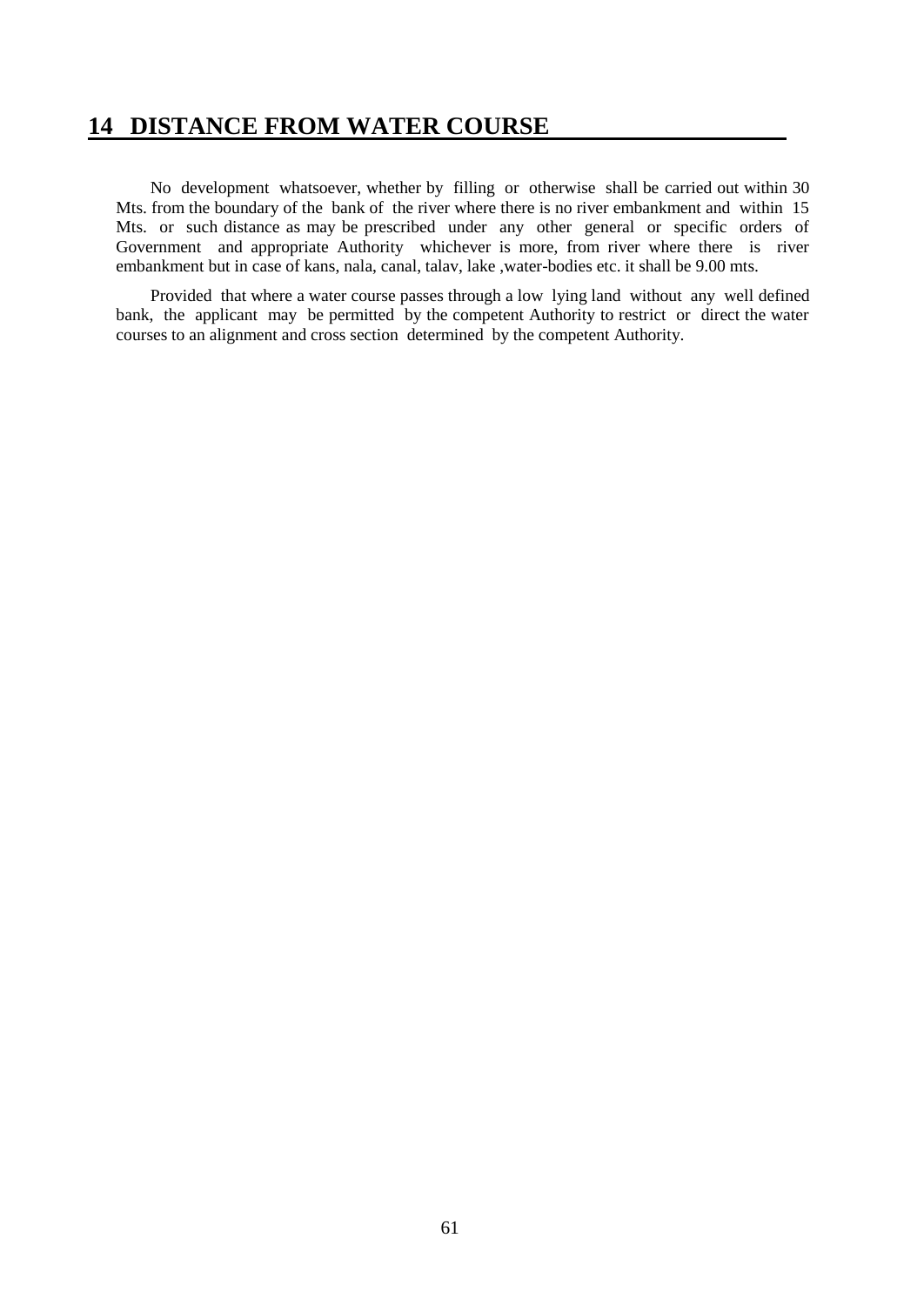## **SCOPE :**

 These regulations shall be applicable to development of schemes for socially and economically backward class of people for economically weaker section of the society and for low cost housing only undertaken by public agencies, co-operative societies Government or Semi Government bodies, Registered Developers.

## **15.1 PLANNING :**

The type of development for housing for socially and economically backward class of people and for low cost housing, block development as group housing.

- (i) The maximum permissible density in Dwelling shall be 225 dwelling per hector .
- (ii) The minimum and the maximum plot size shall be between 18 sq.mts. and 40. sq.mts. respectively with built up area not exceeding 70% of the plot area leaving front as well as rear margin of 1.5 mts.
- (iii) The minimum frontage of plot shall be 3.0 mts. in width.
- (iv) At every 20 such continuos plots 2.0 mts. wide space open to sky shall be provided.
- (v) The maximum numbers of stories in a building construction on the plot shall be ground plus one upper storey only.
- (vi) Common plot at the rate of 10% percent of the area of the plot / land developed shall be provided for open space / community open space which shall be exclusive of approach roads , path ways, or margins .

## **15.2 GENERAL BUILDING REQUIREMENTS :**

- (1) The minimum height of the plinth shall be 30 cms. from the top surface of approach road or path way.
- (2) The maximum floor space index permissible shall be 1.8.
- (3) (a) The size of living room , bed room shall not be less than 8 sq.mts. with minimum width of 2.4 mts.
	- (b)(i) Size of independent Bath-room and w.c shall be 0.9 sq.mts. with minimum width of 0.9 mts. each.
		- (ii) Size of combined bath room and w.c. shall be 1.8 sq.mts. with minimum width of 1 mts.
- (4) (i) The minimum height of room shall be as under:-

| Living room  | $\therefore$ 2.4 mts. |
|--------------|-----------------------|
| Kitchen room | $\therefore$ 2.4 mts. |
| Bath /w.c    | $\therefore$ 2.1 mts. |
| Corridor     | $\therefore$ 2.1 mts. |

- (ii) In case of the slopping roof the average height of the roof shall be 2.1 mts. and the minimum height of the eaves shall be 2.4 mts.
- (iii) The minimum slopes of the slopping roof ,shall be  $30<sup>0</sup>$  for G.I sheets, asbestos sheets or tiled roof while for R.C.C slopping roof, the minimum slop shall be  $12^0$ .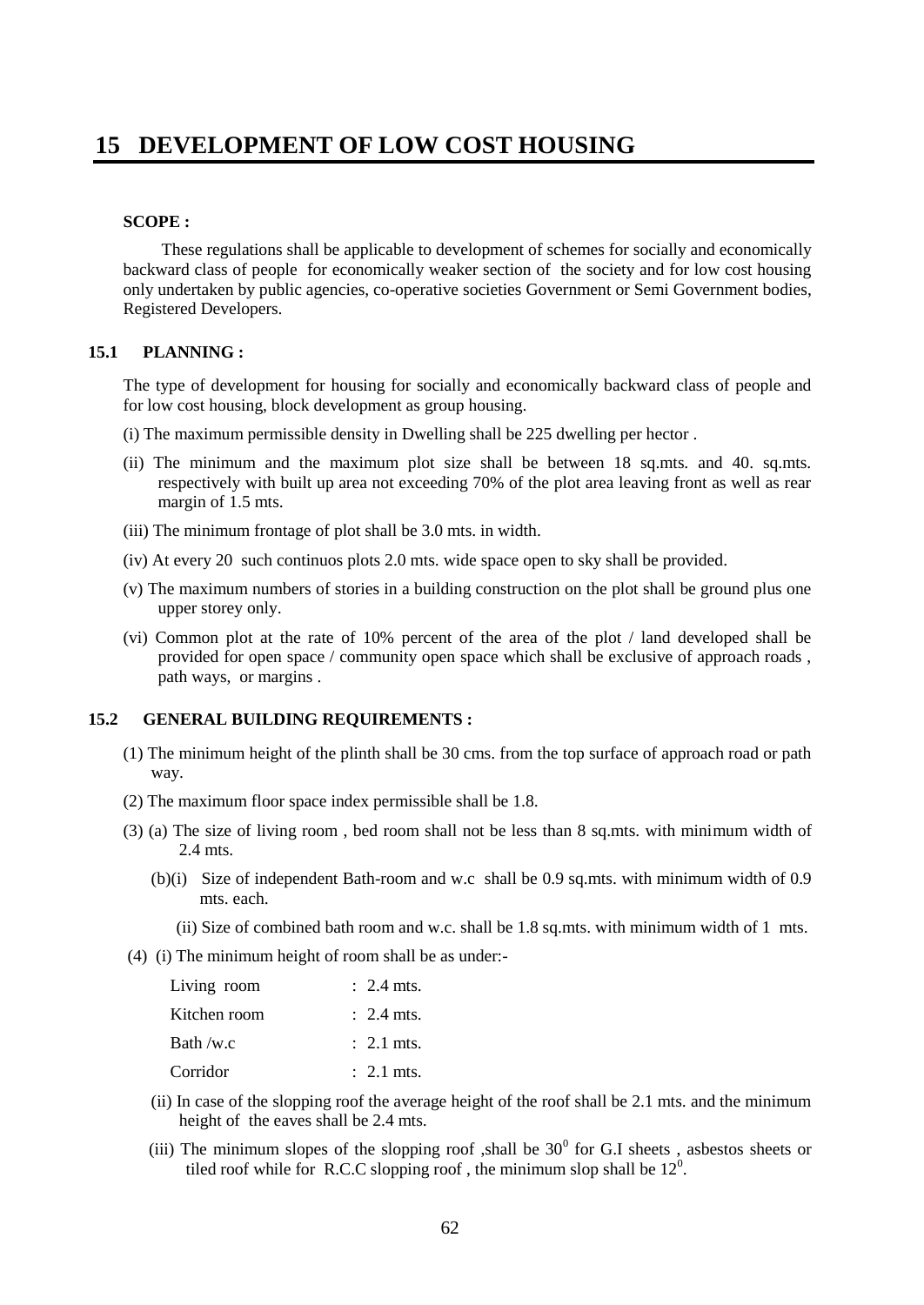- (5) The opening through windows , ventilators and other opening for light and ventilation shall be as under:
	- (i) One tenth of the room floor area.
	- (ii) For w.c and bath not less than 0.2 sq.mts.

 The width of stair case shall be 0.75 mts. minimum . the maximum height of the riser shall be 20. cms. The minimum width of the tread shall be 22.5 cms. The minimum clear head roof of the stair case shall be 2.10 mts.

(iii)There shall be one staircase for every 12 (twelve)dwelling units or part thereof.

## **15.3 ROADS AND PATH WAYS :**

- (i) The area under the roads and pathways in such housing project shall normally not exceed 20 percent of the total area of the project.
- (ii) Access to the dwelling units where motorised vehicles are not normally expected shall be by means of paved foot paths with right of way of 6 mts. and pathways of 2 mts. only . The right of way shall be adequate to allow for plying of emergency vehicles and also for side drains and plantation.
- (iii) Where motorable access ways are not provided and pedestrian path ways are provided the minimum width of such path way shall be 4.0 mts. which shall not exceed 50 mts. in length.

## **15.4 MINIMUM REQUIRED: ACCOMMODATION**

- (i) The minimum accommodation provided in every dwelling unit shall be one living room and a w.c. where there is a drainage system , the agency developing the area shall install and maintain the internal drainage system. where there is no drainage system the individual soak-pit shall be provided as per provision of National Building Code.
- (ii) The loft if provided in the room shall not cover more than 30 % of the floor area of the room.

## **15.5 STRUCTURAL REQUIREMENTS :**

- (i) Load bearing walls of the building shall be of Brick stone or pre cast block in any mortar. in the case of R.C.C framed structure or wooden framed structure filler walls may be of suitable local materials.
- (ii) Roof of the building shall be of galvanized iron sheets, asbestos sheet , tiles roof or R.C.C. roof .in the case of upper storied buildings middle floor shall be of wooden or R.C.C. and rest as per choice.
- (iii) Doors and windows of building shall be of any material.
- (iv) Rest of the work of building shall be as per locally available resources and as per choice.
- (v) For structural safety and services Regulations 17.4 and 17..5 (1) shall be applicable."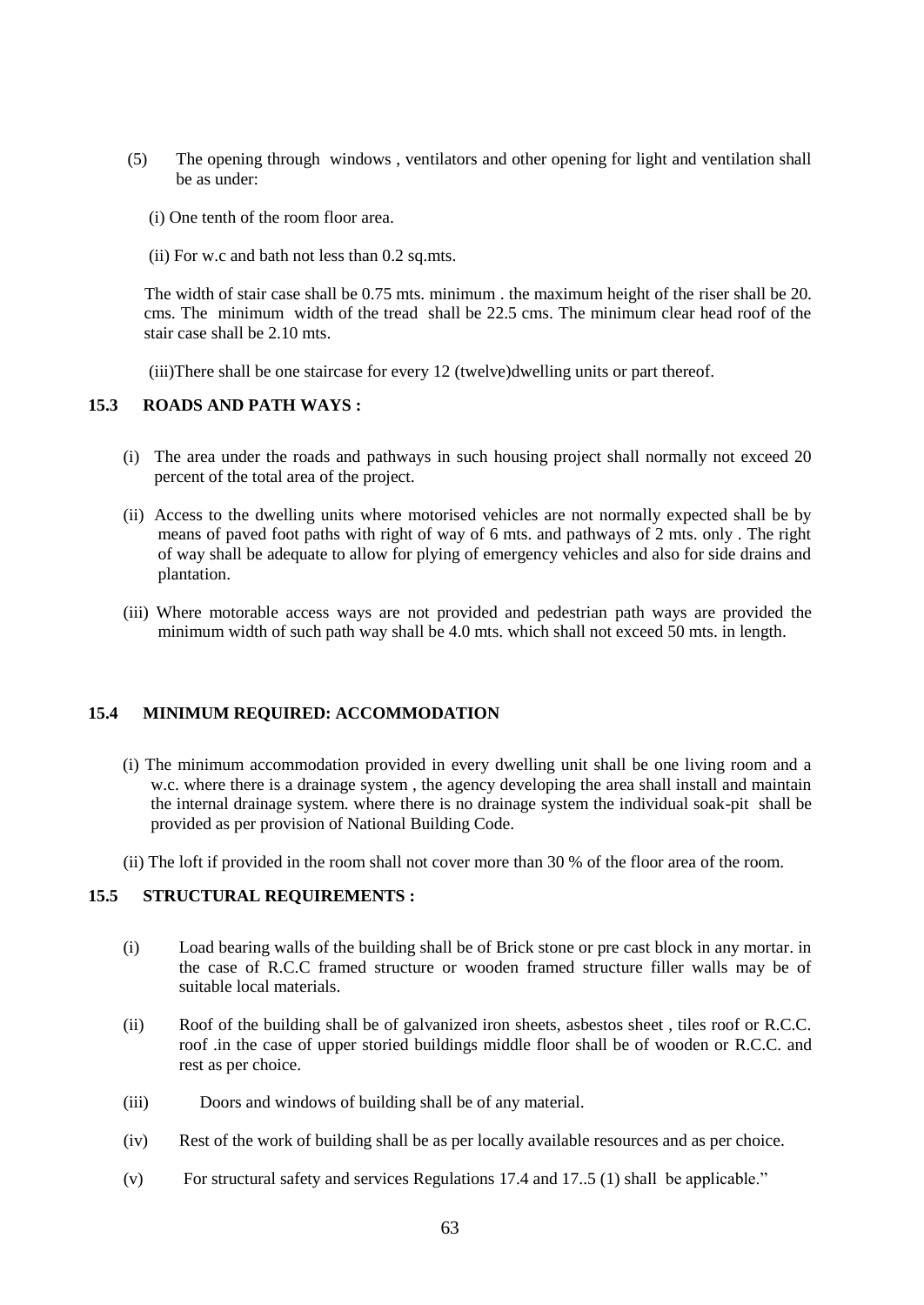# **16 GENERAL BUILDING REQUIREMENTS**

### **16.1 ELEVATORS (LIFTS)**

- A lift shall be provided in all buildings as prescribed hereunder:
- (i) In case of Building having height more than 30.0 mts from ground level, lift shall be provided.
- (ii) Lift shall be provided at the rate of one lift for 20 tenements of all the floors, or part thereof for residential buildings and at the rate of one lift per 1000.00 sq.mts. or part thereof of builtup area for non-residential buildings.

The tenement and built-up area on ground floor and two upper floors shall be excluded in computing the above requirement.

Lift shall be provided from ground floor and shall have minimum capacity of six persons. On the basis of detailed calculations based on the relevant provisions of National Building Code, the number of lifts can be varied.

(iii) Not withstanding anything contained in the Development Control Regulations in case of building with 21 meters or more in height, at least two lifts shall be provided.

## **16.2 FIRE PROTECTIONS :**

In case of high rise buildings, the following provision shall be made for safety of buildings from fire;-

- (i) In addition to the requirement under Regulation No.16.1 at least one lift designed as fire-lift as defined in the National Building Code shall be installed.
- (ii) At least one stair-case shall be provided as a fire staircase as defined in the National Building Code. Provided that this shall not be applicable if any two sides of a staircase are kept totally open to external open air space.
- (iii) Water Supply: Underground tank as specified in recommendation of expert committee on fire safety, as fire tank, shall be provided.
- (iv) In high rise buildings, the internal fire hydrants shall be installed as provided in the National Building Code or as prescribed in the Indian Standard Code of practice for installation of internal fire hydrants in high rise buildings. The detailed plan showing the arrangement of pipe lines, booster pumps and water-tanks at various levels shall be submitted for approval of the concerned authority along with the plans and sections of the buildings.
- (v) In case of high rise buildings, an external fire hydrant shall be provided within the confines of the site of the building and shall be connected with Municipal Water mains not less than 4" in diameter. In addition, fire hydrant shall be connected with Booster Pump from the static supply maintained on site.
- (vi) In case of high rise buildings separate electric circuits for lift installation, lighting of passages, corridors and stairs and for internal fire hydrant system shall be provided.
- (vii) All the requirements under the above regulations/ shall be clearly indicated on plans duly signed by the owner and the person who has prepared the plans. The Competent Authority may direct the owner to submit such further drawings as may be necessary, to clarify the implementation of the provisions of the above regulations/.
- (viii) Every building having a height of more than 25 Mts. shall be provided with diesel generators which can be utilized in case of failure of the electricity.
- (ix) The standard of National Building Code must be adopted fully in providing stair-case and alarm system.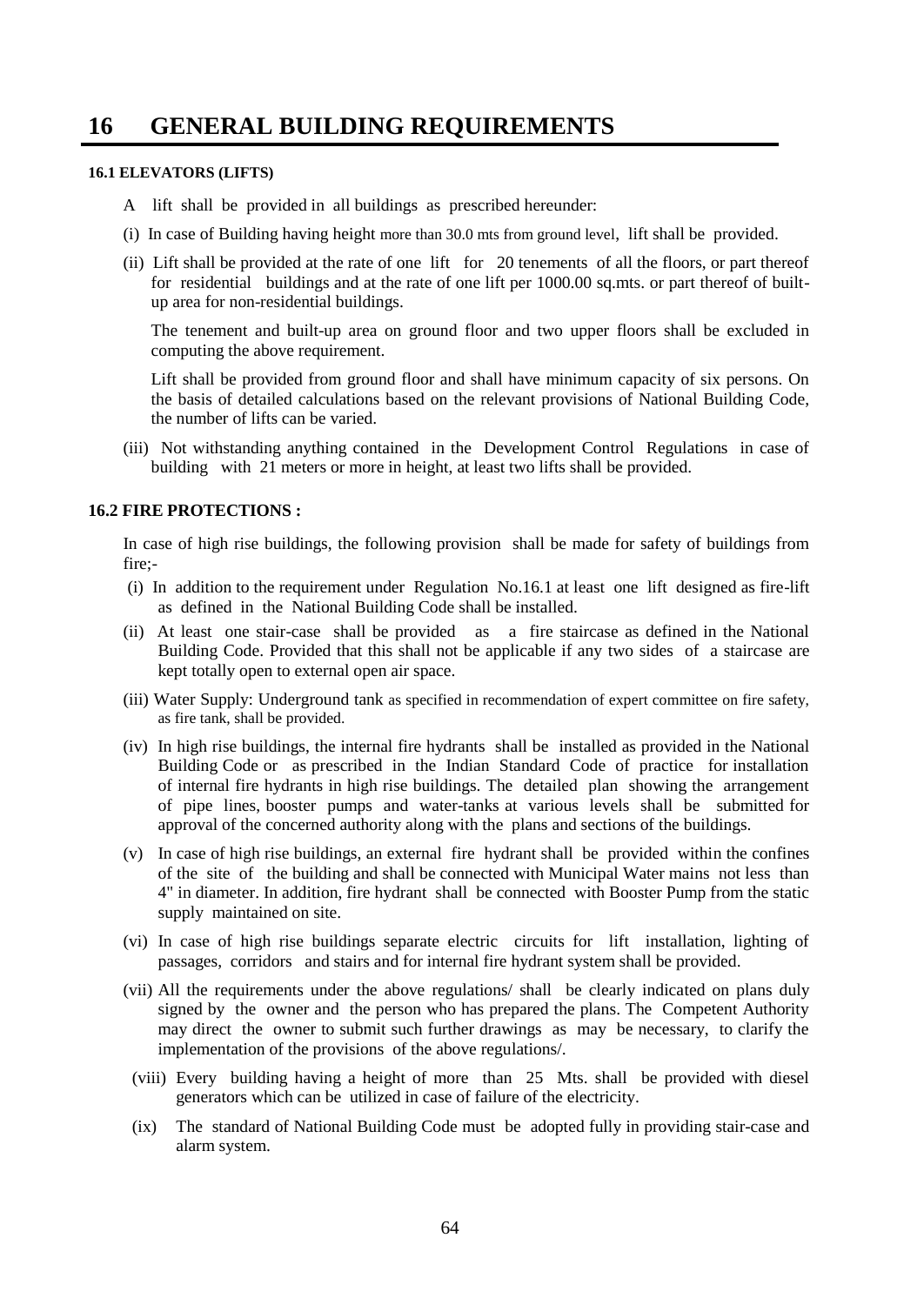(x) There should be Provision of dry-powder, fire extinguisher to the extent of two on each floor with a capacity of 5 kgs. in all the high rise buildings.

## **16.3 SAFETY OF BUILDINGS :**

- (1) All external walls shall be as per the provisions of National Building code and I.S. Specifications.
- (2) The thickness of the load bearing walls in the case of masonry walled building shall be as under:

| <b>Building with</b>           | <b>Thickness of wall</b> |                 |                 |                 |
|--------------------------------|--------------------------|-----------------|-----------------|-----------------|
|                                | On G.F.                  | On F.F.         | <b>On. S.F.</b> | <b>On. T.F.</b> |
| $(i)$ Ground + One floor       | $23 \text{ cm}$          | $23 \text{ cm}$ |                 |                 |
| $(ii)$ Ground + Two floors     | $23 \text{ cm}$          | 23 cm           | $23 \text{ cm}$ |                 |
| $(iii)$ Ground + Three floors. | $35 \text{ cm}$          | $23 \text{ cm}$ | $23 \text{ cm}$ | $23 \text{ cm}$ |

In case of cellars the external walls shall be of R.C.C. only and it shall have minimum thickness of 23 cms. or 45 cms. brickwork in case of brickwork.

- (3) Subject to any of the above regulations every person who undertakes construction of a building and/or who designs the structural member of the building shall comply with the provisions of National Building Code prevailing at the relevant time or the provisions of the Indian Standard Specifications published from time to time.
- (4) Every person who undertakes the construction work on a building or directs or supervises such works shall be responsible and shall ensure use of sound and good quality building materials, properly put together for optimum safety. He shall be liable for all consequences arising out of breach of this regulations.

## **16.4 PLINTH :**

- (a) Habitable rooms shall have minimum plinth height of 0.45mt from ground level.
- (b) Parking garage may have no plinth.

(c) Provided that the ground floor of a building may be permitted on stilts/pillars instead of a solid plinth with a clear height of 2.4 Mts. in case of slabs with beams height should not exceed 2.8 mts. and further that this space shall at all times be kept free from any enclosure except for genuine stair-case.

Provided further that a electric meter room, room for telephone D.B.; bath-room, water-room, stair-case room, pump room, water closet, servant room, security cabin may be permitted subject to maximum built-up area of 15sq. mts. allowed with a minimum plinth 30cms and this area shall not be considered towards computation of F.S.I.

## **16.5 CELLAR**

In a building unit, the cellar may be permitted on the following conditions:

 (i) Area and extent: The total area of any cellar (basement) shall not exceed twice the plinth area of the building, or the area of the plot whichever is less. It may be in one level or two. No cellar shall be permitted in the required minimum marginal space from plot boundary of building unit.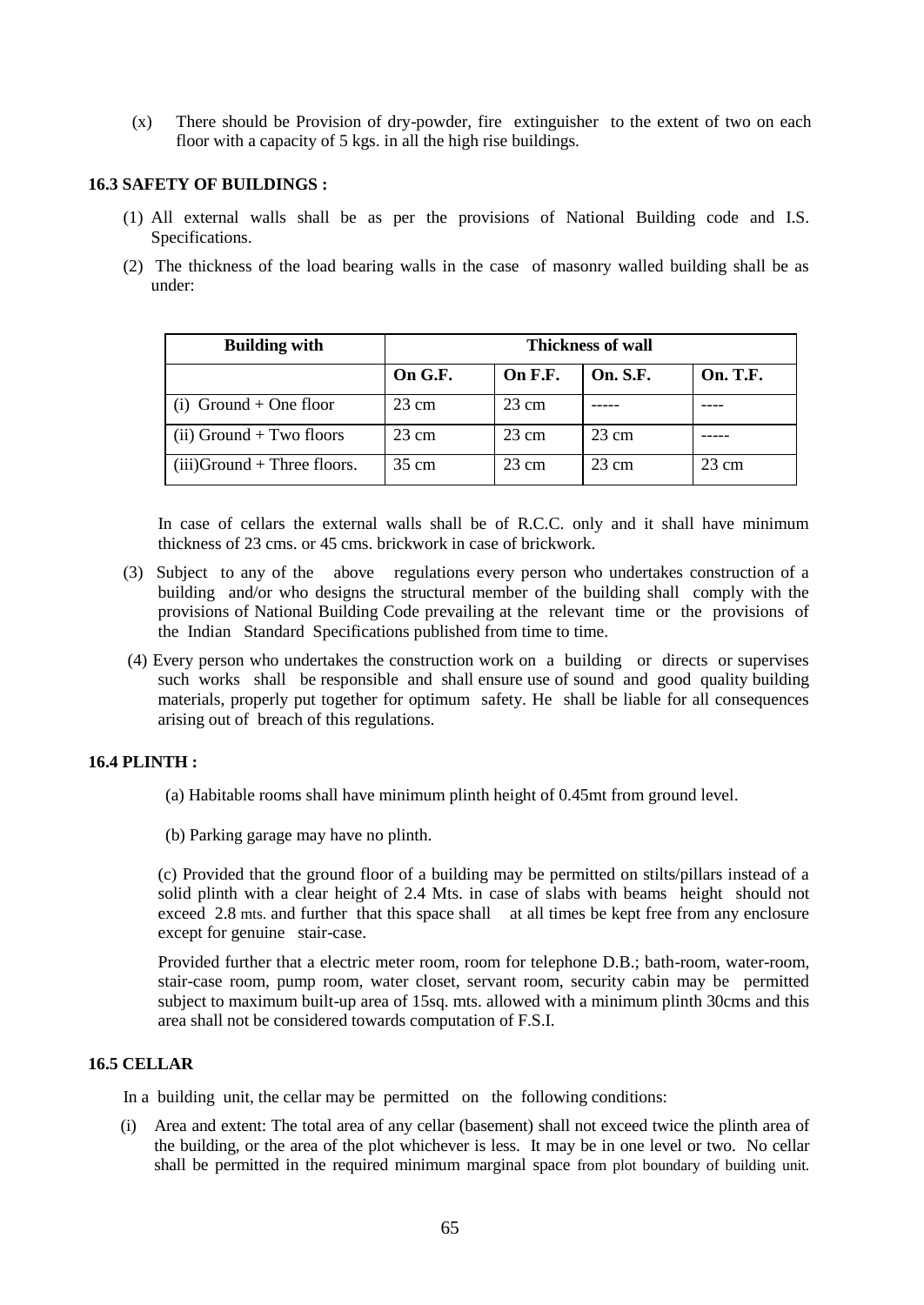Caller shall be permitted under common plot, internal road and internal marginal space for exclusive use of parking only.

- (ii) Height of the cellar shall not be less than 2.6 Mts. clear from top of the flooring to the bottom of the lowest structural member.
- (iii) Clear width of the stair leading to the cellar shall not be less than the width of the regular staircase leading to upper floors.
- (iv) No stairs to be constructed under these regulations shall consist of any wooden material.
- (v) Adequate opening for ventilation should be provided as directed by Competent Authority. The materials of the construction and fixtures of the cellar should be of fire resisting nature and in no case, wood shall be used as structural part of the cellar or any fixtures thereof. The extent of ventilation shall be the same as required by the particular occupancy for which the basement is used. Any deficiency must be made good by resort to a mechanical system, viz. blowers, exhaust fans, air conditioning system, according to the standards in Part VIII Building Services, Section-I Lighting and Ventilation, National Building Code.
- (vi) No water connection or drainage connection shall be permitted in the cellar.
- (vii) In no case cellar shall be permitted to be connected with normal drainage line.
- (viii) Uses permitted:- parking, safe deposit vault, A.C. Plant, storage other than inflammable material.

Note : Area use for parking purpose only shall be deducted for counting F.S.I.

(ix) In genuine requirement of parking, the competent authority may permit the second cellar if the parking space available at ground level and in first cellar is not sufficient, for the reasons stated in writing.

## **16.6 HEIGHT OF FLOORS**

Minimum height of floors in building at any point shall be 2.8 Mts. for residential and commercial uses and 3 meters or as per Factory Act or other relevant Act in case ground floor and upper-floors in a building used for offices for ancillary uses of factories, workshops, godowns and other industrial purposes.

Provided that in case of folded roof the minimum height of 3.0 Mts. shall be measured from the lowest point of the fold.

Provided that in case of gabled or slopping roof the minimum height below the lowest part of roof, shall not be less than 2.2 Mts. and an average height of the rooms shall not be less than the minimum prescribed here above.

Provided further that in case of trussed-roof, the minimum height shall be measured from the pavement to bottom of the tie beam

Provided that for verandah, Bathroom, W.C., passages, puja room, store room, stair cabin, minimum height of 2.00 mts.

## **16.7 LOFT**

The loft at a minimum height of 2 mts. from floor level not exceeding 30% floor area of the room may be allowed in any room.

#### **16.8 STAIRS, LIFTS, LOBBIES AND CORRIDOR**

The width of lobbies or corridors in building shall be as under: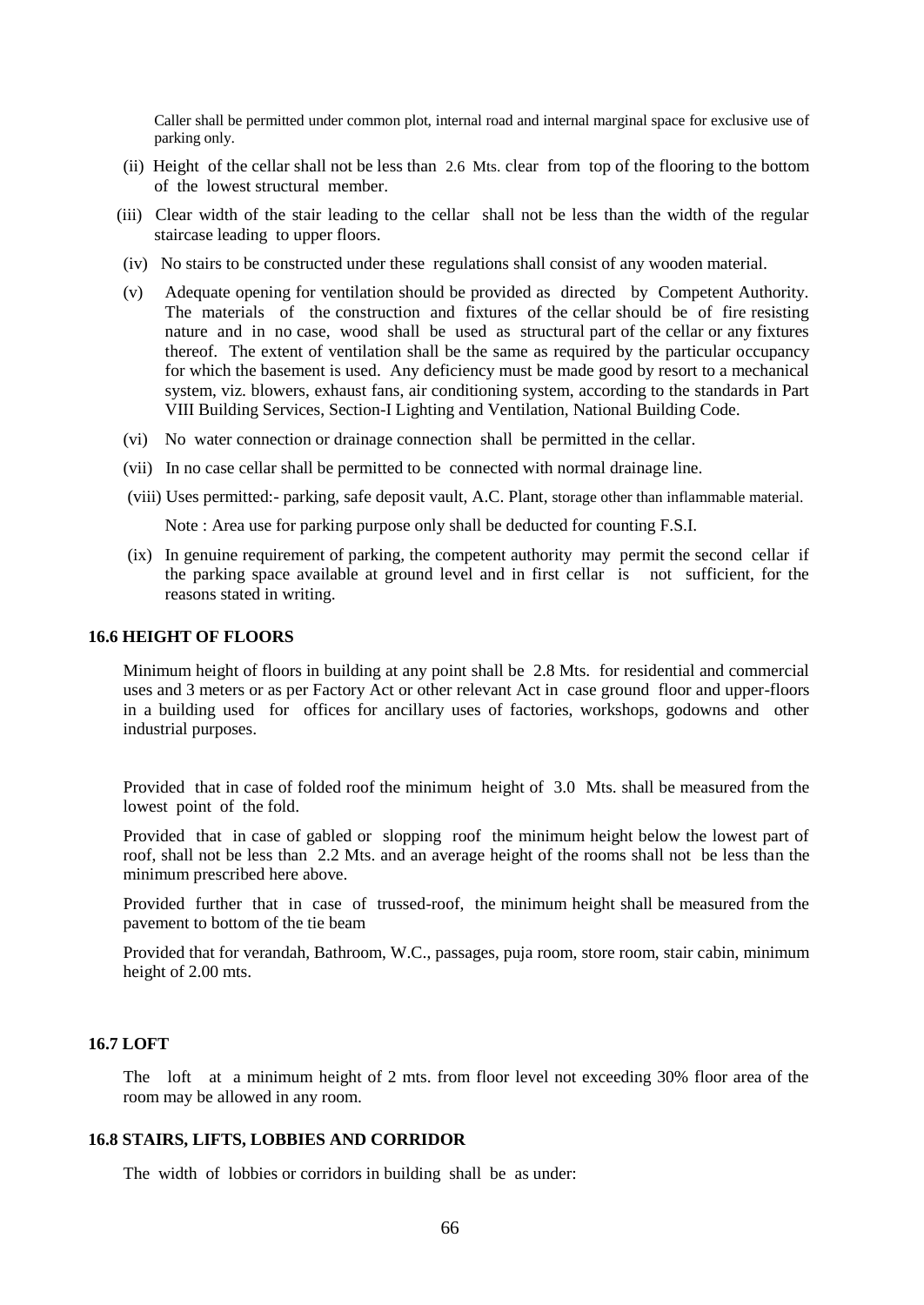| Length of Corridor (in Mts.) | <b>Width of Corridor</b> |                            |  |
|------------------------------|--------------------------|----------------------------|--|
|                              | <b>Residential</b>       | Non-<br><b>Residential</b> |  |
| Upto 6                       | 1.0                      | 1.2                        |  |
| Upto 9                       | 1.2                      | 1.5                        |  |
| Upto $15$                    | 1.2                      | 2.0                        |  |
| Above 15                     | 1.5                      | 2.5                        |  |

(a) In case of residential and non-residential building except individual detached building minimum clear width of corridor shall be as under:

#### **NOTE:-**

- (i) For every additional 9.00 mts. length or part there of the width of corridor shall be increased by 0.30 mts. upto a maximum of 3.00 mts.
- (ii)In case of starred hotels, the width of the corridor shall be as per the authorized standards of the starred hotels.
- (b)whereas in case of residential dwelling unit occupied by single family and constructed upto three floors width of the stairs shall not be less than 1.0 mtr.
- (c) In case of all non-residential and high rise residential buildings, the clear width of stair and lending exclusive of parapet shall not be less than 1.5 Mts.
- (d) Minimum stair width for more than 6 tenements on each floor shall be 1.5 Mts.
- (e) The stair-case & lifts (elevators) shall be so located that it shall be within accessible distance of not more than 25 Mts. from any entrance of tenement or an office provided on each floor.
- (f) The design of the lift  $\&$  stair along with the tread and riser shall comply with the provisions of the National Building Code for that class of building.
- (g) No winders shall be allowed except in case of individual dwelling unit.

## **16.9 SANITARY ACCOMMODATION :**

All the buildings when erected or re-erected from foundation or when additions to the floors are made shall be provided with minimum sanitary accommodation.

- (a) In the case of use of building as office and public building except cinemas, theatres, meetings and lecture halls, minimum sanitary facilities should be provided as under:
	- (i) Every office building or public building shall be provided with at least one water closet.
	- (ii) Water closets shall be provided for each sex and the number of such water closets for each sex shall in every case be based upon the maximum number likely to occupy such building at any one time.
	- (iii) One urinal shall be provided for every 25 males or part thereof and one urinal for every 25 females or part thereof upto 100 persons. For any number exceeding 100, one urinal for every 50 persons shall be provided.
	- (iv) There shall be provided one water-closet for every 50 persons of each sex or part thereof upto 500 persons and for excess over 500, one water closet for every 100 persons of each sex or part thereof shall be provided. However, if the total number of employees in such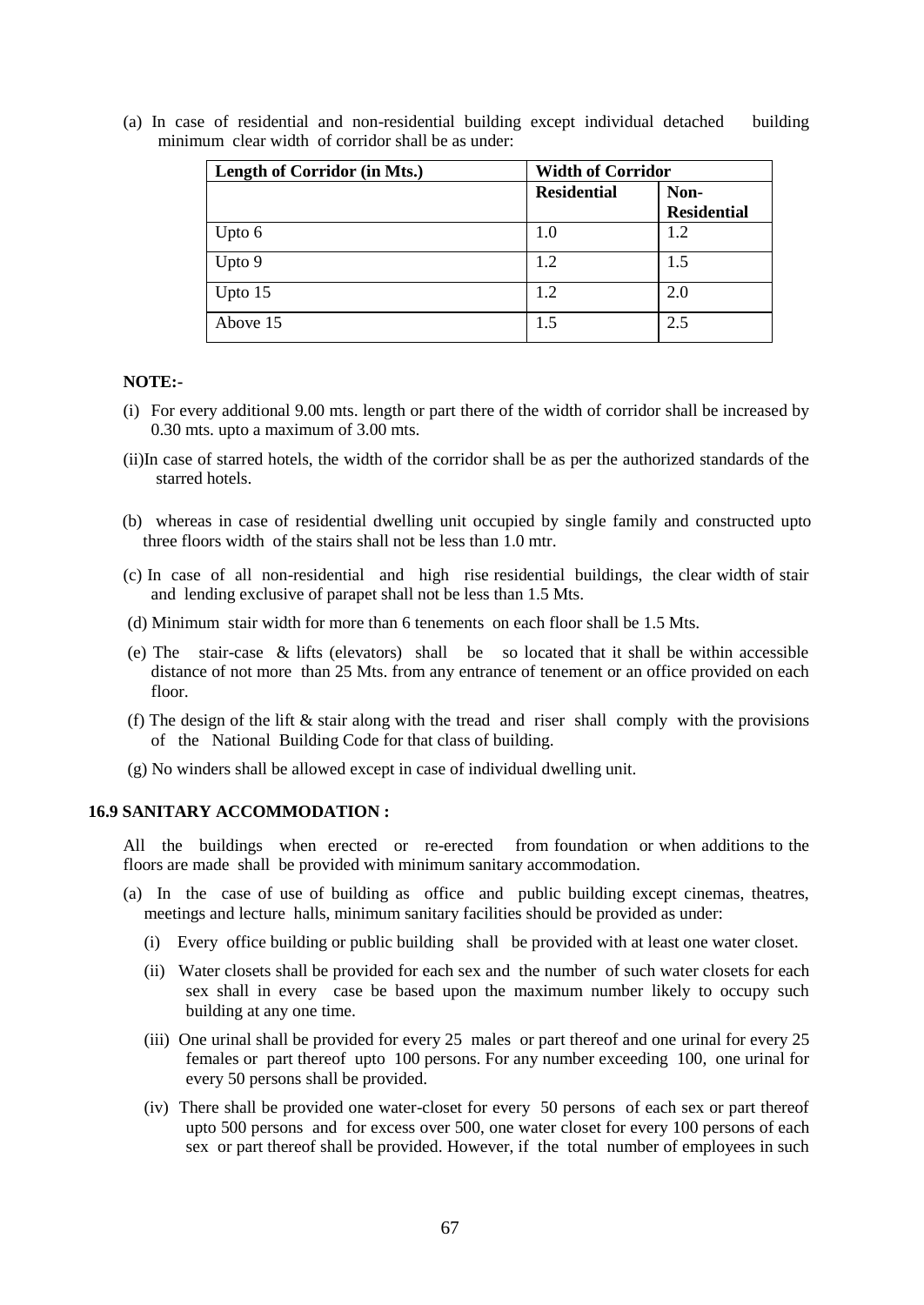a building or the number of persons likely to use such building does not exceed 20. one water-closet each for both sexes shall be sufficient and no urinal may be provided.

- (v) The building shall be deemed to be occupied by persons or employees at the rate of one per every 5 square metres of the floor area and sanitary facilities shall be provided according to the number of employees or occupants so worked out.
- (vi) Such water-closet and urinals shall be in an accessible location and shall be provided with signs plainly indicating their purposes and the sex for which they are meant.

#### **(b) Industrial Buildings and Warehouses:-**

All types of industrial buildings shall be provided with minimum sanitary facilities as under:

- (i) Every such building shall be provided with at least one water closet or privy:
- (ii) Water closets or privies shall be provided for each sex and number of such closets or privies for each sex shall in every case be based upon the maximum number or persons of that sex employed in occupying such building.
- (iii) Water-closets or privy accommodation shall be provided in every W.C. on the following scale:

Where females are employed there shall be at least one water closet or one privy for every 25 females. Where males are employed, there shall be at least one water-closet or one privy for every 25 males.

Provided that where the number of males employed exceed 100, it shall be sufficient if there is one water closet or one privy for every 25 males up to the first 100, and one water closet or one privy for every 50 thereafter.

In calculating the number of water closets or privies required under these regulations any number of workers less than 25 or 50, as the case may be shall be reckoned as 25 or 50 and the number of workers to be considered shall be the maximum number employed at any one time during the day.

- (iv) In every such factory there shall be provided one urinal for every 100 persons of each sex or any less number thereof.
- (v) In every such factory there shall be provided one washing place of 3.6 square metres in area with sufficient number of taps as per standards laid down by rules in respect of factories.
- (vi) In every building of the warehouse class there shall be provided one water closet for every 50 males or any less number thereof and one water closet for every 50 females or any less number thereof and one water closet for every 50 females or any less number thereof. There after water closet shall be provided at the rate of one closet for every 70 persons.
- (vii)In every building of the warehouse class, there shall be provided one urinal for every 100 persons of each sex or any less number thereof.
- (viii) For the purpose of determining the number of water-closets and urinals each 30 sq.mts. of the gross floor space of such building shall be deemed to be occupied by one person.
- (ix)Such water-closets and urinals shall be accessible in location and shall be provided with signs plainly indicating their purpose and the sex for which they are meant.

#### **(c) Educational Buildings :**

Any building used for educational purpose shall be provided with minimum sanitary facilities as follows: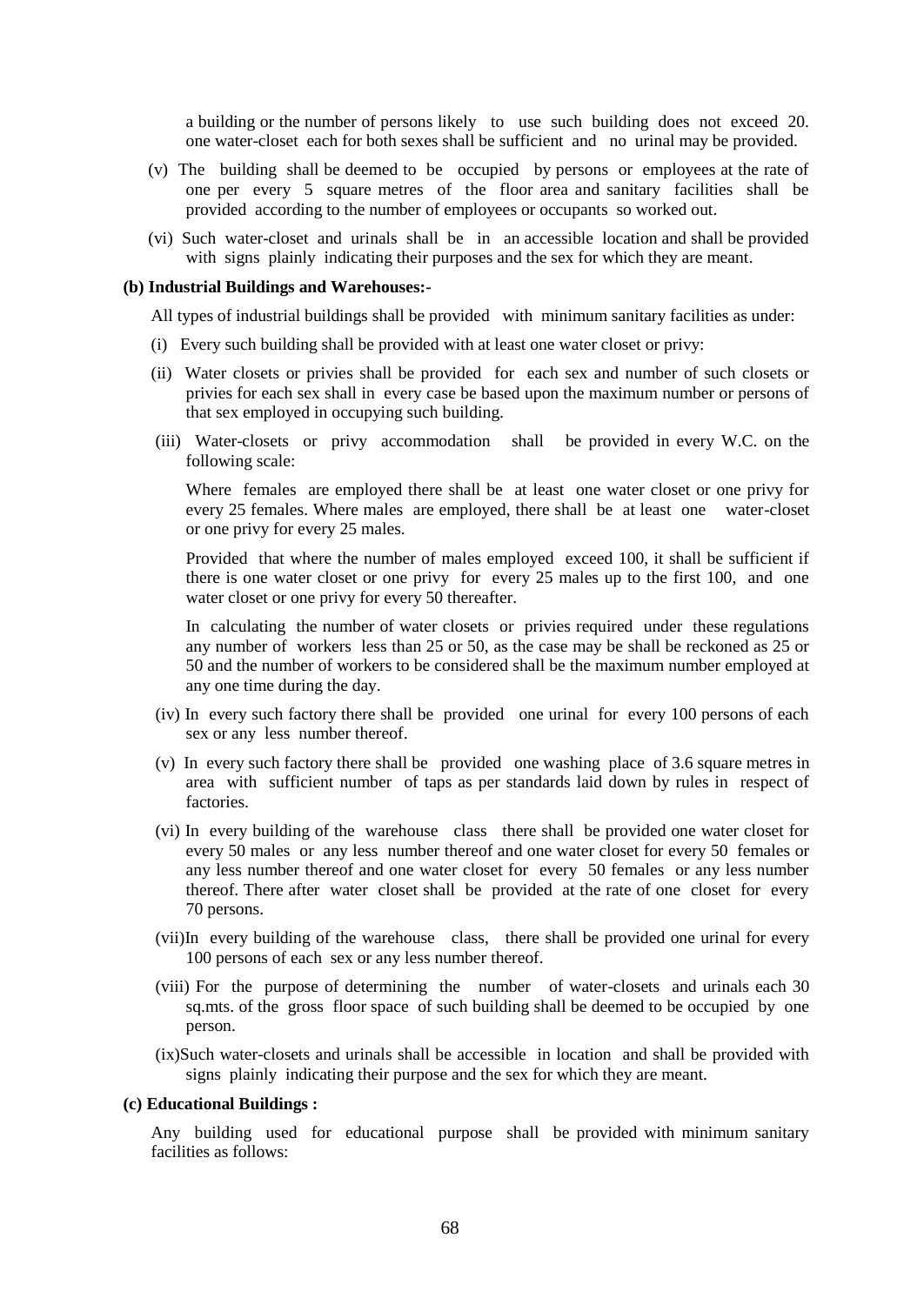- (i) Subject to minimum provisions of two water-closets and five urinals, there shall be one water-closet and four urinals for every 200 students or part thereof.
- (ii) Competent Authority may enforce the distribution of the above sanitary facilities to be provided at each floor of the building.
- (iii) The building shall be deemed to be occupied by students at the rate of one student per every 1.00 sq.mt. of the floor area of all the class-rooms and sanitary facilities shall be provided according to the number of students so worked out.

#### **(d) Residential Building or Residential Tenements:**

Each residential building or residential tenement shall be provided with atleast one watercloset.

#### **16.10 VENTILATION**

(a) Ventilation of Rooms: Every such room whether it is living room or a kitchen shall be constructed that the same have for the purpose of ventilation:

A window or windows and/or ventilators clear of the such frames, opening directly into an interior or exterior open air space or into an open verandah or gallery abutting on such open air spaces having an opening of not less than one tenth of the floor area of the room of an aggregate opening of doors, windows and ventilators of not less than one seventh of the floor area of the room.

Such aggregate opening in respect of sitting room, or dining room of three or more room tenements may be provided either by windows, ventilators or doors, if such room abuts on an open verandah or gallery.

(b) Factories and buildings of the warehouses:- Every room in such building shall be lighted and ventilated by sufficient number of windows, ventilators and sky lights exclusive of doors having clear opening not less than 1/7th of the floor area abutting on open air space of width not less than 1/3rd of the height of the part of the building abutting such open space.

Provided that this requirement may be relaxed if artificial lighting and ventilation are installed to the satisfaction of the Competent Authority.

- (c) Ventilation of stair-cases:- Every stair case provided under the foregoing clauses shall be lighted and ventilated to the satisfaction of the Authority from an open air space not less than 1 sq.mt.
- (d) Windows in stair-case Bay: There shall be provided a window or windows of an aggregate area of atleast 1.2 sq.metres on each storey in such of the wall of the stair-case room which abuts on such 1 sq.mt. open air space to light and ventilate such staircase.
- (e) Ventilation from the Top and Skylight etc.:-Where an open well for light and ventilation, within the space enclosed by a stairway and its landings, is proposed to be provided, the least horizontal dimensions of which are equal to two times the width of the staircase then the requirements of clause(c) and (d) may be dispensed with provided that there shall be in the roof directly over each such stair well, a ventilating skylight with provided fixed or movable louvers to the satisfaction of the Competent Authority. The glazed roof of the skylight shall not be less than 3.7 sq. Mts. in area. No lift or any other fixture shall be erected in such staircase well.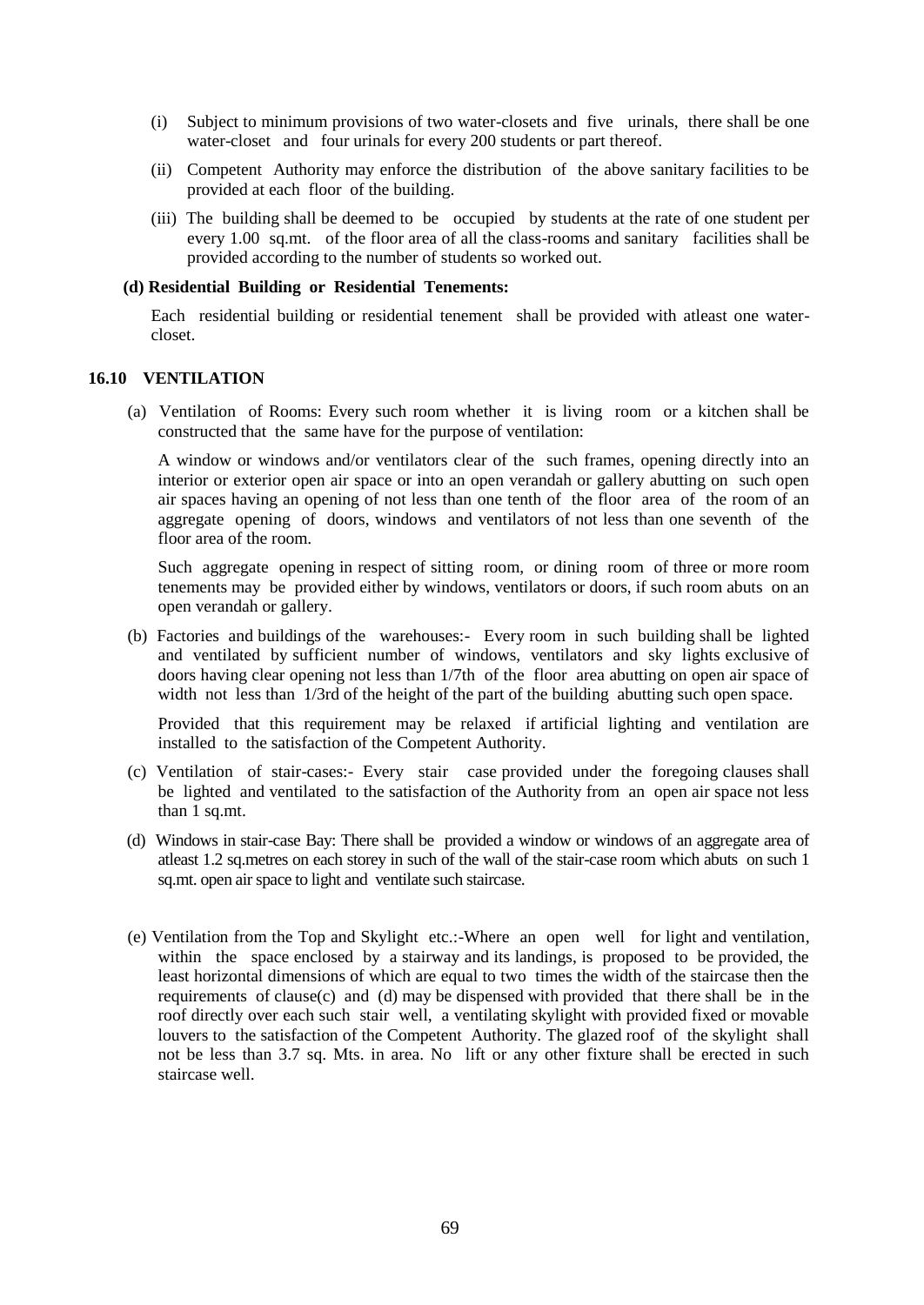### **16.11 LOCATION OF OPENINGS :**

Every person who undertakes construction work on a building shall so locate every opening abutting on any open space that the sill of such opening shall not be less than 90 cms. above the level of the floor from which such opening is accessible.

Provided that if such opening is to be constructed flush with floor level its lower portion for a height of 90 cms. shall be protected by bars or grill or similar other devices to the satisfaction of the Competent Authority.

## **16.12 STAIRWAY**

Stairway shall confirm to the following provisions in addition to items (i) to (vii) below. In addition, in order to satisfy fire fighting requirements any stairway identified as an exit stairway shall confirm to the requirement stippled in fire protection regulations provided in these regulations.

**(i) Width:-**The minimum width of a staircase other than a fire escape shall be as given in Table here under:

## **TABLE**

### **Minimum width of common Stairway/Corridors for occupancies**

| Sr.<br>No.               | Type of occupancy                                                    | Minimum width of staircase/<br>Stairway/Corridor(in<br>meters) |
|--------------------------|----------------------------------------------------------------------|----------------------------------------------------------------|
| (1)                      | (2)                                                                  | (3)                                                            |
| $\mathbf{1}$             | Residential building                                                 |                                                                |
|                          | (a) Low rise                                                         | 1.2                                                            |
|                          | (b) Hotels and High rise                                             | 1.5                                                            |
| $\overline{2}$           | <b>Educational building</b>                                          |                                                                |
|                          | (a) Upto 24 m. high                                                  | 1.5                                                            |
|                          | (b) Over $24$ m. high                                                | 2.0                                                            |
| 3                        | Institutional buildings                                              |                                                                |
|                          | (i.e. hospital)                                                      |                                                                |
|                          | (a) Upto 10 beds                                                     | 1.5                                                            |
|                          | (b) Over 10 beds                                                     | 2.0                                                            |
| $\overline{\mathcal{A}}$ | Assembly buildings                                                   | 2.0                                                            |
| 5                        | Mercantile, business,<br>industrial storage, hazardous,<br>buildings |                                                                |
|                          | (a) Low Rise                                                         | 1.5                                                            |
|                          | (b) High Rise                                                        | 2.0                                                            |

**(ii) Flight :-**No flight shall contain more than 12 risers, but in residential buildings, in narrow plots and in high density Housing a single flight staircase may be permitted.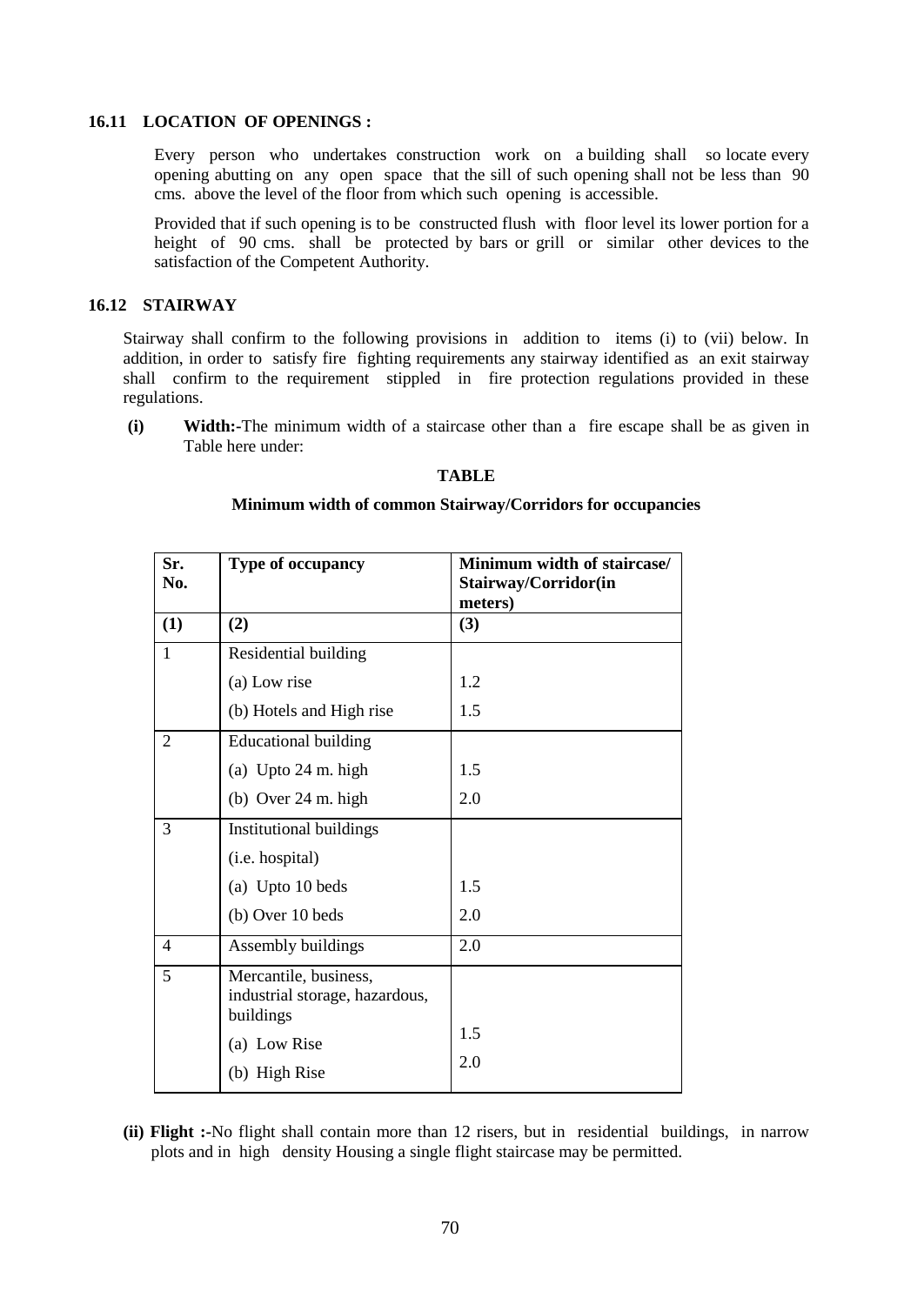- **(iii) Risers :-** The maximum height of a riser shall be 19 cm. in a residential building and 16 cm. in any other occupancy. However, on an internal stairway within a dwelling unit a riser may be 25 cm. high.
- **(iv) Treads :-** The minimum width of the tread without nosing shall be 25 cm. for staircase of a residential building, other than fire escapes. In other occupancies the minimum width of the tread shall be 30 cm. It shall have a non-slippery finish and shall be maintained in that fashion.
- **(v) Head room :-** The minimum head room in a passage under the landing of a staircase under the staircase shall be 2.2 m.
- **(vi) Floor indicator :-** The number of each floor shall be conspicuously painted in figures at least 15 cm. large on the wall facing the fight of a stairway or at such suitable place as is distinctly visible from the fights.
- **(vii) Hand Rail :-** Hand rail a minimum height of 0.9 m. from the centre of the tread shall be provided.

## **16.13 RAMPS**

## **(1) Ramps for pedestrians:**

- **(a) General:-** The provisions applicable to stairway shall generally apply to ramps. A ramp in a hospital shall not be less than 2.25 Mts. wide in addition to satisfy the fire fighting requirements,
- **(b) Slope:-** A ramp shall have slope of not more than 1:10, it shall be of non-slippery material.
- **(c) Handrail:-** A handrail shall be provided on both the sides of the ramp.
- **(2) Ramps for handicapped people :-** The provision of the ramp with a handrail to every public building on ground floor only as compulsory for handicapped people, as per the revised National Building Code.
- **(3) Ramp for basement or storied parking :-** For parking spaces in a basement and upper at least two ramps of adequate width and slope shall be provided preferably at the opposite and such ramps may be permitted in the side and rear marginal open spaces, after leaving sufficient space for movement of firefighting equipments.

## **16.14 ROOFS**

- **(i) Effective drainage of rain water :-** The roof a building shall be so constructed or framed as to permit effectual drainage of the rain water there from by means of rain water pipes. Such pipes shall be so arranged, jointed and fixed as to ensure that the rain water is carried away from the building without causing dampness in any part of the walls or foundations of the building or those of adjacent buildings.
- **(ii) Manner of fixing rain water pipes :-** Rain water pipes shall be affixed to the outside of the walls of the building or in recesses or chases cut or formed in such walls or in such other manner as may be approved by the Competent Authority.

## **16.15 TERRACE**

Terraces shall be free from partitions of any kind and accessible by a common staircase.

### **16.16 PARAPET**

Parapet walls and handrails provided on the edges of the roof, terrace, balcony, etc. shall not be less than 1.15 Mts. from the finishing floor level and not more than 1.3 Mts. height above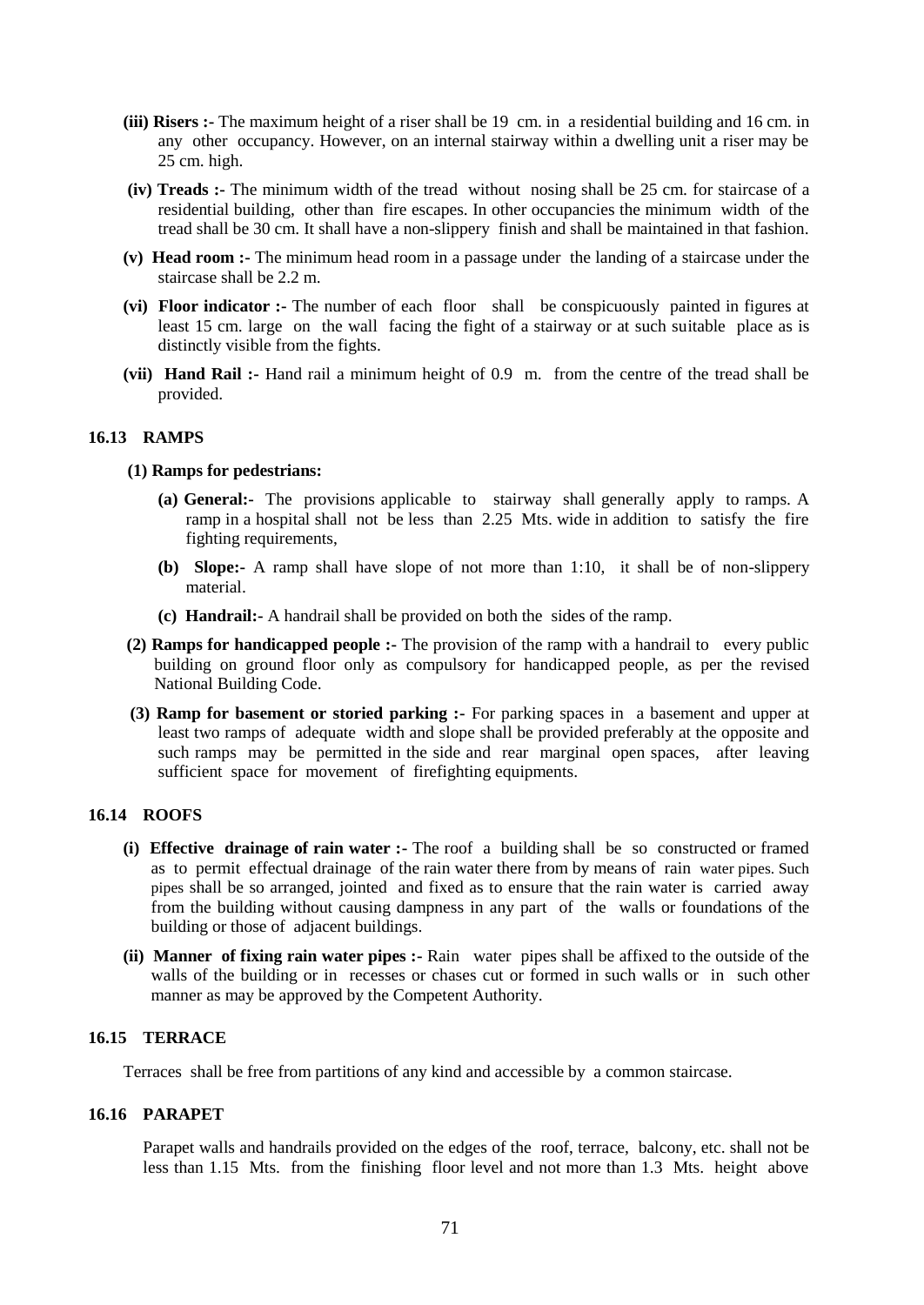the unfinished floor level. Parapet construction shall be made of material and design, such that it ensure optimum safety to the user/occupants of the building.

## **16.17 MOSQUITO-PROOF WATER TANK :**

Water storage tank shall be maintained that perfectly mosquito-proof condition, by providing a properly fitting hinged cover and every tank more than 1.50 Mts. in height shall be provided with a permanently fixed iron ladder to enable inspection by anti-malaria staff.

## **16.18 REFUSE AREA/DISPOSAL OF SOLID WASTE :**

Wherever a property is developed or redeveloped, a space for community-Bin for disposal of Solid Waste shall be provided in the road-side front marginal open space. The owners/occupants shall be required to provide the community-Bin with air-tight cover on top at the standards prescribed as follows :

- (i) The size of community bin (container) shall be calculated at the rate of 10 liters capacity per tenement/dwelling unit, for Residential use of building; provided that the maximum capacity of container shall be 80 liters. The numbers of bins shall be calculated on the basis of total no. of dwelling units/tenements.
- (ii) The size of community -Bin (container) shall be calculated at the rate of the 20 liters capacity for each 100 SMT of floor-area, in case of non-residential use of building; provided that the maximum capacity of container shall be 80 liters. The number of bins shall be calculated on the basis of total no. of dwelling units/tenements.
- (iii) Provided that in case of Hospitals, Hotels, Restaurants like uses the disposal of Solid Waste shall be carried out as per the norms decided by the authority from time to time.

## **16.19 DISCHARGE OF RAIN WATER:**

No roof or terrace abutting on a public street shall be constructed without providing sufficient number of downtake pipes and such pipes shall be so fixed as to discharge the rain water at a level not higher than 0.6 metre above the street level.

## **16.20 CONSERVATION OF ARTIFACTS, STRUCTURES AND PRECINCTS OF HISTORICAL AND/OR AESTHETICAL AND/OR ARCHITECTURAL AND/OR CULTURAL VALUE. (HERITAGE BUILDING AND HERITAGE PRECINCTS)**

No development or redevelopment or change of use or engineering operations or additions, alterations, repairs, renovations including the painting of buildings, replacement of special features or demolition of the whole or part thereof or plastering of heritage buildings and/or heritage precincts and pols shall be allowed except with the written permission of the competent authority.

## **16.20 PROVISION OF LETTER BOX**

In all case of building having more than two floors including ground floor a letter boxes for each separate unit shall be provided at ground floor level in such a way that post man can easily deliver the posts in them.

#### **16.21 Temporary Structures :**

The concerned authority may grant permission for temporary construction for a period not exceeding six months at a time in the aggregate not exceeding for a period of three years. Such a permission may be given by him for the construction of the following namely :-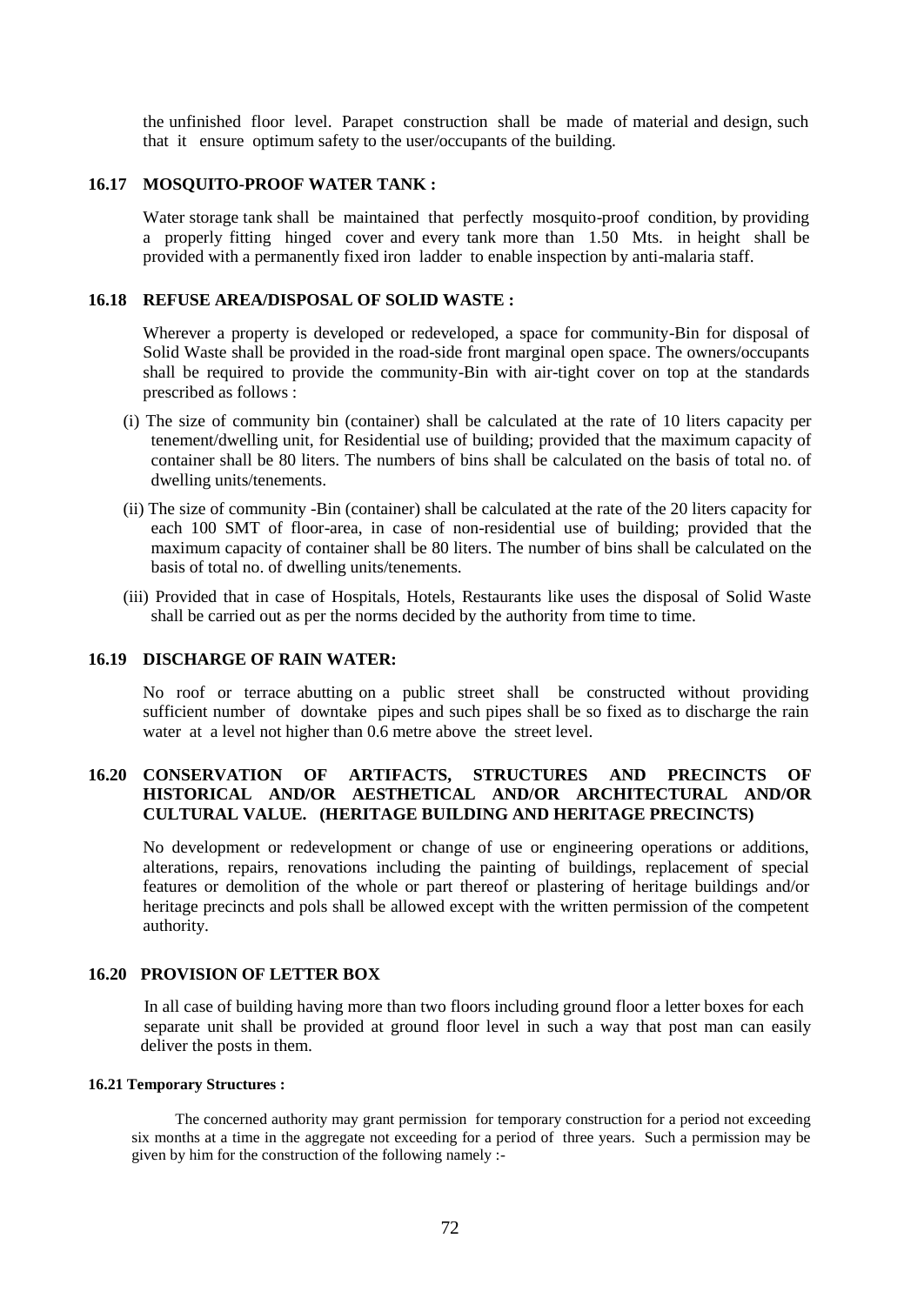- (i) Structures for protection from the rain or covering of the terraces during the monsoon only.
- (ii) Pandals for fairs, ceremonies, religious function etc.
- (iii) Structures for godowns/storage of construction materials within the site.
- (iv) Temporary site offices and watchmen chowkies within the site only during the phase of construction of the main building.
- (v) Structures for exhibitions/circuses etc.
- (vi) Structures for storage of machinery, before installation, for factories in industrial lands within the site.

Provided that temporary construction for structures, etc. mentioned at (iii), (iv) and (vi) may be permitted to be continued temporarily by the Competent Authority but in any case not beyond completion of construction of the main structure or building.

### **16.22 Deposit and fees for temporary structures:**

The fees for permission of temporary structures shall be charge as below

(1) Rs.1/- per sq.mts. of area covered by the temporary structures for 6 months only. For the extension of further time same amount will be charged for every 6 months.

Security Deposit for temporary structures

- (1) The applicant shall deposit and keep deposited as security deposit and amount at the rates mentioned below for the due observance and performance of the conditions of the permission.
- (2) Rs.100/- per sq.mts. of the area covered for temporary structures.
- (3) The amount of security deposit shall be paid in cash/cheque/demand draft/fixed deposit.
- (4) Government, Semi-Government, local authorities are exempted from this provision.
- (5) In case of development by Charitable Trust registered under the Public Trust Act-1950, the security deposit shall be limited to maximum amount of Rs.1,000/- (Rupees One thousand only)
- (6) The Security Deposit shall be refunded without interest after removal of the temporary structures before the expiry of the permission.
- (7) The security deposit shall be forfeited either in whole or in part at the absolute discretion of the Competent Authority for breach of any of the provisions of these regulations and conditions of the Permission. Such forfeiture shall be without prejudice to any other right of the Competent Authority.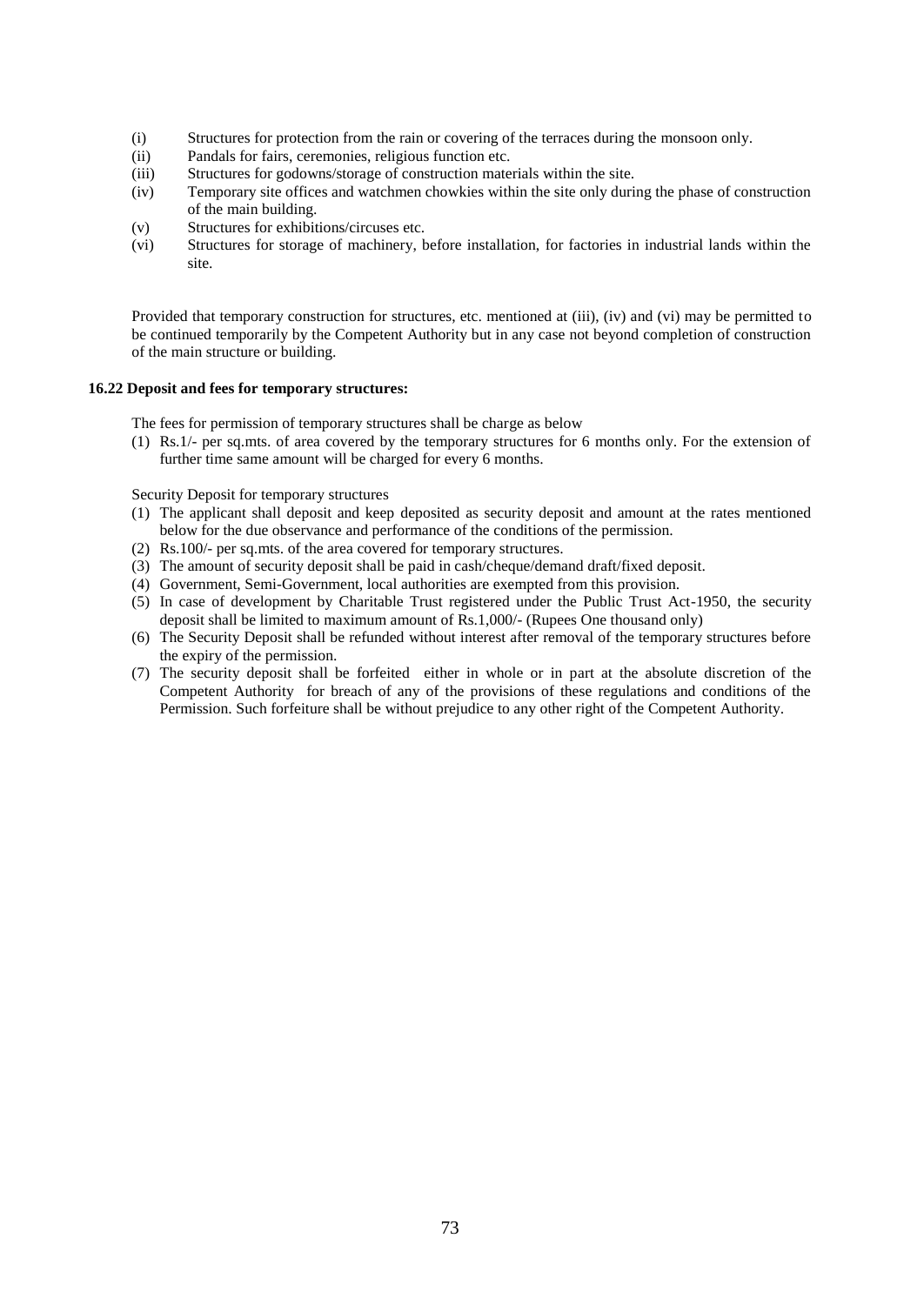# **17 REGULATIONS FOR SPECIAL STRUCTURES**

# **17.1 SPECIAL STRUCTURE**

**Regulations for Cinemas, theatres, meeting halls, lecture halls and town-halls**. In addition to the requirements specified under Building Regulations, the following regulations shall also be applicable.

- **(a) Location:** The building for the above purpose shall be located directly on a road of 18 mts. or more in width either existing or proposed subject to other regulations.
- **(b) Open Spaces:** In case of above uses, open spaces shall be provided as under:

Front open space of 12 mts. width from the side abutting on the road shall be provided. Such open spaces may be permitted to be covered up to 6mts. from the building line with a projected cantilever structure at a height of not less than 3.00 mts. from the ground level. Sides and rear open spaces of 6 mts. width shall be provided. In addition to the above, the Bombay Cinema Rules adopted by the State Govt. for cinemas and Janta theatres as amended from time to time, will also be applicable.

- **(c) Minimum Requirements:** The following requirement shall be provided:
	- (i) The aggregate area of foyer exclusive of all passages shall be provided at every sitting-level at the rate of 0.1 sq.mt.per seat at that level, subject to minimum foyer width of 4.5 mts.
	- (ii) Entry and exit passages of minimum 3 meters width shall be provided.
	- (iii)Water-room and snack-bar shall be provided.
	- (iv)The booking-office shall always be so located that intending purchasers of tickets have not to queue up in open space.
- **(d) Plinth:** The plinth shall be measured at the foyer level and it shall not be less than 45 cms.
- **(e) Corridor:** No landing, lobby, corridor or passage, not being an internal passage between and/or across rows of seats, intended for use as an exit; shall be less than 3 meters in width and there shall be no recess or projections in the walls of such passages or corridors within 1.8mts. of the ground.
- **(f) Doors:** The auditorium doors shall be provided at the rate of not less than one door of a dimension of 1.5 meters in width and 2.1 meters in clear height for every 150 seats or part thereof. All outside doors for the use of the public shall be made to open outwards and in such manner that when opened, they shall not obstruct any gangway, passage, stairway or landing. These doors shall be provided in such a way that they open in aisles or cross-aisles provided under these Regulations .
- **(g) Balcony, its height, floor of an auditorium and arrangement of seats :**
	- (i) The height of the bottom balcony of the gallery shall not be less than 3 meters from the floor of the auditorium.
	- (ii) The clear distance between the backs of two successive rows shall not be less than 100 cms. but for seats with rocking backs it may be 90 cms.
	- (iii)The minimum width of balcony steps shall be 80 cms. provided that for the front and rear steps this distance shall be 90 cms.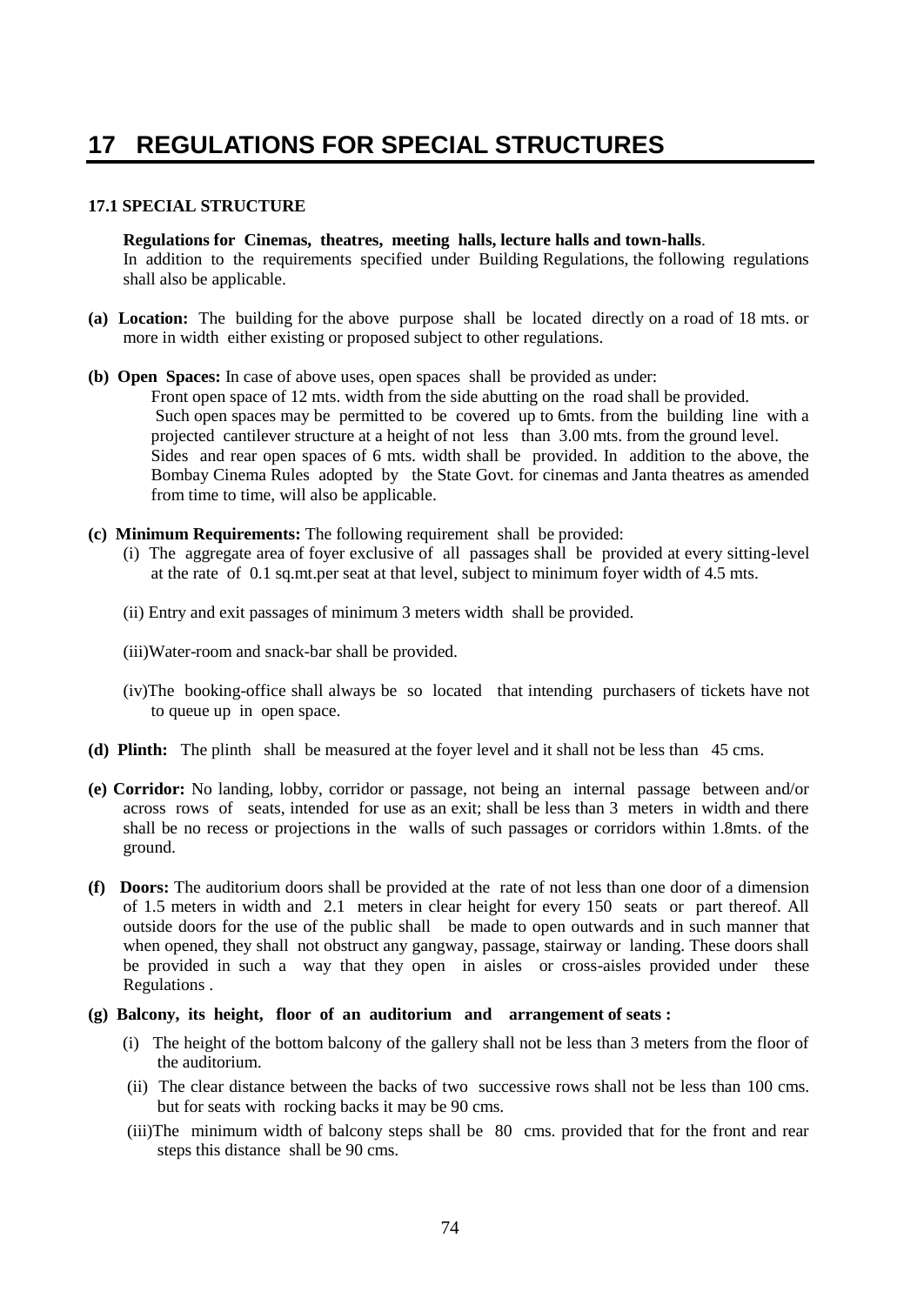- (iv)The minimum height of the roof or ceiling at the highest steps of the balcony shall be 3.0 meters and at no place the distance between the nodding and lowest projection ray shall be less than 2.4 meters.
- (v) The minimum width of the seat shall be 50 cms. provided that 25 percent of the total seats may permitted upto the width of 45 cms. to adjust the staggering of the seats. The width of the seats shall be measured from centre to centre of hand rails or arm rests.
- **(h) Aisles:** Clear aisles not less than 1.2 meters in width shall be formed at right angles to the line of seating in such number and manner that no seat shall be more than 3.8 meters away from any ailses measured in the line of seating. Where all these aisles do not directly meet the exit doors, cross aisles shall be provided in such number and manner that no row of seats shall be more than 7 meters away from cross-aisles. The width of cross aisles shall be 1.2 meters.

Provided further that in computing the number of cross-aisles , the door connecting the aisles with foyer shall be considered as cross-aisles.

**Explanation:** The first cross-aisles in such a case shall be provided after the fourteen rows from the door.

### **(i) Sanitary Accommodations :**

- (i) Water closet at the rate of one for 100 seats or part thereof and urinals at the rate of two for 75 seats or part thereof, at each seating level shall be provided.
- (ii) One wash-basin for every 200 seats or part thereof shall be provided.
- (iii) The above conveniences shall be suitably apportioned between two sexes.
- (iv) Such water-closet and urinals shall be in accessible location and shall be provided with signs plainly indicating their purpose and the sex for which they are meant.

# **(j) Visibility Requirement:**

- (1) The seat nearest to the screen shall not be nearer than the effective width of the normal picture (ratio 1:1.33). This distance shall be  $3/4$  in case of cinema scope and other wide angles techniques and one half in case of 70 mm presentations.
- (2) The elevation of the balcony seats shall be such that line of sight is not inclined more than  $30^{\circ}$ to the horizontal.
- (3) The seats should preferably be staggered side-ways in relation to those in front, so that a spectator in any rows is not looking directly over the head of the person immediately in front of him.
- (4) The position and height of the screen shall be regulated in such a way that the maximum angle of the line of vision from the front seat to the top of the screen shall not exceed 50.
- **(k) Ventilation:** Every auditorium shall be lighted and ventilated by doors, ventilators and windows abutting on an interior or exterior open air space which shall not be less than 1/5th of the total floor area provided that if exhaust fans are installed or if the auditorium is air-conditioned, the requirement of this clause may be suitably relaxed by competent authority.

### **(l) Minimum Requirement of Stairs:**

- (i) Except where otherwise provided under these Regulations/bye-laws the minimum clear width of all the stairs shall be 1.5 Mts.
- (ii) No stair-case shall have a flight of more than 15 steps or less than 3 steps and width of the landing between such flights shall be of the same width of the stair-case. The tread of the step shall not be less than 30 cms. The riser shall not be higher than 10 cms.
- (iii)No space less than 2.4 Mts. in height shall be allowed under the floor of auditorium.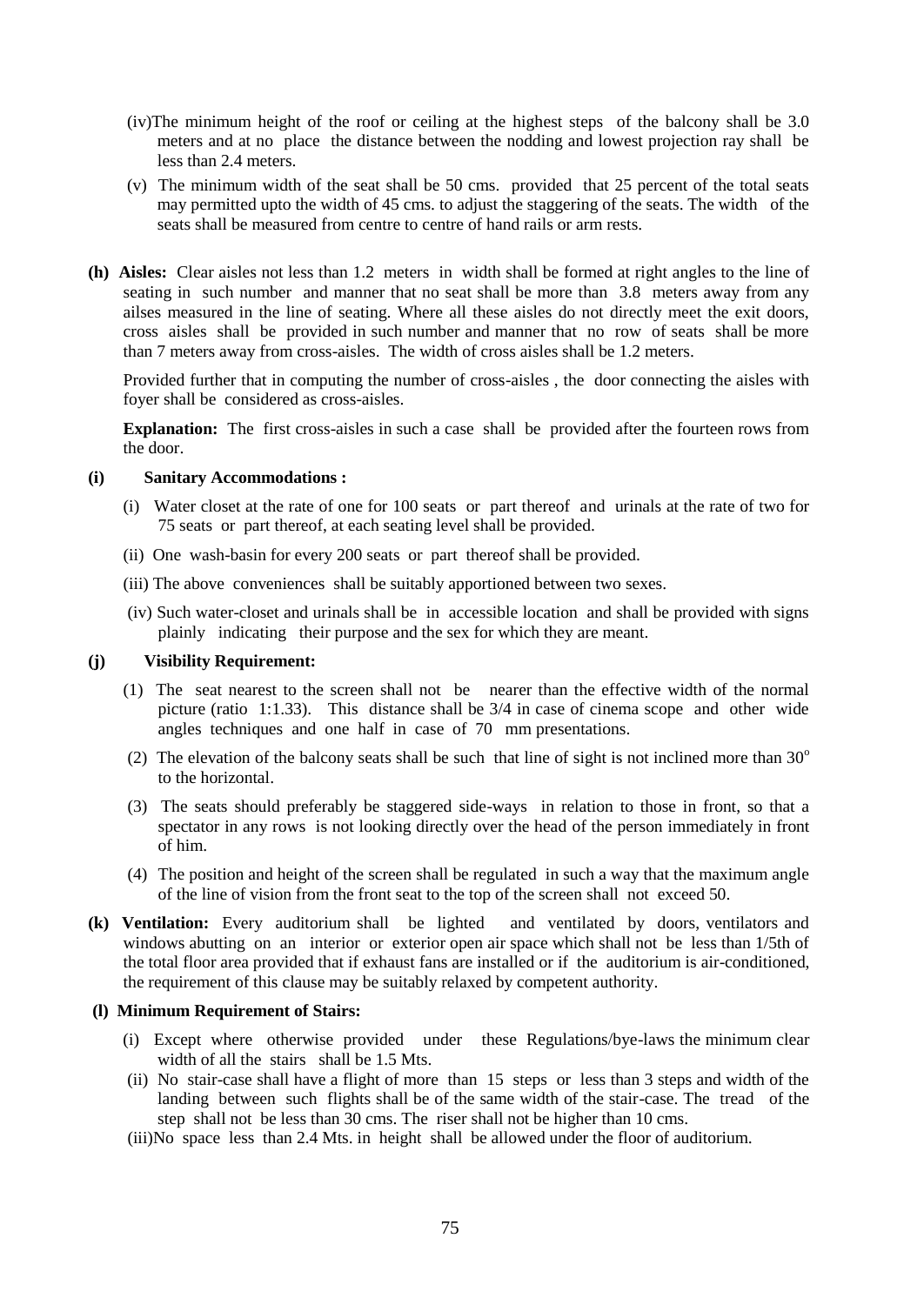- (iv) Except for a double-decker-cinema or theater, the access to the auditorium from the ground floor, if it is on upper floor or on stilts shall be provided by not less than three stairs; two of which shall be exit stairs. The clear width of these next stairs shall not be less than 2 meters.
- (v) The access to balcony floor from auditorium floor shall be provided by not less than three stairs, two of which shall be exit stairs.

Provided that if one exit stair is to be provided instead of two, its minimum width shall be 2.4 Mts.

- (vi) In case of double-decker-cinema or theater:
	- (a) The access to upper class auditorium from ground floor shall be provided by at least three stairs out of which two shall be exit stairs with minimum clear width of 2 Mts.
	- (b) The access to lower class auditorium from ground floor shall be provided by at least two stairs, one of which shall be exit stair.
- **(m)** No permission shall be given for converting existing air-conditioned cinema theatre into non-airconditioned cinema theater.

### **(n) AIR- CONDITION**

The auditorium or the cinema should be air conditioned as per following general specifications:-

- [1] Temperature range-  $72^{\circ}$  F to  $80^{\circ}$  F
- [2] Change of Air per hour-approximate 10 times.
- [3] Relative Humidity 50 p.c. to 60 p.c.
- [4] Fresh air requirements. 7.5 C.F.M. per person approximately.

# **17.2 FIRE PROTECTION REQUIREMENTS**

- **(1) GENERAL :-** The planning design and construction of any building shall be such as to ensure safety from fire. For this purpose, unless otherwise specified in these Regulations, the provisions of Part IV: Fire Protection Chapter, National Building Code, shall apply. For multi-storied, high-rise and special building, additional provisions relating to fire protection shall also apply. The approach to the building and open spaces on all sides upto 6 m. width and their layout shall conform to the requirements of the Chief Fire Officer. They shall be capable to taking the weight of a fire engine weighing upto 18 tones. These open spaces shall be free of any obstruction and shall be motorable.
- **(2) EXITS :-** Every building meant for human occupancy shall be provided with exits sufficient to permit safe escape of its occupants in case of fire or other emergency for which the exits shall conform to the following .
	- **(i) TYPES :-** Exits should be horizontal or vertical. A horizontal exit may be a door-way a corridor, a passage-way to an internal or external stairway or to an adjoining building, a ramp, a verandah or a terrace which has access to the street or to the roof of a building. A vertical exit may be a staircase or a ramp, but not a lift.
	- **(ii) GENERAL REQUIREMENTS :-** Exits from all the part of the building, except those not accessible for general public use, shall-
		- (a) provide continuous egress to the exterior of the building or to an exterior open space leading to the street;
		- (b) be so arranged that, except in a residential building, they can be reached without having to cross another occupied unit;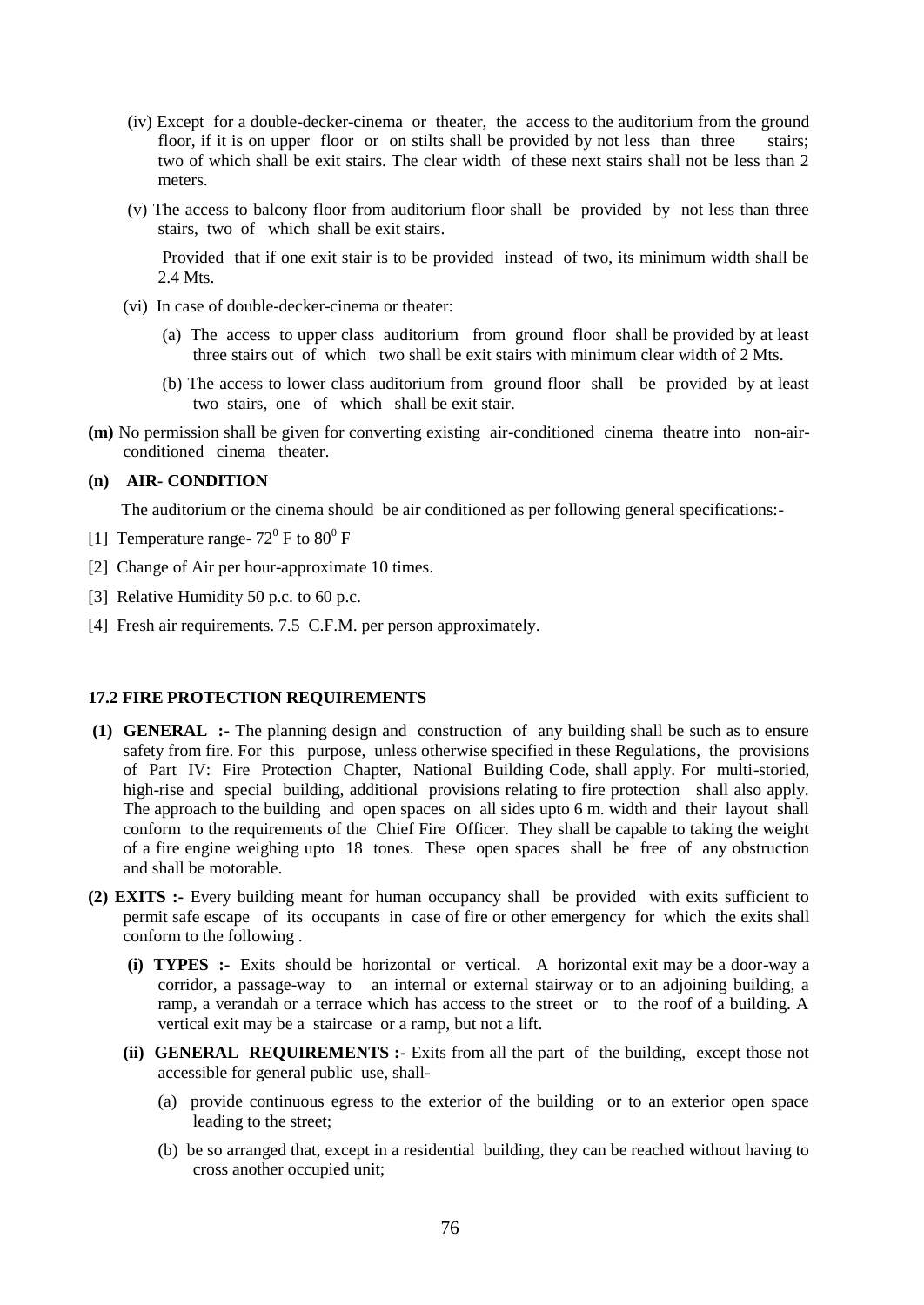- (c) be free of obstruction;
- (d) be adequately illuminated;
- (e) be clearly visible with the routes reaching them clearly marked and signs posted to guide any person to the floor concerned;
- (f) be fitted if necessary, with fire fighting equipment suitably located but not as to obstruct the passage, clearly marked and with its location clearly indicated on both sides of the exit way;
- (g) be fitted with a fire alarm device, if it is either a multi-storied, high-rise or a special building so as to ensure its prompt evacuation;
- (h) remain unaffected by any alteration of any part of the building so far as their number, width, capacity and protection thereof is concerned;
- (i) be so located that the travel distance on the floor does not exceed the following limits :
	- (i) Residential, educational institutional and hazardous occupancies : 22.5 m.
	- (ii) Assembly, business, mercantile, industrial and storage buildings : 30 m.
- **NOTE:-** The travel distance to an exit from the dead end of a corridor shall not exceed half the distance specified above.

When more than one exit is required on a floor, the exits shall be as remote from each other as possible.

Provided that for all multi-storied /high rise and special buildings, a minimum of two enclosed type staircases shall be provided, at least one of them opening directly to the exterior to an interior, open space or to any open place of safety.

## **17.3 REQUIREMENTS OF INDIVIDUAL EXITS AT EACH FLOOR :**

The detailed requirements of individual exits at each floor are given below :-

### **(1) CORRIDORS :-**

- (a) Exit corridors shall be of a width not less than the total required width of exit doorways leading from them in the direction of travel to the exterior/stairway.
- (b) Where stairways discharge through corridors, the height of the corridors shall not be less than 2.4 m.
- (c) Where there is more than one staircase serving a building, there shall be at least one smoke-stop door in the between the staircases.

## **(2) DOORWAYS :-**

- (a) Every exit doorway shall open into an enclosed stairway, a horizontal exit or a corridor or passageway providing continuous and protected means of egress;
- (b) An exit doorway shall open outwards i.e. away from the room, but shall not obstruct the travel along any exit. No door, when opened, shall reduce the required width of a stairway or landing to less than 90 cm.
- (c) An exit door shall not open immediately upon a flight or stairs; a landing equal to at least the width of the door shall be provided in the stairway at each doorway; the level of the landing shall be the same as that of the floor which is serves.
- (d) Exit doorways shall be openable from the side which they serve, without the use of a key.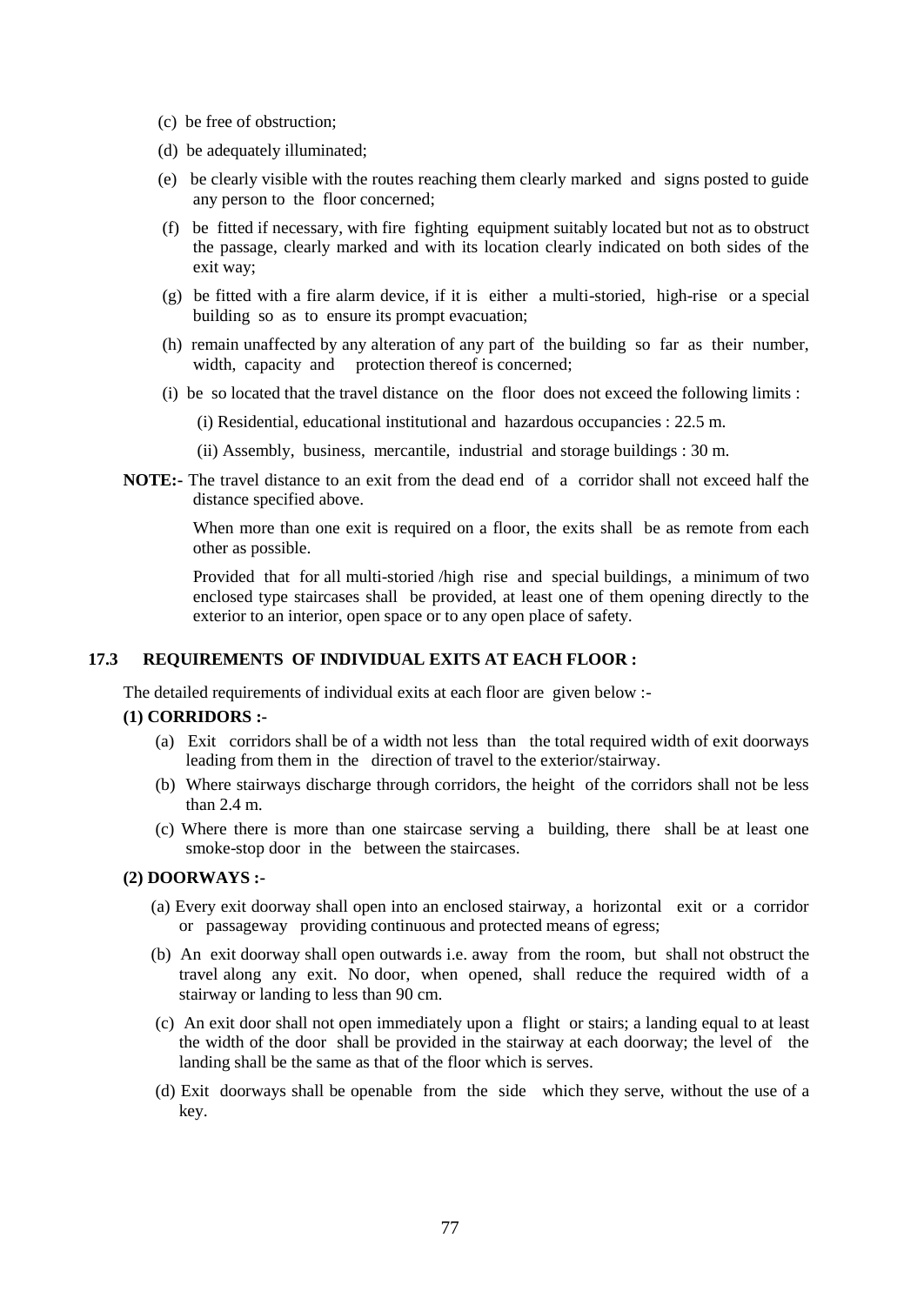### **(3) REVOLVING DOORS :-**

- (a) Revolving doors shall not be used as required exits except in residential, business and mercantile occupancies; they shall not constitute more than half the total required door width.
- (b) When revolving doors are considered as required exit ways, the multiplier in Table 17.1 shall be increased by 33.1/3 percent. Rrevolving doors shall not be located at the foot of a discharge through a lobby or foyer.

#### **(4) INTERNAL STAIRWAYS :-**

- (a) Stairways shall be constructed of non-combustible materials throughout.
- (b) Any interior staircase shall be constructed as a self-contained unit with at least one side adjacent to an external wall and shall be completely closed.
- (c) A staircase shall not be arranged around a lift unless the later is entirely enclosed by a material of fire resistance rating as that for type of construction itself. For multistoried, high rise and special buildings, the staircase location shall be to the satisfaction of the Chief Fire Officer.
- (d) In multi-storied/high rise and special building, access to main staircases shall be gained through at least half-an-hour fire-resisting automatic closing doors placed in the enclosing walls of the staircases. They shall swing type doors opening in the direction of the escape.
- (e) No living space, store or other space, involving fire risk, shall open directly into a staircase.
- (f) The external exit door of a staircase enclosure at ground level shall open directly to the open space or should be accessible without passing through any door other than a door provided to form a draught lobby.
- (g) In multi-storied high rise and special buildings, exit signs with arrows indicating the escape route shall be provided at a height of 1.5 m. from the floor level on the wall and shall be painted with fluorescent paint. All exit way signs should be flush with the wall and so designed that no mechanical damage to them can result from the moving of furniture or other heavy equipment.
- (h) Where a building has a single staircase, it shall terminate at the ground floor level, and the access to the basement shall be by a separate staircase. Where the building is served by more than one staircase, one of the staircases may lead to the basement level by either a ventilated lobby or a cut-off screen wall without opening, having a fire resistance of not less than 2 hours with discharge point at two different ends or through enclosures. It shall also be cut-off from the basement area at various basement levels by a protected and ventilated lobby/lobbies.

### **(5) FIRE ESCAPE OR EXTERNAL STAIRS :-**

Multi-storied/high rise and special buildings shall be provided with fire escape stairs, which will be free of F.S.I., and they should conform to the following :-

- (a) They shall not be taken into account in calculating the evacuation time of a building.
- (b) All of them shall be directly connected to the ground.
- (c) Entrance to them shall be separate and remote from the internal stair-case.
- (d) Routes to the fire escape shall be free of obstruction at all times, except for a doorway leading to the fire escape, which shall have the required fire resistance.
- (e) They shall be constructed of non-combustible materials.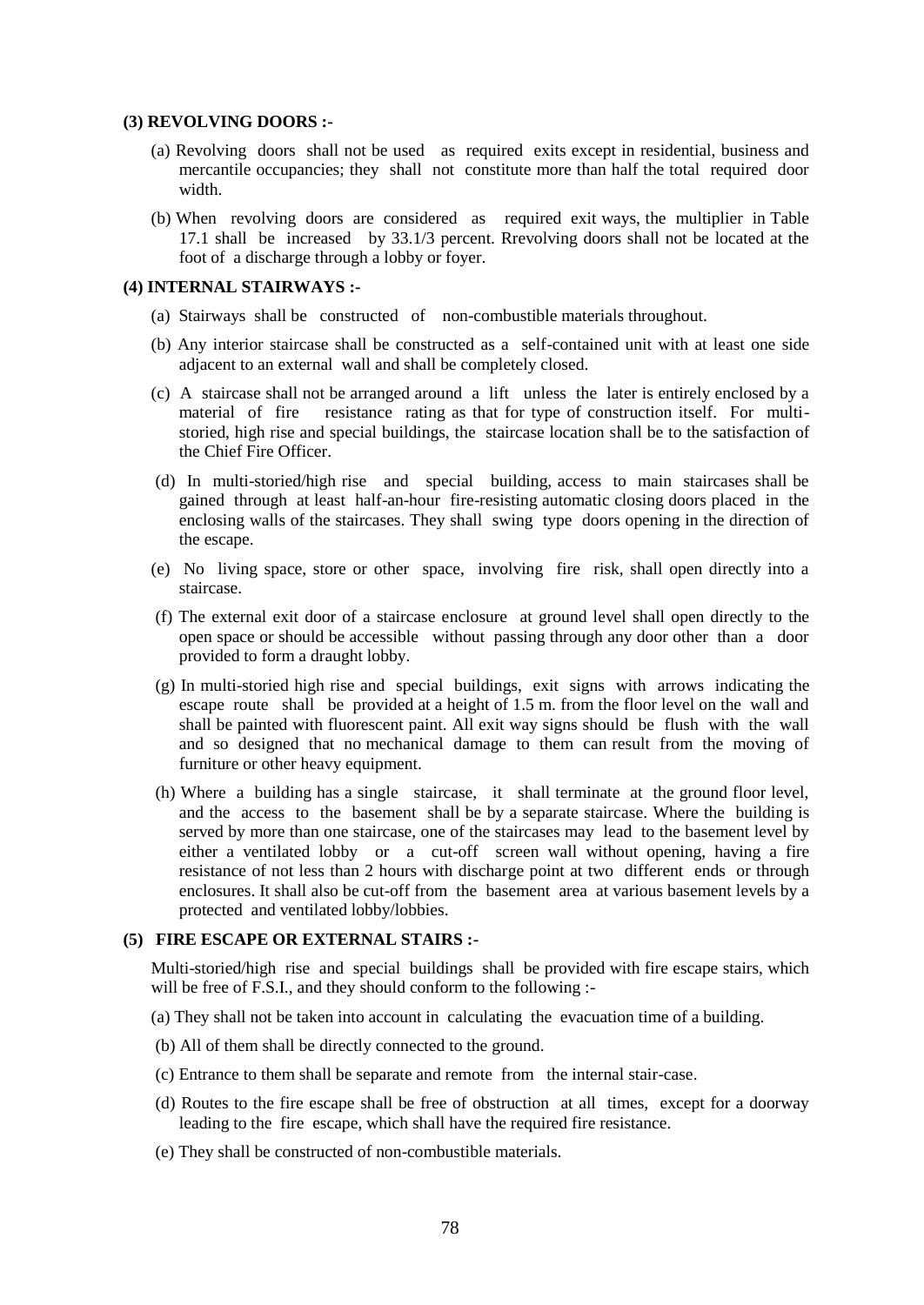- (f) They shall have a straight flight not less than 75 cm. wide with 15 cm. treads and risers. not more than 19 cm. The number of risers shall be limited to 16 per flight.
- (g) They shall be provided with handrails at a height not less than 90 cm. above the tread.

# **(6) RAMP :-**

- (a) All the requirements of sub regulation (4) of this Regulation shall apply to any ramps as they apply to a staircase.
- (b) Ramps shall lead directly to outside open spaces at ground level or courtyards or other safe places.
- (c) In a multistoried, high rise and special building, access to ramps from any floor shall be through a smoke-stop door.

# **(7) REFUGE AREA**

- (a) In multi-storied and high-rise buildings, at least one refuge area shall be provided on the floor immediately above every 18 mts. of building height.
- (b) Such space should abut on external walls.
- (c) It shall have a minimum area of 1.5 sq. mts. and a minimum width of 0.75 mt.

# **17.4 STRUCTURAL SAFETY AND SERVICES**

# **(1) STRUCTURAL DESIGN**

The structural design of foundations, elements made of masonry, timber, plain concrete, reinforced concrete, pre-stressed concrete and structural steel shall conform to the provisions of part VI Structural Design Section-1 Loads, Section-2 Foundation, Section-3 Wood, Section-4 Masonry, Section-5 Concrete, Section-6 Steel, National Building Code of India, taking into consideration the Indian Standards and Guidelines for hazard safety as given below:

- a) For Earthquake Protection
- 1. IS:1893-1984 "Criteria for Earthquake Resistant Design of Structures (Fourth Revision)"
- 2. IS:13920-1993 "Ductile Detailing of Reinforced Concrete Structures subjected to Seismic Forces - Code of Practice"
- 3. IS:4326-1993 "Earthquake Resistant Design and Construction of Buildings Code of Practice (Second Revision)"
- 4. IS:13828-1993 "Improving Earthquake Resistance of Low Strength Masonry Buildings Guidelines"
- 5. IS:13827-1993 "Improving Earthquake Resistance of Earthen Buildings Guidelines",
- 6. IS:13935-1993 "Repair and Seismic Strengthening of Buildings Guidelines"
- 7. "Improving Earthquake Resistance of Buildings Guideline", by Expert Group, Government of India, Ministry of Urban Affairs & Employment, published by Building Materials and Technology Promotion Council, 1998.
- b) For Cyclone/Wind Storm Protection
- 8. IS 875 (3)-1987 "Code of Practice for Design Loads (other than Earthquake) for Buildings and Structures, Part 3, Wind Loads"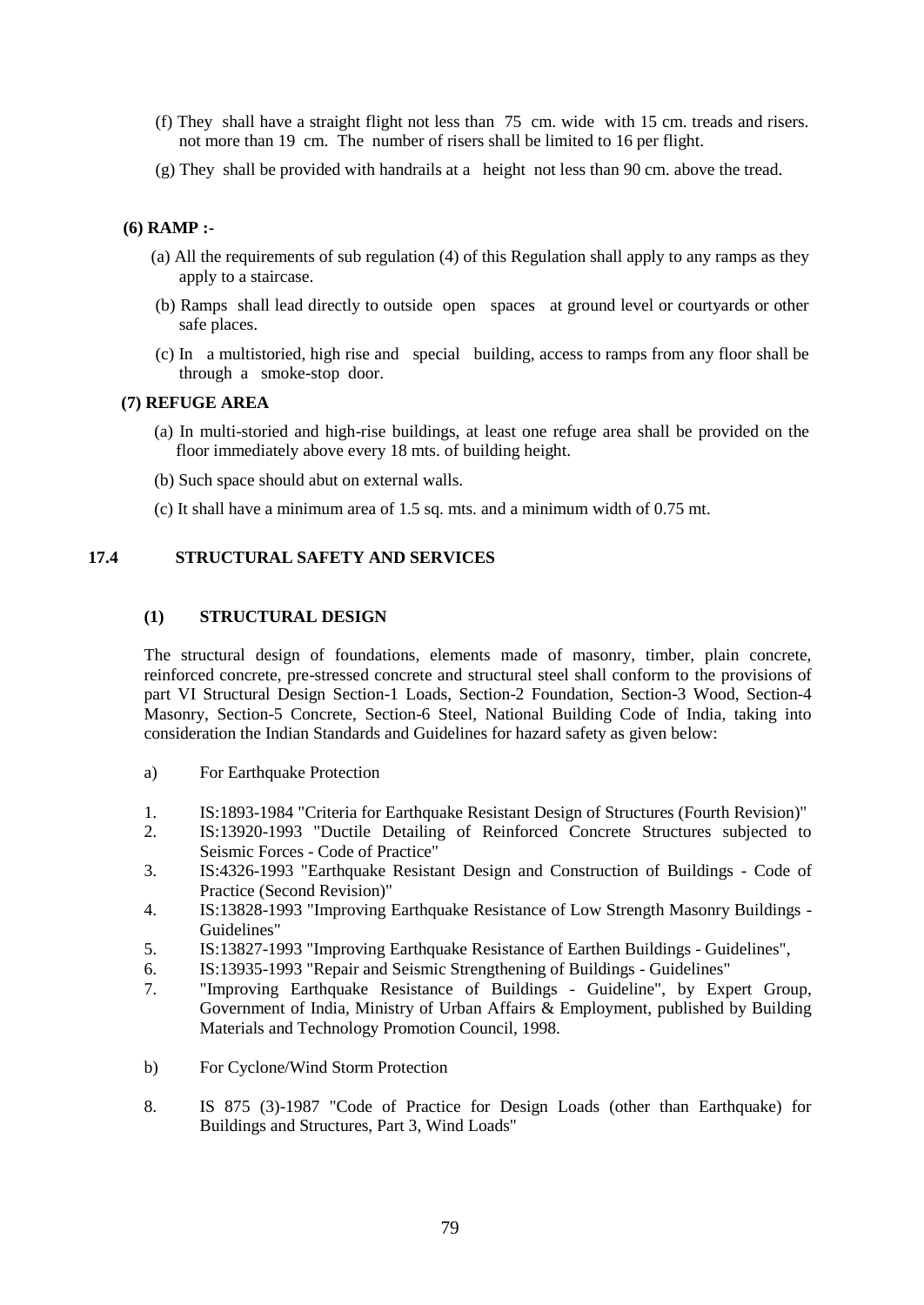9. "Improving Wind/Cyclone Resistance of Buildings - Guideline", by Expert Group, Government of India, Ministry of Urban Affairs & Employment, published by Building Materials and Technology Promotion Council, 1998.

Note: Wherever an Indian Standard including those referred in the National Building Code or the National Building Code is referred, the latest version of the same shall be followed.

(1) In pursuance of the above, a certificate as indicated in Form-2(C) shall be submitted along with building plans/drawings and other building information schedule annexed thereto.

# **(2) QUALITY CONTROL REQUIREMENTS**

- (i) The quality of all materials and workmanship shall conform to accepted standards and Indian Standard Specifications and Codes as included in Part V Building Materials and Part VII Constructional Practices and Safety, National Building Code of India.
- (ii) All borrow pits dug in the course of construction and repair of buildings, embankments etc. shall be deep and connected with each other in the formation of a drain directed towards the lowest level and properly stepped for discharge into a river, stream, channel or drain, and no person shall create any isolated borrow pit which is likely to cause accumulation of water that may breed mosquitoes.
- (iii) Alternative materials, method of design and construction and tests:-

The provisions of the Regulations are not intended to prevent the use of any material or method of design of construction not specifically prescribed in them provided any such alternative has been approved. Nothing of the provisions of these Regulations is intended to prevent the adoption or architectural planning and layout conceived as an integrated development scheme. The Competent authority may approve any such alternative if it conforms to the provisions of the relevant parts of the National Building Code, regarding material, design and construction, and the material, method, or work offered is, for the purpose intended, at least equivalent to that prescribed in these Regulations in quality, strength, compatibility, effectiveness, fire and water resistance, durability and safety.

- (iv) All buildings shall be constructed on a quality control requirements.
- (v) In case of existing building under construction based on approved building permission, structural safety requirements shall have to be observed. However, due to such structural work of strengthening/retrofitting if certain setbacks and margin get reduced, special permission may be granted on case to case basis.

# **(3) TESTS :**

Whenever there is insufficient evidence of compliance with the provisions of the Regulations or evidence that any material or method of design or construction does not conform to the requirements of the Regulations, in order to substantiate claims for alternative materials, design or methods of construction, the Competent Authority may require tests, sufficiently in advance, as proof of compliance. These tests shall be made by an approved agency at the expense of the owner as follows :-

(i)TEST METHODS**:-** Test methods shall be as specified by the Regulations for the materials or design or construction in question. If there are no appropriate test methods specified in the Regulations, the Competent Authority shall determine the test procedure. For methods or tests for building materials, reference shall be made to the relevant Indian Standards as given in the National Building Code of India published by the Bureau of Indian Standards.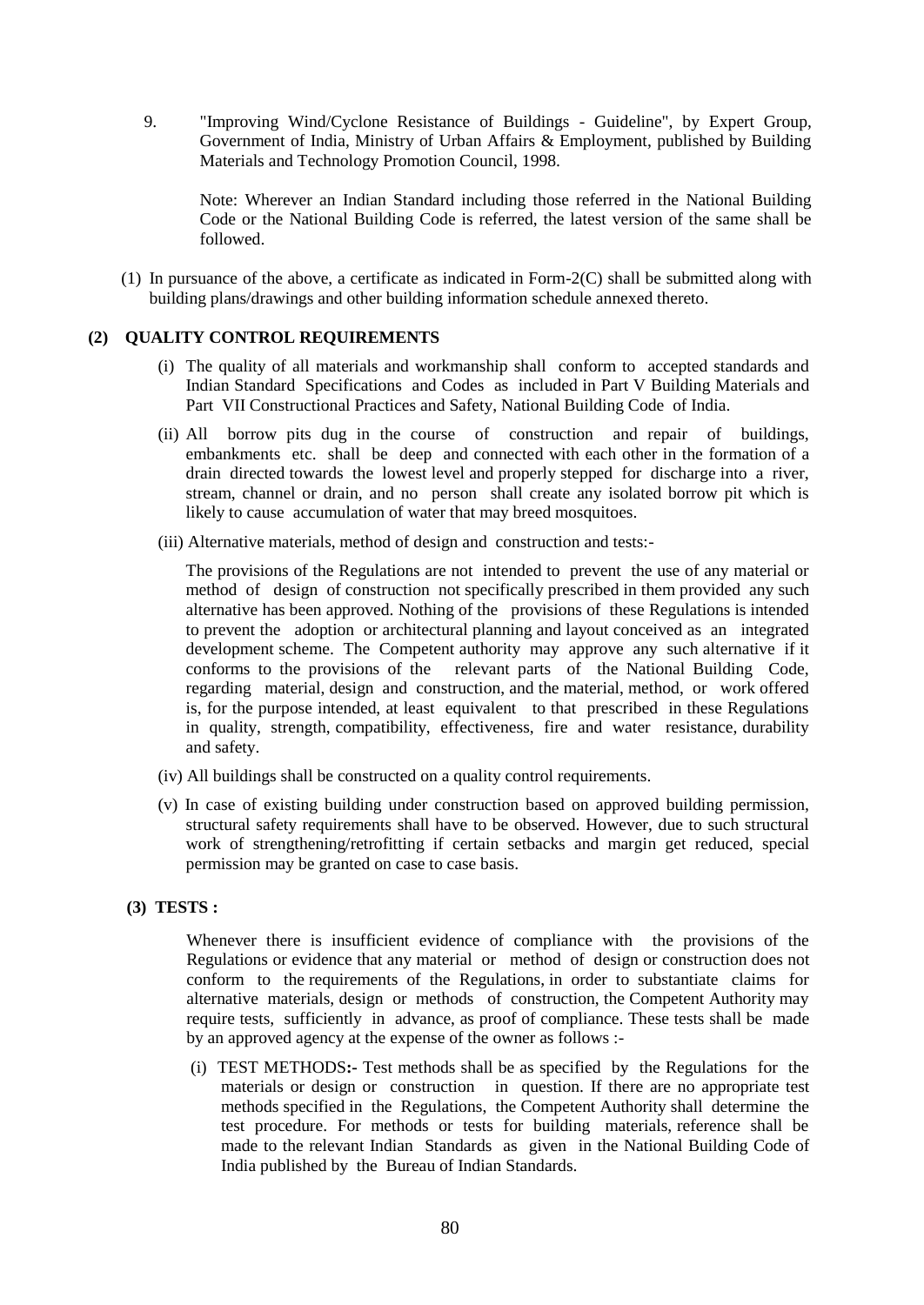(ii) TEST RESULT TO BE PRESERVED**:-** Copies of the result of all such tests shall be retained by the Competent Authority for not less then two years after the acceptance of the alternative material

The testing of the materials as per Indian Standards shall be carried out by laboratories approved by the competent authority on this behalf.

The laboratory/agency shall work out in consultation with the construction agency a testing programme of materials such as cement, steel and quality of concrete including its mixing, laying and strength at site as well as in the laboratory.

This should cover various stages of construction from foundation to completion as per Regulation. The laboratory shall maintain a duly authenticated report in a bound register, copy of which will be submitted to the construction agency, which will in turn forward the testing report to the competent authority.

- (4) Structural Stability and Fire Safety of Existing Buildings
	- i. The Competent Authority shall have the assessment of structural and/or fire safety of an existing building/structure damaged/undamaged carried out at stipulated periodical intervals through expert(s) chosen from a panel of experts identified by the Competent Authority.
	- ii. The owner/developer/occupant on advise of such expert(s) shall carry out such repair/restoration and strengthening/retrofitting of the building found necessary so as to comply with the safety standards laid down in the National Building Code and the Indian Standards as specified.

In case, the owner/developer/occupant does not carry out such action, the competent authority or any agency authorized by the competent authority may carry out such action at the cost of owner/developer/occupant.

- iii. The Competent Authority shall specify the period within which such compliance is to be carried out.
- iv. The Competent Authority may also direct the owner/developer/occupant, whether the building could be occupied or not during the period of compliance.
- **v.** In case of existing building under construction based on approved building permission, structural safety requirements shall have to be observed. However, due to such structural work of strengthening/ retrofitting if certain setbacks and margin get reduced, special permission.

# **17.5 BUILDING SERVICES**

**(1) ELECTRICAL INSTALLATIONS:** The planning, design and installation of electrical installation, air-conditioning and heating work shall conform to the provisions of Part VIII Building Services. Section 2- Electrical Installations. Section 3-Air-conditioning and Heating, National Building Code of India.

### **(2) LIFT:**

# **(a) PLANNING AND DESIGN :**

 The planning and design of lifts including their number, type and capacity depending on the occupancy of the building, the population on each floor based on the occupant load and the building height shall be in accordance with Section 5- Installation of Lifts and Escalators, National Building Code of India.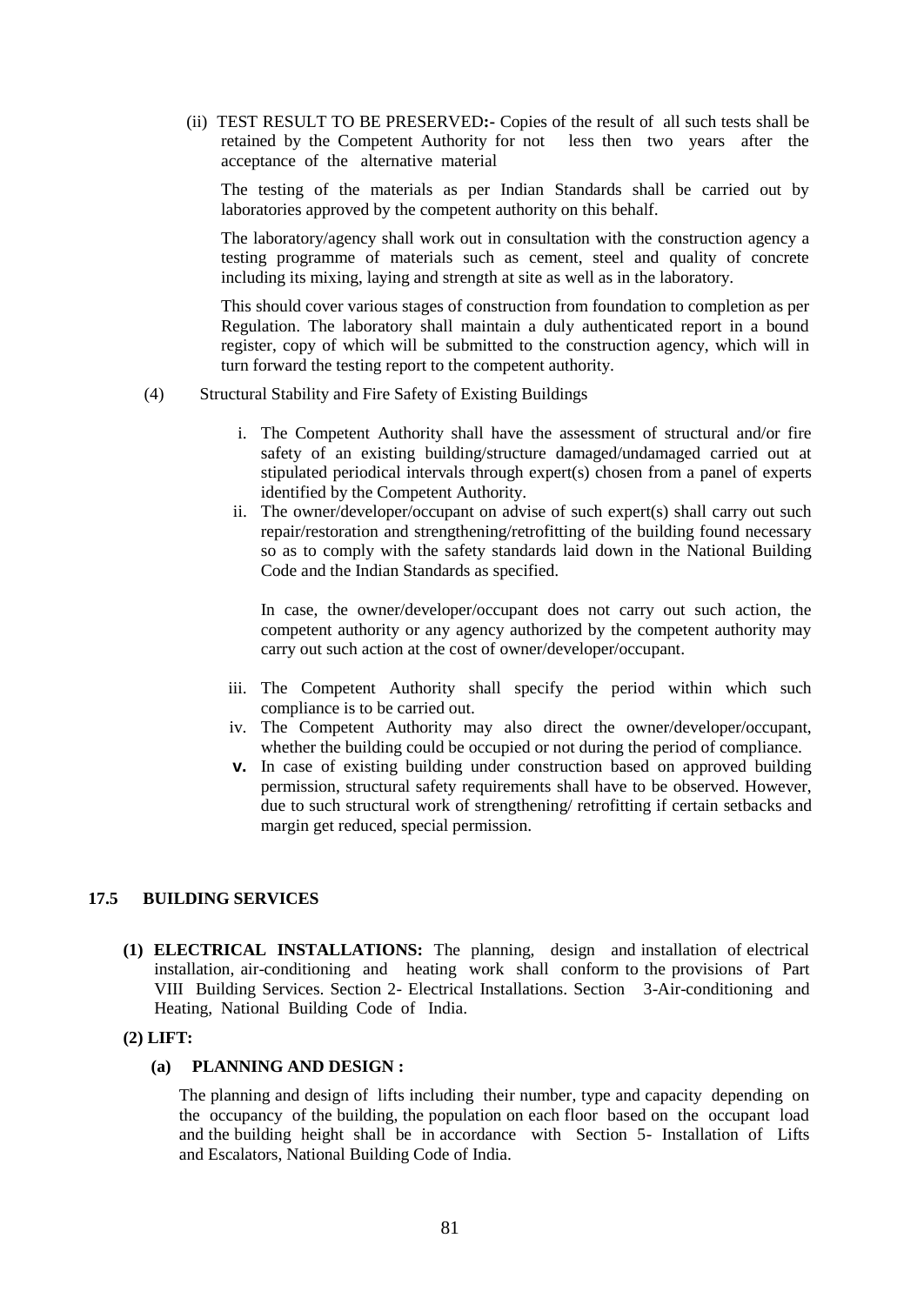### **(b) MAINTENANCE :**

- (i) The lift installation should receive regular cleaning, lubrication adjustment and adequate servicing by authorised competent persons at such intervals as the type of equipment and frequency of service demand. In order that the lift installation is maintained at all times in a safe condition, a proper maintenance schedule shall be drawn up in consultation with the lift manufacturer and rigidly followed. A log book to record all items relating to general servicing and inspection shall be maintained. The electrical circuit diagram of the lift with the sequence of operation of different components and parts shall be kept readily available for reference by persons responsible for the maintenance and replacement, where necessary, to the satisfaction of the competent authority.
- **(ii)** Any accident arising out of operation of maintenance of the lifts shall be duly reported to the competent authority.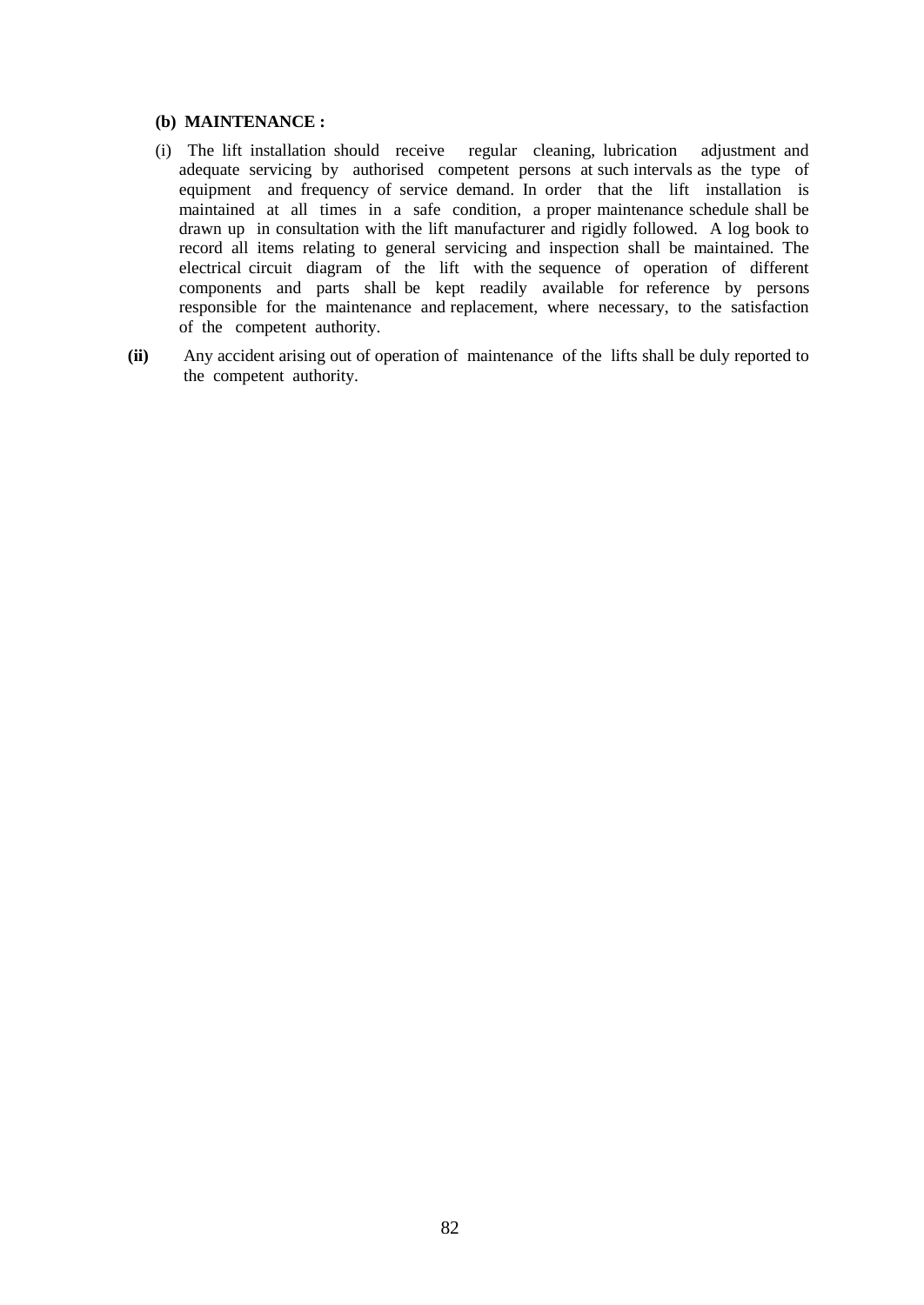# **18 PARKING**

## **18.1 Minimum parking space**

Off-street parking spaces for vehicles shall be provided for every new building constructed for the first use or when the use of old building is changed to any of the uses mentioned in the table below:

# **TABLE FOR MINIMUM OFF STREET PARKING SPACES:**

### **(In all areas including existing Gamtal)**

| Sr.            | Type of use                                                                                                                                                                                                                                                                   | <b>Remarks</b><br><b>Parking space</b>                                                                                                                                                                                                                                                                                                                                                                                                                                                             |                                                                                                                                    |
|----------------|-------------------------------------------------------------------------------------------------------------------------------------------------------------------------------------------------------------------------------------------------------------------------------|----------------------------------------------------------------------------------------------------------------------------------------------------------------------------------------------------------------------------------------------------------------------------------------------------------------------------------------------------------------------------------------------------------------------------------------------------------------------------------------------------|------------------------------------------------------------------------------------------------------------------------------------|
| No.            |                                                                                                                                                                                                                                                                               | <b>Required</b>                                                                                                                                                                                                                                                                                                                                                                                                                                                                                    |                                                                                                                                    |
| $\mathbf{1}$   | Residential<br>(Flats/Apartments)                                                                                                                                                                                                                                             | 15% of maximum permissible<br>F.S.I                                                                                                                                                                                                                                                                                                                                                                                                                                                                | (1) Dwelling units Above 80 Sq. Mts.<br>built up area 50% of the total parking<br>space requirement shall be reserved<br>for cars. |
|                |                                                                                                                                                                                                                                                                               |                                                                                                                                                                                                                                                                                                                                                                                                                                                                                                    | (2) Upto 80 Sq. Mts. built up area<br>25% of the total parking space<br>requirements shall be reserved for<br>Cars.                |
|                |                                                                                                                                                                                                                                                                               |                                                                                                                                                                                                                                                                                                                                                                                                                                                                                                    | (3) 10% of the total parking space<br>requirements shall be reserved for<br>visitors at ground level.                              |
| $\overline{2}$ | Cinema theatre, public<br>assembly<br>hall<br>auditorium,<br>stadium<br>etc.                                                                                                                                                                                                  | 1 Sq Mts. per seat                                                                                                                                                                                                                                                                                                                                                                                                                                                                                 | 50% of the total parking space<br>requirements shall be reserved for<br>Cars.                                                      |
| 3              | Industrial                                                                                                                                                                                                                                                                    | 10% of Building Unit                                                                                                                                                                                                                                                                                                                                                                                                                                                                               | 50% of the total parking space<br>requirements shall be reserved for<br>Cars.                                                      |
| $\overline{4}$ | Commercial<br>and<br>business establishments<br>including<br>business<br>bank,<br>office,<br>hotel,<br>guest<br>lodge,<br>house,<br>eating<br>house,<br>restaurant, institutional<br>building etc. and Health<br>facilities<br>including<br>Hospitals & Nursing<br>Homes etc. | 30% of maximum permissible<br>F.S.I<br>Note $:(1)$ The parking space so<br>shall<br>be provided<br>required<br>excluding required marginal space<br>and Built up area with solid plinth<br>subject to other regulation<br>(2) However, after fully<br>consuming the space available at<br>the ground level, remaining<br>parking space may be provided at<br>any other level.<br>(3)<br>20% of the parking space<br>required at the ground level shall<br>be exclusively provided for<br>visitors. | 50% of the total parking space<br>requirements shall be reserved for<br>Cars.                                                      |
| 5              | Community buildings<br>as<br>community<br>such<br>hall/<br>marriage<br>hall/<br>community<br>wadi/<br>recreational club/ and                                                                                                                                                  | 50% of Building Unit                                                                                                                                                                                                                                                                                                                                                                                                                                                                               | 50% of the total parking space<br>requirements shall be reserved for<br>Cars.                                                      |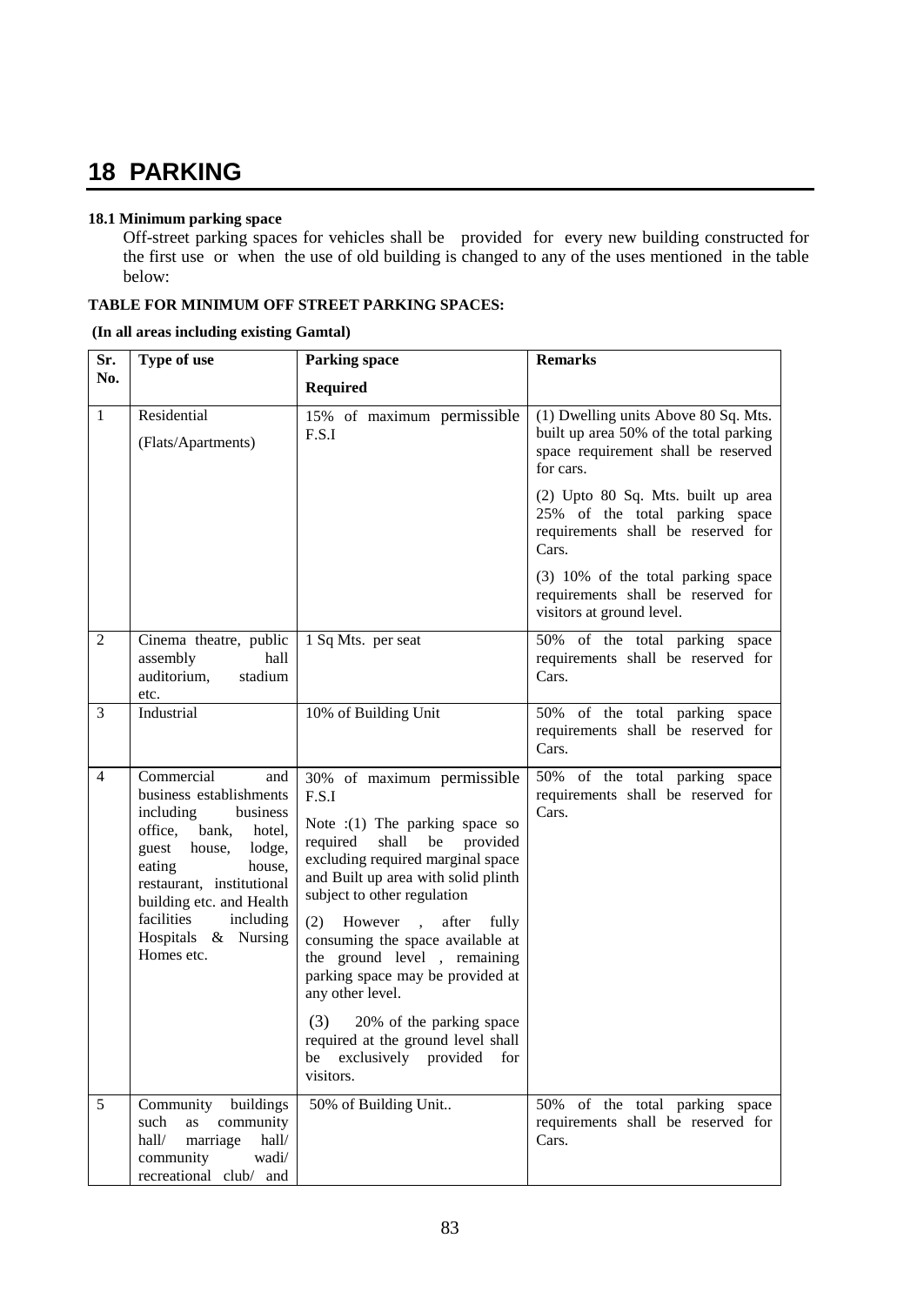| Sr.<br>No.     | Type of use                                                                                                                    | <b>Parking space</b><br><b>Required</b>                                                                                       | <b>Remarks</b>                                                                                                                                                                                                                                                                                |
|----------------|--------------------------------------------------------------------------------------------------------------------------------|-------------------------------------------------------------------------------------------------------------------------------|-----------------------------------------------------------------------------------------------------------------------------------------------------------------------------------------------------------------------------------------------------------------------------------------------|
|                | religious building, party<br>plot, club house etc.                                                                             |                                                                                                                               |                                                                                                                                                                                                                                                                                               |
| 6              | a) Primary schools.<br>Secondary<br>b)<br>and<br>higher<br>secondary<br>schools<br>Colleges<br>(c)<br>and<br>coaching classes. | 100<br>Sq.<br>Mts.<br>for every<br>20<br>students.<br>50 Sq.Mts. for every 100 students<br>70 Sq. Mts. for every 100 students | For computing number of students<br>$0.75$ sq. mts. floor area is equal to 1<br>(one) student.                                                                                                                                                                                                |
| $\overline{7}$ | Special building<br>for<br>uncommon uses :<br>(a) stock exchange                                                               | For $(a)$ and $(b)$<br>30% of maximum permissible<br>F.S.I                                                                    | (a) 50% of the total parking<br>For<br>space requirement shall be reserved<br>for cars.                                                                                                                                                                                                       |
|                | (b) grain market, timber<br>market, iron market,<br>agricultural market, and<br>such other wholesale<br>Trade.                 |                                                                                                                               | For (b) 50% of the total parking<br>space requirement shall be reserved<br>for heavy motor vehicles.<br>Authority/Municipal<br>Competent<br>Commissioner<br>shall specify the<br>number and types of vehicles likely<br>to be use in addition to Col. No. 4<br>For (a) and (b) of col. $No.2$ |

### **NOTE:**

(1) Building Units/Plots abuts on 9.00 Mts. or more width road Parking shall be Provided as under.

 For Ground floor Built-up Area without hollow plinth the Parking shall be Provided as per Commercial Standards and for other floors Built-up Area Parking shall be Provided as per Regulations.

- (2) Above space shall be provided in addition to adequate vehicular access to the street.
- (3) In a marginal space of 3.0 mts or more may be allowed for parking if it forms part of parking layout as required under 18.2.
- (4) Parking requirement shall be calculated on the basis of maximum permissible F.S.I.
- (5) In cases where misuse of parking space is noticed, the use of entire building shall be discontinued and the use shall be permitted only after the parking spaces are made possible for parking use. High penalty as decided by Competent Authority from time to time shall be levied considering the period of misuse of the parking space and the benefit derived out of misuse.
- (6) In cases where more parking space is requested, the Competent Authority may grant the request for providing parking in cellar or at upper floors with specific conditions to take care of genuine requirements.
- (7) Parking reserved for the visitors shall be provided on ground level only.

# **18.2 THE PARKING LAYOUT SHALL FULFILL THE FOLLOWING CONDITIONS**

- (1) The minimum width of access to street from parking space shall be 3.0 meters.
- (2) The Car parking space shall have two independent accesses leading street if its area capacity exceeds 300 Sq.Mts.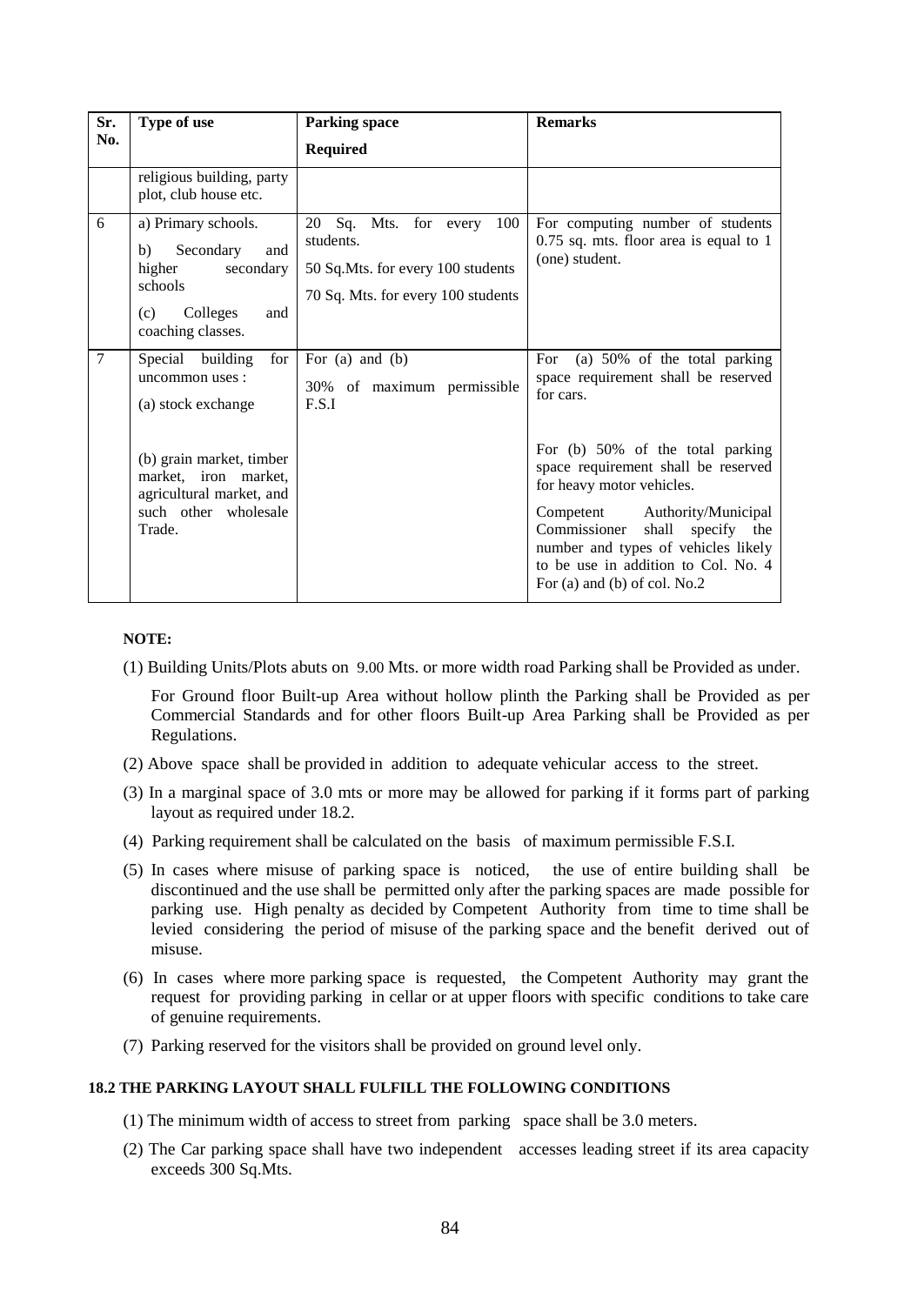Provided that one such access may be permitted if its minimum width is 6 meters.

- (3) If the parking space is not provided at street level the gradient of ramp leading to parking space shall not be more than 1:7 i.e. the vertical rise shall not exceed more than 1 Mt. over a horizontal distance of 7 meters.
- (4) Clear head way of 2.4 meters, shall be provided on every access leading to parking space and at any point in parking space.
- (5) The general arrangement of parking layout shall be in conformity with the general instruction as may be issued by the Competent Authority from time to time.
- (6) Width of ramp to the cellar may be 2.00 mts. Provided cellar is exclusively used as parking space for two wheeler vehicle only.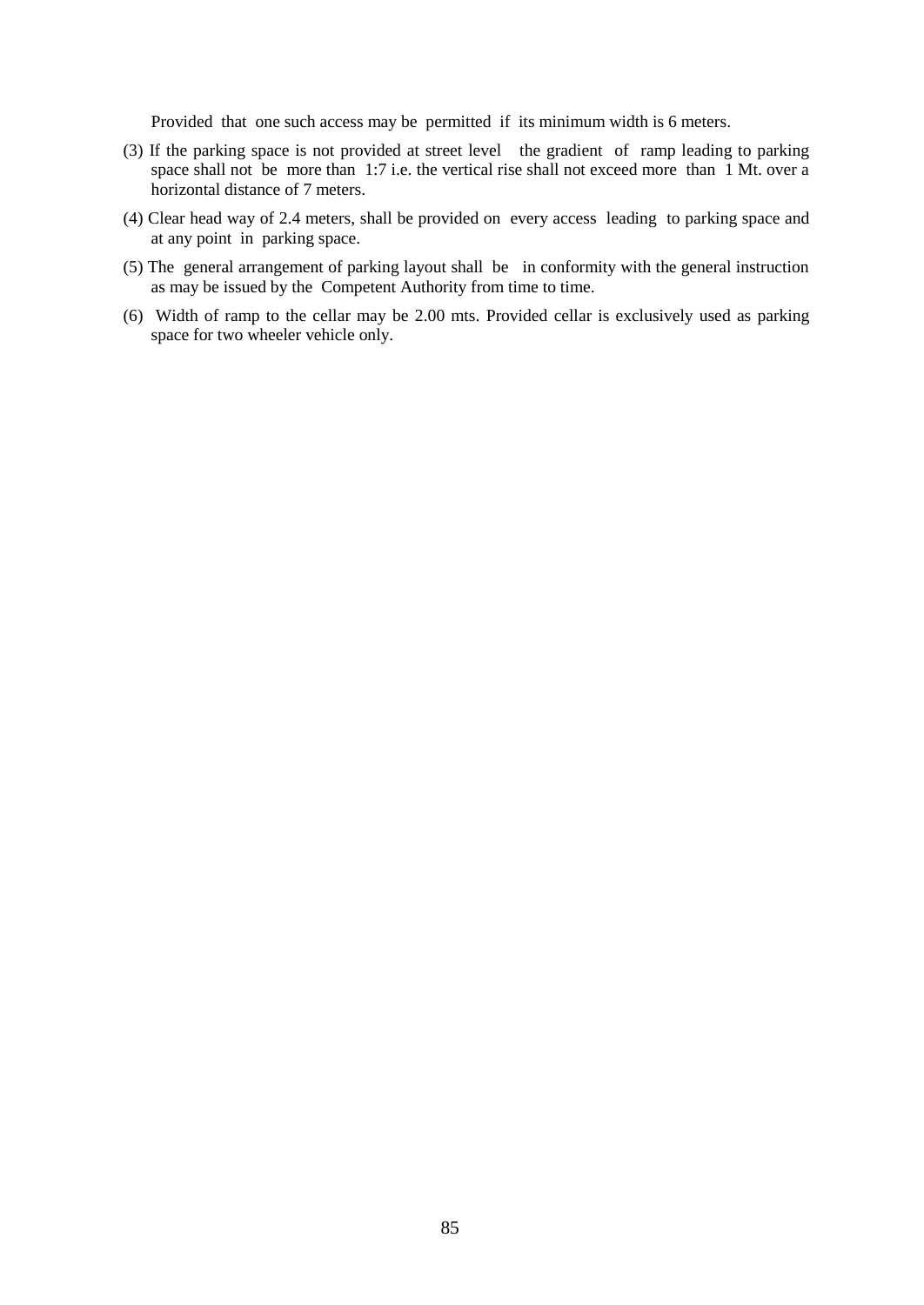# **19 GASOLINE (MOTOR FUEL) FILLING STATIONS AND GASOLINE FILLING CUM SERVICE STATIONS**

## **19.1 DEFINITION**

### **19.1.1**

The term "Filling Station" is a place of retail business engaged in supplying and dispensing of Gasoline (Motor- Fuel) and motor oil essential for the normal operation of automobiles.

### **19.1.2**

The term "Filling cum Service station" is a place of retail business engaged in supplying goods and services essential for the normal operation of automobiles. These include dispensing Gasoline and Motor- oil, the sales and services of tyres, batteries and other automobiles accessories and replacement item and washing and lubrication. They do not include the body of tender work, painting or other major motors repairs and over hauling.

### **19.2 REQUIREMENTS OF FILLING STATIONS AND FILLING-CUM SERVICE - STATION.**

### **19.2.1 SPACE REQUIREMENTS:**

(1) The minimum size for the location of Filling Station and filling cum Service Station shall be as follows:

filling station 30.00 mts. x 36.50 mts. (In intensely developed areas the minimum frontage may be relaxed by the Authority after complete investigation).

Filling cum service station shall be 2000 sq.mts. having frontage not less then 30.00 mts.

(2) Except in hilly terrain, the plot should be on level ground.

(3) Every filling station should provide for one parking space for each four employees with a minimum of two car parking space.

(4) In the case of filling cum service stations in addition to parking space requirements given above provision should also be made for one car parking space for each service station. (5) Common plot shall not be required.

# **19.3 TRAFFIC REQUIREMENTS:**

(1) A filling station or filling cum service station is a major generator of traffic and as such present a degree of traffic hazard on the road on which it is sited. This potential traffic hazard determines the number of station that can be permitted in any section of the road or the highway or in a section of a city, the objective being to keep the traffic hazard to the minimum.

(2) A filling station or filling cum service station should not be located opposite a break or opening in the central verge on a dual carriage as this will encourage the traffic to cross the road while entering a filling station or filling cum service station.

(3) A filling station or filling cum service station preferably may not be sited too closed to an intersection to a traffic island on the main road. To assure satisfactory wearing distances, the minimum desirable distance between an access to a station and the tangent point of the traffic island or intersection should be 80.00 mts.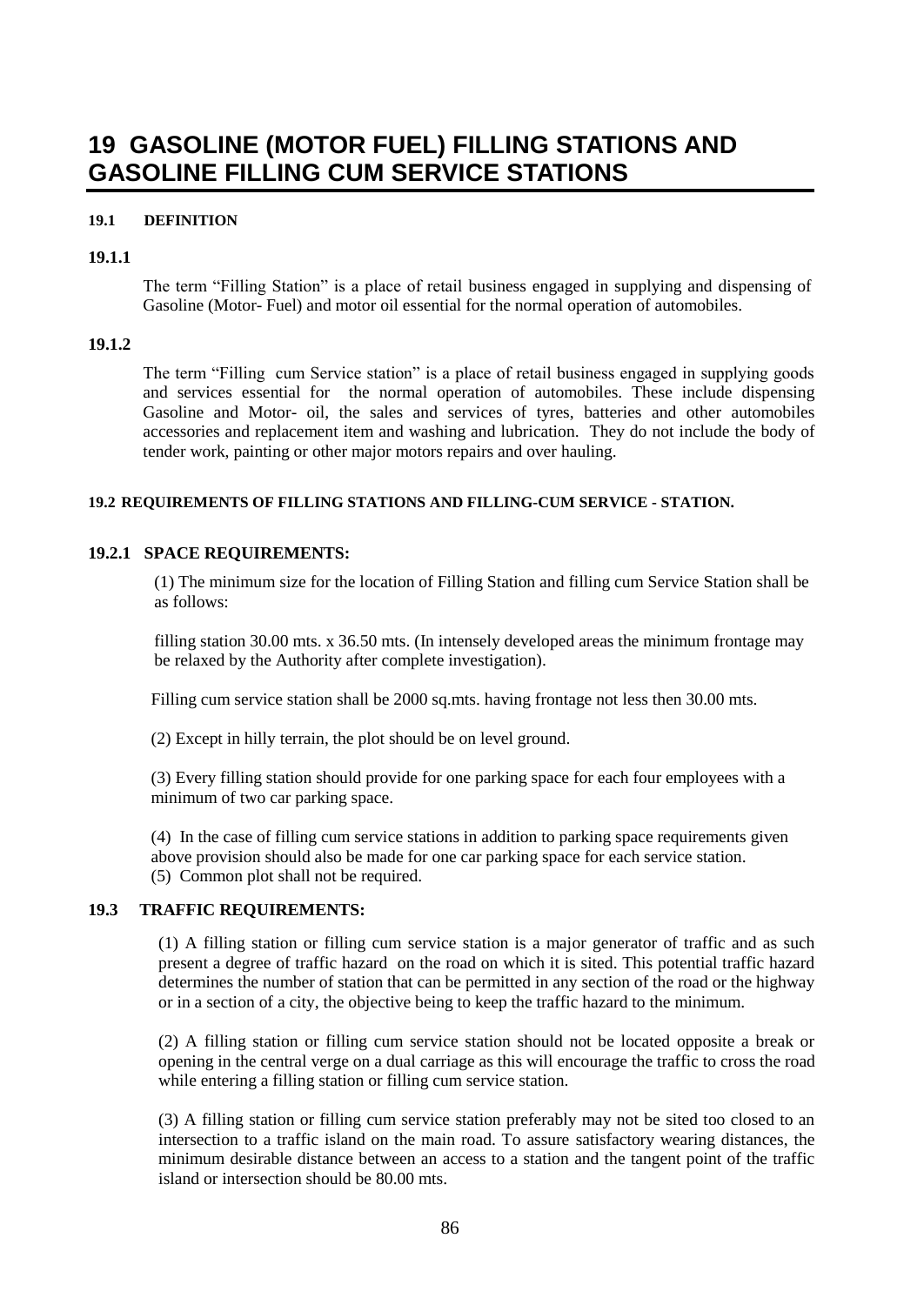(4) In the case of main road provided along with a service road or a marginal access road, the access to the station should be provided from the service the marginal access road and not from the main road.

(5) On road having heavy traffic, it is desirable to provide one station on either side of the road so that vehicles are not required to cross the road. On roads the traffic cannot support two filling station open on either side, one may be located on either sides provided the site is not close to a junction and confirm to the requirements of the 3 above.

(6) Sitting of the stations on road curves or bends are a safety hazard and should be avoided. Filling cum service station should not be located adjacent to the residential houses.

(7) The minimum distance of the property line of the filling station from the central line of the road must not be less than 15.00 mts. or half the proposed right of way of the road, whichever is more. In the case of National Highways, and major road in the urban areas they should be set back so as to be outside the ultimate right of way of the highway along which it is to be located. However, variations can be approved in special cases if allowed by the competent Authority after complete investigation.

(8) The heaping up of the oil cans and other goods within the premises which tend to create a sort of ugly character to the area should be discouraged, Preferential locations in highly congested highways in urban areas create traffic problems which need proper and careful examination. Similarly the concentration of filling station and service station etc. along traffic or arteries creates problems in maintaining street capacity thereby depriving the community facility for mass and quick transport along the highway in urban.

# **19.4 ENTRANCE AND EXIT CONSIDERATIONS:**

(1) In all location of filling stations. The basic principle governing location as well as exit and entrance consideration is to minimize as much as possible interference with normal flow of traffic on the road.

(2) For easy flow of the station a minimum frontage of 30.00 mts. shall be provided with wide and easy entrance and exit kerbs, vehicles entering and leaving the station should be fully visible to the traffic on the main road and there should not be any obstruction to view between the filling station pumps and the road.

(3) The following minimum requirements for the ingress should be observed.

- i) Maximum width of the drive ways at the side walk:9.00 mt
- ii) Minimum angle of intersection of drive ways with the street pavement 60 (degree)
- iii)Minimum distance from any drive way to any exterior property line: 6.00 mts.
- iv) Minimum distance from any driveway to any interior plot line : 3.00 mts.
- v) Minimum distance between kerbs sites : 9.00 mts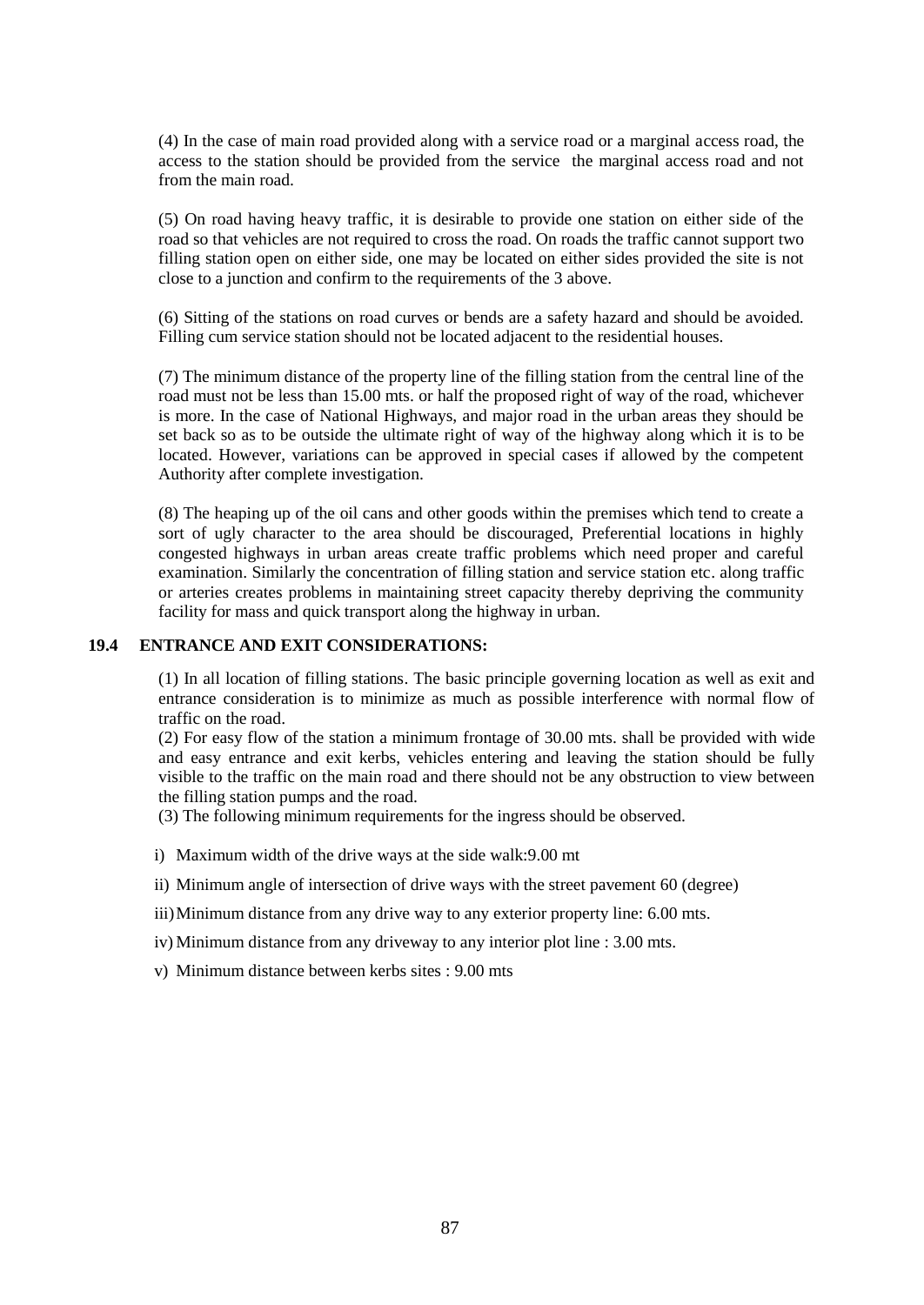# **20 CONTROL OF SIGNS (HOARDINGS) AND OUTDOOR DISPLAY STRUCTURES AND PAGING TOWER AND TELEPHONE TOWER AND OUTDOOR DISPLAY STRUCTURES**

### **20.1 PERMISSION**

Only authorised signs (Hoarding) paging tower and telephone towers will be permitted.

# **20.2 DESIGN AND SIZE**

Every hoarding shall be designed so as to withstand the wind, dead, seismic and other loads and other structural requirements in accordance with the NBC.

In the case of shopping units in commercial areas and/or residential-cum-commercial buildings, the display boards shall be at the same height above the shopping arcade and shall ordinarily be 45.5 cms. to 61 cms. in height. The placement and size of the boards shall form a part of the building permission and no change therein shall be permitted nor shall any additional boards be allowed to be displayed.

Size of the hording along the various roads shall be permitted as prescribed by appropriate authority. The appropriate authority shall prescribe size of the hording according to local conditions and requirements with prior intimations to state government.

### **20.3 PROHIBITED SIGNS**

The following signs are prohibited along major roads, having width beyond 18.00 Mts.

- a) Any sign that by reason of its shapes, position or colour may be confused with an authorised traffic sign or signal.
- b) Any sign containing the word "Stop" ,"Look" ,"Danger" or other similar word that might mislead or confuse the travellers.
- c) Any sign that is attached to or printed on a rock or other natural objects and
- d) Any sign that is located within a public right-of-way unless it is an official street name, traffic sign or signal or other official sign.

## **20.4 GENERAL RESTRICTIONS**

- 1) No ground sign shall be erected to a height according to local condition and requirements. Lighting, reflections may extend beyond the top of face of the sign.
- 2) Every ground sign shall firmly supported and anchored to the ground. Supports and anchors shall be of treated timber in accordance with good practice or metal treated for corrosion resistance or masonry or concrete.
- 3) No ground sign shall be erected so as to obstruct from access to or egress from any building and;
- 4) No ground sign shall be set nearer to the street line than the established building line.
- 5) Distance from the junction of road:- No sign or hoarding along roads shall be permitted In such away that it is not obstructing the vision required for safe traffic movements.
- 6) Any hoarding which in the opinion of the Authority is likely to be confused with unauthorised traffic sign or signal shall not be permitted.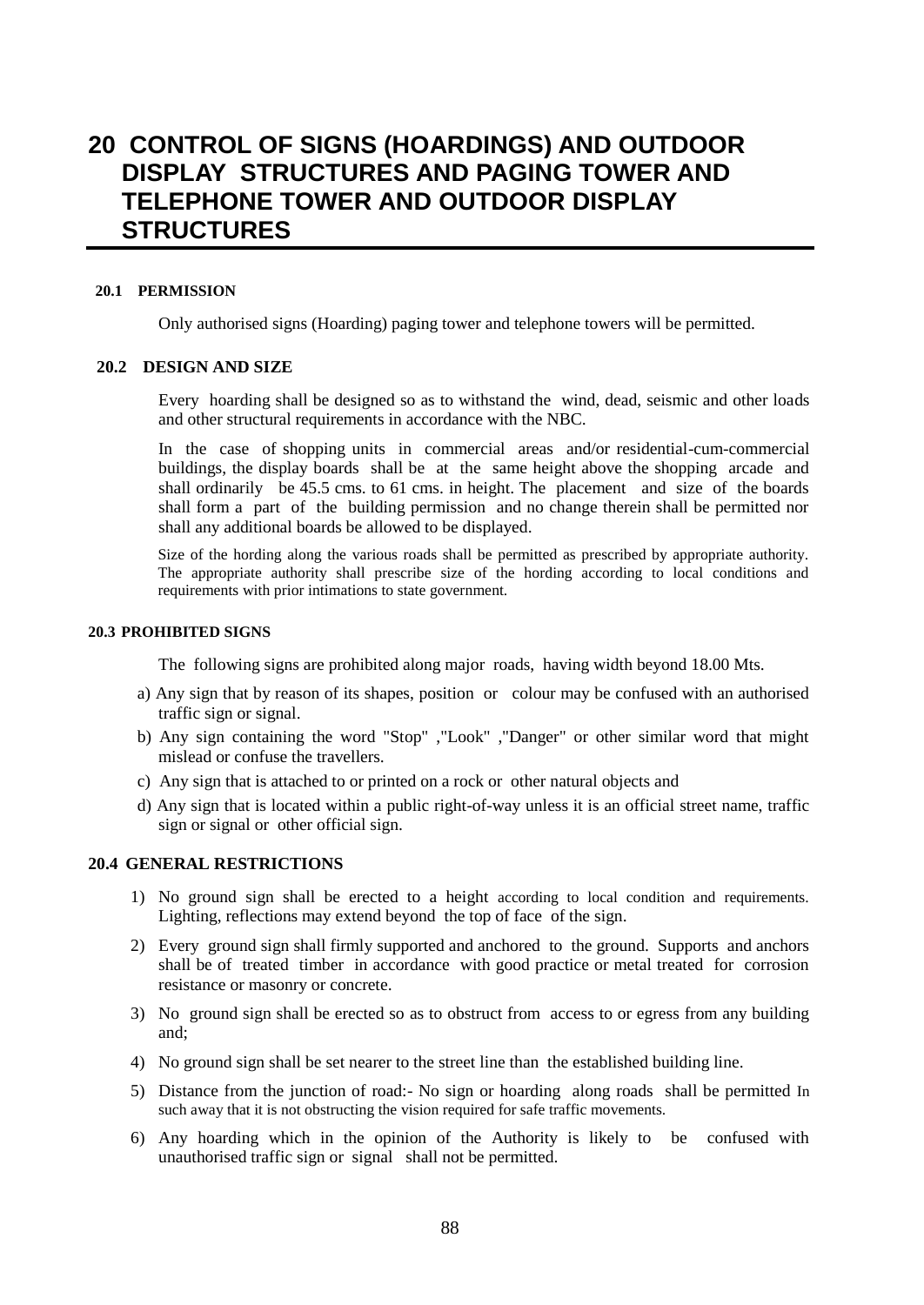- 7) No hoarding on road less than 10 Mts. wide shall be permitted in existing Walled City and Gamtal.
- 8) Any hoarding containing the words "Stop", "Look", "Danger" or other similar words that might mislead or confuse the travellers shall not be permitted.
- 9) No hoarding shall be permitted after keeping distance, according to local condition and requirements from any public park.
- 10) No hoarding shall be permitted in the open margin space of the building.
- 11) All permission for hording shall be given only after getting certificate from registered structural engineer for the stability, safety of hoarding to be erected.

#### **20.5 HOARDING ON ROOF**

Following provisions shall apply for Roof Signs.

- a) Location: No roof sign shall be placed on or over the roof of any building, unless the entire roof construction is of non-combustible material. The top of sign board should confirm the building height regulations.
- b) Projection: No roof sign shall project beyond the existing building line of the building on which it is erected or shall extend beyond the roof in any direction.
- c) Support & Anchorage: Every roof sign shall be thoroughly secured and anchored to the building on or over which it is erected. All loads shall be safety distributed to the structural members of the building.

### **20.6 WALL SIGNS**

Following provisions shall apply for wall signs.

- a) Dimensions: The total area of the sign shall not exceed 25 percent of the total area of the facade on which the sign is erected. The facade of the building shall be subdivided into blocks of uniform height and the area of the sign erected on particular block shall not exceed 10 percent of the area of that block.
- b) Projection: No wall sign shall extend above the top of the wall or beyond the ends of the wall to which it is attached. At any place where pedestrians may pass along a wall, any wall sign attached there to shall not project more than 7.5 cms. there from within a height of 2.5 Mts. measured from the level of such place.
- c) Support & Attachment: Every wall sign shall be securely attached to walls, wooden blocks or anchorage with wood used in connection with screws, staples or nails shall not be considered proper anchorage, except in the case of wall signs attached to walls of wood.
- d) Reflectors: Lighting reflectors may project 2.4 Mts. beyond the face of the wall provided such reflectors are at least 4 m above the footpath level, but in no case shall such reflectors project beyond a vertical plane one meter inside the kerb line.

### **20.7 PROJECTING SIGNS**

No projecting sign or any part of its supports or frame work shall project more than 2 meters beyond the main face of the building to which such sign is attached. At every place where pedestrians may pass underneath a projecting sign, an over-head clearance of at least 2.5 Mts. shall be maintained.

Comprehensive Sign Design: Particularly in the case of an existing structure where because of the code amendment new signage is likely to cover less of the building facade than previously, it is hoped that Comprehensive Sign Designs will encourage the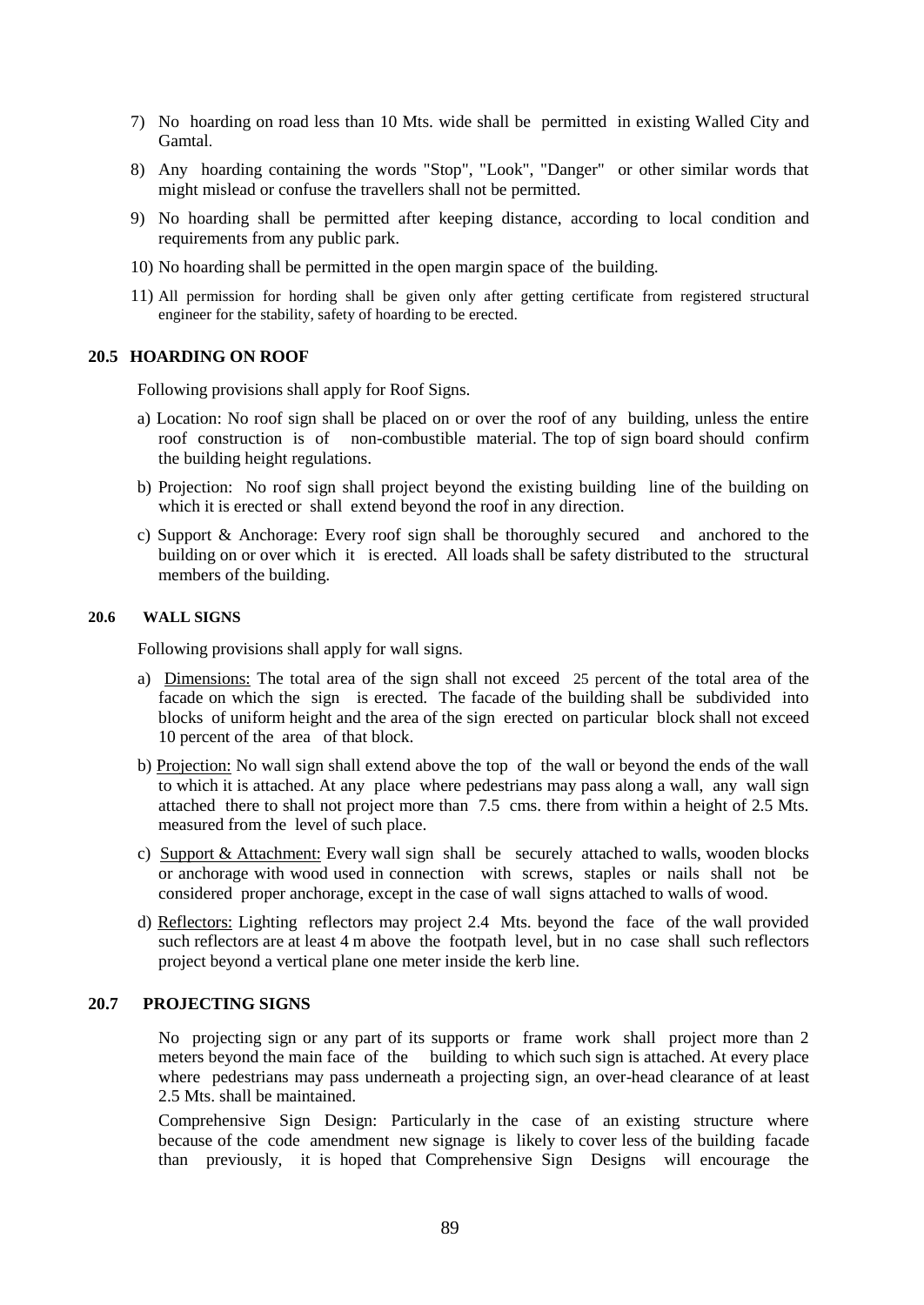rehabilitation of the building front itself as well as the careful design of the sign that goes on it.

# **20.8 SIGNS IN URBAN RENEWAL PROJECT AREAS**

These signs must confirm with the zoning regulations and with the urban renewal plan or special restrictions for the area, which may include additional regulations or requirements.

### **20.8.1 BANNERS, SIGN-BOARDS ETC :**

Banners, signboards and several other kinds of signs other than on-premise signs shall be only temporarily permitted.

### **20.8.2**

No signs within 30 Mts. distance of a park entrances or institutional entrances shall be permitted.

# **20.9 HISTORIC BUILDINGS**

The Competent Authority is empowered to deny the permission on the ground of ambiance of heritage buildings and precincts.

### **20.10 DEPOSIT AND FEES**

- 1) The fees for erection and maintenance of the hoarding shall be charged as decided by Competent Authority from time to time.
- 2) The fees for hoarding shall be paid by the applicant in advance, for the calendar year or part thereof.

# **20.11 TELECOMMUNICATION INFRASTRUCTURE (PAGING, CELLULAR MOBILES, 'V' SAT. , MTNL ETC.)**

- 1) Following provisions shall apply for telecommunication infrastructure.
	- a) Location : The Telecommunication Infrastructure shall be either placed on the building roof tops or on the ground or open space within the premises subject to other regulations.
	- b) Type of structure : (i) Steel fabricated tower or antennae's on M.S. pole.
		- (ii) Pre-fabricated shelters of fibre glass or P.V.C. on the building roof top/terrace for equipment.
		- (iii) Masonry Structure/ Shelter on the ground for equipment.
		- (iv) D.G. Set with sound proof cover to reduce the noise level.
	- c) Requirement: (i) Every applicant has to obtain/ procure the necessary permission from the "Standing Advisory Committee on Radio Frequency Allocation" (SACFA) issued by Ministry of Telecommunications.
		- (ii) Every applicant will have to produce the structural stability certificate from the registered structural engineer which shall be the liability of both parties
		- (iii) Applicant have to produce/ submit plans of structure to be erected.
	- d) Projection: No Pager and/or Telephone Tower shall project beyond the existing building line of the building on which it is erected in any direction.
- 2) DEPOSIT AND FEES : The fees for erection and maintenance of the Telecommunication infrastructure shall be charged as decided by Competent Authority from time to time.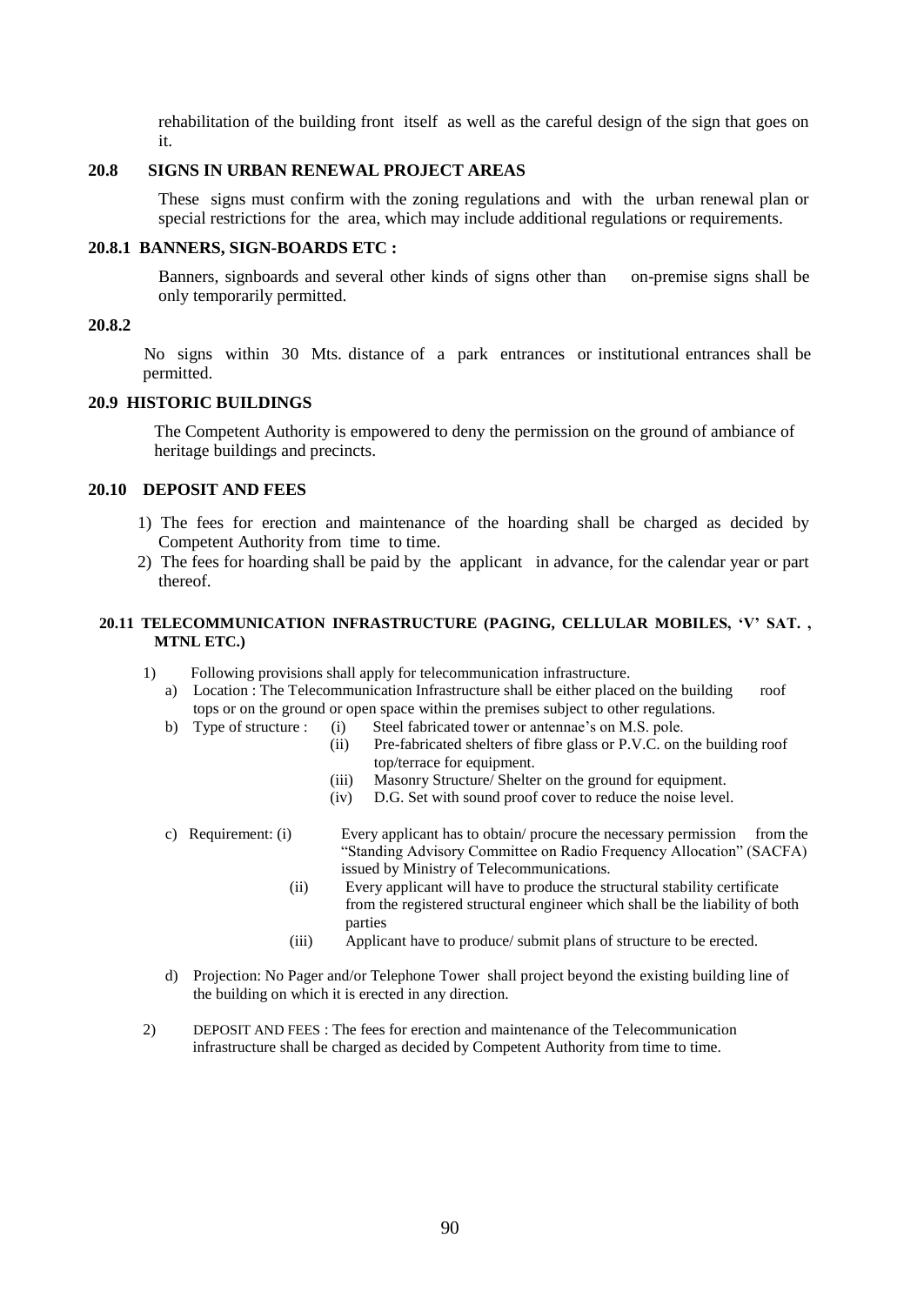# **21 MINING, QUARRYING AND BRICK KILN**

The following regulations shall govern the mining, quarrying and brick kiln operations.

# **21.1**

No mining, quarrying and brick kiln operations where no blasting is involved shall be permitted within a distance of 50 Mts. from the boundary of any public road, railway line, canal, transmission line or any other building. No mining and quarrying operations an brick kiln operations which involves blasting shall be permitted within a distance of 200 Mts. from any public road, railway line, canal, transmission line or any other building.

# **21.2**

No building operations shall be permitted on the plot on which mining and quarrying and kiln operations have been permitted, without the prior approval of the Authority.

# **21.3**

The mining, quarrying and brick kiln shall be permitted for a stipulated period not exceeding three years from the date of development permission at a time and shall be so prescribed in the development permission.

# **21.4**

The following shall govern the mining, quarrying and brick kiln operations and shall form conditions of the development permission:

1) The mining, quarrying and brick kiln operations shall not cause any nuisance to people in the vicinity. 2) The mining, quarrying and brick kiln operations below the average ground level shall be permitted only for the extraction.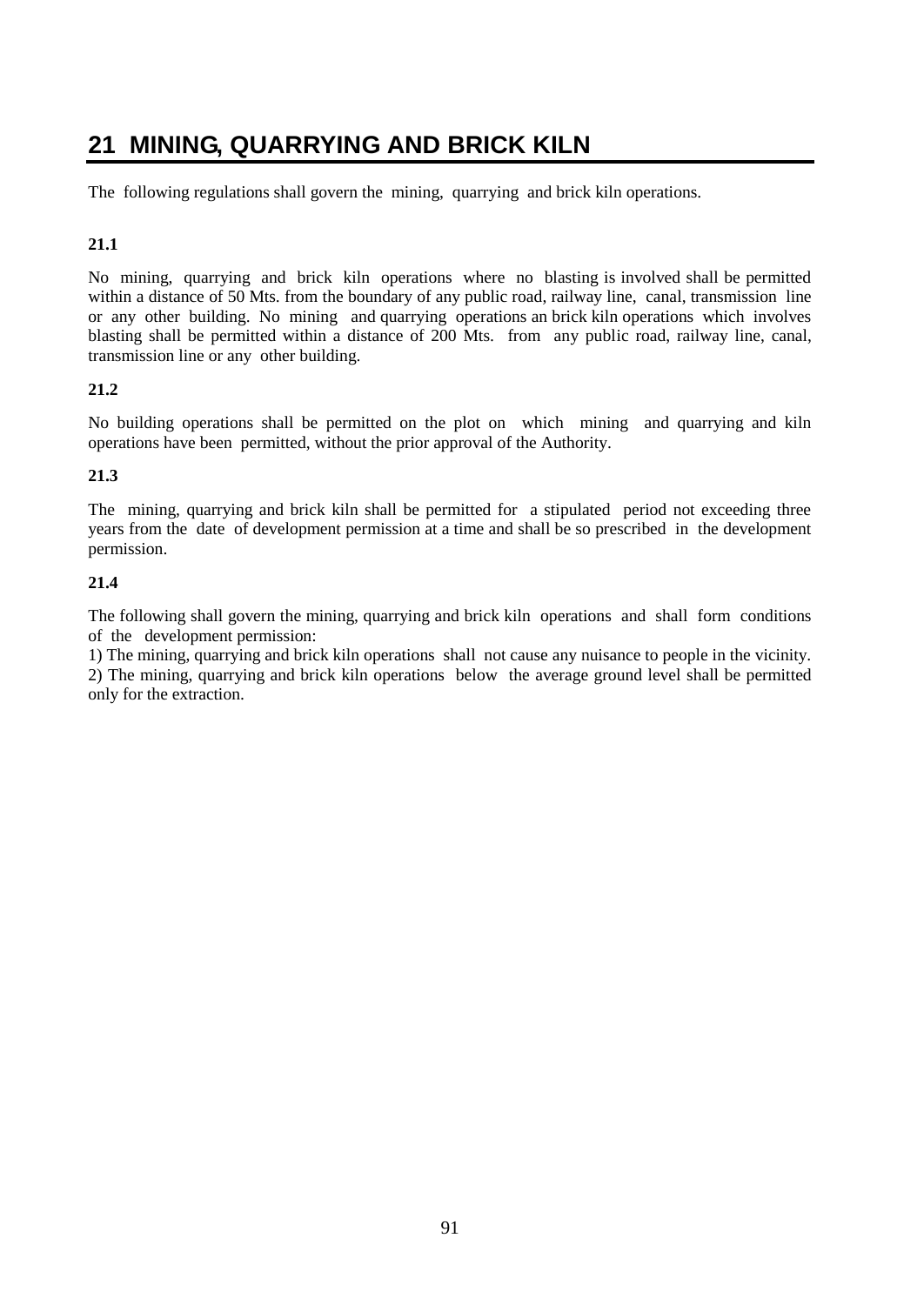# **22 CONTROL OF AIR AND WATER POLLUTION**

# **22.1**

No industrial effluent shall be disposed or exposed so as to cause nuisance and endanger to public health.

# **22.2**

Without prejudice to the generality of the above provisions, the Competent Authority may stipulate certain conditions or measures to control the air borne emissions and liquid effluents from industrial units. These measures shall be stipulated as conditions of the development permission.

# **22.3**

Industries in the special industrial zone which emit liquid and gaseous effluents shall not be allowed to emit such effluent unless they are purified and rendered harmless from the public health point of view by provision of purification plants, as may be prescribed by the Competent Authority and/or the Gujarat Pollution Control Board.

# **22.4**

Controls as prescribed from time to time by the pollution control board / Competent Authority shall be applicable to all development and redevelopment.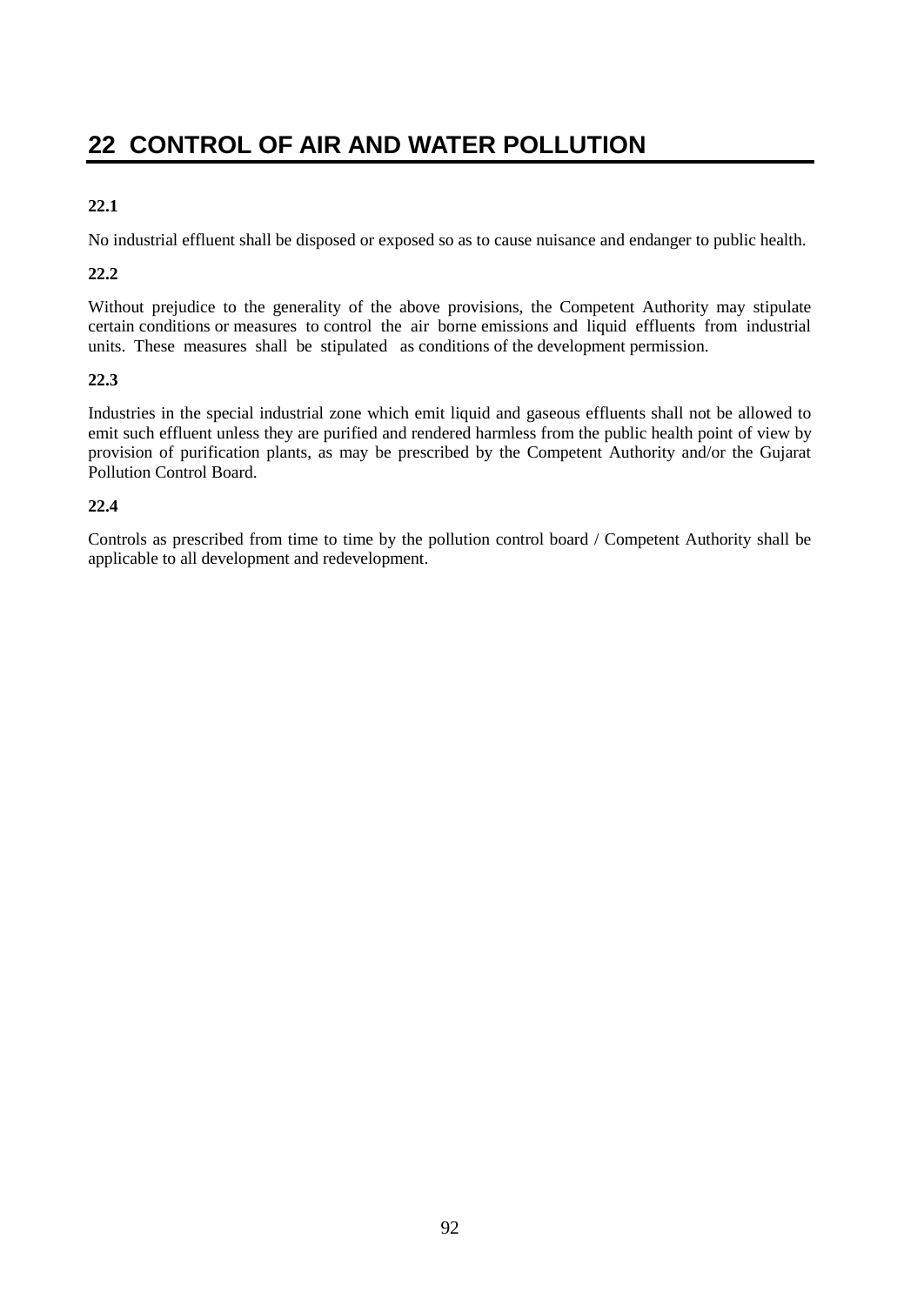# **23 CONTROL OF DRAINS, SEWERS, DRAINAGE AND SEWAGE WORKS**

Regulations for regulating the construction maintenance and control of drains, sewers, drainage and sewage works of any description within Development Area.

### **23.1 DEFINITIONS:**

In these regulations unless the content specifically indicates otherwise, the meaning of the terms used shall be as under:

- 1) "Sewer System" shall mean the sewage disposal system.
- 2) "Engineer" shall mean the Engineer of Authority or the authorised person or its deputy or representative duly authorised from time to time to act on his behalf.
- 3) "Person" shall mean any individual firm, company, association, society, corporation or group.
- 4) "Sewer" shall mean a pipe, or conduct or other construction provided for carrying sewage.
- 5) "Building Sewer" shall mean the sewer under the control of the property owner and extending from the building to the first inspection chamber or manhole.
- 6) "Public sewer" shall mean a sewer in which all owners of abutting properties may discharge, and which is controlled by the public body.
- 7) "Sanitary Sewer" shall mean a sewer which carries sewage and to which storm, surface and ground water are not admitted.
- 8) "Storm Sewer" shall mean sewer which carries storm and surface water and drainage but excludes sewage and industrial wastes, other than unpolluted cooling water.
- 9) "Combined Sewer" shall mean a sewer receiving both sewage and surface run off.
- 10) "Sewage" shall mean a combination of the waters carried from residences, business buildings, institutions and industrial establishments, to go there with such ground surface and storm waters as may be present.
- 11) "Industrial waters" shall mean the liquid wastes from industrial manufacturing process, trade, business or form of any development, recovery or processing operation, as distinct from sanitary sewage.
- 12) "Garbage" shall mean solid wastes from the domestic and commercial preparation, cooking and dispensing of food and from the handling storage, and sale of produce.
- 13) "Properly Shredded Garbage" shall mean the waste from the preparation, cooking and dispensing of food that have been shredded to such a degree that all particles will be of 1 cm. carried freely under the flow conditions normally prevailing in sewers with no particle greater then 1 cm in any dimension.
- 14) "Sewage Treatment Plant" shall mean any arrangement or devices and structures used for treating sewage.
- 15) "Sewage works" shall mean all facilities for collecting, pumping, treating and dispensing of sewage.
- 16) "Water Course" shall mean a channel in which a flow of water occurs either continuously or intermittently.
- 17) "Natural Outlet" shall mean a channel in which a flow of ground water occurs continuously.
- 18) "Sludge" shall mean any discharge of water sewage industrial waste which in concentration of any given constituent or in quantity of flow exceeds for any duration longer than 15 minutes, five times the average 24 hour concentration or flow during normal operation.
- 19) "pH" shall mean the logarithm of the reciprocal of the weight of hydrogeneous in grams per litre of solution as determined by procedures outlined in standard methods.
- 20) "Biochemical Oxygen Demand" (abbreviated as B.O.D.) shall mean the quantity of oxygen utilised in the biochemical oxidation of organic matter in five days at 20 o c expressed in milligrams per liter, as determined by procedures outlined in standard methods.
- 21) "Suspended Solids" shall mean solids that either float on the surface or are in suspension in water sewage or other liquids or which are removable by a laboratory filtering device quantitative determination shall be done in accordance with methods.
- 22) "Gallon" shall mean Imperial Gallon.
- 23) "Control Manhole" shall be the manhole so designated for the express purpose of collecting waste effluent samples and facilitating observation and measurement of waste as necessary from a property. It shall be the manhole at the junction of the building sewer with the public sewer or the nearest manhole on the public sewer down stream of the junction of the building sewer with the public sewer as may be decided by the Engineer.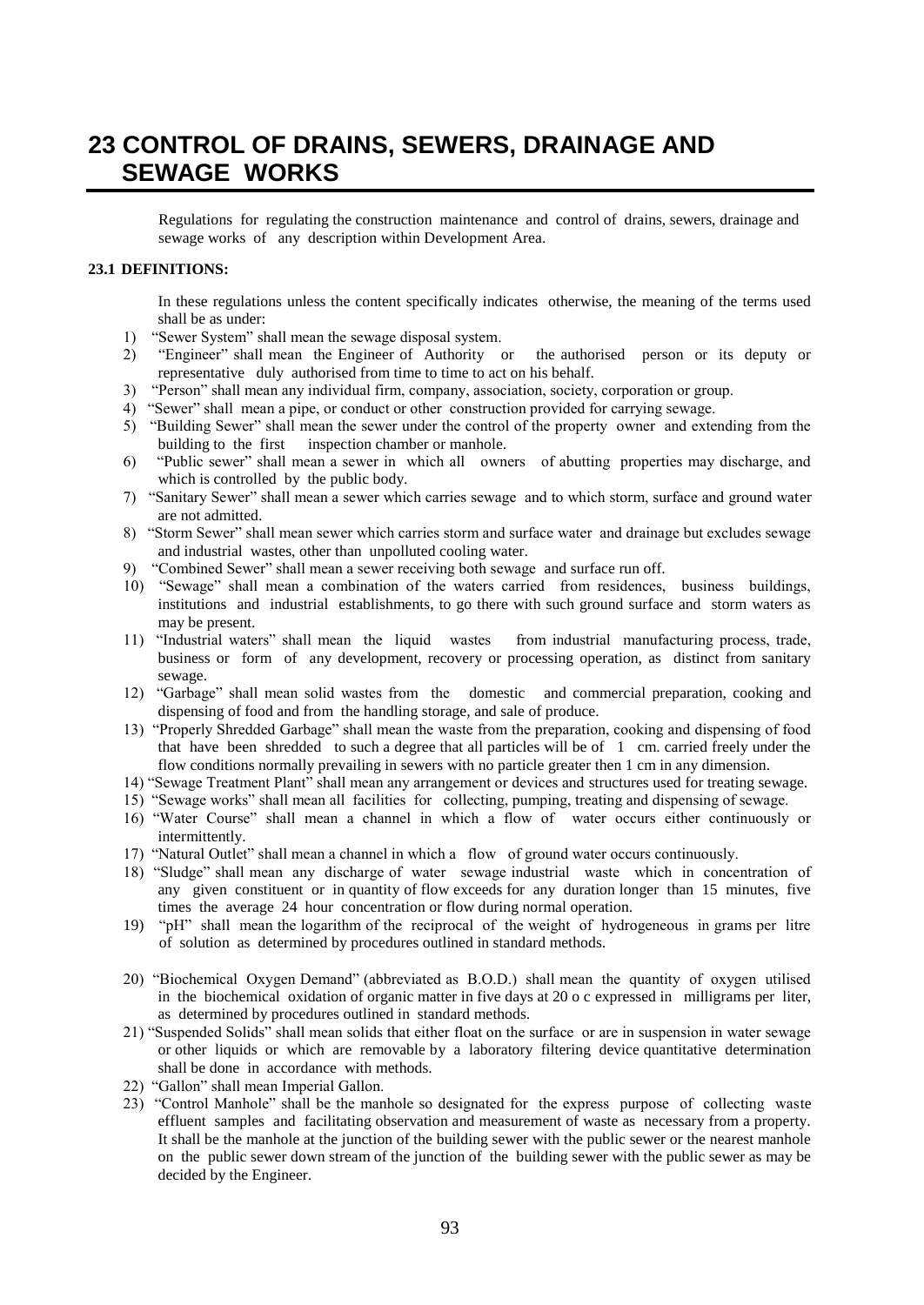24) "Standard Methods" shall mean the examination and analytical procedures set forth in the most recent edition of Standard Methods' for the examination of water, sewage and Industrial wastes published jointly by the American Public Health Association, the American Water Works Association and the Water Pollution Control Federation. However, the use of identical analytical procedure outlined by the World Health Organisation or the Indian Standards Institution of the Government of India, from time time , whenever such procedures exist will be permitted.

### **23.2 REGULATIONS**

- 1) It shall be unlawful for any person to place, deposit, or permit to be deposited in any incinerate manner on public or private property within the jurisdiction of Competent Authority any human or animal excrement, garbage or other objectionable waste.
- 2) It shall be unlawful for any person to discharge to any natural outlet or any where, within the area under the jurisdiction of Competent Authority any sewage or other polluted waters except where suitable treatment has been provided in accordance with subsequent provisions of these regulations.
- 3) For permission to discharge into the sewage system from establishments producing industrial wastes, the owner or his authorised agent shall make application on a special form furnished by the Competent Authority as the case may be. The permit application shall be supplemented by any plans, specifications, sample test reports or other information considered pertinent in the judgement of the Engineer. An inspection fee of Rs.100/- for an industrial building sewer permit shall be paid at the time application is filed. All industrial and trade establishments existing and discharging industrial wastes into the sewer system at the time of enactment of these regulations shall also require permission to discharge into the sewer under these regulations.
- 4) No person shall discharge or cause to be discharged any storm water surface water, ground water, roof run-off, or subsurface drainage to any sanitary sewer. uncontaminated cooling water or unpolluted industrial process water be permitted to be discharged to any sanitary sewer by the Engineer if storm sewer is not available.
- 5) Storm water and all other unpolluted drainage shall be discharged to such sewer as are specifically designated as storm sewers or to a natural outlet approved by the Engineer. Industrial cooling water or unpolluted process waters may be discharged with the prior approval of the Engineer to a storm sewer or natural outlet.
- 6) Grease, oil and sand interceptors of approved type and capacity shall be provided when in the opinion of the Engineer, they are necessary for the proper handling of liquid wastes containing grease in excessive amounts or any inflammable wastes, sand or other harmful ingredients, such interceptors shall be so located as to be readily accessible for cleaning and inspection.
- 7) No storage rooms where acids, cyanide, cyanogen compound or other dangerous substances are stored, shall be connected directly to the public sewers or to any natural outlet, curing holding pit, or other approved arrangement may be required to be provided so that accidental discharge can be caught and disposed off in a safe manner.
- 8) All permits granted under Regulation No.23.2(3) shall be valid for a period of 3 years and it shall be incumbent on the owner or his authorised agent to make an application for renewal with payment of renewal fee of Rs.75/- three months before the 'expiry' of the permit period furnishing sample test reports and any other information considered pertinent in the judgment of the Engineer.
- 9) No person shall discharge or cause to be discharged any of the following described kinds of sewage, industrial or factory waste into any sewer or body of water within or entering the area;
	- i) Any liquid or vapor having a temperature higher than  $111^\circ$  F(45  $^\circ$  C).
	- ii) Any water or waste having a pH Lower than 5.5 or higher than 9.5.
	- iii) Any water containing fats, wax grease, tars or oils whether emulsified or not, in excess of 100 MG/L or containing substance which may solidify or become viscous at temperatures between 32 of and 150 of  $(O<sup>0</sup>C$  and 65 °C).
	- iv) Any petroleum products, fuel oil, calcium carbide benzene, hapthane, cleaning solvents or other inflammable or explosive materials in liquid, or gaseous form and having a flash point lower then 187 of.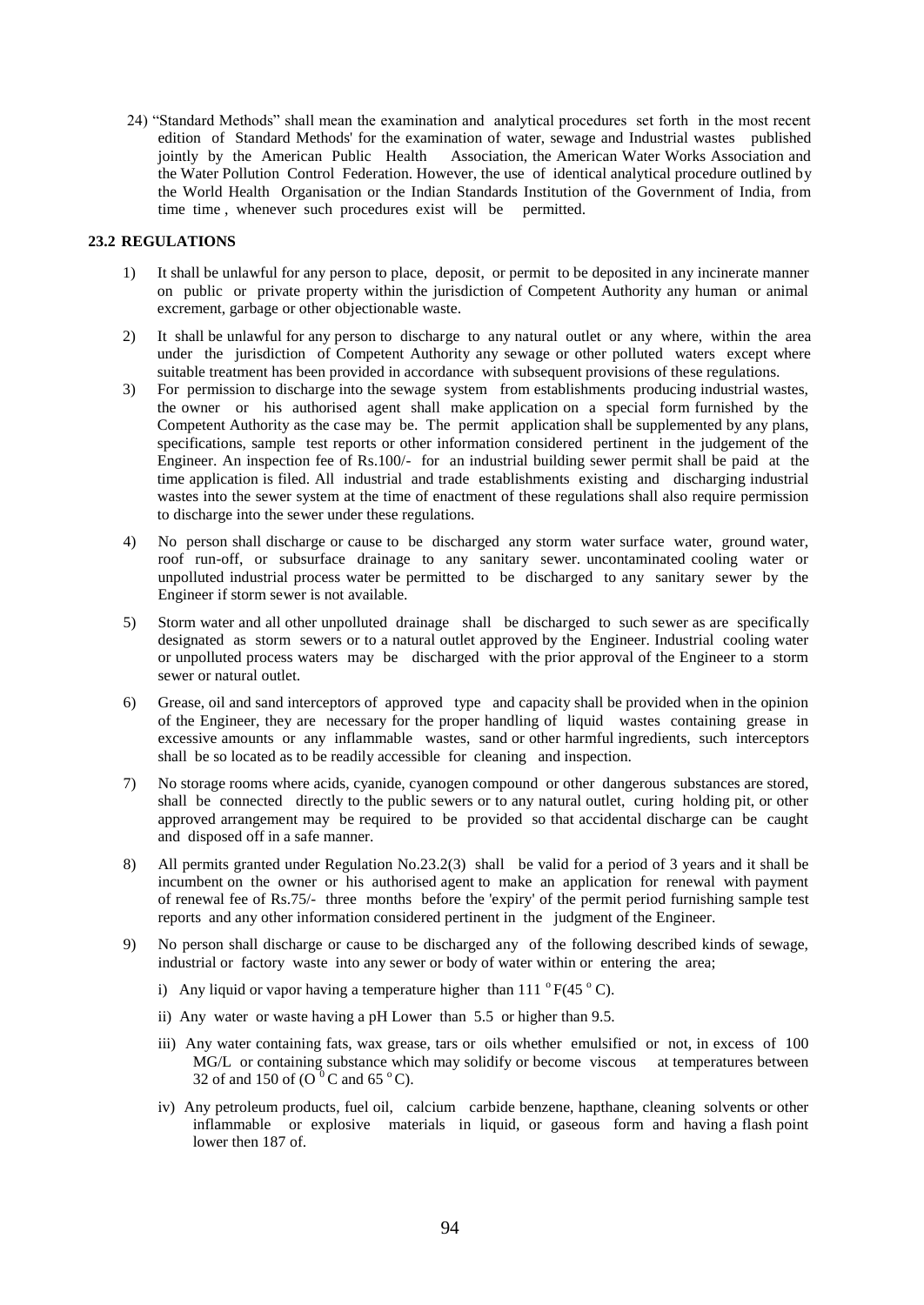- v) Any solid or viscous substances in quantities or of such size or specific gravity as would be capable of causing obstruction to the flow in sewers or other interference with the proper operation of sewage work such as, but not limited to, ashes, cinders, sand stone dust, mud, straw, shaving metal, glass, rags, feathers, star, plastics, wood fuller's earth, lime slurries and residues, pulp and paper mill wastes, ungrounded garbage, paper dishes, cups, food containers, etc. either whole or grounded by garbage grinders.
- vi) Any paunch manure or intestinal contents from animal, grease oil, hooves, toenails, bees, bristles, whole blood, fleshing and har resulting from slaughtering, tanning and other operations, which may cause difficulty to the sewer system.
- vii) Any garbage that has not been properly shredded as defined in definition 23.1 (13). The installation and operation of any garbage grinder equipped with a motor of 3/4 H.P.(0.76 H.P.) metric or greater shall be subject to review and approval of the engineer.
- viii) Any soluble substances in such concentration as to increase the viscosity of the water or greater than 1:10 specific viscosity.
- ix) Any waters or water containing toxic, poisonous, solids, liquid or gases in sufficient quantity either singly or by interaction with other wastes likely to injure or interfere with any sewage treatment process, constitute a hazard to human or animals, create a public nuisance or create any hazard in the receiving waters of the sewage treatment plant, including but not limited to:
	- a) Cyanides in excess of 2 Mg./L as CN;
	- b) Haxavelent chromium in excess of 3 Mg./L as GO;
	- c) total iron excess of MG./L as Fe.
- x) Any waters or wastes containing constituents such as but not limited to the following objectionable limit which in the opinion of the Engineer are likely to interfere with sewage treatment or exceed limits after treatment of the sewage to meet the requirements of the State, or other public or local authorities for discharge to the receiving water:

| Copper UPTO |             | 3Mg/L  |
|-------------|-------------|--------|
| Zinc        | <b>UPTO</b> | 15Mg/L |
| Lead        | <b>UPTO</b> | 1Mg/L  |
| Nickel      | <b>UPTO</b> | 2Mg/L  |

- xi) Any waters or waste containing phenols or other tastes or odor producing substances in concentrations exceeding o.oo5 Mg/L.
- xii) Any radio active waste should not exceed following limits:

Radio active material:

| NAURO ACLIVE HIALEITAL. |             |
|-------------------------|-------------|
| i) Alpha                | $-7$        |
| <b>Emitters Max</b>     | $1-0$ mc/ml |
| ii) Beta                | -6          |
| <b>Emitters Max</b>     | $1-0$ mc/ml |

- xiii) Any malodorous gases and acetylene generation sludge.
- xiv) Any water or waste containing sulfides, sulphurdioxide, nitrousoxide or any of the halogens exceeding 10 Mg/L in concentration.
- xv) Any water or waste containing sulphates in excess of 1000 Mg/L concentration.
- xvi) Any water or waste having B.O.D. more than 300 Mg/L.
- xvii) Any water or waste having average suspended solids more than 600 Mg/L.
- xviii) Any water or waste having dissolved solids in excess of 2100 Mg/L concentration.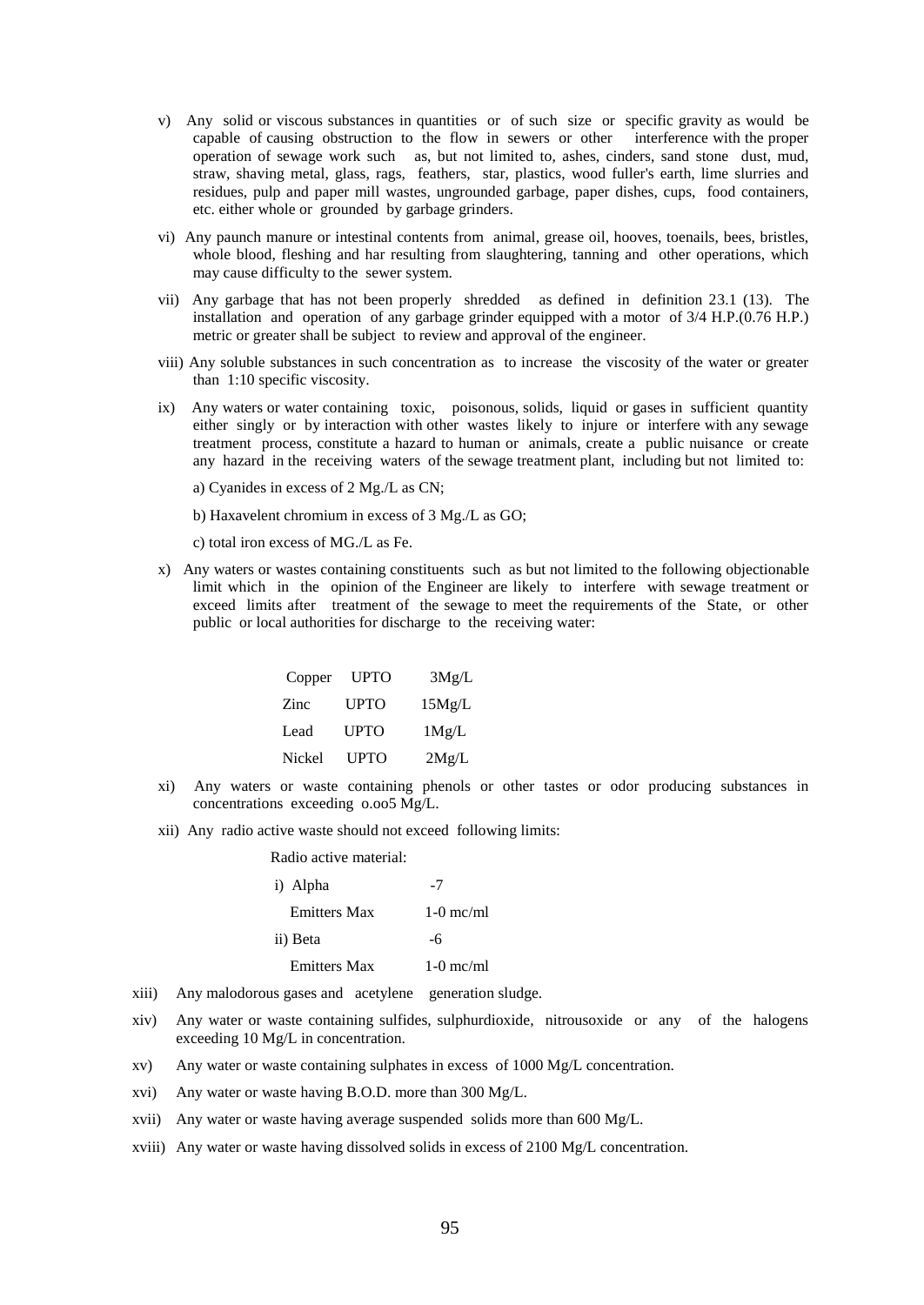ixx) Any water or waste containing following elements in excess of respective proportion mentioned against them:

| <b>Parameters</b>          | Standard-Mg/Lit. |
|----------------------------|------------------|
| Chloride (as Cl.)max       | 600              |
| Fluoride                   | 15               |
| Ammonia Nitrogen(as N)max. | 50               |
| Boron(as B) max            | 2                |
| % Sodium max               | 60               |
| Free Ammonia (as NH)       | 5                |
| Pesticide                  | Absent.          |
| Arsenic(as As)             | 0.2              |
| Mercury (as Hg)            | 0.01             |
| Cadmium (as Cd)            | 2.0              |

- xx) No person shall discharge or caused to be discharged any of the following kinds of sewerage, industrial or factory waste into any river or creeks, exceeding respective levels as shown in Appendix attached, at the end of this chapter.
- 10) No person shall discharge or caused to be discharged substances, materials, waters or wastes, if it appears likely in the opinion of the Engineer that such wastes are not amenable to satisfactory treatment or can harm either sewers, sewage treatment process or equipment have an adverse effect on the reviving stream or can otherwise endanger life, limb, public property, or constitute a nuisance. In forming his opinion as to the acceptability of such wastes the Engineer will give consideration to such factors as the quantities of wastes in relation to flows and velocities in the sewers, materials of construction of the sewers, nature of the sewage treatment process, degree of treatability of wastes and other pertinent factors.
- 11) At such time as the sewage works are not overloaded, the engineer may at his discretion permit greater degree of pollution than set out in this regulation  $No.9(xvii)$  but in no case exceeding the following:
	- a) B.O.D. of 600 Mg/L. and
	- b) Average suspended solids 1200 Mg/L.
- 12) The permission mentioned in regulation will be given only upon payment of surcharge in addition to the usual sewer charges, and it will be liable to the withdrawn on 3 months notice. The rates for surcharge will be decided by the Authority from time to time.
- 13) If any waters of wastes which are discharged, or are proposed to be discharged to the public sewers, contain the substances or process characteristics enumerated in these regulations and which in the judgment of the Engineer may have a deleterious effect upon the sewage works, processes, equipment or reviving waters, or which otherwise create a hazard to life or constitute a public nuisance, the Engineer may:
	- a) reject the wastes.
	- b) require pre-treatment in a private waste treatment system to an acceptable condition for discharge to the public sewers.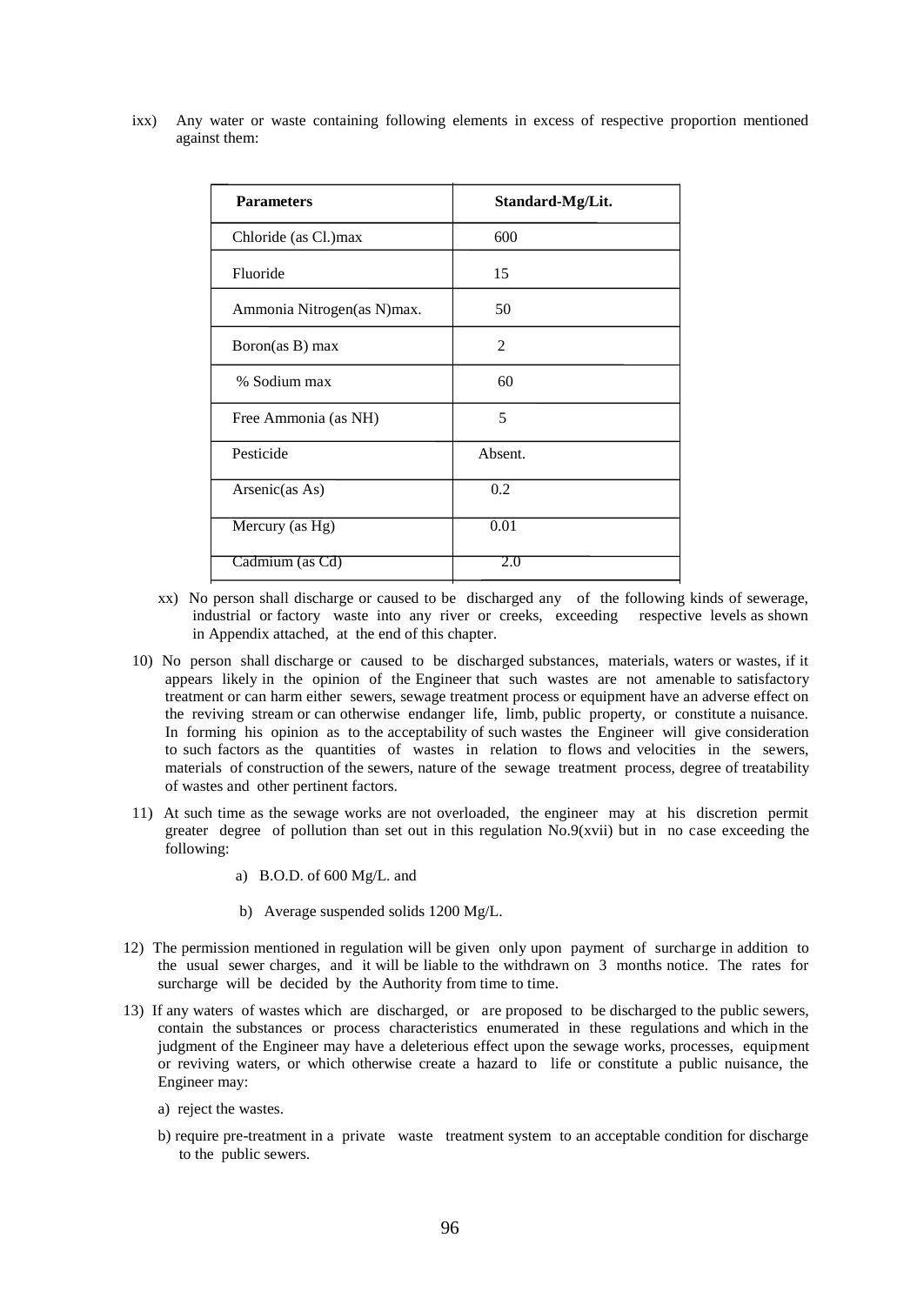c) require provision of flow equalizing facilities for control over the quantities and rates of discharge to avoid unusual volumes or flow or concentration of waste constituting slugs as defined.

d) require payment of surcharge as detailed in regulation 12 above.

- 14) The owner shall operate and maintain continuously and effectively at his expense the private waste treatment of flow equalization system in a sanitary and safe manner at all times.
- 15) When required by the Engineer, the owner of any property serviced by a building sewer carrying industrial wastes shall install a suitable control manhole together with such necessary appurtenances in the building sewer to facilitate observation sampling and measurement of the wastes. Such manhole when required shall be accessible at all times. In a default of the owner to install and maintain a control manhole and any required appurtenance within 1 month of a written notice from the Engineer to do so, the latter shall be entitled to estimate the quality and quantity in any manner or method practicable for computing the amount of the surcharge and the presence of the objectionable constituents laid down in Regulation No.9, 10 and 11 above.
- 16) In the event that no special manhole has been required, the control manhole shall be connect to the nearest down stream manhole in the public sewer to the point at which the building sewer is connected.
- 17) Sampling shall be carried out to reflect the effect of constituents upon the sewage works and to determine the existance of hazards to life, limb and property. The particular analysis involved will at the discretion of Engineer be done either on basis of a 24 hours composite of all discharge of a property or as a grade sample or samples. Normally B.O.D. and suspended solids analysis are determined from 24 hours composites whereas pH is determined by grade samplings.
- 18) All tests and analysis of the characteristics of water and wastes to which reference is made in these Regulations shall be determined in accordance with Standard Methods as mentioned in definition 23.1(24) and shall be determined at the said control manhole in the presence of representatives of all parties concerned, and tested at a Municipal or any other laboratory approved by the Engineer.
- 19) The Engineer may at any time before or after issue of permit or grant of connection, run additional tests of the sewage or wastes being discharged by any trade or industry over such period as it may deem necessary, cost of such test shall be borne by the Competent Authority.
- 20) In the event of taste showing greater degree of pollution than permissible under the Regulation at No.23.2.9(xvi) and (xvii); above the surcharge, if any to be paid, shall be computed on the basis of the latest test and shall be levied from the billing period in which the tests are carried out. If any such testing by the Competent Authority shall show reduced degree of pollution in the wastes sufficient to exempt from payment of surcharge the same shall become effective from the next billing period.
- 21) If the owner is of the opinion that for any reason the nature of the sewage presently being discharged into the sewer has a substantially lessened degree of pollution than as shown by prior tests, he may request the Competent Authority to make new test more than once in each billing period to be made at his expense. Such test will be taken by the Engineer at his discretion within three months from the date of application. If the Engineer is satisfied that such tests were made when the plant was operating under normal conditions, the results of the latest tests shall be used in computing or exempting from the surcharge.
- 22) The Engineer or other duly authorised employees of the Competent Authority shall be permitted to enter all properties for the purposes of inspection, observations of these regulations and having a direct bearing on the nature and source of discharge.
- 23) Any person found to be violating any provision of these regulations shall be served by the Competent Authority with written notice stating the violation and providing a reasonable time limit not less than one month for the satisfactory correction thereof. The offender shall within the period of time stated in such notice, permanently cease all violations.
- 24) Any person who shall continue any violation beyond the time limit, provided for in regulation23.2.(23) above, shall be liable for prosecution and be punished with a fine which may extend to Rs.500/- for each violation and in case of a continuing breach to Rs.50/- per day after the date of first conviction.
- 25) Any person violating any of the provisions of these regulations shall become liable to the Competent Authority for any expenses, loss or damage occasioned to the Competent Authority by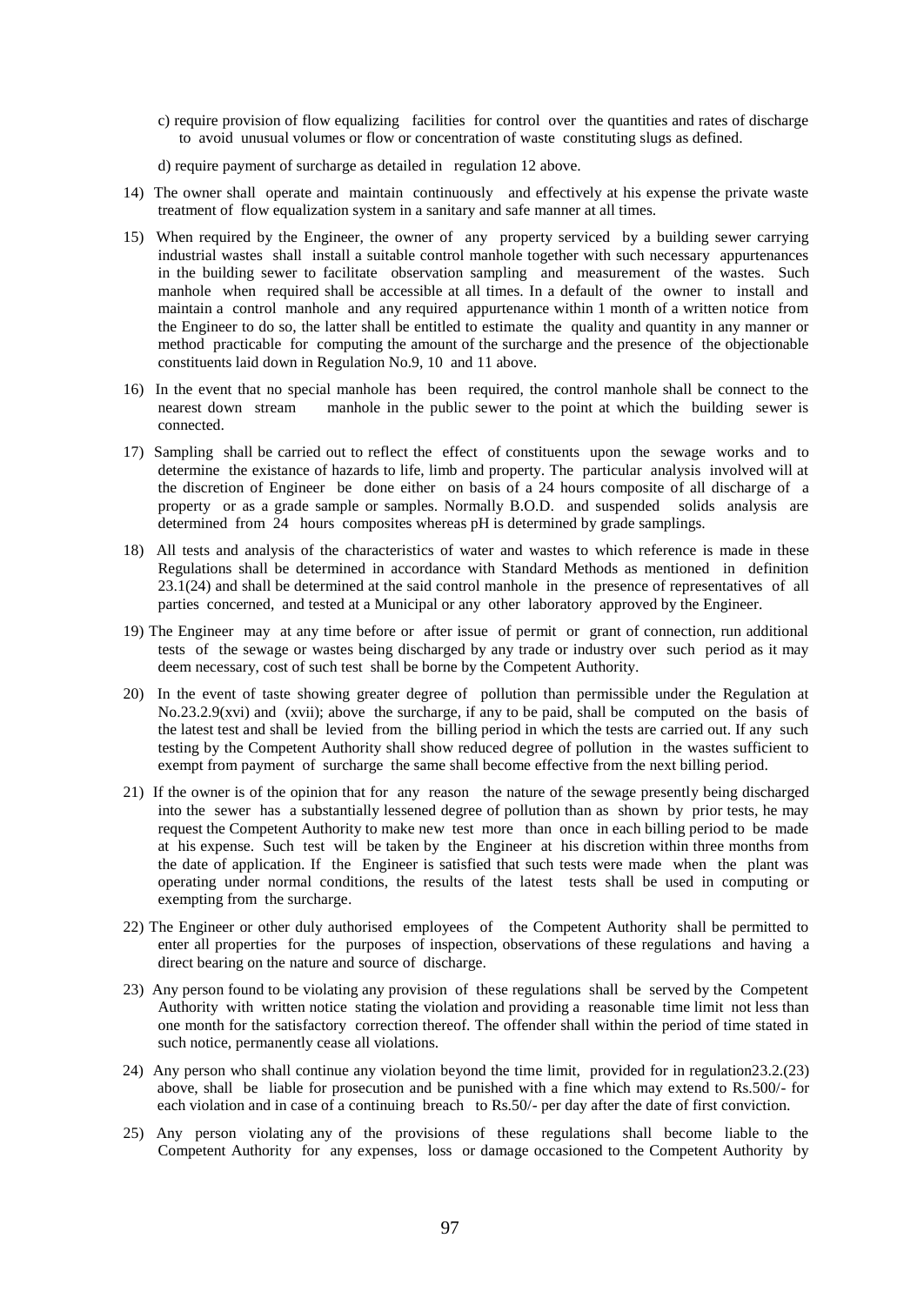the reason of such violation and shall be liable to suspension, revocation or cancellation, if any permissions were granted under the regulations.

- 26) Should any court of competent jurisdiction declare any provision of this regulation ultravires then the decision shall effect only such provision so declared to be ultravires and shall not effect any other provisions.
- 27) The above mentioned Regulations shall be subject to modification from time to time as required by Gujarat Pollution Control Board and Competent Authority.

#### **23.3 SEPTIC TANK**

(i) Location and sub-soil dispersion.-A sub-soil dispersion system shall not be closer than 12 mts. to any source of drinking water, such as a well, to mitigate the possibility of bacterial pollution of water supply. It shall also be as far removed from the nearest habitable building is economically feasible but not closer than 2 mts. to avoid damage to the structure.

- (ii) Dimensions etc.
- (a) Septic tank shall have a minimum dimension as per the design consideration for a per capita minimum liquid capacity of 85 liters. The length of the tanks shall be atleast twice the width.
- (b) Septic tanks may be constructed of brick work, stone masonary, concrete or other suitable material as approved by the competent authority..
- (c) Under no circumstances should effluent from a septic tank or allowed into an open channel drain or body of water without adequate treatment.
- (d) The minimum normal diameter of the pipe shall be 100 mm. Further at junction of pipes in manholes, the direction of flow from a branch connection should not make an angle exceeding 45 with the direction of flow in the main pipe.
- (e) The gradients of land-drains, under-drainage as well as the bottom of dispersion trenches and soakwells should be between 1:300 and 1:1400.
- (f) Every septic tank shall be provided with a ventilating pipe of at least 50 mm. diameter. The top of the pipe shall be provided with a suitable cage of mosquito proof wire mesh. The ventilating pipe shall extend to a height which would cause no smell or nuisance to any building in the area. Generally, the ventilating pipe should extend to a high of about 2 mts. above the septic tank building when it is located closer than 15 mts.
- (g) When the disposal of a septic tank effluent is to a seepage pit, the seepage pit may be of sectional dimension of 90 cm. and not less than 100 cm. in depth below the inner level of the inlet pipe. The pit may be lined with stone, brick and concrete blocks with dry open joint which should be backed with at least 7.5 cm. of clean coarse aggregate. The lining above the inlet level should be narrowed to reduce the size of the R.C.C. cover slabs. Where no lining is used, Specially near trees the entitle pit should be filled with loose stones. A masonary ring should to constructed at the top of the pit to prevent damage by flooding of the pit by surface run off. The inlet pipe should be taken down to a depth of 90 cm. from the top an anti Mosquito Measure.
- (h) When the disposal of septic tank effluent is to a dispersion trench, the dispersion trench shall be 50 to 100 cm. wide excavated to a slight gradient and shall be provided with a layer of shed gravel or crushed stones 15 to 25 cm. deep. Open joined pipes placed inside the trench shall be made of unglazed earthenware clay or concrete and shall have a minimum internal diameter or 70 to 100 mm. Each dispersion trench should not be longer than 30 mts. and trenches should not be placed closer than 1.8 mts. to each other.

### **23.4**

The above mentioned Regulations shall be subject to modification form time to time as required by Gujarat Pollution Control Board/Surat Municipal Corporation/Competent Authority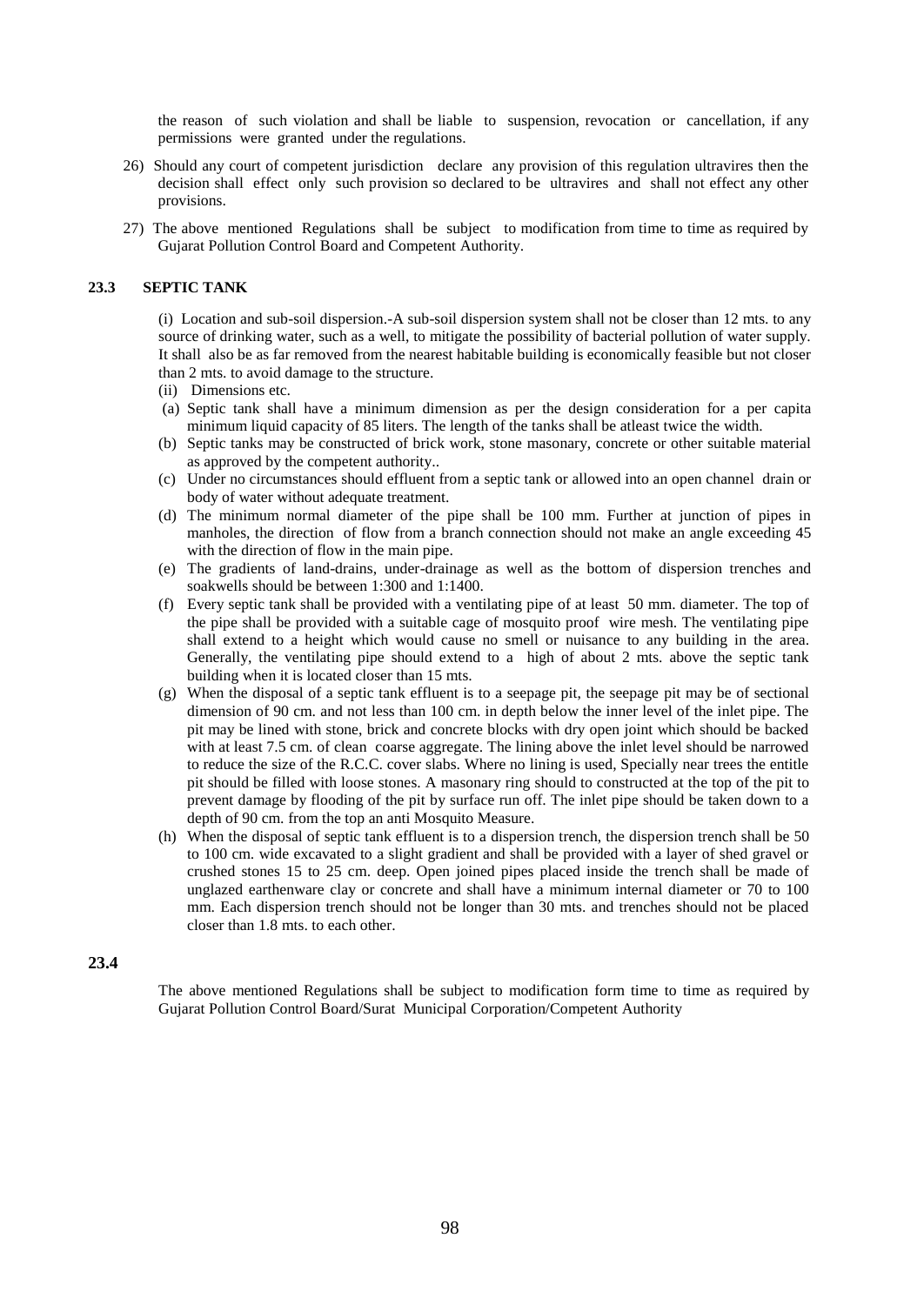# **A P P E N D I X**

**(See Regulation No.23.2.9(XX))** 

# **PROPOSED STANDARDS FOR DISPOSAL OF EFFLUENT INTO RIVER OR NEARBY CREEKS:**

| PARAMETER MAXIMUM PERMISSIBLE                 | <b>CONCENTRATION.</b> |
|-----------------------------------------------|-----------------------|
| Temperature 0°C max.                          | $40^{\circ}$ C        |
| pH value.                                     | $5.5 - 9.0$           |
| Colour.                                       | 100 Units.            |
| Total suspended solids max.                   | $100$ Mg/L            |
| Oil & Grease max.                             | 10"                   |
| Biochemical Oxygen Demand(5 days at 20°C) max | 30"                   |
| Chemical Oxygen Demand max.                   | 100"                  |
| Ammonical Nitrogen (as N) max.                | 50"                   |
| Free Ammonia (as NH <sup>3</sup> ) max.       | 5"                    |
| Total Kjeldahl Nitrogen(as N) max.            | 100"                  |
| Total Residual Chlorine max.                  | 1"                    |
| Phenolic Compounds max.                       | 1"                    |
| Total dissolved solids(inorganic)max.         | 2100"                 |
| Cyanides (as CN) max.                         | 0.2"                  |
| Fluorides (Total as F) max.                   | 1.5"                  |
| Phosphate (as P) max.                         | 5"                    |
| Sulphides (as S) max.                         | 2"                    |
| Boron (as B)max.                              | 2"                    |
| Arsenic (as Aso) max.                         | 0.2"                  |
| Mercury (as Hg) max.                          | $0.01\mathrm{"}$      |
| Lead (as PB) max.                             | 0.1"                  |
| Cadmium (as CD) max.                          | 1.0"                  |
| Hexavalent Chromium (as Cr+6) max.            | 0.1"                  |
| Total Chromium (as Cr)max.                    | 2"                    |
| Copper (as Cu) max.                           | 3"                    |
| Zinc (as Zn) max.                             | 5"                    |
| Selenium (as Se) max.                         | 0.05"                 |
| Nickel (as Ni) max.                           | 3"                    |
| Pesticides.                                   | Absent.               |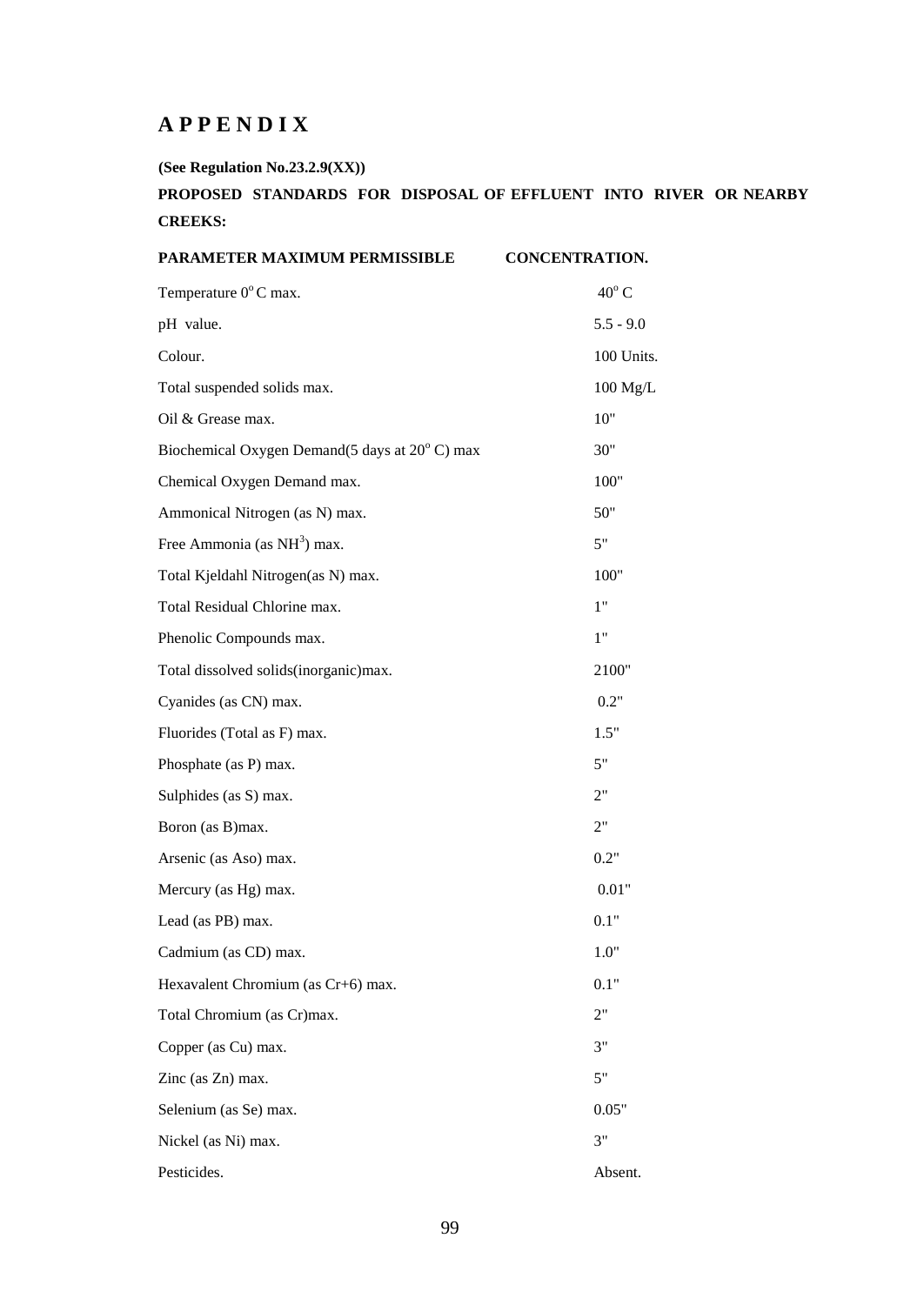### **24.1**

These Regulations except Regulation No.25 apply to all new constructions to be carried out and shall also apply to any additions or alterations that may be made in any existing constructions and also in case of change of use in existing building. The Regulation No.26 shall apply to existing buildings.

### **24.2**

A person shall be deemed to do or omit or fail to do any act or thing who does or omits or fails to do such act or thing either in the capacity of an owner, agent of an owner, contractor, agent of a contractor, builder, agent of a builder, structural-designer, architect or engineer, , Clerk of Works or person-in-charge of any building operation.

### **24.3 Addition or extension to a building**

No addition or extension to a building shall be allowed unless the addition or extension is such as would be permissible if the whole building were reconstructed from the plinth with the open spaces required under the Regulations applicable to the site of the building at the time of the proposed addition or extension and no addition or extension to a building shall be allowed which would diminish the extent of air space below the minimum which is required by the Regulations applicable to the site of the building at the time of the proposed addition or extension.

### **Safe guard against Reduction of open spaces :**

No construction work on a building shall be allowed if such work operates to reduce an open air space of any other adjoining building belonging to the same owner to an extent less than what is prescribed by any of the Regulation in force at the time of the proposed work or to further reduce such open space if it is already less than what is prescribed.

### **24.4 Open space to be open to Sky :**

Every open space, whether exterior or interior or a set-back provided in pursuance of any Regulation, or under an agreement lodged with the Authority shall be paved and be always kept free from any erection thereon and open to the sky, except 23 cms. cornice or 30 cms. eave or grill with opening not less than 8 X 8 cms. and no weather shade or other protection shall overhang or project over the said open space or over a side set-back so as to reduce the width to less than the minimum provided under these Regulations. No open drain except for rain-water shall be free structure in any open space required by these Regulations.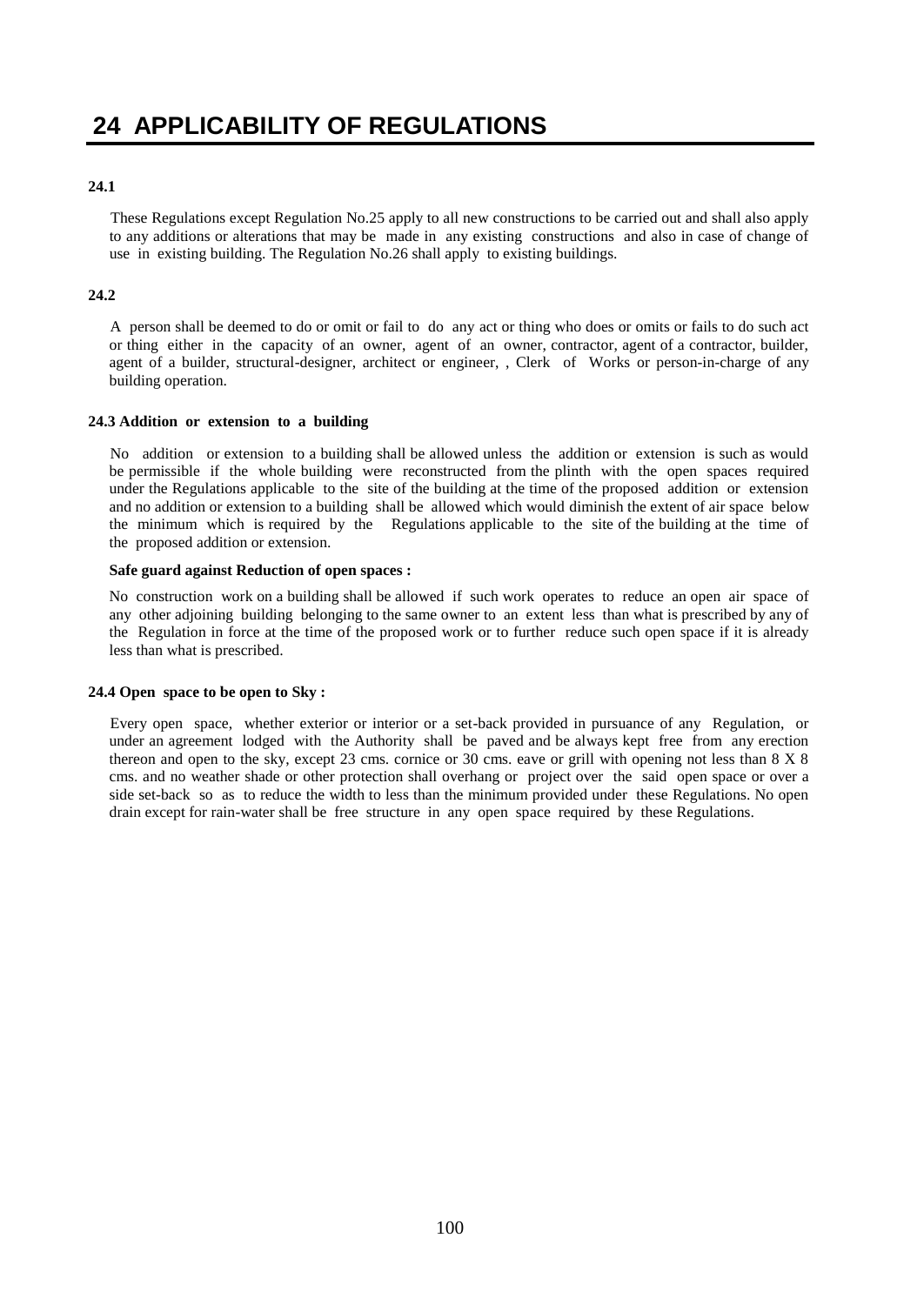### **25.1**

1) For the purpose of these Regulation, the building shall be divided into the following classes:

**Class-1:** All types of framed structures, factory buildings, cinema, auditorium and other public buildings, schools and college buildings, hostels.

**Class-2:** Masonary walled residential buildings constructed with more than ground + two floors.

- 2) It shall be the duty of the owner of a building to get his building examined by a registered structural designer at the interval of time prescribed hereunder and to submit a structural inspection report to the Authority in the Form No.11.
- 3) The interval at which such buildings are to be examined and a report submitted to Authority shall be as under:
	- a) Within three years from the coming into force of these Regulation and thereafter at the interval of every fifteen years from the date of submission of the first report for Class-I buildings which are erected fifteen years earlier from the date on which these Regulations has come into force or which becomes five years old thereafter.
	- b) Within five years from the coming into force of these Regulation and thereafter at the interval of every fifteen years from the date of submission of the first report for Class-II buildings which are erected fifteen years earlier from the date on which these Regulation has come into force or which become fifteen years old thereafter.

#### **25.2**

It shall be the duty of every owner to maintain and keep in working order the arrangement of internal fire hydrants, fire-lifts and fire-stair provided in his building. At intervals of not more than twelve months he shall submit a certificate from the Fire Department or Fire Consultant registered with appropriate authority certifying that the system of internal fire hydrant, fire lifts & fire stairs and other protections required are properly maintained and is in good working conditions.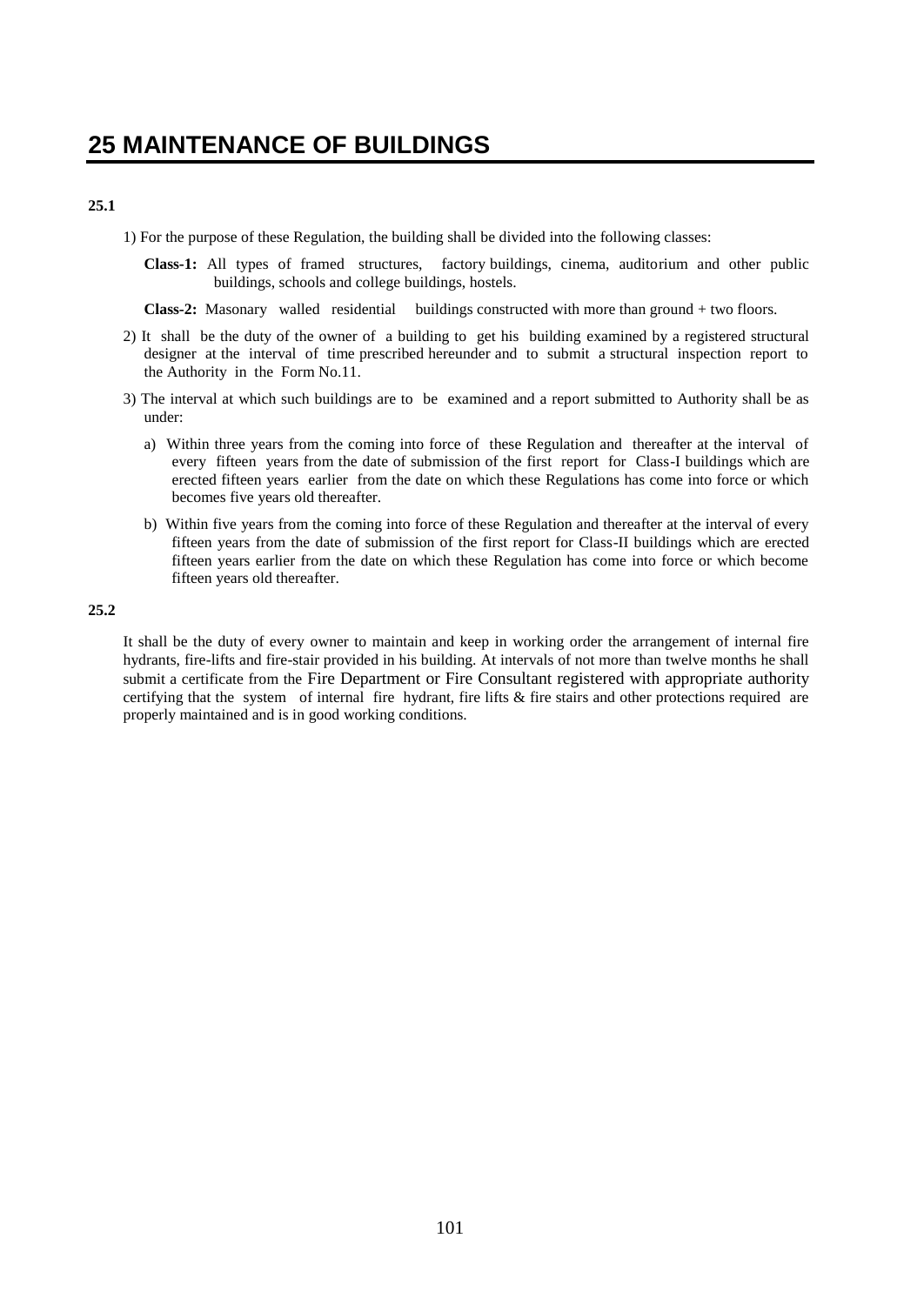# **26.1**

In the case of plot owned by :

i) Competent Authority,

ii)Government,

iii)Housing Board, and

iv)any corporate body

constituted under a statute, the competent authority may for reasons to be recorded in writing relax or waive any of the regulations in the public interest.

Provided that no relaxation or waiver of any of the development regulations concerning maximum built-up-area on any floor, common plot, marginal open space, provisions of high rise buildings, F.S.I. and parking shall be made, unless specifically provided in these Regulations.

# **26.2**

Notwithstanding anything contained in foregoing Regulations of the Development Plan in case where these regulations cause hardships to the owners because of their application to the alterations not involving addition to the existing structures erected prior to the coming into force of these regulations, the Competent Authority after considering the merits of each individual case may relax or waive, for reasons to be recorded in writing and regulation of the Development Plan.

Provided that this relaxation shall not be made in any regulations for high rise building.

# **26.3**

In the case of existing building units in respect of which the layout and sub-division may have been approved by a competent Authority or building units affected by road widening and by the Development Plan proposals made in the Development Plan, if the Competent Authority is of the opinion that such building units have become incapable of reasonable development unless all or any of the requirements of Regulations Nos. 11  $\&$  12 are suitably relaxed or waived the Competent Authority may, for reasons to be recorded in writing, relax the requirement of the above mentioned regulations.

Provided that no relaxation shall be made in any of the regulations for high rise buildings. Irrespective of provisions made in sub clause 26.1, 26.2 & 26.3, in case of development for religious building, e.g. temple, church, mosque, agiari etc. up to 0.6 or less F.S.I. only, Competent Authority may waive special provisions for high rise building with reasons to be recorded.

Provided that no relaxation or waiver in any of the regulations concern in margin, parking, open space, common plot and maximum built-up area shall be made.

# **26.4**

In the case of authorised existing buildings on Udhana-Magdalla road in T.P.Scheme No. 6 (Majura-Khatodara) affected by road widening proposal of Development Plan shall be allowed to retain its use as non-conforming use for further 10 years from coming into force of these regulations without any alterations and additions to the existing structures erected prior to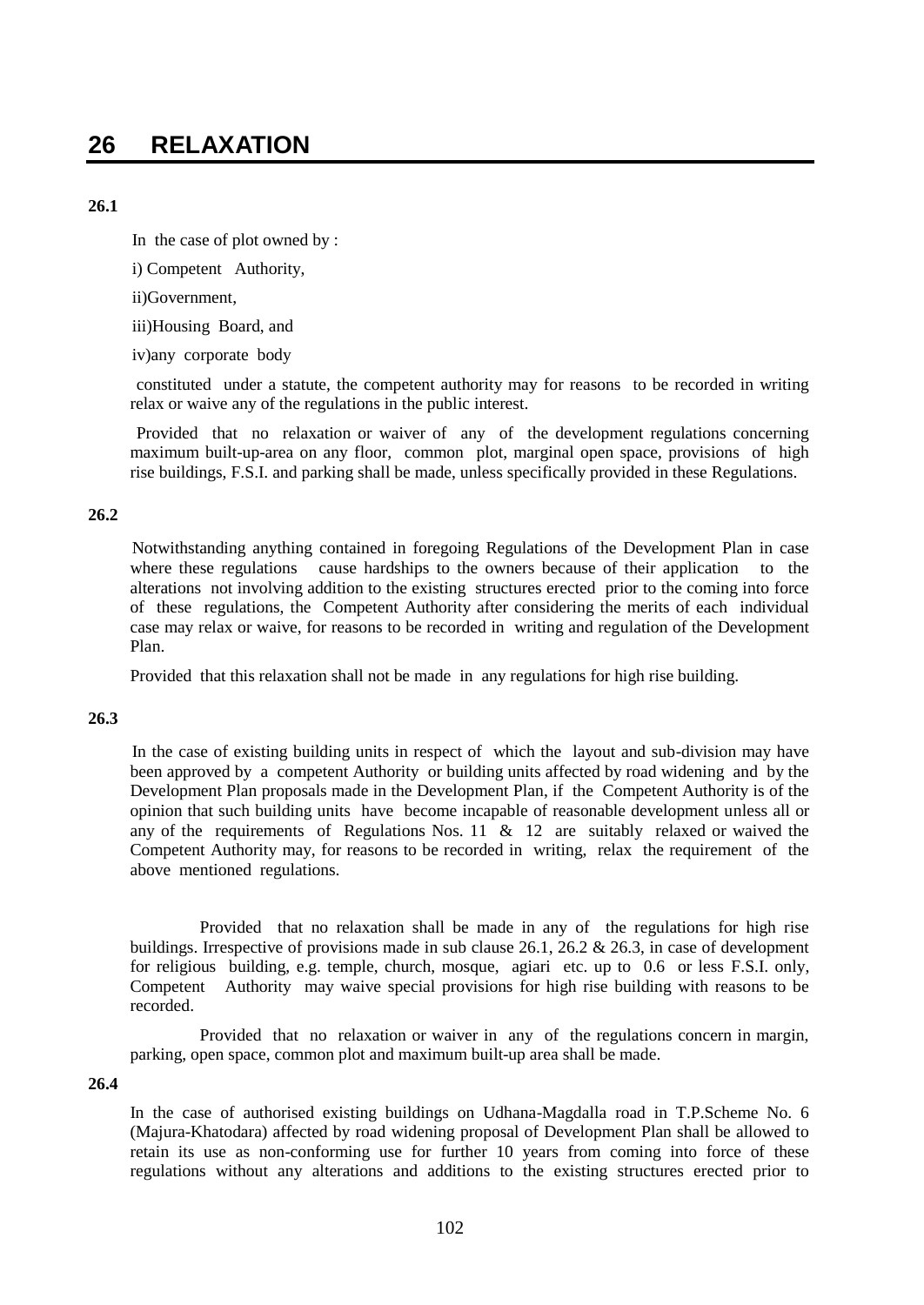publications of these regulations under section 13 of the Gujarat Town Planning and Urban Development Act, 1976.

### **26.5**

In the case of authorised existing buildings on Althan-Dumas canal affected by 60.0mt wide road proposals on the existing canal in Development Plan shall be allowed to retain its use as nonconforming use for further 10 years from coming into force of these regulations without any alterations and additions to the existing structures erected prior to publications of these regulations under section 13 of the Gujarat Town Planning and Urban Development Act, 1976.

**26.6** Not withstanding any thing contained in above for minor deviation in construction upto 2% variation in FSI and built up area and 5% variation in margin may, for the reasons to be recorded in writing, be made on merits of individual case.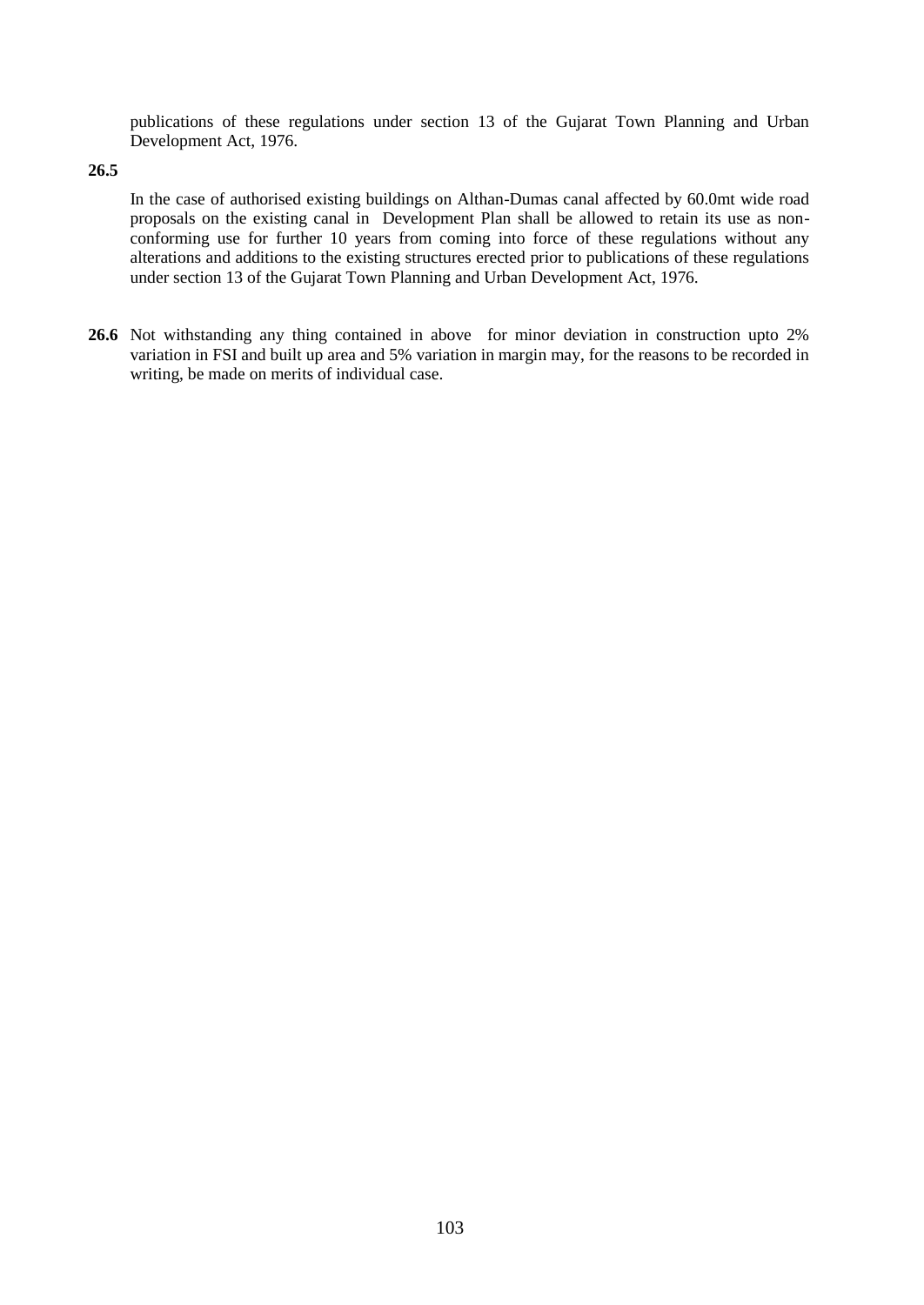

# **27 ACCESS FOR PHYSICALLY HANDICAPPED PERSONS**

# **27.1 SCOPE**

These regulations are applicable to all buildings and facilities used by the public. It does not apply to private & public residences.

# **27.2 ACCESS PATH / WALK WAY**

Access path from the entry and surface parking to Building entrance shall be minimum of 1800mm wide having even surface without any steps. Slope if any, shall not have gradient greater than 5%. Selection of floor material shall be made suitably to attract or to guide visually impaired persons. (hereinafter referred to as "guiding floor material" as explained in Regulation No.27.16"). Finishes shall have a non-slip surface with a texture traversable by a wheel chair. Curbs wherever provided should blend to a common level.

# **27.3 PARKING**

For parking of vehicles, the following provisions shall be made:

- a) Parking should be within 30.0 meters of the main entrance of the building.
- b) The width of parking bay shall be minimum 3.60 meters. Overall minimum dimensions shall be 3.60 meters x 4.80 meters
- c) The parking should have the international signage (as explained in Regulation No.16) painted on the ground and also on a sign post/board put near it.
- d) Required number of reserved parking spaces shall be as below

| Spaces in Parking Lot | Required No. of Reserved Parking Space |
|-----------------------|----------------------------------------|
| $1 - 25$              |                                        |
| $26 - 50$             |                                        |
| 51-75                 |                                        |
| 76-100                |                                        |
| 101 and above         | 5 plus 1 per 25 above 100              |

**27.4**

# **APROACH**

Every building or block should have at least one entrance accessible to the handicapped and shall be indicated by proper signage. This entrance shall be approached through a ramp together with the stepped entry.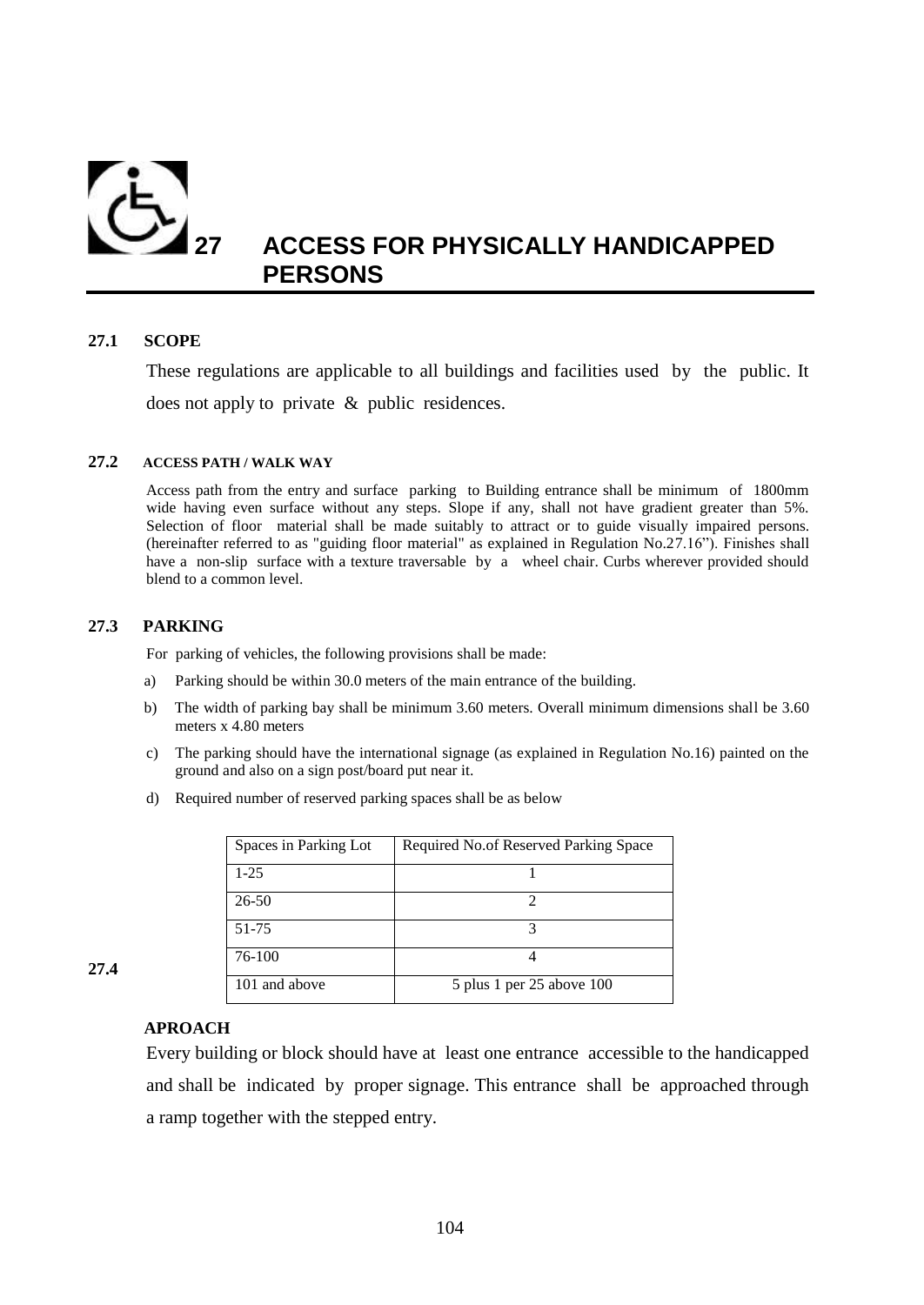# **27.5 RAMP**

- (a) Surfaces of ramp and landing shall be finished with non-slip material to enter the building.
- (b) Minimum width of ramp shall be 1200 mm
- (c) Maximum gradient of 1:12.
- (d) Inclined stretch of a ramp shall not exceed 9.0 meters having handrails at a height of 850 mm 900 mm on both sides extending 300 mm beyond top and bottom of the ramp.
- (e) Minimum gap from the adjacent wall to the handrail shall be 50 mm

### **27.6 STEPS AND STAIRS**

- (a) Uniform risers : 150 mm and treads : 300 mm
- (b) The steps should have an unobstructed width of at least 1200 mm
- (c) The landing should be at least 1200 mm long, clear of any door swing
- (d) Stair edges should have bright contrasting colours : 50 mm minimum
- (e) The maximum height of flight between landing to be 1200 mm
- (f) Stairs should have continuous handrails on both sides including the wall (if any) at a height of 850 mm - 900 mm
- (g) Nosing to be avoided

# **27.7 ENTRANCE LANDING**

Entrance landing shall be provided adjacent to ramp with the minimum dimension of 1800 mm x 2000 mm. The entrance landing that adjoin the top end of a slope shall be provided with guiding floor material. Landing shall have a non-slip surface with a textured finish. Curbs wherever provided should blend to a common level.

### **27.8 CORRIDORS**

- (a) Should have an unobstructed minimum width of 1500 mm
- (b) All protruding objects more than 100 mm from the wall to be placed either in a niche or above 2100 mm from the floor
- (c) Guiding floor material shall be provided

### **27.9 DOORS**

- (a) Minimum clear opening of the door shall be 900 mm and it shall not be provided with a step that obstructs the passage of a wheel chair user.
- (b) Threshold shall not be more than 12 mm
- (c) Doors should not open into corridors
- (d) A distance of 450 mm should be provided beyond the leading edge of the door
- (e) Should be fitted with lever action locks and D-handles of circular section. Knob handles should be avoided.
- (f) Kick places are recommended 300 mm from bottom

### **27.10 LIFTS**

(a) Wherever lift is required as per bye-laws, provision of at least one lift shall be made for the wheel chair user with the following minimum cage dimensions of

| Clear internal depth $\therefore$ 1100 mm |  |
|-------------------------------------------|--|
| Clear internal width $\therefore$ 2000 mm |  |
| Clear door width : 900 mm                 |  |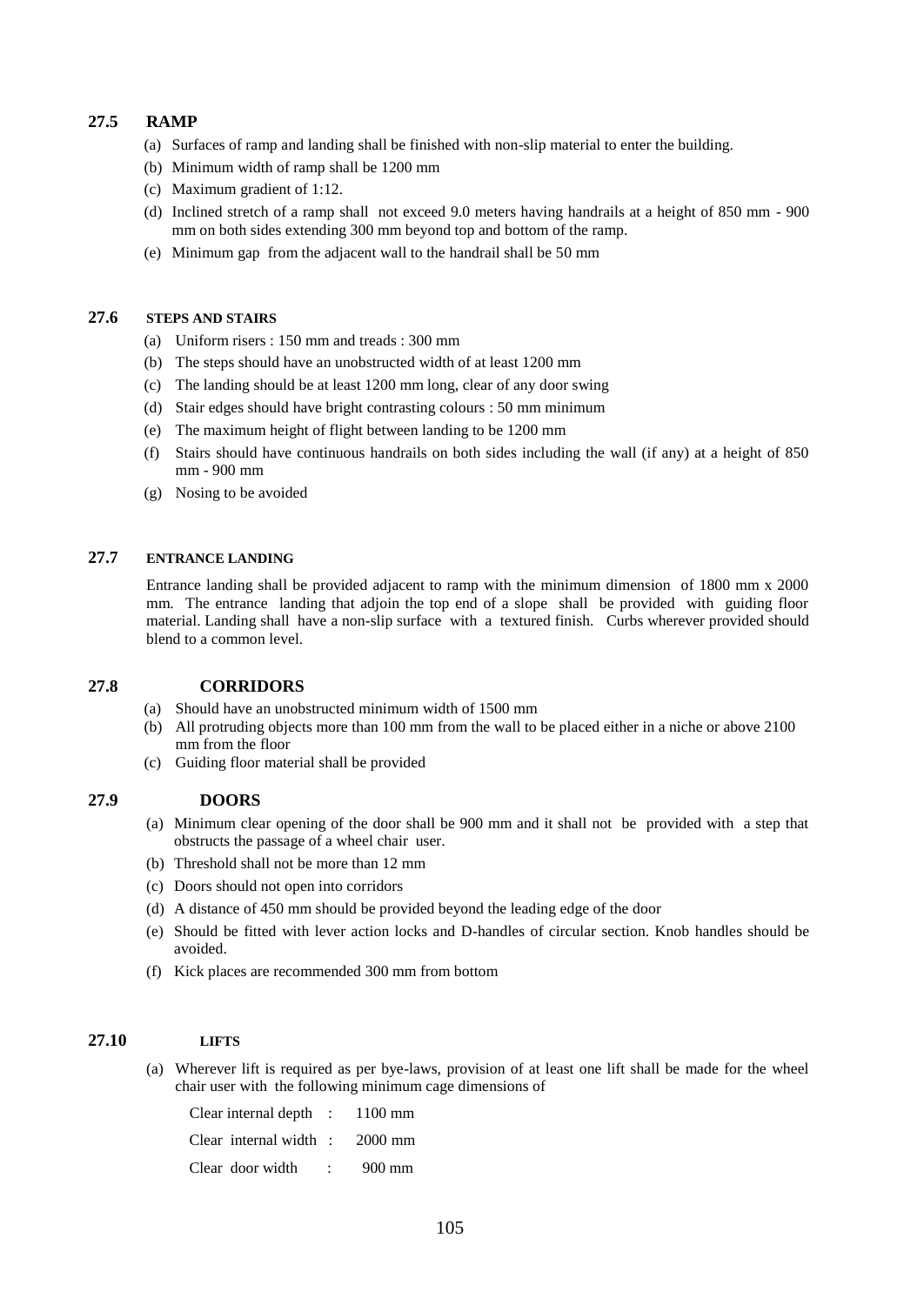- (b) A hand rail not less than 600 mm long at 1000 mm above floor level shall be fixed adjacent to the control panel.
- (c) The lift lobby shall be of an inside measurement of 1800 mm x 1800 mm or more.
- (d) The time of an automatically closing door should be minimum 5 seconds and the closing speed should not exceed 0.25 m/sec.
- (e) The interior of the cage shall be provided with a device that audibly indicates the floor the cage has reached and indicates that the door of the cage is either open or closed.

#### **27.11 TOILETS**

One special W.C in a set of toilet shall be provided for the use of handicapped persons with essential provision of wash basin near the entrance with proper signage.

- a) The minimum size shall be 1500 mm x 1800 mm
- b) Minimum clear opening of the door shall be 900 mm and the door shall be swing out.
- c) Suitable arrangement of vertical / horizontal hand rails with 50 mm clearance from wall shall be made in the toilet.
- d) The top of the W.C seat shall be 500 mm from the floor.
- e) Should have slip resistant flooring.
- f) Wash basin shall have a knee space of at least 760 mm wide by 200 mm deep by 650 mm 680 mm height with lever type handle.
- g) Shall be provided with a switch that activates an emergency alarm.

### **27.12 DRINKING WATER**

Suitable provision of drinking water shall be made for the handicapped near the special toilet provided for them.

# **27.13 SERVICE AND INFORMATION COUNTERS**

Public dealing counters and writing surfaces should not be more than 800 mm from the floor, with a minimum clear knee space of 650 mm - 680 mm height and 280 mm - 300 mm deep.

### **27.14 RELAXATION**

In the buildings meant for the predominant use of the children, it will be necessary to suitably alter the height of the handrails and other fittings & fixtures etc.

### **27.15 CONTROLS**

Window lever and electrical control should be maximum in the range of 450 mm to 1200 mm from the floor.

### **27.16 EXPLANATORY NOTES**

### **(1) GUIDING / WARNING FLOOR MATERIAL**

The floor materials to guide or to warn the visually impaired persons with a change of colour or material with conspicuously different texture and easily distinguishable from the rest of the surrounding floor materials is called guiding or warning floor materials. The material with different texture gives audible signals with sensory warning when a person moves on this surface with walking stick. The guiding / warning floor material is meant to give the directional effect or warn a person at critical places. This floor material shall be provided in the following areas:-

a) The access path to the building and to the parking area.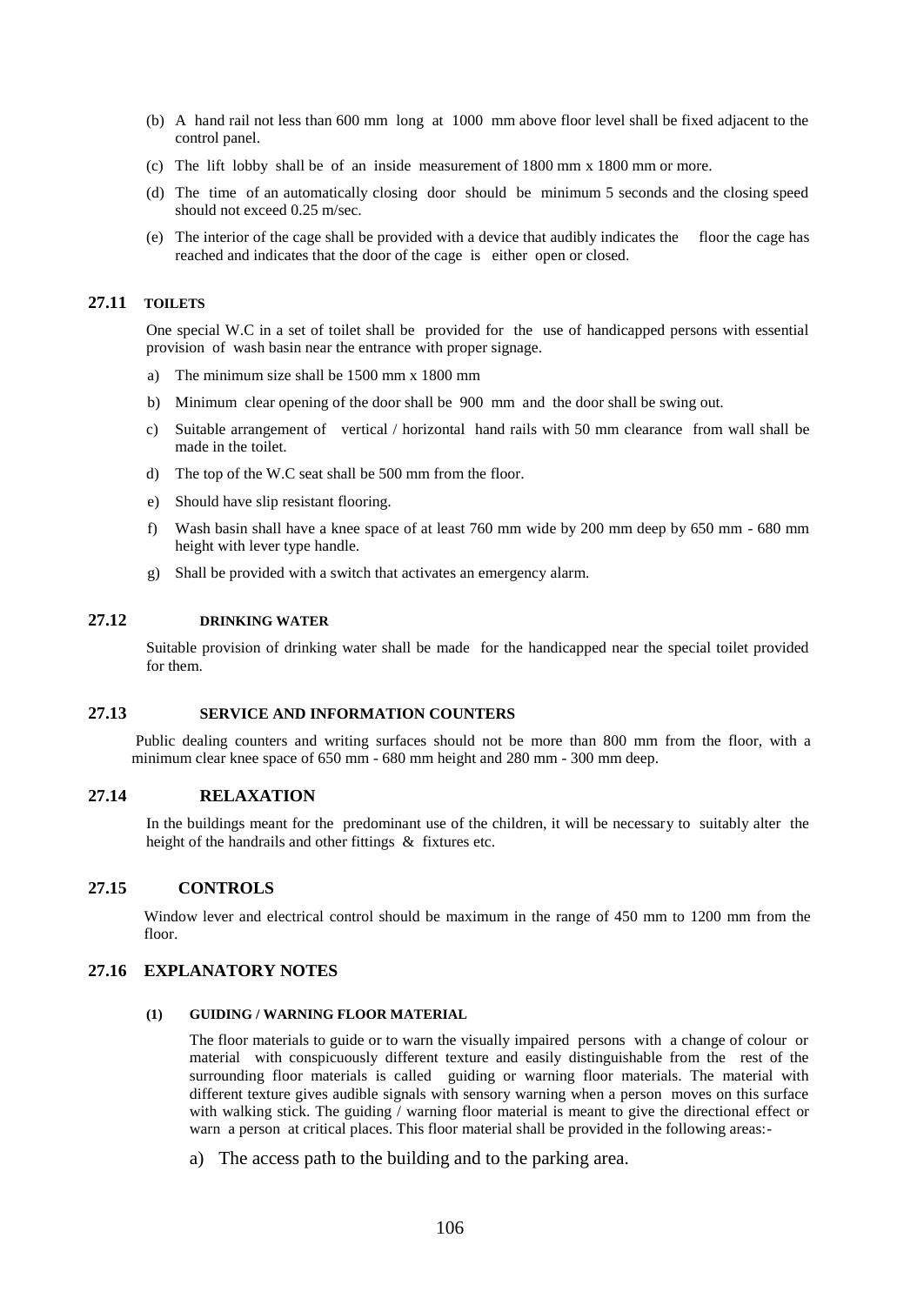- b) The landing lobby towards the information board, reception, lifts, stair-cases and toilets
- c) Immediately at the beginning / end of walkway where there is a vehicular traffic.
- e) At the location abruptly changing in level or ramp.
- f) Immediately in front of an entrance / exit and the landing.

### **(2) HANDRAILS**

- a) Should be circular in section with a diameter of 40 mm 45 mm
- b) At least 45 mm clear of the surface to which they are attached.
- c) At the height of 850 mm 900 mm from the floor
- d) Should extend by atleast 300 mm beyond the head and foot of the flight and ramp and should be grouted in the ground.
- e) Should be of contrasting colour.

#### **(3) PROPER SIGNAGE**

Appropriate identification of specific facilities within a building for the handicapped persons should be done with proper signage. Visually impaired persons make use of other senses such as hearing and touch to compensate for the lack of vision. Whereas visual signals benefit those with hearing disabilities.

There should be directional signs guiding handicapped people to the various facilities. Signs should be mounted between 1400 mm and 1600 mm from the floor level and should be designed and located so that they are easily legible by using suitable letter size (not less than 20 mm high). For visually impaired persons information board in Braille should be installed on the wall at a suitable height and it should be possible to approach them closely. To ensure safe walking there should not be any protruding sign which creates obstruction in walking. Public Address System may also be provided in busy public areas.

The symbols /information should be in contrasting colour. and properly illuminated because people with limited vision may be able to differentiate amongst primary colours. International symbol mark for wheel chair as shown below be installed at the lift, toilet, staircase, parking areas etc., that have been provided for the handicapped.

### **(4) WHEEL CHAIR**

Chair used by disabled people for mobility. The standard size of wheel chair shall be taken as 1050 mm x 750 mm.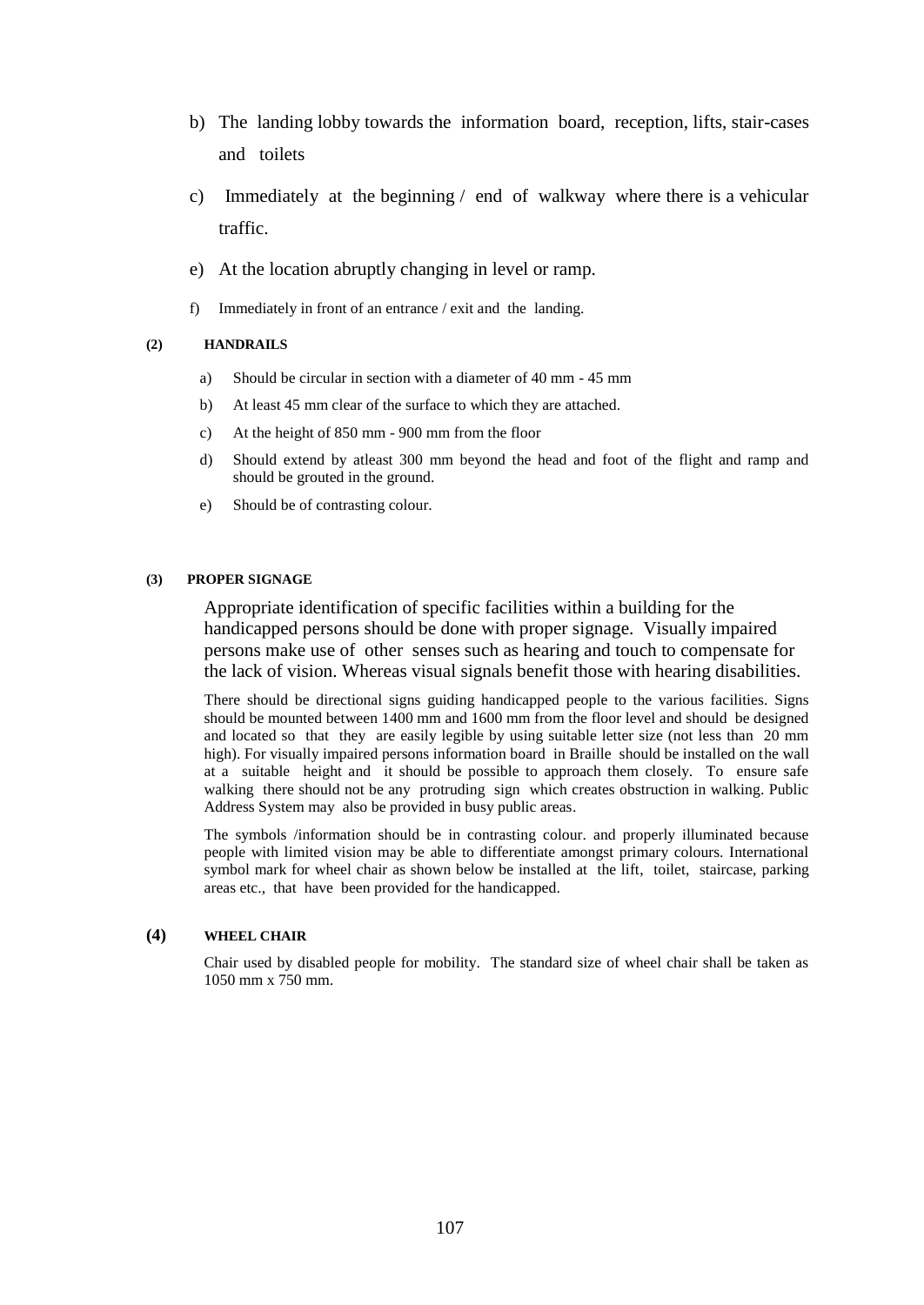# **28 SUPPLEMENTAL AND MISCELLANEOUS PROVISIONS**

# **28.1 INTERPRETATION**

If any question or dispute arises with regard to interpretation of any of these regulations the decision of the Competent Authority shall be final.

### **28.2 DISCRETIONARY POWERS**

- (a)In conformity with the intent and spirit of these Regulations, the Competent Authority may :-
	- (i) Decide on matters where it is alleged that there is an error in any order, requirement, decision, determination made by any Competent Authority under delegation of powers in Regulations or interpretation in the application of these Regulations.
	- (ii ) Interpretation of road alignment as per site situation.
	- (iii) If a line of the zone divides a plot in to two different zone the approval in the land falling under non-permissive zone shall be given up to 25% of land subject to maximum area up to 1000 sq. mt. in respective permissible zone.
	- (iv) Authorize the erection of a building or the use of premises for a public service undertaking for public utility purposes only, where he finds such an authorization to be reasonably necessary for the public convenience and welfare, even if it is not permitted in any land use classification.
- (b) In specific cases where a clearly demonstrable hardship is caused, the Competent Authority may for reasons to be recorded in writing, by special permission permit any of the dimension prescribed in these Regulations to be modified, except those relating to floor space Indices unless otherwise permitted under these regulations, provided that the relaxation that will not affect the health, safety, fire safety, structural safety and public safety of the inhabitants of the building and the neighbourhood.

#### **28.3 APPEAL COMMITTEE**

The authority shall form an appeal committee consisting of

- 1. Chairman, SUDA (Chairman)
- 2. Municipal Commissioner, SM.C.
- 3. Chief Execute Authority of SUDA (Member Secretary)
- 4. Senior Town Planner of SUDA
- 5. Director of Planning, S.M.C.
- 6. Representative of I.C.E.A.
- 7. Representative of S.V.N.I.T.

The decision of the committee in such case shall be final.

This Committee shall only function for any dispute arising for interpretation of the Development Control Regulation.

In case of any person referring his case to the committee, the person shall have to pay appeal fee equal to the amount paid as scrutiny fee to Surat Urban Development Authority.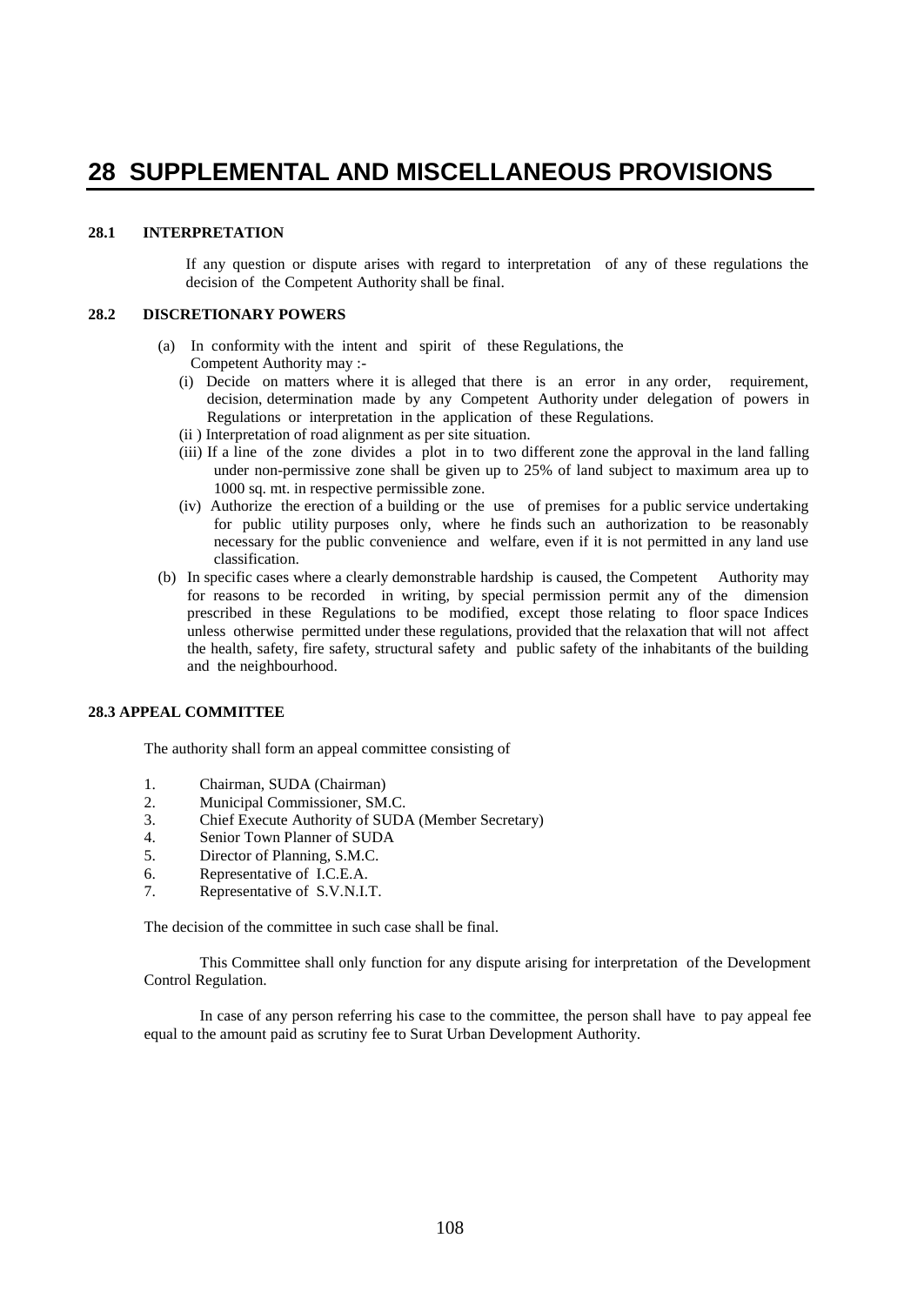## **29 PENALTIES**

Any person contravening any of the aforesaid regulations or any of the provisions of the Development Plan shall on such contravention be liable to a punishment as provided in the Gujarat Town Planning & Urban Development Act-1976, and Rules framed thereunder as in force from time to time.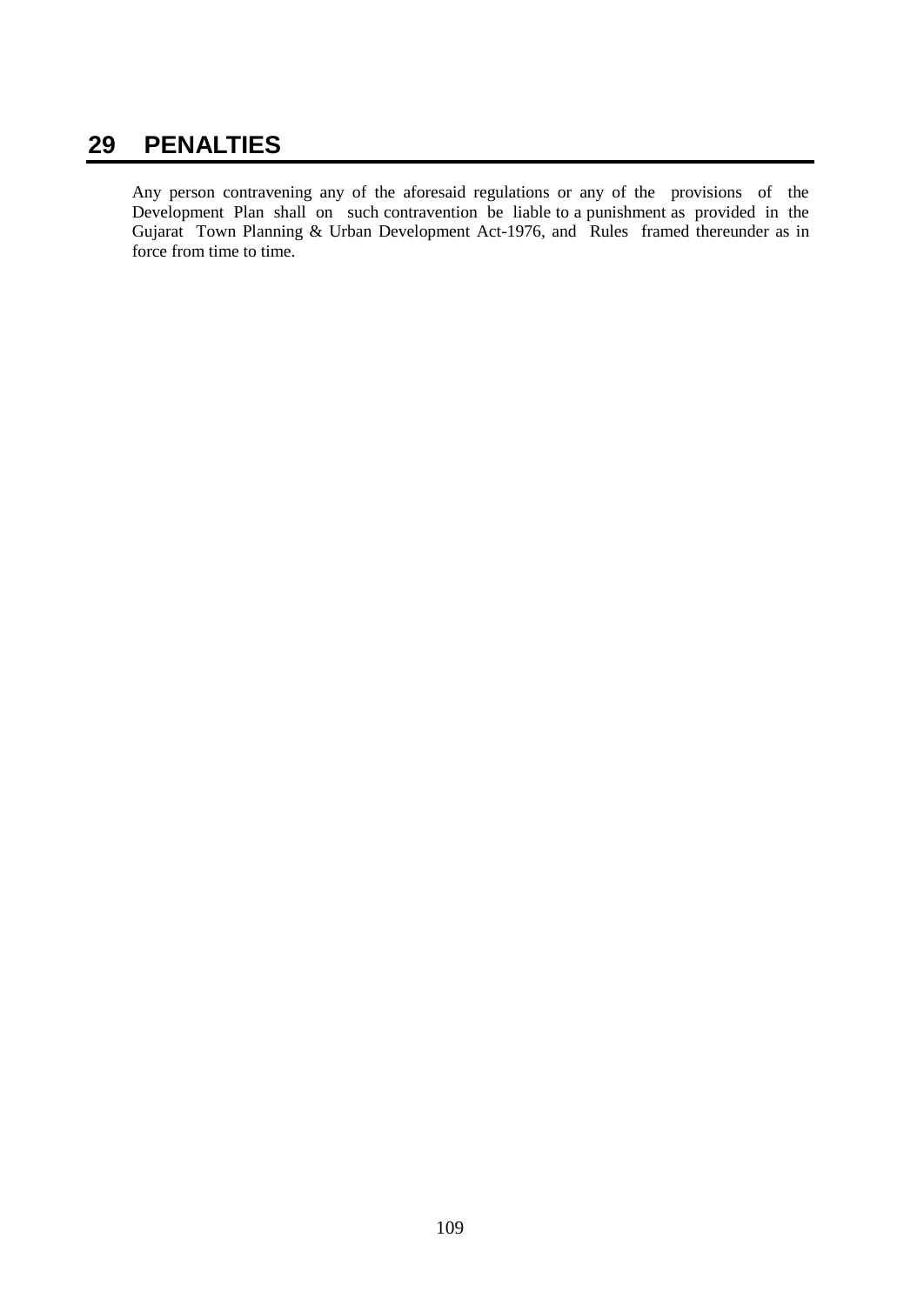## **30 TREE PLANTATION**

While applying for development permission, at the rate of 1 tree for every 100 sq.mts of building unit, shall have to be shown on the site plan/layout plan. The trees shall have to be guarded by the tree guards and shall be maintained.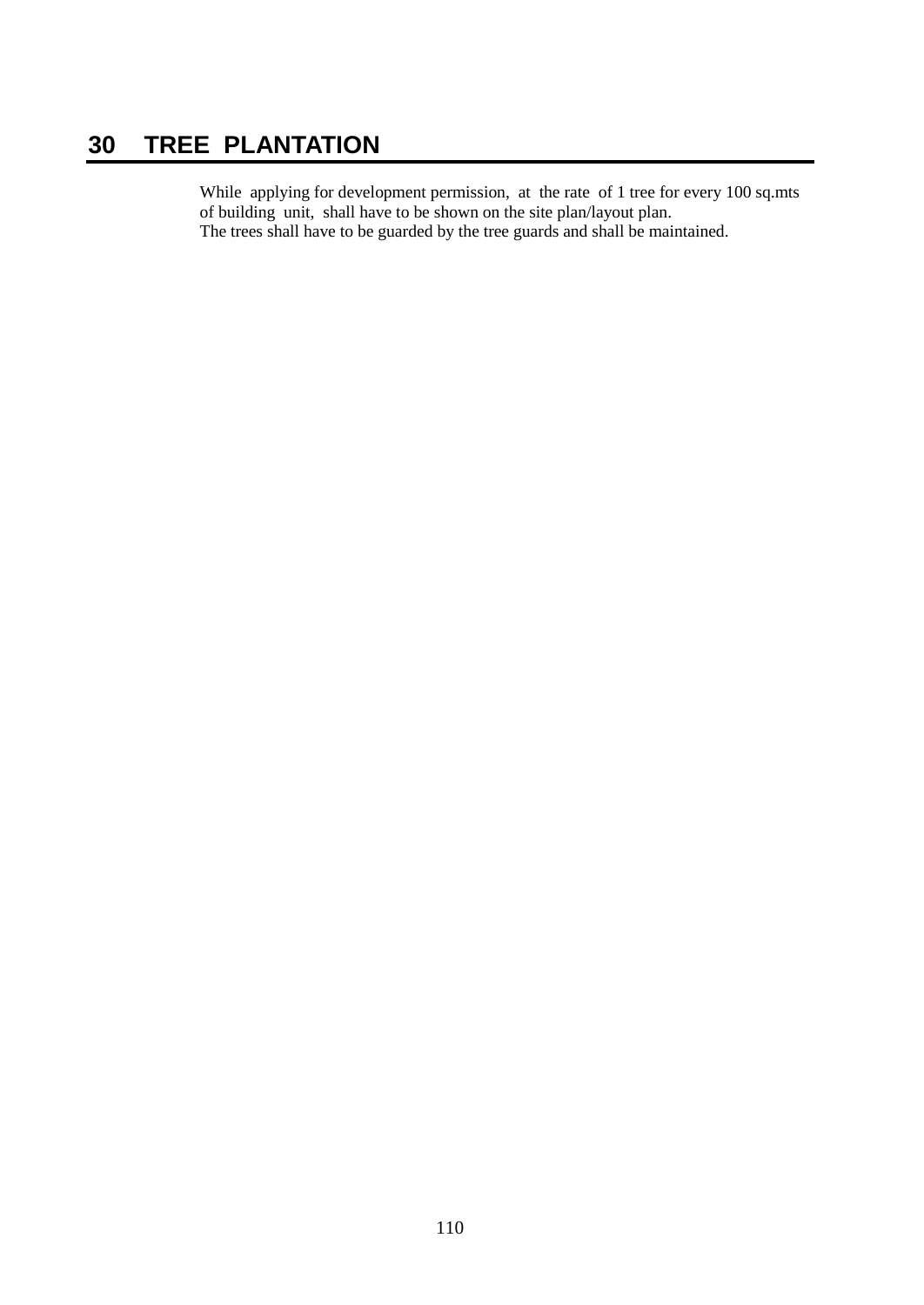## **31 ZONING AND USE PROVISIONS**

The type of development in each land use zone shall be regulated as per Use Zone Table where ever permitted such zones and shall be applicable as per G.D.C.R. of other cities.

#### 31.1 LAND USE ZONING IN HAZARD PRONE AREAS

In Natural Hazard prone areas namely the earthquake prone zones as per IS:1893, the cyclone prone areas as per IS:875 Part-3 and flood prone areas as per the Flood Atlas prepared by the Central Water Commission and/or the flood departments of the State, the development shall be regulated to ensure special protection from hazards for any type of development irrespective of use zone. Whereas the hazard prone areas identified as per the Vulnerability Atlas of India-1997 (or revisions thereof) prepared by Govt. of India or as may be prepared by State Government from time to time shall be used for such regulations, as given in Appendix-A. Further action for protection from these hazards is to be dealt with taking into consideration the Guidelines given in Appendix-B.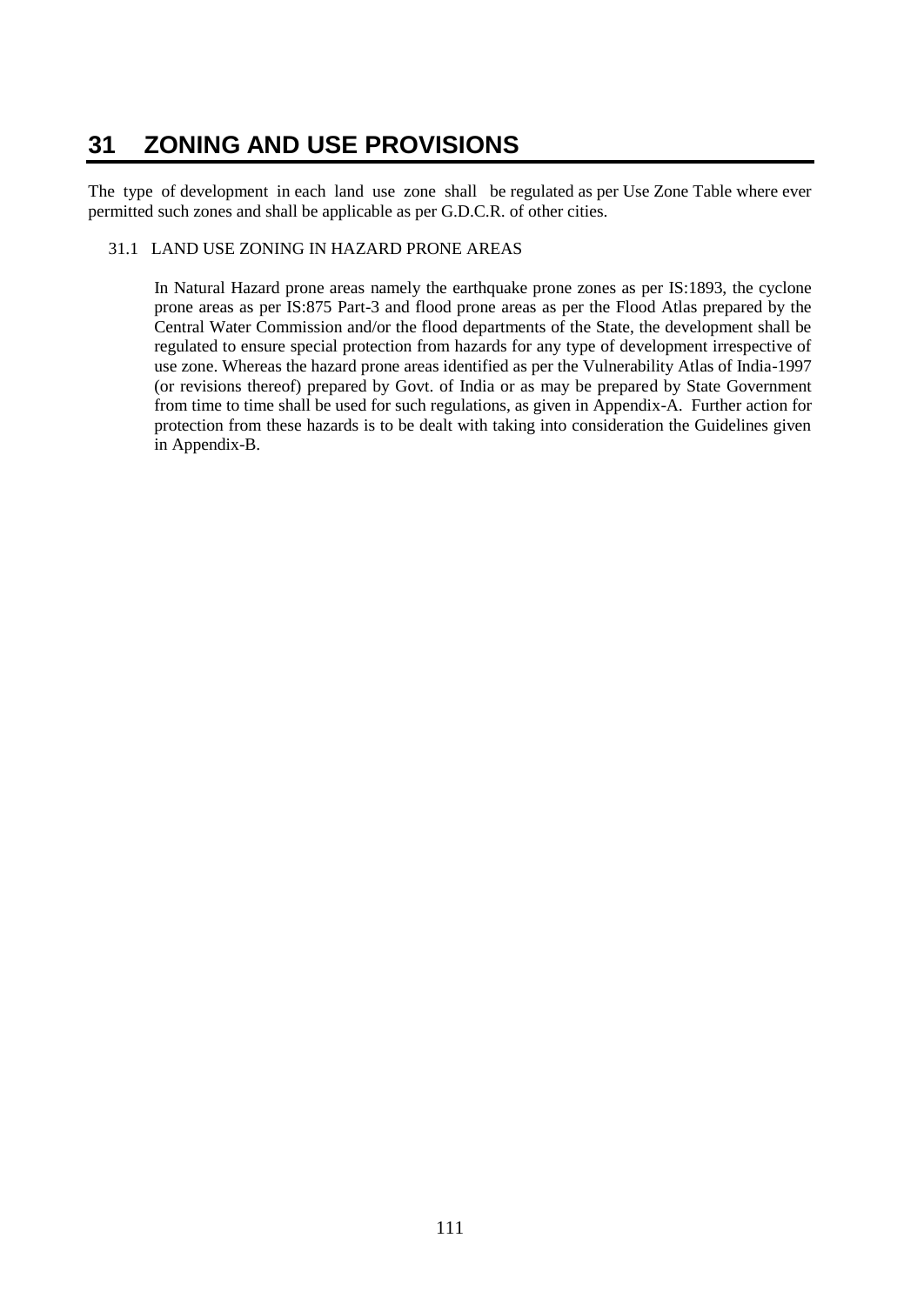#### **Sr. No. Zone Type of development for which the zone is primarily intended Type of development, which may be permitted by Competent Authority. Type of development, which may not be permitted. Remarks. 01 02 03 04 05 06** 1 Residential zone a) All type of Residential Dwellings, apartments, Chawls, Flats, Tenements,<br>Play fields, gardens, gymnasium, Play fields, swimming pool , etc. b) Pre-primary and primary schools, dispensary, clinic, maternity home, pathological laboratory , Service Establishment( Residential) c) The part of residential building may be permitted to use as office in case of professional requirements such as advocates, doctors, architects, engineers, chartered accountants etc. bank, public buildings, educational institutions, such as secondary, high school, college, technical and vocational educational institutions, research institutions, library, community hall, auditorium, town hall. (d) Cottage industries not involving use of or installation of any machinery driven by power of any kind and which do not create noise, vibration, fume dust etc. provided that such home occupations and cottage industries shall not be permissible in the tenement dwellings or flats, service establishment (residential) light home workshop etc. lodging house boarding house,etc. Commercial uses such as shopping / commercial centre, restaurant, hotel, hostel, indoor hospital, nursing home, surgical hospital etc. subject to provisions of regulation no.12.1 a) LPG, Cylinder delivery centers for the domestic consumption, coal depot, etc. on ground floor of building used for permissible nonresidential use, petrol pump with or without service station. b) Development Activities related to tourism sponsored / recommended by tourism Department of Government. c) Diamond industries d) Development activities related to Information Technology. The above uses shall be permitted in accordance with the provisions of regulation No.12.1 Obnoxious and hazardous uses, steel stock yard, truck terminal, saw mill, timber mart, ice factory and cold storage, junk yard, non-obnoxious and non-hazardous industries, wholesale market, ware houses, storage of perishable and inflammable goods, hospital for infectious and contagious diseases, mental hospital, jail, Dying house, LPG cylinder godown etc. a) All permissible nonresidential uses in residential zone may be permitted in a residential dwelling only on ground floor or any other floor with separate means of access/staircase from within the building or outside the building but not within the prescribed marginal space. b) Club house, party plot, wadi, community hall, auditorium, town hall, public assembly shall be permitted as specified in note under this table.

#### **USE ZONE TABLE :**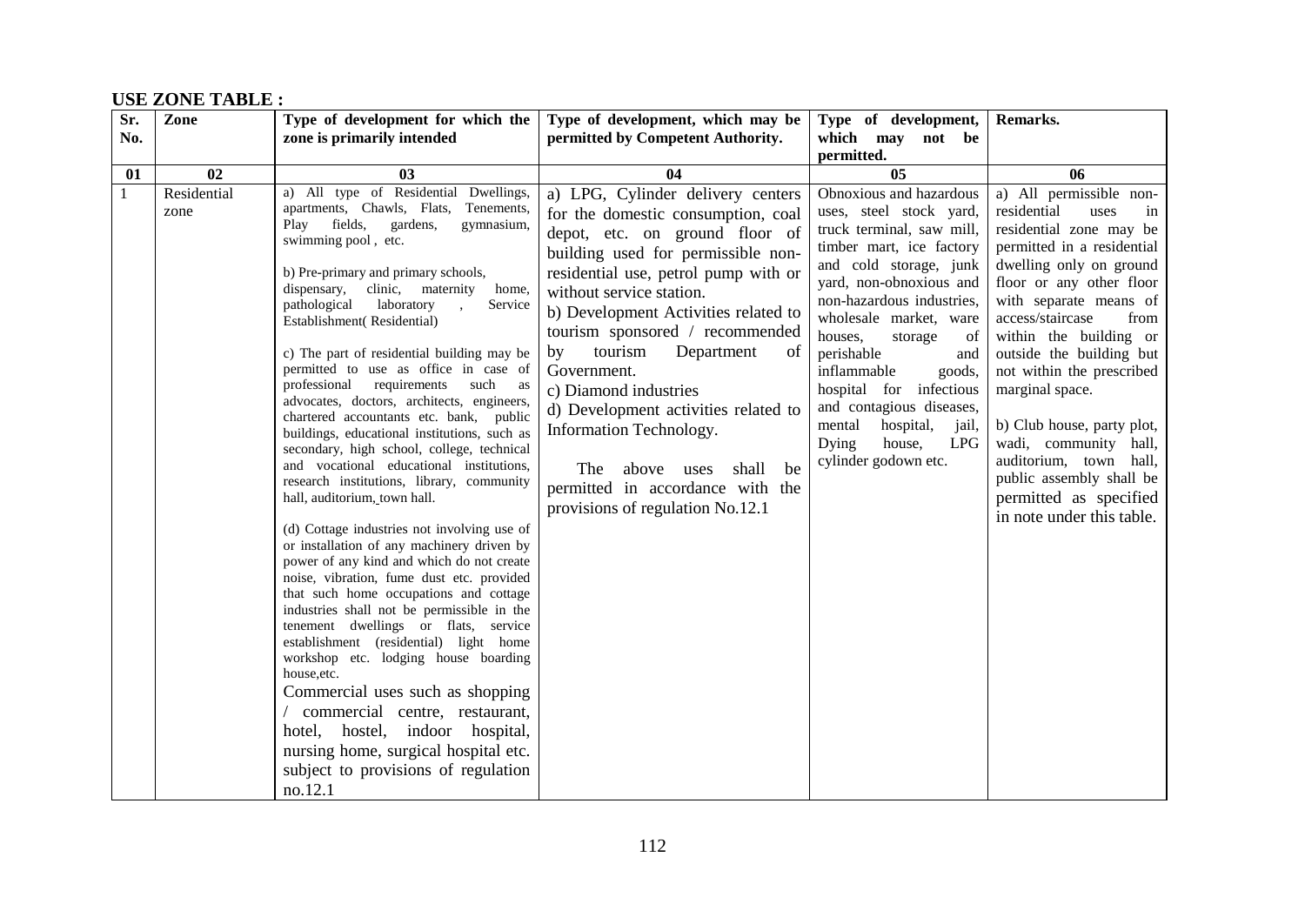| Sr.<br>No.     | Zone                                                 | Type of development for which the<br>zone is primarily intended                                                                                                                                                                                                                                                                                                                    | Type of development, which may be<br>permitted by Competent Authority.                                                                         | Type of development,<br>which may not be<br>permitted.                                                                                                                                                                                                                                                                                                                        | Remarks.                                                                                                                                                                                                                                                                                                                                                                                                                        |
|----------------|------------------------------------------------------|------------------------------------------------------------------------------------------------------------------------------------------------------------------------------------------------------------------------------------------------------------------------------------------------------------------------------------------------------------------------------------|------------------------------------------------------------------------------------------------------------------------------------------------|-------------------------------------------------------------------------------------------------------------------------------------------------------------------------------------------------------------------------------------------------------------------------------------------------------------------------------------------------------------------------------|---------------------------------------------------------------------------------------------------------------------------------------------------------------------------------------------------------------------------------------------------------------------------------------------------------------------------------------------------------------------------------------------------------------------------------|
| $\mathbf{2}$   | Restricted<br>Residential Use                        | Only EWS Housing and Low Cost<br>Housing                                                                                                                                                                                                                                                                                                                                           |                                                                                                                                                |                                                                                                                                                                                                                                                                                                                                                                               |                                                                                                                                                                                                                                                                                                                                                                                                                                 |
| 3.             | Gamtal as<br>defined under<br>regulation no.<br>2.48 | All uses mentioned in Col. 3 of zone at<br>Sr. No.1.                                                                                                                                                                                                                                                                                                                               | All uses mentioned in Col.4 of zone at<br>Sr.No.1                                                                                              | All uses mentioned in<br>Col. 5 of zone at Sr. No.<br>1, college, community<br>hall,<br>auditorium,<br>town<br>hall.<br>vocational<br>and<br>technical<br>education<br>Cinema<br>institutions,<br>Theater, starred hotel,<br>coal depot, storage of<br>perishable<br>and<br>inflammable<br>goods,<br>filling<br>Petrol<br>pump,<br>station or filling cum<br>service station. | As mentioned Col. 6 of<br>zone at Sr. No.1.<br>Note: No development of<br>non-residential building<br>except dispensary and<br>domestic<br>flour-factory<br>shall be permitted on<br>roads having width less<br>than 7.5 mts. Petrol<br>pump, filling station<br>or filling cum service<br><b>CNG</b><br>station<br>and<br>Filling Station Are<br>Permitted ON 18.00<br>mts. widt Road or<br>more than 18.00 mts.<br>wide Road. |
| $\overline{4}$ | Commercial<br>zone                                   | All uses mentioned in Col. 3 of zone at<br>Sr. no. 1 use excluding residential.<br>Wholesale market and their ancillary<br>uses, ice factory and cold storage, ware<br>houses, godowns, transport terminal for<br>goods and passengers, kerosene depot,<br>steel stock yard, timber stock yard<br>(lati), Junk yard (kabadi), saw mill,<br>stone cutting and polishing industries. | Development activities related to<br>tourism sponsored/recommended by<br>tourism corporation of Government<br>building, Residential Dwellings. | As mentioned in Col.5 of<br>zone at Sr.No.1<br>Obnoxious and hazardous<br>uses, non-obnoxious and<br>non-hazardous industries,<br>hospitals for infections<br>and contiguous diseases,<br>mental hospital, jail.                                                                                                                                                              | As mentioned in Col.6 of<br>zone at Sr.No.1<br>Residential use is<br>permitted but regulations<br>of commercial zone shall<br>be applicable.                                                                                                                                                                                                                                                                                    |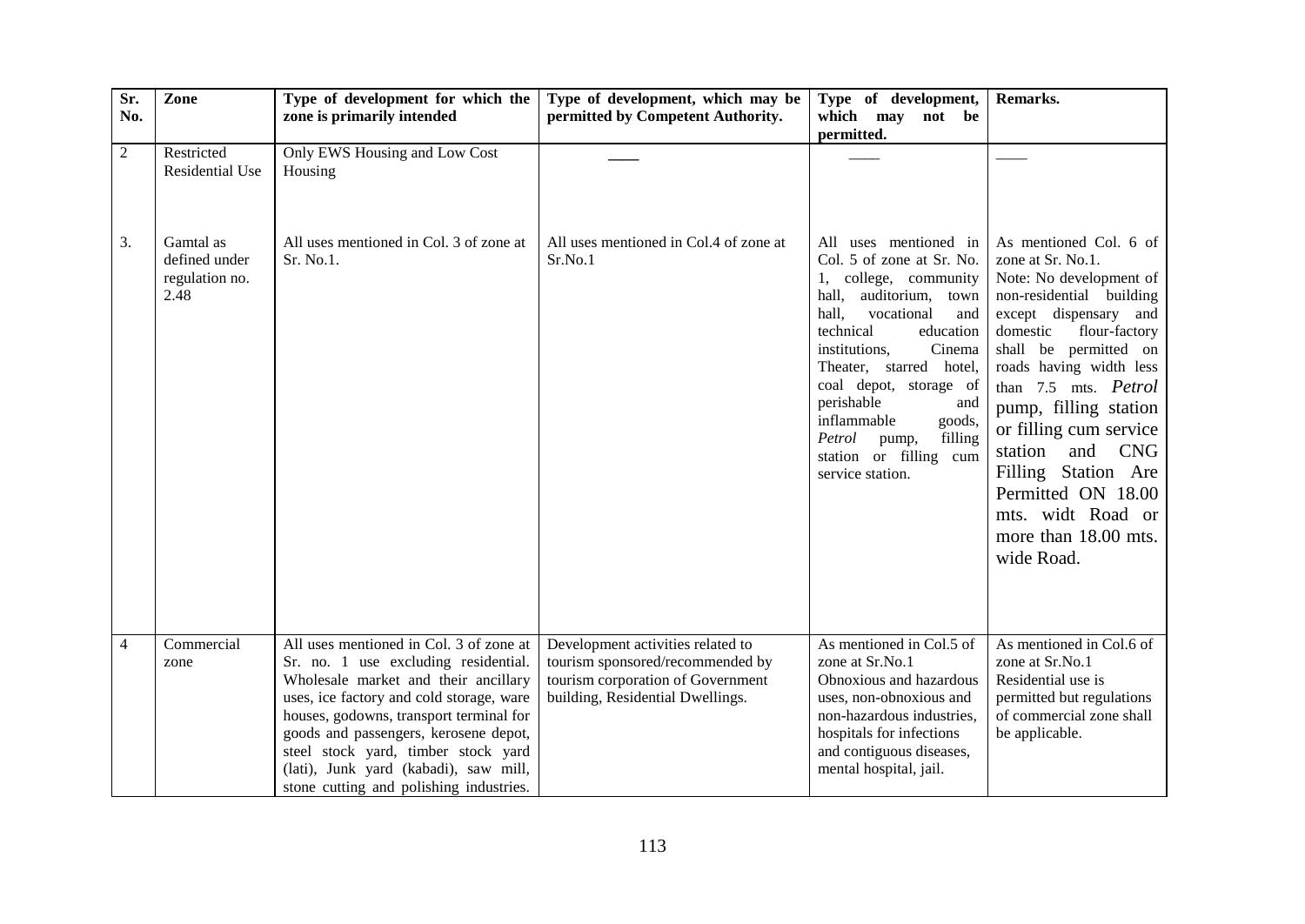| Sr.<br>No. | Zone                                          | Type of development for which the<br>zone is primarily intended                                                                                                                                                                                                                                                                                                | Type of development, which may be<br>permitted by Competent Authority.                                                                                                                                                                                                                                                                                                                                                                                                                           | Type of development,<br>which may not be                                                                                                                                                  | Remarks.                                                                                            |
|------------|-----------------------------------------------|----------------------------------------------------------------------------------------------------------------------------------------------------------------------------------------------------------------------------------------------------------------------------------------------------------------------------------------------------------------|--------------------------------------------------------------------------------------------------------------------------------------------------------------------------------------------------------------------------------------------------------------------------------------------------------------------------------------------------------------------------------------------------------------------------------------------------------------------------------------------------|-------------------------------------------------------------------------------------------------------------------------------------------------------------------------------------------|-----------------------------------------------------------------------------------------------------|
|            |                                               |                                                                                                                                                                                                                                                                                                                                                                |                                                                                                                                                                                                                                                                                                                                                                                                                                                                                                  | permitted.                                                                                                                                                                                |                                                                                                     |
|            |                                               | LPG Cylinder storage depot and<br>delivery centre, storage of perishable<br>goods, petrol pump with or without<br>service station, cinema, cinema video<br>hall, coal depot, newspaper printing<br>press.                                                                                                                                                      |                                                                                                                                                                                                                                                                                                                                                                                                                                                                                                  |                                                                                                                                                                                           |                                                                                                     |
| 4.         | General<br>Industrial Zone.                   | All Industries except obnoxious and<br>hazardous industries as mentioned in<br>Appendix-A.<br>All uses mentioned in col. 3 of zone at<br>Sr. No 3 except col.3 of zone at Sr. no.-<br>1. Hotel, Restaurant, canteen, bank,<br>business building<br>Development activities related to<br>tourism sponsored/recommended by<br>tourism corporation of Government. | Storage of inflammable goods such<br>a)<br>as petrol, diesel, crude oil and<br>kerosene. Residential dwelling only<br>for industrial workers and other<br>public utility service staff working<br>within the industrial premises,<br>querying of gravel, sand, clay and<br>stone. Dumping of solid industrial<br>wastes (subject to N.O.C. and<br>conditions laid down by Pollution<br>Control Board).<br>All uses mentioned in Column (4)<br>b)<br>of zone at Sr. No. 1                         | Obnoxious and hazardous<br>industries,<br>mental<br>hospital<br>hospital,<br>for<br>infectious $\&$ contiguous<br>diseases, jail, dwelling<br>except mentioned in Col.<br>4 of this zone. | If mixed development is<br>asked regulations relating<br>to industrial zone shall be<br>applicable. |
| 5.         | Obnoxious and<br>hazardous<br>industrial zone | All obnoxious and hazardous industries<br>as mentioned in Appendix -A, storage<br>of inflammable goods.                                                                                                                                                                                                                                                        | Residential dwelling only for industrial<br>worker and other public utility services<br>buildings for staff working within the<br>industrial premises, shops, Restaurants,<br>canteen and bank, business building.<br>Quarrying of gravel, sand clay and<br>stone.<br>Dumping of solid industrial wastes,<br>garbage disposal, treatment plant for<br>solid or liquid industrial /domestic and<br>hospital wastage (subject to N.O.C. and<br>conditions laid down by Pollution<br>Control Board) | Residential<br>dwelling<br>except mentioned in Col.<br>4 of this zone. Hospital<br>infectious<br>and<br>for<br>diseases,<br>contagious<br>mental hospital, jails.                         |                                                                                                     |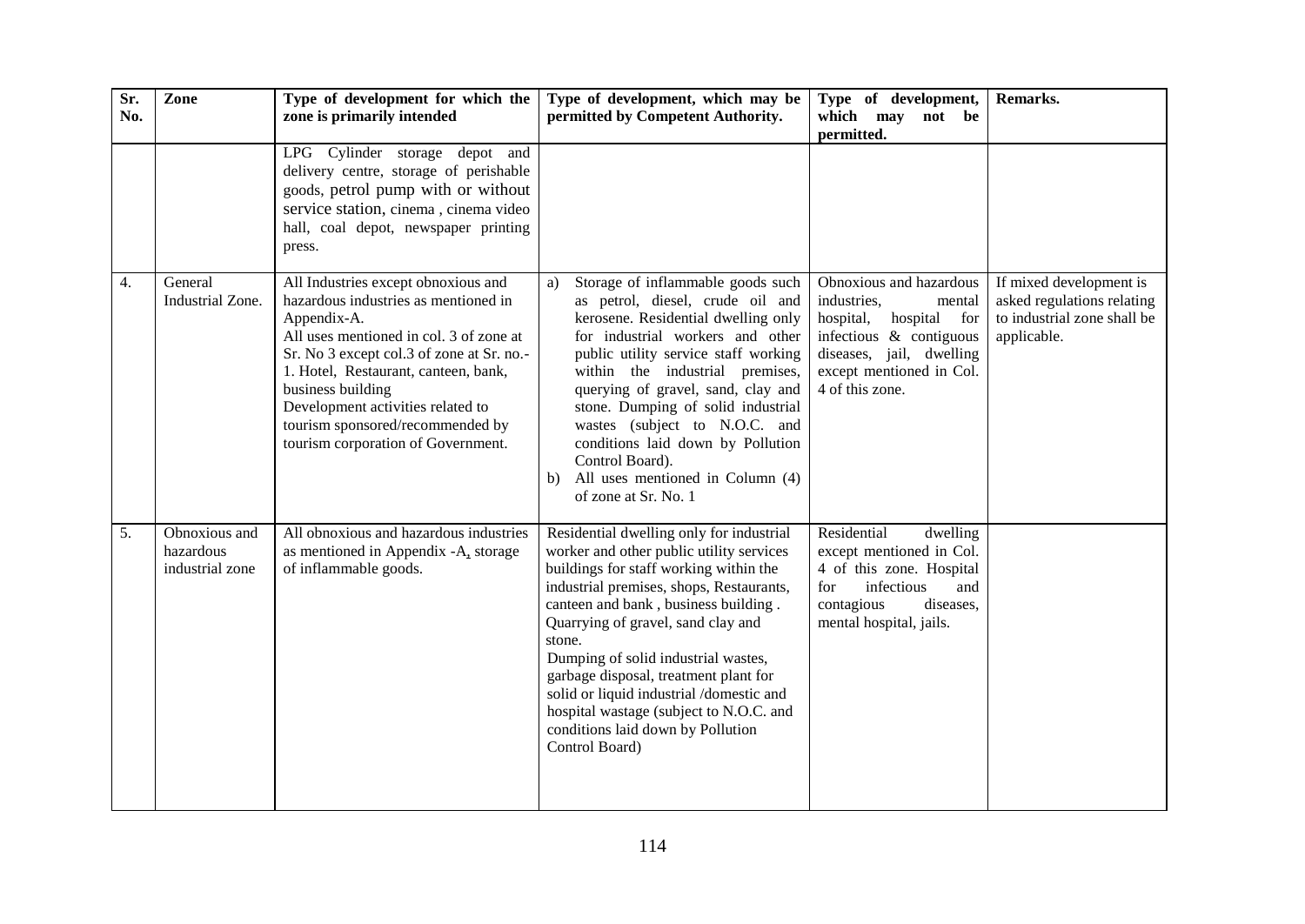| Sr.<br>No. | Zone                    | Type of development for which the<br>zone is primarily intended                                                                                                                                                                                                                                                                                                                                           | Type of development, which may be<br>permitted by Competent Authority.                                                                                                                                                                                                  | Type of development,<br>which may not be                                       | Remarks.                                                                                                                                                                                                                                                                                                                                                                                                                                                                   |
|------------|-------------------------|-----------------------------------------------------------------------------------------------------------------------------------------------------------------------------------------------------------------------------------------------------------------------------------------------------------------------------------------------------------------------------------------------------------|-------------------------------------------------------------------------------------------------------------------------------------------------------------------------------------------------------------------------------------------------------------------------|--------------------------------------------------------------------------------|----------------------------------------------------------------------------------------------------------------------------------------------------------------------------------------------------------------------------------------------------------------------------------------------------------------------------------------------------------------------------------------------------------------------------------------------------------------------------|
| 6.         | Educational<br>Purpose. | Educational<br>Schools,<br>Colleges,<br>Buildings,<br>research<br>institutions,<br>hostels, boarding houses, staff quarters,<br>Banks, canteens, sports complex<br>gymnasium, dispensary, auditorium,<br>library.                                                                                                                                                                                         | Retail shops & restaurants as a part of<br>educational institute.<br>Development activities related to<br>Information Technology.                                                                                                                                       | permitted.<br>All<br>other<br>uses<br>not<br>mentioned in Col. 3 and<br>Col.4. | The built-up area shall<br>not exceed 30% of the<br>area of the building<br>Unit/Plot.                                                                                                                                                                                                                                                                                                                                                                                     |
| 7.         | Recreational<br>Zone    | Recreation of any type, Residential<br>accommodation and shops incidental to<br>recreation, aquarium, natural reserve<br>and sanctuary race track, shooting<br>range, zoo, nursery, stadium, botanical<br>garden, planetarium, amusement park,<br>swimming pool, exhibition and mela,<br>drive-in-cinema, motion picture hall,<br>cinema, restaurants, party<br>plots,<br>recreational use of water park. | Farm houses, educational and Medical<br>institutions (excluding infectious and<br>contagious diseases, mental hospital)<br>Hotels as per norms notified by the<br>tourism Corporation of Gujarat.<br>Development activities<br>related<br>to<br>Information Technology. | All other uses not<br>mentioned in<br>Col. 3 & 4.                              | More than one farm<br>1)<br>house<br>be<br>may<br>permitted provided<br>the minimum area<br>required for farm<br>house is satisfied as<br>mentioned in Col. 6,<br>at Sr. No. 8.<br>Building to be<br>2)<br>constructed at a<br>distance of not less<br>than 30 mts. from the<br>road, on which it<br>abuts.<br>The built up area<br>3)<br>(ground coverage)<br>shall not exceed 15%<br>of the plot area.<br>The maximum<br>4)<br>permissible FSI shall<br>not exceed 0.25. |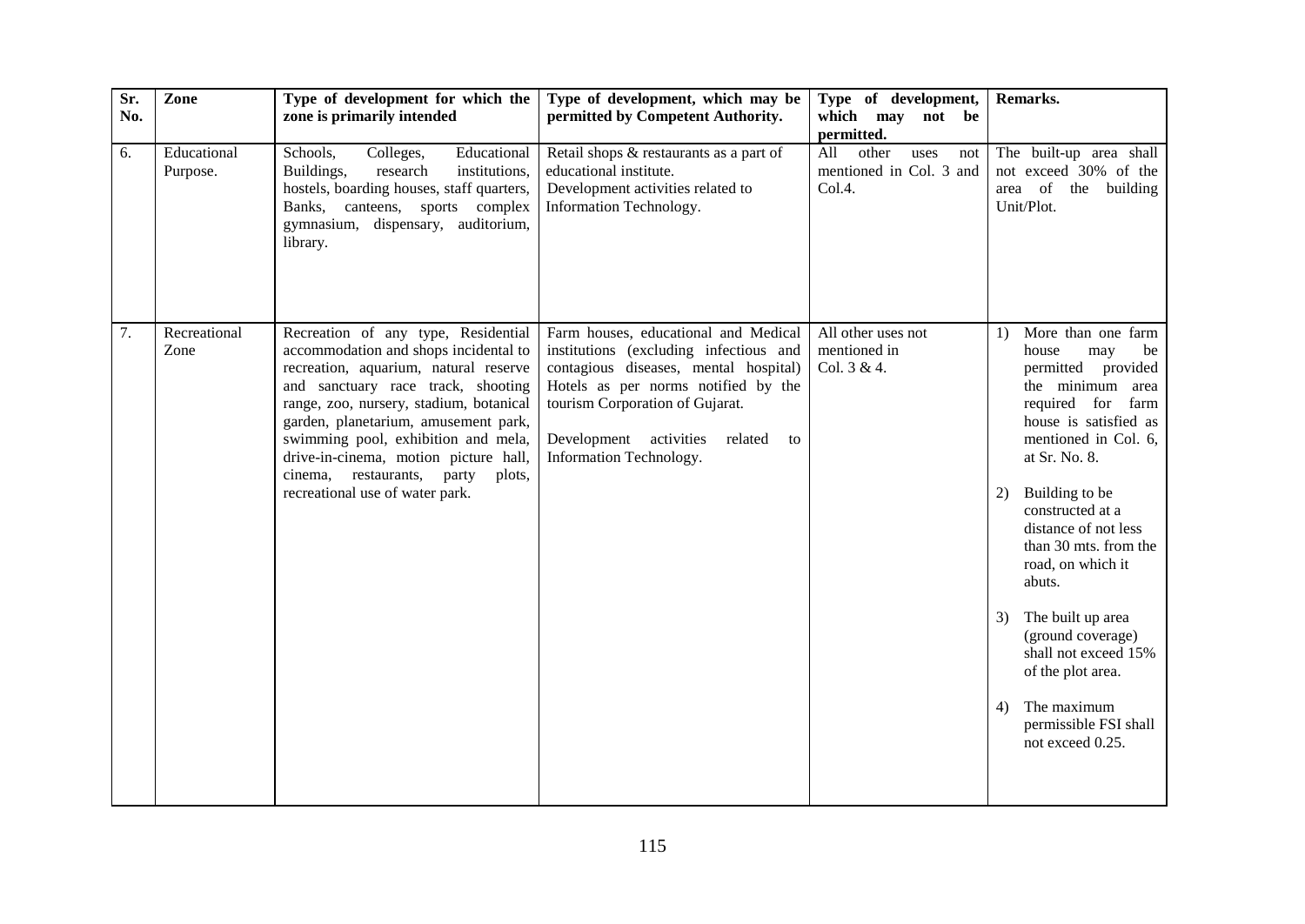| Sr. | Zone         | Type of development for which the                                              | Type of development, which may be        | Type of development,    | Remarks.                            |
|-----|--------------|--------------------------------------------------------------------------------|------------------------------------------|-------------------------|-------------------------------------|
| No. |              | zone is primarily intended                                                     | permitted by Competent Authority.        | which may not be        |                                     |
|     |              |                                                                                |                                          | permitted.              |                                     |
| 8.  | Agricultural | Horticulture, poultry keeping subject to                                       | Slaughter house, touring cinema, drive-  | All other uses not      | 1) Building to be                   |
|     | zone         | the N.O.C./approval and conditions                                             | in-cinema, video cinema, storage of      | mentioned in Col. 3 and | constructed at a                    |
|     |              | laid down by the Department of                                                 | inflammable materials and explosive      | Col. 4.                 | distance of not less                |
|     |              | poultry, Dairy Development, fisheries,                                         | goods subject to NOC/Approval and        |                         | than 30 Mts. from                   |
|     |              | animal rearing and breeding, open                                              | conditions laid down by concerned        | All other uses not      | the road, on which it               |
|     |              | storage of drying manure. Farm house                                           | department/ authority dealing with such  | mentioned in Column.    | abuts.                              |
|     |              | located in land of not less than 4000 sq.                                      | work. Dumping of solid industrial waste  | No.3 and 4.             |                                     |
|     |              | Mts., Camp for recreation of any type                                          | subject to N.O.C. and conditions laid    |                         | Permissible Built-up<br>2)          |
|     |              | natural reserves and sanctuaries, race                                         | down by Pollution Control Board.         |                         | area (ground coverage)              |
|     |              | track, shooting range, zoo, nursery,                                           | Institutional Buildings, govt., semi     |                         |                                     |
|     |              | stadium, botanical garden, agricultural                                        | govt. buildings, Buildings of public     |                         | For farm house it<br>a)             |
|     |              | equipment, repair of tools and                                                 | sector undertakings, Garden houses,      |                         | shall not exceed                    |
|     |              | equipment of agricultural use, tannery,                                        | petrol filling station, educational and  |                         | 5% of the land                      |
|     |              | saw mill, timber depot, uses pertaining                                        | Medical institutions(excluding           |                         | area with                           |
|     |              | processing of agro/farm/milk<br>to                                             | infectious and contagious diseases,      |                         | maximum                             |
|     |              | products, institutional uses, vocational                                       | mental hospitals), Training and research |                         | permissible                         |
|     |              | training centre, for agriculture purposes                                      | centres, building for autonomous bodies  |                         | height 7.5 mts.                     |
|     |              | wayside shops, restaurant, ice factory                                         | related to their activities statutory    |                         |                                     |
|     |              | cold storage, godowns and<br>&                                                 | organisations, convention centres.       |                         | Agrobased uses<br>b)                |
|     |              | warehouses subject to N.O.C./approval                                          | Development activities related to        |                         | activities for this                 |
|     |              | conditions<br>laid<br>down<br>&<br>by                                          | Information Technology.                  |                         | zoning                              |
|     |              | warehousing<br>FCI/<br>corporation/                                            |                                          |                         | regulation,                         |
|     |              | Govt./<br>Appropriate<br>Semi<br>Govt.<br>Department, transportnagar and truck |                                          |                         | ground coverage<br>shall not exceed |
|     |              | terminal, hospital for infectious and                                          |                                          |                         | 5% of the land                      |
|     |              | contiguous diseases, mental hospital                                           |                                          |                         | with<br>area                        |
|     |              | and<br>sanitarium<br>subject<br>to                                             |                                          |                         | Maximum                             |
|     |              | NOC/Approval and conditions laid                                               |                                          |                         | permissible                         |
|     |              | down by Civil Surgeon. Petrol pump                                             |                                          |                         | height 7.5 mts.                     |
|     |              | with or without service station,                                               |                                          |                         |                                     |
|     |              | garages, and workshop, Studio, roofing                                         |                                          |                         |                                     |
|     |              | tiles and cement pipes, brick kiln,                                            |                                          |                         | In case of public and               |
|     |              | mining and quarrying, cemetery and                                             |                                          |                         | semi-public uses and                |
|     |              | burial<br>ground, jail. Camp,<br>for                                           |                                          |                         | buildings of charitable &           |
|     |              | recreation of any type, club, aquarium,                                        |                                          |                         | religious purposes the              |
|     |              | , planetarium, amusement park.                                                 |                                          |                         | competent authority may             |
|     |              | Development activity related<br>to                                             |                                          |                         | permit development                  |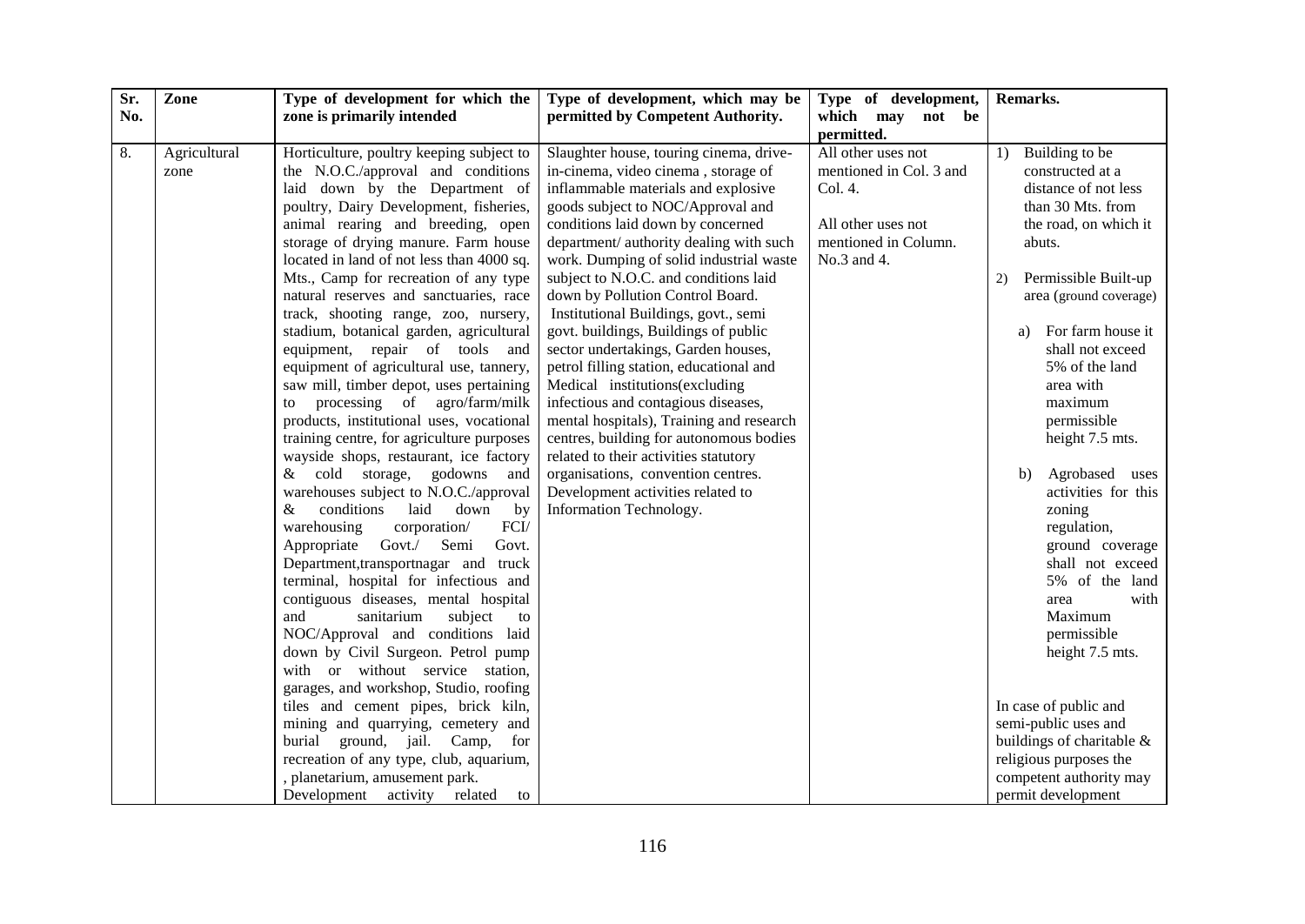| Sr. | Zone | Type of development for which the        | Type of development, which may be | Type of development, | Remarks.                      |
|-----|------|------------------------------------------|-----------------------------------|----------------------|-------------------------------|
| No. |      | zone is primarily intended               | permitted by Competent Authority. | which may<br>not be  |                               |
|     |      |                                          |                                   | permitted.           |                               |
|     |      | tourism sponsored/recommended by         |                                   |                      | activities to the extent of   |
|     |      | tourism<br>Department<br>of<br>the       |                                   |                      | 15% of the land area with     |
|     |      | Government.                              |                                   |                      | maximum permissible           |
|     |      |                                          |                                   |                      | height 10 mts. The above      |
|     |      | 1) Recreation of any type, Residential   |                                   |                      | restriction of built up area  |
|     |      | accommodation and shops incidental to    |                                   |                      | shall not apply to the        |
|     |      | recreation, aquarium, Natural reserve    |                                   |                      | following uses subject to     |
|     |      | and sanctuary race track, shooting       |                                   |                      | maximum ground                |
|     |      | range, zoo, nursery, stadium, botanical  |                                   |                      | coverage of 15 % of the       |
|     |      | garden, planetarium, amusement park,     |                                   |                      | land with maximum             |
|     |      | swimming pool, exhibition and            |                                   |                      | permissible height 10         |
|     |      | mela, drive- in -cinema, motion picture  |                                   |                      | mts.                          |
|     |      | hall, cinema, restaurants, party plots,  |                                   |                      | i) Education, Hospital for    |
|     |      | recreational use of water park, Resorts, |                                   |                      | infectious and contiguous     |
|     |      | hotels and Motels as per norms notified  |                                   |                      | disease, mental hospital,     |
|     |      | by the tourism corporation of Gujarat.   |                                   |                      | sanitarium.                   |
|     |      |                                          |                                   |                      | ii) Jail.                     |
|     |      |                                          |                                   |                      | iii) Transport nagar $\&$     |
|     |      |                                          |                                   |                      | truck terminal.               |
|     |      |                                          |                                   |                      | iv) Slaughter house, cold     |
|     |      |                                          |                                   |                      | storage.                      |
|     |      |                                          |                                   |                      | v) Govt./Semi-Govt./ FCI      |
|     |      |                                          |                                   |                      | godowns and warehouses        |
|     |      |                                          |                                   |                      | and Charitable Trust.         |
|     |      |                                          |                                   |                      | $\mathbf{vi})$<br>Development |
|     |      |                                          |                                   |                      | Activities related to         |
|     |      |                                          |                                   |                      | tourism approved by           |
|     |      |                                          |                                   |                      | tourism Department of         |
|     |      |                                          |                                   |                      | Government.                   |
|     |      |                                          |                                   |                      | Only basement,<br>c)          |
|     |      |                                          |                                   |                      | Ground floor, and             |
|     |      |                                          |                                   |                      | first floor structure         |
|     |      |                                          |                                   |                      | may be permitted,             |
|     |      |                                          |                                   |                      | however, the                  |
|     |      |                                          |                                   |                      | structure for storage         |
|     |      |                                          |                                   |                      | of inflammable                |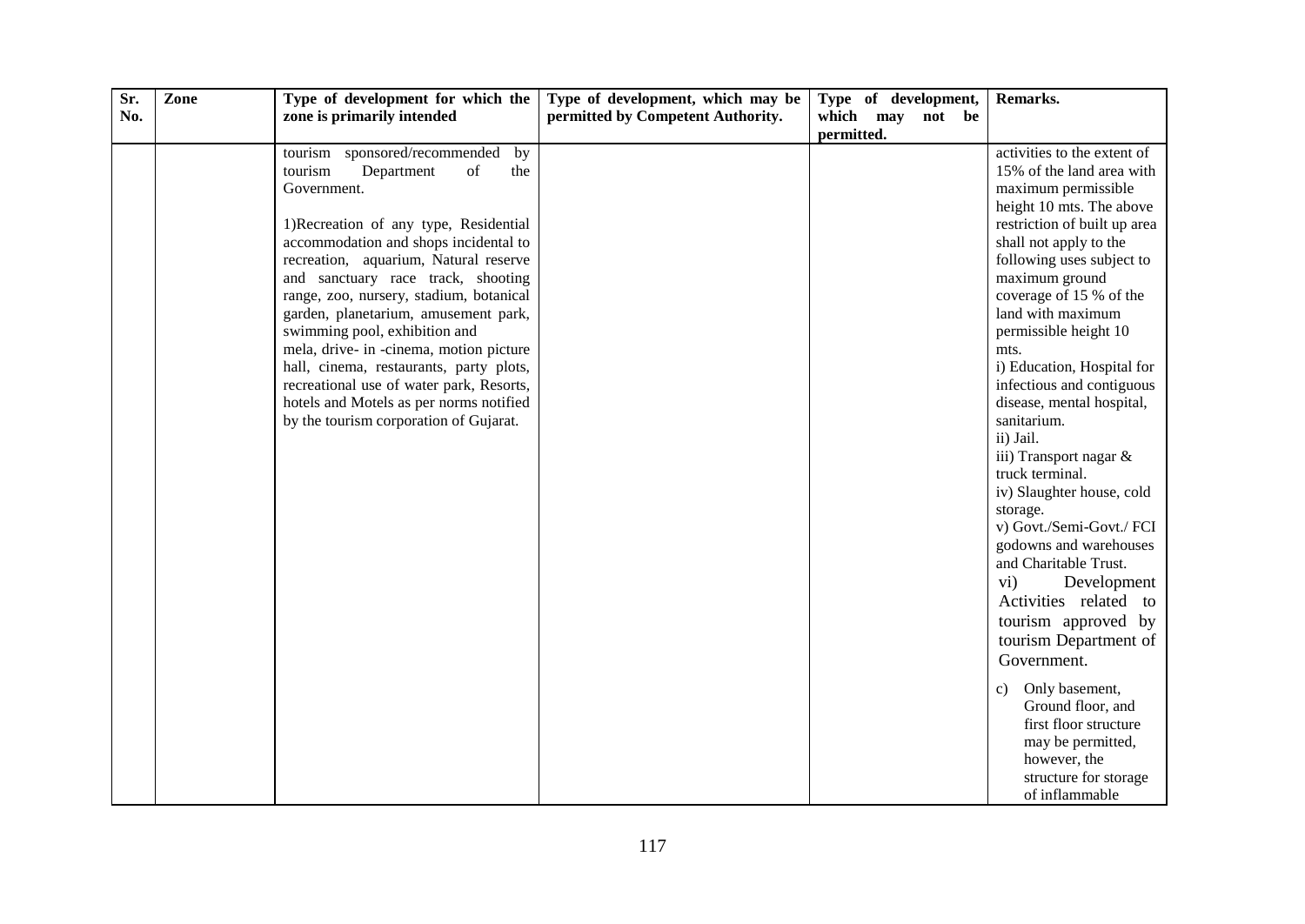| Sr. | Zone | Type of development for which the | Type of development, which may be | Type of development, | Remarks.                                                                                                                                                                                             |
|-----|------|-----------------------------------|-----------------------------------|----------------------|------------------------------------------------------------------------------------------------------------------------------------------------------------------------------------------------------|
| No. |      | zone is primarily intended        | permitted by Competent Authority. | which may not<br>be  |                                                                                                                                                                                                      |
|     |      |                                   |                                   | permitted.           |                                                                                                                                                                                                      |
|     |      |                                   |                                   |                      | material and<br>explosive goods shall<br>be single storied<br>only.                                                                                                                                  |
|     |      |                                   |                                   |                      | For poultry farm,<br>3)<br>sheds of floor height<br>upto 10 Mts. at the<br>ridge level of the<br>roof with perforated<br>jali on all sides,<br>maximum 25%<br>ground coverage<br>shall be permitted. |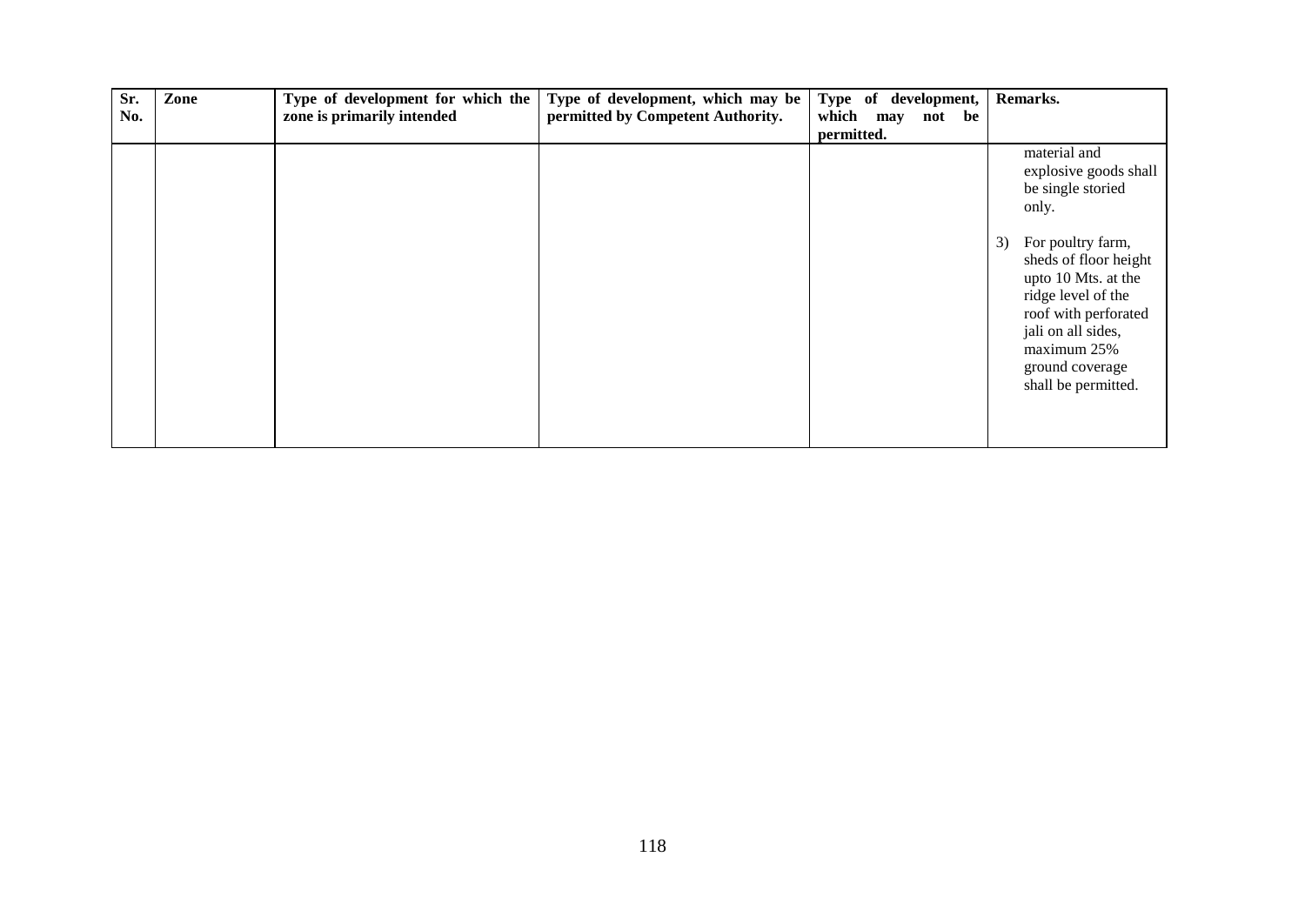| Sr.<br>N <sub>0</sub> | Zone                                                                                                                                | Type of development for which the<br>zone is primarily intended  | Type of development which may be<br>permitted by Competent Authority.                                             | Type of development<br>which may<br>not be                           | Remarks.                                                                                                                                                                                                                                                                                                                                                                                                                                                                                                                                                                                                                                                                                                                                                                                                                                                                             |
|-----------------------|-------------------------------------------------------------------------------------------------------------------------------------|------------------------------------------------------------------|-------------------------------------------------------------------------------------------------------------------|----------------------------------------------------------------------|--------------------------------------------------------------------------------------------------------------------------------------------------------------------------------------------------------------------------------------------------------------------------------------------------------------------------------------------------------------------------------------------------------------------------------------------------------------------------------------------------------------------------------------------------------------------------------------------------------------------------------------------------------------------------------------------------------------------------------------------------------------------------------------------------------------------------------------------------------------------------------------|
|                       |                                                                                                                                     |                                                                  |                                                                                                                   | permitted.                                                           |                                                                                                                                                                                                                                                                                                                                                                                                                                                                                                                                                                                                                                                                                                                                                                                                                                                                                      |
| 9.                    | Village Extension<br>Area (Villages/<br>Gamtal falling<br>within agricultural<br>zone only for<br>natural growth of<br>the village) | All uses of residential zone permitted<br>in Col. 3 at Sr. No.1. | All uses of residential zone permitted in<br>Col. 4 at Sr. No. 1, Cinema, Light<br>industries, medium industries. | All uses mentioned in<br>Col. 5 of residential zone<br>at Sr. No. 1. | For natural growth of village<br>1) Village extension area<br>around existing gamtal/<br>gamtalav and adjoining the<br>existing Gamtal limit will be<br>for development of the<br>respective village for its natural<br>growth.<br>2) For the natural growth of the<br>villages, the development<br>permission for uses mentioned<br>in Col. 3 and 4 of Sr. No. 1<br>may be permitted in area<br>adjoining existing villages in<br>revenue survey nos. outside<br>existing gamtal within -<br>a) 200 Mt. from the limits of<br>existing gamtal/gamtalav and<br>adjoining the existing Gamtal<br>limit<br>3) Provisions of regulation<br>no.11 and 12 shall be applied<br>excluding the provisions as<br>mentioned in addition to the<br>above conditions, other<br>development control<br>regulations mentioned in these<br>regulations, shall be applicable<br>for the development. |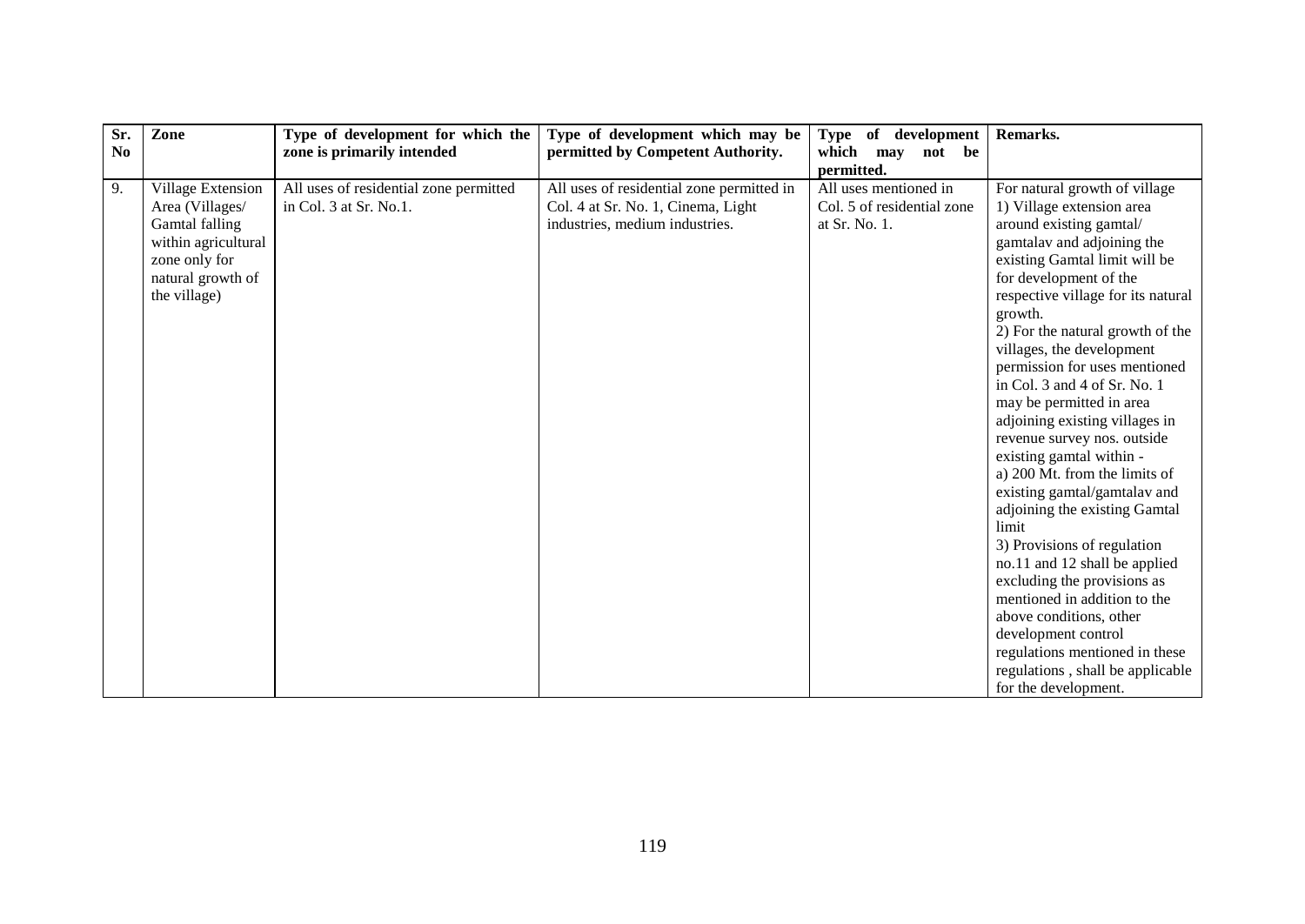| Sr. | Zone           |                                           | Type of development for which the Type of development which may be Type of development |                  | Remarks. |
|-----|----------------|-------------------------------------------|----------------------------------------------------------------------------------------|------------------|----------|
| No. |                | zone is primarily intended                | permitted by Competent Authority.                                                      | which may not be |          |
|     |                |                                           |                                                                                        | permitted.       |          |
| 10  | Public Purpose | All uses permissible for educational      |                                                                                        |                  |          |
|     |                | use shall be permitted. Public facilities |                                                                                        |                  |          |
|     |                | and amenities like health, transport and  |                                                                                        |                  |          |
|     |                | communication, public security, social    |                                                                                        |                  |          |
|     |                | welfare.                                  |                                                                                        |                  |          |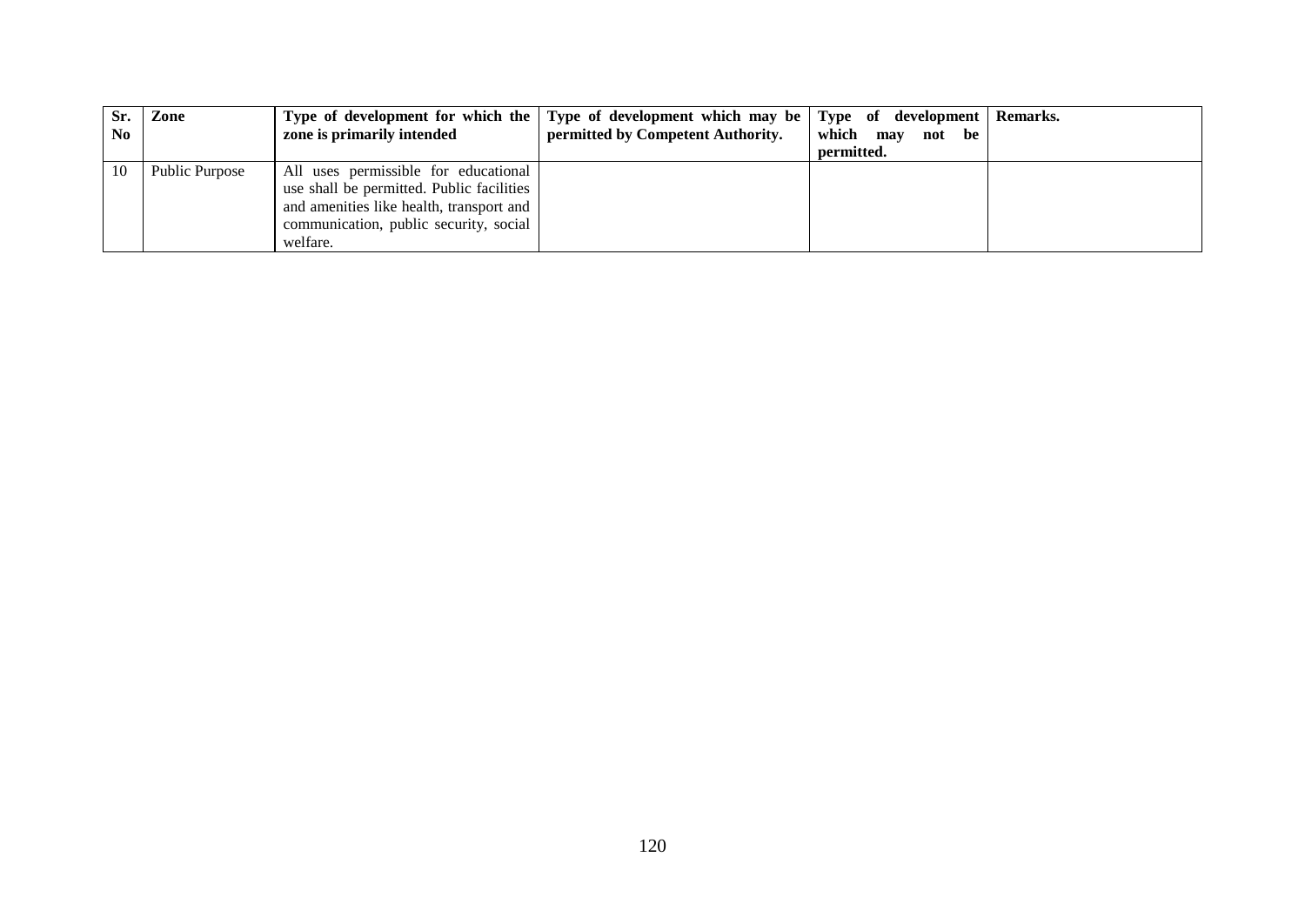#### **NOTE:-**

- 1) Public Utility Services buildings which shall include buildings or works developed or undertaken by the Govt./ Semi-Govt. or Public Undertaking only, such as sub-station, and receiving station of the Electricity Board, Building for infrastructure facilities like bus service, water supply, drainage, sanitation, domestic garbage disposal, pumping station, electricity, purification plant, police building, post & telegraph and telecommunication, public urinals, milk , octroi and public telephone booth, fire brigade station, ward and zonal offices of appropriate authority, taxies, scooter and cycle stand and parking plot, garden, nursery, playground and open spaces, canal, communication network, first aid medical centre, primary health centre, dispensary, library, reading room and religious buildings/places of public worship shall not exceed 10% of plot area.
- 2) Twenty Percent area of the "open space plots" provided under T.P.Schemes may be utilised for the construction with required margins for the common/institutional/community use having basement, ground floor or a floor on stilt only. In addition to the stair cabins and ramps, 5% of the permissible built-up area of this plot shall be allowed to be built-up on for the construction of storm room, chawkidar room, toilet etc. at the ground level, in case the building is constructed on stilt. The rest of the "Open Space Plot" shall be kept open to sky.
- 3) For Railway Container Depot the permission shall be issued for development for structures for Railway department.
- 4) No development shall be permitted in area designated for water body, pond and talav in development plan .
- 5) The land designated for agricultural produce market, GID, GHB, telephone exchange, the uses shall be permissible as per the requirements of concerned departments.
- 6) Development as mentioned in Col.3 & 4 may be permitted only on roads as specified in regulation No.12.1.
- 7) The religious building shall be permitted in all use zone with consent of the competent authority
- 8) Permission for Clubs, Wadis, & Party Plots shall be permitted only if it comply with following requirements.
	- (a) Minimum building unit required is 2000 sq.mtrs
	- (b) It shall be permitted on roads having width of 18.00 mts. or more.
	- (c) A garbage container of minimum 4.00 Ton capacity with 6.00 mtrs X 7.50 mtr paved area shall be provided for garbage disposal, abutting the road.
	- (d) All necessary permission and N.O.C. shall be obtained from relevant offices, before commencing the use.
	- (e) To see that the place is use according to provision of this regulation, competent authority can collect, security deposit from the plot owners as may be decided by competent authority from time to time.
	- (f) Parking shall be provided as per regulation No. 18.1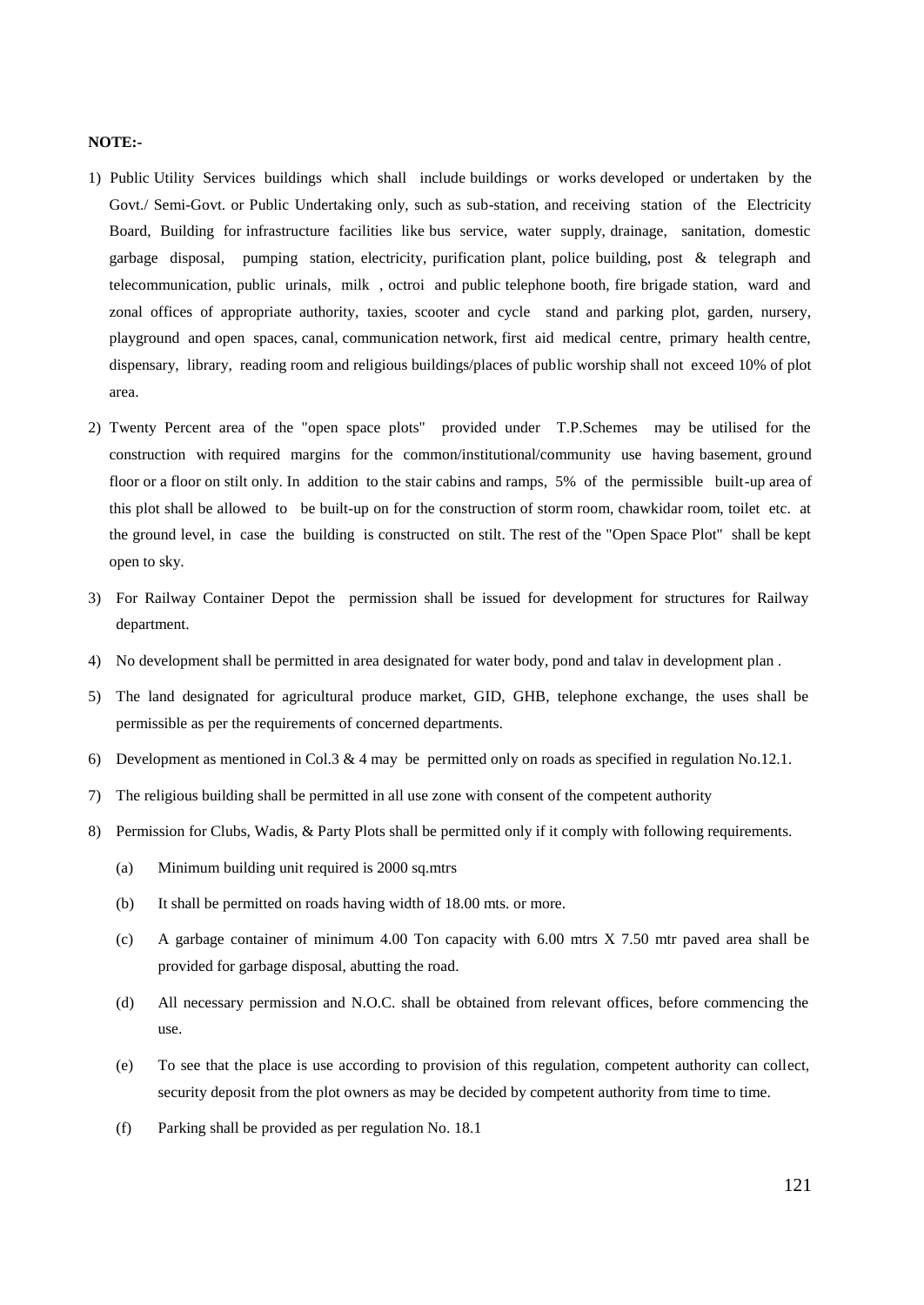#### **EXPLANATION :**

#### **1. LIGHT INDUSTRY :**

Light Industry means an industry in which the processes are carried out without detriment to the neighboring residential areas by reason of noise, vibration, smell, fumes, smoke, soot, ash, dust or grit. It will be subject to the following restrictions:

- i) Power used will be electrical.
- ii) Maximum power used will be 10 KW which may be enhanced upto 25 KW by the Competent Authority in special case of genuine expansion of existing factory which may have reached the maximum limit of power.
- iii) Maximum floor space occupied should be 500 Sq.Mts.
- iv) It will be housed in a building suitable for the purpose. However, it shall not include the following industries:

Manufacture or refining of ammonia, bleaching powder, chlorine, asphalt, brick, terra-cotta, gypsum, lime, plaster of Paris, coke, creosote, exctrain, glucose, starch, dye, explosive of fire works or storage thereof in excess of 50 Kg. fertilizers, gas (fuel or illuminating) in excess of three hundred cubic Mt., gelatine or glue or zie from fish or animal refuse or offal, hydrochloric acid, nitric acid, sulphuric or sulphurous acid, lead black, linoleum or oil cloth, matches, pyrexylin or articles thereof or storage in excess of 250 Kg. rubber or treatment thereof involving offensive odour, tar, turpentine or Blast furnace, coal or junk yard, distillation of bores, coal weed or tar or manufacture of any of their distilled products, drop forsages, fat grease lard of fallow manufactures, refining or rendering lout or grist mill, hot rolling mill, incineration, reduction, or dumping of dead animals, garbage or refuse except when accumulated and consumed on the same premises without the emission of odour, production or refining or storage above ground of petroleum or other inflammable liquids except heating fuels, slaughtering of animals, tanning or curing or storage of raw hides and skins, tire recapping.

#### **2. SERVICE ESTABLISHMENT (RESIDENTIAL) :**

The Service Establishment wherein the work done or the machinery installed in such as would render service to the local residents and would satisfy their day-to-day residential needs and which does not create nuisance to the surrounding development in terms of noise dust and air pollution. It will be subject to the following restrictions:

- i) Power used will be electrical.
- ii) Maximum power used to be 10 KW for residential zone and not more than 25 KW in commercial zone.
- iii) Maximum floor space occupied will be 50 sq.mts.
- iv) It shall be detached and housed in a shop or a building specially designed for the purpose. Such establishment may be petrol pumps, service station, flour mill, bakery, laundry, air compressor unit, electrical motors, optical repair and watch repair shops, repair of musical instruments, carpentry, book-binding, printing press, paper-cutting, water cooling, and juice extracting units, black-smithy, vulcanizing, motor winding, cutting and nut cutting units etc.

#### **3. LIGHT HOME WORKSHOPS :-**

Light Home Workshop means a workshop wherein the work done or the machinery installed is such as could be done or installed in any residential area without detriment to the neighborhood by means of noise, vibration, smell, fumes, smoke, soot, ash, dust or grit etc.

It will be subject to the following restrictions:

- i) Power used will be electrical.
- ii) Maximum power used will be 1.5 KW.
- iii) Maximum floor space occupied will be 20 sq.mts.
- iv) It will be worked by the members of the family.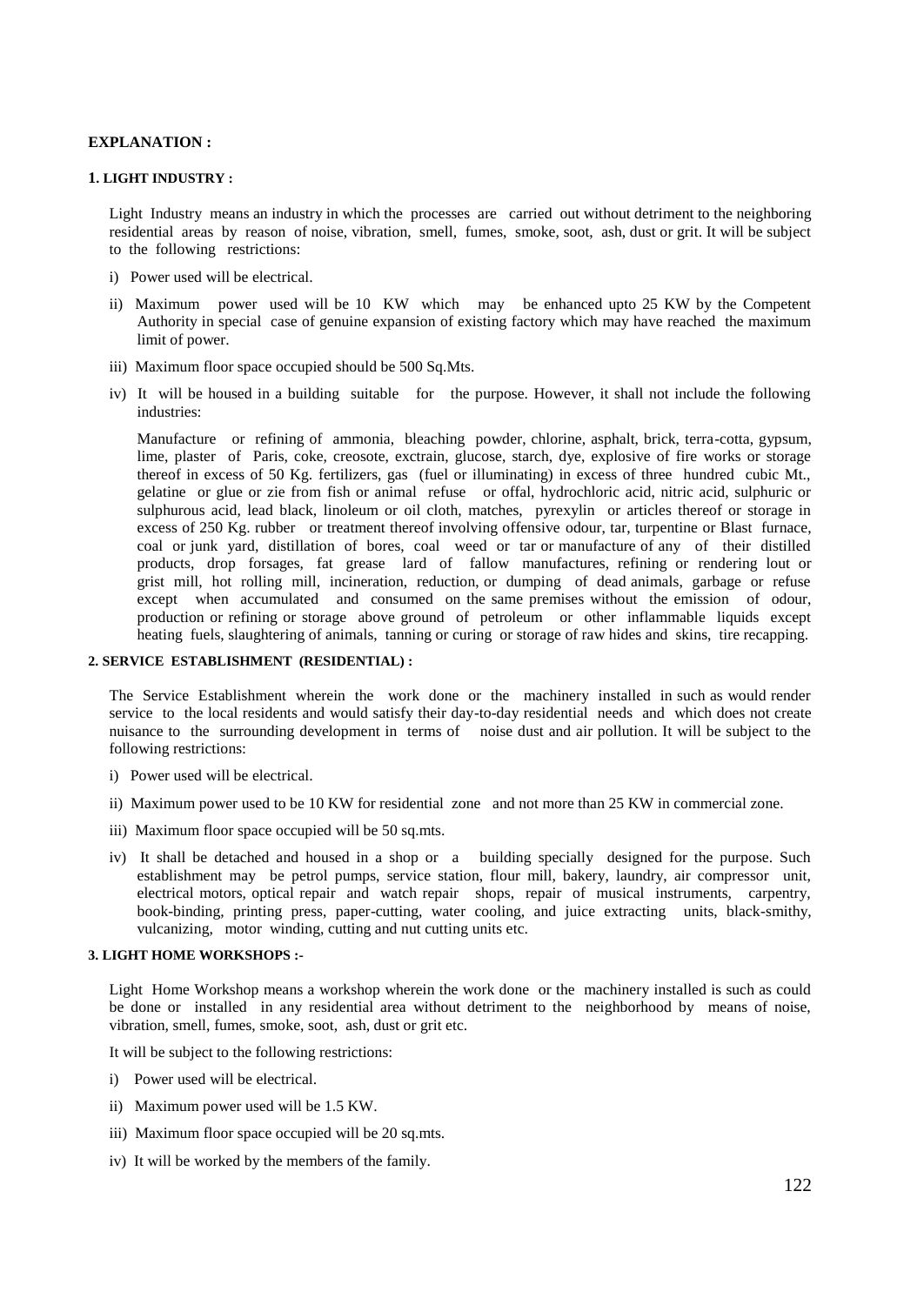v) Any part of the machinery including pulley, belt shafts etc. shall be attached to the walls or other parts of the building except the floor at which the same machinery is supported.

Such home workshop may be gold smithy, milk or curd churning, pills making, stitching embroidery, tailoring, vulcanising, sewing machine, folding machine, milk-separation

#### **4. OBNOXIOUS AND HAZARDOUS INDUSTRY :-**

Obnoxious & hazardous industry means industry which will create nuisance to the surrounding development in the form of smell, smoke, gas, dust, air pollution, water pollution and other unhygienic conditions.

#### **5. WORKSHOP :-**

Workshop is a place wherein work done or machinery installed is such as would render service to the local business people and would satisfy their day-to-day commercial needs and shall be subject to the following restrictions:

- i) The workshop is not governed under the Indian Factories Act.
- ii) The plinth area of the structure in which the workshop is to be housed shall not exceed 80 Sq.Mts.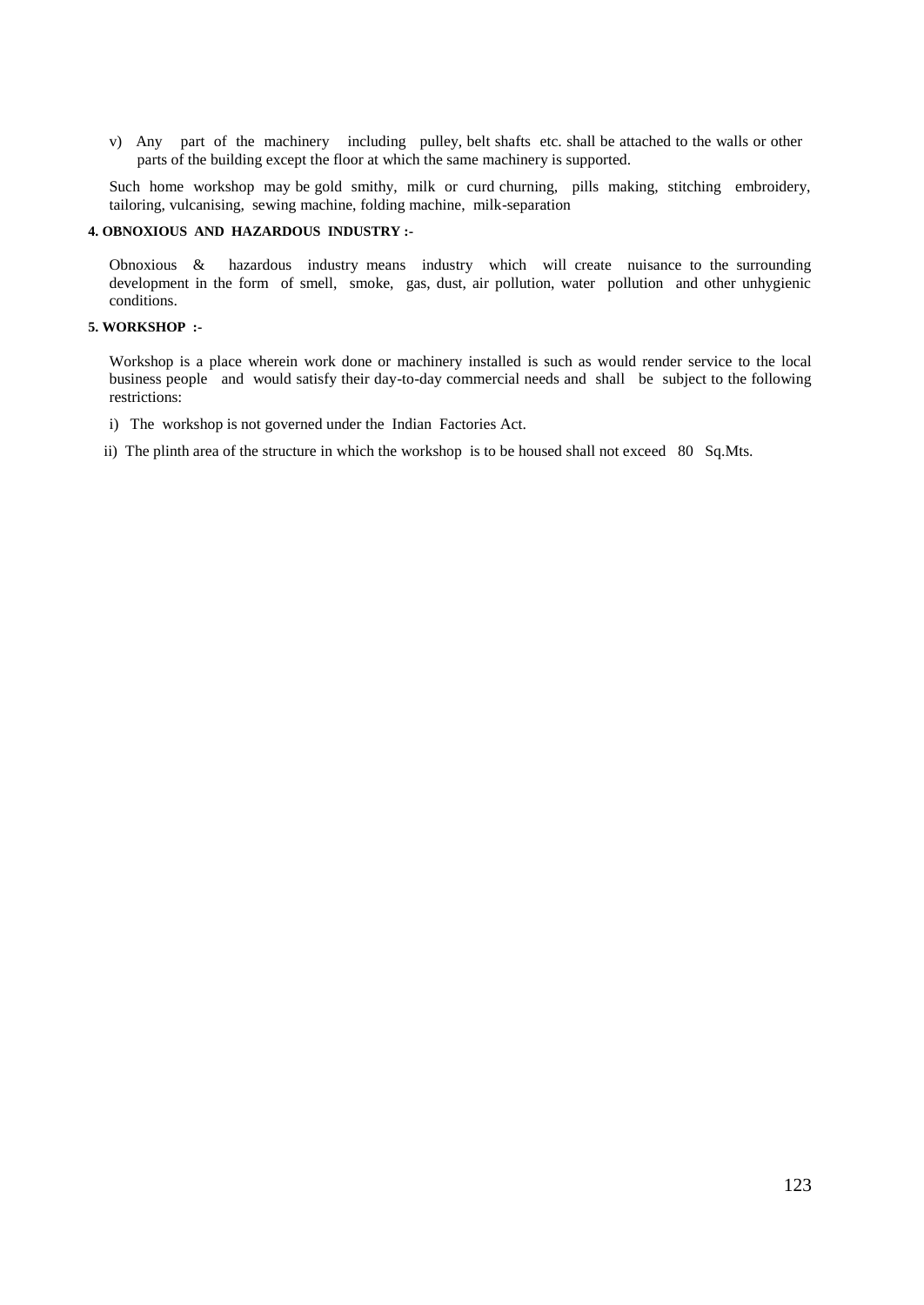#### Appendix-A

#### **LAND USE ZONING IN HAZARD PRONE AREAS – GUIDELINES (Regulation No. 32.1)**

#### **1 OBJECTIVES**

- 1.1 The basic objective of land use zoning is to regulate land use in hazard prone areas to minimise the damage caused to the habitat, as a result of natural hazards viz. earthquakes, cyclonic storms and floods which recur from time to time. Land Use Zoning, therefore, aims at determining the locations and the extent of areas likely to be adversely affected by the hazards of different intensities and frequencies, and to develop such areas in a fashion that the loss to the development is reduced to the minimum.
- 1.2 Land Use Zoning envisages certain restrictions on the indiscriminate development of the "unprotected" hazard prone areas and to specify conditions for safer development by protecting the area from severe losses. In the former case, boundaries of different zones are to be established to prevent unrestricted growth there.

#### **2. SCOPE**

2.1 Areas covered under Development Plan

The guidelines for Land Use Zoning in Hazard Prone Areas are to be taken into consideration while formulating the Development Plan and Area Plan under the Town Planning and Urban Development Act.

2.2 Areas not covered under Development Plan

In such areas, these guidelines may be issued to the various local bodies, Municipalities, Individual Areas and Panchayats, enabling them to act while siting various development projects and deciding on construction of buildings, etc.

#### **3. IDENTIFICATION OF HAZARD PRONE AREAS**

- 3.1 Earthquake Prone Areas
	- a. Intensities of VII or more on Modified Mercalli or MSK intensity scale are considered moderate to high. Areas under seismic zone III, IV and V as specified in IS 1893 are based on intensities VII, VIII, IX or more. Therefore, all areas in these three zones will be considered prone to earthquake hazards.
	- b. In these zones the areas which have soil conditions including the level of water table favourable to liquefaction or settlements under earthquake vibrations will have greater risk to buildings and structures which will be of special consideration under Land Use Zoning.
	- c. Under these zones, those hilly areas which are identified to have poor stability conditions and where landslides could be triggered by earthquake or where due to prior saturated conditions, mud flow could be initiated by earthquakes and where avalanches could be triggered by earthquake will be specially risk prone.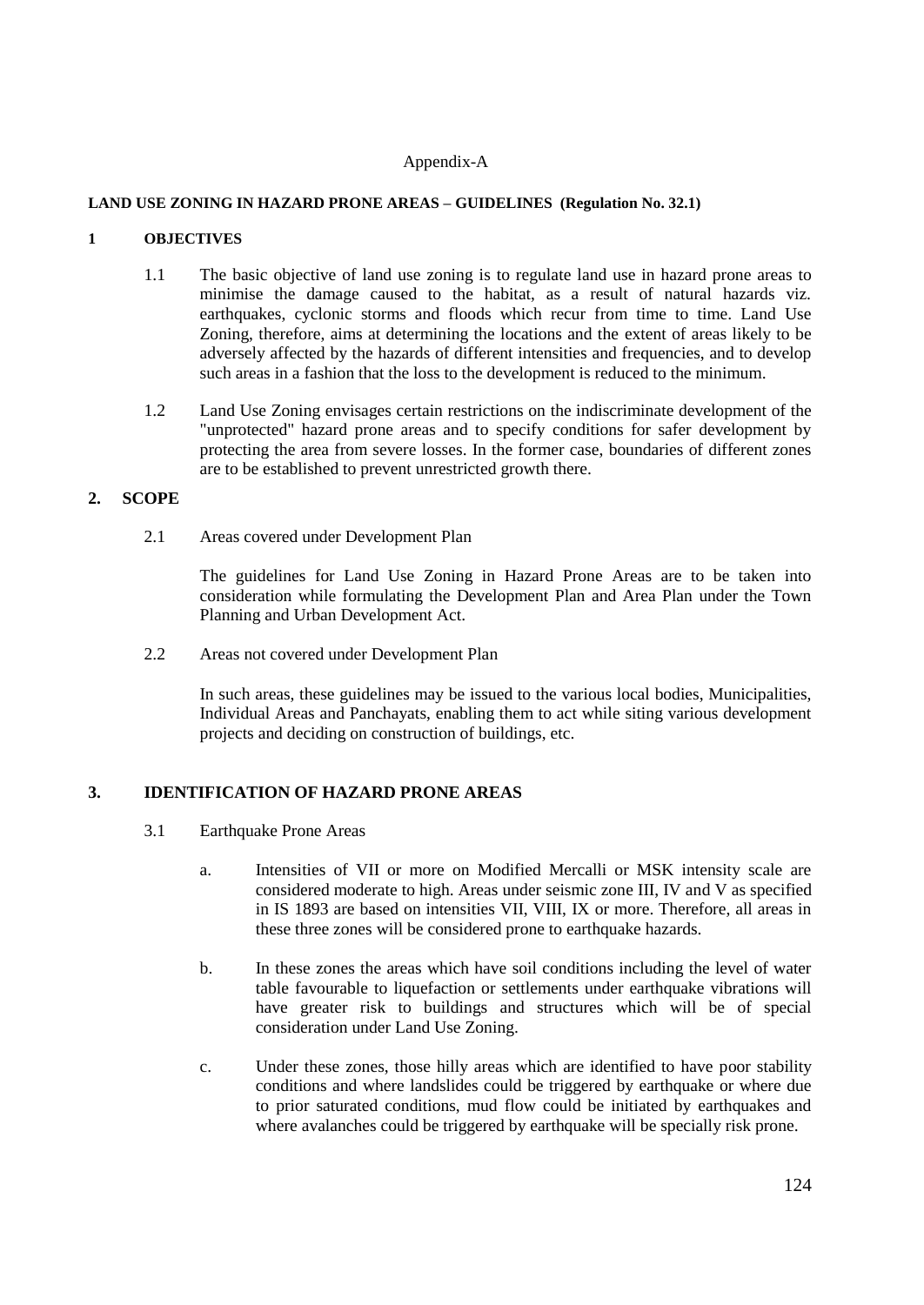- d. Whereas, earthquake hazard prone areas defined in 'a' above are identified on the map given in IS 1893 to small scale and more easily identified in the larger scale statewise maps given in the Vulnerability Atlas of India, the special risky areas as defined in 'b' and 'c' above, have to be determined specifically for the planning area under consideration through special studies to be carried out by geologists and geo-technical engineers.
- 3.2 Cyclone Prone Areas
	- a. Areas prone to cyclonic storms are along the sea coast of India where the cyclonic wind velocities of 47 meter per second or more are specified in the Wind Velocity Map given in IS 875 (part 3) to a small scale and easily identified in the Vulnerability Atlas of India where the Maps are drawn statewise to a larger scale.
	- b. In these cyclone prone areas, those areas which are likely to be subjected to heavy rain induced floods or to flooding by sea-water under the conditions of storm surge, are specially risky due to damage by flood flow and inundation under water.
	- c. Whereas, areas under 'a' are easily identified, those with special risk as under 'b' have to be identified by special contour survey of the planning area under consideration and study of the past flooding and storm surge history of the area. These studies may have to be carried out through the Survey of India or locally appointed survey teams, and by reference to the Central Water Commission, Government of India and the concerned department of Gujarat State.
- 3.3 Flood Prone Areas
	- a. The flood prone areas in river plains (unprotected and protected by bunds) are indicated in the Flood Atlas of India prepared by the Central Water Commission and reproduced on larger scale in the statewise maps in the Vulnerability Atlas of India.
	- b. Besides the above areas, other areas can be flooded under conditions of heavy intensity rains, inundation in depressions, backflow in drains, inadequate drainage, failure of protection works, etc.
	- c. Whereas, the flood prone areas under 'a' are identified on the available maps as indicated, the areas under 'b' have to be identified through local contour survey and study of the flood history of the planning area. Such studies may be carried out through Survey of India or local survey teams, and by reference to the Central Water Commission and the concerned department of Gujarat State.

#### 3.3.1 Land Use Zoning for Flood Safety

Some important considerations for regulating the land use in the planning areas are given below:

i. Every settlement needs some open areas such as parks, play-grounds, gardens etc. In one way it will be possible to develop such areas by restricting any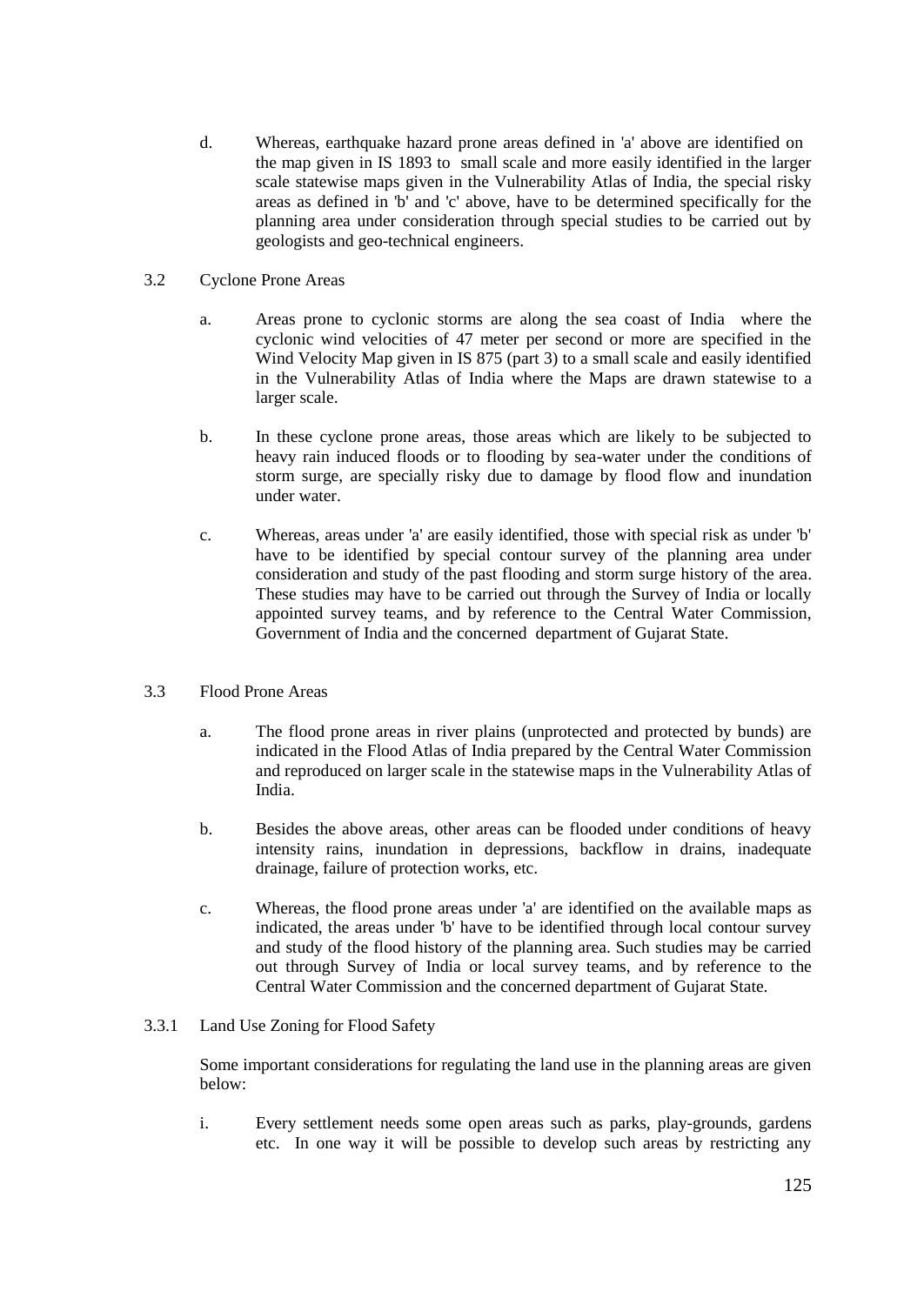building activity in vulnerable areas. Such a development will be in the interest of providing proper environment for the growth of such settlement.

- ii. On the same analogy, certain areas on either side of the existing and proposed drains (including rural drains) should be declared as green belts where no building or other activity should be allowed. This will not only facilitate improvements of these drains in future for taking discharges on account of growing urbanisation, but will also help in minimising the damage due to drainage congestion wherever rainfall of higher frequency than designed is experienced. These green belts at suitable locations can also be developed as parks and gardens.
- iii. In the existing developed areas, possibilities of protecting/ relocation/ exchanging the sites of vital installation like electricity sub-station/power houses, telephone exchange, etc. should be seriously examined, so that these are always safe from possible flood damage. Similarly, the pump station the tubewells meant for drinking water supply should be raised above the high flood levels.
- iv. Similarly, possibility of removing or bypassing buildings/structures obstructing existing natural drainage lines should be seriously considered. In any case, with immediate effect unplanned growth can be restricted so that no construction obstructing natural drainage or resulting in increased flood hazard is allowed.

#### **4. APPROACH FOR LAND USE ZONING**

Following two alternatives can be adopted for dealing with the disaster risk problems.

- a. *Leaving the area unprotected.* In this case it will be necessary to specify Land Use Zoning for various development purposes as recommended under Para 6.
- b. Using protection methods for the areas as a whole or in the construction of buildings, structures and infrastructure facilities to cater for the hazard intensities likely in the planning area as recommended under Appendix-B.

It will be appropriate to prioritise buildings, structures and infrastructures in terms of their importance from the point of view of impact of damage on the socio-economic structure of the society. Prioritisation scheme is suggested under Para 5.

#### **5. PRIORITISATION**

In regard to Land Use Zoning, different types of buildings and utility services may be grouped under three priorities as indicated below.

Priority 1. Defence installation, industries, public utilities like hospitals, electricity installations, water supply, telephone exchange, aerodromes, railway stations, commercial centres, libraries, other buildings or installations with contents of high economic value.

Priority 2. Public institutions, Government offices, universities and residential areas.

Priority 3. Parks, play grounds, wood lands, gardens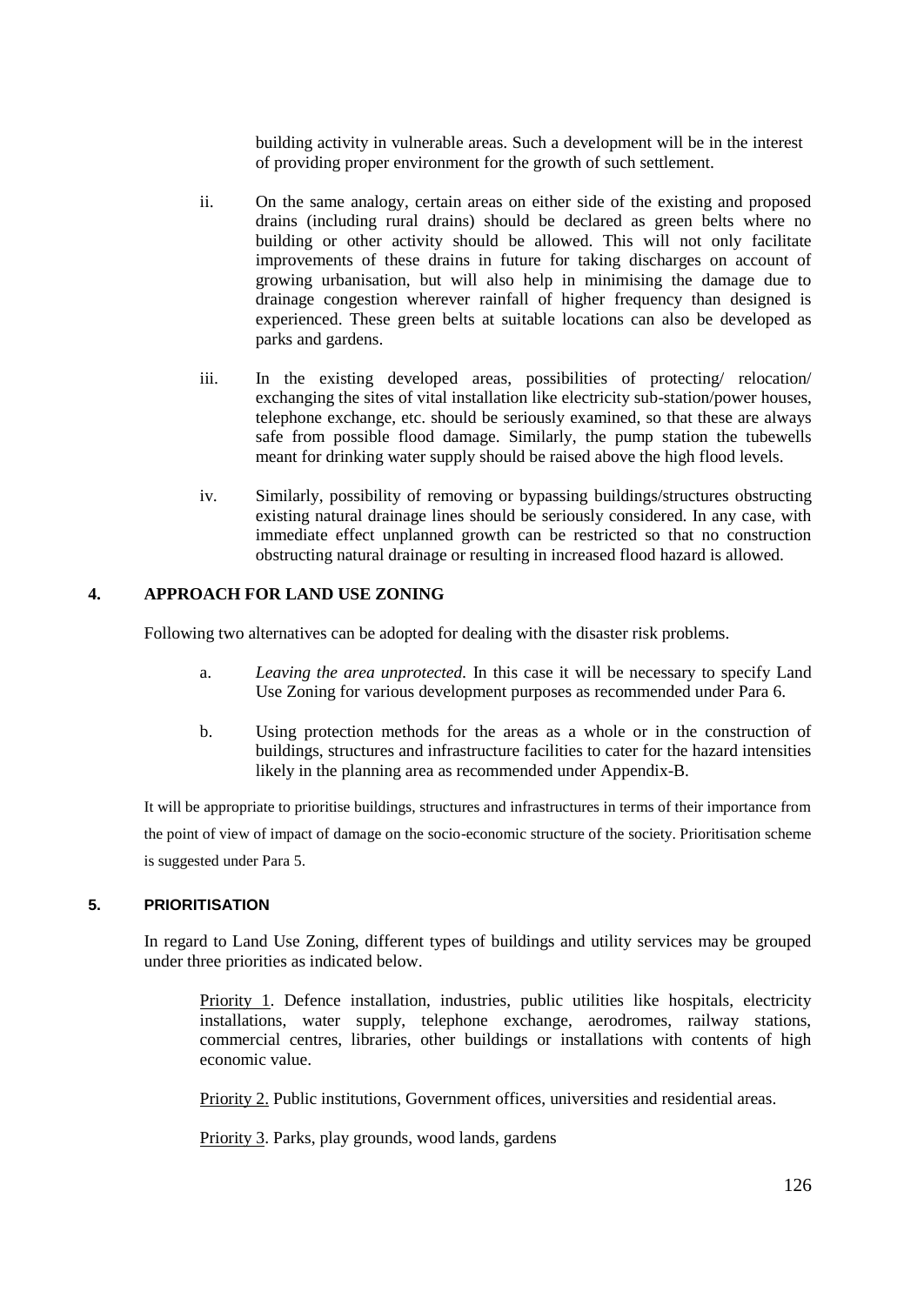#### 6. REGULATION FOR LAND USE ZONING

- i. Installations and Buildings of Priority 1 should be located in such a fashion that the area is above the levels corresponding to a 100 year flood or the maximum observed flood levels whichever higher. Similarly they should also be above the levels corresponding to a 50 year rainfall flooding and the likely submersion due to drainage congestion.
- ii. Buildings of Priority 2 should be located outside the 25 year flood or a 10 year rainfall contour, provided that the buildings if constructed between the 10 and 25 year contours should have either high plinth level above 25 year flood mark or constructed on columns or stilts, with ground area left for the unimportant uses.
- **ii.** Activities of Priority 3 viz. play grounds, gardens and parks etc. can be located in areas vulnerable to frequent floods.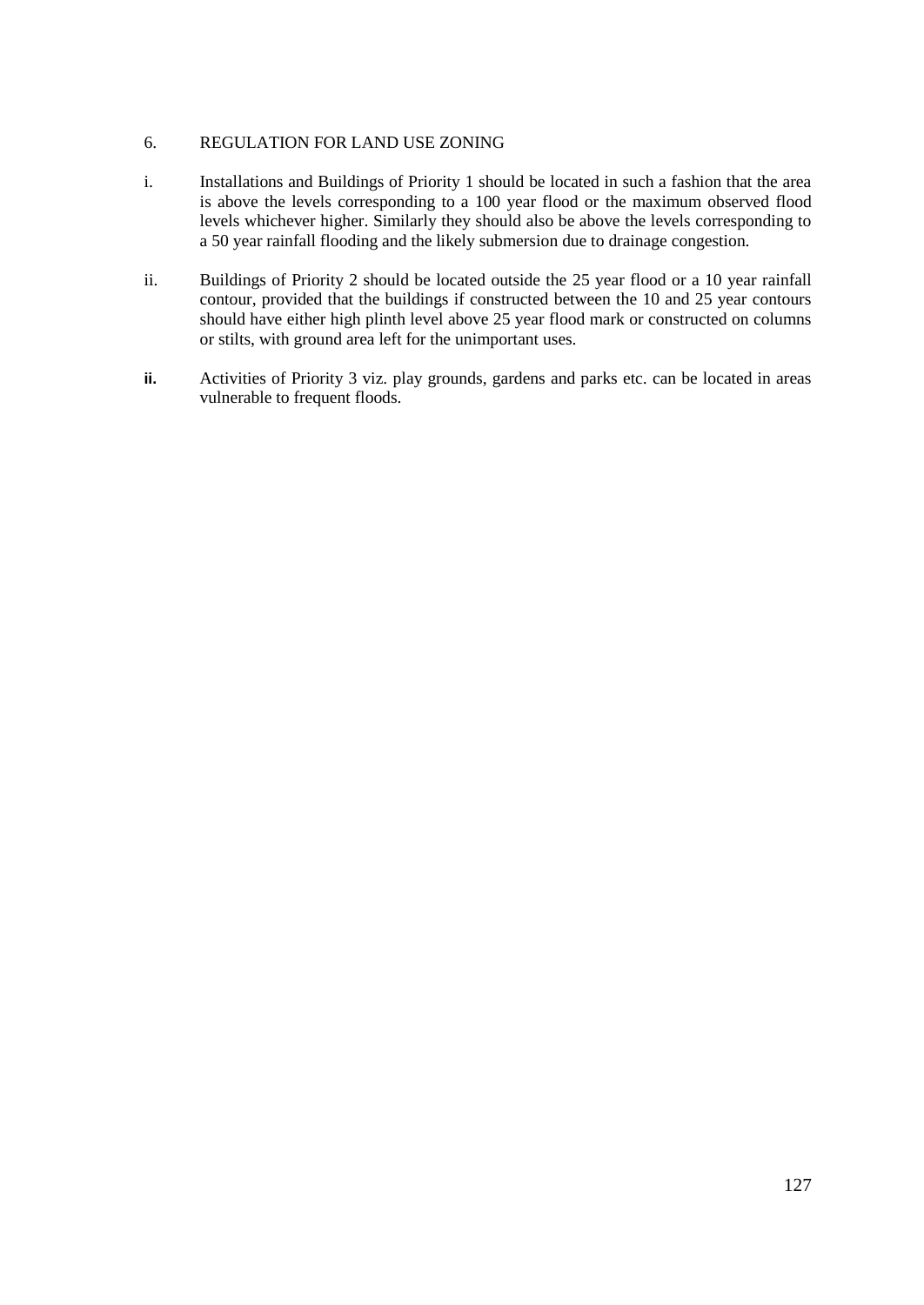#### **Appendix - B**

PROTECTION OF BUILDINGS STRUCTURES AND INFRASTRUCTURES IN HAZARD PRONE AREAS (Building Regulation No. 32.1)

#### A. PROTECTION OF AREAS FROM EARTHQUAKES

- i. In those areas where there are no dangers of soil liquefaction or settlements or landslides, all building structures and infrastructures should be designed using the relevant Indian Standards as provided in the Building Regulations and the National Building Code
- ii Soils subjected to liquefaction potential under earthquake shaking, can be improved by compaction to desired relative densities, so as to prevent the possibility of liquefaction.
- iii. Buildings and structures could be founded on deep bearing piles going to non-liquefiable dense layers.
- iv. Steep slopes can be made more stable by terracing and construction of retaining walls and breast walls, and by ensuring good drainage of water so that the saturation of the hill-slope is avoided.
- iii. Any other appropriate engineering intervention to save the building structures or infrastructure from the fury of the earthquake.

Note : The protective action given under (ii) to (v) will usually involve large amount of costs and should only be considered in the case of large and costly structures. For ordinary buildings the cost of improvement of the site will usually be uneconomical, hence bad sites should be excluded by Land Use Zoning.

#### B. PROTECTION FROM CYCLONIC WIND DAMAGE

- i. Buildings, structures and infrastructures in the cyclone prone areas should be designed according to the Indian Standards and Guidelines as provided in the Regulations and the National Building Code.
- ii. Light utility structures used for electrical transmission and distribution, and towers for communications, chimney stacks of industrial structures require special design considerations against the cyclonic wind pressures, suctions and uplifts.
- iii. In case the buildings, structures and infrastructures are founded on marine clay deposits it will be advisable to adopt either under-reamed piled foundations, or individual column footing with a reinforced concrete beam located at the level of the ground, or a continuous reinforced concrete strip footing.
- iv. Wherever, the top soil could become slushy due to flooding, the top layer of 30 cm depth of soil should not be considered for providing lateral stability
- v. In storm surge prone areas, it will be preferable to construct the community structures, like schools, cyclone shelters, etc. by raising the level of the ground protected by provision of retaining walls at sufficient distance away from the building, taken to such depth that no erosion takes place due to receding storm surge. Alternatively, construct the community structures on stilts with no masonry or bracing upto the probable maximum surge level.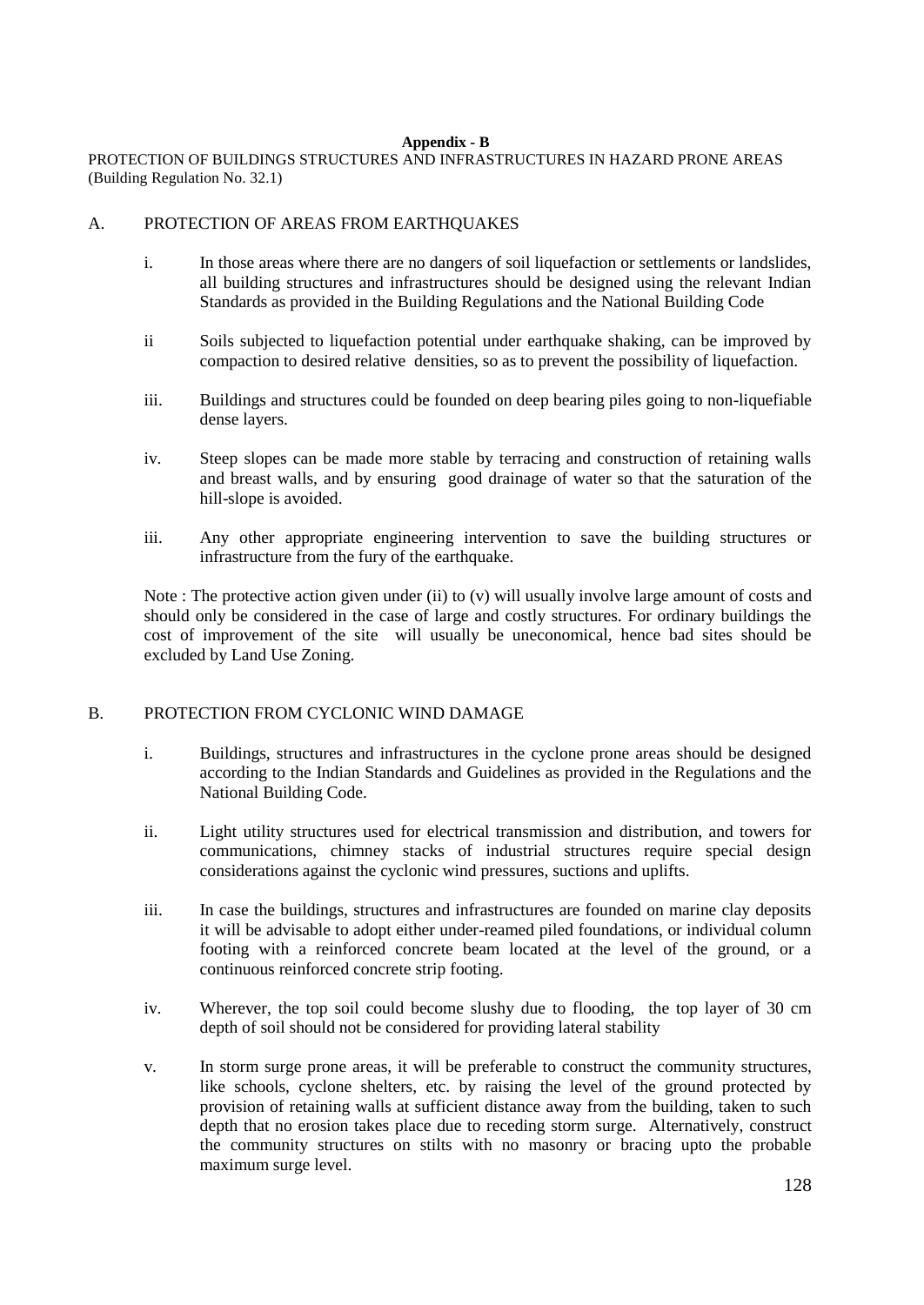#### C. PROTECTION OF AREAS FROM FLOODS

This may require one or more of the following actions.

- i. Construction of embankments against the water spills from the source of flooding like rivers, large drain etc.
- ii. Construction of high enough embankments/bund around the planning area.
- iii. Raising the planning area above the high flood level.
- iv. Construction/improvement of drainage paths to effectively drain the water from the planning area.
- v. Construction of buildings and structures on deep foundations going below the depth of scour or on stilts with deep enough foundations under water.
- vi. Flood proofing works such as the following:
	- Providing Quick Drainage facility, consisting of
		- Revitalisation of secondary and primary drainage channels after establishing the drainage blockage points;
		- Provision of additional waterways;
		- Clearing of clogged cross drainage works;
	- Providing Human and Animal Shelters for population living within embankments in the form of raised platform or use of available high ground.
- vii Anti-erosion actions in affected areas
- viii. Any other suitable measure.
- Note: 1. Similar protection methods could be used against flooding caused in cyclone prone areas by high intensity rains or by the storm surge.
	- 2. The concept of land zoning should be kept in mind for areas where protection works are taken up to decide inter-se priority for location of structures considering possibility of failure of protection works during extreme disaster events.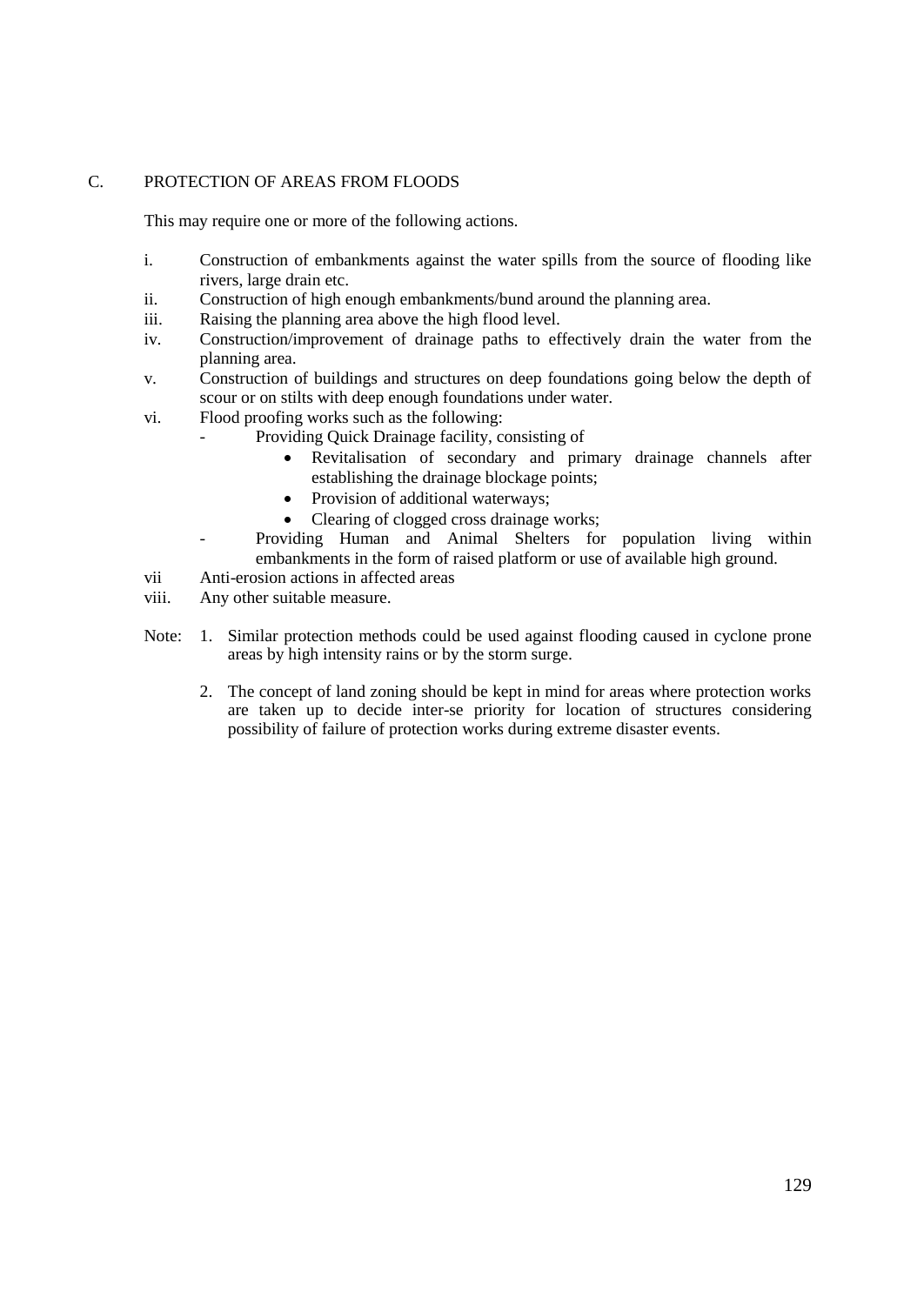### **APPENDIX : C LIST OF OBNOXIOUS AND HAZARDOUS INDUSTRIES**

| Sr.<br>No. | <b>Industrial Groups</b> | <b>Noxious Characteristics</b> |
|------------|--------------------------|--------------------------------|
|            | 02.                      | UJ.                            |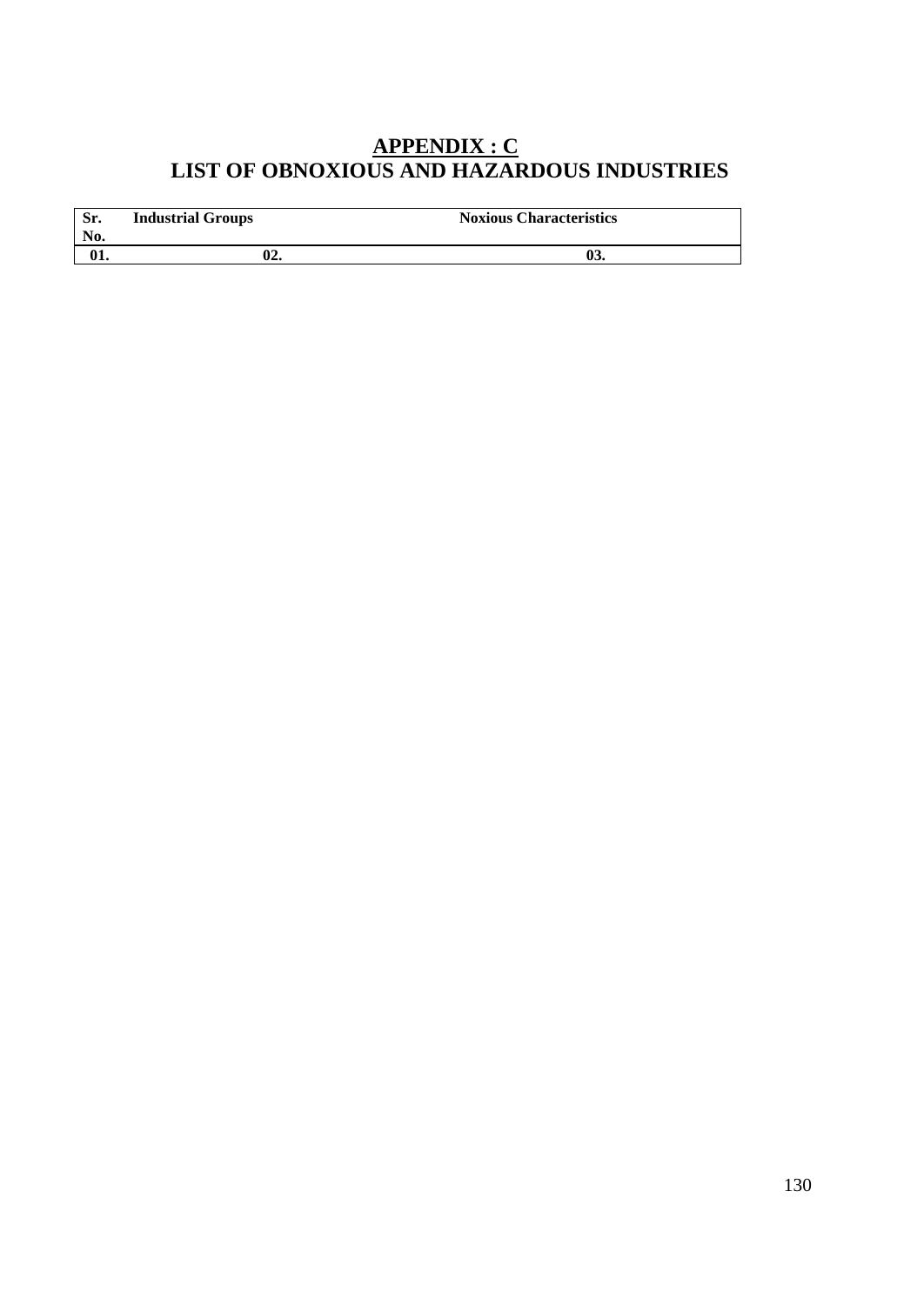| (1)                                                                                       | <b>CHEMICAL INDUSTRY :-</b>                                                                                                                                                                                                                                                                                                                                                                                                                                              |                                                                                                                                                                                                                                                                                                    |
|-------------------------------------------------------------------------------------------|--------------------------------------------------------------------------------------------------------------------------------------------------------------------------------------------------------------------------------------------------------------------------------------------------------------------------------------------------------------------------------------------------------------------------------------------------------------------------|----------------------------------------------------------------------------------------------------------------------------------------------------------------------------------------------------------------------------------------------------------------------------------------------------|
| A.                                                                                        | <b>Inorganic Manufacturing Industries:</b>                                                                                                                                                                                                                                                                                                                                                                                                                               |                                                                                                                                                                                                                                                                                                    |
| $\ddot{\mathbf{i}}$                                                                       | Acids, sulphuric acid, nitric acid, acetic acid<br>(glacial) picric acid, hydrochloric acid,                                                                                                                                                                                                                                                                                                                                                                             | Fire hazards, offensive fumes and smokes.                                                                                                                                                                                                                                                          |
| $\rm ii)$                                                                                 | phosphoric acid, etc.<br>Alkalis, caustic soda, caustic potash,                                                                                                                                                                                                                                                                                                                                                                                                          | Fire hazards, corrosive substances.                                                                                                                                                                                                                                                                |
| $\overline{iii}$ )                                                                        | soda ash etc.<br>Production of mineral salts which involves<br>use of acids.                                                                                                                                                                                                                                                                                                                                                                                             | Fire hazards, smoke & fumes                                                                                                                                                                                                                                                                        |
| iv)                                                                                       | Carbon disulphide, ultramarine blue,<br>chlorine, hydrogen.                                                                                                                                                                                                                                                                                                                                                                                                              | Risk of fire, dust and fumes.                                                                                                                                                                                                                                                                      |
| <b>B.</b>                                                                                 | <b>Organic Manufacturing Industries:</b>                                                                                                                                                                                                                                                                                                                                                                                                                                 |                                                                                                                                                                                                                                                                                                    |
| $\mathbf{i}$<br>$\ddot{\text{1}}$<br>iii)<br>iv)<br>V)<br>$\mathbf{vi})$<br>vii)<br>viii) | Dyes and dyestuff intermediate<br>manufacture.<br>Synthetic plastic like polyethylene P.V.C.<br>rexin, raisin nylon.<br>Synthetic rubber.<br>Insecticides, fungicides and pesticides.<br>Phenoils and related industries based on coal<br>tar distillations.<br>Organic solvents, chlorinated minerals,<br>methanol, methylated spirits.<br>Manufacture of compressed 'Permanent'<br>liquified and dissolved gases.<br>Acetylides pyridines, lotoform.<br>B-Nepthol etc. | Washer water is acidic contain quantities of<br>sluge.<br>Distillates from reaction vessels, fire risk<br>also.<br>Liquid effluents with unpleasant smell.<br>Unpleasant smell and dust; fire hazards.<br>Risk of fire.<br>Fire hazards, unpleasant smell<br>Risk of fire.<br>Risk of fire, smell. |
| (2)                                                                                       | <b>MISCELLANEOUS :-</b><br>Electro-thermal industries such as<br>manufacture of calcium carbide,<br>phosphorous, aluminum dust, paste, powder,<br>copper, zinc etc.                                                                                                                                                                                                                                                                                                      | Risk of fire.                                                                                                                                                                                                                                                                                      |
| I                                                                                         | <u>POISONS</u><br>Ammonium Sulpho-cyanide, arsenic and its<br>compound, barium acetates, barium bodies,<br>barium carbonate, barium cyanide, barium<br>ethylsuphate, barium acetate, cinnabar<br>copper sulphocyanide, Ferrocyanides,<br>nitrocyanic acid, pottassium cyanide etc.                                                                                                                                                                                       | Contamination if stored on same floor as or<br>on floors above food (fire hazards in any<br>case.                                                                                                                                                                                                  |
|                                                                                           | Manufacture of cellulosic products :<br>rayon fibre, waster products, rayophans<br>paper etc. cellulose, nitrate, celluoid articles,<br>scrap & solution.                                                                                                                                                                                                                                                                                                                | Risk of fire.                                                                                                                                                                                                                                                                                      |
|                                                                                           | Paints, enamels, colours, varnish (other than<br>Litho Varnish) and Varnish remover of all<br>kinds.                                                                                                                                                                                                                                                                                                                                                                     | Risk of fire.and smell                                                                                                                                                                                                                                                                             |
|                                                                                           | Turpentine & turpentine substitutes.                                                                                                                                                                                                                                                                                                                                                                                                                                     | Fire hazards.                                                                                                                                                                                                                                                                                      |
|                                                                                           | Matches.                                                                                                                                                                                                                                                                                                                                                                                                                                                                 | Fire hazards.                                                                                                                                                                                                                                                                                      |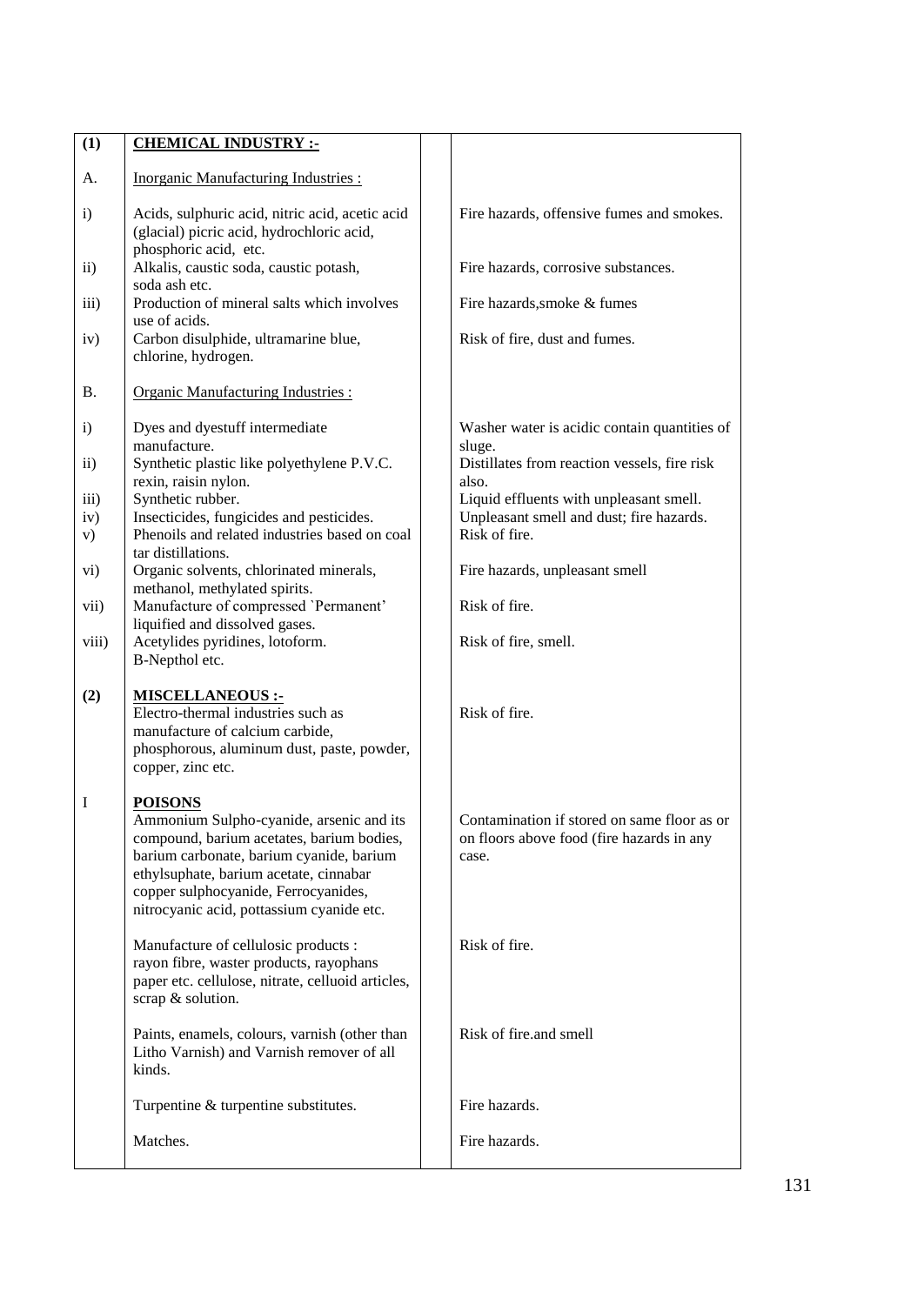|        | Printin ink.                                                                                                                                             | fire hazards.                                                               |
|--------|----------------------------------------------------------------------------------------------------------------------------------------------------------|-----------------------------------------------------------------------------|
|        | Industrial alcohol.                                                                                                                                      | Unpleasant smell.                                                           |
|        | Manufacture of newsprint.                                                                                                                                | Unpleasant smell, enormous quantity of<br>contaminated waste, fire hazards. |
| П<br>1 | <b>Petroleum Products:</b><br>Crude oil refining, processing & cracking,<br>petroleum jelly, neptha cracking, including<br>gas cracking for any purpose. | Inflammable fumes & noise.                                                  |
| 2      | Carbon black manufacture and black of all<br>kinds.                                                                                                      | Fire hazards.                                                               |
| 3      | Petroleum coke usage for graphite<br>production.                                                                                                         | Fire hazards.                                                               |
| 4      | Lubricating $&$ fuel oils $&$ other oils such as<br>schise oil, shale oil etc.                                                                           | Fi Fire hazards.                                                            |
| Ш      | <b>Rubber Industry</b>                                                                                                                                   |                                                                             |
|        | Reclamation of rubber and production of<br>tyres, rubber solutions containing mineral<br>neptha and rubber waste.                                        | Fire hazards.                                                               |
| IV     | <b>Metallurgical Industries</b>                                                                                                                          |                                                                             |
|        | with the following Operations:                                                                                                                           |                                                                             |
|        | (1) Sintering smelting.                                                                                                                                  | Inflammable fumes & noise<br>Noise, dust, smoke & risk of fire              |
|        | (2) Blast furnaces.                                                                                                                                      |                                                                             |
|        | (3) Recasting of ore sulphide                                                                                                                            |                                                                             |
|        | oxides mixtures.                                                                                                                                         |                                                                             |
|        | <b>Manufacture of Radio Active</b>                                                                                                                       |                                                                             |
|        | <b>Elements such as:</b>                                                                                                                                 | <b>Radiation hazards</b>                                                    |
| VI     | Thorium, radium $&$ similar isotopes<br>recovery of rare earth                                                                                           |                                                                             |
|        | Paper & Paper products:<br>Large scale paper pulp and board<br>manufacture.                                                                              | Unpleasant smell, large quantities of<br>contaminated waste water.          |
| VII    |                                                                                                                                                          |                                                                             |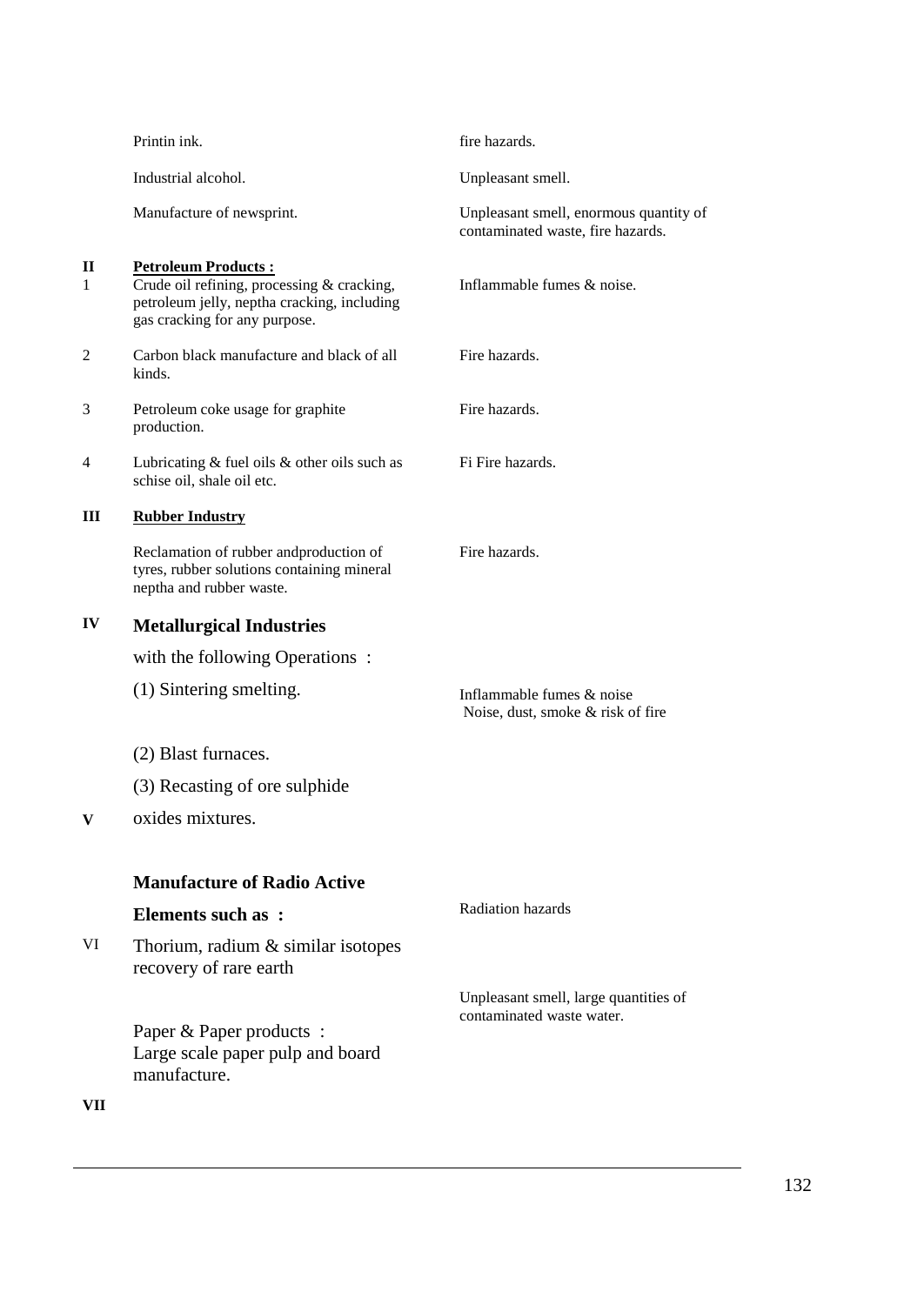| <b>Leather &amp; other Animal Products</b>                                                                | Obnoxious smell.                         |
|-----------------------------------------------------------------------------------------------------------|------------------------------------------|
| (1) Leather tanning. Obnoxious                                                                            |                                          |
| smell.                                                                                                    | Obnoxious smell                          |
| $(2)$ Glue & gelatine manufacture                                                                         |                                          |
| from bones & flesh.                                                                                       |                                          |
| (3) Bone crist, bonemeal, bone<br>powder or storage of bones in the<br>plan                               | Obnoxious smell.<br>Risk of fire.        |
| (4) Gandular extractions.                                                                                 |                                          |
| $(5)$ Animal & fish oils.                                                                                 | Fire explosion hazards.                  |
| <b>Manufactures of explosive:</b>                                                                         |                                          |
| $(1)$ All types of explosive of their                                                                     |                                          |
| ingredients such as fire works of all<br>kinds, bombs, gun cotton, gun<br>powder, flash powders, rockets. |                                          |
| (2) Industrial gelatine, nitregly cating                                                                  | <b>Dust</b>                              |
| and fulminate.                                                                                            | Smoke & Solid wastes                     |
| <b>Manufacture of Cement &amp;</b>                                                                        | Smoke and furnace<br>Fire                |
| <b>Refractories:</b>                                                                                      |                                          |
| (1) Portland cement.                                                                                      | Dust, Slurry, Noise.                     |
| (2) Refractories.                                                                                         |                                          |
| (3) Thamslling vitreous.                                                                                  | Fire, noise, atmosphere pollution due to |
| (4) Glass furnaces of 4 tonne                                                                             | obnoxious gases fair and dust.           |
| capacity and above.                                                                                       |                                          |
| (5) Mechanical stone crushing                                                                             |                                          |
| <b>Fertilizers:</b>                                                                                       |                                          |
|                                                                                                           |                                          |

Nitrogenous and phosphatic manufacturing on a large scale except mixing of fertilizer for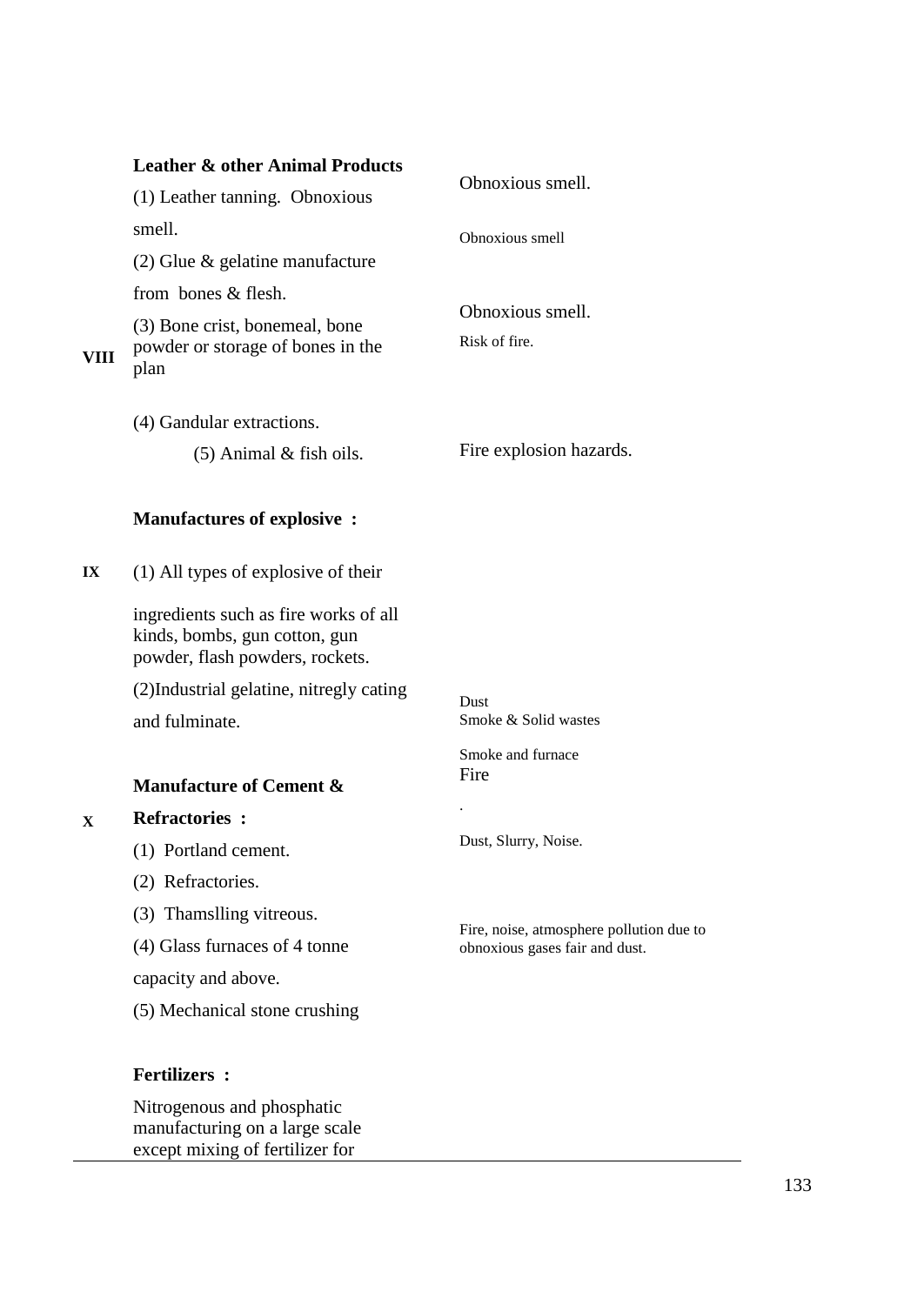compounding.

| XI.        | <b>Heavy Engineering &amp; Forgoing shops:</b><br>Using steam $&$ power hammers $&$ heavy<br>metal forgings. | Noise, vibration & smoke.                                |
|------------|--------------------------------------------------------------------------------------------------------------|----------------------------------------------------------|
| XII.       | <b>Wood &amp; Wood Products:</b><br>Distillation of Wood.                                                    |                                                          |
| XIII<br>1) | Textiles :<br>Oil sheets & waterproof clothing                                                               | Fire hazards.                                            |
|            | Wool spinning.                                                                                               | Wool washing liquors containing certain<br>impurities.   |
| 2)         | Clean rags (not including clean textiles)<br>cutting only) and grassy rags.                                  | Fire hazards.                                            |
| 3)         | Flax yarn & other fibre.                                                                                     | Fire hazards.                                            |
| 4)         | Textile finishing, bleaching and dyeing.                                                                     | Waste water containing acid etc.                         |
| XIV        | <b>Foods:</b>                                                                                                |                                                          |
| 1)         | Vegetable oils.                                                                                              | Noise, unpleasant smell.                                 |
| 2)         | Abattoirs.                                                                                                   | Water, water with obnoxious smell.                       |
| 3)         | Alcohol distilleries and breweries & potanis<br>spirit.                                                      | Oxygen causing unpleasant smell, noise,<br>fire hazards. |
| 4)         | Sugar refining.                                                                                              | Unpleasant smell, fire hazards.                          |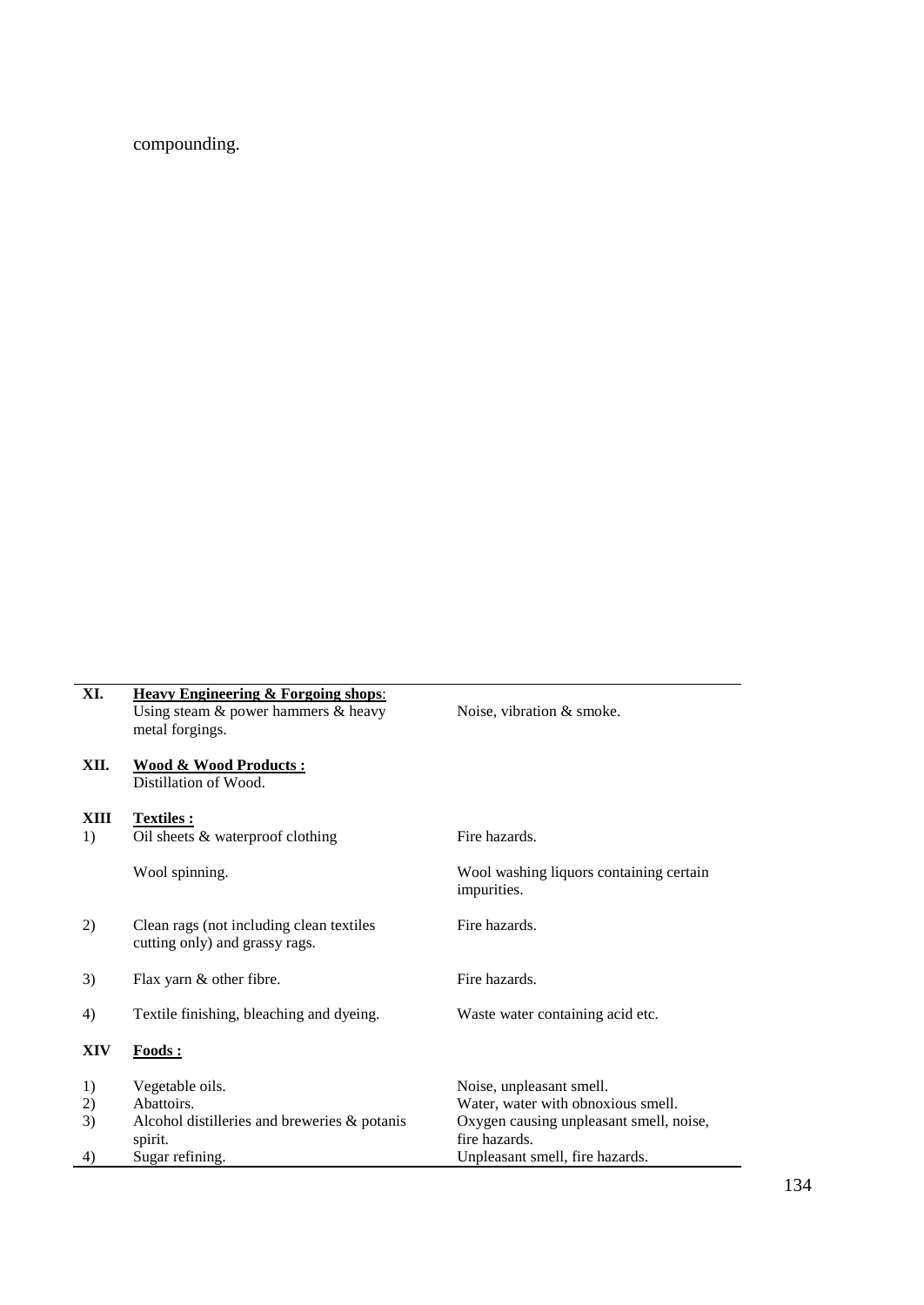#### **XV**. **Transport :** Manufacture of aircraft, locomotives, tractors etc.

Smoke and noise.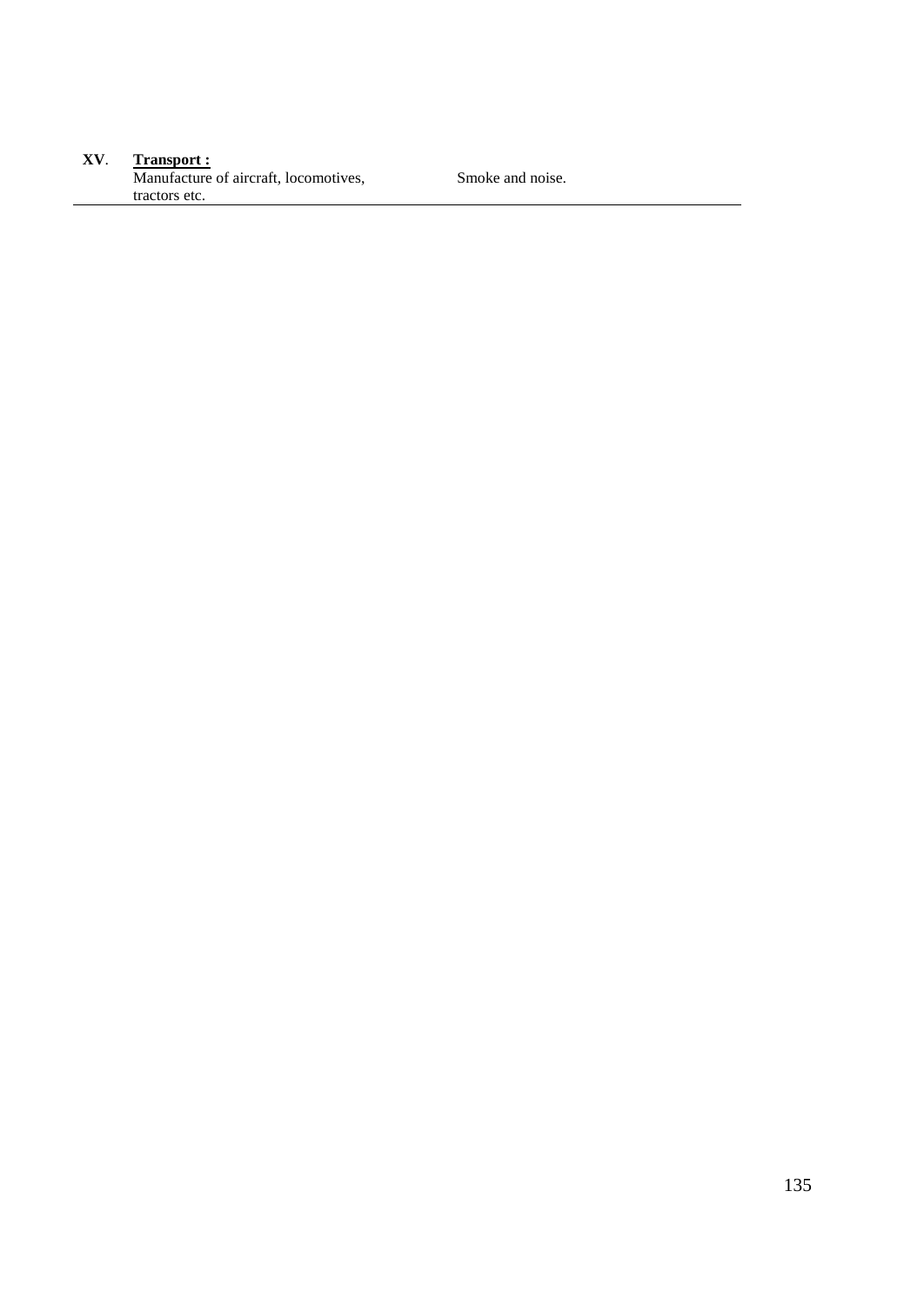#### **FORM NO. C.**

( See Rule -9 and See Regulation No. 3.1)

Application for development permission under sections 27, 34 and 49 of G.T.P. & U. D. Act. 1976 / The Notice u./s. 253 and 254 of the B.P.M.C. Act, 1949.

To

The

Chief Executive Authority/Municipal Commissioner, Urban Development Authority / Municipal Corporation.

I/We hereby apply for permission for development as described in the accompanying maps and drawings. The names of the persons employed by me for the preparation of plans, structural details and supervision of the work area as under :

- a) The plans are prepared by Registered Architect/Engineer
- Mr. \_\_\_\_\_\_\_\_\_\_\_\_\_\_\_\_\_\_\_\_\_\_\_\_\_\_\_\_\_\_\_\_\_\_\_\_\_\_\_\_\_\_\_\_.

I have read the Development Control Regulation/Bye-laws framed by the Authority under the provisions of the relevant Act and claim to be fully coversant with it. I shall fulfil my duties and responsibilities in accordance with the provisions of the Development Control Regulation/Bye-laws.

|    |                                                                                                                                                                                                                                                                                                                                                          | Signature of Owner/Builder/<br>Organiser/Developer or<br>Authorised agent of owner:<br>Date: |  |
|----|----------------------------------------------------------------------------------------------------------------------------------------------------------------------------------------------------------------------------------------------------------------------------------------------------------------------------------------------------------|----------------------------------------------------------------------------------------------|--|
| 1. | Applicant's name                                                                                                                                                                                                                                                                                                                                         |                                                                                              |  |
| 2. | Postal Address for correspondence                                                                                                                                                                                                                                                                                                                        |                                                                                              |  |
| 3. | Applicant's interest in land with respect of rights                                                                                                                                                                                                                                                                                                      |                                                                                              |  |
| 4. | Discription of Land, village, Town Planning<br>Scheme, Revenue Survey Numbers, Final Plot No.                                                                                                                                                                                                                                                            |                                                                                              |  |
| 5. | What is the present use of the land and/ orther<br>building if they are to be put to more than one kind<br>of use, Please give details of each use                                                                                                                                                                                                       |                                                                                              |  |
| 6. | Please describe in short the development work<br>stating the proposed use of land for the building. If<br>land and/or the building are to be put to more than<br>one use, please give details of each use                                                                                                                                                |                                                                                              |  |
| 7. | Is this land included in a layout sanctioned by the<br>appropriate authority?<br>If yes, please give date of sanction and reference<br>No. with a copy of the sanctioned layout. If not, is<br>it approved by any other Authority?<br>Give the name of such Authority with date of<br>sanction and reference no with a copy of the<br>sanctioned layout. |                                                                                              |  |
| 8. | For residential use, number of dwelling units and                                                                                                                                                                                                                                                                                                        |                                                                                              |  |

b) The structural report, details and drawings are to be prepared and supplied by Mr.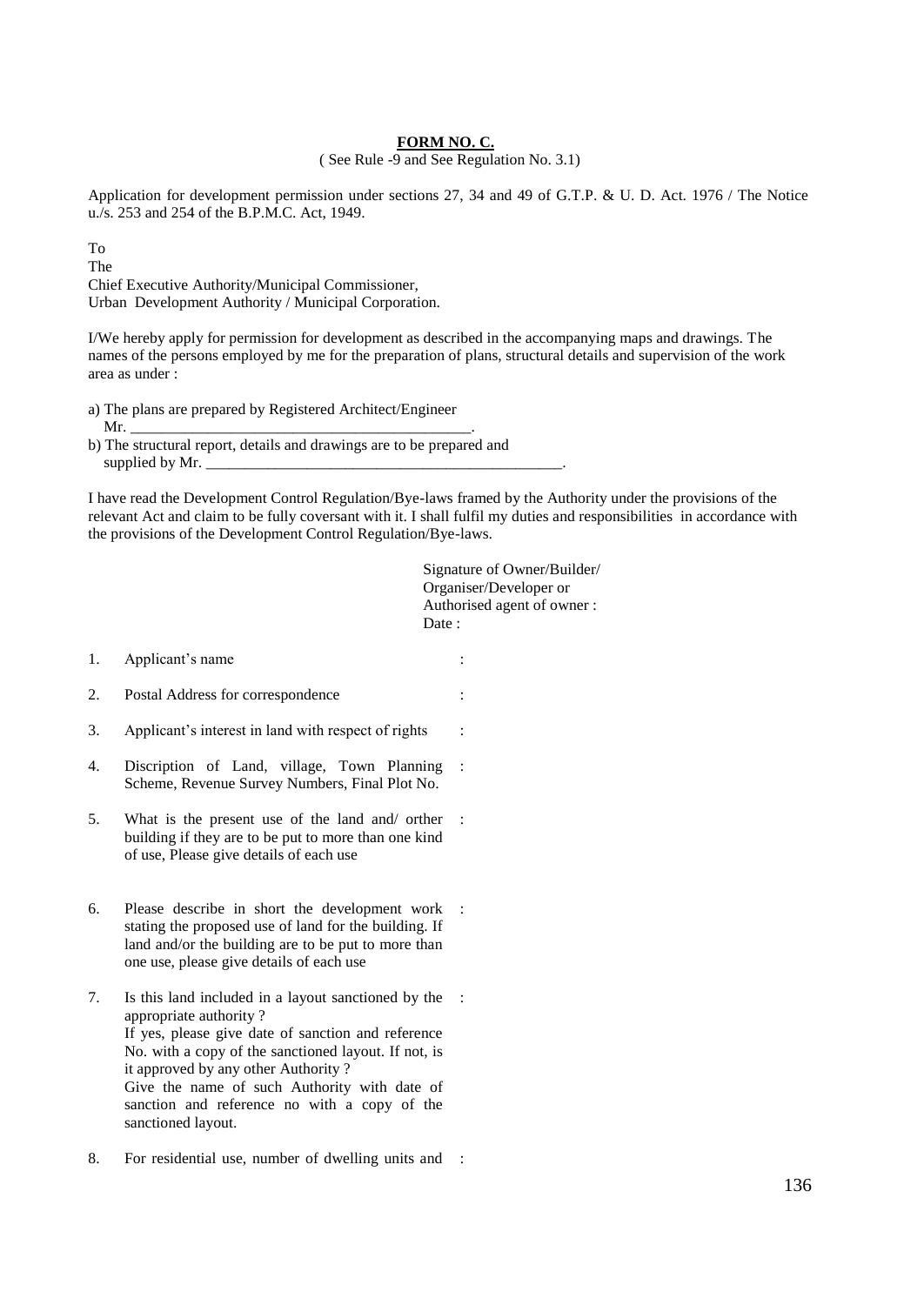floor

9. Nature and manner of working of industrial/commercial establishment in case the proposed use is for Industry/Commerce :

What separate arrangements have been proposed : to be made for loading and unloading of goods from the industrial or commercial goods vehicles ?

What arrangements have been proposed to be : made for disposal of industrial waste effluent ?

> Signature of Owner/Builder/ Organiser/Developer or Authorised agent of owner : Date :

# **Instructions to applicant regarding maps and documents to be submitted**

#### **along with the application :**

A. The maps and drawings should be drawn or copies made on a paper of proper and durable quality so that they are clearly and distinctly legible. Every map and/or drawing shall have to be signed by the applicant/owner and his engineer/Architect/ and Organiser/Builder as the case may be. If copies of original maps or drawings are submitted, they shall be true copies.

#### 1. **LAYOUT PLAN** (Three Copies)

Layout Plan of the whole land shall invariably accompany every application for permission to carry out development by way of building construction.

This map shall be drawn to a scale of not lees than 1:500 and show the following details.

- a) Boundaries of the S.No./plots mentioned in the application and its lay out by showing subdivision.
- b) Existing buildings and new buildings proposed to be constructed. Roads, streets, and carriage ways constructed there on (existing construction should be shown distinctly from the proposed one). Proposed new roads and streets, their levels and width.
- c) Proposed use of every building and open space not to be built over within a plot.
- d) If the layout is for residential use, maximum number of dwelling units that can be accommodated with any increase in future.
- e) It the layout is for industrial or commercial use, maximum area which can be built upon without any increase in future.
- f) Existing facilities regarding water supply, sewerage etc, diameter and gradient of water supply line, drainage lines for the disposal of storm water as well as for sewerage.
- g) Location of the plot in relation to the near by public road.
- h) Alignment and width of all the existing roads, including the road from which the plot has access from the major road. Existing access road and proposed new road, if any, should be shown clearly and distinctly.
- i) Existing trees and natural scenery worth preserving.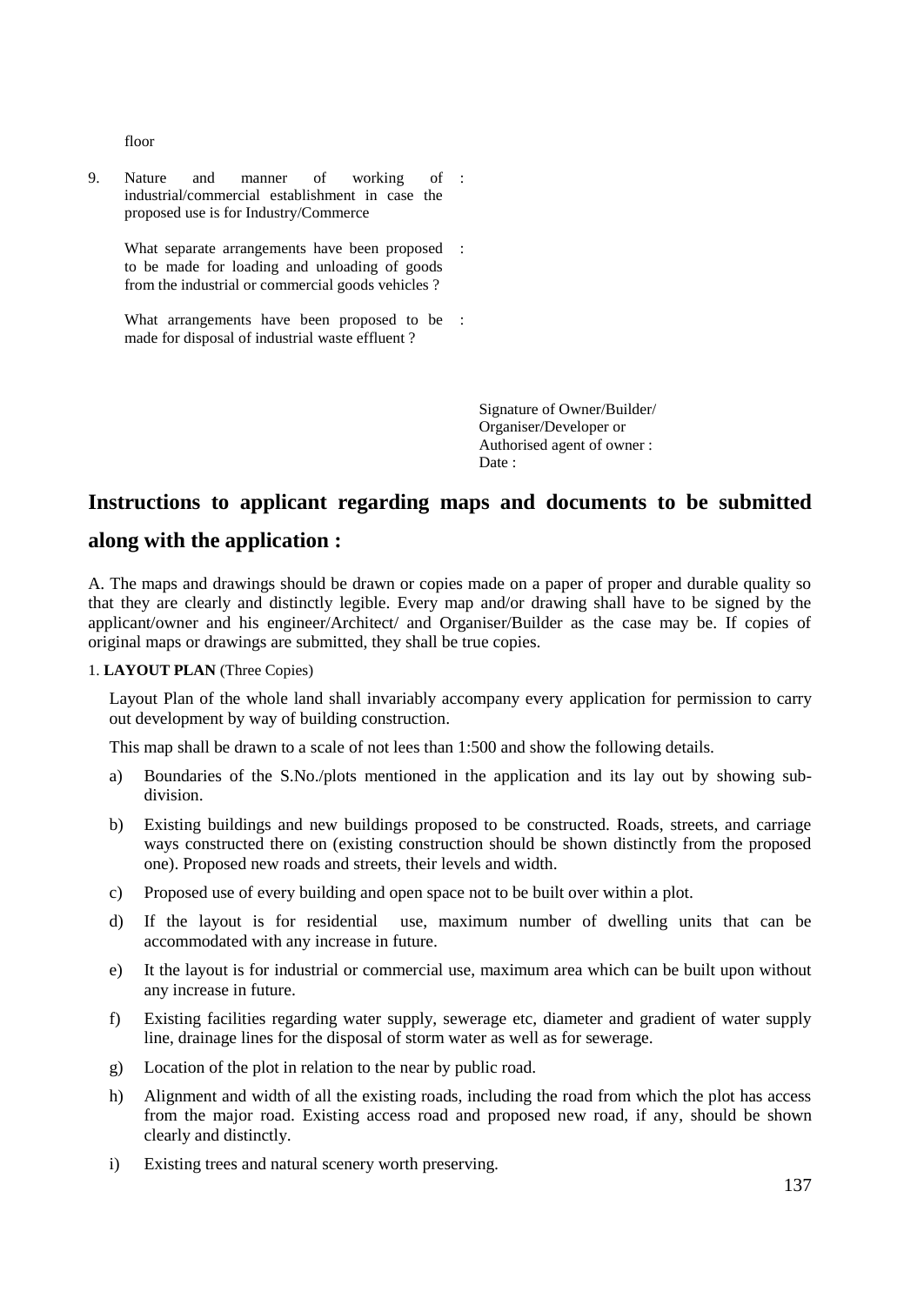- j) Dimensions and areas of common plot, as required under these regulations, provided in the layout/sub-division of plot.
- k) Tree plantation required under regulation No. 30.
- 2. An extract of the record of right of property register card or any other document showing the ownership of the land proposed for development.
- 3. Certified part plan and zoning certificate from the certificate from the Authority shall be enclosed along with the application.
- 4. The applicant shall also submit a certified copy of approved layout of final plot from the concerned authority for the latest approved layout of city survey numbers or revenue survey numbers from D.I.L.R. showing the area and measurement of the plot or land on which he proposes to develop or build.
- 5. a) Drawing (3 copies) to a scale not less than 1cm.= 1 metre for the buildings existing as well as proposed with floor area for each floor.
	- b) Layout showing parking arrangements with internal & surrounding roads and exit, and entry movement of vehicles etc. as per regulation No. 19 to the suitable scale.
- 6. In the case of lands falling within the Urban Land Ceiling (U.L.C.) Act, 1976 Limit, the applicant shall submit along with application :

i) The N.O.C. from the competent authority under the U.L.C. Act, 1976

ii) An affidavit and indemnity bond in the prescribed form under the U.L.C. Act, 1976.

- 7. Structural Designer's certificate duly signed by him .
- 8. Certificate of Undertaking: Certificate in the prescribed form no. 2(a), 2(b) and 2(c) by the Registered Architect/Engineer/Structural Designer/Clerk of Works/Developer/ undertaking the work.
- 9. Full information should be furnished as prescribed in Form No. 3 and 4 under these Development Control Regulations, as the case may be along with the plans.
- 10. The applicant shall also obtain copy of N.O.C. from the relevant authority as per Regulation No. 3.3 and 4.2 wherever applicable.
- 11. Certificates as prescribed in forms 2(a), 2(b) and 2(c) are required to be submitted prior to the commencement of the construction.
- 12. If during the construction of the building the Owner/ Organiser/ Builder/ Architect/ Engineer/ Surveyor is changed, he shall intimate the Competent Authority by registered letter that he was no longer responsible for the project, and the construction shall have to be suspended until the new owner/ Organiser/ Builder/ Architect/ Engineer/Surveyor etc. undertakes the full responsibility for the project as prescribed in form  $2(a)$ ,  $2(b)$ ,  $2(c)$  and  $2(d)$ .
- 13. The new Owner/Developer/Architect/Engineer shall before taking responsibility as stated above in clause (12), check the work already executed is in accordance with the permission granted by the Competent Authority. He may go ahead with the remaining work only after obtaining permission of the Competent Authority.

#### **B. SCRUTINY FEE**

A person applying for a permission for carrying out any development shall with his application pay to the Competent Authority/M.C. the scrutiny fees at the following rates: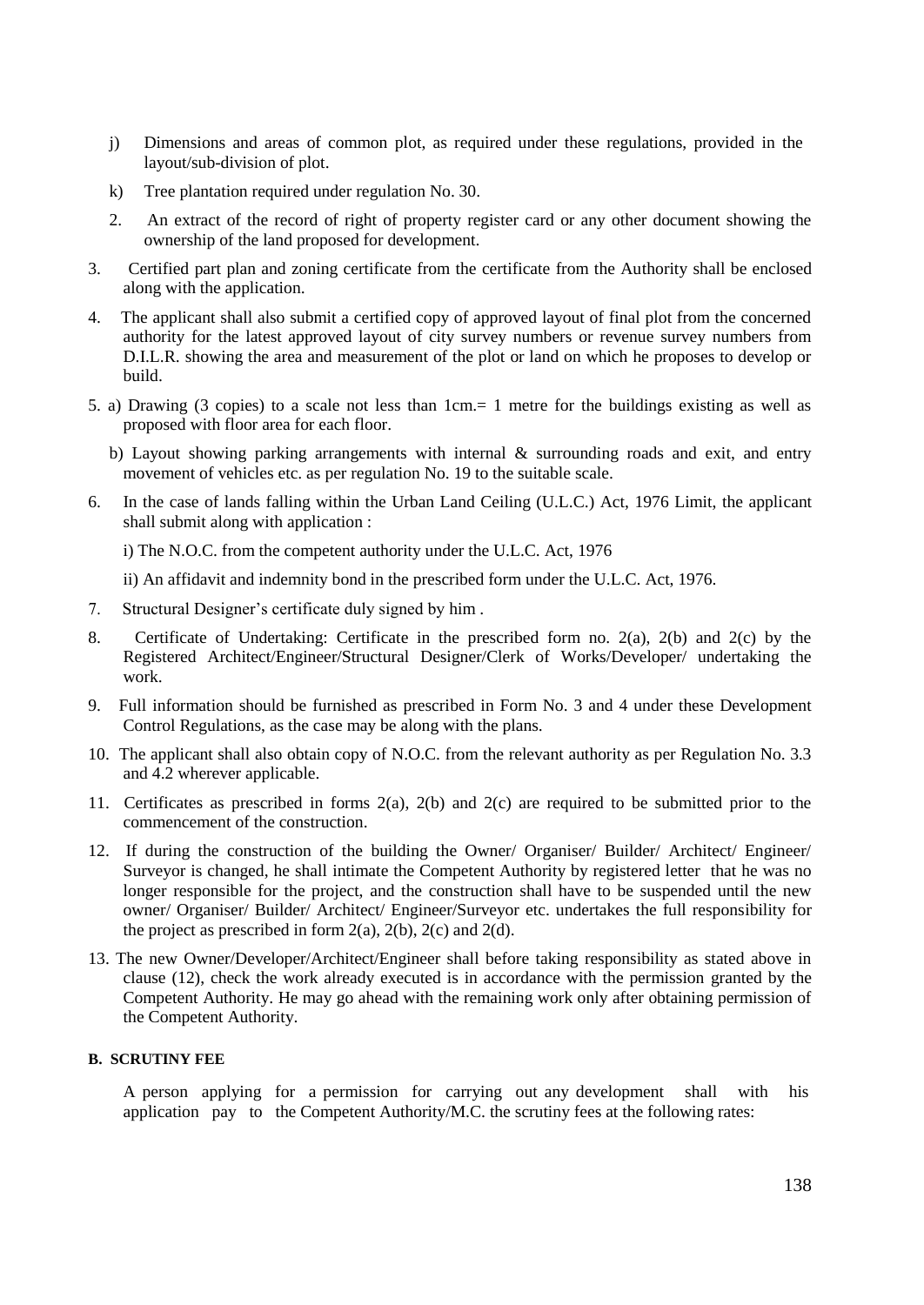#### **1 BUILT UP AREA**

For lowrise building Rs. 3.00 per sq. mt. of Built up area of all floors for the intended residential development or part thereof subject to minimum scrutiny fee of Rs. 300.00

#### **2**

For high-rise, commercial, mix development and other than residential use Rs. 5.00 per sq.mt. of Built area of all floors for the intended development or part thereof subject to minimum scrutiny fee Rs. 300.00

**3**

Subdivision and amalgamation of land

- c) Rs. 1.50 per sq. mt. of building unit/plot area for subdivision and amalgamation of all types of development.
- d) Rs. 0.50 per sq. mt. of building unit/plot area for subdivision and amalgamation for agricultural and special agricultural zone.

Minimum scrutiny fee shall not be less than Rs. 300.00

#### **4. URBAN CENTRES, RURAL CENTRES AND AREA OUTSIDE URBAN COMPLEX AND FALLING IN AGRICULTURE ZONE ONLY**

50% of the scrutiny fee as mentioned in Regulation No.3.2.1, 3.2.2 and 3.2.3 for the respective uses and type of dwelling units subject to minimum scrutiny fee Rs 300.00

#### **5 RENEWAL OF DEVELOPMENT PERMISSION IN LIEU OF**

Development permission granted under these regulation shall be deemed to be lapsed, if such development work has not been commenced till the expiry of one year from the date of commencement certificate/development permission .Provided that, the Competent Authority may on application made to it before the expiry of above period (one year) extended such period by a further period of one year at a time by charging Rs.300.00 for renewal of development permission. The extended period shall in no case exceed three years in the aggregate.

#### **6 PUBLIC CHARITABLE TRUST:**

Rs. 500.00 if the intended development is for hospitals, dispensaries, schools or colleges or a place of worship, dharmshala, hostels etc. constructed by a public charitable trust registered under Public Charitable Trust Act 1950 or for any other purpose which the Authority may specify by a general or special order.

#### **7 DEVELOPMENT PERMISSION FOR MINING, QUARRYING AND BRICK KILN OPERATIONS :**

In case of mining, quarrying and brick kiln operations, the scrutiny fees will be as under.

- (i) Mining, quarrying and brick kiln operation.
	- Rs. 500.00 per 0.4 hectare or part there of and a maximum of Rs 2500.00.
- (ii) Brick kiln without Chimney. Rs. 25.00 per 0.1 hectare or part there of and a maximum of Rs. 500.00.
- (iii) Processing of lime sagol etc. without construction. Rs. 25.00 per 0.1 Hectare or part thereof and maximum of Rs. 250.00.
- (iv) Renewal of permission for mining, quarrying Rs. 50.00 for one year.
- (v) Renewal of permission for brick kiln (without chimney) Rs 25.00 for one year.
- (vi) Renewal of permission for processing of sagal, lime etc. without construction Rs. 10.00 for one year.
- Note :- Fees to be decided by Competent Authority from time to time.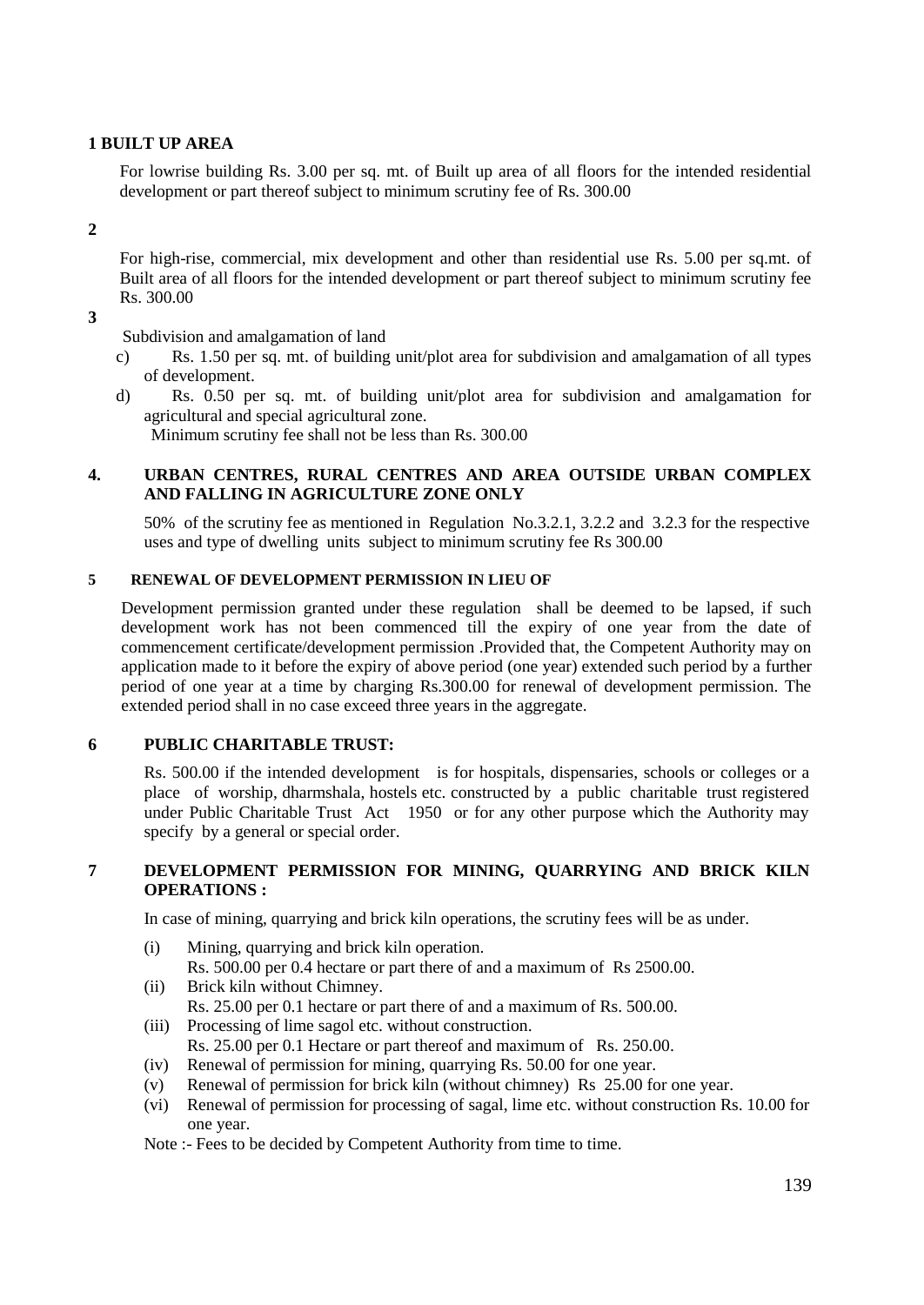#### **C. DEVELOPMENT CHARGE:**

A copy of the receipt of the Development Charge if any, shall be submitted along with the application form.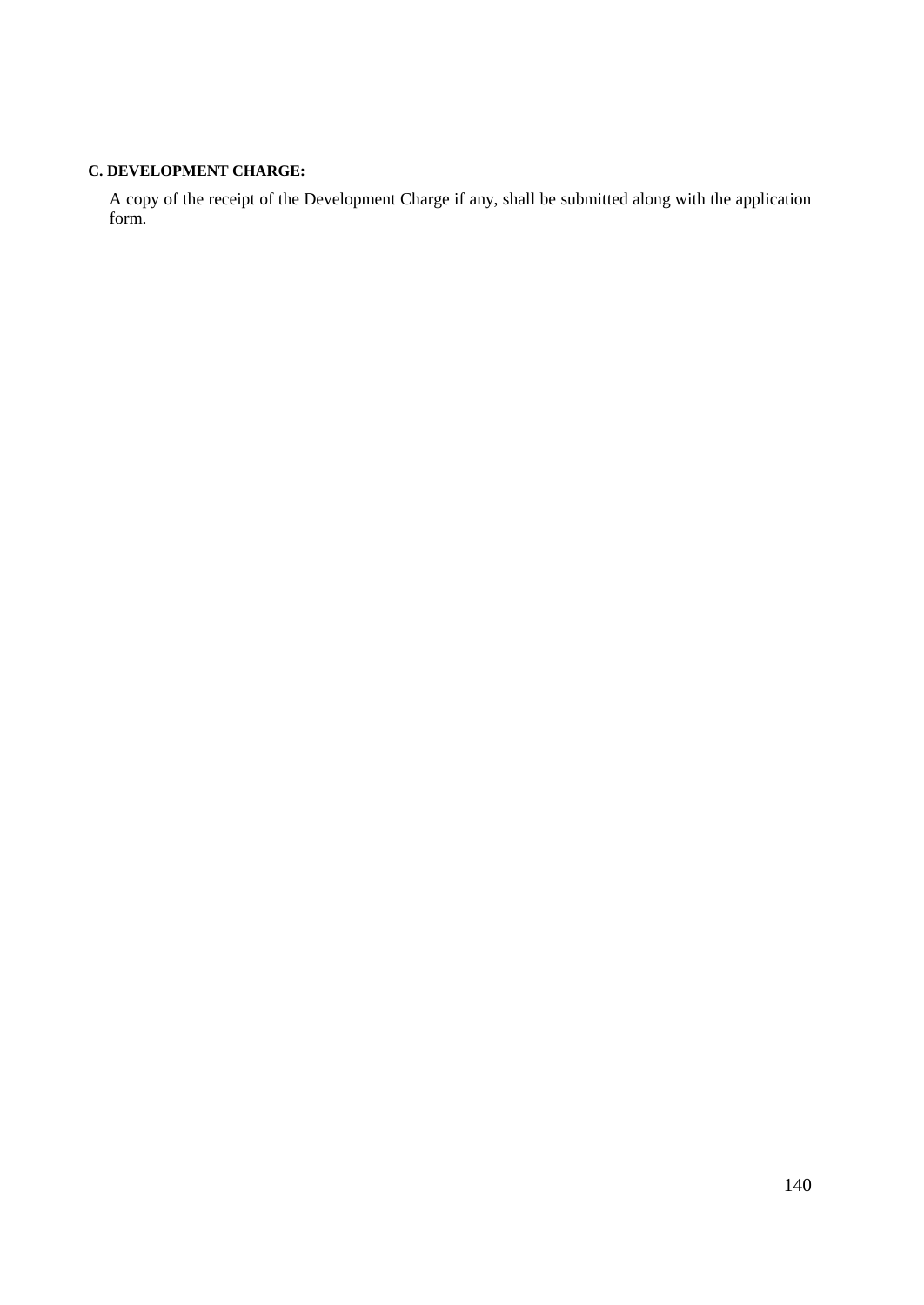#### **FORM NO. C(a)**

(See Rule -9 and Regulation No. 3.1)

Gujarat Town Planning and Urban Development Act, 1976.

Application for permission of Brick-kiln, Mining and Quarrying under Section - 27.

To

The Chief Executive Authority/Municipal Commissioner, Urban Development Authority / Municipal Corporation

I/We hereby apply for permission for development as described below. I/We are applying for development on this land for the first time. I/We certify that all terms and conditions laid down in the development permission granted during last year/previous years have been scrupulous observed.

#### Signature :

Date :

| 1.  | <b>Applicant Name</b>                  |  |
|-----|----------------------------------------|--|
| 2.  | <b>Postal Address</b>                  |  |
|     |                                        |  |
| 3.  | Applicants interest/title in land with |  |
|     | respect of record of rights.           |  |
| 4.  | Description of land, village, Revenue  |  |
|     | Survey No. and Area                    |  |
| 5.  | Present use of land                    |  |
| 6.  | Proposed use of land                   |  |
| 7.  | i) Whether in past brick-              |  |
|     | kiln/mining/quarrying was undertaken   |  |
|     | on the land in question?               |  |
|     | ii) If yes, since which year?          |  |
|     | iii) Whether development permission    |  |
|     | and N.A. permission were obtained?     |  |
| 8.  | Total area of land in question         |  |
| 9.  | How much area is already put to such   |  |
|     | use so far ? (Please shown on sketch   |  |
|     | plan)                                  |  |
| 10. | Area now proposed to be taken up for   |  |
|     | brick manufacture.                     |  |
|     | (Please show on sketch plan)           |  |
| 11. | Duration (in month/year) for which     |  |
|     | permission is sought (Give time -limit |  |
|     | for completion or termination of such  |  |
|     | use)                                   |  |
|     |                                        |  |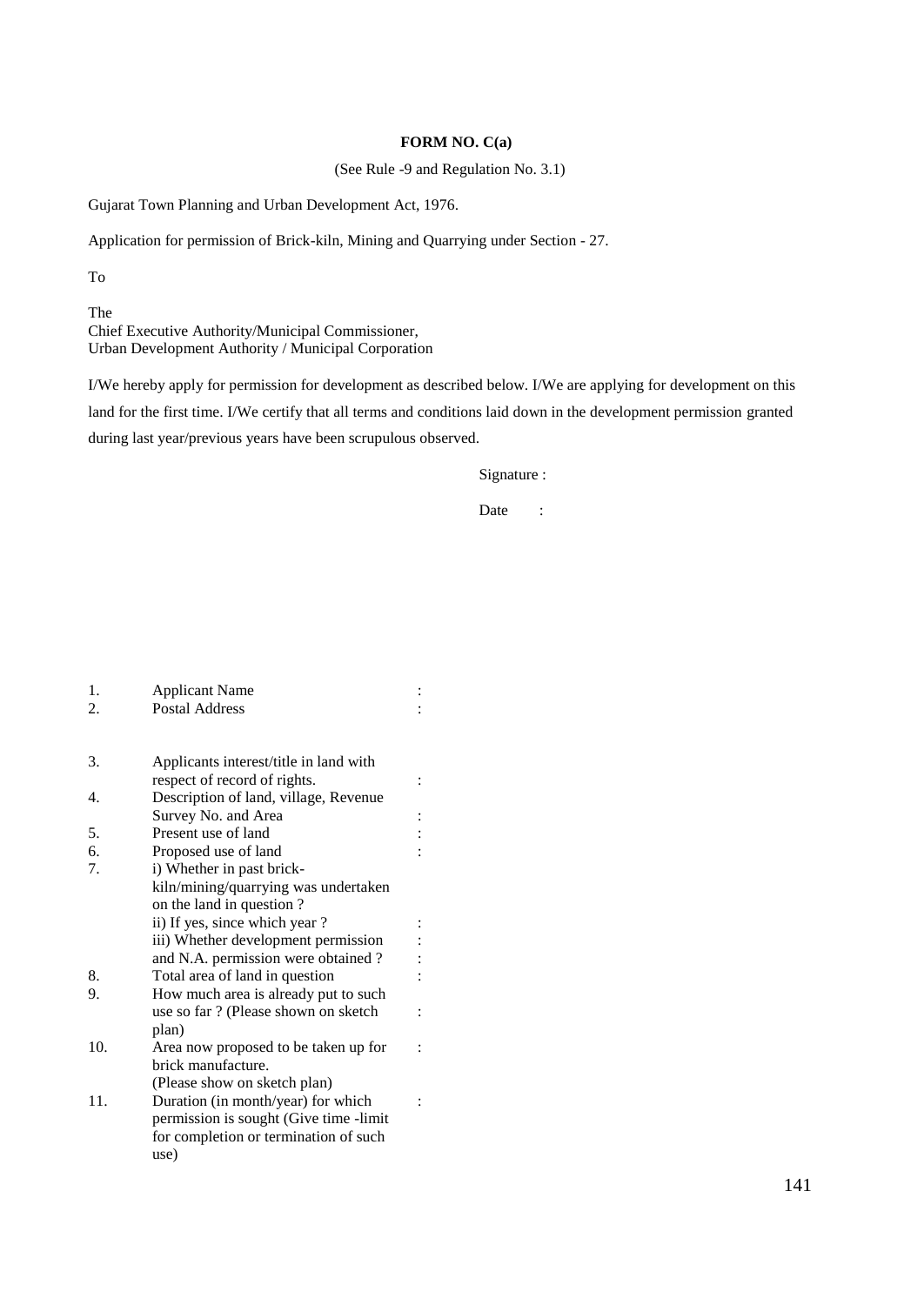12. If the permission is asked for renewal i) No. and date of previous permission ii) Amount of the Security Deposit : :

Instruction to applicant regarding sketch plan and documents to be submitted alongwith the application (for new permission as well as renewal).

:

- (1) An extract of the record of rights or any other document showing the ownership of the land owner for this purpose shall be indicated with necessary documentary-proof if the applicant is not the owner of the land in question.
- (2) Zoning certificate from the Authority shall be enclosed along with the application.
- 3) A certified site plan showing the land in question along with surrounding area shall be attached.

4) True copies of last years permission.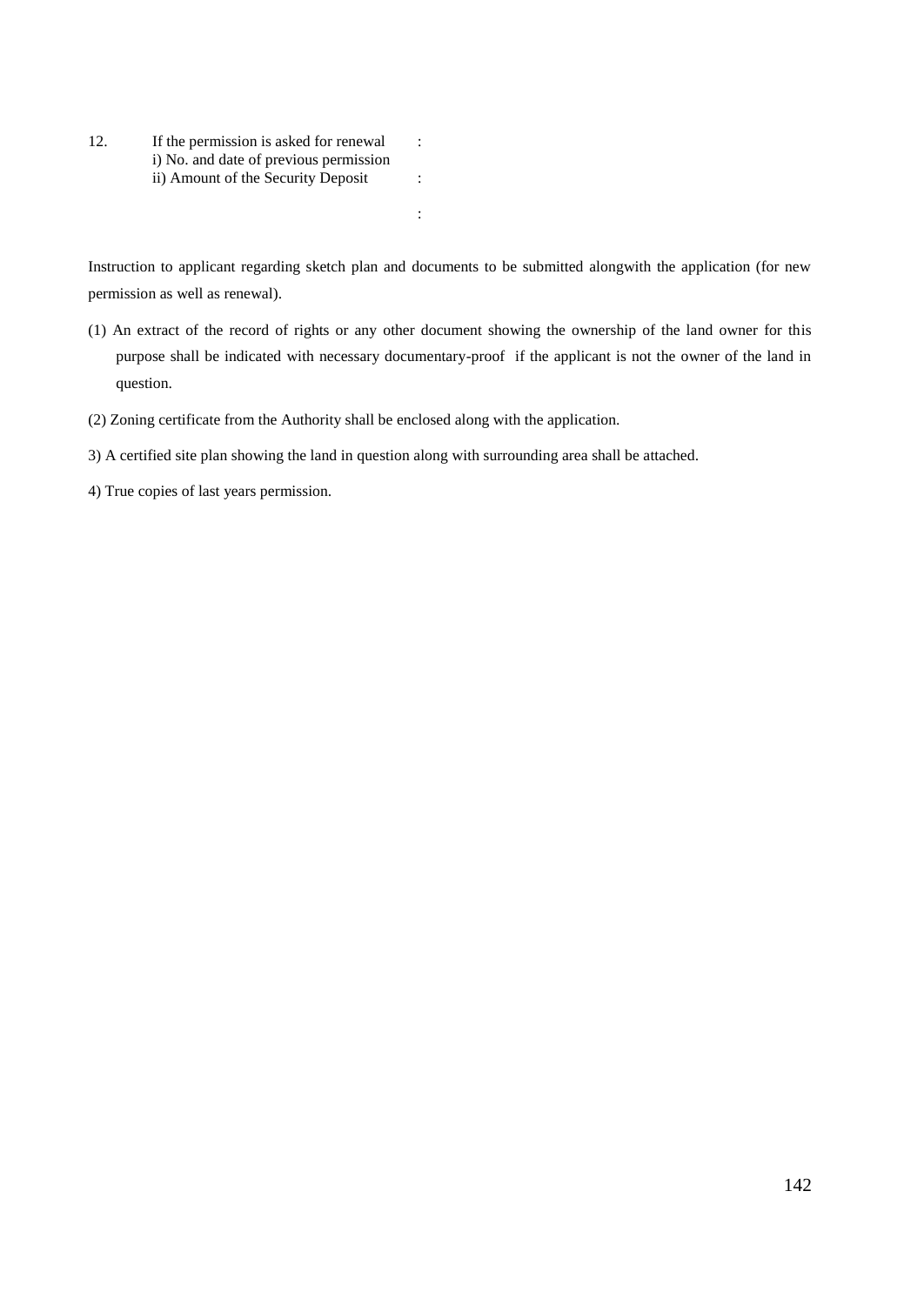#### FORM NO. 2 (A) CERTIFICATE OF UNDERTAKING OF REGISTERED ARCHITECT/ENGINEER -------------------------------------------------------------------------------------------------------

To

|                                             | (Title of the project) |            |
|---------------------------------------------|------------------------|------------|
| C.S.No.R.S.No/F.P.No.                       | Inward No.             | at village |
|                                             |                        |            |
|                                             |                        |            |
|                                             | (Village/Town/City)    |            |
| $For \_\_$                                  |                        |            |
| (Name of Owner/Organiser/Developer/Builder) |                        |            |
|                                             |                        |            |
|                                             |                        |            |

I am a member of Council of Architects/Engineers/ Surveyor and I am possessing current registration to act as registered Architect/Engineer.

I hereby certify that I am appointed as the Registered Architect/Engineer/Surveyor to prepare the plans, sections and details as required under the provisions of the Act/ Development Control Regulations for the above mentioned project and that I have prepared and signed the same and that the execution of the project shall be carried out under my direction and supervision of supervisor or owner, as per the approved drawings. I am fully conversant with the provisions of the Regulations, which are in force, and about my duties and responsibilities under the same and I undertake to fulfill them in all respects, except under the circumstances of natural calamities.

I also undertake to provide my guidance for the adequate measure to be taken by the owners for installation of plumbing, drainage, sanitation and water supply. The appointment of site supervisor, clerk of works, building contractor, plumbing contractor and electrical contractor shall be made at the appropriate stage by the owner before the relevant work commences.

Signature:\_\_\_\_\_\_\_\_\_\_\_\_\_\_\_\_

Reg.No. Date Date

| Name:    |  |  |
|----------|--|--|
| Address: |  |  |

| Tel.No. |
|---------|
|---------|

 $\overline{\phantom{a}}$  , which is a set of the set of the set of the set of the set of the set of the set of the set of the set of the set of the set of the set of the set of the set of the set of the set of the set of the set of th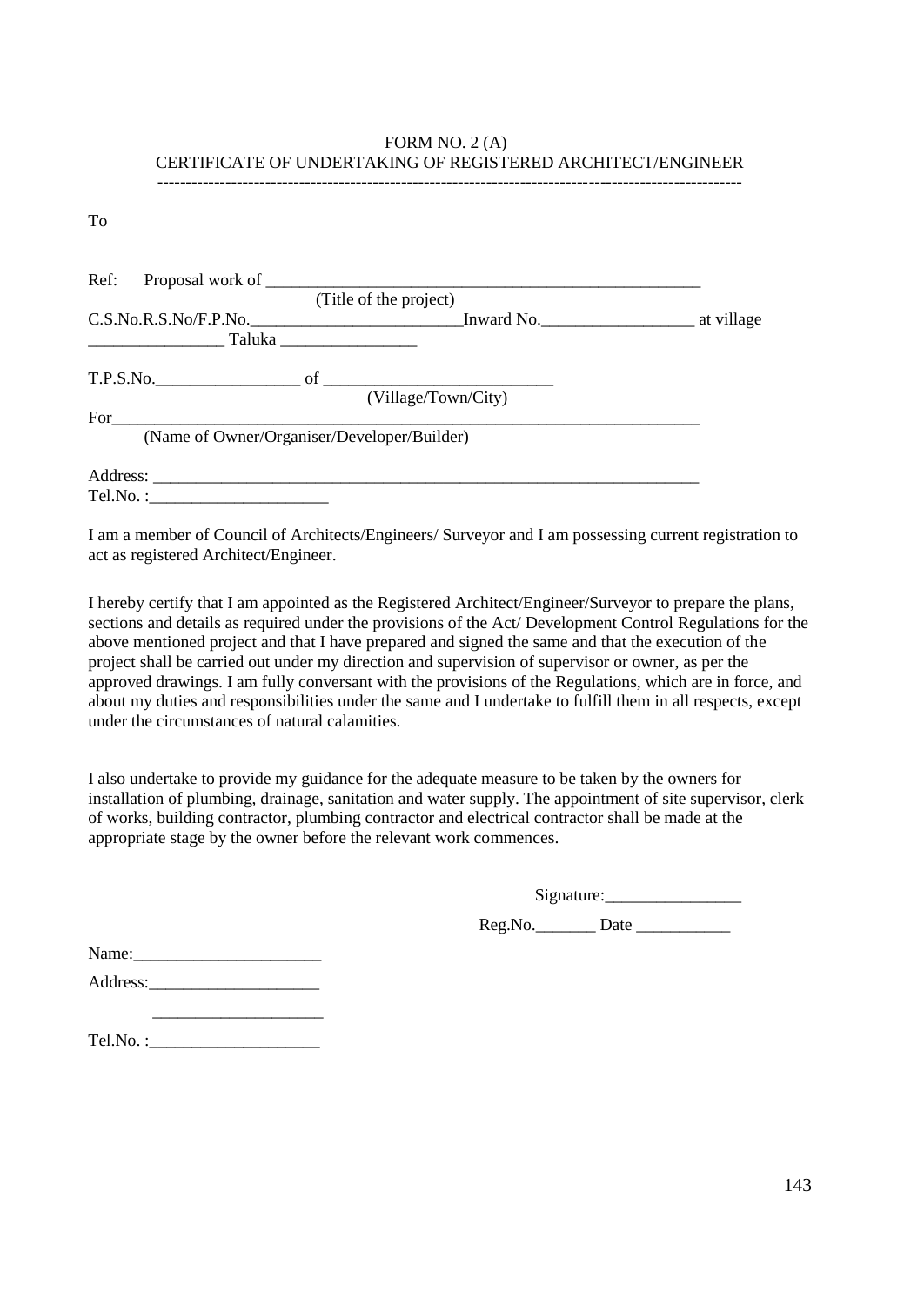#### FORM NO.2 (B) CERTIFICATE OF UNDERTAKING OF REGISTERED STRUCTURAL DESIGNER ---------------------------------------------------------------------------------------------------------

To

|                                                                                                                       | (Title of the project)                                                                              |  |
|-----------------------------------------------------------------------------------------------------------------------|-----------------------------------------------------------------------------------------------------|--|
| <u> 1999 - Johann Harry Harry Harry Harry Harry Harry Harry Harry Harry Harry Harry Harry Harry Harry Harry Harry</u> | C.S.No.R.S.No/F.P.No. Inward No. The Law and No. The Law at village<br>Taluka _____________________ |  |
|                                                                                                                       | (Village/Town/City)                                                                                 |  |
| Owner                                                                                                                 |                                                                                                     |  |
| Tel.No.:                                                                                                              |                                                                                                     |  |

I am possessing the required qualification and experience to act as a Structural Designer. This is to certify that I am appointed as the registered structural designer to prepare the structural report, structural details and structural drawings for the above mentioned project. I am fully conversant of my duties and responsibilities under the Regulations and assure that I shall fulfill them in all respects. I have prepared and signed the structural design and drawing of the proposed building as per the prevailing Indian Standard Specifications and further certify its structural safety and stability in design.

I undertake to supply the owner and the supervisor the detailed drawings. If my services are terminated, I undertake to initiate the Authority in writing.

> Signature:\_\_\_\_\_\_\_\_\_\_\_\_\_\_\_\_\_\_\_\_\_ Reg.No. \_\_\_\_\_\_\_\_\_\_\_\_\_ Date: \_\_\_\_\_\_\_\_\_\_\_\_\_

Name: \_\_\_\_\_\_\_\_\_\_\_\_\_\_\_\_\_\_\_\_\_\_\_\_\_\_\_\_\_\_\_\_\_ Address: \_\_\_\_\_\_\_\_\_\_\_\_\_\_\_\_\_\_\_\_\_\_\_\_\_\_\_\_\_\_\_

Tel.No. : \_\_\_\_\_\_\_\_\_\_\_\_\_\_\_\_\_\_\_\_\_\_\_\_\_\_\_\_\_\_\_

(to be struck off if not applicable)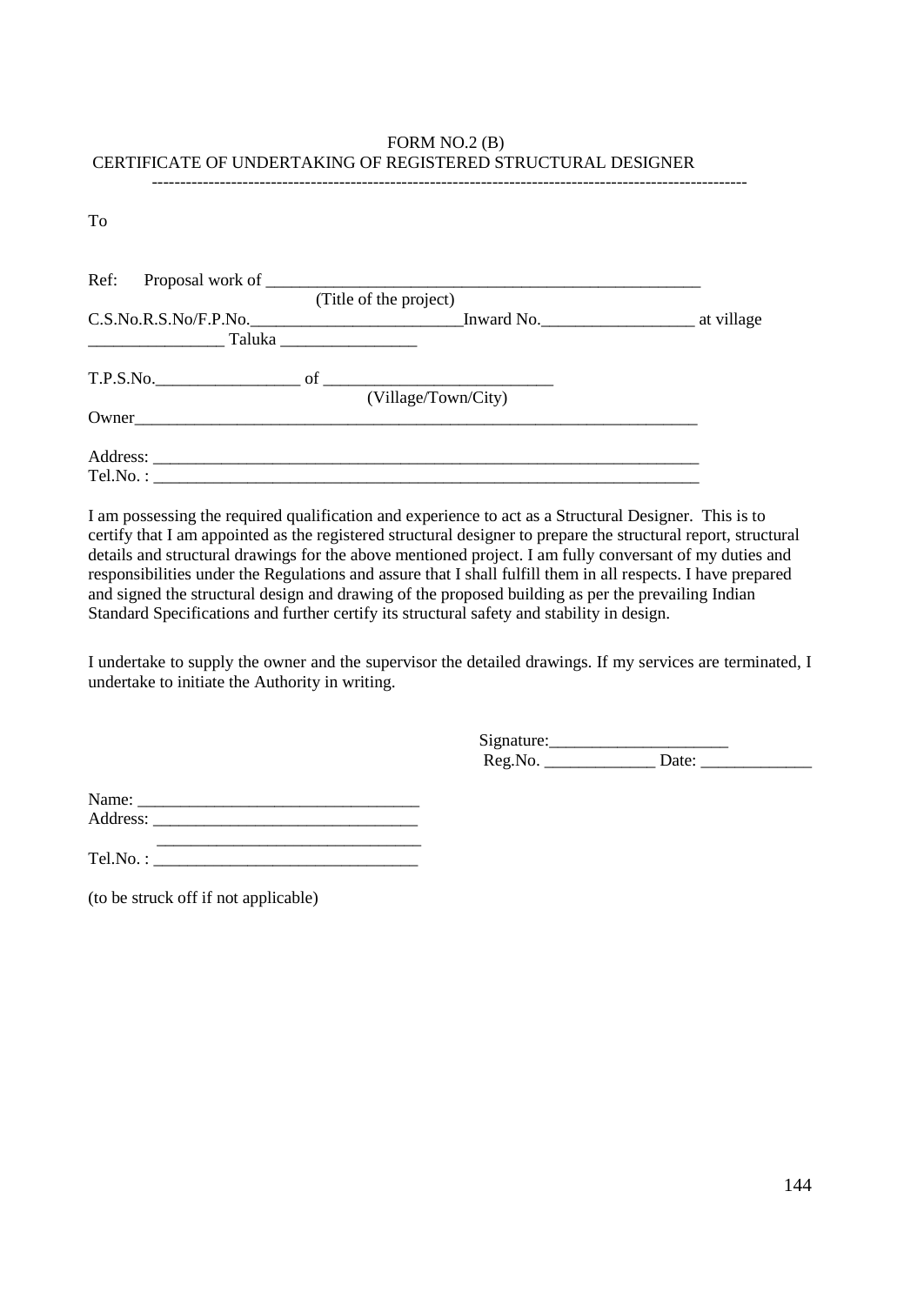## **FORM NO. 2(C)**

### **( SEE REGULATION NO. 3.3 (VII) )** CERTIFICATE OF UNDERTAKING OF REGISTERED CLERKS OF WORKS/SITE SUPERVISER

| (Title of the work)                                                                                                                                                                        |
|--------------------------------------------------------------------------------------------------------------------------------------------------------------------------------------------|
|                                                                                                                                                                                            |
|                                                                                                                                                                                            |
|                                                                                                                                                                                            |
| Owner:                                                                                                                                                                                     |
| Address:                                                                                                                                                                                   |
|                                                                                                                                                                                            |
|                                                                                                                                                                                            |
| and that all the works under my charge shall be executed in accordance with the stipulations of the National<br>Building Code and relevant standards of the I.S.I.                         |
| I am fully conversant with the provisions of the Regulations which are in force and about the Duties and<br>Responsibilities under the same and I undertake to fulfil them in all respect. |
| * I undertake not to supervise more than ten works at a given time as provided in Development Control<br>Regulations.                                                                      |
| * I undertake not to supervise work simultaneously at one point of time on any other sites during my<br>supervision of the execution of this work.                                         |
| Signature:                                                                                                                                                                                 |
| Registration NoDate                                                                                                                                                                        |

To be struck off if not applicable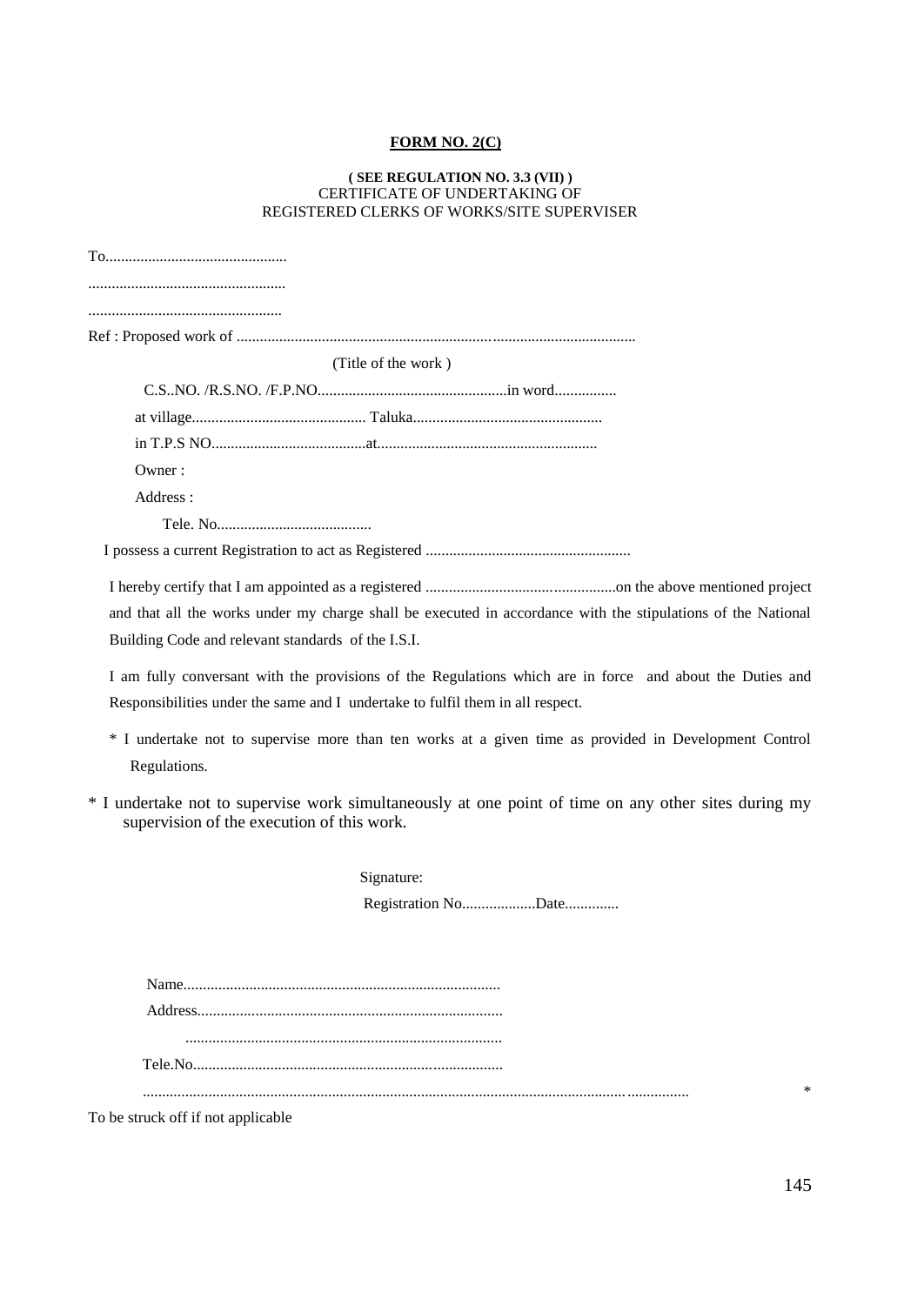### **FORM No 2(d) (Regulation No 3.3 (VII)) CERTIFICATE UNDERTAKING FOR HAZARD SAFETY (REGULATION No. 18.4) REQUIREMENT**

| To,              |                                                                                                                                                                                                                                                                                                            |                                                                                                                                                                                                                                                                                                                                                                                                                                                                       |                                                                    |                   |
|------------------|------------------------------------------------------------------------------------------------------------------------------------------------------------------------------------------------------------------------------------------------------------------------------------------------------------|-----------------------------------------------------------------------------------------------------------------------------------------------------------------------------------------------------------------------------------------------------------------------------------------------------------------------------------------------------------------------------------------------------------------------------------------------------------------------|--------------------------------------------------------------------|-------------------|
|                  |                                                                                                                                                                                                                                                                                                            |                                                                                                                                                                                                                                                                                                                                                                                                                                                                       |                                                                    |                   |
|                  |                                                                                                                                                                                                                                                                                                            | (Title of project)                                                                                                                                                                                                                                                                                                                                                                                                                                                    |                                                                    |                   |
|                  | C.S. No./RS.NO. (F.P. No.                                                                                                                                                                                                                                                                                  |                                                                                                                                                                                                                                                                                                                                                                                                                                                                       |                                                                    |                   |
|                  |                                                                                                                                                                                                                                                                                                            |                                                                                                                                                                                                                                                                                                                                                                                                                                                                       |                                                                    |                   |
|                  |                                                                                                                                                                                                                                                                                                            |                                                                                                                                                                                                                                                                                                                                                                                                                                                                       |                                                                    | Village/Town/City |
| 1.<br>2.         | during the construction                                                                                                                                                                                                                                                                                    | Certified that the building plans submitted for approval satisfy the safety requirements as<br>stipulated under Building Regulation No. 18.4 and the information given therein is factually<br>correct to the best of our knowledge and understanding.<br>It is also certified that the structural design including safety from hazards based on soil conditions<br>shall be duly incorporated in the design of the building and these provisions shall be adhered to |                                                                    |                   |
|                  | Signature of Owner with date<br>Name in Block Letters_____________________<br>Address Address Address Address Address Address Address Address Address Address Address Address Address Address A<br>the control of the control of the control of the                                                        |                                                                                                                                                                                                                                                                                                                                                                                                                                                                       | Signature of the <b>Engineer/</b><br>Structural Engineer with date |                   |
| Signature of the | Developer with date _______________<br>Name in Block Letters ___________<br>Address and the contract of the contract of the contract of the contract of the contract of the contract of the contract of the contract of the contract of the contract of the contract of the contract of the contract of th | Signature of the                                                                                                                                                                                                                                                                                                                                                                                                                                                      |                                                                    |                   |

**Note: The certificate of Undertaking shall be signed by person concerned as per the provisions of these regulations**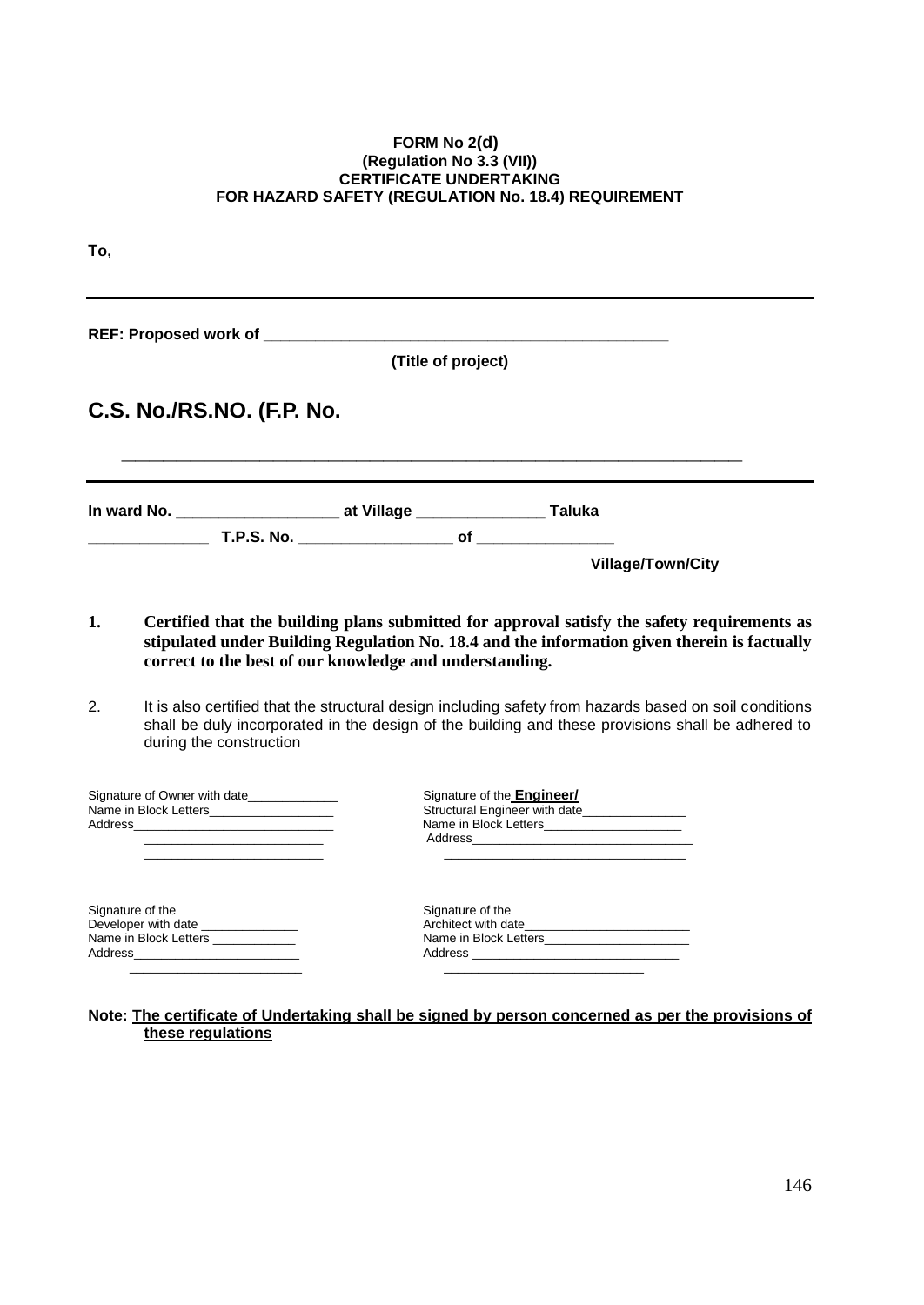## SPECIAL BUILDING INFORMATION SCHEDULE (In case of small houses of one or two storeyed load bearing masonry construction) TO BE ANNEXED WITH FORM 2(D)

| Building<br>address    | Sub-Plot<br>No.                        | RSNo/F<br>PNo/ | TPScheme<br>Name/No.                     |     | Town:                                            |                                                        | Taluka:                |                       | District                                                  |                          | Reference |
|------------------------|----------------------------------------|----------------|------------------------------------------|-----|--------------------------------------------------|--------------------------------------------------------|------------------------|-----------------------|-----------------------------------------------------------|--------------------------|-----------|
| 2 Building<br>category | 2.1 Type of<br>Construction            | Colony         | Brick masonry or other rectangular units |     |                                                  |                                                        |                        | Dressed stone masonry |                                                           | <b>RCR</b><br>masonry    |           |
| 3 Location             | 3.1 Seismic zone                       |                | V                                        |     |                                                  | IV                                                     |                        |                       | III                                                       |                          | Table: 1  |
|                        | 3.2 Design intensity<br>(MM/MSK)       |                |                                          | IX  |                                                  | <b>VIII</b>                                            |                        | <b>VII</b>            |                                                           |                          | Table: 1  |
|                        | 3.3 Cyclone zone                       |                | 20%                                      | 40% | 50%                                              | 60%                                                    |                        | 75%                   | 80%                                                       | 100%                     | Table: 2  |
| 4 Foundation           | 4.1 Soil type at site<br>(Note 2)      |                | Rocky/Stiff                              |     | Medium                                           |                                                        | Soct/Black Cotton Soil |                       | Liquefiable Ref.(1)                                       |                          | Table: 3  |
|                        | 4.2 Depth of water table<br>below GL   |                | In Meter:                                |     |                                                  |                                                        |                        |                       |                                                           |                          |           |
|                        | 4.3Type of footing/<br>Foundation used |                | Strip with or without sand bed           |     | Individual<br>Under-ream piles<br>column footing |                                                        |                        | *Any other (specify)  |                                                           |                          |           |
| 5 Super-<br>structure  | 5.1 Storeys etc.                       |                | Basements:0/1                            |     | G.F:                                             | $1st$ Floor                                            |                        | $2nd$ Floor           | Water tank on roof<br>capacity= $\rule{1em}{0.15mm}$ Ltr. |                          |           |
|                        | 5.2. Mortar                            |                | $C: S = 1:4$                             |     | $C: L: S = 1:1:6$                                | *Any other<br>(Specify)                                |                        |                       |                                                           |                          |           |
|                        | 5.3 Floors                             |                | RC slabs                                 |     |                                                  | Stone slabs on<br>Prefab flooring<br>elements on beams |                        | *Any other (specify)  |                                                           |                          |           |
|                        | 5.4 Roof                               |                | Flat like floors/ Sloping                |     | Trussed/raftered/'A' frame/Sloping RC<br>slab    |                                                        |                        |                       |                                                           | * Any other<br>(specify) |           |
|                        | 5.5 Roof covering                      |                | CGI sheeting                             |     | AC sheets                                        |                                                        |                        | Morbi tiles           |                                                           | * Any other<br>(specify) |           |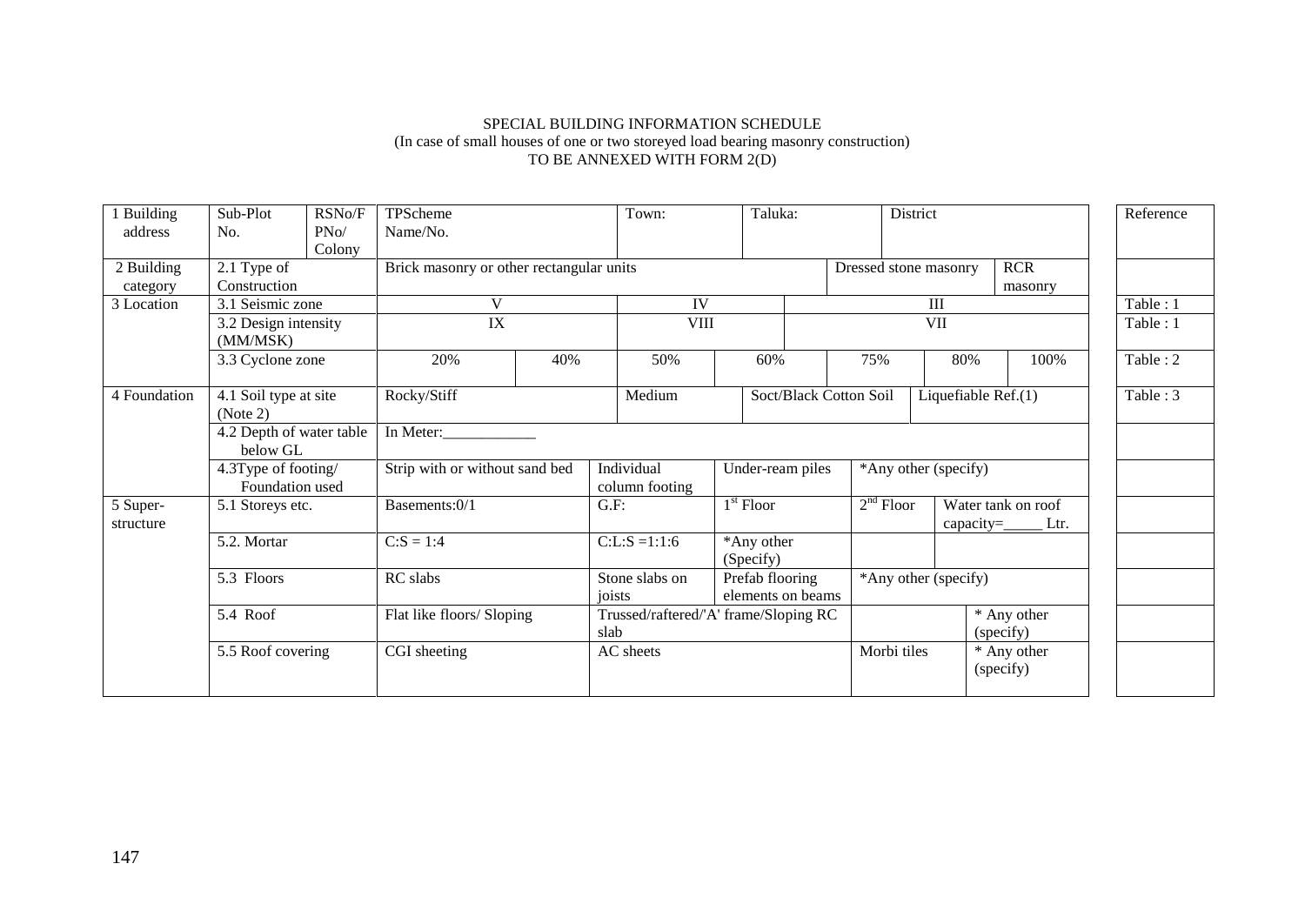| 6 Safety of<br>sloping roof | 6.1 Bracing provided                                  | In plane of rafters<br>In plan<br>In plane of vertical columns<br>Yes/No/NA<br>Yes/No/NA<br>Yes/No/NA |                                 |                                                    |  |                        |                                                         | Cyclone<br>guidelines   |                            |                                                      |  |
|-----------------------------|-------------------------------------------------------|-------------------------------------------------------------------------------------------------------|---------------------------------|----------------------------------------------------|--|------------------------|---------------------------------------------------------|-------------------------|----------------------------|------------------------------------------------------|--|
| where used                  | 6.2 Roof anchorage                                    | To walls=by                                                                                           | $Bolt: length = \_$ cm          |                                                    |  |                        |                                                         |                         |                            |                                                      |  |
|                             | 6.3 Connections                                       | Connecting to Purlins<br>J-bolt/wire                                                                  | Purlins to rafters<br>Bolt/Wire |                                                    |  |                        | Truss elements<br>Welding/Bolts/Nails/<br><b>Straps</b> |                         |                            | Cyclone<br>guidelines                                |  |
| 7 Load<br>bearing wall      | 7.1 Opening in walls                                  | Control used on sizes<br>Yes/No/NA                                                                    |                                 | Control used on location<br>Yes/No/NA<br>Yes/No/NA |  |                        | Strengthening around                                    |                         | <b>GSDMA</b><br>guidelines |                                                      |  |
| building                    | 7.2 Bands provided                                    | Plinth band<br>Yes/No/NA                                                                              | Lintel band<br>Yes/No/NA        | Eave band<br>Yes/No/NA                             |  | Roof band<br>Yes/No/NA | Gable band<br>Yes/No/NA                                 | Ridge band<br>Yes/No/NA |                            | Construction<br>Guidelines<br>11.3, 16.1             |  |
|                             | 7.3 Vertical bars                                     | At corners of rooms<br>At Jambs of openings<br>Yes/No/NA<br>Yes/No/NA                                 |                                 |                                                    |  |                        |                                                         |                         |                            | Construction<br>Guidelines<br>Clause: $11.5$ ,<br>18 |  |
|                             | 7.4 Stiffening of floors/<br>roof with separate units | RC screed & band<br>Yes/No/NA                                                                         |                                 | Peripheral band<br>and connectors<br>band          |  |                        | Diagonal planks and alround                             |                         | Construction<br>Guidelines |                                                      |  |
|                             |                                                       |                                                                                                       |                                 | Yes/No/NA                                          |  |                        | Yes/No/NA                                               |                         | $Clause:11.4$ ,<br>17      |                                                      |  |

Note: You have to encircle appropriate data/fact

or

Give relevant fact/data where option is not given

or

Specify particular fact/data where options are not applicable in your case.

Ref: 1. Guidelines for reconstruction and new construction of houses in Kachchh earthquake affected areas of Gujarat - Gujarat State Disaster Management Authority, Govt. of Gujarat - June, 2001. ty, Govt. of Gujarat - June, 2001.<br>2. Guidelines for cyclone resi

2. Guidelines for cyclone resistant construction of buildings in Gujarat - Gujarat State Disaster Management Authority, Govt. of Gujarat - December, 2001.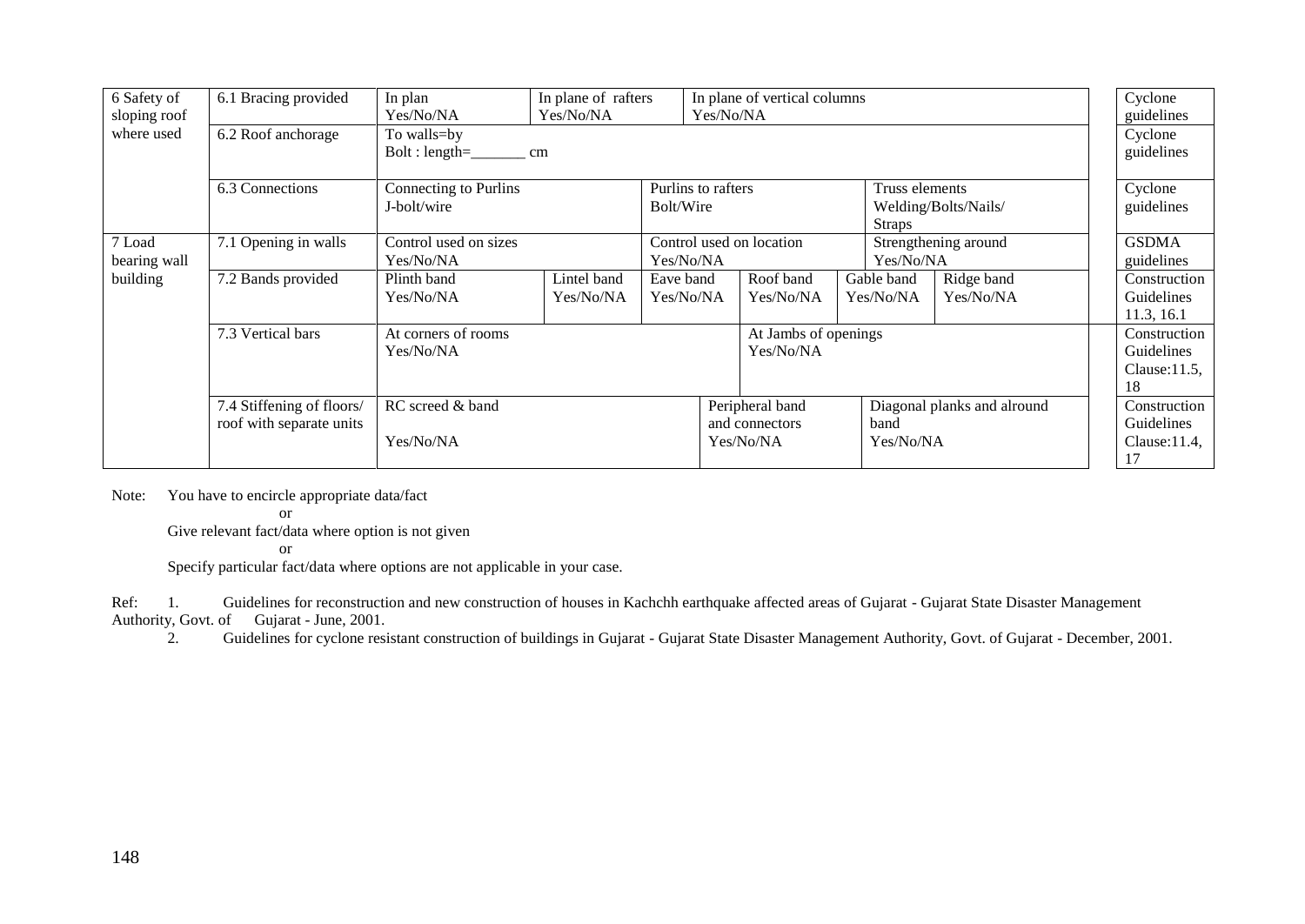|                                    | A         | Area Statement                       | Sq Mts.                                 | I.                                              |       |                                             |  |
|------------------------------------|-----------|--------------------------------------|-----------------------------------------|-------------------------------------------------|-------|---------------------------------------------|--|
| Layout plan, Building Plan Details | 1.        | Area of Plot                         |                                         | List of Drawing                                 |       | No. of Copies                               |  |
| Form for carrying out development  |           | (a) As per record                    |                                         |                                                 |       |                                             |  |
| Work.                              |           | (b) As per site condition            |                                         |                                                 |       |                                             |  |
|                                    | 2.        | Deduction for                        |                                         |                                                 |       |                                             |  |
| 1) Site Plan 3.3 [under regulation |           | (a) Proposed roads                   |                                         | П.                                              |       |                                             |  |
| no. (IV) & (VI) (a)]               |           | (b) Any reservations                 |                                         | Ref. Description                                |       | Date:                                       |  |
|                                    |           | Total $(a + b)$                      |                                         | of last approved                                |       |                                             |  |
| 2) Detailed Plan [under regulation | 3.        | Net area of plot $(1 - 2)$           |                                         | plans (if any)                                  |       |                                             |  |
| no. $3.3 (V)$ ]                    | 4.        | % of Common Plot                     |                                         |                                                 |       |                                             |  |
|                                    |           | Balance area of Plot (3 - 4)         |                                         |                                                 |       |                                             |  |
| 3) Layout Plan [under regulation   | 5.        | Permissible F.S.I.                   |                                         |                                                 |       |                                             |  |
| no. $3.3$ (VI) (b)]                | 6.        | Total Built up area permissible at : |                                         | III.                                            |       |                                             |  |
|                                    |           | a. Ground Floor                      |                                         | Description of proposed property                |       |                                             |  |
|                                    |           | b. All floors                        |                                         |                                                 |       |                                             |  |
|                                    |           | Existing floor area at:              |                                         |                                                 |       |                                             |  |
|                                    |           | G.F.                                 |                                         |                                                 |       |                                             |  |
|                                    |           | F.F.                                 |                                         | IV.                                             |       |                                             |  |
|                                    |           | 2nd floor                            |                                         | North line                                      | Scale | Remarks                                     |  |
|                                    |           | Rest of the floors and tower floor   |                                         |                                                 |       |                                             |  |
|                                    |           | Proposed area at:                    |                                         |                                                 |       |                                             |  |
|                                    |           | G.F.                                 |                                         |                                                 |       |                                             |  |
|                                    |           | F.F.                                 |                                         |                                                 |       |                                             |  |
|                                    |           | 2nd Floor                            |                                         |                                                 |       |                                             |  |
|                                    |           | Rest of the floors                   |                                         |                                                 |       |                                             |  |
|                                    |           | and tower floor                      |                                         |                                                 |       |                                             |  |
|                                    |           | Total : built up area :              |                                         |                                                 |       |                                             |  |
|                                    |           | Proposed F.S.I. consumed :           |                                         |                                                 |       |                                             |  |
|                                    |           |                                      |                                         |                                                 |       |                                             |  |
|                                    | <b>B.</b> | Balcony area statement :             |                                         | V. CERTIFICATE:                                 |       |                                             |  |
|                                    | 1.        | Proposed balcony area per floor      |                                         | i) Existing Structure and adjoining property is |       |                                             |  |
|                                    | 2.        | Excess balcony area (Total)          |                                         | seen by me and necessary precaution will be     |       |                                             |  |
|                                    | C.        | <b>Tenement Statement</b>            |                                         |                                                 |       | taken for smooth working without any damage |  |
|                                    | 1.        | Area for tenement                    | to existing work. Manhole connection is |                                                 |       |                                             |  |
|                                    | 2.        | Tenement permissible at :            |                                         | possible and is verified by me.                 |       |                                             |  |

**FORM NO. 3.** (See Regulation No. 3.3 (viii))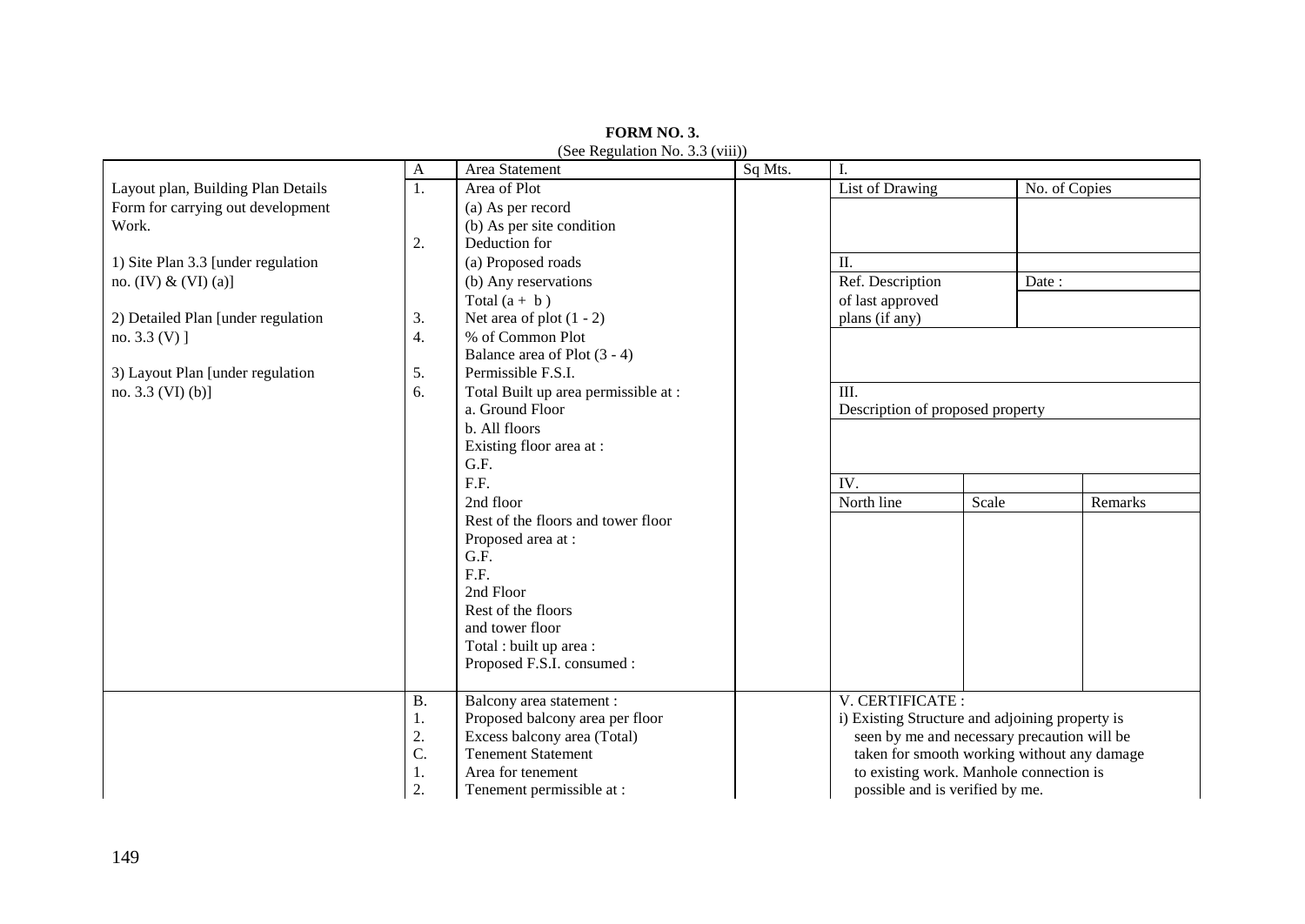| 3.<br>4.<br>5.       | G.F.<br>All floors<br>Tenement existing at :<br>G.F.<br>All floors<br>Tenement proposed at:<br>G.F.<br>All floors<br>Total tenements $(3 + 4)$ | ii) Certified that the plot under reference was<br>dimensions of sides etc. of plot state on plan<br>are as measure on site and the area so<br>worked out tallies with the area stated in<br>document of ownership/T.P record.<br>Architect/Engineer/Surveyor Signature. |  |  |  |  |
|----------------------|------------------------------------------------------------------------------------------------------------------------------------------------|--------------------------------------------------------------------------------------------------------------------------------------------------------------------------------------------------------------------------------------------------------------------------|--|--|--|--|
| D.                   | <b>Tenement Particulars</b>                                                                                                                    | <b>VI. SIGNATORIES</b>                                                                                                                                                                                                                                                   |  |  |  |  |
| 1.<br>2.<br>3.<br>Ε. | Nos. of rooms per tenement<br>Toilet units provided for tenement.<br>Tenement floor area<br>Parking Statement.                                 | Signatory<br>Name and<br>Signature<br>address with<br>Regn. No.                                                                                                                                                                                                          |  |  |  |  |
| ı.                   | Parking space required as per                                                                                                                  | Owner                                                                                                                                                                                                                                                                    |  |  |  |  |
|                      | regulations :                                                                                                                                  | Architect/                                                                                                                                                                                                                                                               |  |  |  |  |
| 2.                   | Proposed parking space:                                                                                                                        | Engineer/                                                                                                                                                                                                                                                                |  |  |  |  |
| 3.                   | Loading unloading area:                                                                                                                        | Surveyor                                                                                                                                                                                                                                                                 |  |  |  |  |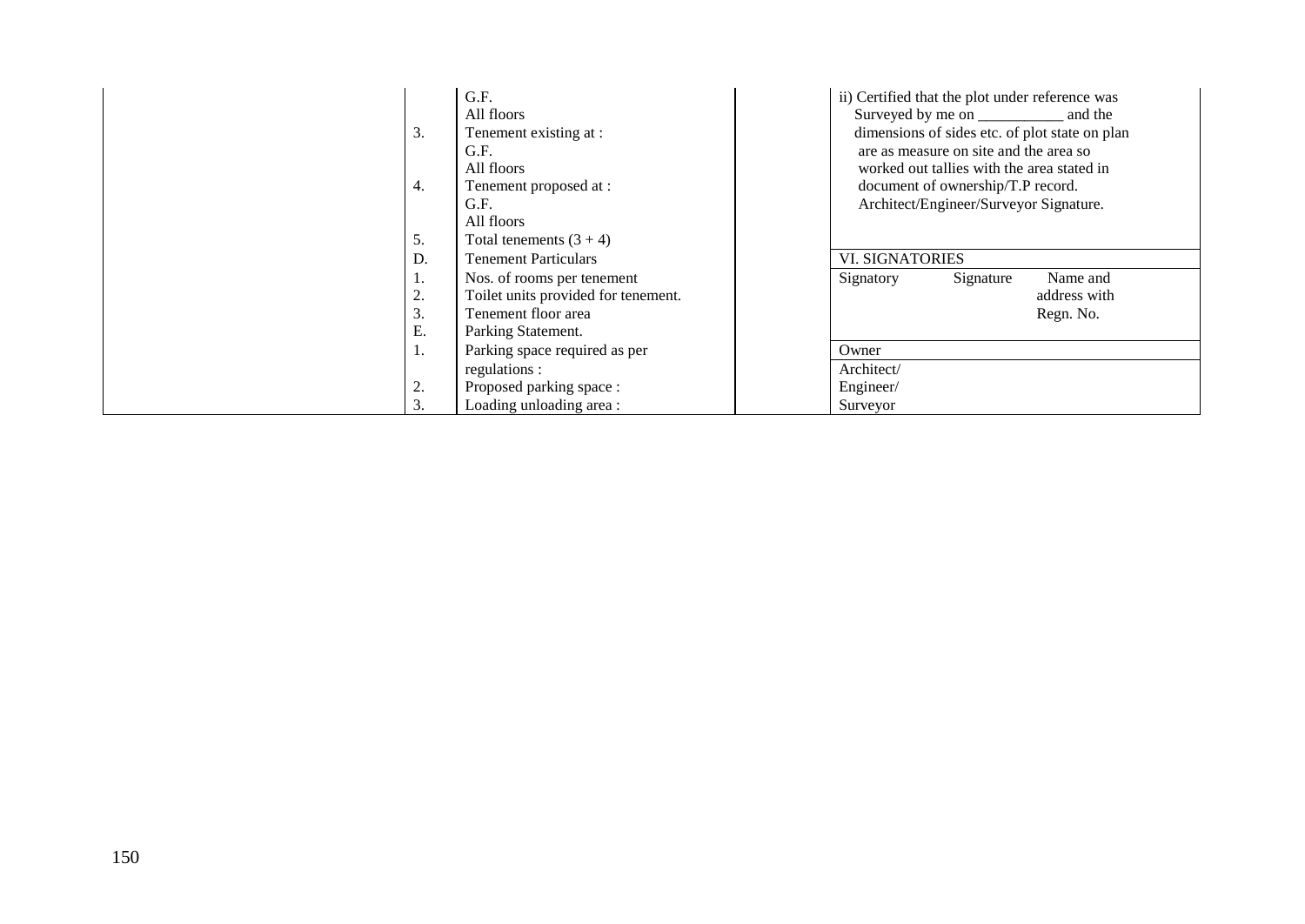|                                      | $\mathbf{A}$     | Area Statement                  | Sq Mts. | I.                                                         |                       |                             |
|--------------------------------------|------------------|---------------------------------|---------|------------------------------------------------------------|-----------------------|-----------------------------|
| FOR SUBDIVISION/                     | 1.               | Area of Plot                    |         | List of Drawing attached                                   |                       | No. of copies               |
| AMALGAMATION/LAYOUT                  | 2.               | Deduction for:                  |         |                                                            |                       |                             |
| <b>OF LAND</b>                       |                  | (a) Proposed roads              |         | Π.                                                         |                       |                             |
|                                      |                  | (b) Any reservation             |         | Ref. & Description of Last                                 |                       | Date                        |
| <b>SITE PLAN</b>                     |                  | Total : $(a+b)$                 |         | approved plans if any                                      |                       |                             |
| [under regulation no. 3.3 IV and     | 3.               | Net area of plot $(1-2)$        |         |                                                            |                       |                             |
| $VI(a)$ ]                            | $\overline{4}$ . | Common plot                     |         | III.                                                       |                       |                             |
|                                      |                  | Balance area of plot (3-4)      |         | Description of proposed development and                    |                       |                             |
| Layout Plan                          |                  | Permissible F.S.I.              |         | property                                                   |                       |                             |
| [under regulation no. 3.3 $VII(b)$ ] |                  | Total Built-up area permissible |         | IV.                                                        |                       |                             |
|                                      |                  | Existing floor area             |         | North line                                                 | Scale                 | Remarks                     |
|                                      |                  | F.S.I.                          |         |                                                            |                       |                             |
|                                      |                  | Notes:                          |         |                                                            |                       |                             |
|                                      |                  |                                 |         | V. CERTIFICATE                                             |                       |                             |
|                                      |                  |                                 |         | Certified that the plot under reference was surveyed       |                       |                             |
|                                      |                  |                                 |         | by me on $\qquad$                                          |                       | and the dimensions of sides |
|                                      |                  |                                 |         | etc. of plot state on plan are as measure on site and      |                       |                             |
|                                      |                  |                                 |         | the area so worked out tallies with the area stated in     |                       |                             |
|                                      |                  |                                 |         | document of ownership/T.P.record.                          |                       |                             |
|                                      |                  |                                 |         | Architect/Engineer Signature.                              |                       |                             |
|                                      |                  |                                 |         | <b>VI. SIGNATORIES</b>                                     |                       |                             |
|                                      |                  |                                 |         | Signatory                                                  | Name and address with |                             |
|                                      |                  |                                 |         |                                                            | Regn. No.             |                             |
|                                      |                  |                                 |         | Owner/                                                     |                       |                             |
|                                      |                  |                                 |         | Developer/                                                 |                       |                             |
|                                      |                  |                                 |         |                                                            |                       |                             |
|                                      |                  |                                 |         |                                                            |                       |                             |
|                                      |                  |                                 |         | Architect/<br>Engineer/<br>Clerk of works/ Site supervisor |                       |                             |

**FORM NO. 4.** (See Regulation No. 3.3(viii))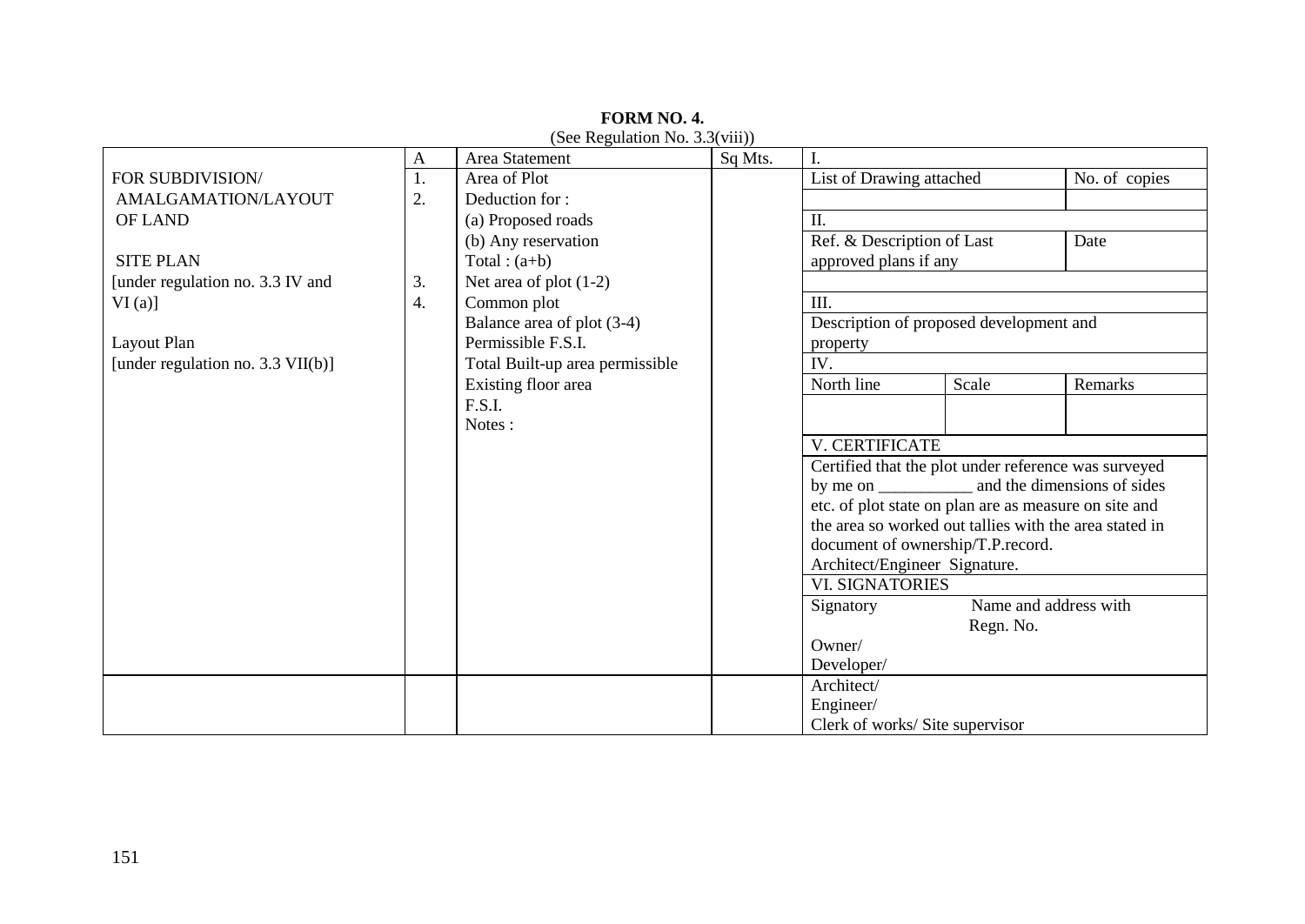# **FORM NO. D.**

### (See Rule -10 and Regulation No. 5.1) **DEVELOPMENT PERMISION**

Permission is hereby granted/refused under Section 29(1) (i)/29(1)(ii)/29(1)(iii), 34, 49(1)(b) of the Gujarat Town Planning and Urban Development Act, 1976 / under Section 253 and 254 of Bombay Provincial Municipal Corporation Act, 1949.

to

for

(name of the person)

(Description of work)

on the following conditions/grounds

Conditions : (in case of grant)

# **subject to the submission of detailed working drawings, and structural drawing(s) along with soil investigation report before the commencement of the work.**

Grounds : (in case of refusal)

a) Documents/N.O.C. etc.:-

Following documents/plans/N.O.C./undertakings as mentioned in form no. 1 are not submitted.

b) Site Clearance :

i) Site is not cleared as per the provisions of Development Plan with respect to

- road line
- reservations
- zone
- other (specify)

ii) Site is not cleared as per the provision of T.P. Scheme ........ with respect to

- Road
- reservation
- final plot
- other (specify)
- iii) Proposed use is not permissible according to the width of road as per the provision No. 11.2.

c) Scrutiny of Layout :

Following provisions are not as per the Development Control Regulations :

- Set back
- margin
- common plot
- internal roads
- parking space
- ground coverage
- any other (specify)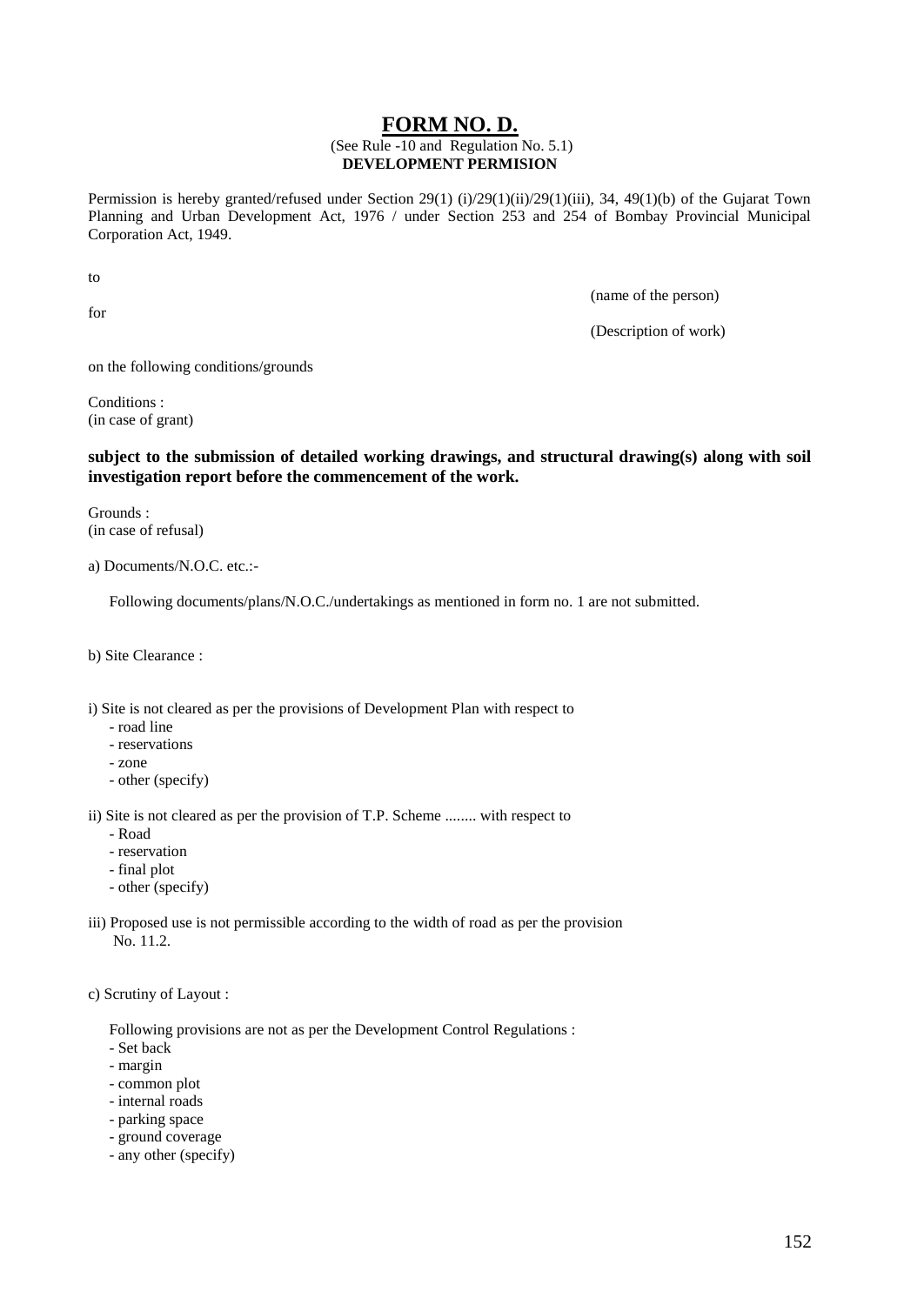d) Scrutiny of Building Requirements :

Following provisions are not as per the Development Control Regulations.

- F.S.I.
- Height
- Ventilation
- Open air space
- Provisions for Fire protection
- Any other (specify)

Chief Executive Authority/ Authorised officer/ Urban Development Authority/ Commissioner/ Municipal Corporation.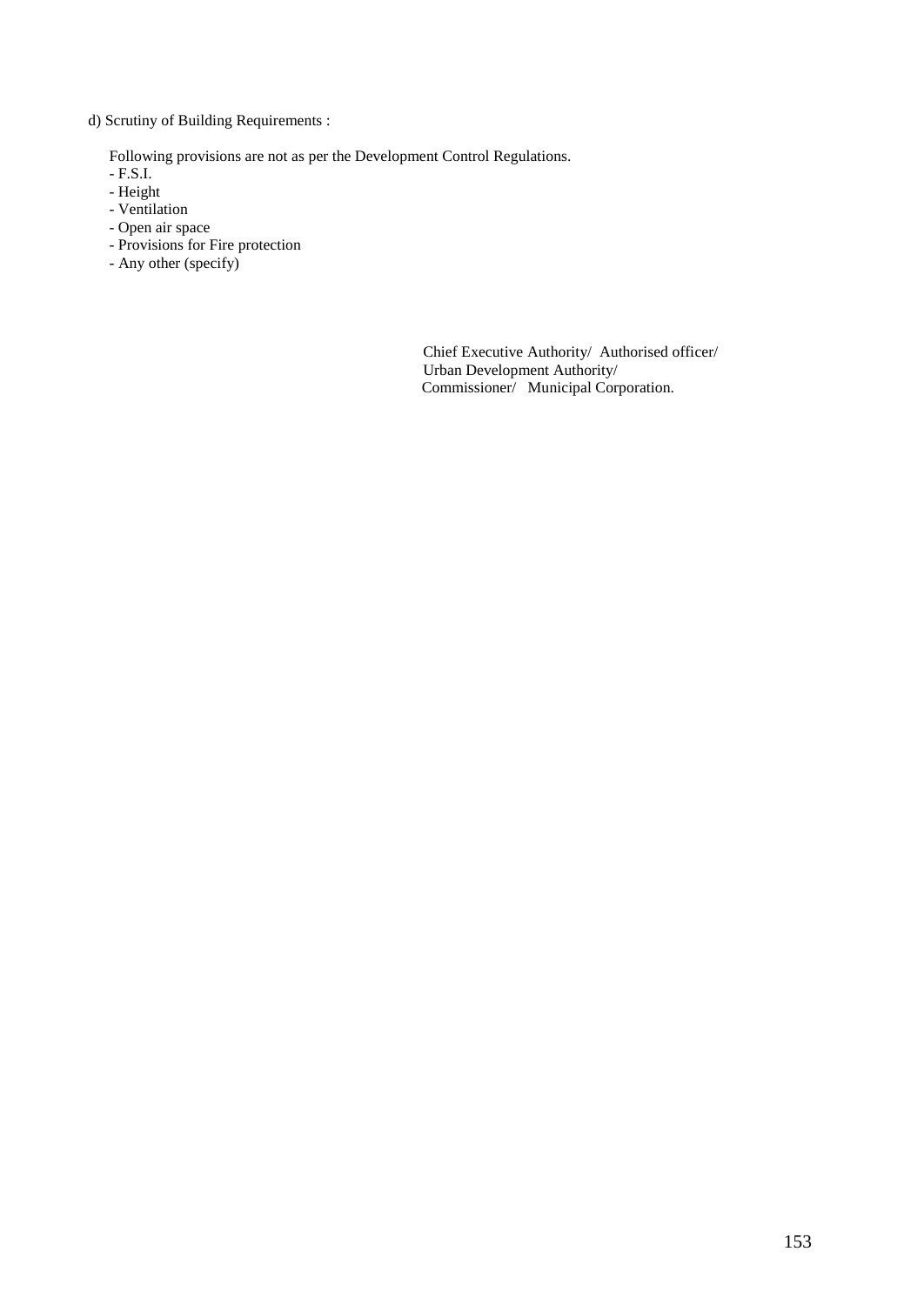### FORM NO.6 (A)

### PROGRESS CERTIFICATE

Plinth Stage/In case of basement casting of basement slab

Reference No. Owner's Name:<br>
Submitted on:<br>
Submitted on:<br>
Received on: Submitted on:

The Chief Executive Authority Urban Development Authority

Sir,

We hereby inform you that the work of execution of the building as per approved plan, working drawing and structural drawings has reached the Plinth Level and is executed under our supervision.

We declare that the amended plan is not necessary at this stage.

Yours faithfully,

Signature of the Supervising Engineer/Owner

Date:

Name in block letters: \_\_\_\_\_\_\_\_\_\_\_\_\_\_\_\_\_\_\_\_ Address: \_\_\_\_\_\_\_\_\_\_\_\_\_\_\_\_\_\_\_\_\_\_\_\_\_\_\_\_\_\_\_ \_\_\_\_\_\_\_\_\_\_\_\_\_\_\_\_\_\_\_\_\_\_\_\_\_\_\_\_\_\_\_

\_\_\_\_\_\_\_\_\_\_\_\_\_\_\_\_\_\_\_\_\_\_\_\_\_\_\_\_\_\_\_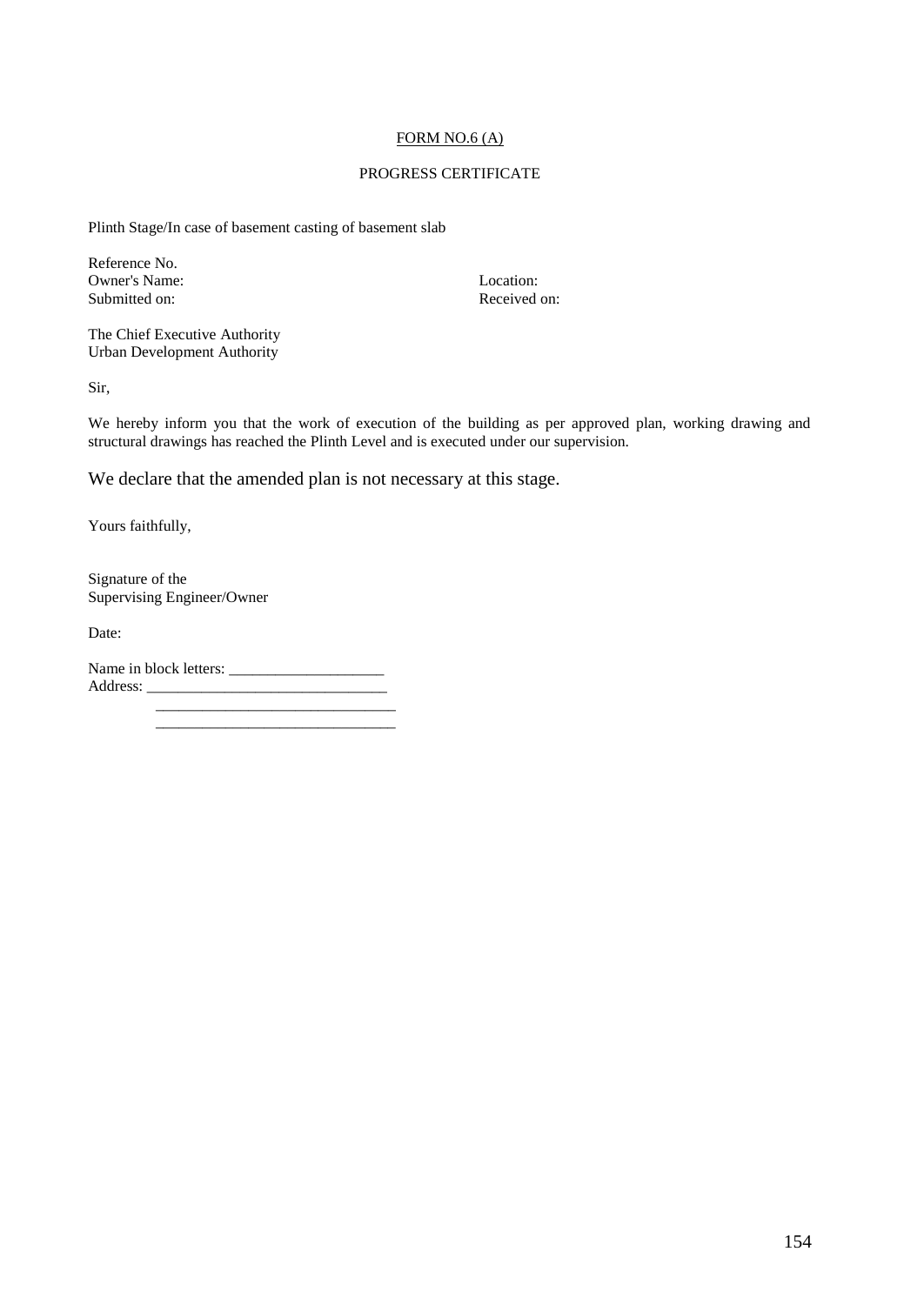# FORM NO.6 (B)

## PROGRESS CERTIFICATE - FIRST STOREY

Reference No.

Owner's Name: Location: Location: Location: Location: Received on: Submitted on:

The Chief Executive Authority Urban Development Authority

Sir,

We hereby inform you that the work of execution of the building as per approved plan, working drawing and structural drawings has reached the first storey level and is executed under our supervision.

We declare that the amended plan is not necessary at this stage.

Yours faithfully,

Signature of the Supervising Engineer/Owner

Date:

Name in block letters: \_\_\_\_\_\_\_\_\_\_\_\_\_\_\_\_\_\_\_\_\_\_

Address: \_\_\_\_\_\_\_\_\_\_\_\_\_\_\_\_\_\_\_\_\_\_\_\_\_\_\_\_\_\_\_\_\_

 \_\_\_\_\_\_\_\_\_\_\_\_\_\_\_\_\_\_\_\_\_\_\_\_\_\_\_\_\_\_\_\_\_ \_\_\_\_\_\_\_\_\_\_\_\_\_\_\_\_\_\_\_\_\_\_\_\_\_\_\_\_\_\_\_\_\_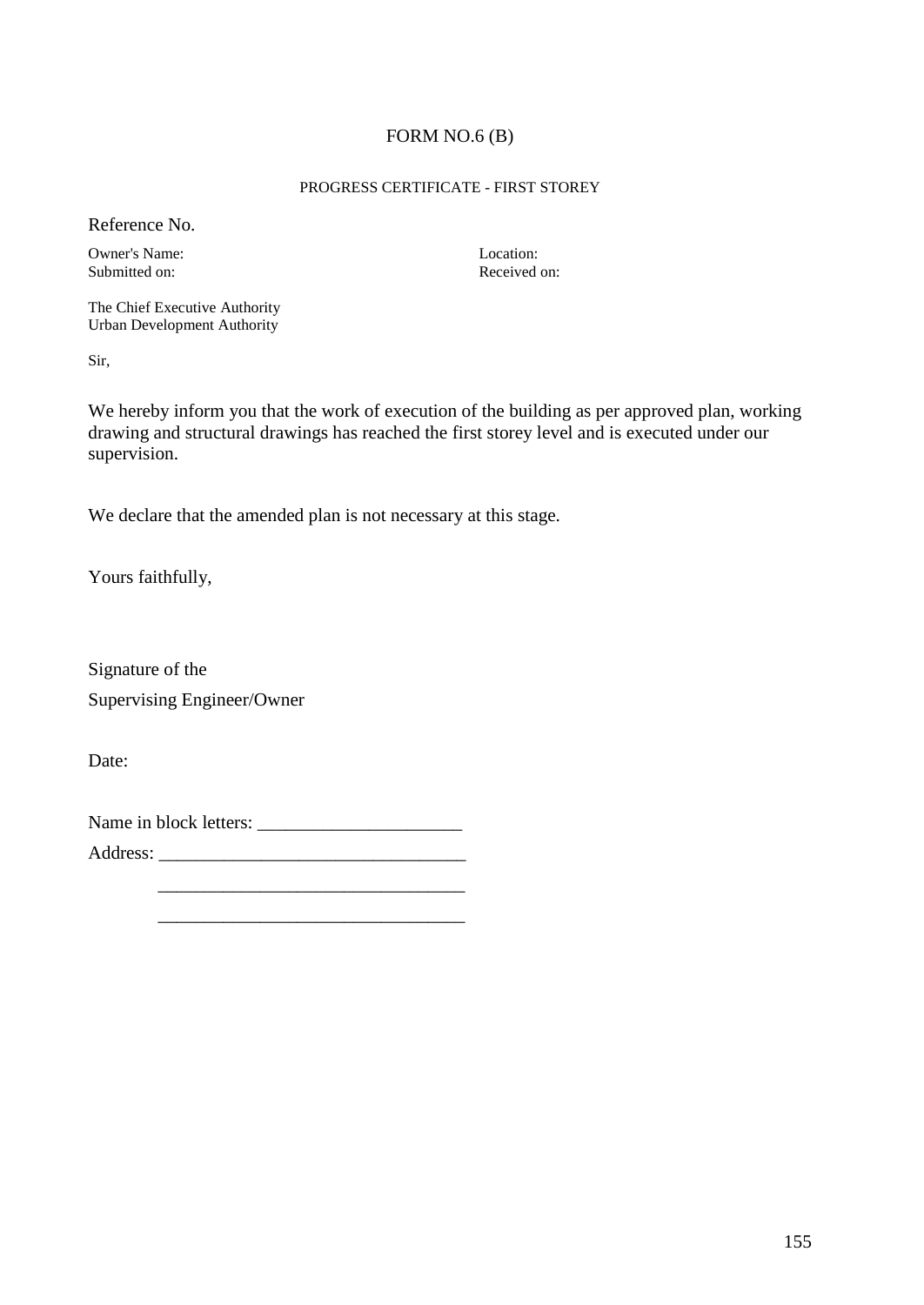# FORM NO.6(C)

# PROGRESS CERTIFICATE - MIDDLE STOREY IN CASE OF HIGH-RISE BUILDING

----------------------------------------------------------------------------------------------

Reference No.

Owner's Name:<br>
Submitted on:<br>
Submitted on:<br>
Received on: Submitted on:

The Chief Executive Authority Urban Development Authority

Sir,

We hereby inform you that the work of execution of the building as per approved plan, working drawing and structural drawings has reached \_\_\_\_\_\_\_\_\_\_\_ storey level and is executed under our supervision.

We declare that the amended plan is not necessary at this stage.

Yours faithfully,

Signature of the Supervising Engineer/Owner

Date:

Name in block letters: \_\_\_\_\_\_\_\_\_\_\_\_\_\_\_\_\_\_\_

 $\overline{\phantom{a}}$  , which is the contract of the contract of the contract of the contract of the contract of the contract of the contract of the contract of the contract of the contract of the contract of the contract of the co  $\overline{\phantom{a}}$  , which is the contract of the contract of the contract of the contract of the contract of the contract of the contract of the contract of the contract of the contract of the contract of the contract of the co

Address: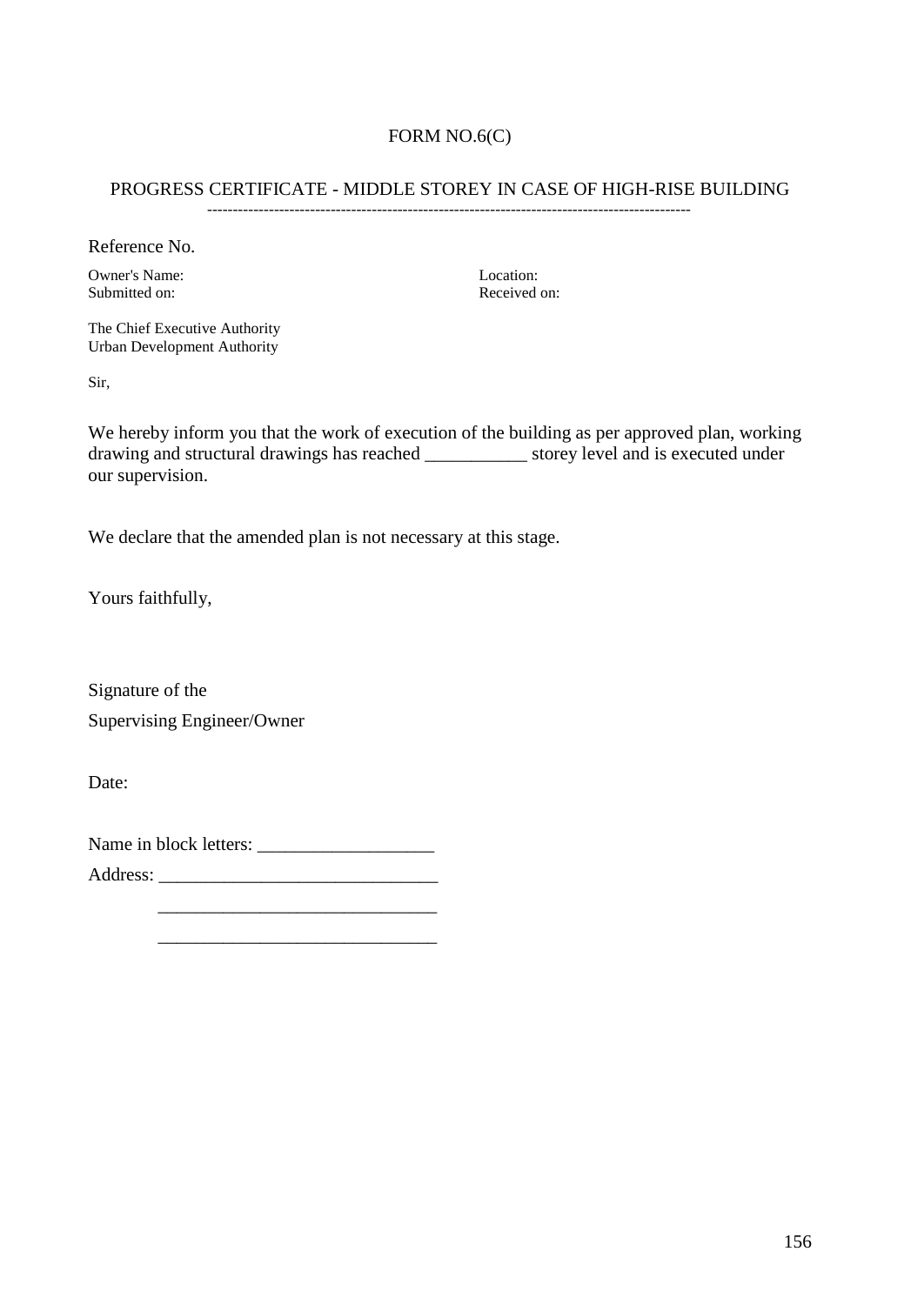# FORM NO.6 (D)

#### PROGRESS CERTIFICATE - LAST STOREY ----------------------------------------------------------

Reference No.

Owner's Name: Location: Location: Location: Received on: Submitted on:

The Chief Executive Authority Urban Development Authority

Sir,

We hereby inform you that the work of execution of the building as per approved plan, working drawing and structural drawings has reached \_\_\_\_\_\_\_\_\_\_\_ storey level and is executed under our supervision.

We declare that the amended plan is not necessary at this stage.

Yours faithfully,

Signature of the Supervising Engineer/Owner

Date:

Name in block letters: \_\_\_\_\_\_\_\_\_\_\_\_\_\_\_\_\_\_\_\_

 \_\_\_\_\_\_\_\_\_\_\_\_\_\_\_\_\_\_\_\_\_\_\_\_\_\_\_\_\_\_\_ \_\_\_\_\_\_\_\_\_\_\_\_\_\_\_\_\_\_\_\_\_\_\_\_\_\_\_\_\_\_\_

Address: \_\_\_\_\_\_\_\_\_\_\_\_\_\_\_\_\_\_\_\_\_\_\_\_\_\_\_\_\_\_\_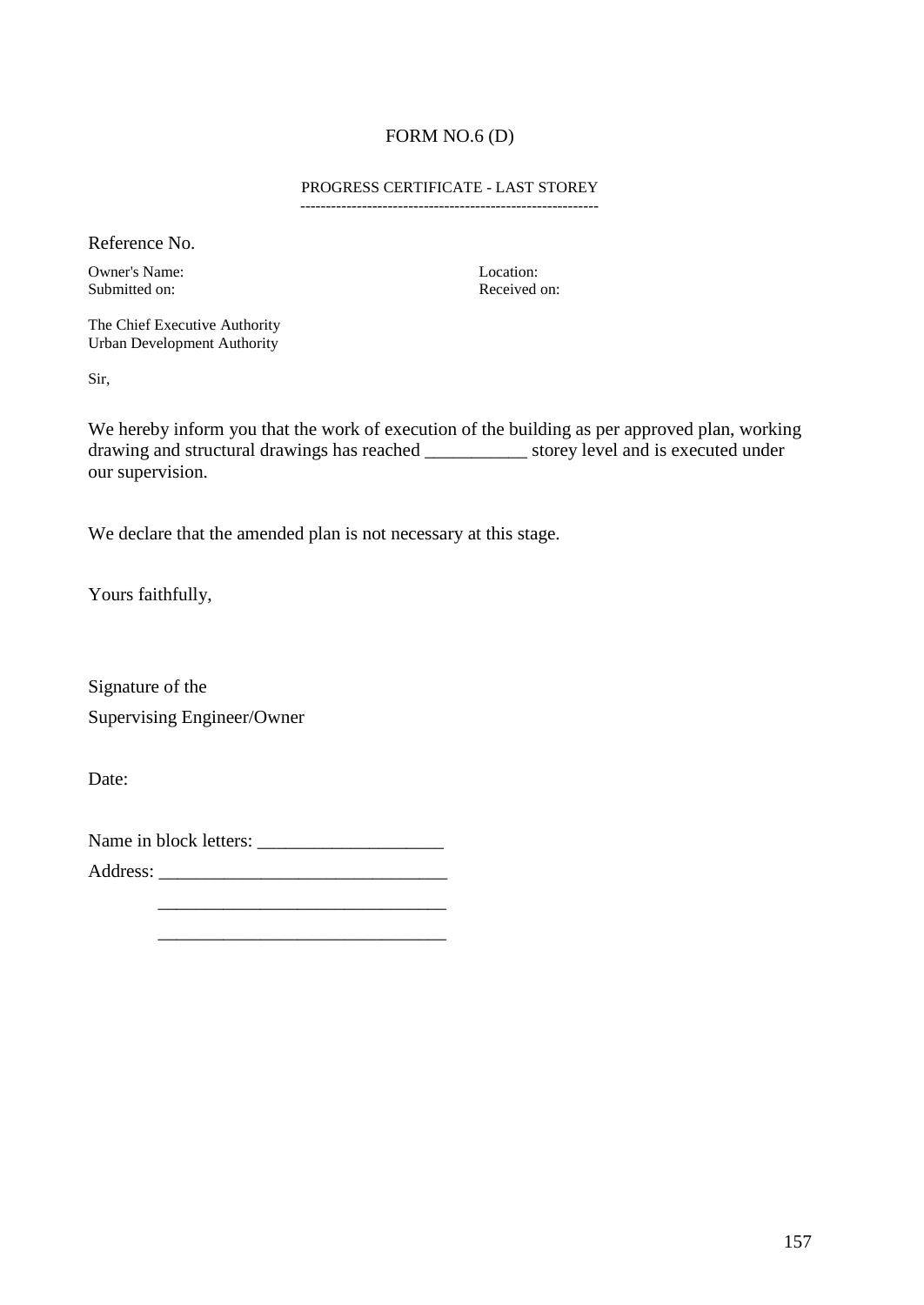# **FORM NO. 7**

[See Regulation No. 6.2(c)]

# **COMPLETION REPORT**

Reference No. Owner's Name: Location: Submitted on: Submitted on: Received on: Received on: Received on: Received on: The Chief Executive Authority / Municipal Commissioner, Urban Development Authority / Municipal Corporation

Sir,

The work of erection/re-erection of building as per approved plan is completed under the Supervision of Architect/Developer/Engineer who have given the completion certificate which is enclosed herewith.

We declare that the work is executed as per the provisions of the Act and Development Control Regulations/Byelaws and to our satisfaction. We declare that the construction is to be used for \_\_\_\_\_\_\_\_\_\_\_\_\_\_ the purpose as per approved plan and it shall not be changed without obtaining written

permission.

We hereby declare that the plan as per the building erected has been submitted and approved.

We have transferred the area of parking space provided as per approved plan to an individual/association before for occupancy certificate.

**Any subsequent change from the completion drawings will be our responsibility.**

**Yours faithfully,**

**(Developer's Signature) (Owner's Signature)**

**Name of Developer Name of Owner** 

**Date:**

**Address: Encl: Completion Certificate**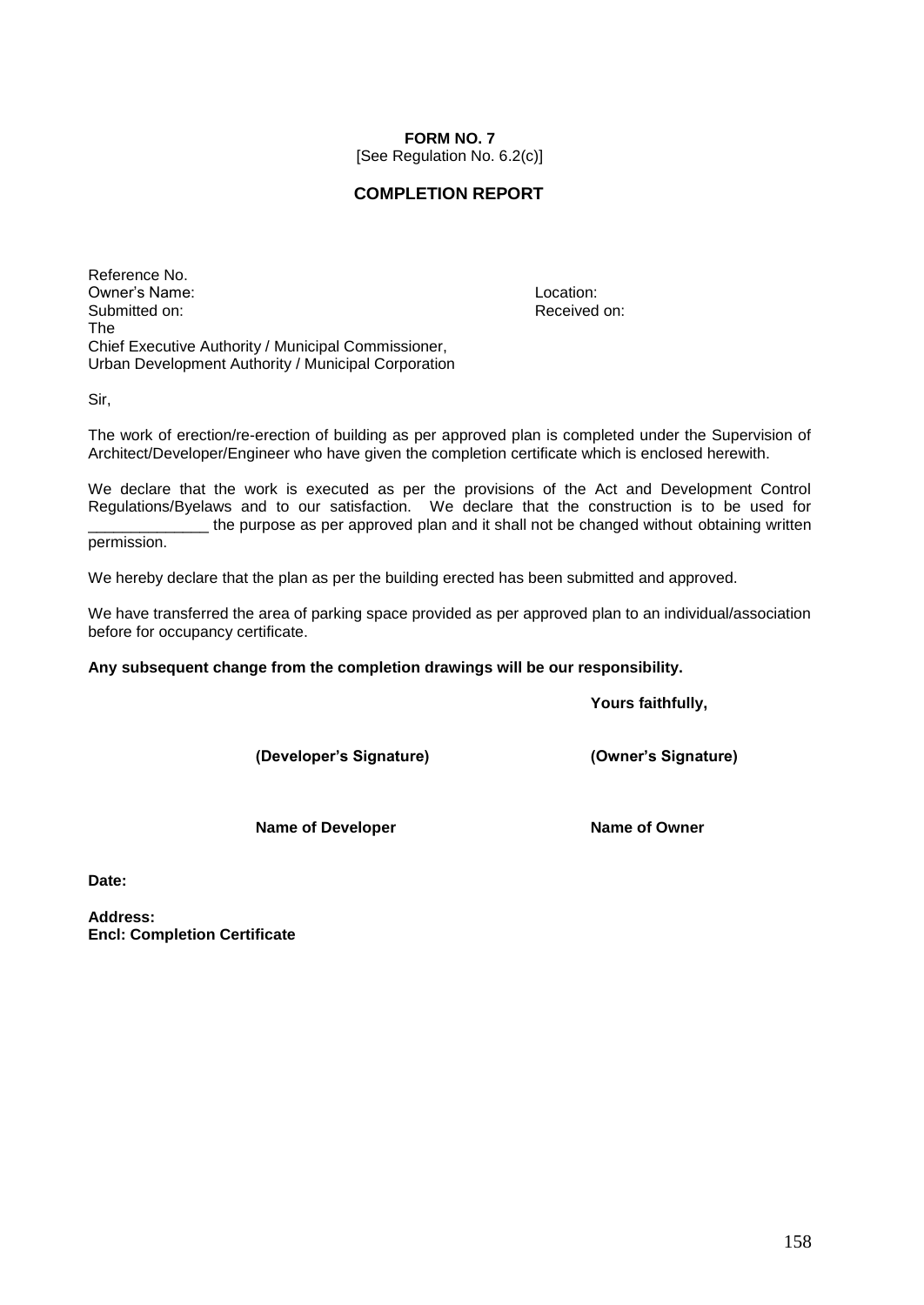## **FORM NO.8**

#### **BUILDING COMPLETION CERTIFICATE -----------------------------------------------------------**

Reference No.

Owner's Name: Location: Submitted on: Received on:

The Chief Executive Authority Urban Development Authority

Sir,

- 1. The building/s has/have been constructed according to the sanctioned plan.
- 2. The building/s has/have been constructed as per approved plan and structural design (one set of structural drawings as executed and certified by the Structural Engineer is enclosed) which incorporates the provision of structural safety as specified in relevant prevailing Indian Standard Specifications/ Guidelines.
- 3. Construction has been done under our supervision/guidance and it adheres to the drawings submitted and records of supervision have been maintained by us.

| Signature of the           | Signature of the           |
|----------------------------|----------------------------|
| Supervising Engineer/Owner | <b>Structural Designer</b> |
|                            |                            |
| Date:                      | Date:                      |
|                            |                            |
| Name in block letters:     | Name in block lettes:      |
|                            | Address:                   |
|                            |                            |
|                            |                            |
|                            |                            |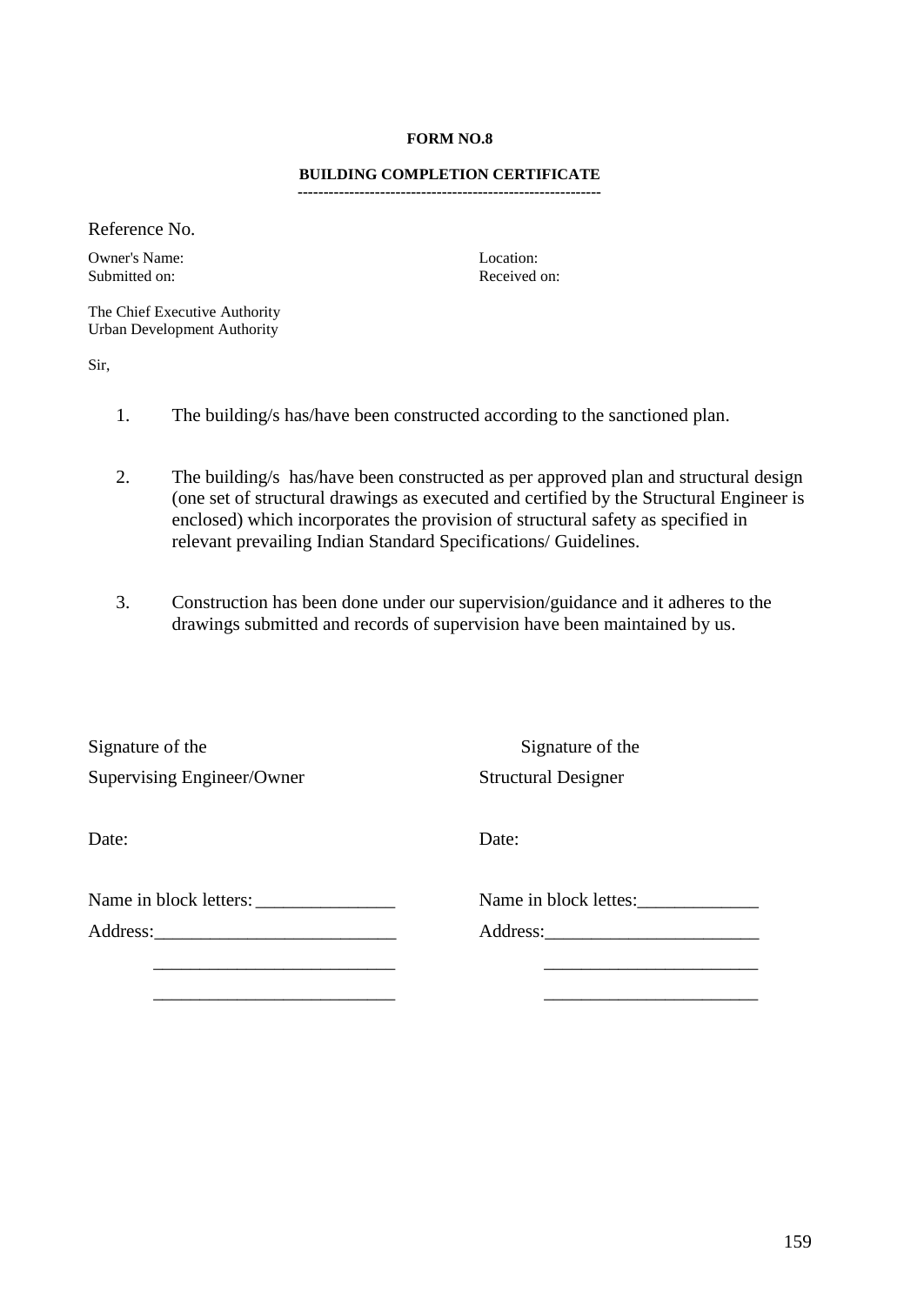# **FORM NO.9**

## **FORM OF OCCUPANCY CERTIFICATE**

**-----------------------------------------------------**

(Brief description of nature of development)

| On Survey No.        |                   | of village | Taluka                                                         |             |
|----------------------|-------------------|------------|----------------------------------------------------------------|-------------|
| Plot No.             | T.P.Scheme No.    |            | Street                                                         | Ward/Sector |
|                      | owned by $\equiv$ |            | in the development area, completed and constructed as per plan |             |
| prepared by _        |                   |            | under the supervision of                                       |             |
| (Architect/Engineer) |                   |            | (Supervising Engineer/Owner)                                   |             |

Architect has been inspected on \_\_\_\_\_\_\_\_\_\_\_\_\_\_\_\_ and I declare that the development has been carried out in accordance with the Development Permission No.\_\_\_\_\_\_\_\_\_\_\_\_\_\_\_\_ dated \_\_\_\_\_\_\_\_\_\_\_ and that the development is fit for the use for which it has been permitted.

Chief Executive Authority Urban Development Authority

Date: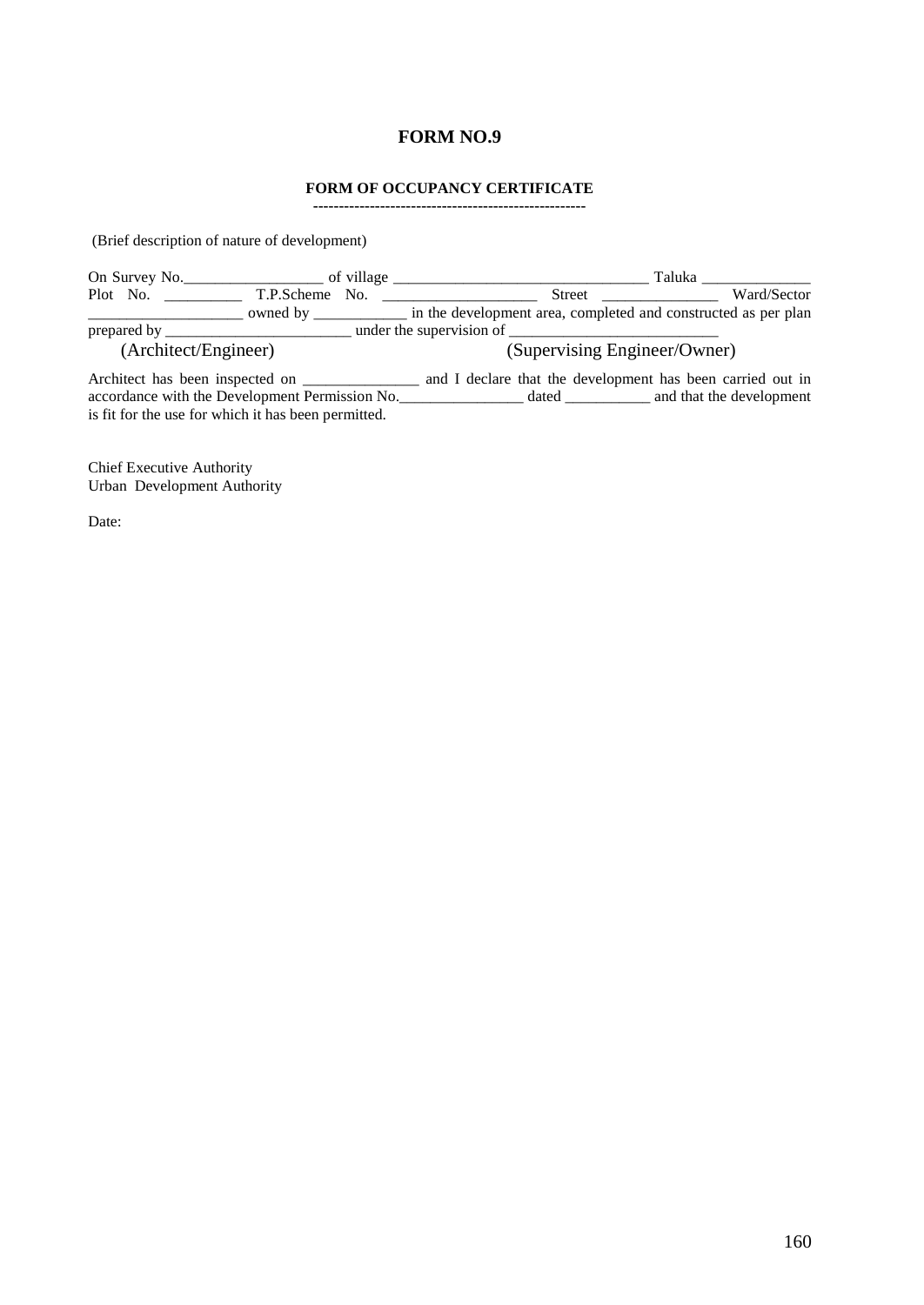## **FORM NO. 10.**

### (See Regulation No. 9.1)

Registration for Architect/Engineer /Structural Designer/Surveyor/ Clerk of Work/Site Supervisor/, Developer/ owner.

> : : : : : : :

:

## APPLICATION FORM

| Name                                           |
|------------------------------------------------|
| Address (Local)                                |
| Permanent Address                              |
| Telephone No.                                  |
| <b>Oualifications</b>                          |
| Experience                                     |
| Are you serving anywhere?                      |
| (Give detailed address of employer and his No  |
| <b>Objection Certificate</b> )                 |
| Registration/Registration renewal fee/remitted |
| in person/by M. O. etc.                        |
| (No such fees shall be payable by Architect)   |
| registered with council of Architects, India   |
| Last year's Registration No.                   |
| Further particulars, if any                    |
|                                                |

I hereby undertake to abide by all Rules, Regulations, Standing Orders, Requisitions and instructions given by the Authority and shall carry out duties and responsibilities as prescribed in Development Control Regulations. I also understand that if, I fail to perform my duties as above, the Authority will be entitled to withdraw my Registration and forfeit my Registration fee, if any.

: :

Kindly grant me a new/renewed Registration for the year \_\_\_\_\_\_\_\_\_\_\_\_\_\_ . Registration Book may be sent to me when ready. I send herewith two passport size copies of my photographs signed by me.

Signature of applicant.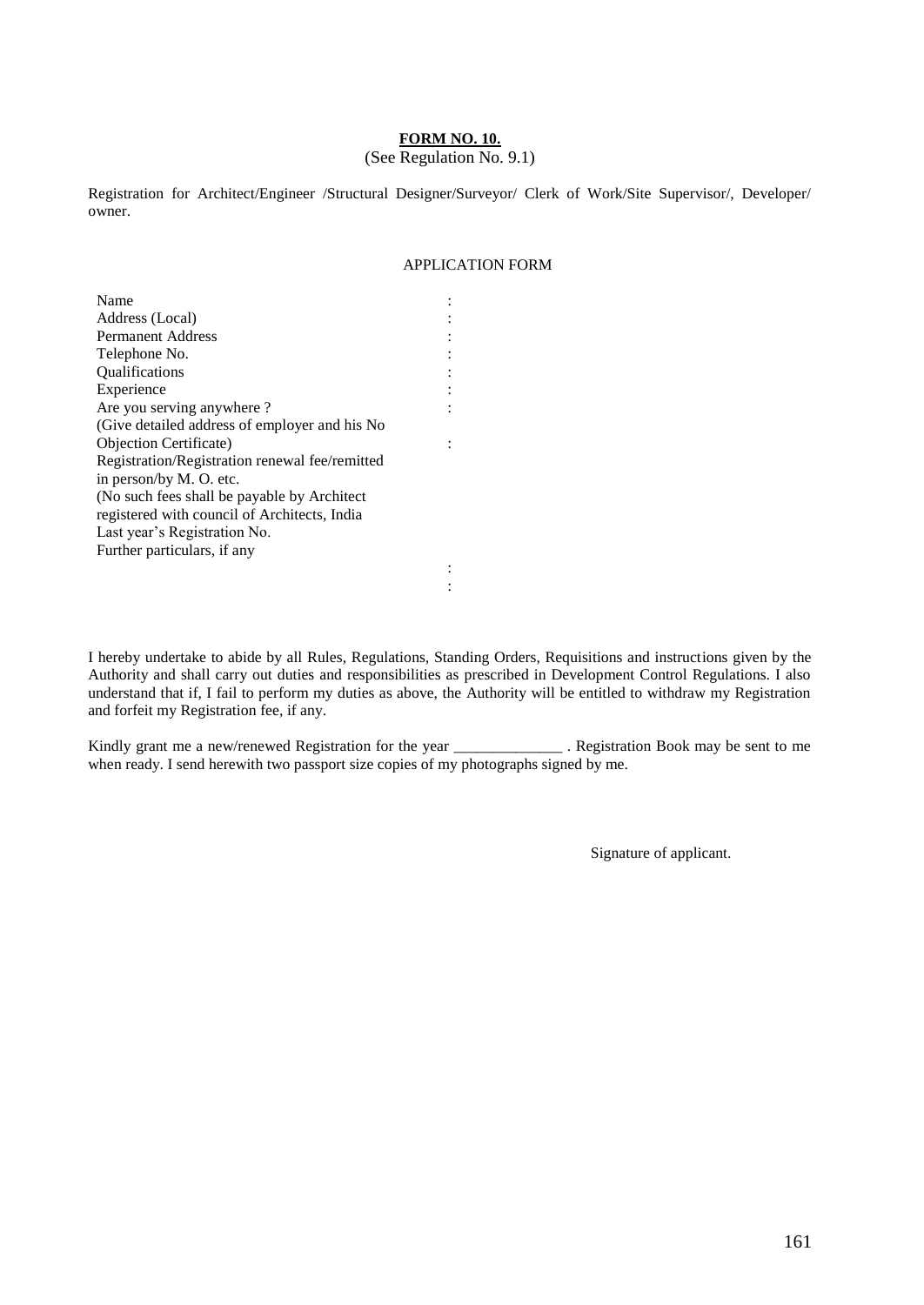# **FORM NO. 11.**

(See Regulation No. 25)

# **STRUCTURAL INSPECTION REPORT**

(This form has to be completed by registered Structural Designer after his site Inspection and verification regarding compliance of all recommendation by the owner, which in the opinion of the registered structural designer are necessary for safety of the structure)

I. Description by title and location of the property including T.P.No., F.P.No.

etc. :

II. Name of the present owner :

III. Description of the structure :

Class I or Class II (Briefly describe the property in general and the structure in particular)

| (a) Function<br>(b) Framed construction |           |              |            |                |              |              |        |         |  |
|-----------------------------------------|-----------|--------------|------------|----------------|--------------|--------------|--------|---------|--|
|                                         | Reside-   | Apart-       | Office     | Shoppin        | School,      | Hostel       | Audit- | Factory |  |
|                                         | nce(with  | ments        | Bldg.      | g centre       | College      |              | oria   |         |  |
|                                         | or ithout | (with or     |            |                |              |              |        |         |  |
|                                         | shops     | Without      |            |                |              |              |        |         |  |
|                                         |           | shops        |            |                |              |              |        |         |  |
|                                         |           | 2            | 3          | $\overline{4}$ | 5            | 6            | 7      | 8       |  |
| A. Load bearing                         |           |              |            |                |              |              |        |         |  |
| masonry wall                            |           |              |            |                |              |              |        |         |  |
| construction                            |           |              |            |                |              |              |        |         |  |
| B. Framed                               |           |              |            |                |              |              |        |         |  |
| structure                               |           |              |            |                |              |              |        |         |  |
| construction and                        | Critical  | <b>Brick</b> | <b>RCC</b> | Stone          | Timber       | <b>Steel</b> |        |         |  |
| structural                              | load      |              |            |                |              |              |        |         |  |
| materials                               | bearing   |              |            |                |              |              |        |         |  |
|                                         | element   |              |            |                |              |              |        |         |  |
|                                         | Roof      | <b>RCC</b>   | Timber     | <b>RBC</b>     | <b>Steel</b> | Jack-        |        |         |  |
|                                         | Floor     |              |            |                |              | arch         |        |         |  |

IV. Year of construction Year of subsequent additions or rectification's (Please describe briefly the nature of additions or rectification's).

| V.   | Date of last inspection report filed : Last |  |
|------|---------------------------------------------|--|
|      | filed by whom (This does not apply to the   |  |
|      | first report).                              |  |
| VI.  | Soil on which building is founded           |  |
|      | i) Any change subsequent to construction    |  |
|      | ii) Nearby open excavation                  |  |
|      | iii) Nearby collection of water             |  |
|      | iv) proximity of drain                      |  |
|      | v) underground water-tank                   |  |
|      | vi) R.W. Pipes out-lets                     |  |
|      | vii) Settlements                            |  |
|      |                                             |  |
| VII. | The Super-structure (R.C.C. Frame)          |  |
|      | structure)                                  |  |
|      | I) Crack in beam or column nature and       |  |